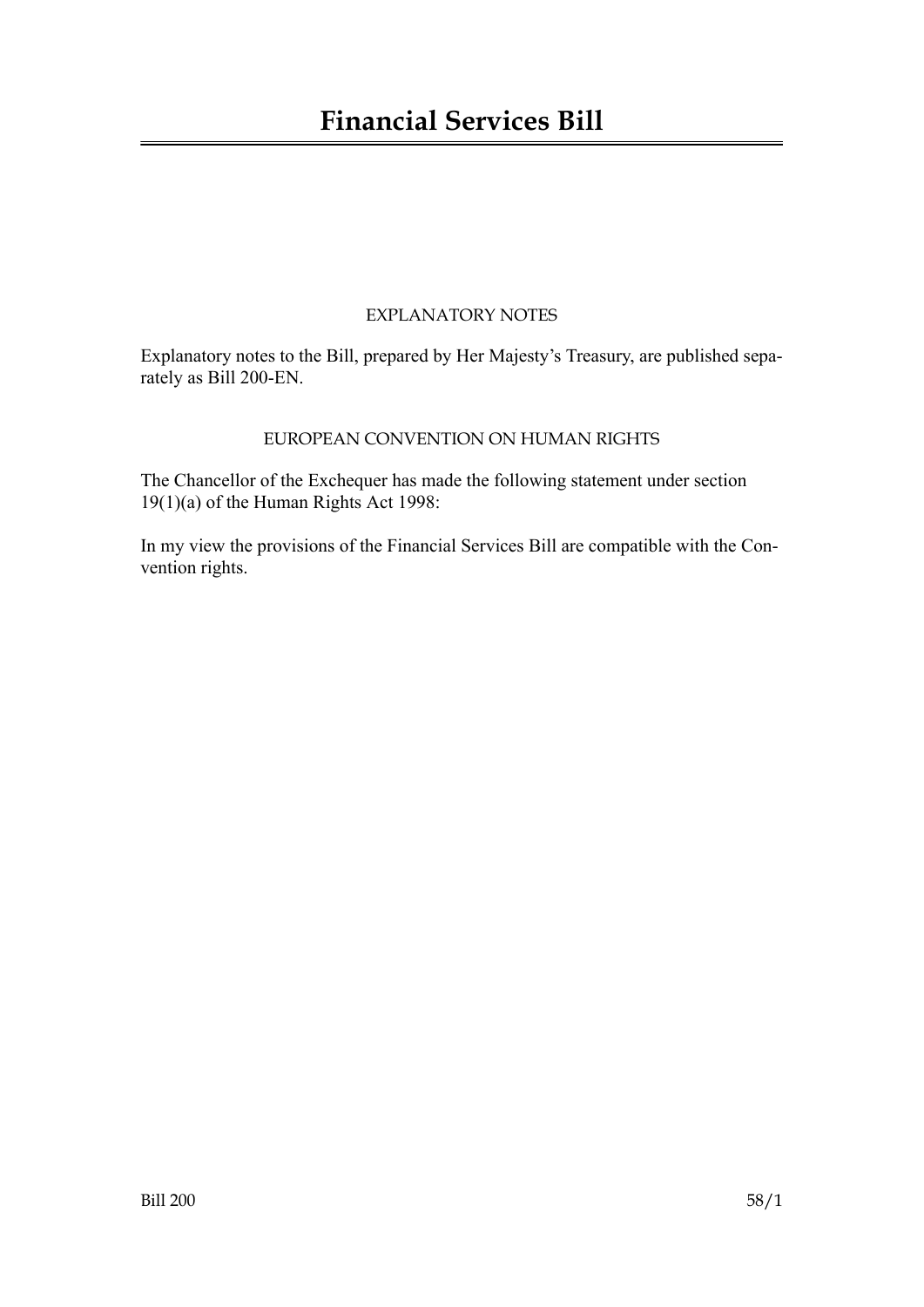## **CONTENTS**

*Prudential regulation of credit institutions and investment firms*

- 1 Exclusion of certain investment firms from the Capital Requirements Regulation
- 2 Prudential regulation of certain investment firms by FCA rules
- 3 Transfer of certain prudential regulation matters into PRA rules
- 4 CRR Basel standards
- 5 Prudential regulation of credit institutions etc by PRA rules
- 6 Power to amend the Credit Rating Agencies Regulation
- 7 Amendments of the Capital Requirements Regulation

#### *Benchmarks*

- 8 Review of which benchmarks are critical benchmarks
- 9 Mandatory administration of a critical benchmark
- 10 Prohibition on new use where administrator to cease providing critical benchmark
- 11 Assessment of representativeness of critical benchmarks
- 12 Mandatory contribution to critical benchmarks
- 13 Designation of certain critical benchmarks
- 14 Use of Article 23A benchmarks
- 15 Orderly cessation of Article 23A benchmarks
- 16 Review of exercise of powers under Article 23D
- 17 Policy statements relating to critical benchmarks
- 18 Critical benchmarks provided for different currencies etc<br>19 Changes to and cessation of a benchmark
- Changes to and cessation of a benchmark
- 20 Extension of transitional period for benchmarks with non-UK administrators
- 21 Benchmarks: minor and consequential amendments

#### *Access to financial services markets*

- 22 Regulated activities and Gibraltar
- 23 Power to make provision about Gibraltar
- 24 Collective investment schemes authorised in approved countries<br>25 Individually recognised overseas collective investment schemes
- 25 Individually recognised overseas collective investment schemes
- 26 Money market funds authorised in approved countries
- 27 Provision of investment services etc in the UK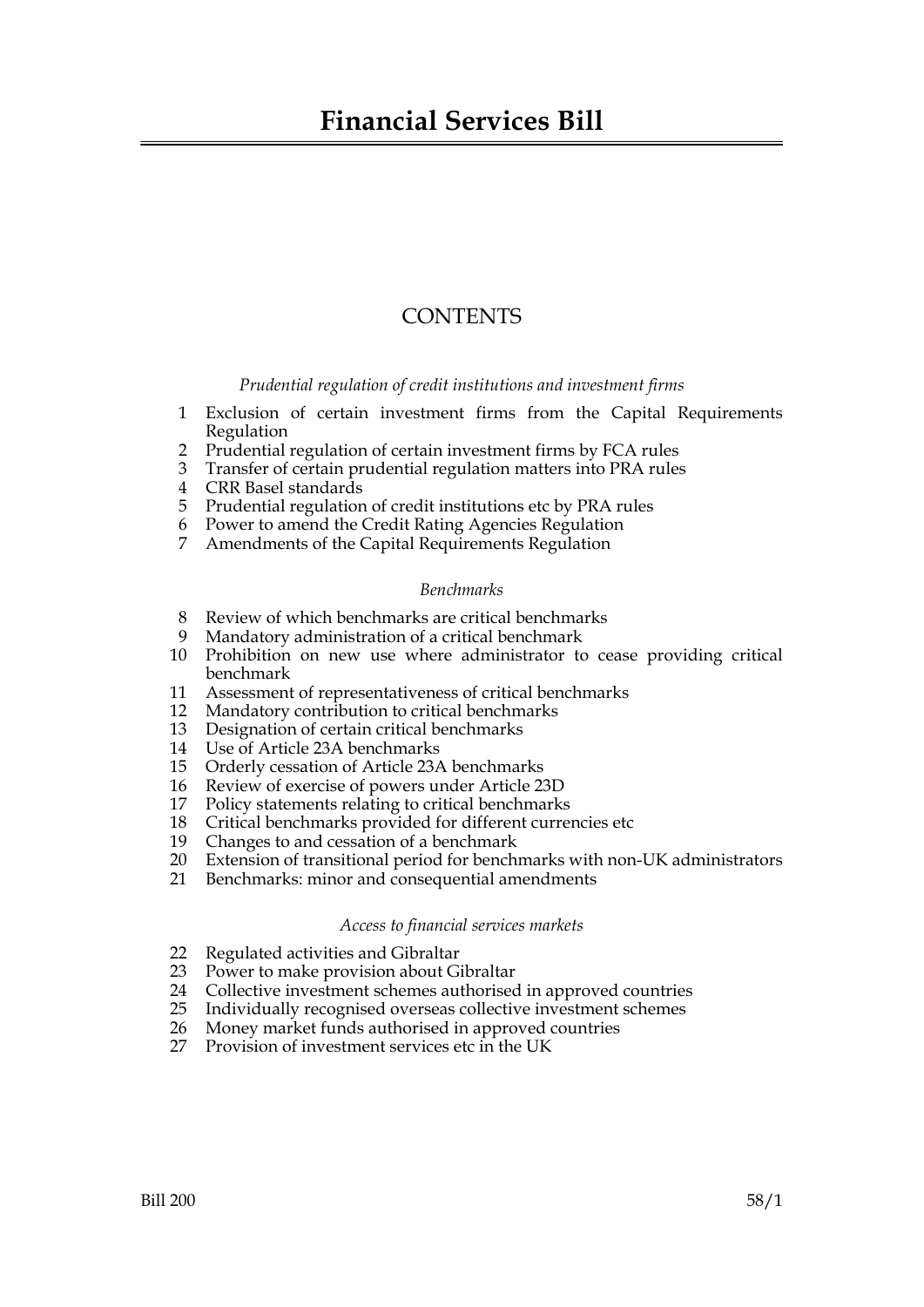*Variation or cancellation of permission to carry on regulated activity*

28 Part 4A permissions: variation or cancellation on initiative of FCA

#### *Insider dealing and money laundering etc*

- 29 Insider lists and managers' transactions
- 30 Maximum sentences for insider dealing and financial services offences
- 31 Application of money laundering regulations to overseas trustees

#### *Debt respite scheme*

32 Debt respite scheme

#### *Help to save*

33 Successor accounts for Help-to-Save savers

#### *Miscellaneous*

- 34 Amendments of the PRIIPs Regulation etc
- 35 Over the counter derivatives: clearing and procedures for reporting
- 36 Regulations about financial collateral arrangements
- 37 Appointment of chief executive of FCA
- 38 Subordinate legislation made under retained direct EU legislation

#### *General*

- 39 Power to make consequential provision
- 40 Regulations
- 41 Interpretation
- 42 Extent
- 43 Commencement and transitional provision
- 44 Short title

Schedule 1 — Exclusion of certain investment firms from the Capital Requirements Regulation: consequential amendments

- Part 1 Amendments of the Capital Requirements Regulation
- Part 2 Amendments of the Capital Requirements (Country-by-Country Reporting) Regulations 2013
- Schedule 2 Prudential regulation of FCA investment firms
	- Part 1 New Part 9C of the Financial Services and Markets Act 2000
	- Part 2 Minor and consequential amendments
	- Part 3 Transitional provision
- Schedule 3 Prudential regulation of credit institutions etc
	- Part 1 New Part 9D of the Financial Services and Markets Act 2000
	- Part 2 PRA's power to make rules in relation to certain holding companies
	- Part 3 Minor and consequential amendments
	- Part 4 Transitional provision

Schedule 4 — Amendments of the Capital Requirements Regulation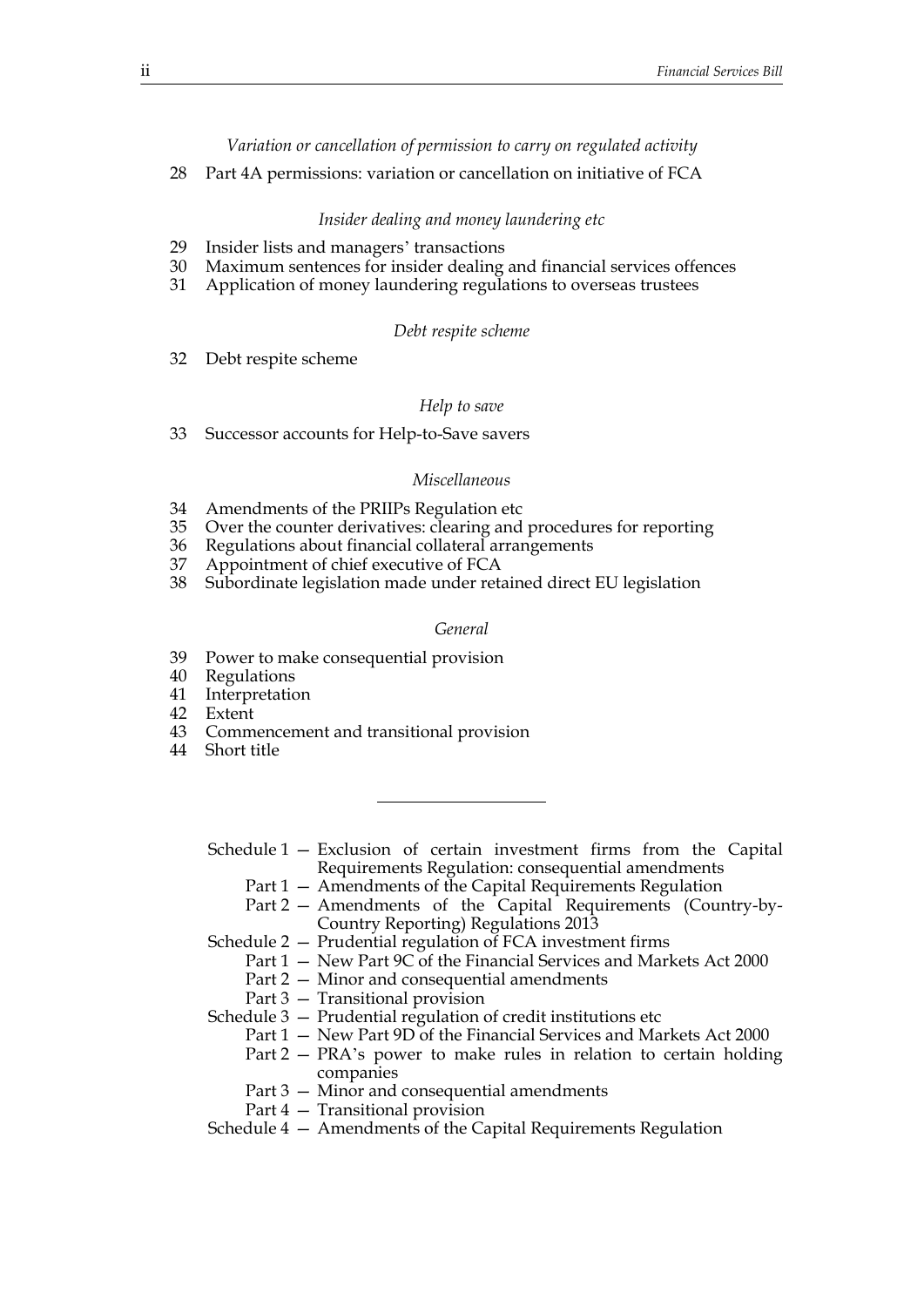- Schedule 5 Benchmarks: minor and consequential amendments
- Schedule 6 Gibraltar-based persons carrying on activities in the UK
- Schedule 7 UK-based persons carrying on activities in Gibraltar
- Schedule 8 Gibraltar: minor and consequential amendments
- Schedule 9 Collective investment schemes authorised in approved countries
	- Part 1 Provisions to be inserted in Chapter 5 of Part 17 of the Financial Services and Markets Act 2000
	- Part 2 Minor and consequential amendments
- Schedule  $10$  Amendments of the Markets in Financial Instruments Regulation
- Schedule 11 Variation or cancellation of Part 4A permission on initiative of FCA: additional power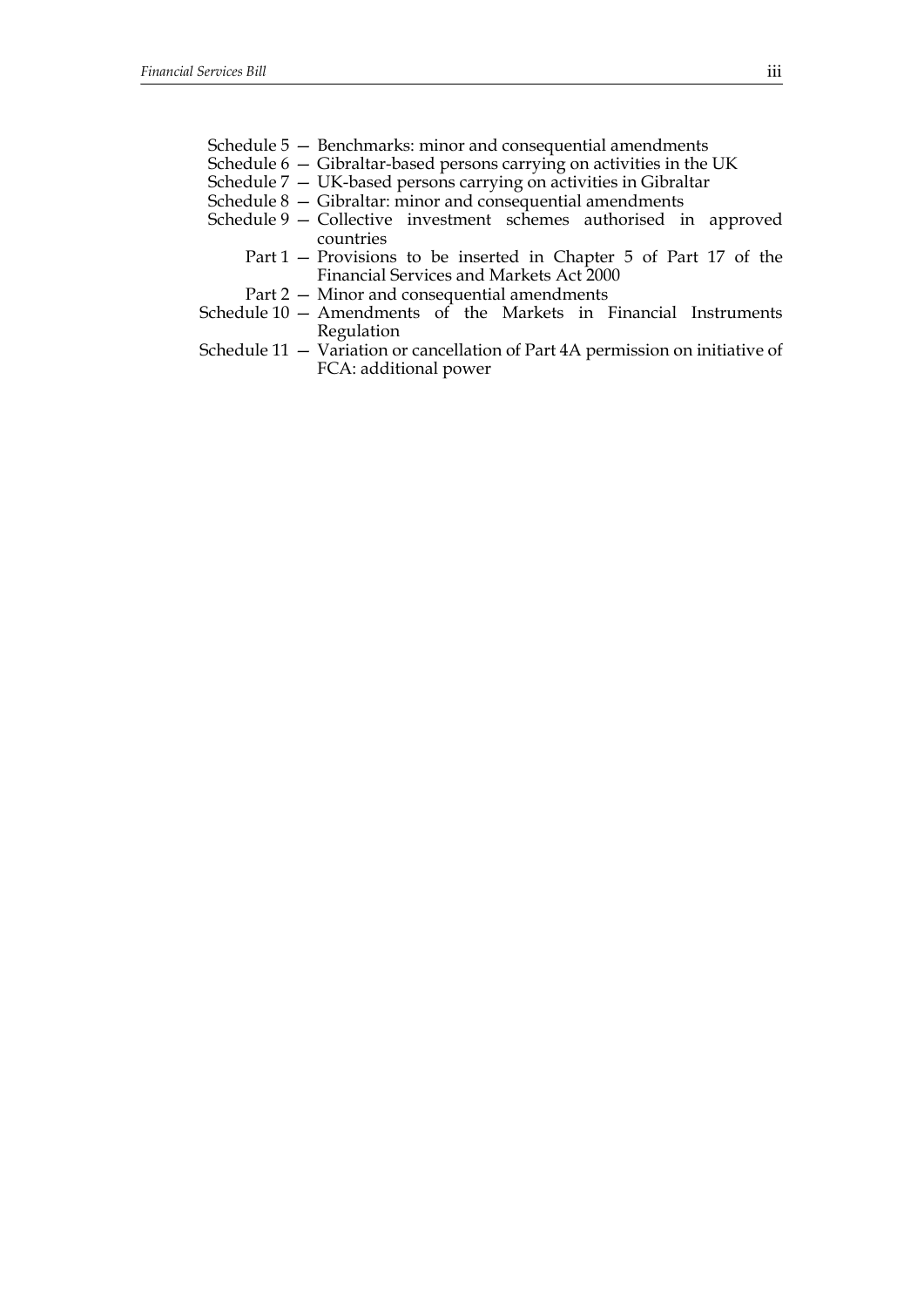# A **BILL** TO

Make provision about financial services and markets; to make provision about debt respite schemes; to make provision about Help-to-Save accounts; and for connected purposes.

E IT ENACTED by the Queen's most Excellent Majesty, by and with the advice and consent of the Lords Spiritual and Temporal, and Commons, in this present Parliament assembled, and by the authority of the same, as follows:  $\mathbf{B}_{\text{e}$ 

*Prudential regulation of credit institutions and investment firms*

#### **1 Exclusion of certain investment firms from the Capital Requirements Regulation**

- (1) Article 4(1) of the Capital Requirements Regulation (definitions) is amended in accordance with subsections (2) to (6).
- (2) In point (2) (definition of "investment firm"), for the words from "excluding" to the end substitute "other than a credit institution".
- (3) In point (2A) (definition of "CRR firm"), in paragraph (a)(ii), for "an investment firm" substitute "a designated investment firm".
- (4) After point (2A) insert—
	- "(2AA) '*designated investment firm*' means an investment firm that is for the time being designated by the PRA under article 3 of the Financial Services and Markets Act 2000 (PRA-regulated Activities) Order 2013 (S.I. 2013/556), but is not—
		- (a) a commodity and emission allowance dealer, *15*
		- (b) a collective investment undertaking, or
		- (c) an insurance undertaking;

(2AB) '*FCA investment firm*' means an investment firm that—

*5*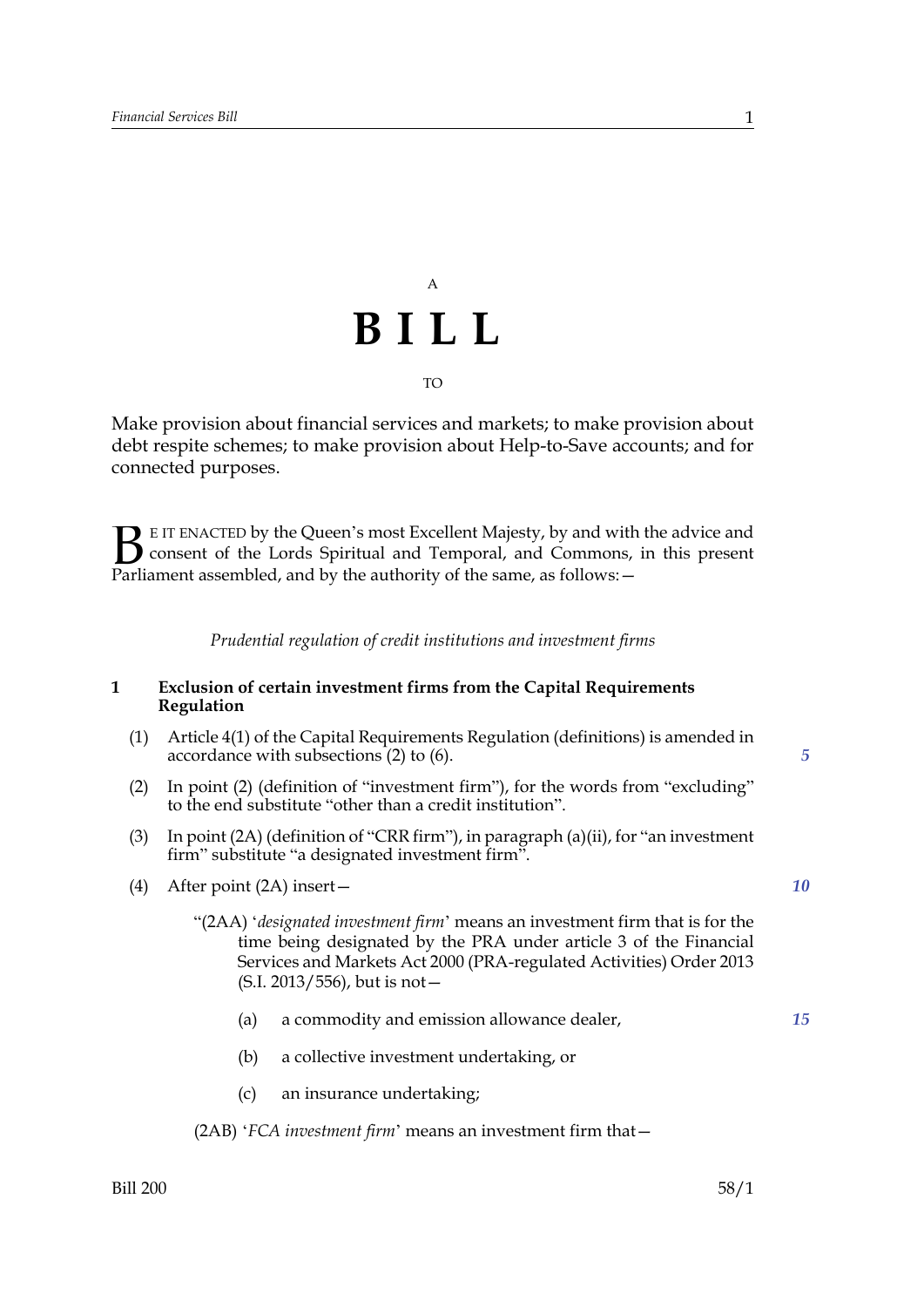*5*

*25*

*35*

- (a) is an authorised person within the meaning of section  $31(1)(a)$ of FSMA, and
- (b) is not a designated investment firm;".
- (5) In point (3) (definition of "institution"), for "an investment firm" substitute "a designated investment firm".
- (6) At the end insert—
	- "(150) '*commodity and emission allowance dealer*' means an undertaking the main business of which consists exclusively of the provision of investment services or activities in relation to—
		- (a) commodity derivatives or commodity derivative contracts referred to in paragraphs 5, 6, 7, 9 and 10 of Part 1 of Schedule 2 to the Regulated Activities Order, *10*
		- (b) derivatives of emission allowances referred to in paragraph 4 of that Part of that Schedule, or
		- (c) emission allowances referred to in paragraph 11 of that Part of that Schedule." *15*
- (7) In Schedule 1—
	- (a) Part 1 contains consequential amendments of the Capital Requirements Regulation, and
	- (b) Part 2 contains consequential amendments of the Capital Requirements (Country-by-Country Reporting) Regulations 2013 (S.I. 2013/3118). *20*

#### **2 Prudential regulation of certain investment firms by FCA rules**

In Schedule 2—

- (a) Part 1 inserts Part 9C of the Financial Services and Markets Act 2000 (prudential regulation of FCA investment firms),
- (b) Part 2 contains minor and consequential amendments of the Financial Services and Markets Act 2000, and
- (c) Part 3 contains transitional provision.

#### **3 Transfer of certain prudential regulation matters into PRA rules**

- (1) The Treasury may by regulations revoke provisions of the Capital Requirements Regulation relating to the matters listed in subsection (2). *30*
- (2) The matters are—
	- (a) deductions from Common Equity Tier 1 items;
	- (b) the following aspects of the standardised approach to credit risk—
		- (i) exposure value;
		- (ii) risk weights for exposures to institutions;
		- (iii) exposures to corporates;
		- (iv) exposures secured by mortgages on immovable property;
		- (v) retail exposures;
		- (vi) subordinated debt and equity exposures; *40*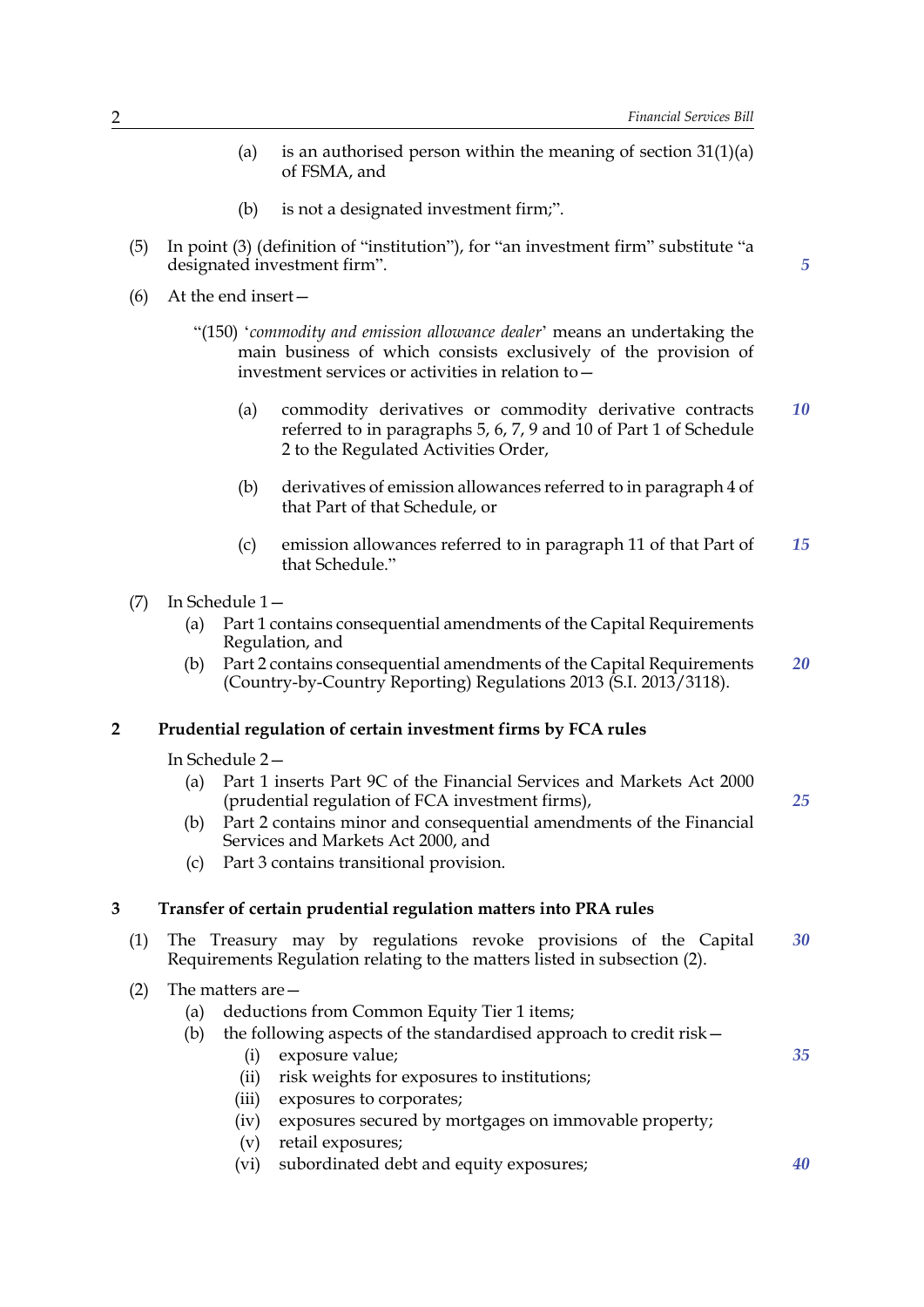|     | (vii)                                                                             | the use of credit assessments;                                                                                                                                                       |  |  |
|-----|-----------------------------------------------------------------------------------|--------------------------------------------------------------------------------------------------------------------------------------------------------------------------------------|--|--|
|     | (viii)                                                                            | exposures with particularly high risk;                                                                                                                                               |  |  |
|     | (ix)                                                                              | exposures in the form of units or shares in collective investment<br>undertakings;                                                                                                   |  |  |
| (c) | classification of off-balance sheet items;                                        |                                                                                                                                                                                      |  |  |
| (d) | the following aspects of the internal ratings based approach to credit<br>$risk-$ |                                                                                                                                                                                      |  |  |
|     | (i)                                                                               | the advanced internal ratings based approach for asset classes<br>that cannot be modelled in a robust and prudent manner;                                                            |  |  |
|     | (ii)                                                                              | input parameters;                                                                                                                                                                    |  |  |
|     | (iii)                                                                             | the requirement to use the internal ratings based approach for<br>all significant exposure classes;                                                                                  |  |  |
|     | (iv)                                                                              | the 1.06 scaling factor for estimating risk-weighted assets;                                                                                                                         |  |  |
|     | (v)                                                                               | exposures in the form of units or shares in collective investment<br>undertakings;                                                                                                   |  |  |
|     | (vi)                                                                              | risk-weighted exposure amounts for equity exposures;                                                                                                                                 |  |  |
|     | (vii)                                                                             | the treatment of expected loss amounts by exposure types;                                                                                                                            |  |  |
| (e) |                                                                                   | the use of credit risk mitigation techniques for exposures risk-weighted<br>under the standardised approach to credit risk or the internal ratings<br>based approach to credit risk; |  |  |
| (f) | the following aspects of own funds requirements for counterparty<br>credit risk-  |                                                                                                                                                                                      |  |  |
|     | (i)                                                                               | requirements to use particular methods for calculating the<br>exposure value;                                                                                                        |  |  |
|     | (ii)                                                                              | the mark-to-market method;                                                                                                                                                           |  |  |
|     | (iii)                                                                             | the original exposure method;                                                                                                                                                        |  |  |
|     | (iv)                                                                              | the standardised method;                                                                                                                                                             |  |  |
|     | (v)                                                                               | own funds requirements for exposures<br>to a<br>central<br>counterparty;                                                                                                             |  |  |
| (g) | own funds requirements for operational risk;                                      |                                                                                                                                                                                      |  |  |
| (h) |                                                                                   | the following aspects of own funds requirements for market risk-                                                                                                                     |  |  |
|     | (i)                                                                               | the approaches for calculating the own funds requirements for<br>market risk;                                                                                                        |  |  |
|     | (ii)                                                                              | the scope and structure of the alternative standardised<br>approach;                                                                                                                 |  |  |
|     | (iii)                                                                             | foreign exchange risk factors in the alternative standardised<br>approach;                                                                                                           |  |  |
|     | (iv)                                                                              | the scope and structure of the alternative internal model<br>approach, including the use of alternative internal models;                                                             |  |  |
|     | (v)                                                                               | regulatory back-testing requirements and multiplication factors<br>in the alternative internal model approach;                                                                       |  |  |
|     | (vi)                                                                              | requirements relating to risk measurement in the alternative<br>internal model approach;                                                                                             |  |  |
| (i) |                                                                                   | own funds requirements relating to -                                                                                                                                                 |  |  |
|     | (i)                                                                               | derogations for small trading book business;                                                                                                                                         |  |  |
|     | (ii)                                                                              | the trading book;                                                                                                                                                                    |  |  |
| (i) |                                                                                   | own funds requirements for credit valuation adjustment risk;                                                                                                                         |  |  |
| (k) |                                                                                   | large exposures;                                                                                                                                                                     |  |  |
| (1) |                                                                                   | liquidity requirements;                                                                                                                                                              |  |  |
| (m) |                                                                                   | the leverage ratio;                                                                                                                                                                  |  |  |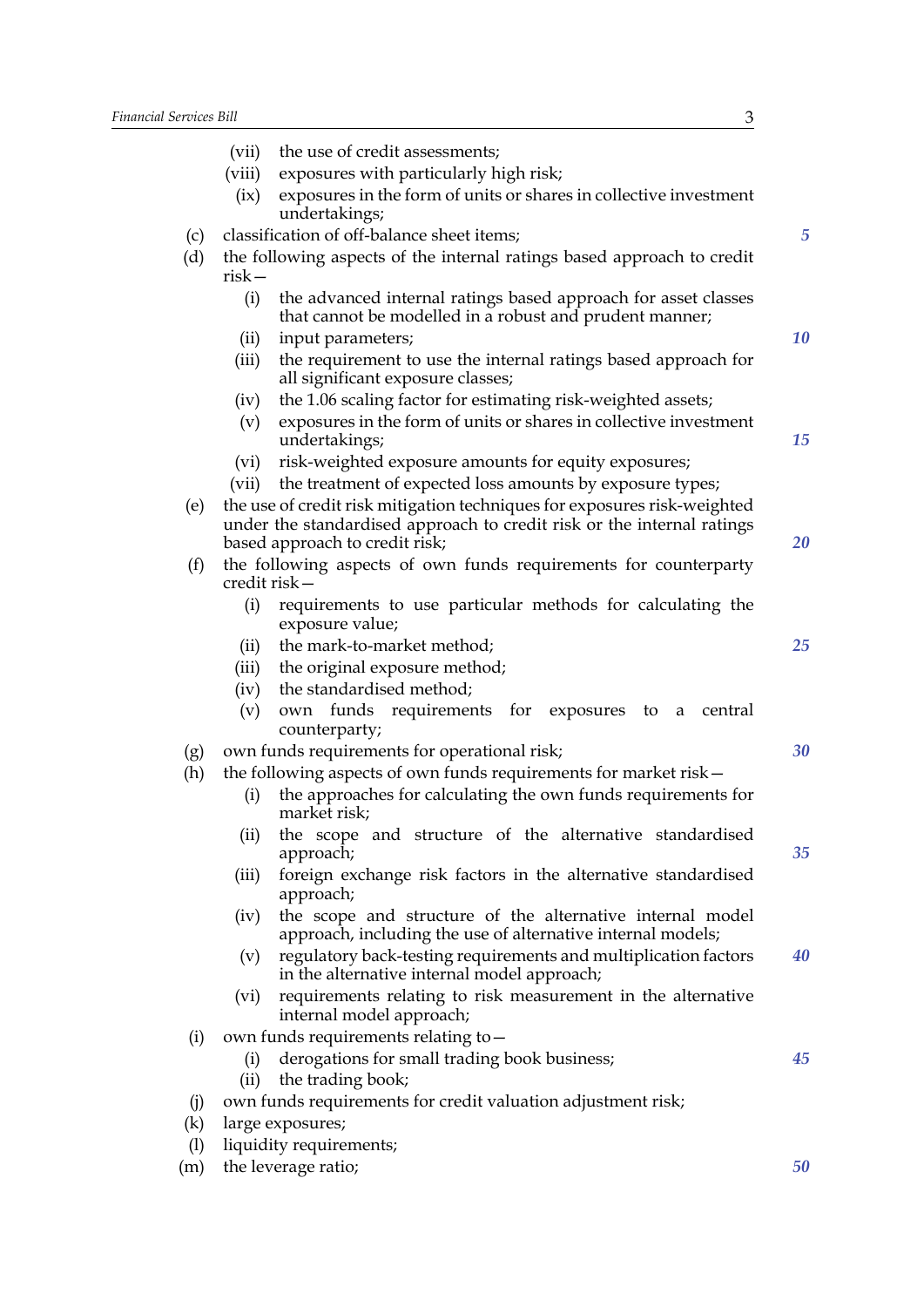- (n) reporting requirements;
- (o) disclosure requirements;
- (p) any other matter which is the subject of a CRR Basel standard.
- (3) The Treasury may by regulations revoke a provision of the Capital Requirements Regulation where—
	- (a) the provision is connected with provision relating to a matter listed in subsection (2), and
	- (b) the Treasury consider the revocation necessary or desirable in order to maintain or improve the coherence of the prudential regime comprised in, and in provision made under, the Capital Requirements Regulation and in general rules made by the Prudential Regulation Authority.
- (4) The Treasury may only make regulations under subsection (1) or (3) revoking a provision if they consider that—
	- (a) the provision has been, or will be, adequately replaced by general rules made, or to be made, by the Prudential Regulation Authority, or
	- (b) it is appropriate for the provision not to be replaced.
- (5) The Treasury may by regulations make consequential, supplementary, incidental, transitional, transitory and saving provision in connection with the revocation of provisions under subsection  $(1)$  or  $(3)$ , including provision amending, repealing or revoking provisions of the Capital Requirements Regulation or another enactment. *20*
- (6) Regulations under this section may make different provision for different purposes.
- (7) Regulations under this section are subject to the affirmative procedure.
- (8) Where the Treasury make regulations in reliance on subsection  $(2)(p)$ , the Treasury must, when laying a draft of the regulations before Parliament, also lay before Parliament a statement explaining which provisions are made in reliance on that paragraph and identifying the relevant CRR Basel standard. *25*
- (9) The reference in subsection  $(2)(p)$  to a matter that is the subject of a CRR Basel standard includes such a matter as it relates to any CRR firm (even where the standard in question does not apply to all CRR firms). *30*
- (10) In this section—

"CRR Basel standard" has the meaning given in section 4;

"general rules" has the same meaning as in the Financial Services and Markets Act 2000 (see section 417 of that Act).

(11) Terms used in this section and in the Capital Requirements Regulation have the same meaning in this section as they have in that Regulation (or any part of it).

#### **4 CRR Basel standards**

- (1) For the purposes of section 3, "CRR Basel standard" means— *40*
	- (a) a standard recommended in a document issued by the Basel Committee on Banking Supervision listed in subsection (2), or
	- (b) a standard recommended in another document issued by that Committee where the recommended date for implementation of the standard falls on or before the date described in subsection (3),

*10*

*15*

*35*

*45*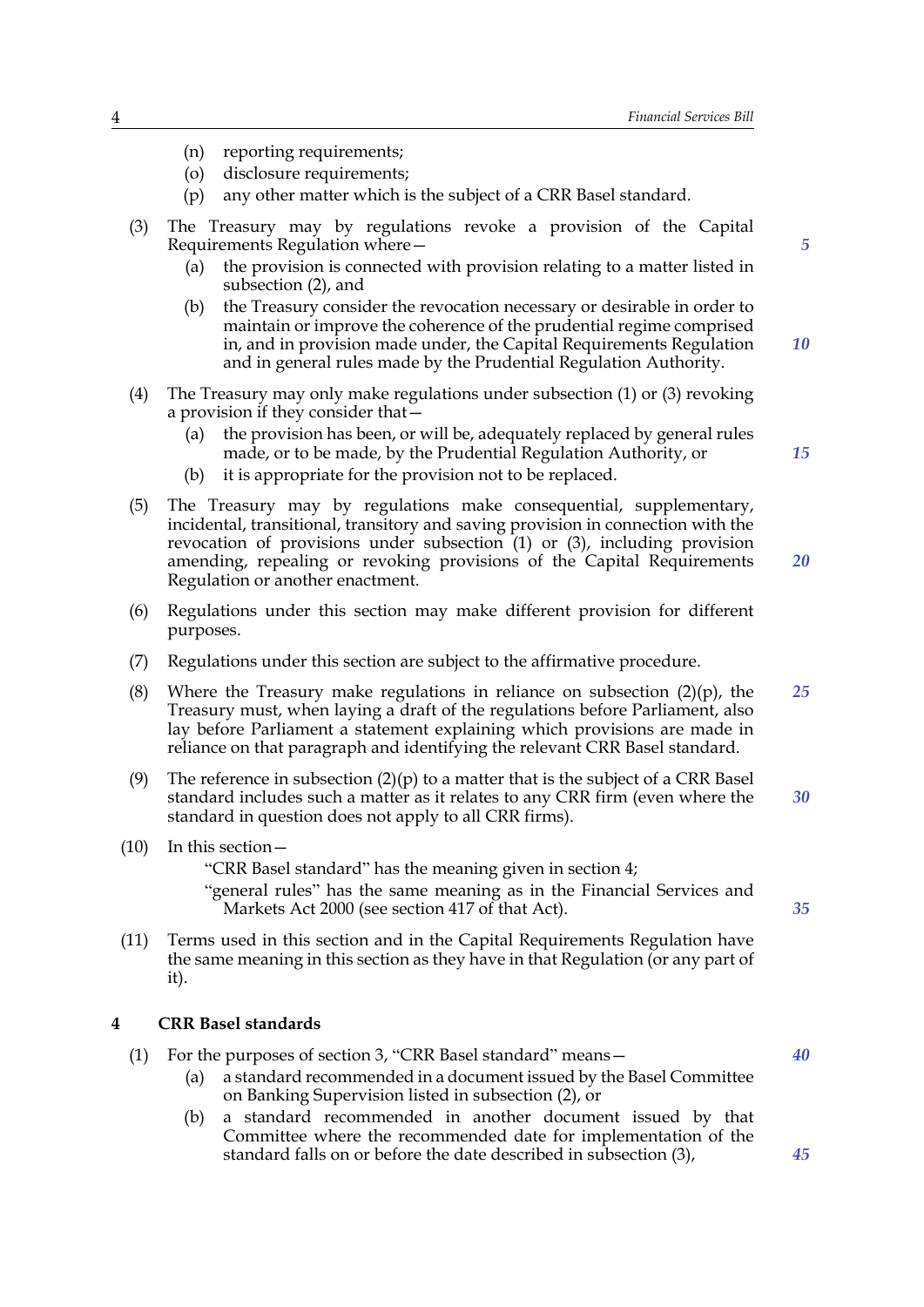subject to subsection (4).

- (2) The documents referred to in subsection (1)(a) are the documents entitled (and issued) as follows—
	- (a) Capital requirements for banks' equity investments in funds (December 2013);
	- (b) The standardised approach for measuring counterparty credit risk exposures (March 2014);
	- (c) Capital requirements for bank exposures to central counterparties (April 2014);
	- (d) Supervisory framework for measuring and controlling large exposures (April 2014); *10*
	- (e) Basel III: the net stable funding ratio (October 2014);
	- (f) Revised Pillar 3 disclosure requirements (January 2015);
	- (g) Pillar 3 disclosure requirements consolidated and enhanced framework (March 2017);
	- (h) Implementation of net stable funding ratio and treatment of derivative liabilities (October 2017);
	- (i) Basel III: Finalising post-crisis reforms (December 2017);
	- (j) Technical Amendment Basel III: Treatment of extraordinary monetary policy operations in the Net Stable Funding Ratio (June 2018); *20*
	- (k) Pillar 3 disclosure requirements regulatory treatment of accounting provisions (August 2018);
	- (l) Pillar 3 disclosure requirements updated framework (December 2018);
	- (m) Minimum capital requirements for market risk (January 2019);
	- (n) Targeted revisions to the credit valuation adjustment risk framework (July 2020).
- (3) The date referred to in subsection  $(1)(b)$  is whichever is the latest of the dates recommended by the Basel Committee on Banking Supervision in a document listed in subsection (2) for the implementation of a standard (or, where implementation is recommended to take place in phases, for the full implementation of a standard). *30*
- (4) A recommended standard is not a CRR Basel standard to the extent that, immediately before the day on which this section comes into force, provision giving effect to the recommendation is included in an enactment.
- (5) References in this section to a document issued by the Basel Committee on Banking Supervision are to such a document as it has effect from time to time.

#### **5 Prudential regulation of credit institutions etc by PRA rules**

- (1) In Schedule 3—
	- (a) Part 1 inserts Part 9D of the Financial Services and Markets Act 2000 (prudential regulation of credit institutions etc),
	- (b) Part 2 amends the Prudential Regulation Authority's power to make rules under Part 12B of that Act (approval of certain holding companies),
	- (c) Part 3 contains minor and consequential amendments, and
	- (d) Part 4 contains transitional provision.

*5*

*15*

*25*

*40*

*45*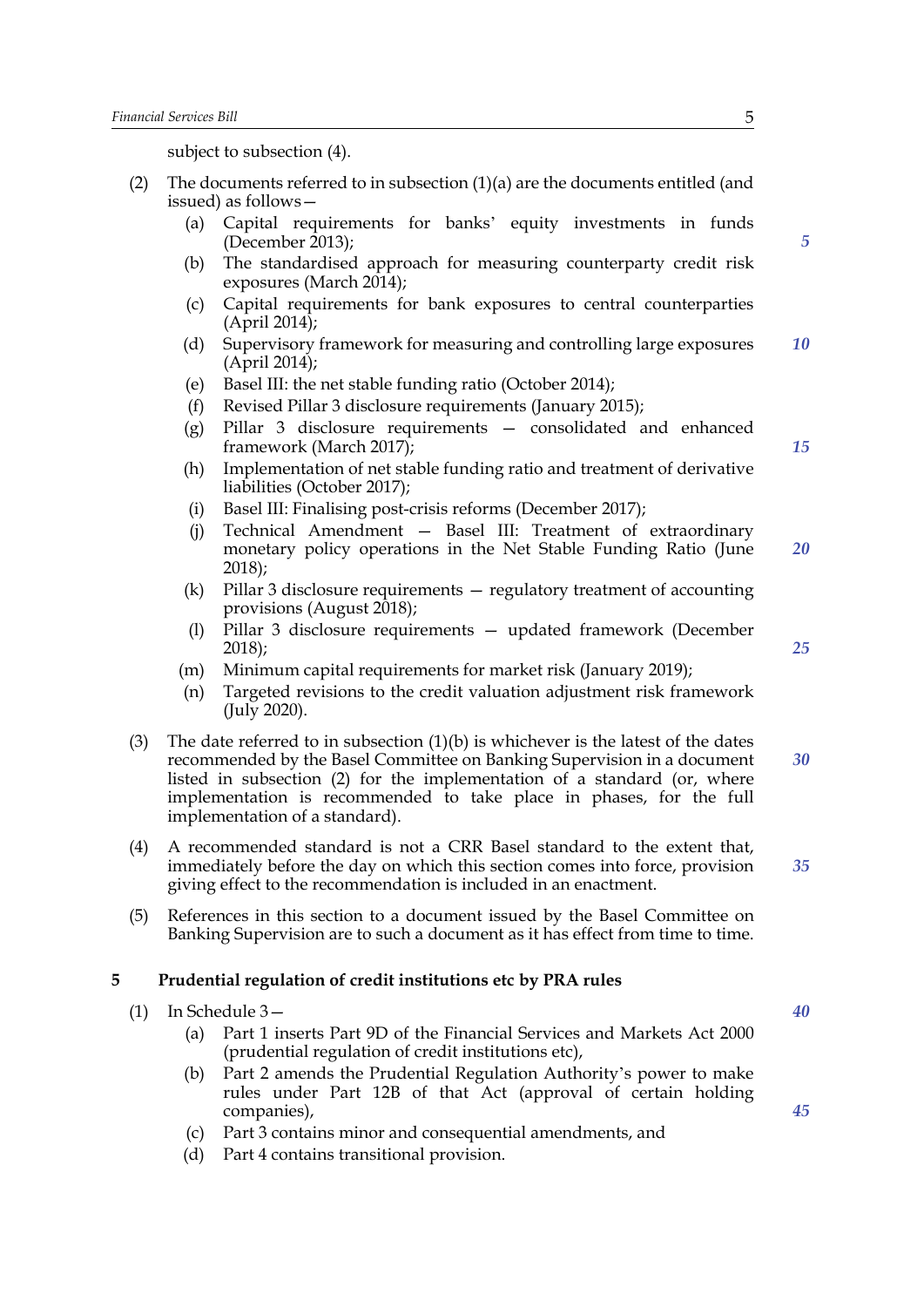- (2) Subsections (3) to (5) apply where a provision of the Capital Requirements Regulation, or of an instrument made under that Regulation, has been revoked by regulations under section 3.
- (3) In the Capital Requirements Regulation and in other enactments, except as otherwise provided—
	- (a) pre-revocation references to the revoked provision are to be treated as references to the corresponding CRR rule, and
	- (b) pre-revocation references to the Capital Requirements Regulation or the instrument, or to a division of that Regulation or instrument that included the revoked provision, are to be treated as including the corresponding CRR rule.
- (4) The Prudential Regulation Authority must—
	- (a) prepare a document setting out whether and, if so, how CRR rules correspond to the revoked provision,
	- (b) update the document from time to time, and
	- (c) publish the document, and any update, in the manner best calculated to bring it to the attention of those likely to be affected by the Capital Requirements Regulation and CRR rules.
- (5) For the purposes of subsection (3), whether a CRR rule corresponds to a revoked provision is to be determined by reference to the document published under subsection (4), as updated from time to time. *20*
- (6) In this section, references to instruments made under the Capital Requirements Regulation include EU tertiary legislation made under that Regulation which forms part of retained EU law.
- (7) In this section—
	- "CRR rules" has the same meaning as in the Financial Services and Markets Act 2000 (see section 144A of that Act, inserted by Schedule 3 to this Act);
	- "EU tertiary legislation" has the same meaning as in the European Union (Withdrawal) Act 2018 (see section 20 of that Act);
	- "pre-revocation reference" means, in connection with the revocation of a provision described in subsection (2), a reference contained in an enactment immediately before the revocation (whether or not the reference is in force at that time).

#### **6 Power to amend the Credit Rating Agencies Regulation**

- (1) The Treasury may by regulations amend the Credit Rating Agencies Regulation by making provision related to the issuing and use of credit ratings which it considers necessary or desirable having regard to a CRR Basel standard.
- (2) Regulations under this section may—
	- (a) make different provision for different purposes, and
	- (b) make consequential, supplemental, incidental, transitional, transitory and saving provision.
- (3) Regulations under this section are subject to the affirmative procedure.

*15*

*5*

*10*

*25*

*30*

*40*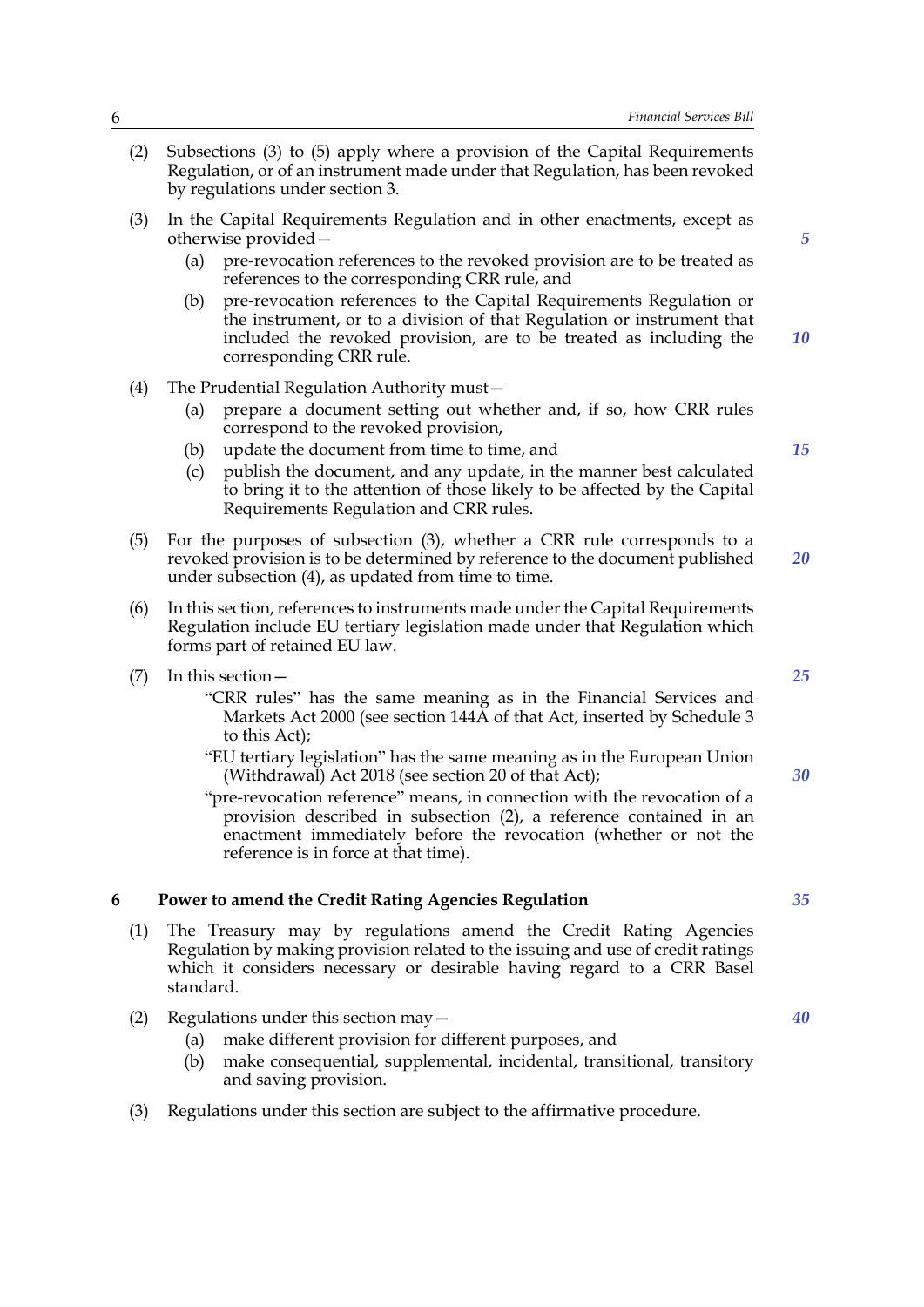- (4) The power under subsection (1) includes power to make provision in relation to any CRR firm (even where the CRR Basel standard to which the Treasury have regard does not apply to all CRR firms).
- (5) In this section—
	- "CRR Basel standard" has the meaning given in section 4;
	- "CRR firm" has the same meaning as in the Capital Requirements Regulation;
	- "the Credit Rating Agencies Regulation" means Regulation (EC) No. 1060/2009 of the European Parliament and of the Council of 16 September 2009 on credit rating agencies;
	- "credit rating" has the same meaning as in the Credit Rating Agencies Regulation (see Article 3(1)(a) of that Regulation).

#### **7 Amendments of the Capital Requirements Regulation**

Schedule 4 contains amendments of the Capital Requirements Regulation.

| <b>Benchmarks</b> | 15 |
|-------------------|----|
|                   |    |

### **8 Review of which benchmarks are critical benchmarks**

- (1) Article A20 of the Benchmarks Regulation (review of critical benchmarks) is amended in accordance with subsections (2) to (5).
- (2) In paragraph 2, for point (a) (but not the "and" at the end) substitute—
	- "(a) whether an administrator located in the United Kingdom provides a benchmark that satisfies one or more of conditions (a), (b), (c) or (d) of paragraph 1 of Article 20;". *20*
- (3) In paragraph  $2(b)$ , for "point (a)(i) or (ii)" substitute "point (a)".
- (4) In paragraph  $3(b)$ , for "point (a)(i) or (ii)" substitute "point (a)".
- (5) In paragraph 6, for point (b) substitute—
	- "(b) the Treasury consider that the benchmark satisfies one or more of conditions (a), (b), (c) or (d) of paragraph 1 of Article 20."
- (6) In Article 20(1) of the Benchmarks Regulation (critical benchmarks: conditions and other matters)—
	- (a) in the opening words of point (c), for "all" substitute "both",
	- (b) omit point (c)(i), and
	- (c) after point (c) insert—
		- "(d) the benchmark has a sufficient number of appropriate market-led substitutes that it does not fulfil the criterion in point (c)(ii), but:
			- (i) it is not reasonably practicable for one or more users of the benchmark to switch to one of those substitutes, and
			- (ii) the benchmark fulfils the criterion in point  $(c)(iii)$ ."

*30*

*35*

*25*

*10*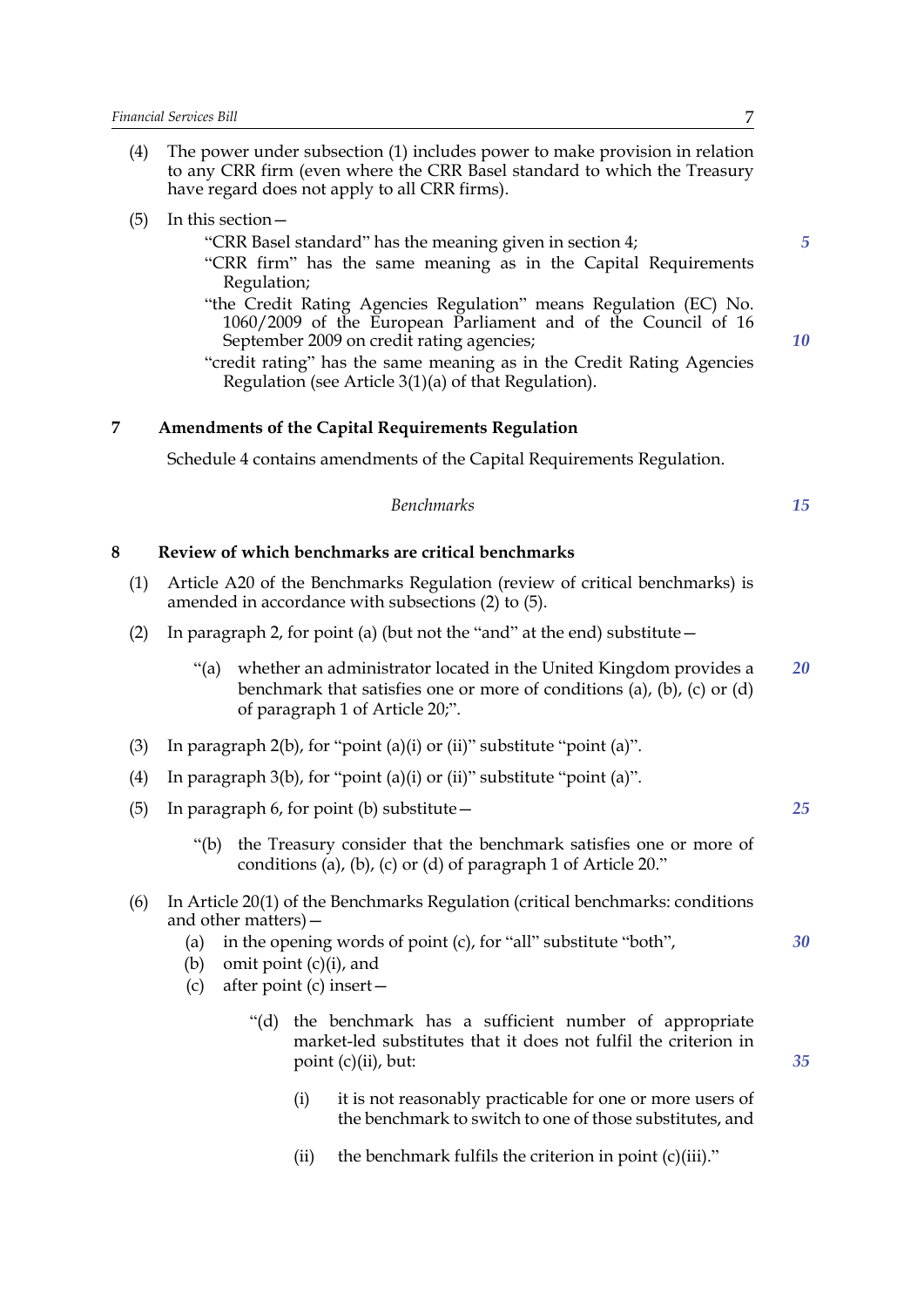## **9 Mandatory administration of a critical benchmark**

- (1) Article 21 of the Benchmarks Regulation (mandatory administration of a critical benchmark) is amended as follows.
- (2) In paragraph 3, for "five years" substitute "10 years".
- (3) After paragraph 3 insert—

"3A. If the FCA decides to compel the administrator to continue publishing the benchmark under paragraph 3, the FCA must assess the capability of the benchmark to measure the underlying market or economic reality, taking into account, among other things, the procedure established by the administrator in accordance with Article 28(1).

3B. After making its assessment under paragraph 3A, the FCA must give the administrator—

- (a) a written notice stating that it considers that the benchmark is not representative of the market or economic reality that it is intended to measure or that the representativeness of the benchmark is at risk, or
- (b) a written notice stating that it considers that the representativeness of the benchmark is not at risk.

3C. The FCA must make its assessment under paragraph 3A, and give the notice under paragraph 3B, before the end of the period of 28 days beginning with the day on which the FCA notifies the administrator of its decision to compel the administrator to continue publishing the benchmark."

#### **10 Prohibition on new use where administrator to cease providing critical benchmark**

In the Benchmarks Regulation, after Article 21 insert—

*"Article 21A 25*

#### **Prohibition on new use where administrator to cease providing critical benchmark**

1. Where the FCA has completed an assessment of a critical benchmark under Article 21(2), the FCA may, by publishing a notice, prohibit some or all new use of the benchmark by supervised entities.

2. In paragraph 1, the reference to new use of a benchmark is to doing the following on or after the day on which the prohibition takes effect ("the prohibition day")—

- (a) issuing a financial instrument which references the benchmark, or amending the terms of a financial instrument so as to include a reference to the benchmark where the instrument did not reference the benchmark immediately before the prohibition day;
- (b) determining the amount payable under a financial instrument or a

*5*

*10*

*15*

*20*

*35*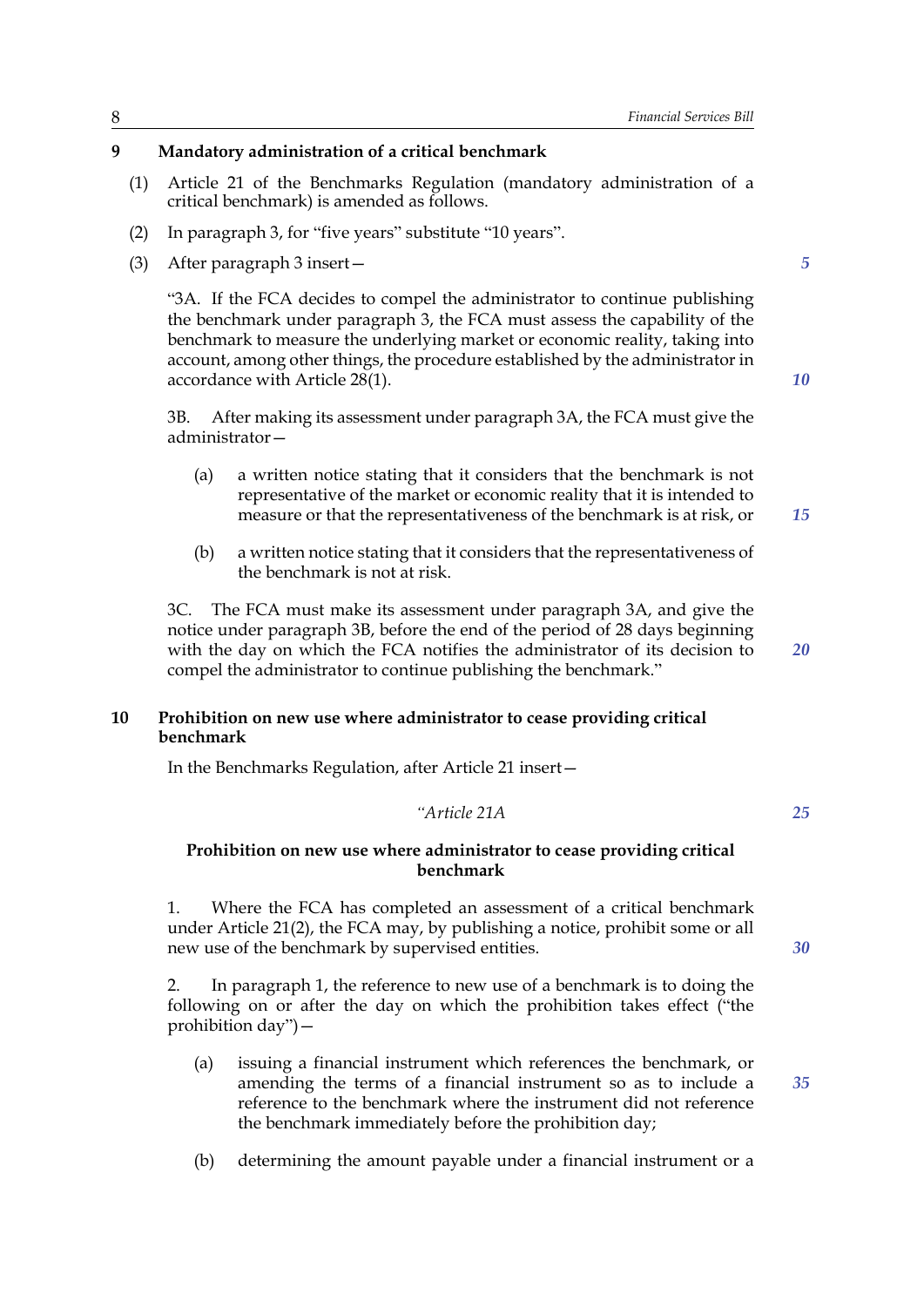financial contract by referencing the benchmark, where the instrument or contract did not reference the benchmark immediately before the prohibition day;

- (c) being a party to a financial contract which references the benchmark—
	- (i) where the contract is formed on or after the prohibition day, or
	- (ii) where the contract was formed before the prohibition day but did not reference the benchmark immediately before that day;
- (d) providing a borrowing rate as described in point  $(7)(d)$  of Article 3(1) calculated by reference to the benchmark for the purposes of a financial contract— *10*
	- (i) where the contract is formed on or after the prohibition day, or
	- (ii) where the contract was formed before the prohibition day but did not use the borrowing rate immediately before that day;
- (e) measuring the performance of an investment fund through the benchmark for a purpose described in point (7)(e) of Article 3(1), where the fund's constitutional documents or prospectus did not provide for its performance to be measured through the benchmark immediately before the prohibition day. *15*

3. The FCA may only exercise the power under paragraph 1 if it considers it desirable to do so in order to advance either or both of the following— *20*

- (a) its consumer protection objective (see section 1C of FSMA);
- (b) its integrity objective (see section 1D of that Act).

4. In exercising the power under paragraph 1 in relation to a benchmark that is used outside the United Kingdom, the FCA may, among other things, have regard to the likely effect outside the United Kingdom of the exercise of the power. *25*

- 5. A notice under this Article may—
	- (a) make different provision for different purposes;
	- (b) make provision by reference to any aspect of the new use, including the persons involved in the use; *30*
	- (c) provide that the prohibition has effect only during a period specified in the notice;
	- (d) make such transitional provision as the FCA considers appropriate.
- 6. A notice under this Article must—
	- (a) give reasons for the prohibition,

*5*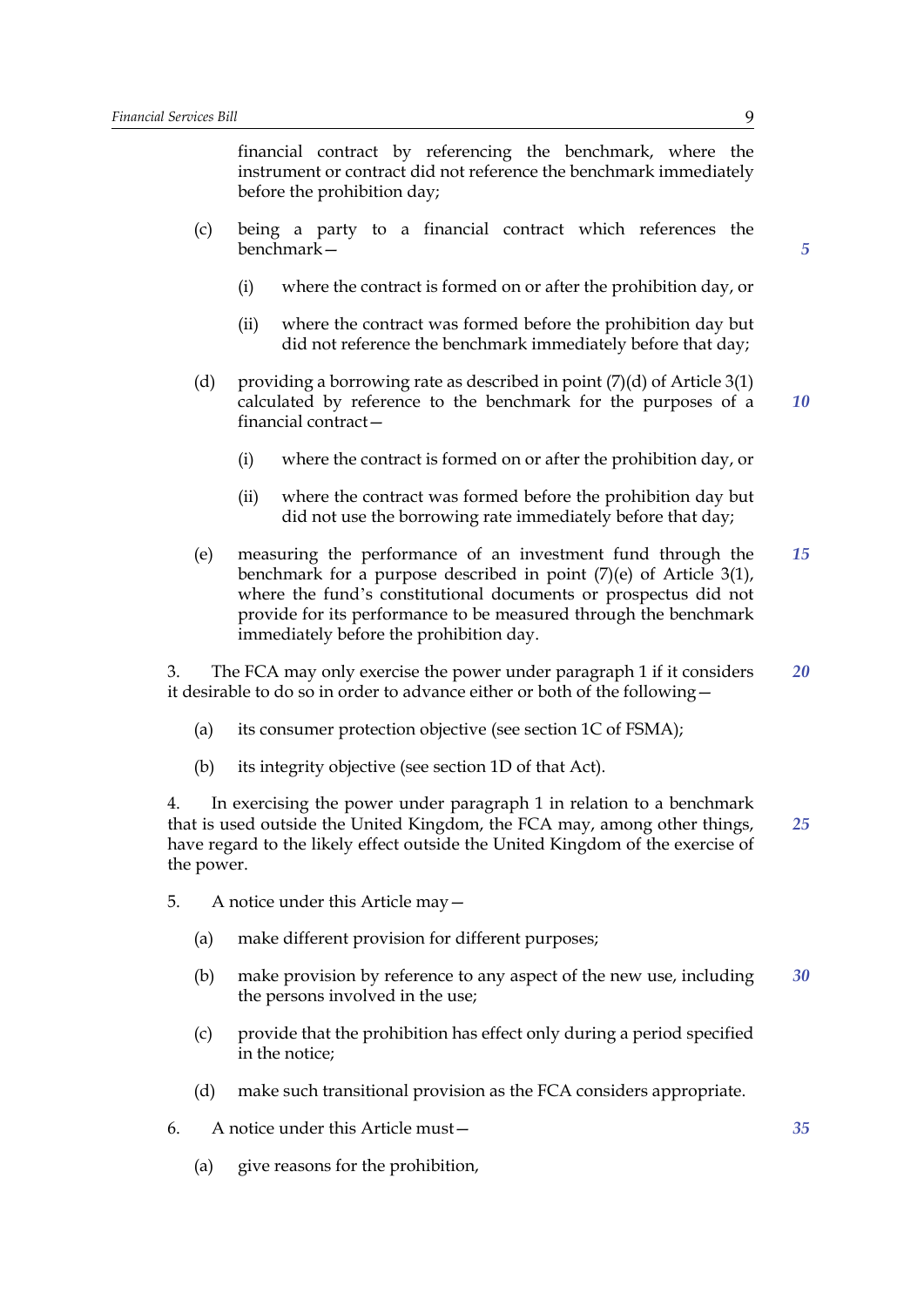- (b) specify when the prohibition is to take effect,
- (c) explain how the FCA has taken account of the relevant policy statement (see Article 23F), and
- (d) provide any further information that the FCA considers appropriate for assisting supervised entities to understand the prohibition.

7. A notice under this Article must be published in the manner that appears to the FCA to be best calculated to bring it to the attention of—

- (a) supervised entities, and
- (b) the public.
- 8. The FCA—
	- (a) must give a copy of a notice under this Article to the Treasury before publishing it, and
	- (b) may charge a reasonable fee for providing a person with a copy of a notice published under this Article.

In paragraph 2(a) to (e), references to referencing, or measuring performance through, the benchmark (however expressed) include referencing, or measuring performance through, a combination of indices that include the benchmark." *15*

#### **11 Assessment of representativeness of critical benchmarks**

- (1) In Article 3(1) of the Benchmarks Regulation (definitions)—
	- (a) after point (10) insert—
		- "(10A) '*supervised third country contributor*' means a supervised third country entity that contributes input data to an administrator located in the United Kingdom;", and
	- (b) after point (17) insert—
		- "(17A) '*supervised third country entity*' means an entity that would be a supervised entity by virtue of point (a) of the definition of that term (CRR firm that is a credit institution) but for the fact that it does not have its head office or registered office in the United Kingdom;".
- (2) After Article 22 of the Benchmarks Regulation insert—

### *"Article 22A*

#### **Assessment of representativeness of critical benchmarks: administrator**

1. This Article applies to a critical benchmark that—

*10*

*5*

*20*

*25*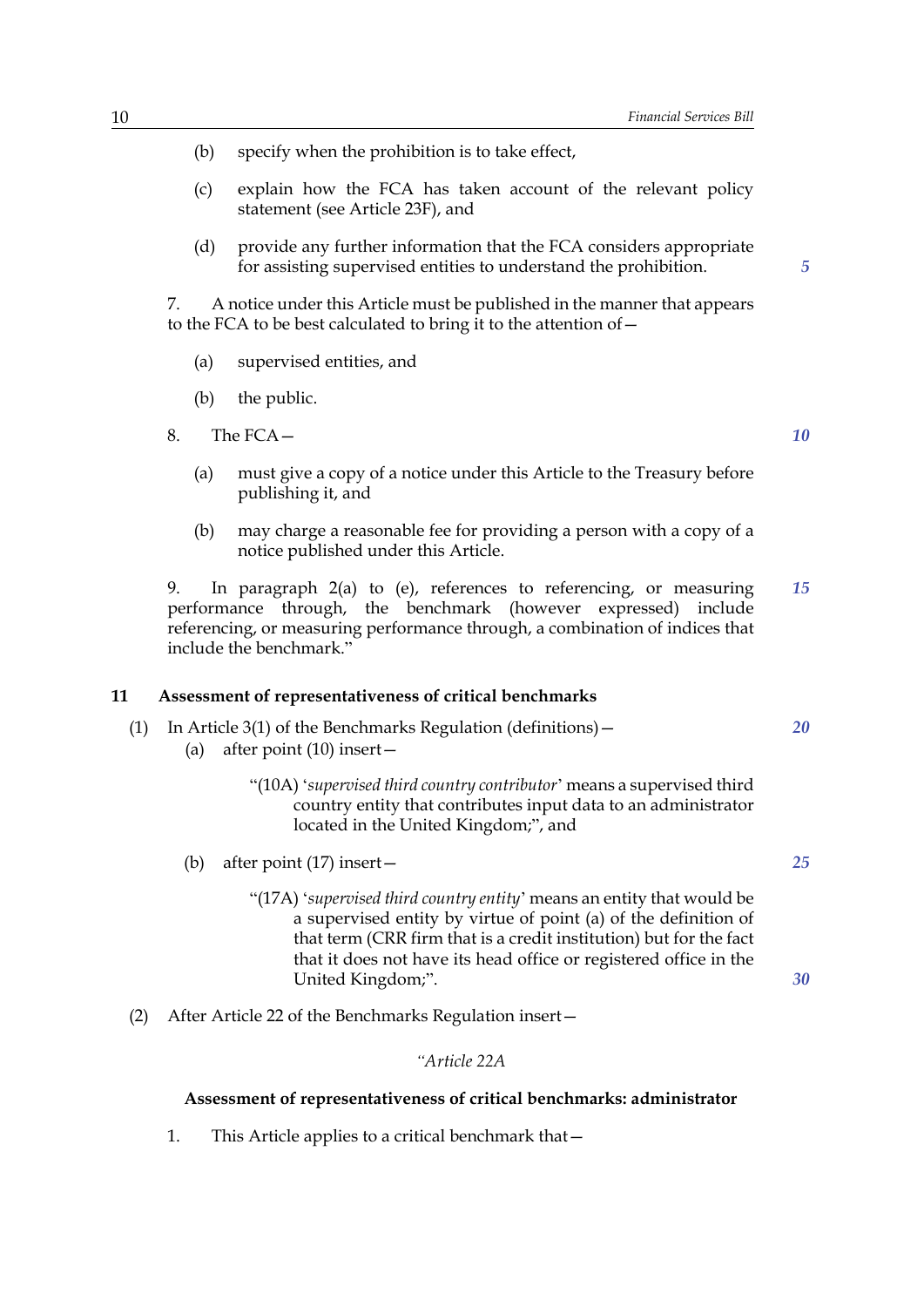- (a) is based on submissions by contributors the majority of which are supervised entities or supervised third country entities, and
- (b) is not an Article 23A benchmark.

2. An administrator of a critical benchmark must submit to the FCA an assessment of the capability of the benchmark to measure the underlying market or economic reality—

- (a) at the end of the period of two years beginning with the day on which the benchmark became a critical benchmark, and
- (b) at the end of each subsequent two year period.

3. The FCA may, by written notice, require an administrator of a critical benchmark to submit to the FCA an assessment of the capability of the benchmark to measure the underlying market or economic reality. *10*

4. The FCA may only impose a requirement under paragraph 3 if it considers that—

- (a) the benchmark does not, or may not, represent the underlying market or economic reality, or *15*
- (b) the representativeness of the benchmark is or may be at risk.

5. A notice under paragraph 3 may require the administrator to submit the assessment before a date specified in the notice, provided that date falls after the end of the period of two weeks beginning with the day on which the notice was given.

6. If a supervised contributor or a supervised third country contributor intends to cease contributing input data to a critical benchmark—

- (a) the contributor must notify the benchmark administrator promptly in writing, and
- (b) the notification must state the date on which it intends to cease contributing, which must be after the end of the period of 15 weeks beginning with the first working day after the day on which it gives the notification.

7. If an administrator of a benchmark is notified under paragraph 6, it must— *30*

- (a) inform the FCA promptly, stating the date on which the notification was given, and
- (b) submit to the FCA an assessment of the implications of the contributor's withdrawal for the capability of the benchmark to measure the underlying market or economic reality.
- 8. An assessment under paragraph 7(b) must be submitted to the FCA

*5*

*20*

*25*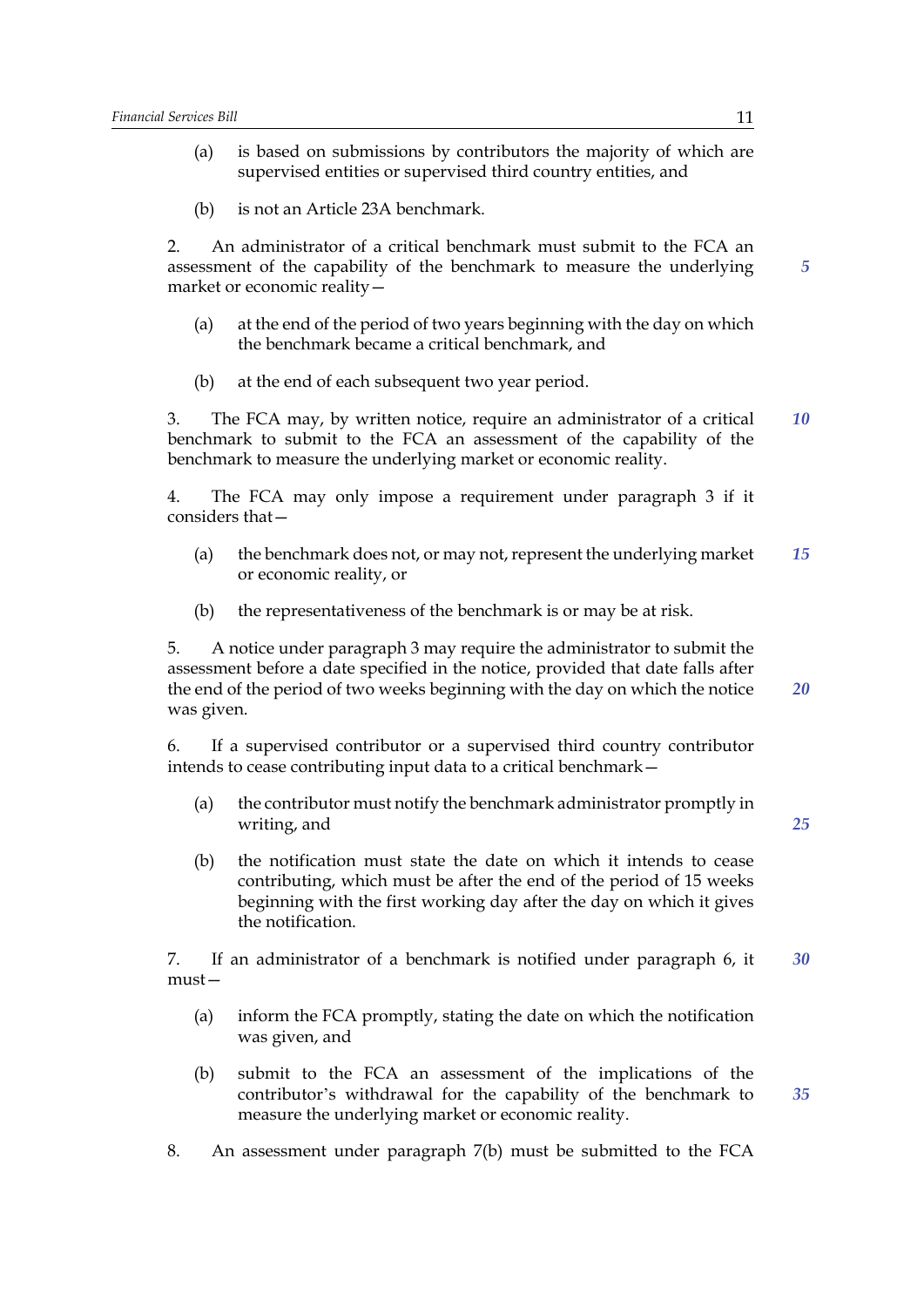*5*

*15*

*20*

before the end of the period of 14 days beginning with the first working day after the day on which the notification under paragraph 6 was given.

9. An administrator of a critical benchmark that is required to provide an assessment under this Article must not change the market or economic reality intended to be measured by the benchmark (as defined in the benchmark statement referred to in Article 27) during the assessment period, unless the FCA gives it written permission to do so.

- 10. For the purposes of paragraph 9, the assessment period begins—
	- (a) in the case of an assessment under paragraph 2, with the day falling one month before the end of the relevant two year period described in that paragraph; *10*
	- (b) in the case of an assessment under paragraph 3, when the administrator receives the FCA's notice requiring the assessment;
	- (c) in the case of an assessment under paragraph 7(b), when the contributor notifies the administrator under paragraph 6.
- 11. For the purposes of paragraph 9, the assessment period ends—
	- (a) when the FCA notifies the administrator that it considers that the representativeness of the benchmark is not at risk, whether by giving a notice under Article 22B(3)(b) or otherwise, or
	- (b) when the benchmark becomes an Article 23A benchmark.

#### *Article 22B*

#### **Assessment of representativeness of critical benchmarks: FCA**

1. Where the FCA receives an assessment by a benchmark administrator under Article 22A within the period specified by or under that Article, the FCA must make its own assessment of the capability of the benchmark to measure the underlying market or economic reality, taking into account, among other things— *25*

- (a) the procedure established by the administrator in accordance with Article 28(1), and
- (b) the administrator's assessment.

2. If a benchmark administrator does not submit an assessment under Article 22A within the period specified by or under that Article, the FCA may make its own assessment of the capability of the benchmark to measure the underlying market or economic reality and, if it does so—

- (a) must take into account the procedure established by the administrator in accordance with Article 28(1), and *35*
- (b) may take into account, among other things, an assessment submitted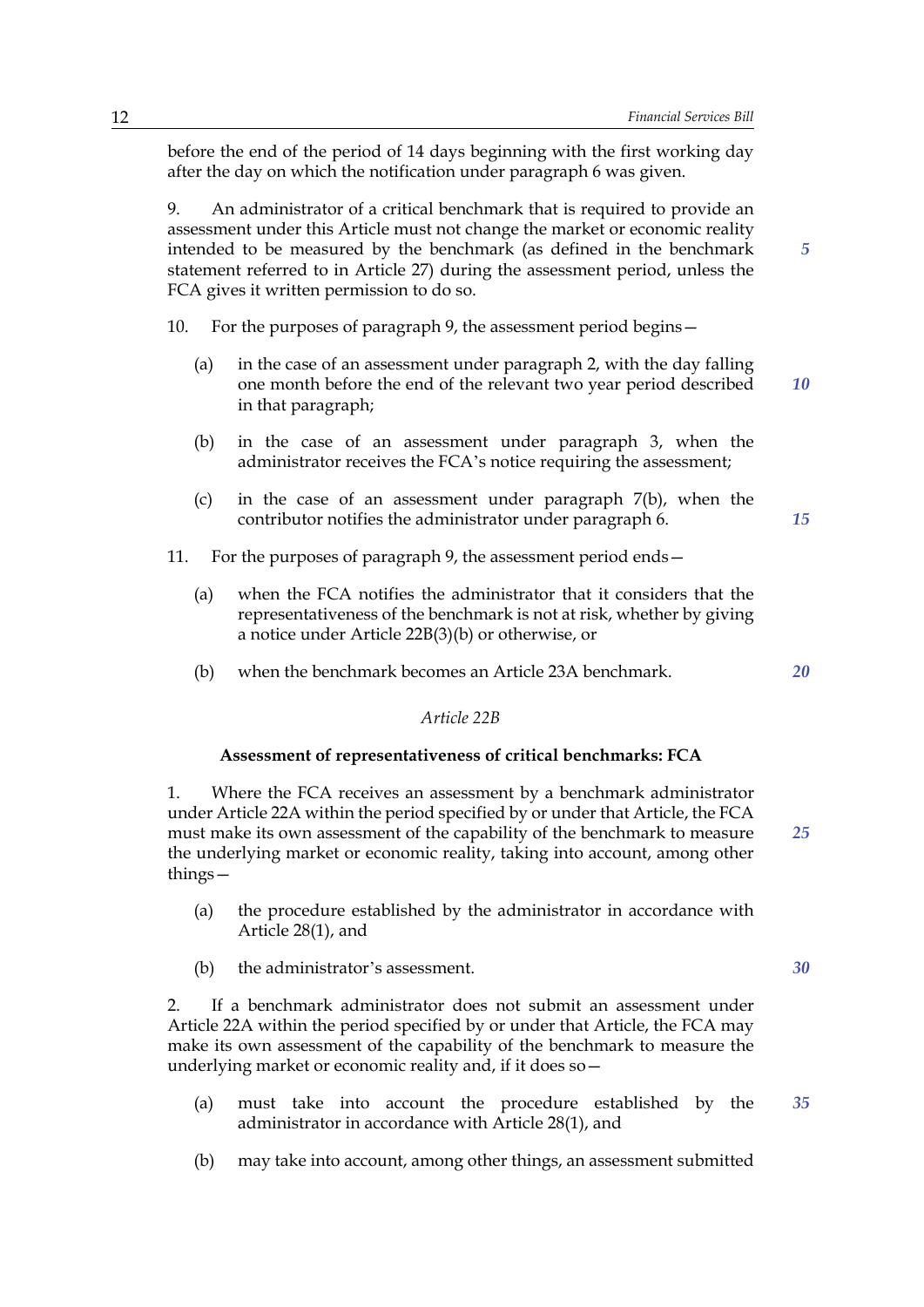by the administrator after the end of the specified period.

3. After making its assessment under this Article, the FCA must give the benchmark administrator—

- (a) a written notice stating that it considers that the benchmark is not representative of the market or economic reality that it is intended to measure or that the representativeness of the benchmark is at risk, or
- (b) a written notice stating that it considers that the representativeness of the benchmark is not at risk.

4. Where the administrator's assessment was made under Article 22A(7)(b) (contributor intends to cease contributing input data), the FCA must make its assessment under paragraph 1 or 2, and give the notice under paragraph 3, before the end of the period of 28 days beginning with the first working day after the day on which the administrator was notified under Article 22A(6)." *10*

(3) Paragraph 2 of Article 22A of the Benchmarks Regulation (inserted by this section) applies in the case of a benchmark which became a critical benchmark before the day on which this section comes into force, but as if it only required the administrator to submit an assessment at the end of each two year period described in that paragraph which ends after that day. *15*

#### **12 Mandatory contribution to critical benchmarks**

- (1) Article 23 of the Benchmarks Regulation (mandatory contribution to a critical benchmark) is amended as follows. *20*
- (2) Omit paragraphs 1 to 4.
- (3) For paragraph 5 substitute—

"5A. If a supervised contributor or supervised third country contributor gives a notification under Article 22A(6), the contributor may not cease contributing input data before the date specified in the notification as the date on which it intends to cease contributing, unless the FCA gives it written permission to do so. *25*

5B. Paragraph 5A does not require a contributor to trade or commit to trade."

- (4) In paragraph 6, for the opening words substitute "If the FCA gives the administrator of a critical benchmark a notice under Article 21(3B)(a) or Article 22B(3)(a) (benchmark unrepresentative or representativeness at risk), it has the power to—". *30*
- (5) In paragraph  $6(a)$  -
	- (a) after "supervised entities" insert "and supervised third country entities", and *35*
	- (b) omit "from the date" to the end.
- (6) In paragraph 6(c), after "supervised entities" insert "and supervised third country entities".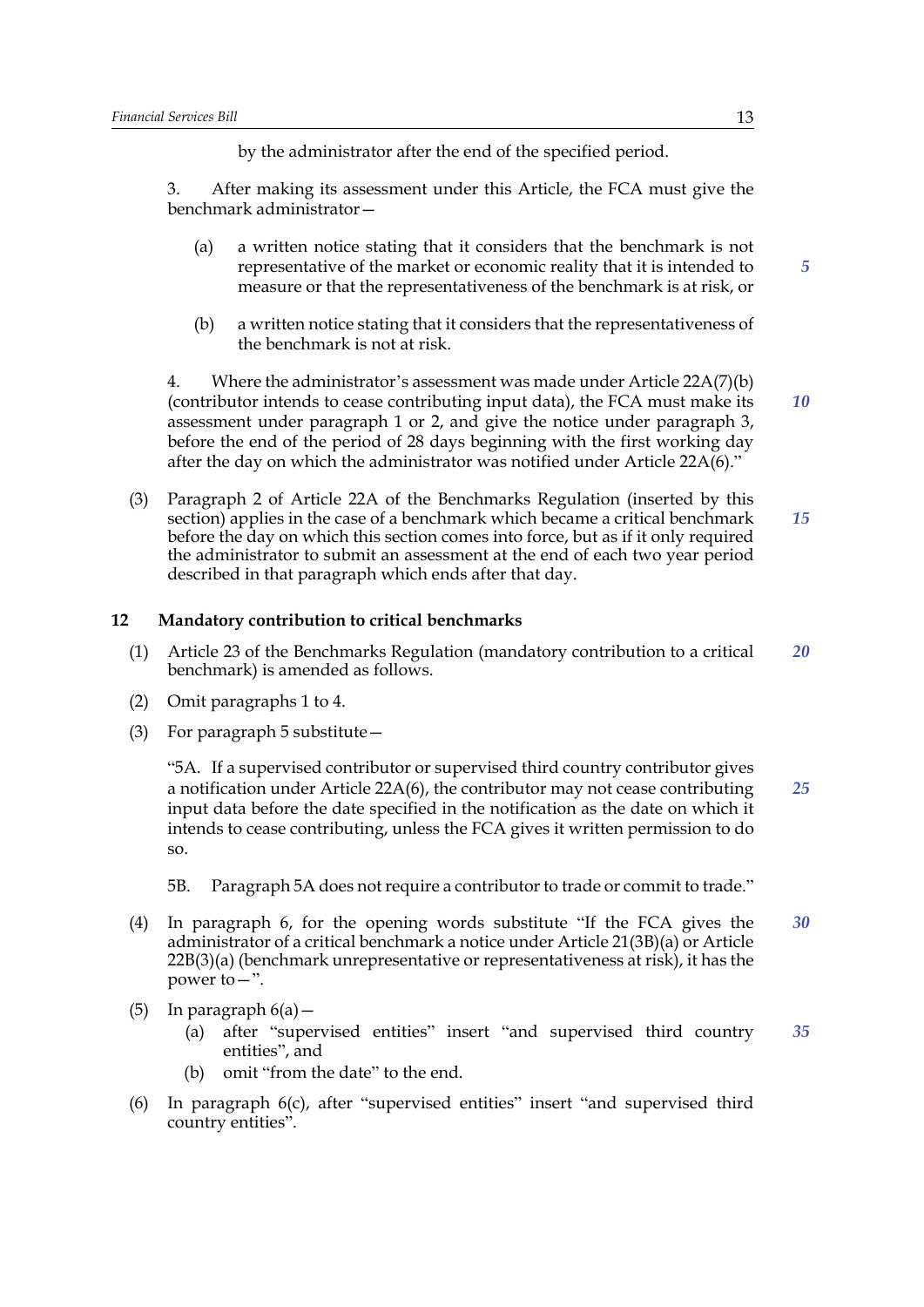(7) After paragraph 6 insert—

"6A. The FCA may only exercise the powers under paragraph 6 so far as it considers it appropriate to do so for the purpose of maintaining, restoring or improving the representativeness of the benchmark."

- (8) In paragraph 7—
	- (a) after "supervised entities" insert "and supervised third country entities", and
	- (b) omit "supervised" (in the second place it occurs).
- (9) In paragraph 9(d), for "relevant supervised entities" substitute "contributors mandated to contribute input data".
- (10) After paragraph 9 insert—

"9A. In the case of an Article 23A benchmark, any measures adopted under paragraph 6 in relation to the benchmark are to be treated as being revoked when the designation of the benchmark under Article 23A takes effect."

- (11) In paragraph 10—
	- (a) after "supervised contributor" insert "and supervised third country contributor", and
	- (b) for "exceeding the maximum five year period laid down in the second subparagraph of paragraph 6" substitute "extending beyond the end of the period of five years beginning with the day on which the administrator notified the FCA of its intention to cease providing the benchmark under Article 21(1)".
- (12) Omit paragraph 12.

#### **13 Designation of certain critical benchmarks**

In the Benchmarks Regulation, after Article 23 insert—

#### *"Article 23A*

#### **Designation of certain critical benchmarks**

1. If the FCA gives the administrator of a critical benchmark a notice under Article 21(3B)(a) or Article 22B(3)(a) (benchmark unrepresentative or representativeness at risk), the FCA must, before the end of the period of 21 days beginning with the day on which it gave the notice—

- (a) consider whether it is appropriate for the FCA to designate the benchmark under this Article, and
- (b) if it proposes to do so, inform the benchmark administrator by written notice.

2. The FCA may not designate a benchmark under this Article if it considers that it is, and is likely to continue to be, the case that—

(a) the representativeness of the benchmark can reasonably be restored

*10*

*5*

*15*

*20*

*25*

*30*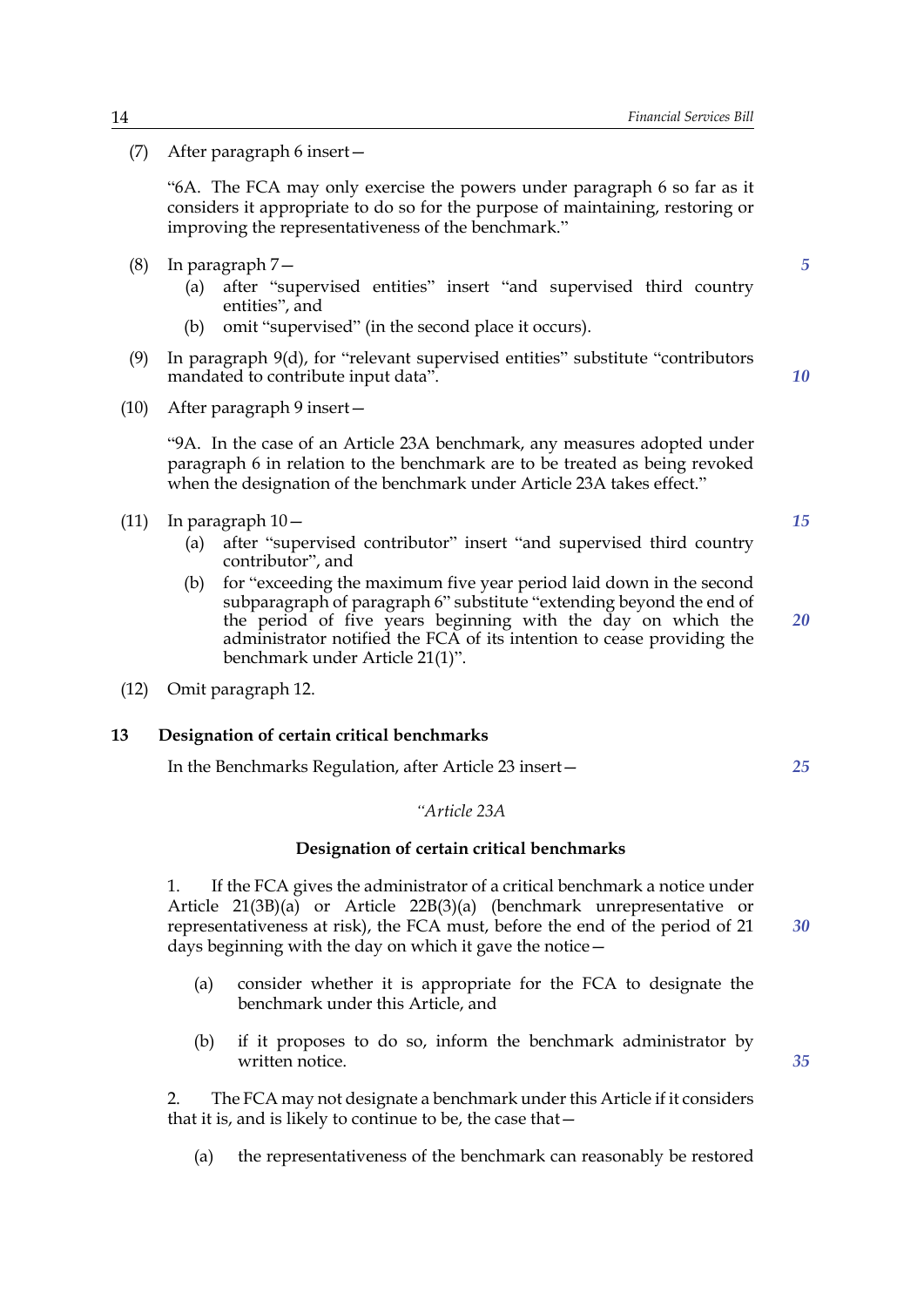and maintained by the administrator or by the FCA exercising its powers under Article 23(6), and

- (b) there are good reasons to restore and maintain its representativeness.
- 3. A notice under paragraph 1(b) must—
	- (a) explain when the FCA proposes that the designation of the benchmark should take effect, *5*
	- (b) give reasons for the FCA's proposed decision, and
	- (c) state that the administrator may make written representations to the FCA during the period of 14 days beginning with the day on which the notice is given.

4. If, after considering any representations made in accordance with paragraph 3(c), the FCA decides to designate the benchmark under this Article, it must give the administrator a written notice of its decision.

- 5. A notice under paragraph 4 must—
	- (a) state when the designation of the benchmark takes effect,
	- (b) give reasons for the FCA's decision,
	- (c) explain how the FCA has taken account of the relevant policy statement (see Article 23F),
	- (d) state that the prohibition on use of the benchmark under Article 23B will take effect when the designation of the benchmark takes effect, unless the FCA exercises its powers under Article 23B(2) or 23C, *20*
	- (e) inform the administrator of its right to refer the decision to the Upper Tribunal and of the procedure for doing so, and
	- (f) provide any further information that the FCA considers appropriate for assisting supervised entities to understand the effects of the designation of the benchmark. *25*

6. The FCA may, before a designation under this Article takes effect, decide to change when it takes effect to a later time.

7. If it decides to make such a change—

- (a) the FCA must give the benchmark administrator a written notice of its decision, and *30*
- (b) the notice must satisfy the requirements in paragraph  $5(a)$  to (d) and (f).

8. The FCA may withdraw a designation of a benchmark under this Article if—

*15*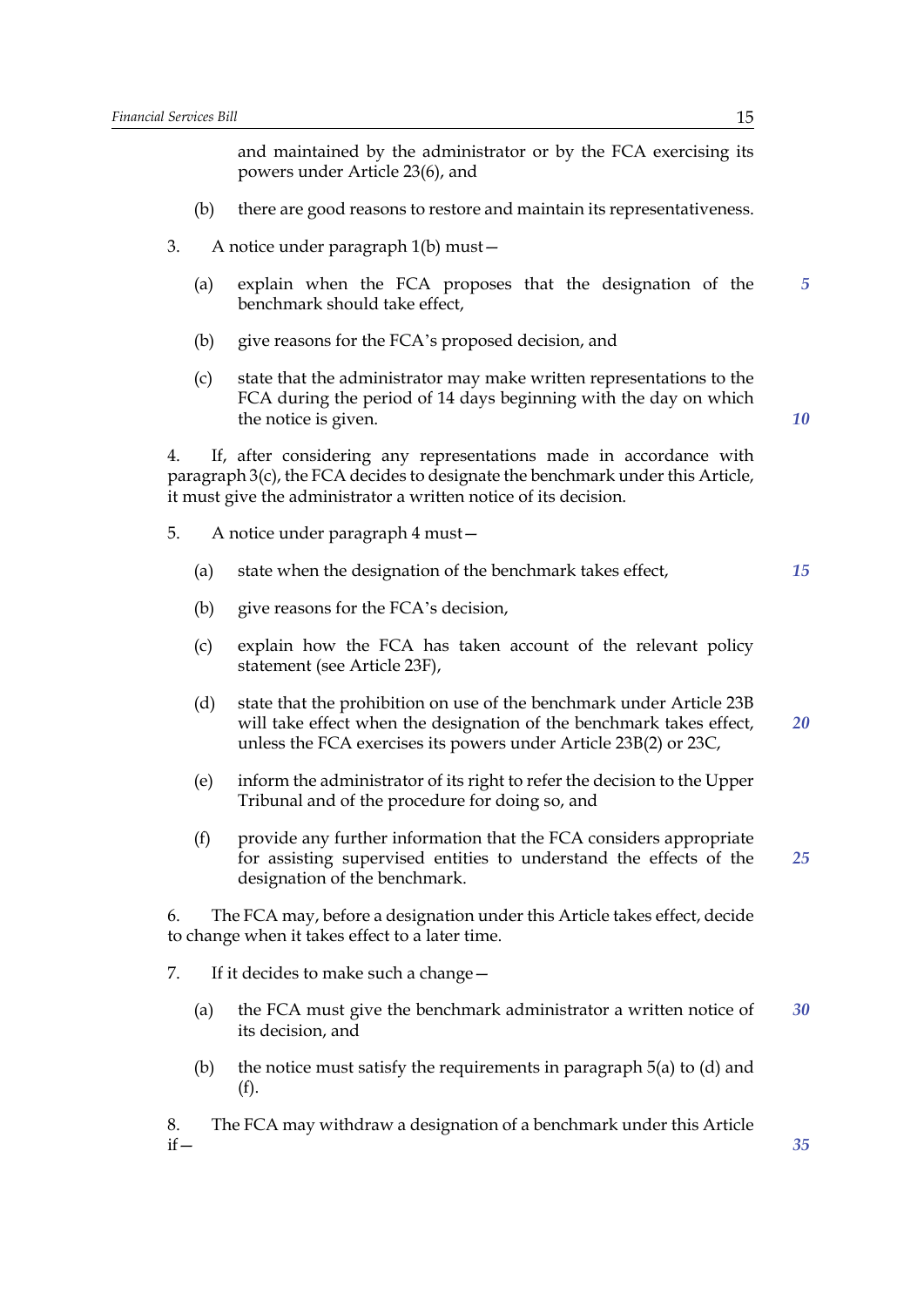16 *Financial Services Bill* (a) the designation has not taken effect, (b) paragraph 1 applies again in relation to the benchmark, and (c) the FCA designates the benchmark again under this Article with effect from an earlier date. If the FCA decides to withdraw the designation of a benchmark under paragraph 8— (a) the FCA must include notice of the withdrawal in the notice under paragraph 4 of the further designation of the benchmark, and (b) the notice must satisfy the requirements in paragraph  $5(b)$ , (c) and (f) in relation to the decision to withdraw. 10. A notice under paragraph 4 or 7— (a) may identify when the designation takes effect in any manner that the FCA considers appropriate, including by specifying a day or by describing a day by reference to the process for a reference to the Upper Tribunal or another process or event, and (b) must be published by the FCA— (i) before the day on which the notice provides for the designation to take effect, and (ii) in the manner that appears to the FCA to be best calculated to bring it to the attention of the public. 11. The  $FCA$  – (a) must give a copy of a notice under this Article to the Treasury before publishing it, and (b) may charge a reasonable fee for providing a person with a copy of a notice under this Article. 12. If the FCA decides to designate a benchmark under this Article and gives the administrator a notice under paragraph 4, the benchmark administrator may refer the matter to the Upper Tribunal. 13. Part 9 of FSMA (hearings and appeals) applies in relation to references to the Upper Tribunal made under this Article as it applies in relation to references made to that Tribunal under that Act. 14. In this Regulation, references to an "Article 23A benchmark" are to a benchmark in relation to which a designation under this Article has effect." *5 10 30*

## **14 Use of Article 23A benchmarks**

In the Benchmarks Regulation, after Article 23A (inserted by section 13) *35*

*15*

*20*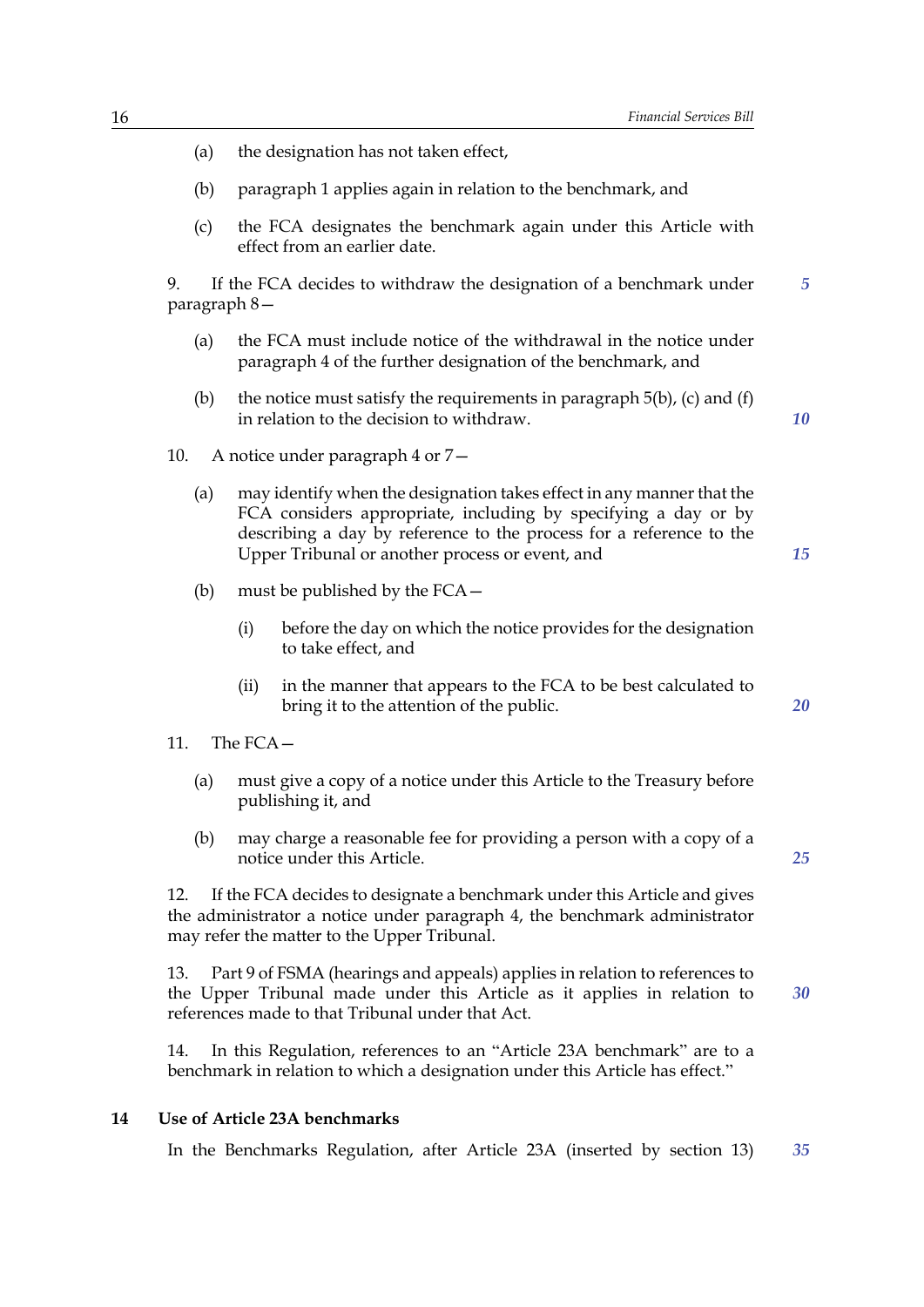insert—

#### *"Article 23B*

#### **Prohibition on use of Article 23A benchmark**

1. Supervised entities must not use an Article 23A benchmark, except where permitted to do so under paragraph 2 or Article 23C.

2. The FCA may, by publishing a notice before the day on which the designation of the benchmark under Article 23A takes effect, provide that the prohibition in paragraph 1 does not take effect until a date specified in the notice.

3. The date specified in a notice under paragraph 2 must fall before the end of the period of four months beginning with the day on which the designation of the benchmark under Article 23A takes effect. *10*

4. A notice published under this Article must be published in the way appearing to the FCA to be best calculated to bring it to the attention of  $-$ 

- (a) supervised entities, and
- (b) the public.

5. The FCA may charge a reasonable fee for providing a person with a copy of a notice published under this Article.

#### *Article 23C*

#### **Exception from the prohibition for legacy use of Article 23A benchmark** *20*

1. This Article applies to an Article 23A benchmark.

2. The FCA may, by publishing a notice, permit some or all legacy use of the benchmark by supervised entities.

3. The FCA may, by publishing a notice, alter or withdraw a permission under paragraph 2.

4. The FCA may only exercise a power under paragraph 2 or 3 if it considers it desirable to do so in order to advance either or both of the following—

- (a) its consumer protection objective (see section 1C of FSMA);
- (b) its integrity objective (see section 1D of that Act).

5. In exercising a power under paragraph 2 or 3 in relation to a benchmark that is used outside the United Kingdom, the FCA may, among other things, have regard to the likely effect outside the United Kingdom of the exercise of the power. *30*

6. A notice under this Article may—

*5*

*15*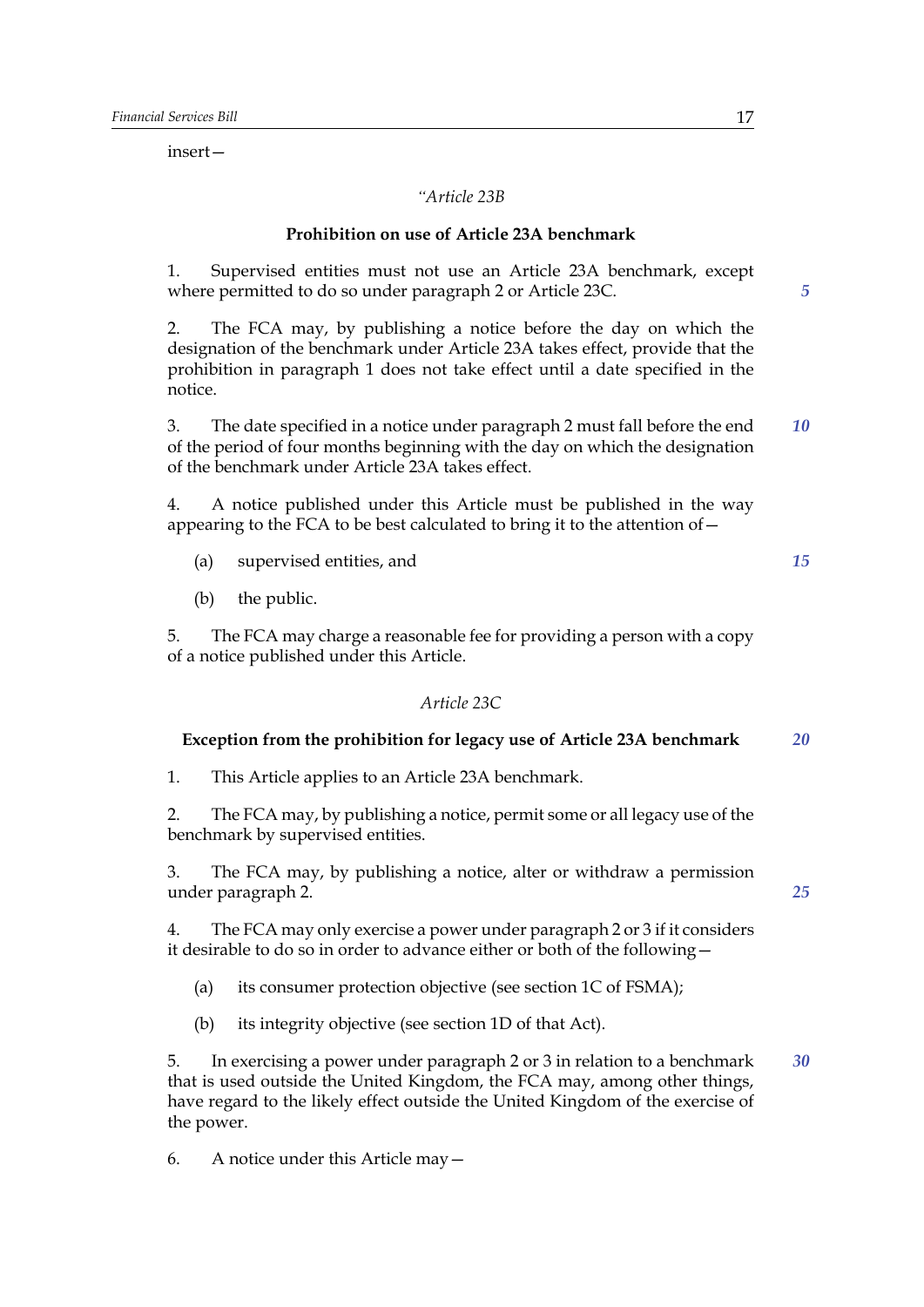- (a) make provision by reference to any aspect of the legacy use of the benchmark, including the persons involved in the use;
- (b) provide that the permission has effect only during a period specified in the notice;
- (c) make different provision for different purposes;
- (d) make such transitional provision as the FCA considers appropriate.
- 7. A notice under this Article must—
	- (a) give reasons for the permission, or the alteration or withdrawal of permission,
	- (b) specify when the permission, or the alteration or withdrawal, is to take effect, *10*
	- (c) explain how the FCA has taken account of the relevant policy statement (see Article 23F), and
	- (d) provide any further information that the FCA considers appropriate for assisting supervised entities to understand the permission or the alteration or withdrawal of permission. *15*

8. A notice under this Article must be published in the manner that appears to the FCA to be best calculated to bring it to the attention of—

- (a) supervised entities, and
- (b) the public.
- 9 The  $FCA$ 
	- (a) must give a copy of a notice under this Article to the Treasury before publishing it, and
	- (b) may charge a reasonable fee for providing a person with a copy of a notice published under this Article.
- 10. In this Article—
	- (a) references to legacy use of a benchmark are to use that is not new use, and
	- (b) "new use" has the same meaning, in connection with the prohibition under Article 23B, as it has in connection with a prohibition under Article 21A (see Article 21A(2) and (9))." *30*

#### **15 Orderly cessation of Article 23A benchmarks**

(1) In the Benchmarks Regulation, after Article 23C (inserted by section 14)

*20*

*5*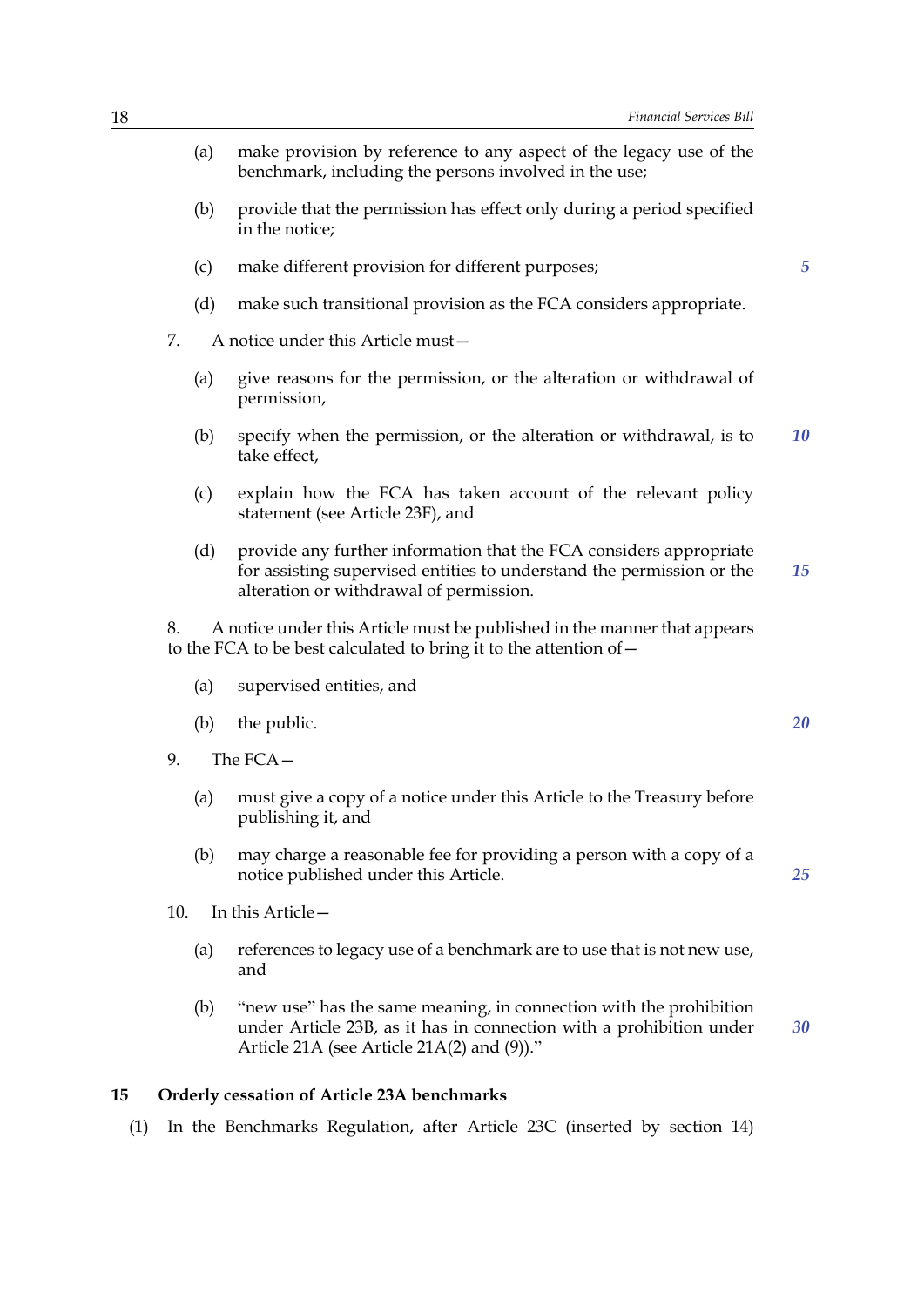insert—

*"Article 23D*

#### **Orderly cessation of Article 23A benchmarks**

1. This Article applies to an Article 23A benchmark.

2. The FCA may by written notice impose requirements on the benchmark administrator relating to any of the following— *5*

- (a) the way in which the benchmark is determined, including the input data,
- (b) rules of the benchmark, and
- (c) where the benchmark is based on submissions by contributors, the code of conduct referred to in Article 15. *10*
- 3. The FCA may only exercise the powers under paragraph 2 if—
	- (a) it considers it appropriate to do so having regard to the desirability of securing that the cessation of the benchmark takes place in an orderly fashion, and
	- (b) it considers it desirable to do so in order to advance either or both of the following—
		- (i) its consumer protection objective (see section 1C of FSMA);
		- (ii) its integrity objective (see section 1D of that Act).

4. In exercising a power under paragraph 2 in relation to a benchmark that is used outside the United Kingdom, the FCA may, among other things, have regard to the likely effect outside the United Kingdom of the exercise of the power. *20*

- 5. The powers under paragraph 2—
	- (a) may be exercised so as to confer a discretion on the administrator, *25*
	- (b) include power to specify when a requirement must be satisfied, and
	- (c) include power to vary or withdraw a requirement from time to time.

6. The powers under paragraph 2 are not limited by the market or economic reality that was intended to be measured by the benchmark immediately before it became an Article 23A benchmark (as defined in the benchmark statement referred to in Article 27), although the FCA may have regard to that when exercising those powers.

7. A notice under paragraph 2 must—

(a) explain the exercise of the power,

*15*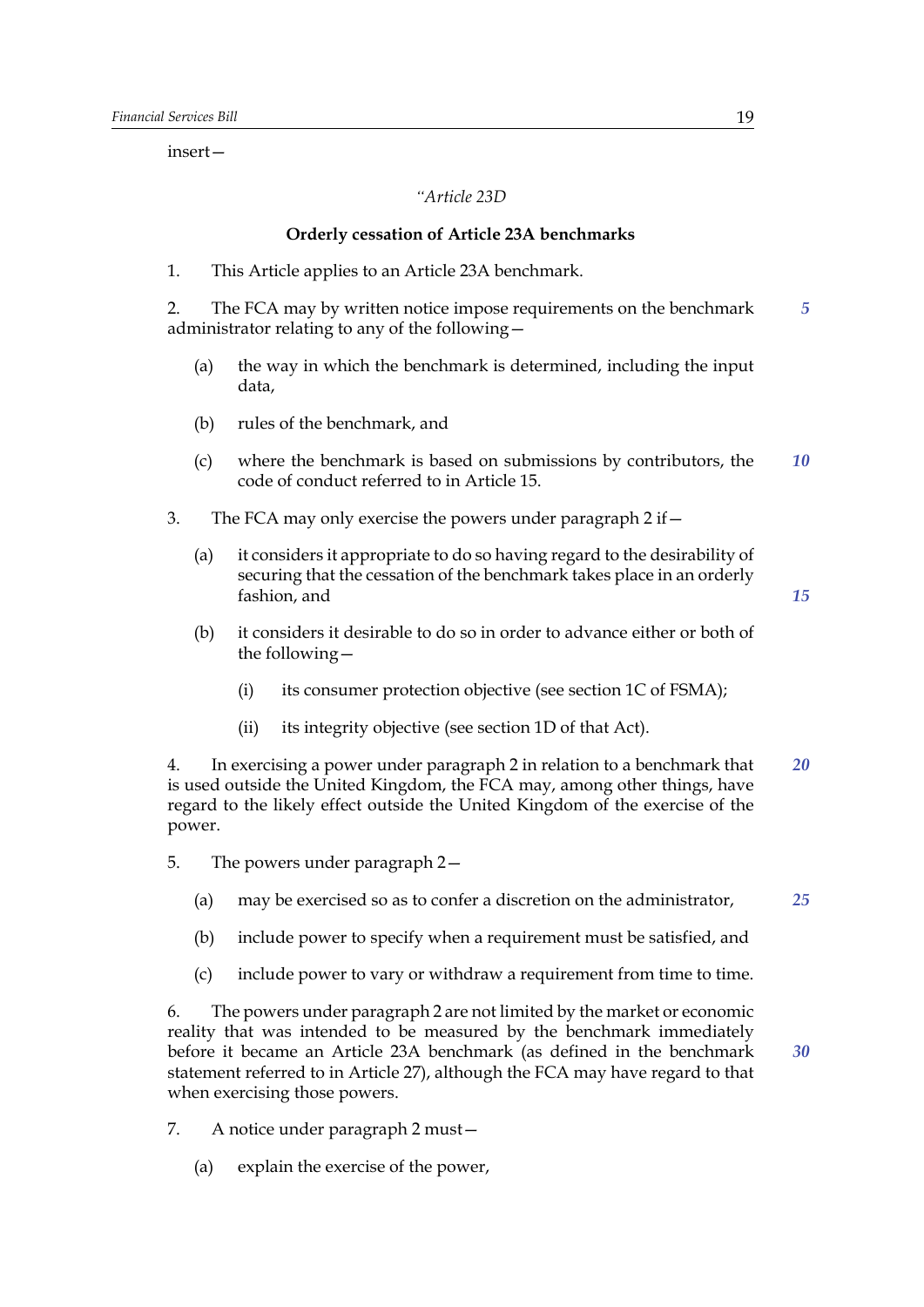- (b) give reasons for the decision to exercise the power,
- (c) specify when the requirement (or variation or withdrawal of a requirement) is to take effect,
- (d) explain how the FCA has taken account of the relevant policy statement (see Article 23F), and
- (e) provide any further information that the FCA considers appropriate for assisting supervised entities to understand the effects of the exercise of the power.

8. The benchmark administrator may not change anything described in paragraph 2 unless—

*10*

*20*

*25*

*30*

*5*

- (a) the FCA requires it to do so, or gives it a discretion to do so, under paragraph 2, or
- (b) the FCA has given a written notice permitting it to do so and has not given a written notice withdrawing the permission.

9. A notice under paragraph 2 or 8(b) must be published as soon as reasonably practicable in the way appearing to the FCA to be best calculated to bring it to the attention of the public. *15*

- 10. The FCA—
	- (a) must give a copy of a notice under paragraph  $2$  or  $8(b)$  to the Treasury before publishing it, and
	- (b) may charge a reasonable fee for providing a person with a copy of a notice under paragraph 2 or 8(b).

11. In relation to an Article 23A benchmark, this Regulation applies with the modifications specified in or under Annex 4 (and see also Articles 22A(1)(b) and 23(9A))."

(2) In the Benchmarks Regulation, after Annex 3 insert—

#### *"ANNEX 4*

#### ARTICLE 23A BENCHMARKS

- 1. This Regulation applies in relation to an Article 23A benchmark with—
	- (a) the modifications listed in paragraph 2, and

- 
- (b) any modifications specified in a notice given by the FCA to the benchmark administrator under paragraph 6.
- 2. The modifications referred to in paragraph  $1(a)$  are the following  $-$ 
	- (a) Article 11(1) has effect as if  $-$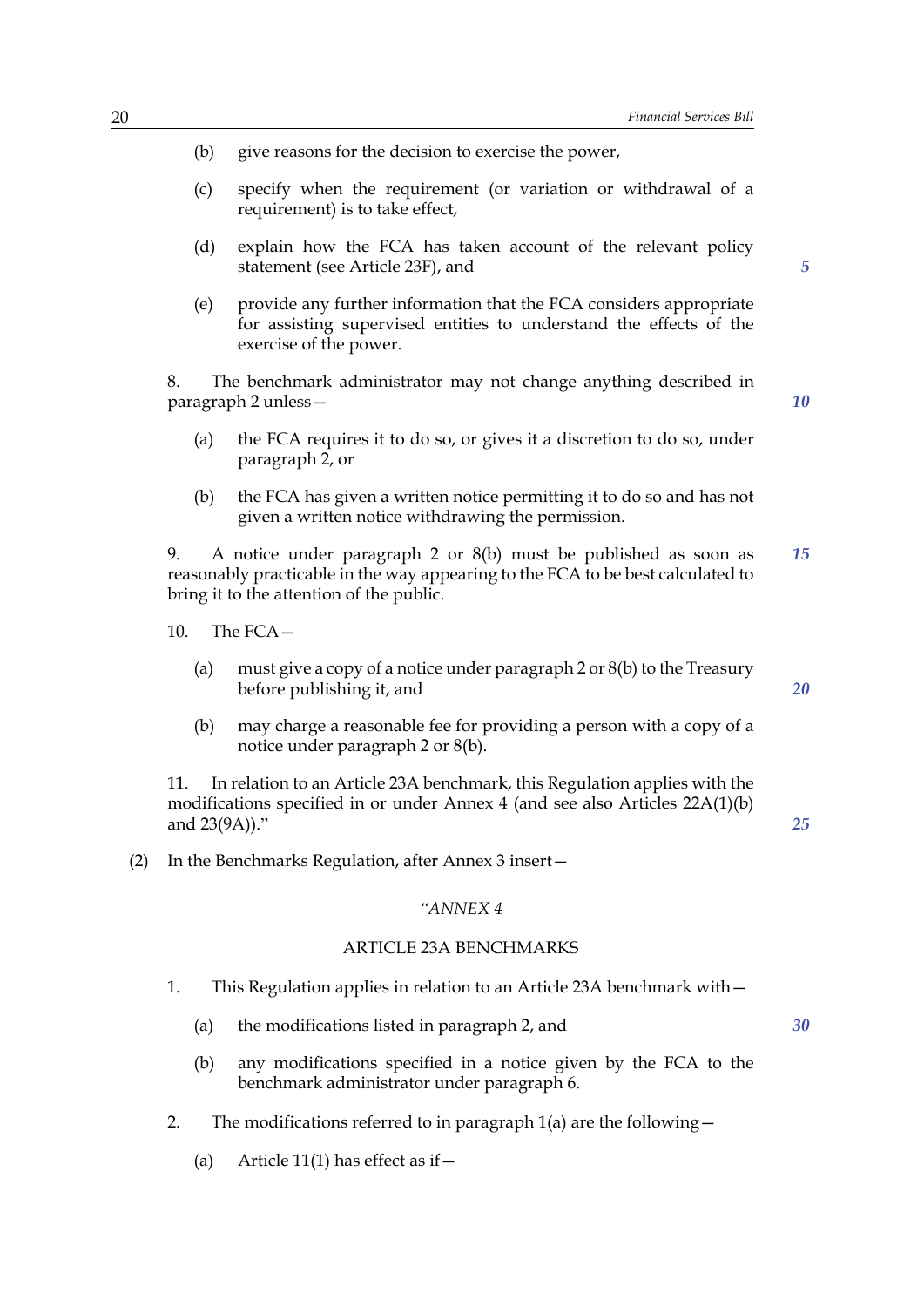- (i) point (a) were omitted, and
- (ii) in point (d), the words "and representative" (in the first place they occur) and "and representative of the market or economic reality that the benchmark is intended to measure" were omitted;
- (b) point (a) in Article 27(1) has effect as if for "and the circumstances in which such measurement may become unreliable" there were substituted "immediately before it became an Article 23A benchmark".
- 3. The FCA may, in accordance with paragraphs 4 to 9, provide that this Regulation applies to an Article 23A benchmark with modifications, where it considers it appropriate to do so having regard to the effects of the designation under Article 23A or the FCA's exercise of its powers under Article 23D(2) (or both). *10*
- 4. If the FCA proposes that this Regulation should apply to an Article 23A benchmark with modifications, or that existing modifications applied by a notice under paragraph 6 should be varied, it must inform the benchmark administrator by written notice. *15*
- 5. A notice under paragraph 4 must—
	- (a) explain the proposed modifications or variations,
	- (b) give reasons for the FCA's proposed decision, and
	- (c) state that the administrator may make written representations to the FCA during the period of 14 days beginning with the day on which the notice is given.
- 6. If, after considering any representations made in accordance with paragraph 5(c), the FCA decides to make the proposed modifications or variations, it must give the administrator a written notice of its decision. *25*
- 7. A notice under paragraph 6 must—
	- (a) specify the modifications or variations,
	- (b) give reasons for the FCA's decision, and
	- (c) provide any further information that the FCA considers appropriate for assisting supervised entities to understand the effects of the modifications or variations.
- 8. A notice under paragraph 6 must be published as soon as reasonably practicable in the way appearing to the FCA to be best calculated to bring it to the attention of the public. *35*
- 9. The FCA—

*5*

*20*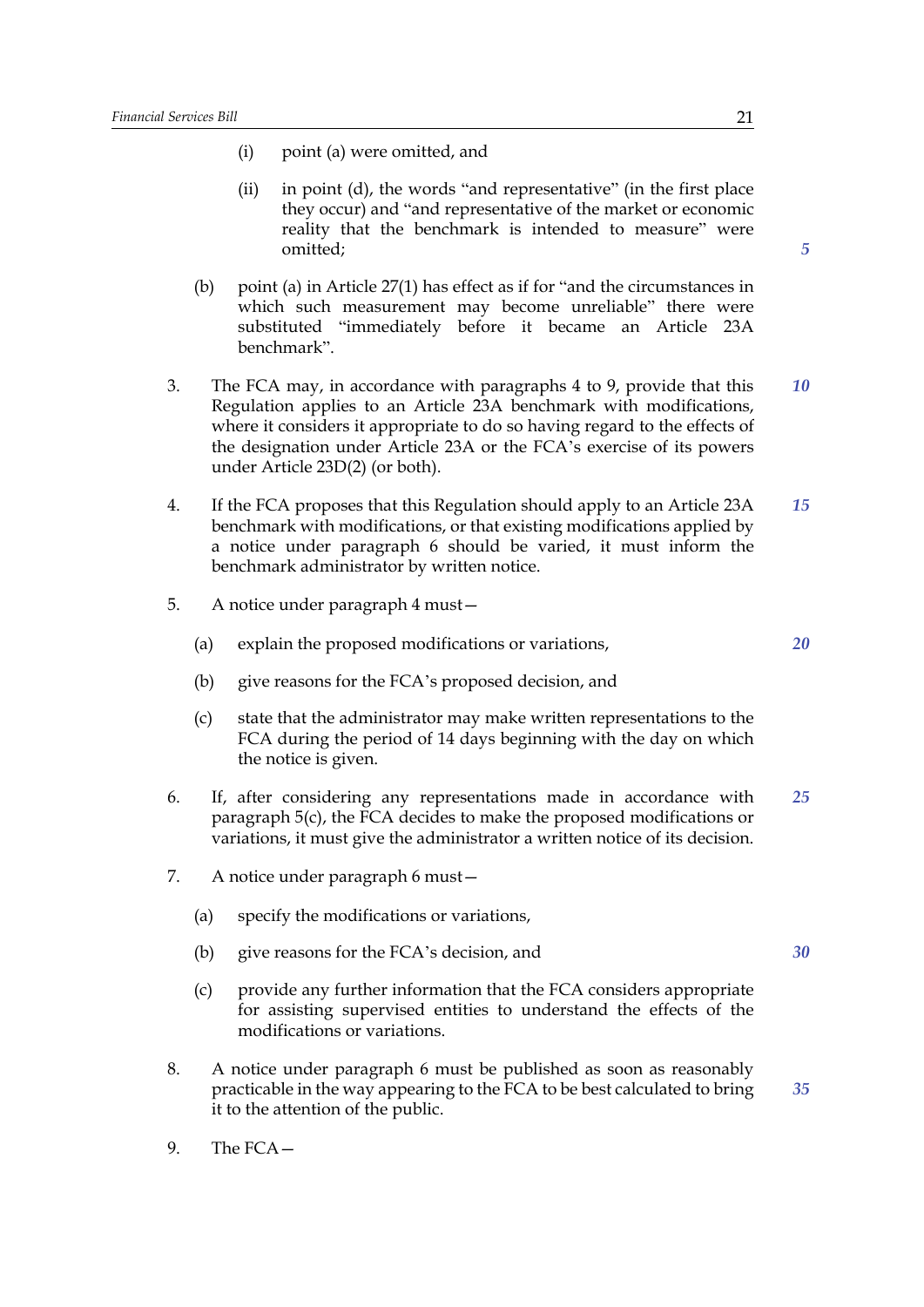- (a) must give a copy of a notice under paragraph 6 to the Treasury before publishing it, and
- (b) may charge a reasonable fee for providing a person with a copy of a notice published under this Annex.
- 10. Paragraphs 11 to 13 apply where the FCA gives the administrator of an Article 23A benchmark a notice under Article 23D(2) or (8)(b).
- 11. The FCA must, before the end of the period of three months beginning with the day on which it gave the notice referred to in paragraph 10, consider whether to exercise its power under paragraph 3 in relation to the benchmark.
- 12. During the interim period, the benchmark administrator is only required to comply with this Regulation to the extent that, taking account of the changes made by the notice referred to in paragraph 10, it remains reasonably practicable to do so.
- 13. In paragraph 12, "interim period" means a period beginning when the notice referred to in paragraph 10 is given and ending— *15*
	- (a) at the end of the three month period referred to in paragraph 11, if that period ends without the FCA giving a notice under paragraph 4, or
	- (b) when the FCA, having given the administrator a notice under paragraph 4, gives the administrator — *20*
		- (i) a written notice that it has decided not to make the proposed modifications or variations, or
		- (ii) a notice under paragraph 6.
- 14. References in this Annex to varying modifications (however expressed) include removing or replacing some or all modifications." *25*

#### **16 Review of exercise of powers under Article 23D**

In the Benchmarks Regulation, after Article 23D (inserted by section 15) insert—

#### *"Article 23E*

*30*

#### **Review of exercise of powers under Article 23D**

1. Where the FCA has exercised a power under Article 23D(2) in relation to a benchmark, the FCA must, for each review period—

(a) review its exercise of its powers under Article 23D(2) in relation to that benchmark during the period, and

*10*

*5*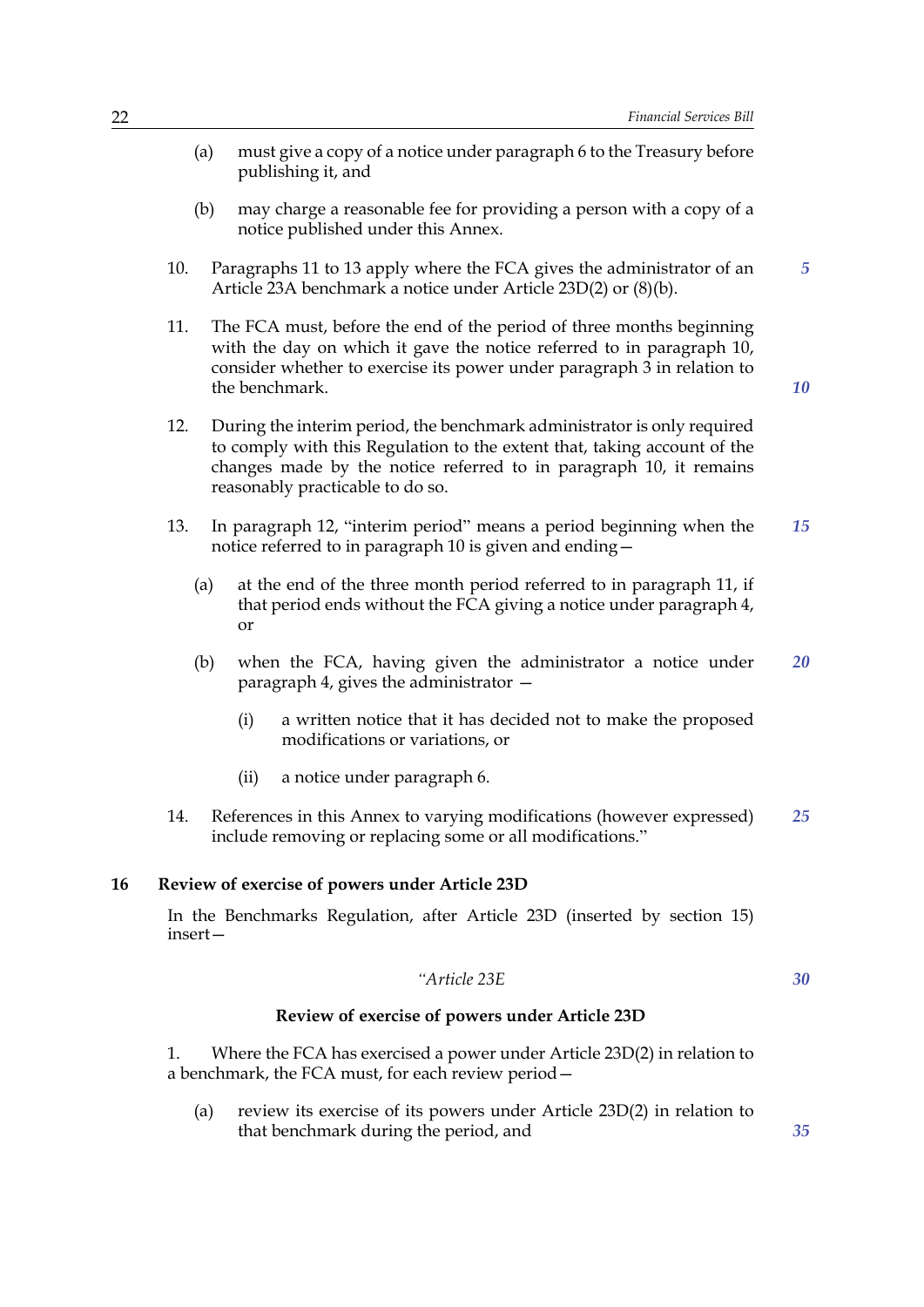- (b) publish a report setting out the outcome of the review.
- 2. For the purposes of paragraph 1, the review periods are—
	- (a) the period of two years beginning with the day on which the first notice under Article 23D(2) relating to the benchmark is published, and
	- (b) each subsequent period of two years, excluding the period in which the benchmark ceases to be provided and subsequent periods.

3. The FCA must publish a report under paragraph 1(b) as soon as reasonably practicable after the end of the review period.

4. Where the FCA, having exercised a power under Article 23D(2) in relation to a benchmark, exercises a power under Article 23D(2) again in relation to the benchmark, it must— *10*

- (a) carry out a review of the latest exercise of that power in relation to that benchmark, and
- (b) publish a report setting out the outcome of the review. *15*

5. The FCA must take the action described in paragraph 4—

- (a) before its subsequent exercise of a power under Article 23D(2), where that is reasonably practicable, or
- (b) otherwise, as soon as reasonably practicable afterwards.

6. The FCA may fulfil the duty in paragraph 1 and satisfy paragraph 4 by means of the same review and report. *20*

- 7. In a review under this Article, the FCA must—
	- (a) consider whether the exercise of the power has advanced, or is likely to advance, the objectives mentioned in Article 23D(3)(b), and
	- (b) have regard to the policy statement with respect to the exercise of its powers under Article 23D (see Article 23F). *25*

8. A report published under this Article must be published in the way appearing to the FCA to be best calculated to bring it to the attention of the public.

- (a) must give a copy of a report of a review under this Article to the Treasury before publishing it, and
- (b) may charge a reasonable fee for providing a person with a copy of a report published in accordance with this Article."

*5*

<sup>9.</sup> The FCA—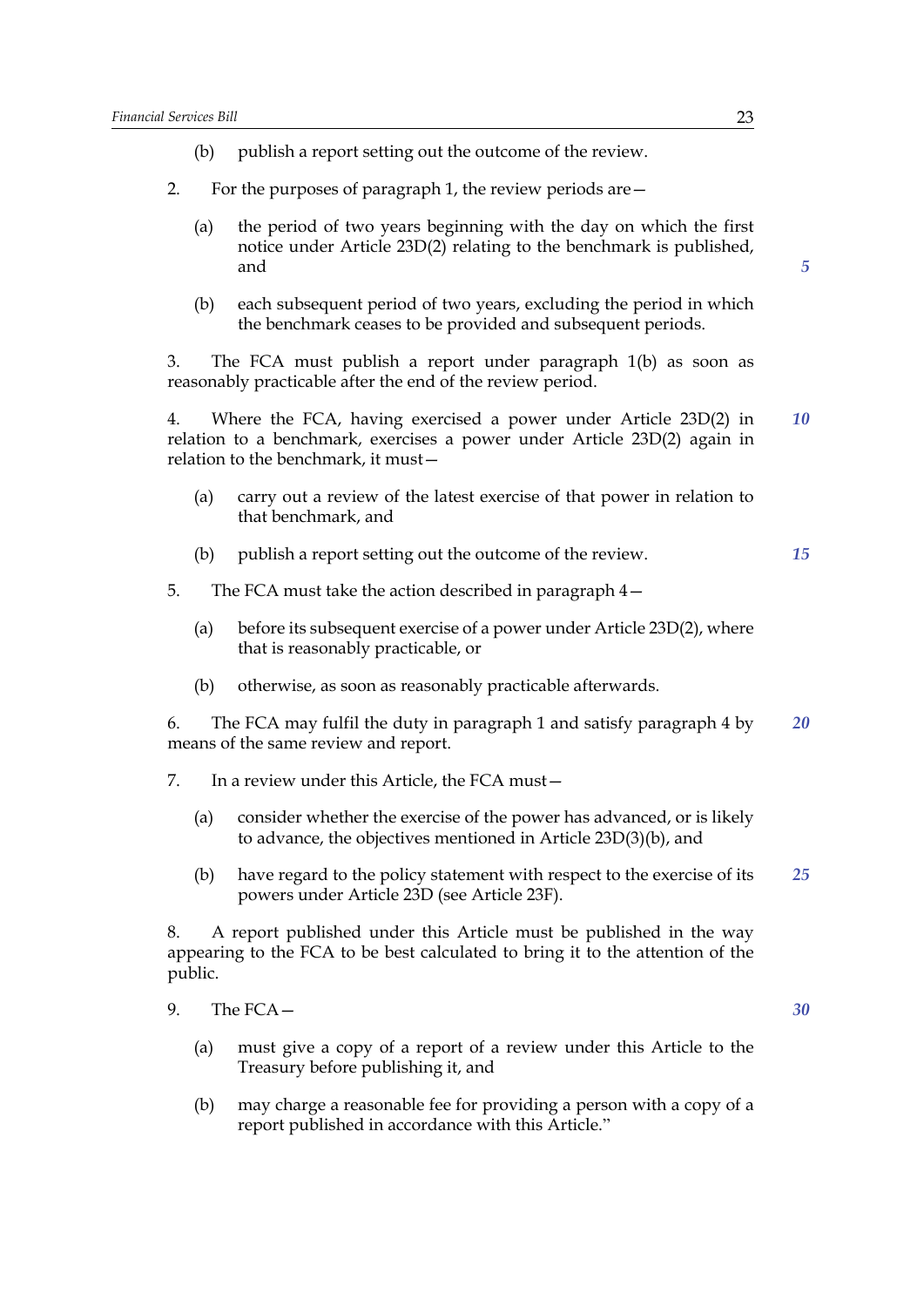#### **17 Policy statements relating to critical benchmarks**

(1) In the Benchmarks Regulation, after Article 23E (inserted by section 16) insert—

#### *"Article 23F*

#### **Policy statements**

1. The FCA must prepare and publish a statement of its policy with respect  $t_0$ —

- (a) the exercise of its power under Article 21A,
- (b) the designation of benchmarks under Article 23A,
- (c) the exercise of its powers under Article 23C, and
- (d) the exercise of its powers under Article 23D.
- 2. The FCA—
	- (a) may alter or replace a statement published under this Article, and
	- (b) if it does so, must publish the altered or replacement statement.

3. A statement published under this Article must be published in the way appearing to the FCA to be best calculated to bring it to the attention of the public. *15*

- 4. The FCA—
	- (a) must give a copy of a statement under this Article to the Treasury before publishing it, and
	- (b) may charge a reasonable fee for providing a person with a copy of a statement published under this Article.

5. In making a decision under Article 23A, or exercising its powers under any of Article 21A, 23C or 23D, the FCA must have regard to any relevant statement of policy published under this Article and in force at the time."

(2) The FCA's duty under Article 23F(1) of the Benchmarks Regulation (inserted by subsection (1)) to prepare and publish a statement may be satisfied by things done by the FCA before subsection (1) comes into force (as well as by things done after that time).

#### **18 Critical benchmarks provided for different currencies etc**

(1) In the Benchmarks Regulation, after Article 23F (inserted by section 17) insert*5*

*10*

*25*

*30*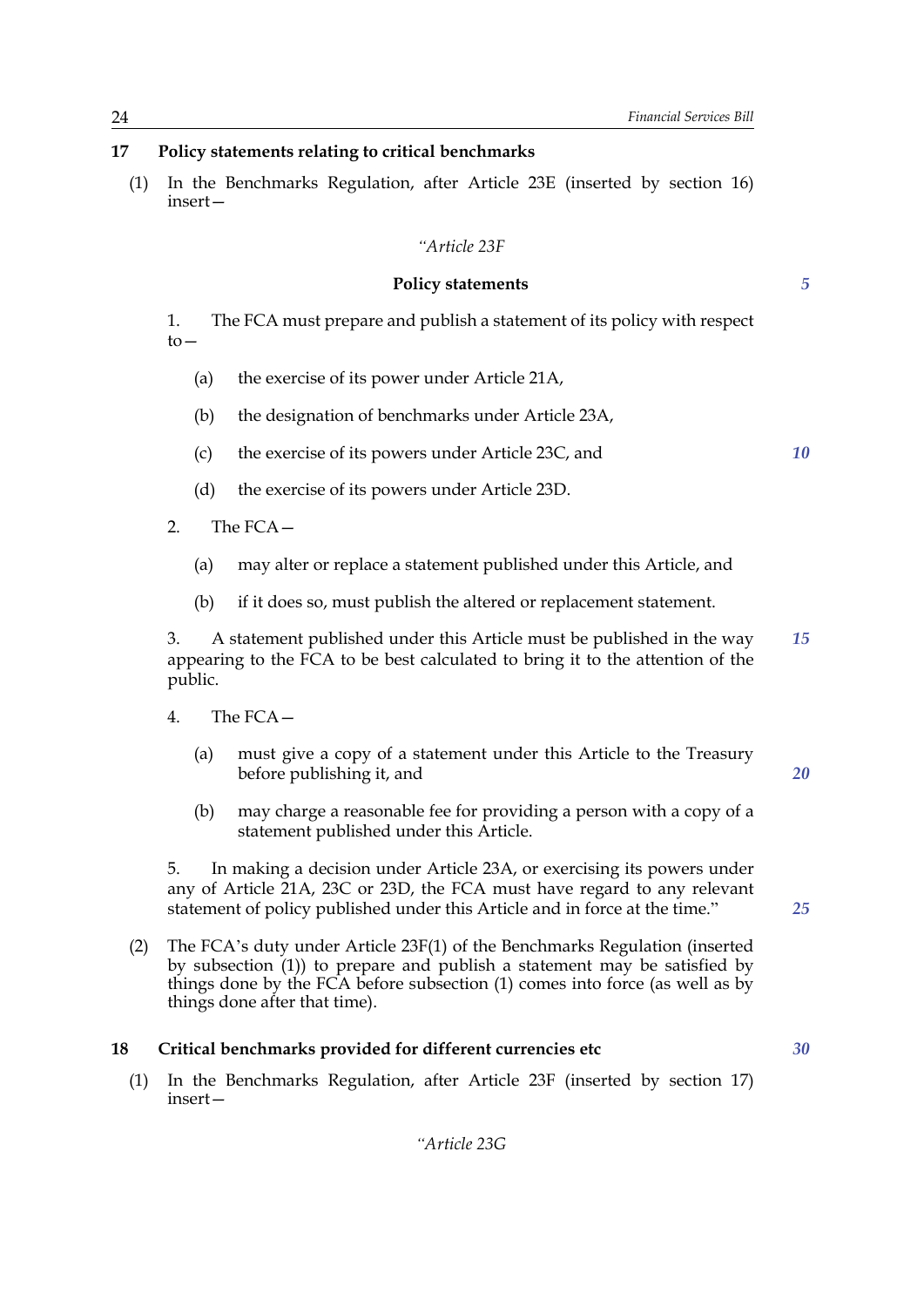## **Critical benchmarks provided for different currencies etc**

1. This Article makes provision about critical benchmarks provided for different currencies, maturities or tenors ("umbrella benchmarks").

2. References in this Article to a "version" of an umbrella benchmark are to the benchmark as provided for a particular currency, maturity or tenor or, where the benchmark is provided for a combination of two or more of those factors, the benchmark as provided for each combination.

3. Articles 11(4), (4A) and (4B), 21, 21A, 22A, 22B, 23 and 23A to 23E and Annex 4 apply in relation to an umbrella benchmark as if each version of the umbrella benchmark were—

- (a) a separate critical benchmark, and
- (b) intended to measure the market or economic reality defined in the benchmark statement for the umbrella benchmark (whether defined there separately for different versions of the benchmark or for the umbrella benchmark taken as a whole),

subject to the modifications in paragraph 4.

- 4. The modifications are as follows—
	- (a) the reference in point (c) of Article 21(3) to the benchmark ceasing to be critical is a reference to the umbrella benchmark ceasing to be critical;
	- (b) the reference in Article 22A(1)(a) to a benchmark being based on particular submissions is a reference to the umbrella benchmark, taken as a whole but disregarding any versions that are Article 23A benchmarks, being based on such submissions;
	- (c) the benchmark administrator's duty under Article 22A(2) is a duty to submit an assessment dealing separately with each version of the umbrella benchmark; *25*
	- (d) the FCA's duty under Article 23E(1) is a duty to carry out a review of its exercise of its powers under Article 23D(2) in relation to each version of the umbrella benchmark (and the first review period begins when the first notice under Article 23D(2) relating to any version of the benchmark is published).

5. Notices given under the provisions listed in paragraph 3 may relate to one version, several versions or all versions of the umbrella benchmark.

6. The FCA may exercise its functions under Articles 21, 21A, 22A, 22B, 23 and 23A to 23E and paragraph 3 of Annex 4 in different ways in relation to different versions of the umbrella benchmark.

7. Nothing in this Article is to be interpreted as implying anything about the operation, in relation to umbrella benchmarks, of provisions of this *20*

*5*

*10*

*15*

*30*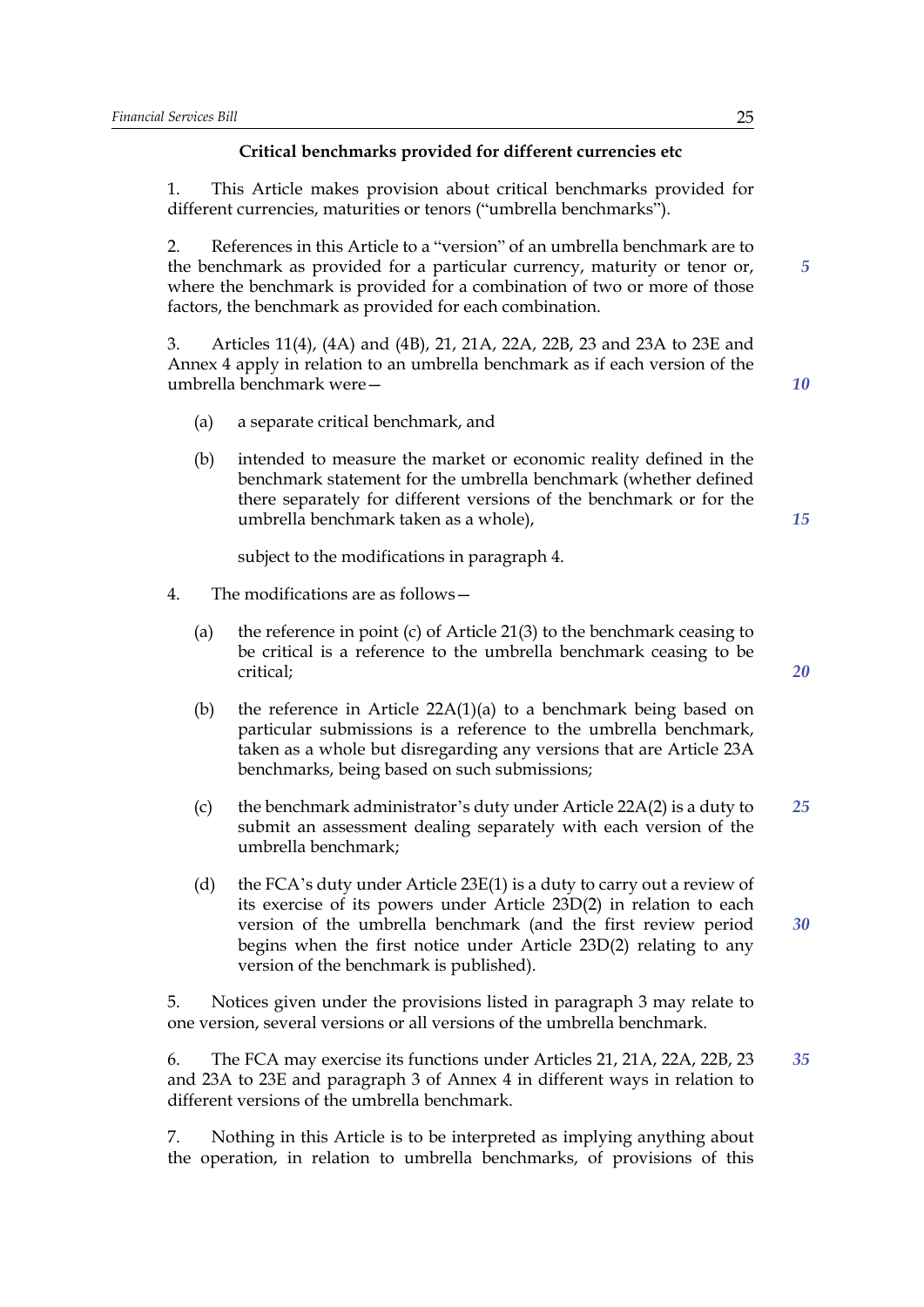*5*

*10*

*15*

*20*

*25*

*30*

Regulation not mentioned in this Article.

8. The Treasury may by regulations make provision about the operation of this Regulation in relation to umbrella benchmarks, including provision amending or revoking provisions of this Article (other than this paragraph)."

- (2) In Article 49 of the Benchmarks Regulation (regulations made by the Treasury)—
	- (a) after paragraph 2 insert—

"2A. Regulations made under Article 23G may not be made unless a draft of the statutory instrument containing them has been laid before and approved by a resolution of each House of Parliament.", and

(b) in paragraph 3, at the beginning insert "Subject to paragraph 2A,".

#### **19 Changes to and cessation of a benchmark**

- (1) Article 28 of the Benchmarks Regulation (changes to and cessation of a benchmark) is amended as follows.
- (2) In paragraph 1—
	- (a) omit ", together with the benchmark statement referred to in Article 27,",
	- (b) for "a procedure" substitute "a robust procedure", and
	- (c) omit "and shall be updated and published whenever a material change occurs".
- (3) After paragraph 1 insert—

"1A. The procedure described in paragraph 1—

- (a) must be published with the benchmark statement for the benchmark when that statement is published in accordance with the first or second subparagraph of Article 27(1), and
- (b) must be updated and published whenever a material change occurs.
- 1B. In the case of a critical benchmark—
	- (a) on the day on which a procedure described in paragraph 1 is published in accordance with paragraph 1A(a), the administrator must give the FCA an assessment of the matters described in paragraph 1C,
	- (b) the FCA must, before the end of the consideration period, consider whether a procedure published in accordance with paragraph  $1A(a)$ satisfies paragraph 1,
	- (c) before publishing an update of a procedure described in paragraph 1 (whether in accordance with paragraph 1A(b) or otherwise), an administrator must give the update to the FCA, together with an assessment of the matters described in paragraph 1C, *35*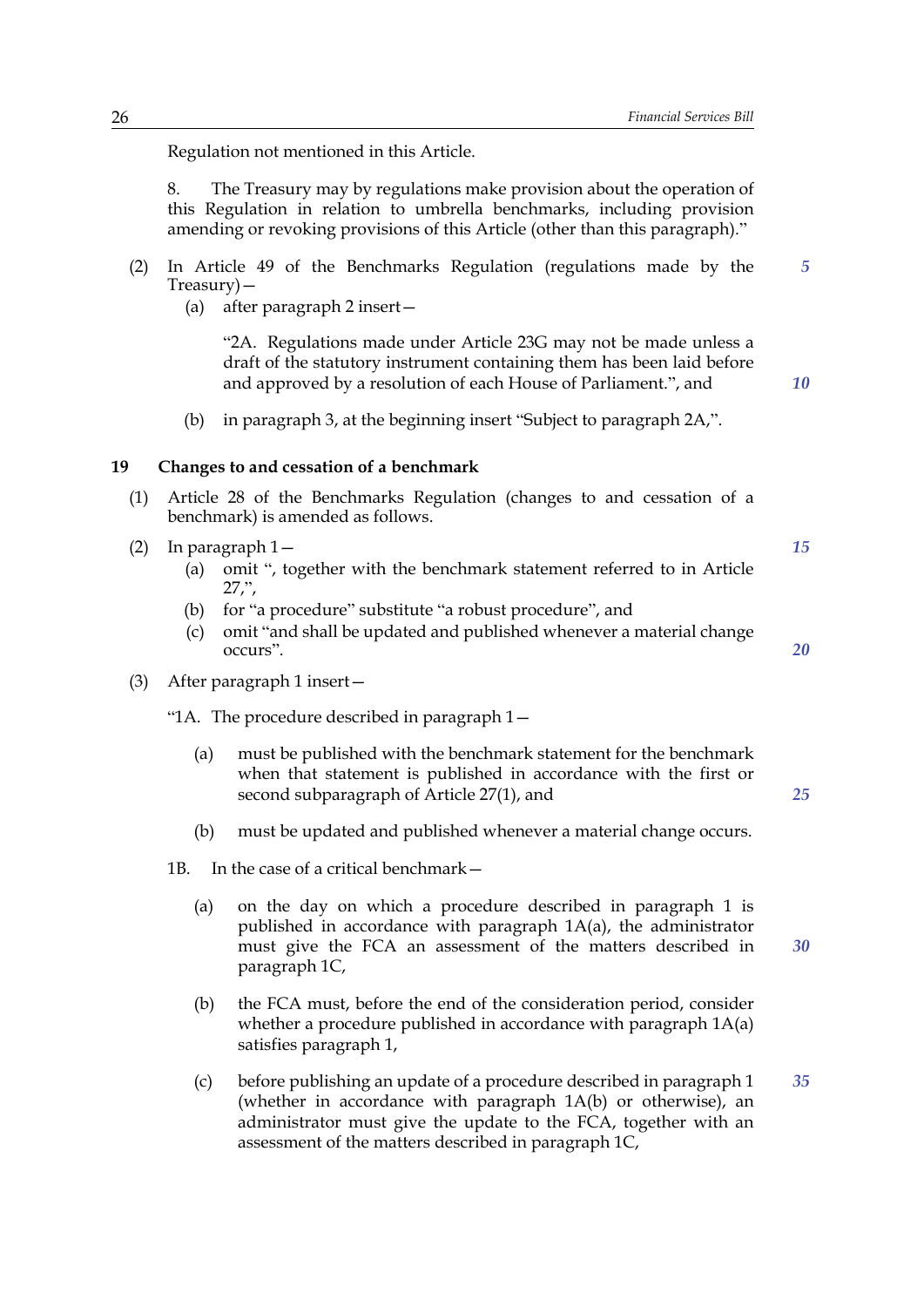- (d) where the FCA is given an update of a procedure described in paragraph 1 by an administrator, it must, before the end of the consideration period, consider whether the update satisfies paragraph 1, and
- (e) an administrator must not publish an update of a procedure described in paragraph 1 unless—
	- (i) the FCA has given a written notice to the administrator confirming that the update satisfies paragraph 1, or
	- (ii) the consideration period has expired without the FCA giving a written notice to the administrator stating that the update does not satisfy that paragraph. *10*

1C. An assessment provided by an administrator for the purposes of paragraph  $1B(a)$  or (c) must assess the following matters  $-$ 

- (a) the nature and extent of the current use of the benchmark,
- (b) the availability of suitable alternatives to the benchmark, and
- (c) how prepared users of the benchmark are for changes to, or the cessation of, the benchmark.

1D. For the purposes of paragraph 1B, "the consideration period", in relation to a procedure or an update of a procedure, means the period of 60 days beginning with the day on which the procedure is published or the update of the procedure is given to the FCA (as appropriate) ("the relevant day"), subject to any extension under paragraph 1E.

1E. The FCA may extend the consideration period by giving a written notice to the administrator before its expiry but may not extend the period beyond the end of the period of six months beginning with the relevant day."

#### **20 Extension of transitional period for benchmarks with non-UK administrators**

- (1) Article 51(5) of the Benchmarks Regulation (transitional provision for benchmarks with administrators located in a country outside the UK) is amended as follows.
- (2) In point (a), for "31 December 2022" substitute "31 December 2025".
- (3) In point  $(b)$ 
	- (a) for "1 January 2023" substitute "1 January 2026", and
	- (b) for "31 December 2022" substitute "31 December 2025".

#### **21 Benchmarks: minor and consequential amendments**

Schedule 5 contains minor and consequential amendments of the Benchmarks Regulation. *35*

*5*

*15*

*20*

*25*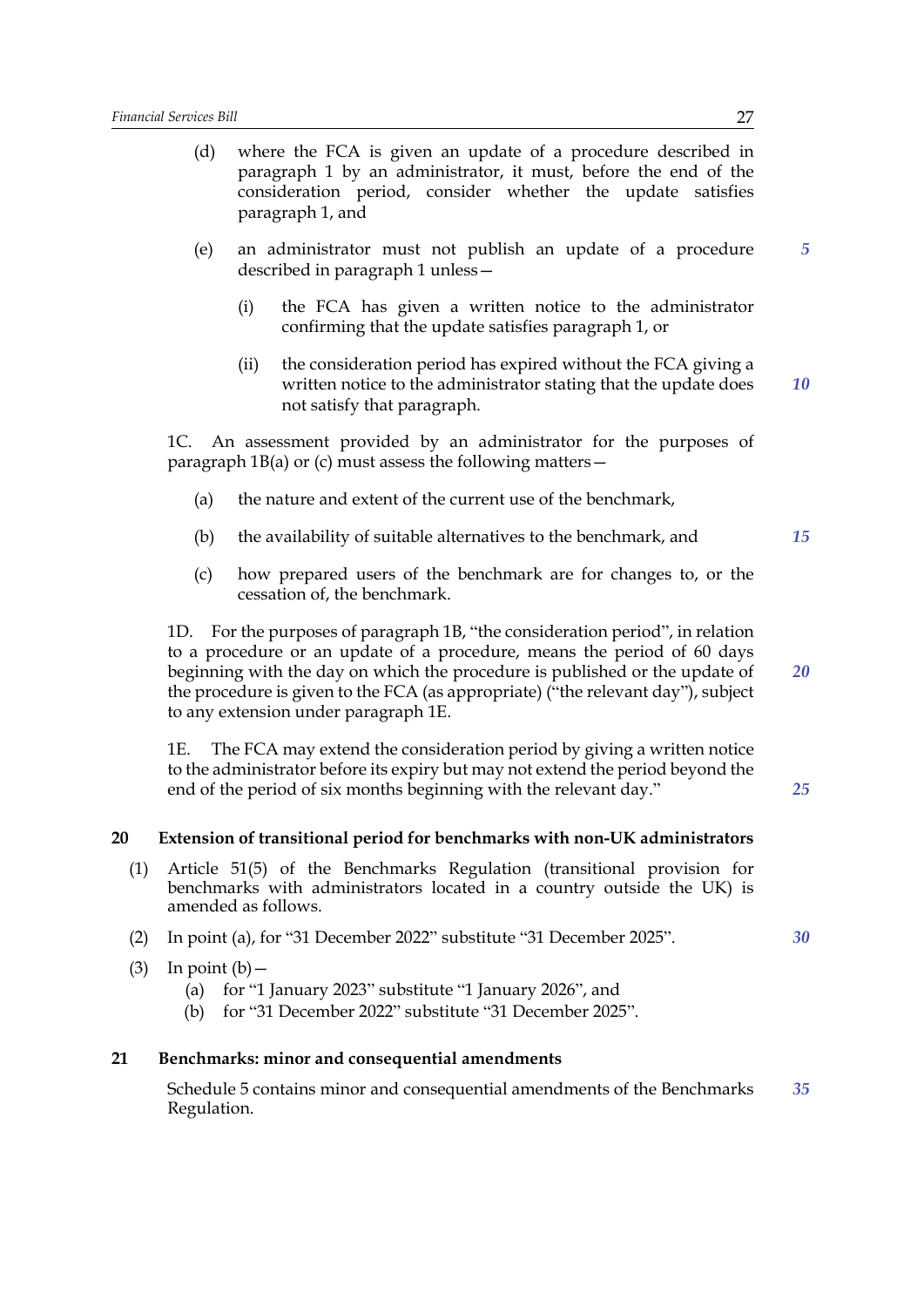*Access to financial services markets*

#### **22 Regulated activities and Gibraltar**

- (1) Part 3 of the Financial Services and Markets Act 2000 (authorisation and exemption) is amended in accordance with subsections (2) to (4).
- (2) In section 31(1) (authorised persons), after paragraph (a) insert— "(aa) a Gibraltar-based person who has a Schedule 2A permission to carry on one or more regulated activities;".
- (3) After section 32 insert—

#### **"32A Gibraltar-based persons**

- (1) The Treasury must, for each reporting period, prepare a report about the operation of Schedule 2A during the period. *10*
- (2) The report must, among other things, consider whether the conditions in paragraphs 7, 8 and 9 of Schedule 2A continue to be satisfied in connection with each regulated activity which is an approved activity for the purposes of that Schedule.
- (3) The Treasury must consult the FCA and the PRA during the preparation of the report.
- (4) The Treasury must lay a copy of the report before Parliament as soon as reasonably practicable after the end of the reporting period.
- (5) The reporting periods are—
	- (a) the period of two years beginning with the day on which Schedule 2A comes fully into force, and
	- (b) each subsequent period of two years."

#### (4) After section 36 insert—

#### *"UK-based persons carrying on activities in Gibraltar*

#### **36A UK-based persons carrying on activities in Gibraltar**

Schedule 2B makes provision about the carrying on of activities corresponding to regulated activities in Gibraltar by UK-based persons."

- (5) Schedule 6 inserts Schedule 2A to the Financial Services and Markets Act 2000 (Gibraltar-based persons carrying on activities in the UK). *30*
- (6) Schedule 7 inserts Schedule 2B to the Financial Services and Markets Act 2000 (UK-based persons carrying on activities in Gibraltar).
- (7) Schedule 8 contains minor and consequential amendments.
- (8) The Treasury may by regulations  $-$ 
	- (a) amend Part 7 of the Financial Services and Markets Act 2000 (control of business transfers) to make provision about the operation of that Part in relation to cases involving a Gibraltar-based person;
	- (b) amend Part 18A of the Financial Services and Markets Act 2000 (suspension and removal of financial instruments from trading) to

*20*

*25*

*15*

*5*

*40*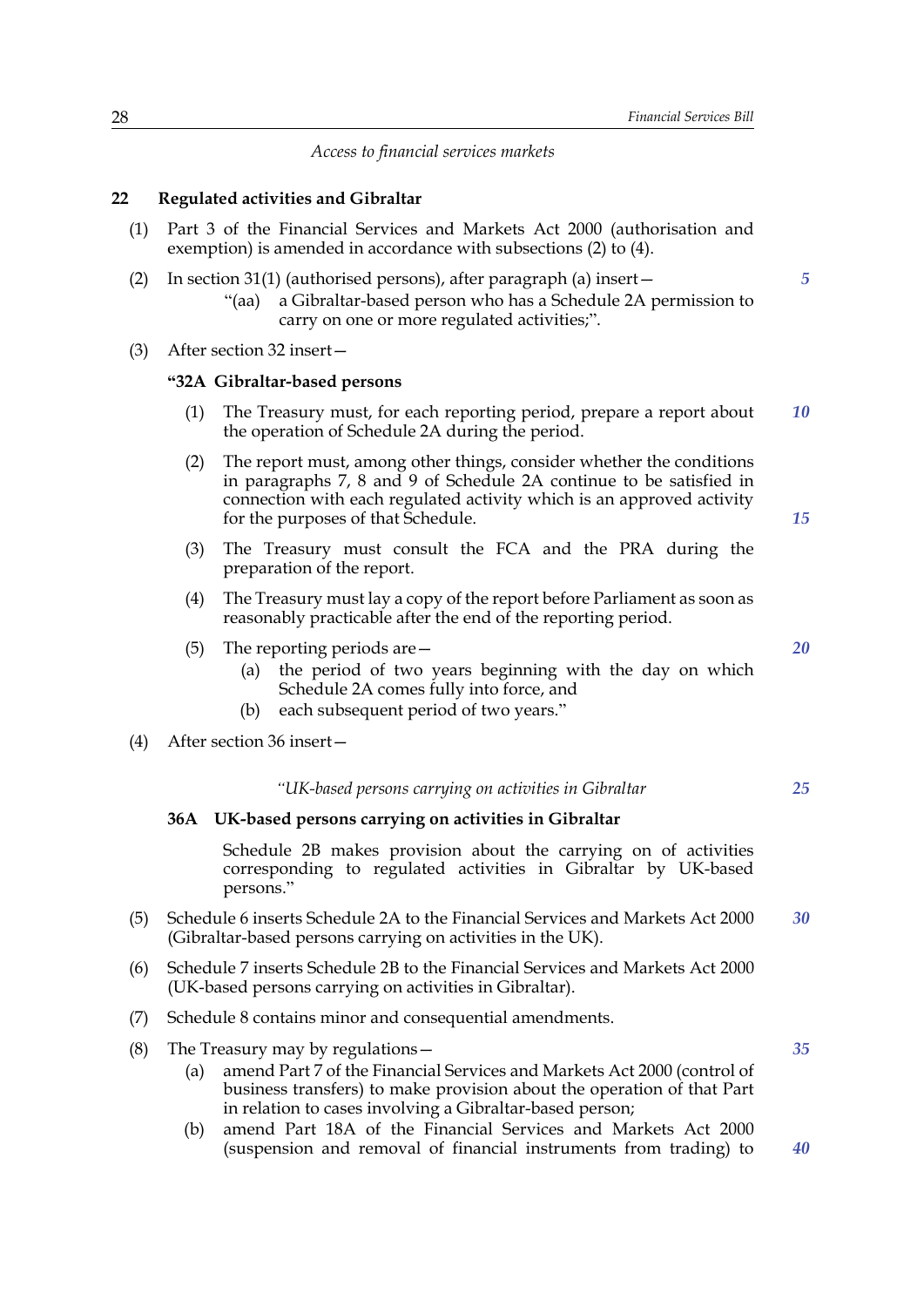make provision about the operation of that Part in relation to cases involving a Gibraltar-based person;

- (c) make provision relating to a Gibraltar-based person equivalent to provision in an enactment in force immediately before IP completion day relating to an EEA firm of a kind mentioned in Schedule 3 to the Financial Services and Markets Act 2000, with such modifications as the Treasury consider appropriate.
- (9) The powers to make regulations under subsection (8) do not restrict the Treasury's power to make consequential provision under section 39.
- (10) Section 39(2) to (4) apply in relation to regulations under subsection (8) as they apply to regulations under that section. *10*
- (11) In this section, "Gibraltar-based person" has the same meaning as in Schedule 2A to the Financial Services and Markets Act 2000 (inserted by Schedule 6 to this Act) (see paragraph 1 of that Schedule).

#### **23 Power to make provision about Gibraltar**

- (1) The Treasury may by regulations—
	- (a) repeal or revoke relevant Gibraltar provision and make changes described in subsection (5),
	- (b) make provision with the same effect as relevant Gibraltar provision repealed or revoked under paragraph (a),
	- (c) amend relevant Gibraltar provision so as to restore any aspect of the effect the provision had immediately before IP completion day, and
	- (d) replace or supplement relevant Gibraltar provision with provision substantially similar to, or to a provision of, section 32A of, or Schedule 2A or 2B to, the Financial Services and Markets Act 2000 (inserted by section 22 of, and Schedules 6 and 7 to, this Act).
- (2) In this section—
	- (a) "Gibraltar provision" means a provision or set of provisions in an enactment so far as it relates to—
		- (i) the carrying on of activities in the United Kingdom by persons based in Gibraltar, *30*
		- (ii) the carrying on of activities in Gibraltar by persons based in the United Kingdom, or
		- (iii) interaction of any other kind between the United Kingdom and Gibraltar, whether relating to persons, activities, financial instruments, other property or other matters, *35*
	- (b) Gibraltar provision is "relevant" if  $-$ 
		- (i) it is a provision of, or applied or modified by, regulations listed in subsection (3),
		- (ii) it was inserted, amended or otherwise modified by regulations listed in subsection (4), *40*
		- (iii) it is, or is the subject of, saving provision included in regulations listed in subsection (4), or
		- (iv) in the case of a set of provisions, it includes provision falling within sub-paragraph (ii) or (iii), and
	- (c) Gibraltar provision is also "relevant" if it was made by regulations under subsection  $(1)(b)$ ,  $(c)$  or  $(d)$  or, in the case of a set of provisions, it includes provision made by such regulations.

*15*

*5*

*20*

*25*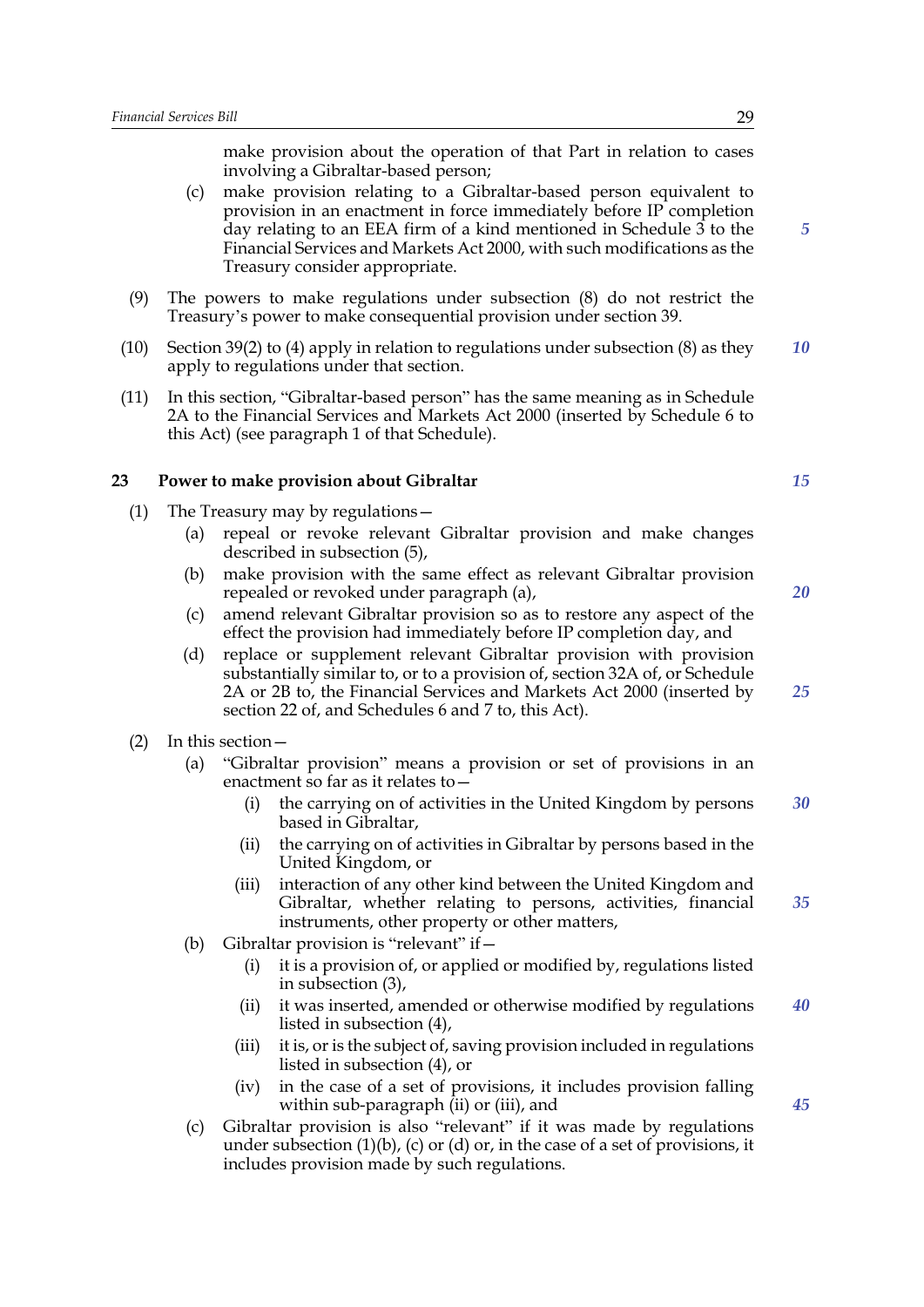- (3) The regulations referred to in subsection  $(2)(b)(i)$  are the following, as amended from time to time -
	- (a) the Electronic Money Regulations 2011 (S.I. 2011/99);
	- (b) the Payment Services Regulations 2017 (S.I. 2017/752);
	- (c) the Data Reporting Services Regulations 2017 (S.I. 2017/699).
- (4) The regulations referred to in subsection  $(2)(b)(ii)$  and  $(iii)$  are the following, as amended from time to time -
	- (a) regulation 3 of the Building Societies Legislation (Amendment) (EU Exit) Regulations 2018 (S.I. 2018/1187);
	- (b) Parts 2 and 3 of the Credit Transfers and Direct Debits in Euro (Amendment) (EU Exit) Regulations 2018 (S.I. 2018/1199); *10*
	- (c) Part 2 of the Greenhouse Gas Emissions Trading Scheme (Amendment) (EU Exit) Regulations 2019 (S.I. 2019/107);
	- (d) Chapters 1 and 2 of Part 2 of the Alternative Investment Fund Managers (Amendment etc) (EU Exit) Regulations 2019 (S.I. 2019/328);
	- (e) the Gibraltar (Miscellaneous Amendments) (EU Exit) Regulations 2019 (S.I. 2019/680).
- (5) The changes referred to in subsection  $(1)(a)$  are changes that the Treasury consider appropriate to secure that, after the repeal or revocation of the relevant Gibraltar provision, the same provision is made in connection with Gibraltar as is made in connection with most or all other countries or territories outside the United Kingdom. *20*
- (6) The Treasury may not make regulations under subsection  $(1)(b)$ ,  $(c)$  or  $(d)$ unless they are satisfied that doing so is compatible with each of the following objectives—
	- (a) to protect and enhance the soundness, stability and resilience of the UK financial system;
	- (b) to protect and enhance public confidence in the UK financial system;
	- (c) to prevent the use of the UK financial system for a purpose connected with financial crime;
	- (d) to ensure that, in the United Kingdom, financial markets and significant markets for financial services function well;
	- (e) to protect consumers;
	- (f) to protect the operation of the Financial Services Compensation Scheme;
	- (g) to protect public funds;
	- (h) to maintain and improve relations between the United Kingdom and other countries and territories with significant financial markets or significant markets for financial services.
- (7) Before making regulations under subsection (1)(d), the Treasury must consult— *40*
	- (a) the government of Gibraltar,
	- (b) the Financial Conduct Authority, and
	- (c) the Prudential Regulation Authority.
- (8) The powers under subsection  $(1)(b)$ , (c) and (d) include  $-$ 
	- (a) power to make such modifications as the Treasury consider appropriate having regard to changes in the law of any part of the

*5*

*15*

*25*

*30*

*35*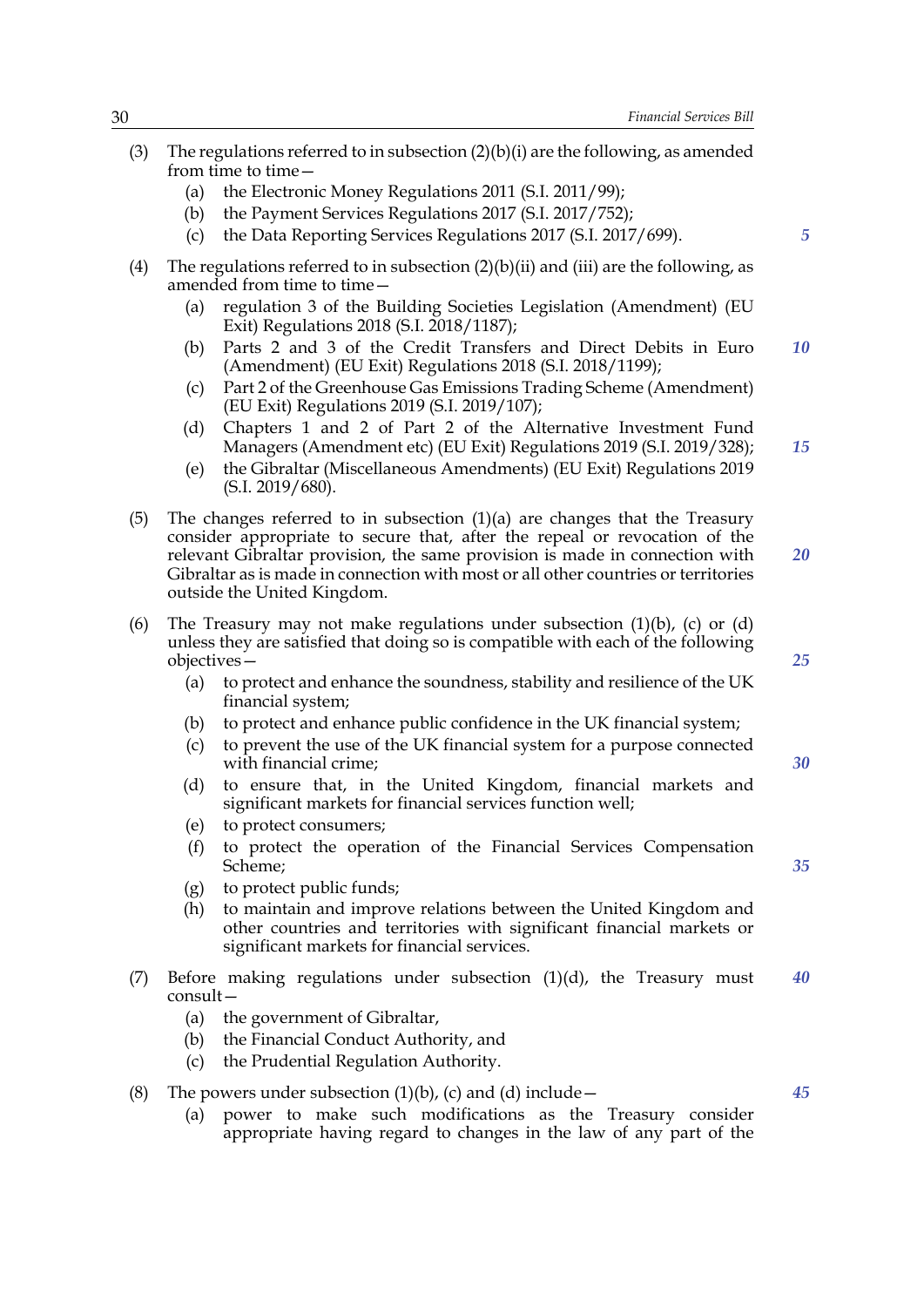United Kingdom since the relevant regulations listed in subsection (3) or (4) were made, and

- (b) power to restate relevant Gibraltar provision in a clearer or more accessible way.
- (9) Where provision saving or modifying a provision is repealed or revoked under subsection  $(1)(a)$ , the power under subsection  $(1)(b)$  includes power to make provision with the same effect as the provision that was the subject of the saving or modification, read with the saving or modification. *5*
- (10) The power under subsection (1)(d) includes power to make provision applying provisions of section 32A of, or Schedule 2A or 2B to, the Financial Services and Markets Act 2000, with or without modifications. *10*
- (11) Regulations under this section may—
	- (a) make different provision for different purposes;
	- (b) confer functions on a person, including functions involving the exercise of a discretion;
	- (c) amend, revoke, repeal or otherwise modify an enactment;
	- (d) make consequential, incidental, supplementary, transitional, transitory or saving provision.
- (12) Regulations under this section are subject to the affirmative procedure.
- (13) For the purposes of this section, provision that is saved or modified by regulations listed in subsection (3) or (4) is Gibraltar provision if, when read with the saving or modification, it relates to a matter described in subsection  $(2)(a)$ . *20*
- (14) In this section—
	- "consumers" has the meaning given in section 1G of the Financial Services and Markets Act 2000; *25*
	- "financial crime" has the meaning given in section 1H of the Financial Services and Markets Act 2000;
	- "public funds" means the Consolidated Fund and any other account or source of money which cannot be drawn or spent other than by, or with the authority of, the Treasury; *30*
	- "the UK financial system" has the same meaning as in the Financial Services and Markets Act 2000 (see section 1I of that Act).

#### **24 Collective investment schemes authorised in approved countries**

- (1) In Part 17 of the Financial Services and Markets Act 2000 (collective investment schemes), in section 237(3)— *35*
	- (a) in the definition of "a recognised scheme", after "means" insert "a section 271A scheme or", and
	- (b) after that definition insert—

""a section 271A scheme" means a scheme recognised under section 271A (and see also section 271S);". *40*

- (2) In Schedule 9—
	- (a) Part 1 inserts sections 271A to 271S (collective investment schemes authorised in approved countries or territories) in Chapter 5 of Part 17 of the Financial Services and Markets Act 2000 (recognised overseas schemes), and

*15*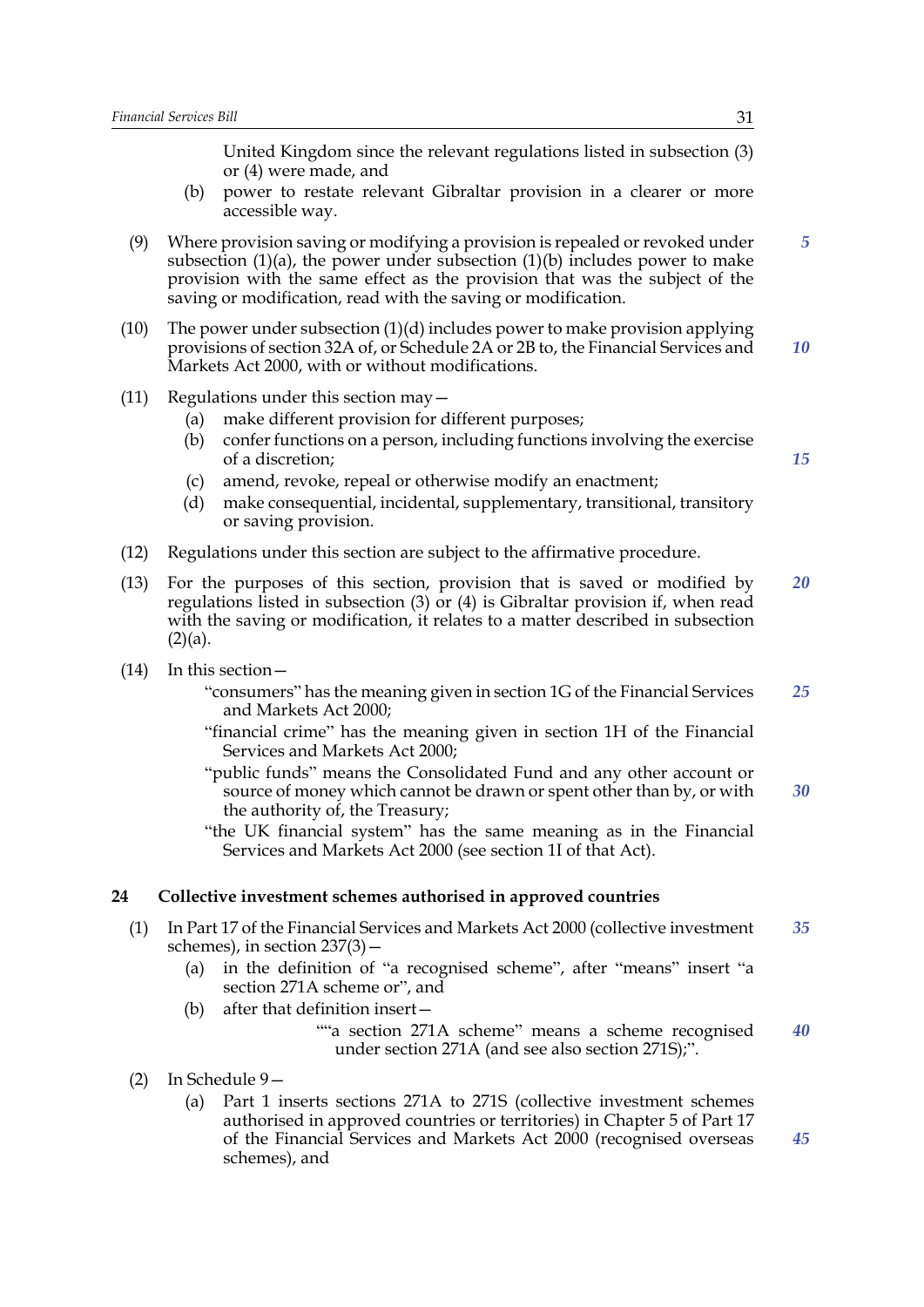*5*

(b) Part 2 contains minor and consequential amendments.

## **25 Individually recognised overseas collective investment schemes**

- (1) The Financial Services and Markets Act 2000 is amended as follows.
- (2) Chapter 5 of Part 17 (recognised overseas schemes) is amended in accordance with subsections (3) to (5).
- (3) In section 272 (individually recognised overseas schemes)—
	- (a) in subsection  $(1)$ 
		- (i) in paragraph (a) omit the "and" at the end,
		- (ii) before paragraph (d) insert—
			- "(ca) does not have the benefit of section 271A, and", and *10*
		- (iii) in paragraph (d), for "the following provisions of this section" substitute "subsections (2) to (15)",
	- (b) after that subsection insert—
		- "(1A) For the purposes of subsection  $(1)(ca)$ , a collective investment scheme has the benefit of section 271A if— *15*
			- (a) it is authorised under the law of a country or territory which is for the time being approved by regulations under section 271A, and
			- (b) it falls within a description of schemes specified in the regulations.", and *20*
	- (c) in subsection  $(5)(b)$  omit ", or could be,".
- (4) In section 277 (requirement to notify the FCA of proposed alteration to recognised scheme)—
	- (a) in subsection (1), at the end insert "which, if made, would be a material alteration", *25*
	- (b) in subsection (3) omit "At least one month",
	- (c) after that subsection insert—
		- " $(3A)$  A notice under subsection  $(3)$  must be given -
			- (a) at least one month before the proposed replacement, or *30*
			- (b) if that is not reasonably practicable, as soon as is reasonably practicable in the period of one month before the proposed replacement.
			- (3B) The operator of such a scheme must give written notice to the FCA, as soon as reasonably practicable, of any change to  $-$ 
				- (a) the name or address of the operator of the scheme,
				- (b) the name or address of any trustee or depositary of the scheme,
				- (c) the name or address of any representative of the operator in the United Kingdom, and
				- (d) the address of the place in the United Kingdom for service of notices, or other documents, required or authorised to be served on the operator under this Act.", and

*40*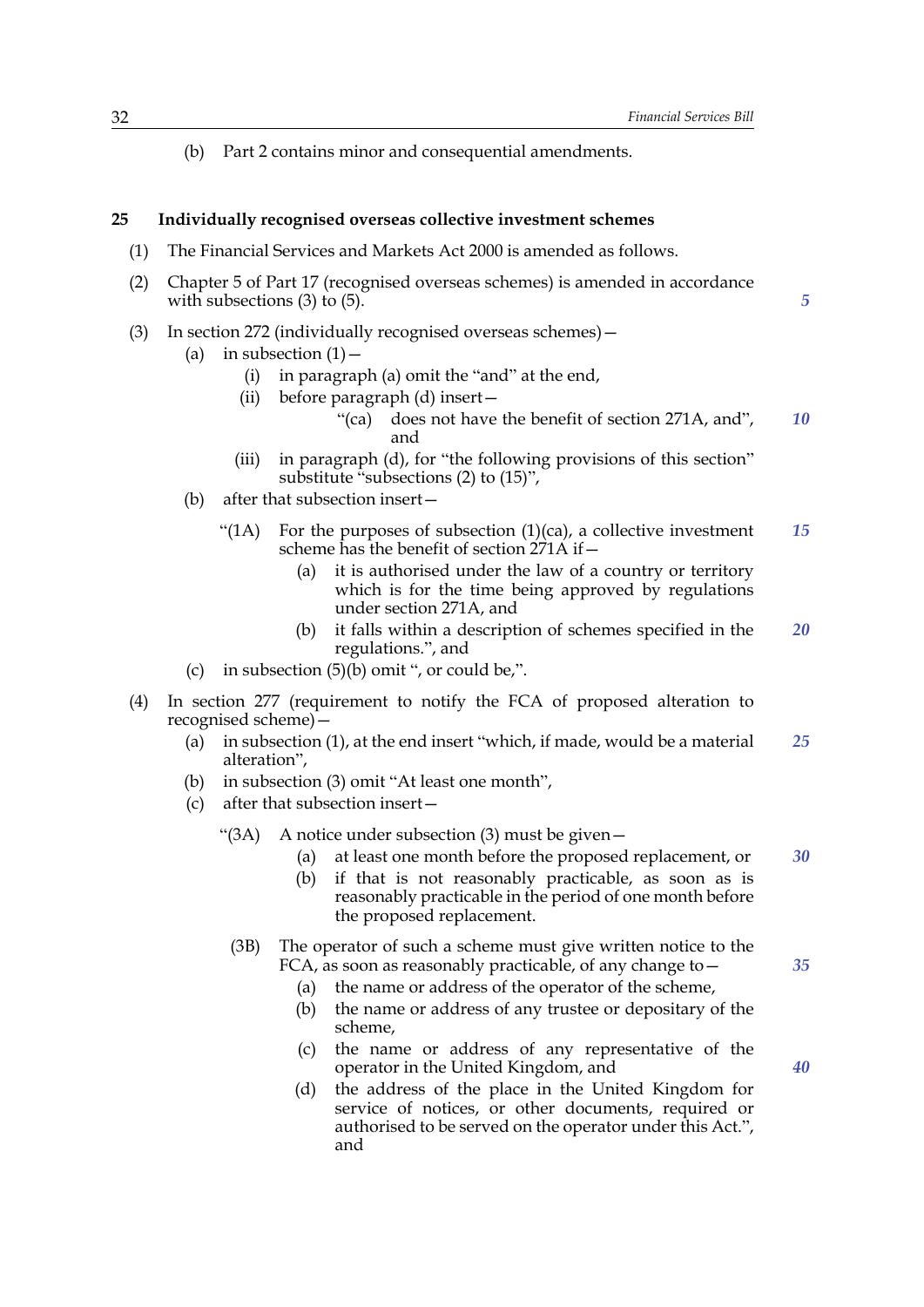(d) after subsection (5) insert—

*5*

*10*

*15*

*20*

*25*

*30*

*35*

*40*

"(6) The FCA may make rules specifying when a proposed alteration is a material alteration for the purposes of subsection  $(1).$ ". (5) After section 282 insert— **"282A Obligations on operator where recognition is revoked or suspended** (1) This section applies where— (a) the FCA gives a decision notice under section 280(2) in relation to a scheme recognised under section 272, or (b) a direction given by the FCA under section 281(2) in relation to such a scheme takes effect. (2) The operator of the scheme must notify such persons as the FCA may direct that the FCA has revoked an order under section 272 for recognition of the scheme or given a direction under section 281 in relation to the scheme (as applicable). (3) A notification under subsection (2) that relates to a direction under section 281 must set out the terms of the direction. (4) A notification under subsection (2) must— (a) contain such information as the FCA may direct, and (b) be made in such form and manner as the FCA may direct. (5) Different directions may be given under subsection (2) or (4) in relation  $to-$ (a) different schemes or different descriptions of schemes; (b) different persons or descriptions of persons to whom a notification under subsection (2) must be given. **282B Public censure** (1) This section applies where the FCA considers that— (a) rules made under section 278 have been contravened, (b) the operator of a scheme recognised under section 272 has contravened section 277, 277A or 282A, or (c) the operator of a scheme recognised under section 272 has contravened a rule made, or a requirement imposed, under section 283. (2) The FCA may publish a statement to that effect. (3) Where the FCA proposes to publish a statement under subsection (2) in relation to a scheme or the operator of a scheme, it must give the operator a warning notice setting out the terms of the statement. (4) If the FCA decides to publish the statement— (a) it must give the operator, without delay, a decision notice setting out the terms of the statement, and (b) the operator may refer the matter to the Tribunal. (5) After a statement under subsection (2) is published, the FCA must send a copy of it to the operator and to any person to whom a copy of the decision notice was given under section 393(4).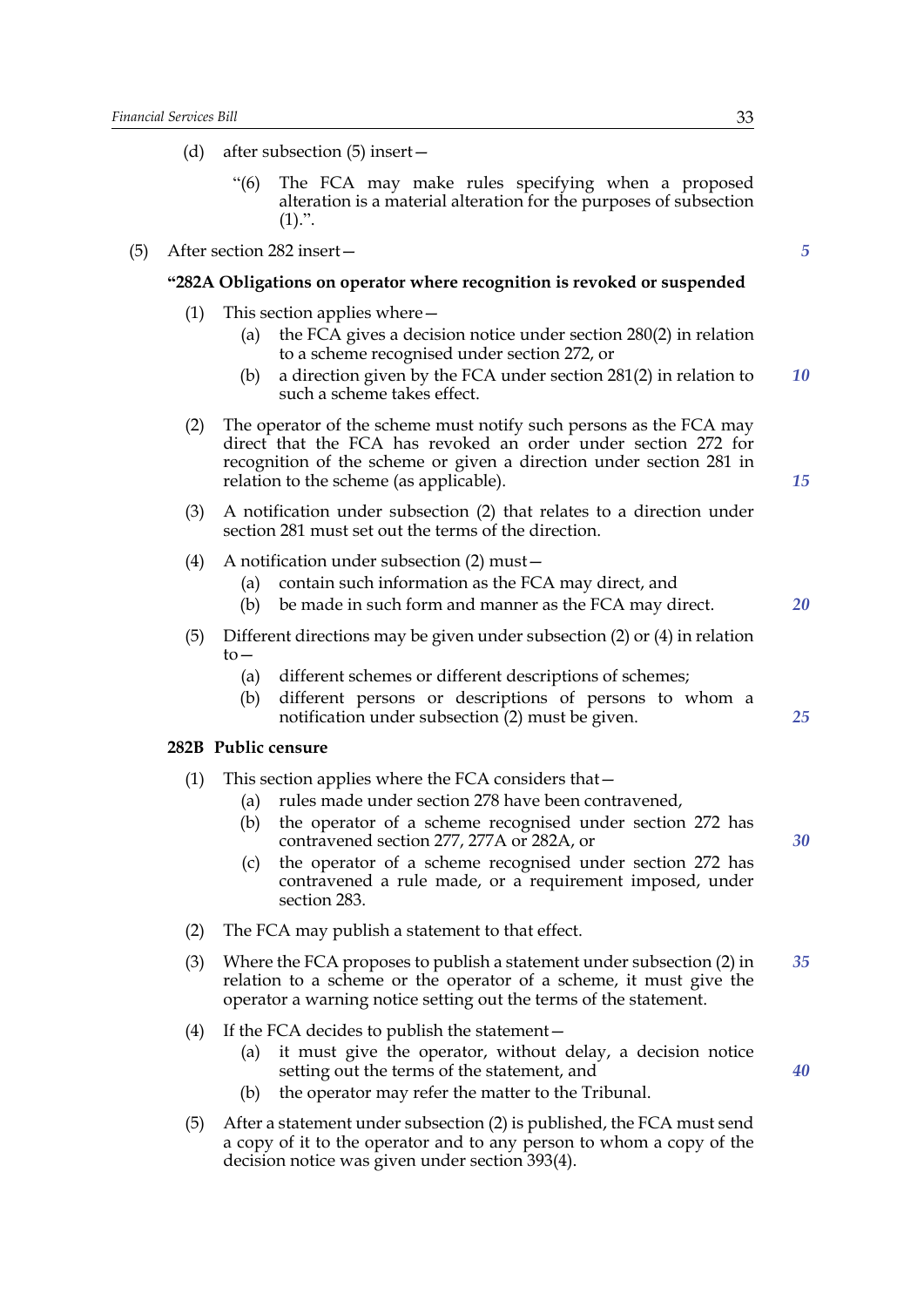#### **282C Recognition of parts of schemes under section 272**

- (1) Section 272(1) applies in relation to a part of a collective investment scheme as it applies in relation to such a scheme.
- (2) Accordingly, the following include a part of a scheme recognised under section 272—
	- (a) the reference to a scheme recognised under section 272 in the definition of "recognised scheme" in section 237(3), and
	- (b) other references to such a scheme (however expressed) in or in provision made under this Part of this Act (unless the contrary intention appears).
- (3) Provisions of or made under this Part of this Act have effect in relation to parts of schemes recognised, or seeking recognition, under section 272 with appropriate modifications.
- (4) The Treasury may by regulations—
	- (a) make provision about what are, or are not, appropriate modifications for the purposes of subsection (3); *15*
	- (b) make provision so that a relevant enactment has effect in relation to parts of schemes recognised, or seeking recognition, under section 272 with such modifications as the Treasury consider appropriate;
	- (c) make provision so that a relevant enactment does not have effect in relation to such parts of schemes.
- (5) Regulations under subsection (4)(b) or (c) may amend, repeal or revoke an enactment.

(6) In this section—

#### "enactment" has the same meaning as in section 271E;

- "relevant enactment" means an enactment passed or made before the day on which subsection (1) comes into force that makes provision in relation to collective investment schemes recognised, or seeking recognition, under section 272."
- (6) In section 237(3), in the definition of "a recognised scheme", at the end insert "(and see also section 282C)".
- (7) In section 392 (application of third party rights to notices)—
	- (a) in paragraph (a), after "280(1)," insert "282B(3),", and
	- (b) in paragraph (b), after "280(2)," insert "282B(4),".
- (8) In section 429(2) (regulations subject to affirmative procedure), before "284A" insert "282C,".

## **26 Money market funds authorised in approved countries**

- (1) Regulation (EU) 2017/1131 of the European Parliament and of the Council of 14 June 2017 on money market funds is amended as follows.
- (2) In Article 4 (authorisation of MMFs)—
	- (a) in paragraph 1, after point (a) insert—
		- "(aa) it is authorised and supervised in a country or territory approved by regulations under Article 4A and satisfies the

*20*

*5*

*10*

*25*

*30*

*35*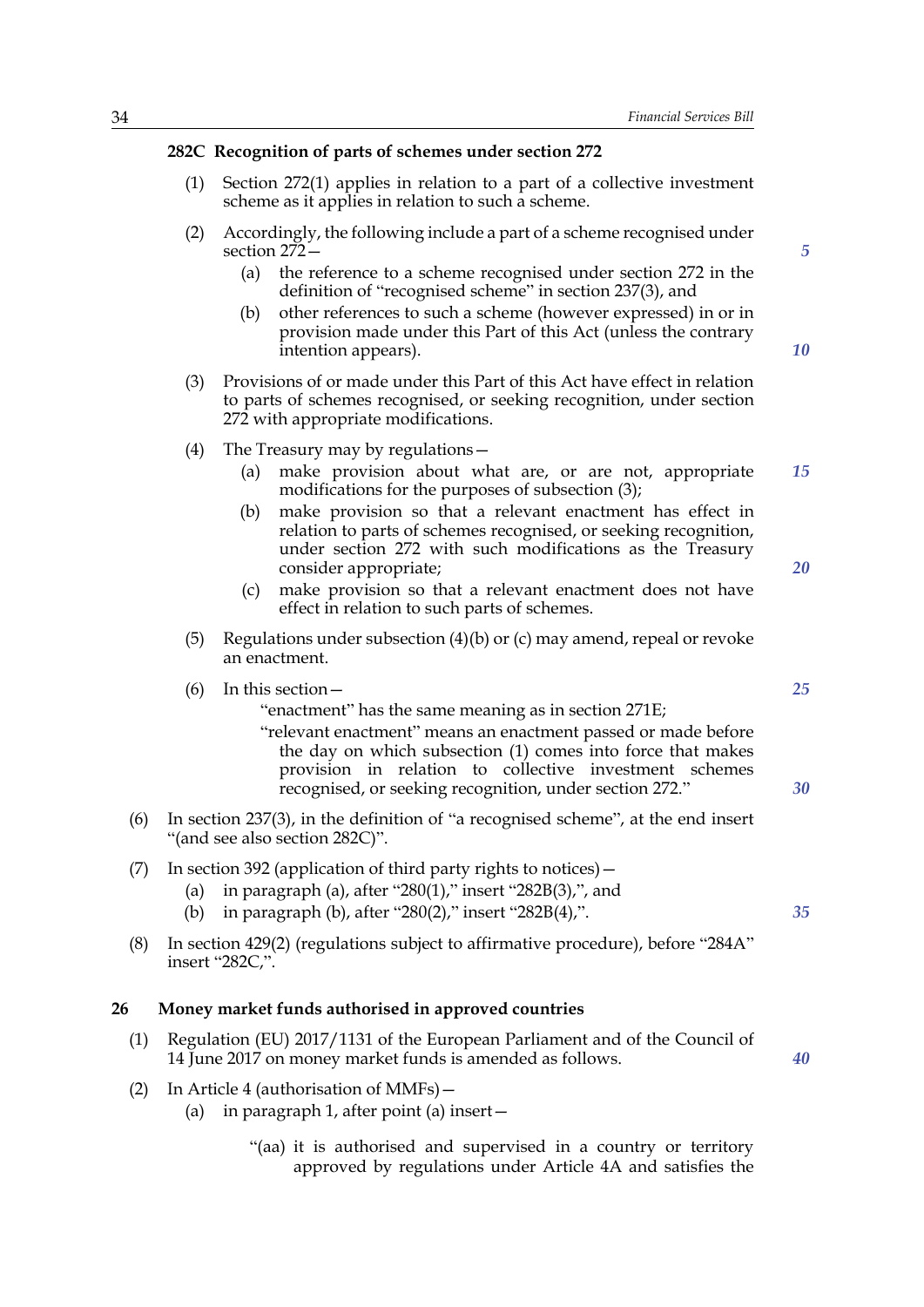#### condition in paragraph 1ZA;", and

(b) after paragraph 1 insert—

"1ZA. An undertaking satisfies the condition in this paragraph if the FCA has received written notification that the undertaking intends to be marketed in the United Kingdom as an MMF.

1ZB. A notification under paragraph 1ZA must—

- (a) be made by such person, and in such form and manner, as the FCA may direct, and
- (b) contain or be accompanied by such information as the FCA may direct.

1ZC. Different directions may be given under paragraph 1ZB in relation to different undertakings or categories of undertaking."

(3) After Article 4 insert—

## *"Article 4A*

## **Approval of country or territory**

1. The Treasury may make regulations for the purposes of Article 4(1)(aa) approving a country or territory in relation to MMFs.

2. The Treasury may not make regulations under paragraph 1 unless satisfied that the law and practice of the country or territory imposes requirements on MMFs which have equivalent effect to the requirements imposed by this Regulation.

3. In making regulations under this Article, the Treasury may have regard to any matter that they consider relevant.

4. When considering whether to make, vary or revoke regulations under this Article, the Treasury may ask the FCA to prepare a report on the law and practice of the country or territory under which MMFs are authorised and supervised, or particular aspects of such law and practice.

5. A request for a report under paragraph 4 must be made in writing.

6. If the Treasury ask for a report under paragraph 4, the FCA must provide the Treasury with the report."

- (4) In Article 6(1) (use of designation as MMF), in each sub-paragraph, after point (a) insert—
	- "(aa) the UCITS or AIF is authorised and supervised in a country or territory approved by regulations under Article 4A and satisfies the condition in Article 4(1ZA); or".

*25*

*35*

*30*

*15*

*20*

*5*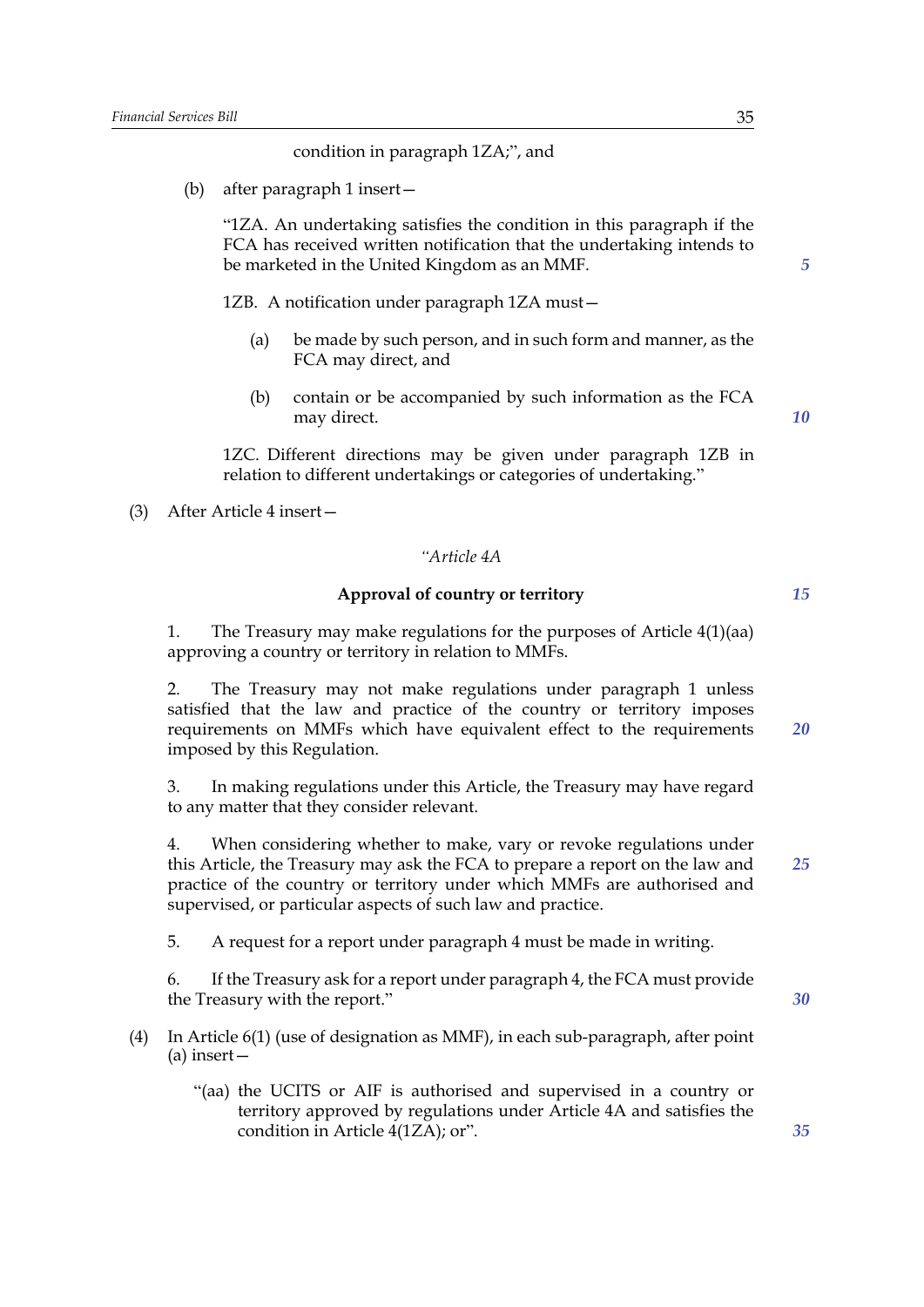*5*

*10*

## **27 Provision of investment services etc in the UK**

- (1) Schedule 10 contains amendments of the Markets in Financial Instruments Regulation relating to the provision of investment services, and the performance of investment activities, in the United Kingdom by third country firms.
- (2) In this section and Schedule 10, "the Markets in Financial Instruments Regulation" means Regulation (EU) No. 600/2014 of the European Parliament and of the Council of 15 May 2014 on markets in financial instruments.

*Variation or cancellation of permission to carry on regulated activity*

## **28 Part 4A permissions: variation or cancellation on initiative of FCA**

Schedule 11 amends Part 4A of the Financial Services and Markets Act 2000 (permission to carry on regulated activities) and other provisions in that Act for connected purposes.

*Insider dealing and money laundering etc*

| 29                                                                     |                                                                                                                                       | Insider lists and managers' transactions                                                                                                                                                                                                                                                          | 15 |
|------------------------------------------------------------------------|---------------------------------------------------------------------------------------------------------------------------------------|---------------------------------------------------------------------------------------------------------------------------------------------------------------------------------------------------------------------------------------------------------------------------------------------------|----|
| (1)                                                                    | Regulation (EU) No. 596/2014 of the European Parliament and of the Council<br>of 16 April 2014 on market abuse is amended as follows. |                                                                                                                                                                                                                                                                                                   |    |
| (2)                                                                    | In Article 18 (insider lists) -                                                                                                       |                                                                                                                                                                                                                                                                                                   |    |
|                                                                        | (a)                                                                                                                                   | in paragraph 1, in the opening words -                                                                                                                                                                                                                                                            |    |
|                                                                        |                                                                                                                                       | for "or any person" substitute ", and any person", and<br>(i)                                                                                                                                                                                                                                     | 20 |
|                                                                        |                                                                                                                                       | after "shall" insert "each",<br>(ii)                                                                                                                                                                                                                                                              |    |
|                                                                        | (b)                                                                                                                                   | in paragraph 2, in the first subparagraph -                                                                                                                                                                                                                                                       |    |
|                                                                        |                                                                                                                                       | for "or any person" substitute ", and any person",<br>(i)                                                                                                                                                                                                                                         |    |
|                                                                        |                                                                                                                                       | after "shall" insert "each", and<br>(ii)                                                                                                                                                                                                                                                          |    |
|                                                                        |                                                                                                                                       | for "the insider list" substitute "their insider list",<br>(iii)                                                                                                                                                                                                                                  | 25 |
|                                                                        | (c)                                                                                                                                   | in paragraph 2, for the second subparagraph substitute $-$                                                                                                                                                                                                                                        |    |
|                                                                        |                                                                                                                                       | "Where another person is requested by the issuer to draw up and<br>update the issuer's insider list, the issuer shall remain fully responsible<br>for complying with this Article. The issuer shall always retain a right of<br>access to the insider list that the other person is drawing up.", | 30 |
|                                                                        | (d)                                                                                                                                   | in paragraph $4-$                                                                                                                                                                                                                                                                                 |    |
|                                                                        |                                                                                                                                       | for "or any person" substitute ", and any person", and<br>(i)<br>for "shall update the" substitute ", shall each update their", and<br>(ii)                                                                                                                                                       |    |
|                                                                        | (e)                                                                                                                                   | in paragraph $5-$                                                                                                                                                                                                                                                                                 |    |
|                                                                        |                                                                                                                                       | for "or any person" substitute ", and any person", and<br>(i)                                                                                                                                                                                                                                     | 35 |
|                                                                        |                                                                                                                                       | for "shall retain the" substitute ", shall each retain their".<br>(ii)                                                                                                                                                                                                                            |    |
| (3)                                                                    |                                                                                                                                       | In Article 19 (managers' transactions) -                                                                                                                                                                                                                                                          |    |
| (a) in parameter 1 in the second subparameter $\alpha$ "business days" |                                                                                                                                       |                                                                                                                                                                                                                                                                                                   |    |

(a) in paragraph 1, in the second subparagraph, for "business days" substitute "working days",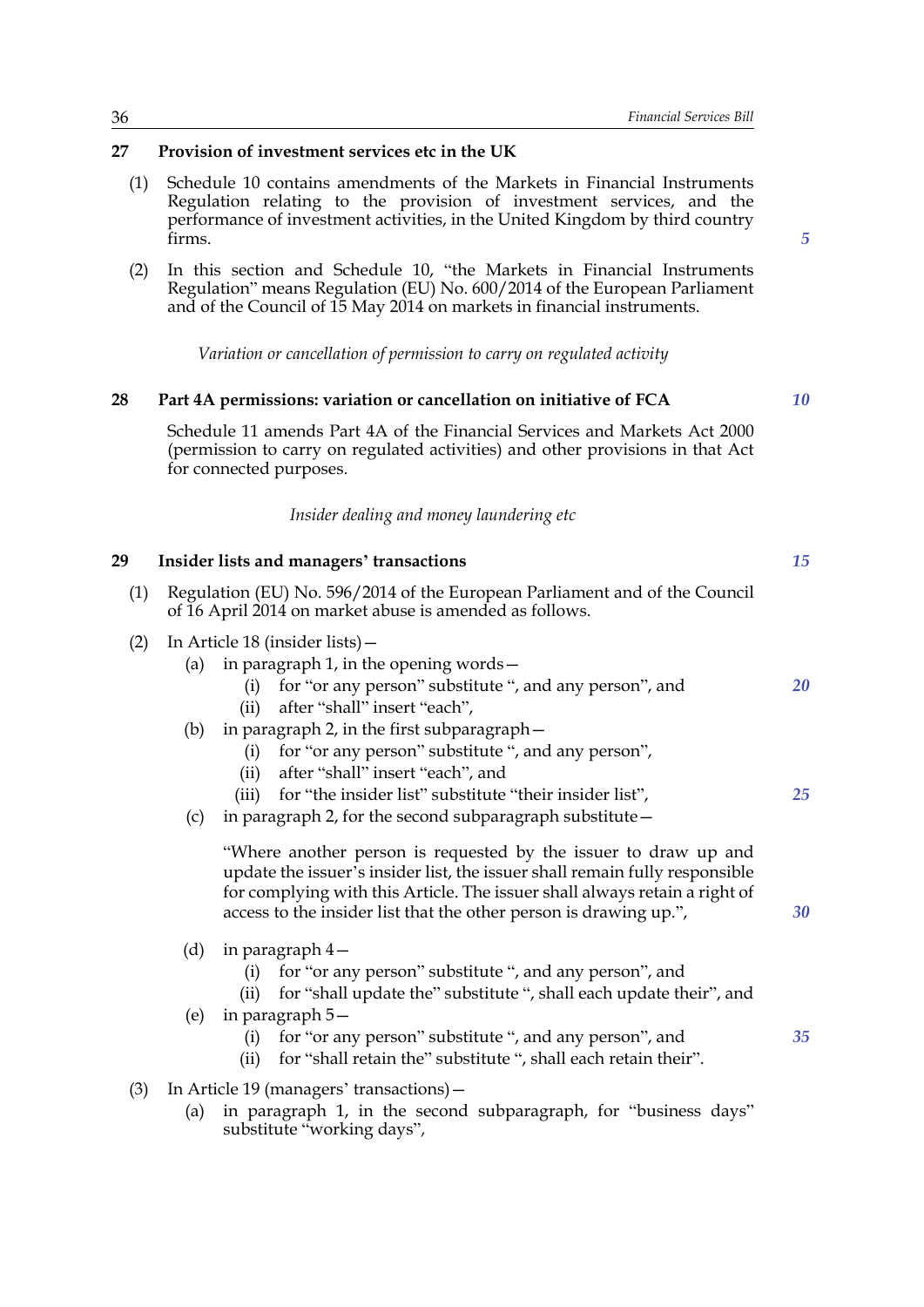- (b) in paragraph 3, in the first subparagraph, for the words from the beginning to "transaction" substitute "The issuer or emission allowance market participant must make public the information contained in a notification referred to in paragraph 1 within two working days of receipt of such a notification", and
- (c) at the end insert—
	- "16. In this Article, "working day" means a day other than—
		- (a) Saturday or Sunday,
		- (b) Christmas Day or Good Friday, or
		- (c) a day which is a bank holiday in England and Wales under the Banking and Financial Dealings Act 1971." *10*

#### **30 Maximum sentences for insider dealing and financial services offences**

- (1) In section 61(1)(b) of the Criminal Justice Act 1993 (penalty for conviction on indictment for insider dealing), for "seven years" substitute "ten years".
- (2) In section 92(1)(b) of the Financial Services Act 2012 (penalty for conviction on indictment for financial services offences), for "7 years" substitute "10 years". *15*
- (3) The amendment made by subsection (1) or (2) does not apply in relation to offences committed before the subsection comes into force.
- (4) Where an offence is found to have been committed over a period of 2 or more days, or at some time during a period of 2 or more days, it must be taken for the purposes of subsection (3) to have been committed on the first of those days. *20*

#### **31 Application of money laundering regulations to overseas trustees**

- (1) Schedule 2 to the Sanctions and Anti-Money Laundering Act 2018 (money laundering and terrorist financing: further provision about section 49 regulations) is amended as follows. *25*
- (2) In paragraph 22(2) (extra-territorial application of section 49 regulations: meaning of "United Kingdom person")—
	- (a) in paragraph (b), omit the "or" at the end, and
	- (b) after paragraph (c) insert ", or

(d) a person—

- (i) who does not fall within any of paragraphs (a) to (c), and
- (ii) who is a trustee with links to the United Kingdom (see paragraph 22A)."
- (3) After paragraph 22 insert—
	- "22A(1) Sub-paragraphs (2) and (3) have effect for the purposes of paragraph  $22(2)(d)$ .
		- (2) A person who is a trustee of a trust has links to the United Kingdom  $if -$

*5*

*30*

*35*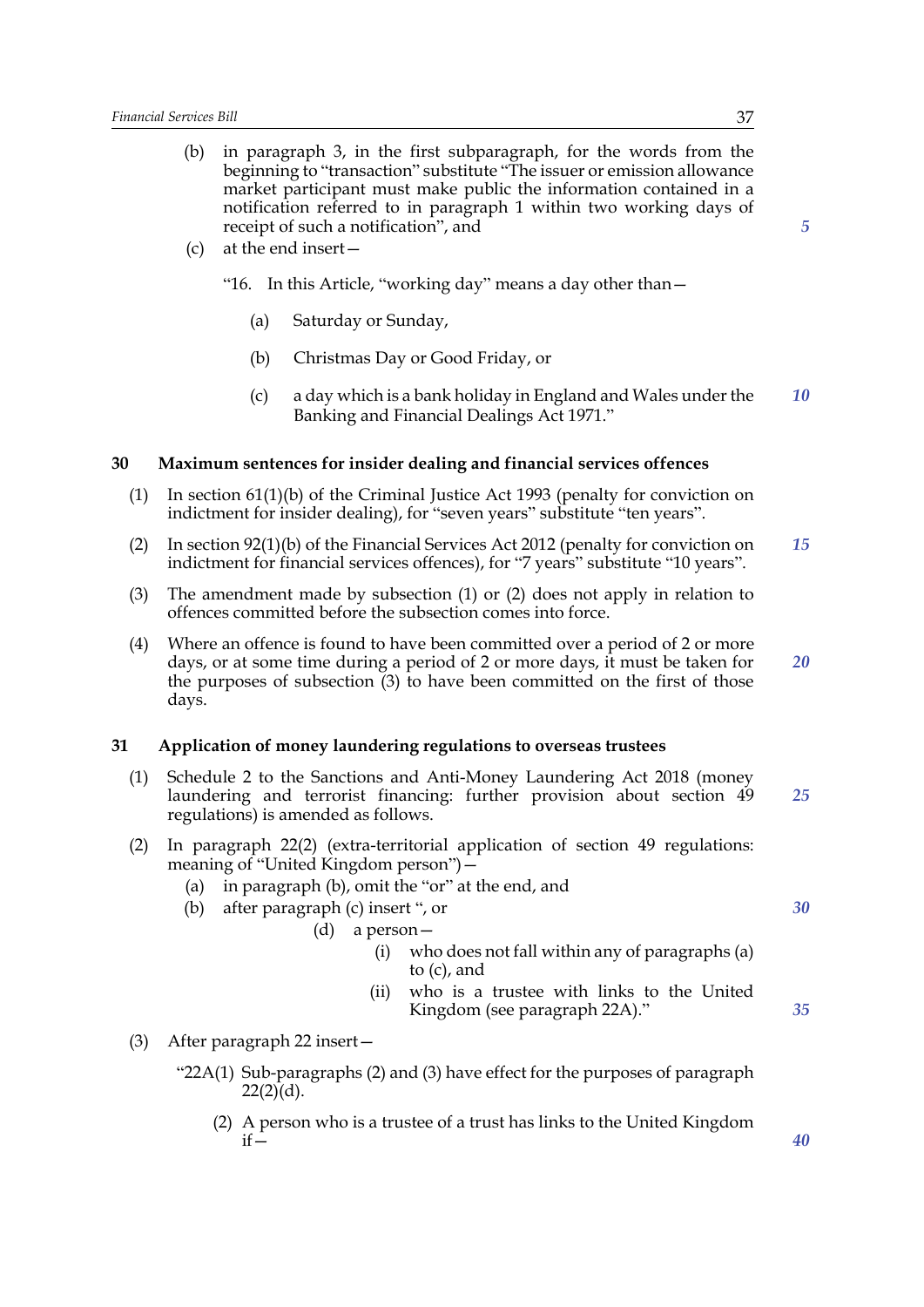- (a) any property subject to the trust is situated in the United Kingdom,
- (b) a trustee of the trust enters into a business, professional or commercial relationship with a relevant person, or
- (c) the income of the trust includes income which, directly or indirectly, is from a source in the United Kingdom.
- (3) A person who is a trustee of a trust also has links to the United Kingdom if—
	- (a) at least one other person is a trustee of the trust,
	- (b) the other trustee (or at least one of the other trustees if the trust has more than two trustees) is resident in the United Kingdom, and *10*
	- (c) a person makes, at a time when the person is resident in the United Kingdom, a gift of property which becomes subject to the trust.
- (4) In this paragraph "property" has the meaning given by section 436 of the Insolvency Act 1986."

#### *Debt respite scheme*

#### **32 Debt respite scheme**

- (1) In section 6(2)(c) of the Financial Guidance and Claims Act 2018 (debt respite scheme), omit "and their creditors". *20*
- (2) Section 7 of that Act (debt respite scheme: regulations) is amended in accordance with subsections (3) and (4).
- (3) After subsection (4) insert—
	- "(4A) The regulations may include the following as part of the scheme $-$ 
		- (a) provision about the involvement of creditors in the process of devising a plan for the repayment of some or all of an individual's debts;
		- (b) provision to protect an individual, during the period of a repayment plan, from being required to repay a debt to which the plan applies otherwise than in accordance with the plan;
		- (c) *provision for an amount payable in respect of a debt in accordance with a repayment plan—*
			- (i) *to be payable instead towards the costs of operating the repayment plan, other repayment plans or the debt respite scheme,* and *35*
			- (ii) to be treated, so far as paid towards those costs, as permanently reducing a debt to which the plan applies."
- (4) In subsection (5), after paragraph (b) insert— "(ba) make provision binding the Crown,".
- (5) The amendment in subsection (1) does not have the effect that further advice on the establishment of a debt respite scheme has to be sought, provided or published under section 6(1), (4) or (5) of the Financial Guidance and Claims Act 2018 (such advice having been sought, provided and published in accordance with those provisions before the day on which this Act is passed).

*25*

*5*

*15*

*30*

*40*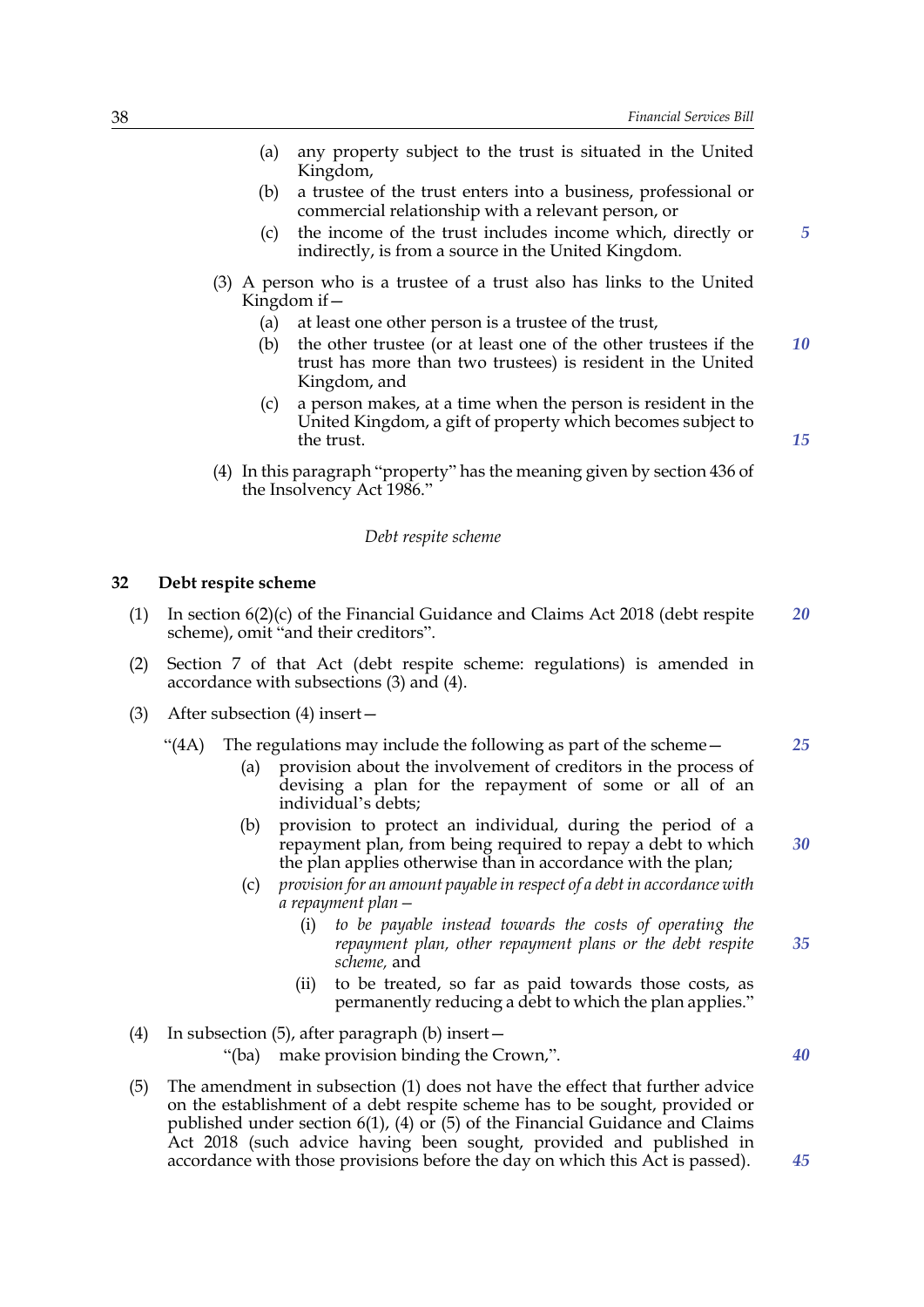*Help to save*

## **33 Successor accounts for Help-to-Save savers**

In Schedule 2 to the Savings (Government Contributions) Act 2017 (Help-to-Save accounts), after paragraph 13 insert—

*"Successor accounts for certain Help-to-Save accounts*

- 13A (1) In this paragraph "matured account" means an account provided by the Director of Savings which has been, but has ceased to be, a Helpto-Save account.
	- (2) Treasury regulations may make provision for, or in connection with, the transfer of the balance in a matured account to another account provided by the Director of Savings (a "successor account"). *10*
	- (3) Regulations under sub-paragraph (2) must require the successor account to be an account in the National Savings Bank.
	- (4) Regulations under sub-paragraph (2) may not include provision for a transfer which overrides an instruction for dealing with the balance in a matured account where— *15*
		- (a) the instruction is given by, or by a person acting on behalf of, the individual for whom the matured account was opened, and
		- (b) the Director of Savings receives the instruction before the transfer is made and considers that it is reasonably practicable to implement it. *20*
	- (5) Regulations under sub-paragraph (2) may make provision about the balance in a matured account opened before the regulations are made.
	- (6) Where regulations under sub-paragraph (2) provide for a transfer from a matured account to a successor account—
		- (a) the successor account may be a new or existing account, and
		- (b) no charge for the transfer may be imposed on the individual for whom the matured account was opened."

## *Miscellaneous*

## **34 Amendments of the PRIIPs Regulation etc**

- (1) In this section "the PRIIPs Regulation" means Regulation (EU) No. 1286/2014 of the European Parliament and of the Council of 26 November 2014 on key information documents for packaged retail and insurance-based investment products (PRIIPs). *35*
- (2) After Article 4 of the PRIIPs Regulation insert—

## *"Article 4A*

1. The FCA may make rules specifying whether or not a product, or category of product, falls within the definition of a PRIIP for the purposes of *40*

*5*

*25*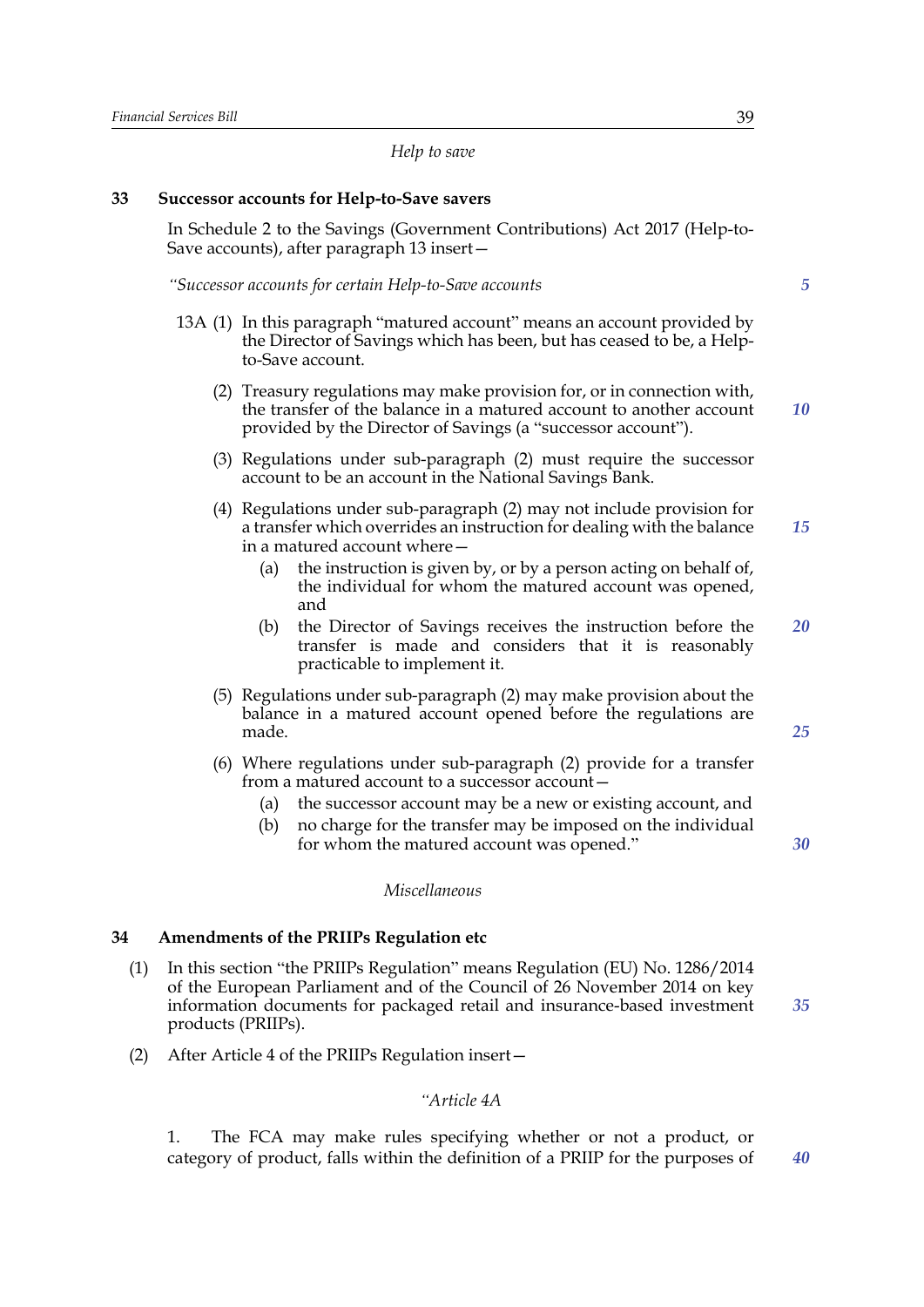this Regulation.

2. The provisions of Part 9A of FSMA listed in paragraph 3 apply to rules made under this Article as they apply to rules made by the FCA under that Act, subject to the modifications in that paragraph (if any).

- 3. The provisions are—
	- (a) section 137T (general supplementary powers), as if  $-$ 
		- (i) the reference in paragraph (a) to authorised persons were a reference to persons, and
		- (ii) paragraph (b) were omitted;
	- (b) section 138F (notification of rules), as if subsection (2) were omitted; *10*
	- (c) section 138G (rule-making instruments);
	- (d) section 138I (consultation by the FCA), as if  $-$ 
		- (i) subsection  $(1)(a)$  (and the "and" after it) were omitted,
		- (ii) in subsection  $(1)(b)$ , "after doing so," were omitted,
		- (iii) in subsection (2), paragraphs (c) and (d) were omitted, and *15*
		- (iv) subsections  $(5)(b)$  and  $(10)$  were omitted;
	- (e) section 138L (consultation: general exemptions), as if—
		- (i) in subsection (1), for "Sections  $138I(1)(b)$  and (2) to (5) and  $138K$ do" there were substituted "Section 138I(1)(b) and (2) to (5) does",
		- (ii) subsections  $(2)$  and  $(4)(b)$  were omitted,
		- (iii) in subsection  $(5)(a)$ , "or  $138J(2)(a)$ " were omitted, and
		- (iv) in subsection  $(5)(b)$ , "or  $138J(5)(a)$ " were omitted;
	- (f) section 141A (power to make consequential amendments of references to rules etc)."

*25*

*20*

- (3) Any requirement that arises by virtue of Article 4A(3)(d) of the PRIIPs Regulation, as inserted by subsection (2), may be satisfied by things done before that subsection comes into force (as well as by things done after that time).
- (4) In paragraph 3 of Article 8 of the PRIIPs Regulation (information to be contained in key information document), in point (d)(iii), for "performance scenarios and the assumptions made to produce them" substitute "information on performance". *30*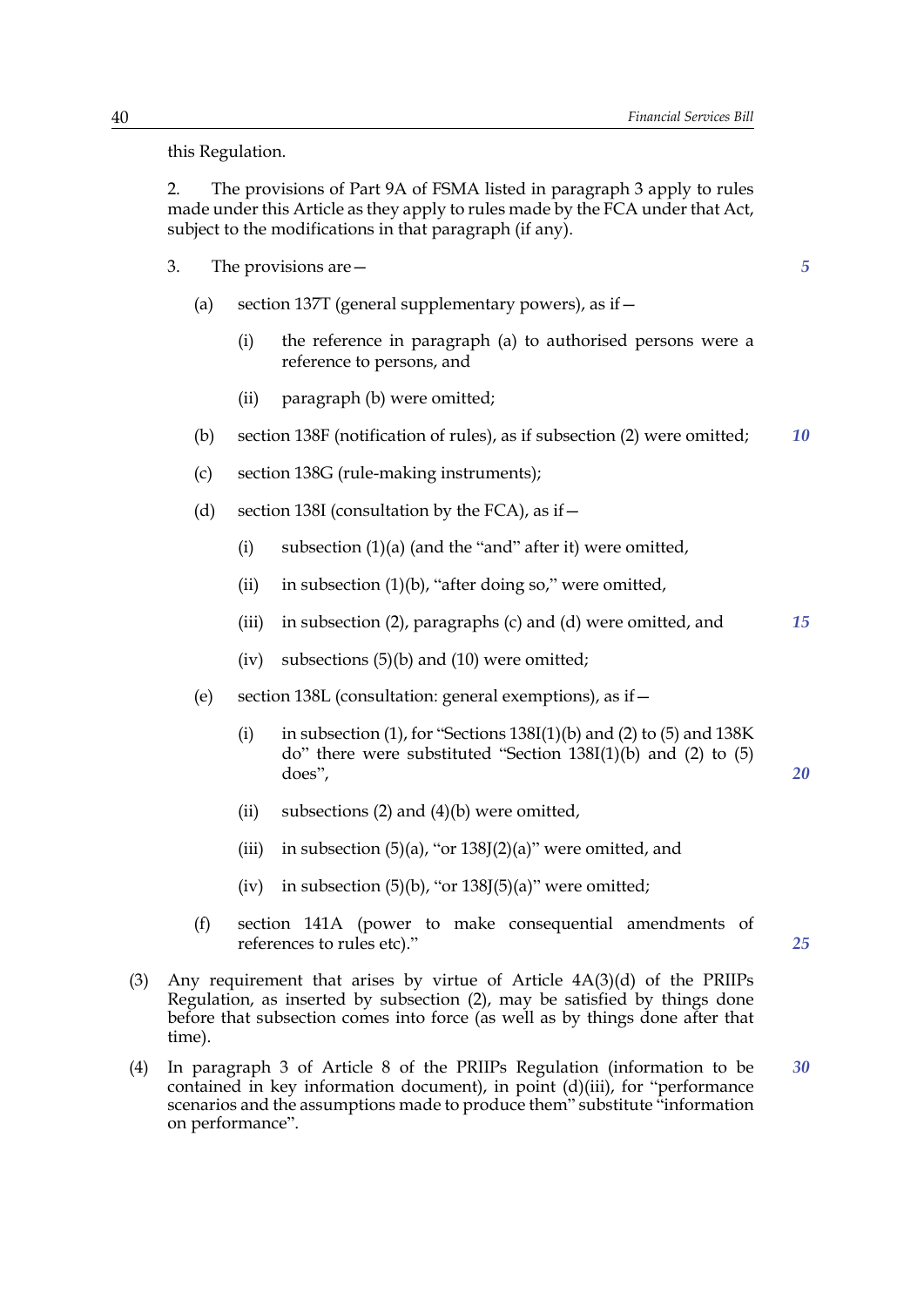- (5) The Treasury may by regulations substitute a later date for the date that is for the time being mentioned in Article 32(1) of the PRIIPs Regulation (exemption of UCITS).
- (6) The date as substituted under subsection (5) must be no later than 31 December 2026.
- (7) Regulations under subsection (5) are subject to the negative procedure.

#### **35 Over the counter derivatives: clearing and procedures for reporting**

- (1) Regulation (EU) No. 648/2012 of the European Parliament and of the Council of 4 July 2012 on OTC derivatives, central counterparties and trade repositories (the "European Market Infrastructure Regulation") is amended as follows.
- *10*

*5*

- (2) In Article 4 (clearing obligation)—
	- (a) after paragraph 3 insert—

"3A. Clearing members and clients which provide clearing services, whether directly or indirectly, must—

- (a) provide those services under fair, reasonable, nondiscriminatory and transparent commercial terms, and *15*
- (b) take all reasonable measures to identify, prevent, manage and monitor conflicts of interest, in particular between the trading unit and the clearing unit, that may adversely affect the fair, reasonable, non-discriminatory and transparent provision of clearing services. *20*
- 3B. The duty under paragraph  $3A(a)$ 
	- (a) does not oblige clearing members or clients to contract, and
	- (b) does not prevent clearing members or clients from taking steps to control the risks related to the clearing services offered. *25*

3C. The duty to take the measures described in paragraph 3A(b) includes a duty to do so where trading and clearing services are provided by different legal entities belonging to the same group.

3D. The duties under paragraph 3A (read with paragraphs 3B and 3C) apply in relation to an undertaking with an indirect contractual arrangement with a clearing member of a CCP which enables that undertaking to clear its transactions with a CCP as they apply in relation to a client.", and *30*

(b) after paragraph 4 insert—

"4A. The FCA may make rules specifying the conditions under which the commercial terms referred to in paragraph 3A(a) are to be considered fair, reasonable, non-discriminatory and transparent."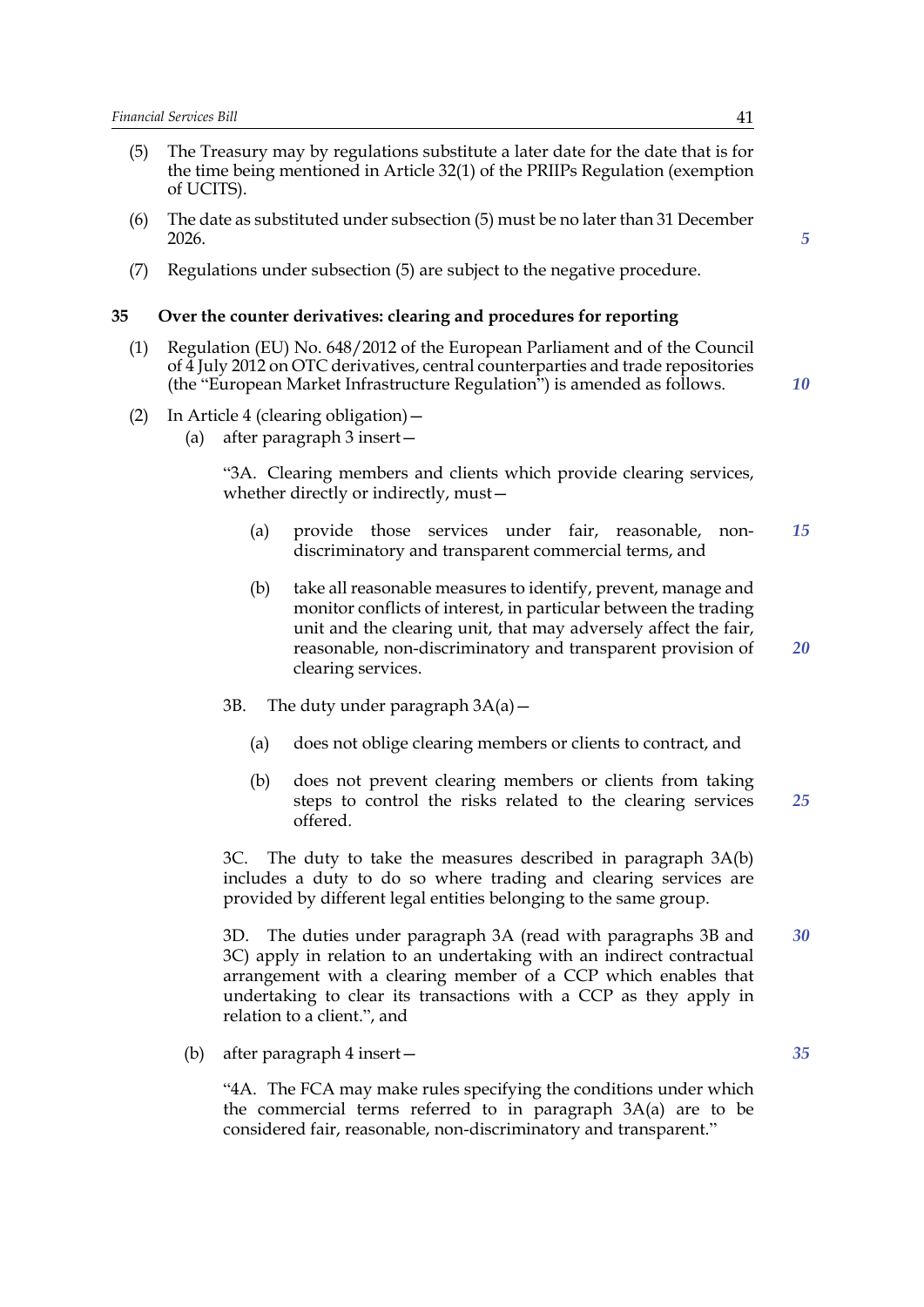(3) In Article 78 (general requirements), at the end insert—

"9. A trade repository must establish the following procedures and policies—

- (a) procedures for the effective reconciliation of data between trade repositories;
- (b) procedures to verify the completeness and correctness of the data reported;
- (c) policies for the orderly transfer of data to other trade repositories where requested by the counterparties or CCPs referred to in Article 9 or where otherwise necessary.

*10*

*15*

*5*

- 10. The FCA may make rules applying to trade repositories relating to -
	- (a) procedures described in paragraph 9(a) and (b),
	- (b) procedures to be applied to verify compliance by counterparties and CCPs with the reporting obligation under Article 9, and
	- (c) policies described in paragraph  $9(c)$ ."
- (4) After Article 84a insert—

#### *"Article 84b*

## **FCA rules**

1. The provisions of Part 9A of FSMA (rules and guidance) listed in paragraph 2 apply in relation to rules made by the FCA under Article 4(4A) or 78(10) as they apply in relation to rules made by the FCA under that Part of that Act, subject to the modification in paragraph 3. *20*

- 2. The provisions are—
	- (a) section 137T (general supplementary powers);
	- (b) section 138C (evidential provision);
	- (c) section 138E (limits on effect of contravening rules);
	- (d) sections 138F, 138G and 138H (notification and verification etc);
	- (e) sections 138I and 138L (consultation);
	- (f) section 141A (power to make consequential amendments of references to rules).
- 3. Section 137T applies as if the reference to authorised persons were—
	- (a) for the purposes of rules made under Article 4(4A), a reference to clearing members, clients and undertakings described in Article

*25*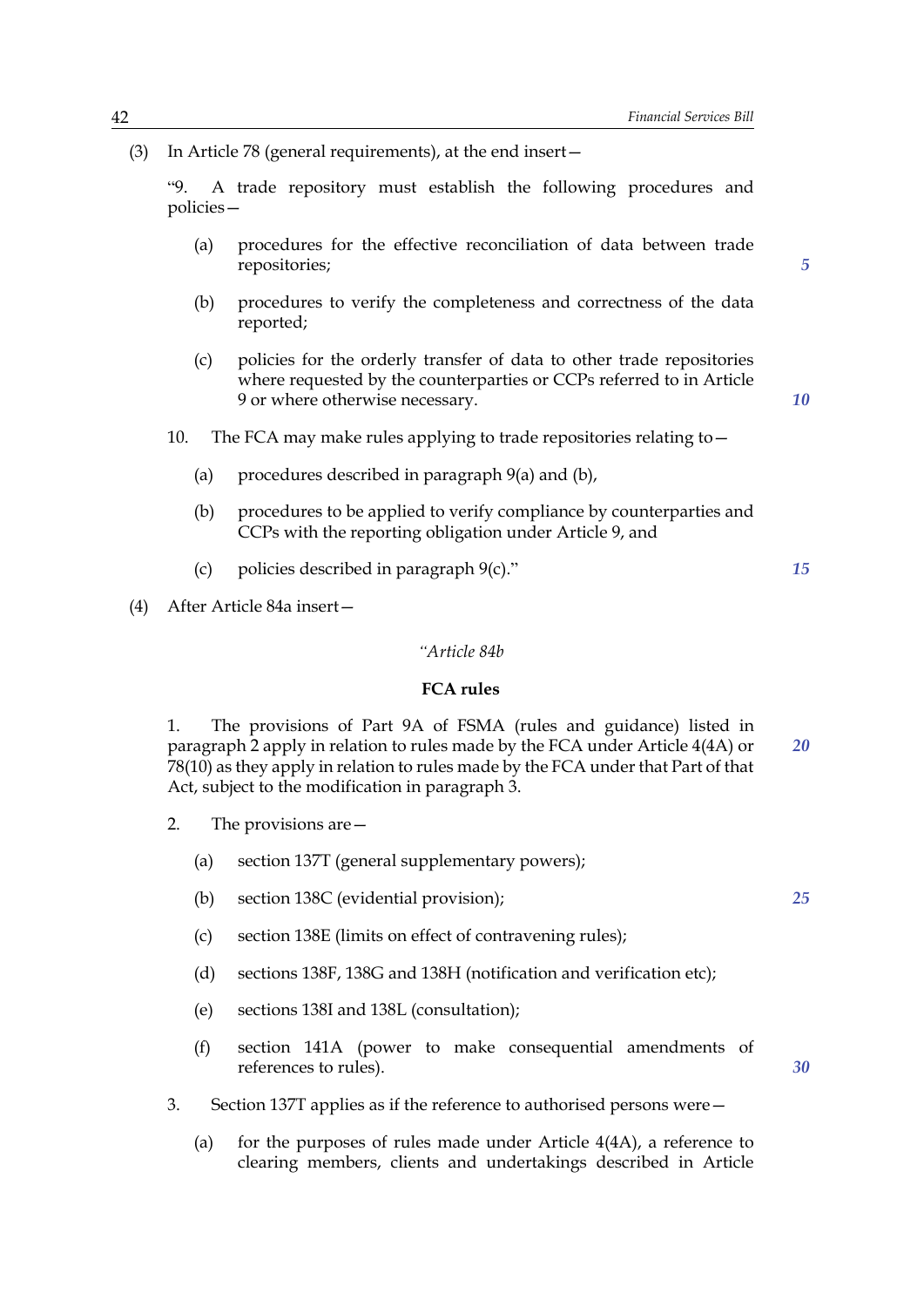4(3D), and

- (b) for the purposes of rules made under Article 78(10), a reference to trade repositories."
- (5) The requirements of section 138I of the Financial Services and Markets Act 2000, in so far as they apply in connection with rules made under Article 4(4A) or 78(10) of the European Market Infrastructure Regulation, may be satisfied by things done before the relevant provision of this section comes into force (as well as by things done after that time).

## **36 Regulations about financial collateral arrangements**

- (1) The Financial Collateral Arrangements (No. 2) Regulations 2003 (S.I. 2003/ 3226) as originally made, and all amendments made to them, have effect, and are to be treated as having had effect, despite any lack of power to make the regulations and amendments. *10*
- (2) Accordingly, the validity of anything done under or in reliance on those regulations (whether as originally made or as amended) is to be treated as unaffected by any such lack of power. *15*
- (3) The Banking Act 2009 is amended in accordance with subsections (4) to (6).
- (4) In section 255 (regulations about financial collateral arrangements)—
	- (a) in subsection (3)(b) omit "or purported to be done",
	- (b) omit subsection (5), and
	- (c) after that subsection insert—
		- "(6) Regulations under this section are to be made by statutory instrument.
		- (7) A statutory instrument containing regulations under this section may not be made unless a draft of the instrument has been laid before and approved by a resolution of each House of Parliament. *25*
		- (8) Section 36 of the Financial Services Act 2020 makes further provision in relation to the Financial Collateral Arrangements (No. 2) Regulations 2003 (S.I. 2003/3226)."
- (5) Omit section 256 (procedure for making regulations under section 255).
- (6) In the table in section 259(3) (procedure applying to statutory instruments), in the entry for section 255, for "affirmative resolution" substitute "draft affirmative resolution".

#### **37 Appointment of chief executive of FCA**

- (1) Schedule 1ZA to the Financial Services and Markets Act 2000 (Financial Conduct Authority) is amended as follows.
- (2) In paragraph 2A—
	- (a) after sub-paragraph (1) insert—
		- "(1A) Appointment as chief executive under paragraph 2(2)(b) is to be for a period of 5 years.", and *40*

*5*

*35*

*30*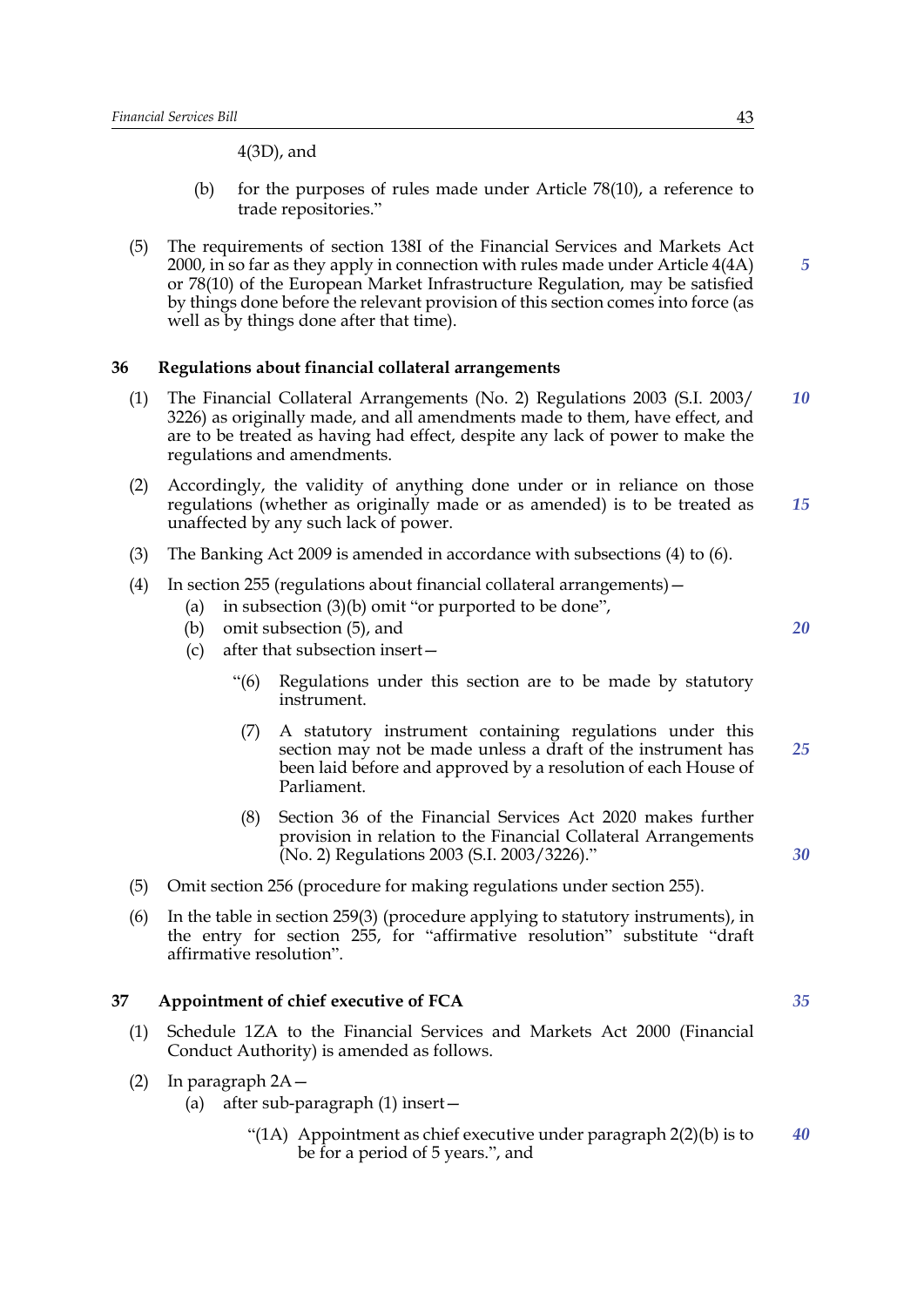- (b) in sub-paragraph (2), for "Sub-paragraph (1) does" substitute "Subparagraphs  $(1)$  and  $(1A)$  do".
- (3) After paragraph 2A insert—
	- "2B (1) A person may not be appointed as chief executive under paragraph 2(2)(b) more than twice.
		- (2) For this purpose an appointment as chief executive on an acting basis, pending a further appointment being made, is to be ignored."

## **38 Subordinate legislation made under retained direct EU legislation**

- (1) The Financial Services and Markets Act 2000 is amended as follows.
- (2) In section 425C ("qualifying provision")—
	- (a) the existing text becomes subsection (1),
	- (b) after paragraph (b) of that subsection insert—
		- "(ba) other subordinate legislation made under retained direct EU legislation;",
	- (c) in paragraph (c) of that subsection omit "(within the meaning of the Interpretation Act 1978)", and *15*
	- (d) after that subsection insert—
		- "(2) In this section, "subordinate legislation" has the same meaning as in the Interpretation Act 1978 (see section 21 of that Act)."
- (3) In paragraph 8(3) of Schedule 1ZA (Financial Conduct Authority's arrangements for discharging functions: legislative functions), in paragraph (a), after "rules" insert "under this Act or under retained direct EU legislation". *20*

#### *General*

#### **39 Power to make consequential provision**

- (1) The Treasury may by regulations make provision that is consequential on any provision made by this Act. *25*
- (2) Regulations under this section may—
	- (a) make different provision for different purposes;
	- (b) include transitional, transitory or saving provision;
	- (c) amend, repeal, revoke or otherwise modify an enactment.
- (3) Regulations under this section are subject to the affirmative procedure if they amend, repeal or revoke any provision of—
	- (a) an Act,
	- (b) retained direct principal EU legislation,
	- (c) a Measure or Act of Senedd Cymru,
	- (d) an Act of the Scottish Parliament, or
	- (e) Northern Ireland legislation.
- (4) Regulations under this section to which subsection (3) does not apply are subject to the negative procedure.

*10*

*30*

*35*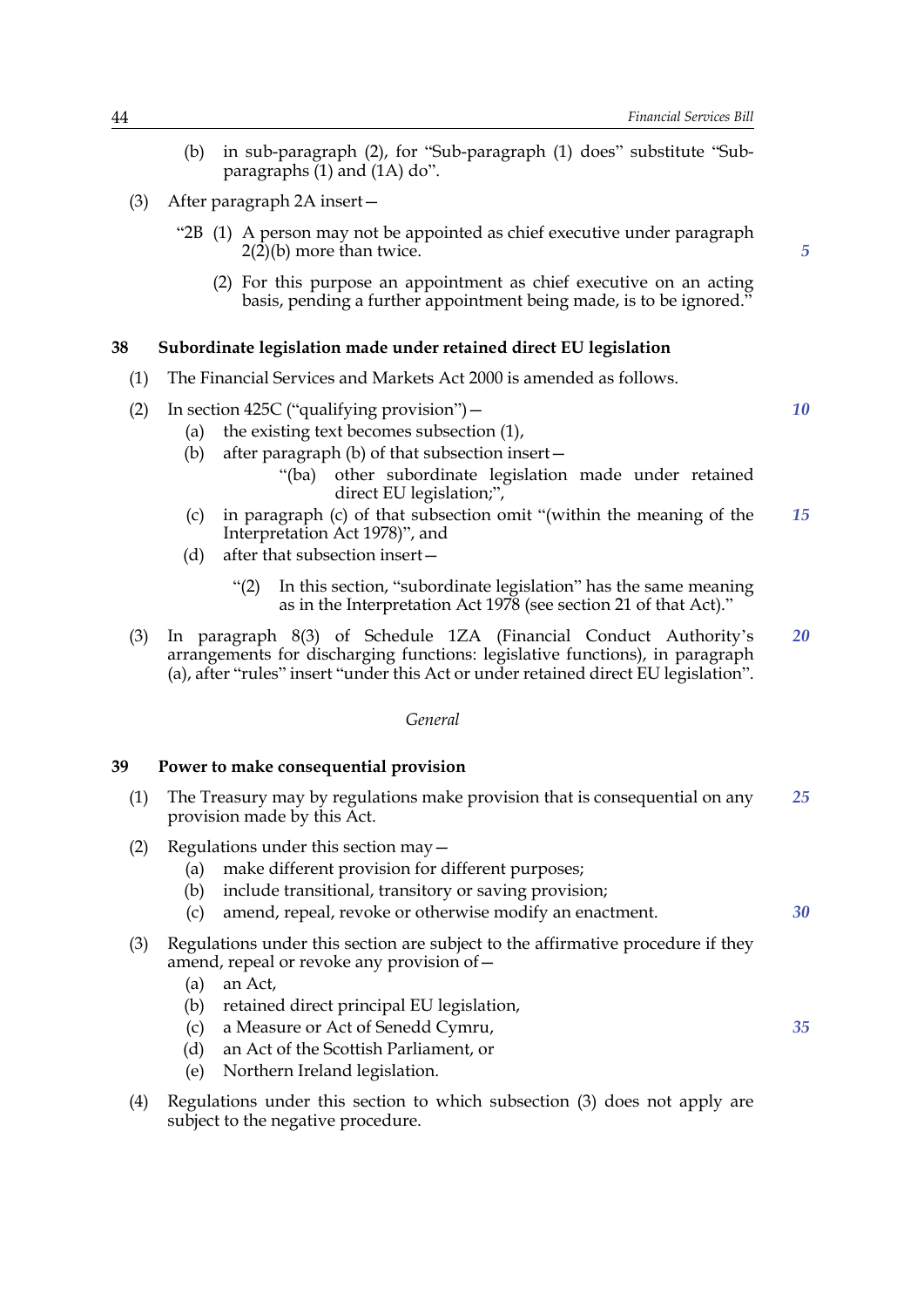## **40 Regulations**

- (1) Regulations under this Act are to be made by statutory instrument.
- (2) Where regulations under this Act are subject to "the negative procedure", the statutory instrument containing the regulations is subject to annulment in pursuance of a resolution of either House of Parliament.
- (3) Where regulations under this Act are subject to "the affirmative procedure", the regulations may not be made unless a draft of the statutory instrument containing them has been laid before and approved by a resolution of each House of Parliament.
- (4) Any provision that may be included in regulations under this Act subject to the negative procedure may be made by regulations subject to the affirmative procedure. *10*

## **41 Interpretation**

In this Act—

- "the Benchmarks Regulation" means Regulation (EU) 2016/1011 of the European Parliament and of the Council of 8 June 2016 on indices used as benchmarks in financial instruments and financial contracts or to measure the performance of investment funds; *15*
- "the Capital Requirements Regulation" means Regulation (EU) No. 575/ 2013 of the European Parliament and of the Council of 26 June 2013 on prudential requirements for credit institutions and investment firms; "enactment" includes—
	- (a) retained direct EU legislation,
	- (b) an enactment comprised in subordinate legislation,
	- (c) an enactment comprised in, or in an instrument made under, a Measure or Act of Senedd Cymru, *25*
	- (d) an enactment comprised in, or in an instrument made under, an Act of the Scottish Parliament, and
	- (e) an enactment comprised in, or in an instrument made under, Northern Ireland legislation;
- "subordinate legislation" has the same meaning as in the Interpretation Act 1978 (see section 21 of that Act).

## **42 Extent**

- (1) This Act extends to England and Wales, Scotland and Northern Ireland, subject to subsection (2).
- (2) Section 32 extends to England and Wales and Northern Ireland only.
- (3) The power under section 79(10) of the Criminal Justice Act 1993 may be exercised so as to extend to any of the British overseas territories the amendment of that Act made by section 30 of this Act (with or without exceptions or modifications).
- (4) The power under section 430(3) of the Financial Services and Markets Act 2000 may be exercised so as to extend to any of the Channel Islands or the Isle of Man any amendment or repeal made by or under this Act of any part of that Act (with or without modifications).

*5*

*35*

*30*

*20*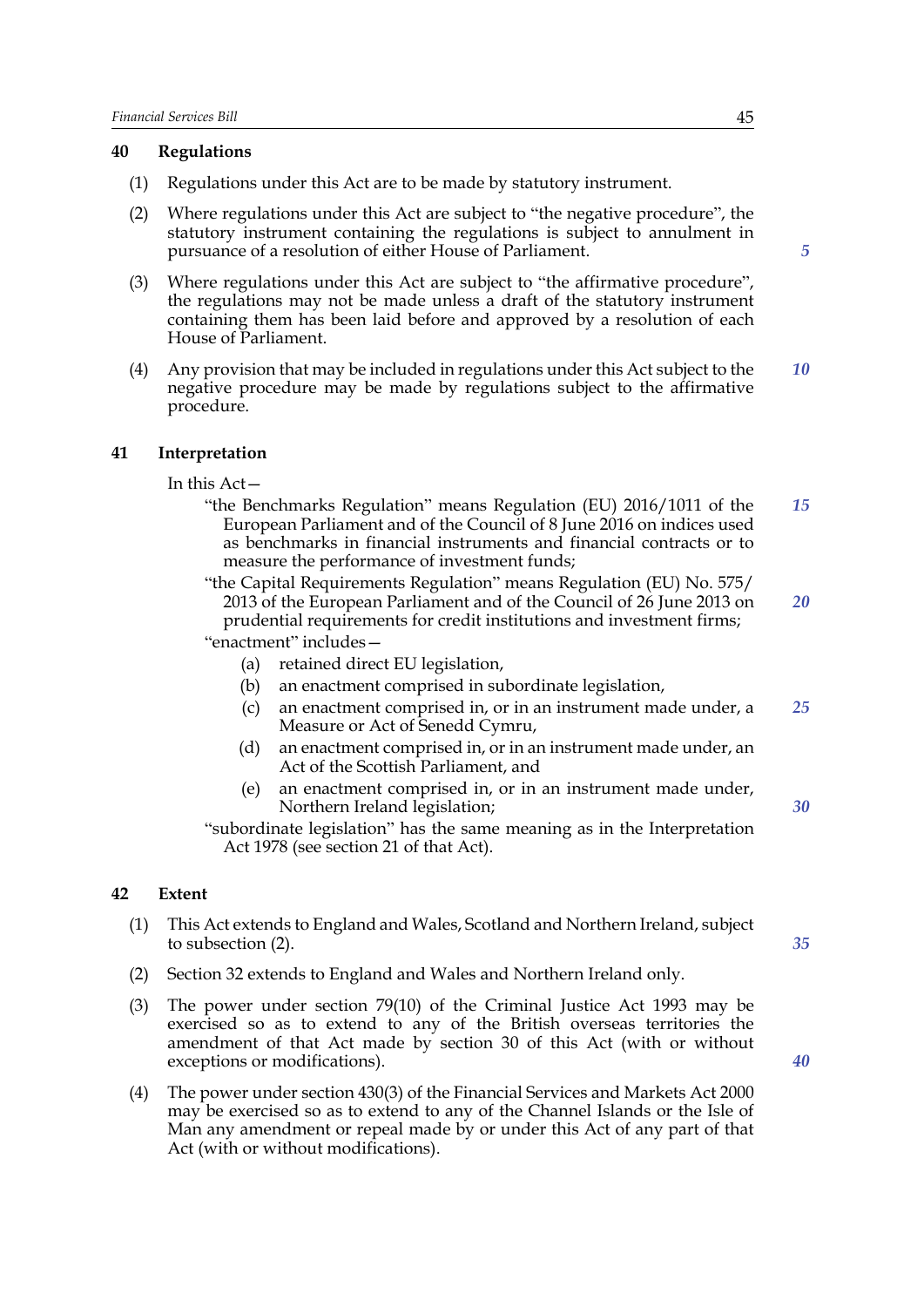## **43 Commencement and transitional provision**

| (1) | This section and the following provisions come into force on the day on which |
|-----|-------------------------------------------------------------------------------|
|     | this Act is passed –                                                          |

- (a) section 33,
- (b) section 36,
- (c) section 39,
- (d) section 40,
- (e) section 41,
- (f) section 42, and
- (g) section 44.
- (2) The following provisions come into force at the end of the period of two months beginning with the day on which this Act is passed—
	- (a) section 29,
	- (b) section 32, and
	- (c) section 37.

*15*

*5*

*10*

- (3) Section 31 comes into force on such day as the Treasury or the Secretary of State may by regulations appoint.
- (4) The other provisions of this Act come into force on such day as the Treasury may by regulations appoint.
- (5) Regulations under subsection (3) or (4) may appoint different days for different purposes. *20*
- (6) The Treasury or the Secretary of State may by regulations make transitional, transitory or saving provision in connection with the coming into force of a provision of this Act.
- (7) Regulations under subsection (6) may make different provision for different purposes. *25*

## **44 Short title**

This Act may be cited as the Financial Services Act 2020.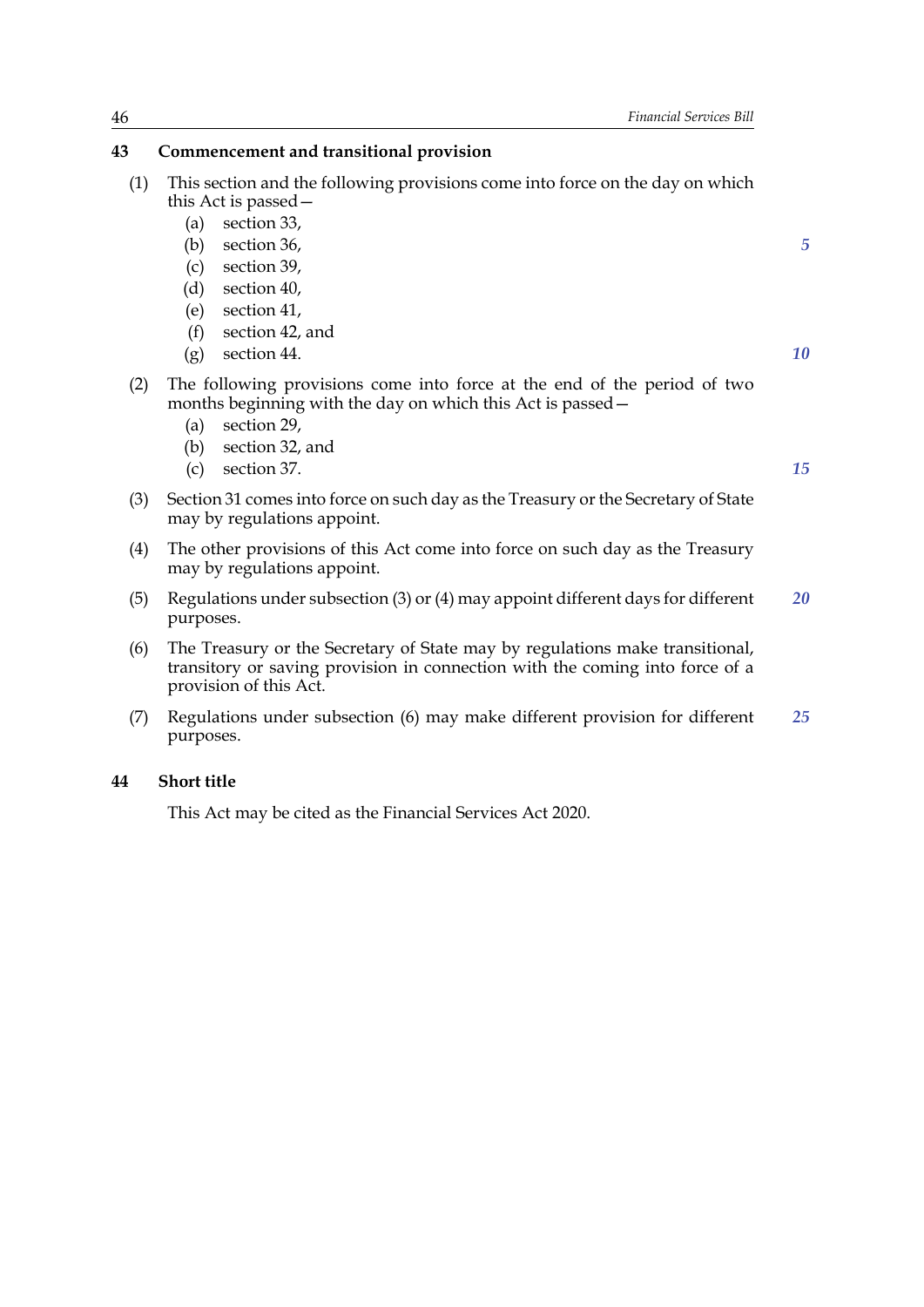# SCHEDULES

## SCHEDULE 1 Section 1

## EXCLUSION OF CERTAIN INVESTMENT FIRMS FROM THE CAPITAL REQUIREMENTS REGULATION: CONSEQUENTIAL AMENDMENTS

## PART 1

AMENDMENTS OF THE CAPITAL REQUIREMENTS REGULATION

- 1 The Capital Requirements Regulation is amended as follows.
- 2 (1) Article 4(1) (definitions) is amended as follows.
	- (2) Omit point (4) (definition of "local firm").
	- (3) After point (22) insert—

"(22A) *'investment holding company'* means a financial institution which is not a financial holding company and whose subsidiaries—

- (a) are exclusively or mainly investment firms or financial institutions, and
- (b) include at least one investment firm;".
- (4) In point  $(26)$  (definition of "financial institution")
	- (a) after "including" insert "an investment firm,", and
	- (b) after "a mixed financial holding company," insert "an investment holding company,".
- (5) For point (29a) substitute—
	- "(29a) '*UK parent investment firm*' means a parent undertaking in the United Kingdom that is an investment firm;".
- (6) For point (51) substitute—
	- "(51) '*initial capital*', in relation to an institution, means the amount and types of own funds specified in rule 12.1 of the Definition of Capital Part of the PRA rulebook;". *25*
- (7) In point (60) (definition of "cash assimilated instrument"), after "institution" (in each place) insert "or investment firm".
- 3 (1) Article 4A (definitions: regulators' rules) is amended as follows.

47

*5*

*10*

*15*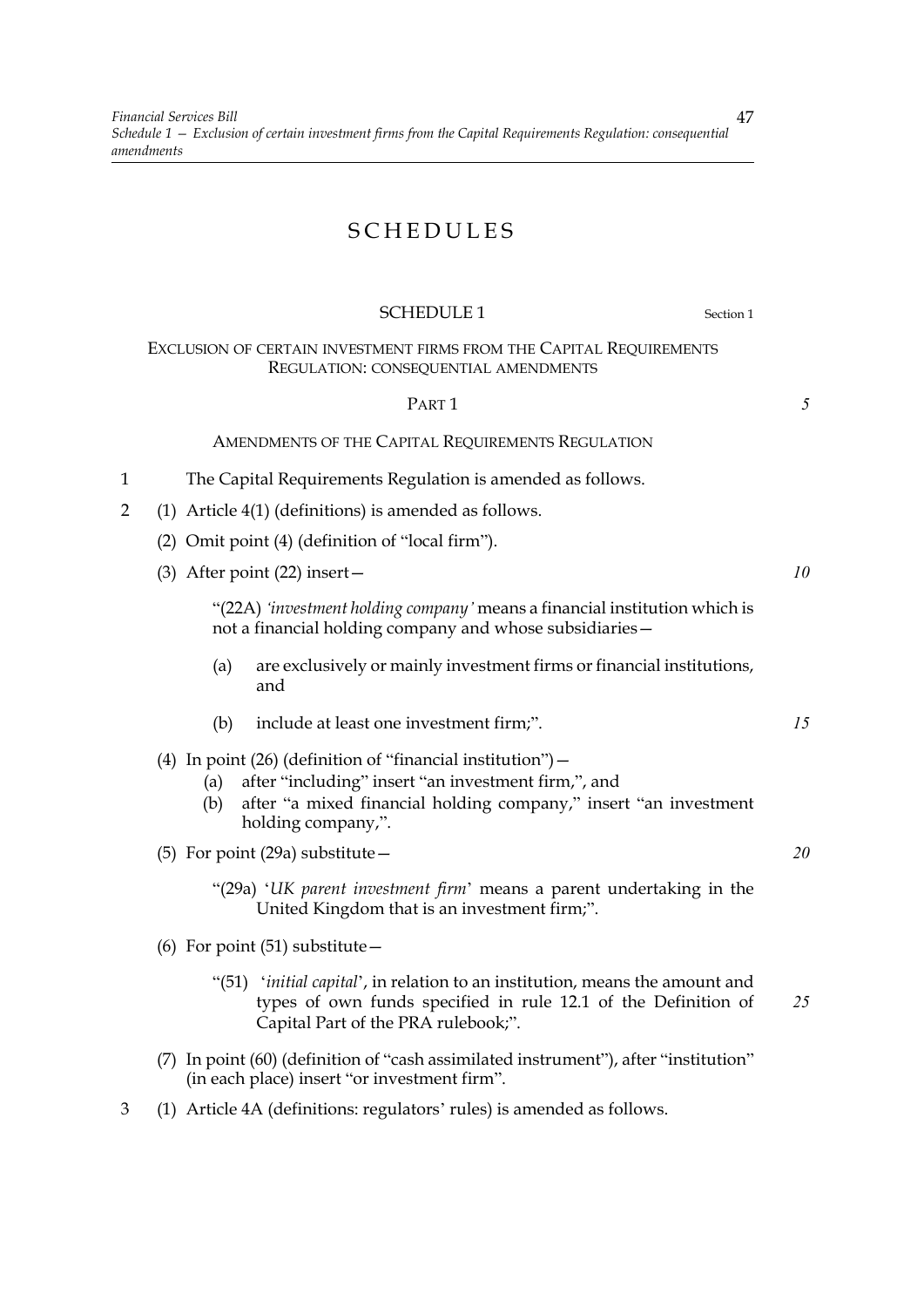- (2) In paragraph 1(b) (references to FCA sourcebook), for "as the sourcebook has effect on IP completion day" substitute "as amended from time to time".
- (3) At the end insert—

"3. In this Regulation, "Part 9C rules" has the same meaning as in FSMA (see section 417 of that Act)."

4 For Article 4B substitute—

## *"Article 4B*

## **The consolidating supervisor**

The consolidating supervisor is the PRA."

5 Before Article 11 (and the Section and Chapter headings before it) insert— *10*

## *"Article 10A*

## **Application of prudential requirements on a consolidated basis where FCA investment firms are parent undertakings**

For the purposes of the application of this Chapter, FCA investment firms are to be considered to be UK parent financial holding companies where they are parent undertakings of an institution." *15*

- 6 Omit Article 15 (derogation from the application of own funds requirements on a consolidated basis for groups of investment firms).
- 7 Omit Article 16 (derogation from the application of the leverage ratio requirements on a consolidated basis for groups of investment firms).
- 8 Omit Article 17 (supervision of investment firms waived from the application of own funds requirements on a consolidated basis).
- 9 In Article 47c(5) (deduction for non-performing exposures), omit "and the FCA".
- 10 In Article 49(6) (requirement for deduction where consolidation, supplementary supervision or institutional protection schemes are applied) omit "and Annex 1 of Chapter 3 of the FCA General Prudential sourcebook". *25*
- 11 (1) Article 81(1)(a) (minority interests that qualify for inclusion in consolidated Common Equity Tier 1 capital) is amended as follows.
	- (2) After point (ii) insert—
		- "(iia) an intermediate financial holding company or intermediate mixed financial holding company that is subject to the requirements of this Regulation on a sub-consolidated basis;
		- (iib) an intermediate investment holding company that is subject to the requirements of Part 9C rules on a consolidated basis;
		- (iic) an FCA investment firm;".

48

*5*

*20*

*30*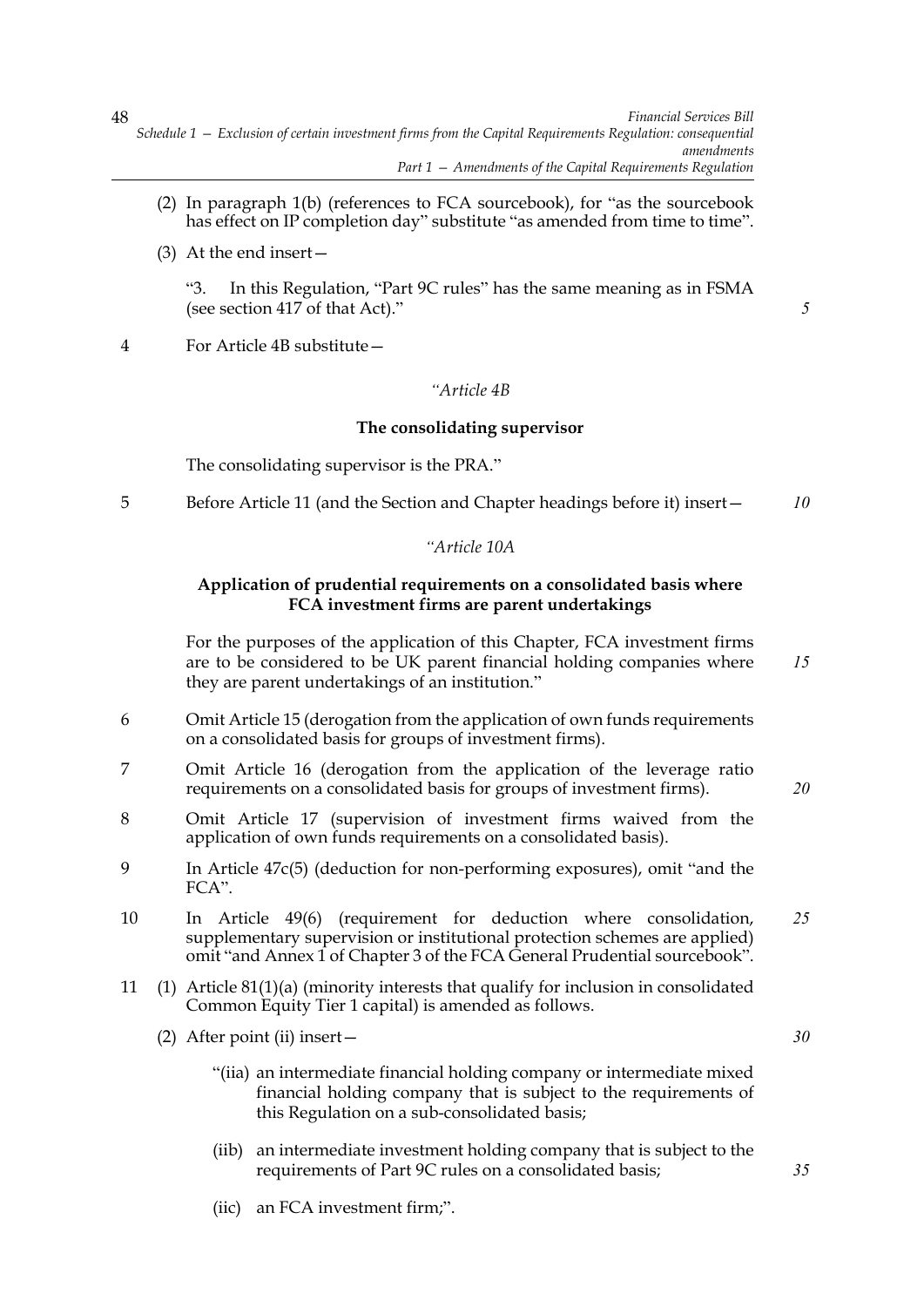*Part 1 — Amendments of the Capital Requirements Regulation*

- $(3)$  In point  $(iii)$ 
	- (a) after "subject to prudential requirements" insert "which are",

49

*10*

*20*

- (b) for "where" substitute "which", and
- (c) omit "that those prudential requirements".
- 12 (1) Article 82(a) (Qualifying Additional Tier 1, Tier 1, Tier 2 capital and qualifying own funds) is amended as follows. *5*
	- (2) After point (ii) insert—
		- "(iia) an intermediate financial holding company or intermediate mixed financial holding company that is subject to the requirements of this Regulation on a sub-consolidated basis;
		- (iib) an intermediate investment holding company that is subject to the requirements of Part 9C rules on a consolidated basis;
		- (iic) an FCA investment firm;".
	- $(3)$  In point  $(iii)$ 
		- (a) after "subject to prudential requirements" insert "which are", *15*
		- (b) for "where" substitute "which", and
		- (c) omit "that those prudential requirements".
- 13 (1) Article 84 (minority interests included in consolidated Common Equity Tier 1 capital) is amended as follows.
	- (2) In paragraph  $1(a)$ , for point (i) substitute  $-$ 
		- "(i) the amount of Common Equity Tier 1 capital of that subsidiary required to meet the following:
			- (A) the sum of the requirement laid down in point (a) of Article 92(1), the requirements referred to in Articles 458, 459 and 500, the specific own funds requirements referred to in regulation 34 of the Capital Requirements Regulations 2013, the combined buffer requirement defined in regulation 2 of the Capital Requirements (Capital Buffers and Macroprudential Measures) Regulations 2014, and any additional local supervisory regulations in third countries insofar as those requirements are to be met by Common Equity Tier 1 capital, or *25 30*
			- (B) where the subsidiary is an FCA investment firm, the sum of the own funds requirements set out in Part 9C rules which apply to the subsidiary and any requirements set out in additional local supervisory regulations in third countries insofar as those requirements are to be met by Common Equity Tier 1 capital;". *35*
	- (3) In paragraph 3—
		- (a) for "a competent authority" substitute "the PRA", and
		- (b) for "interest" substitute "interests".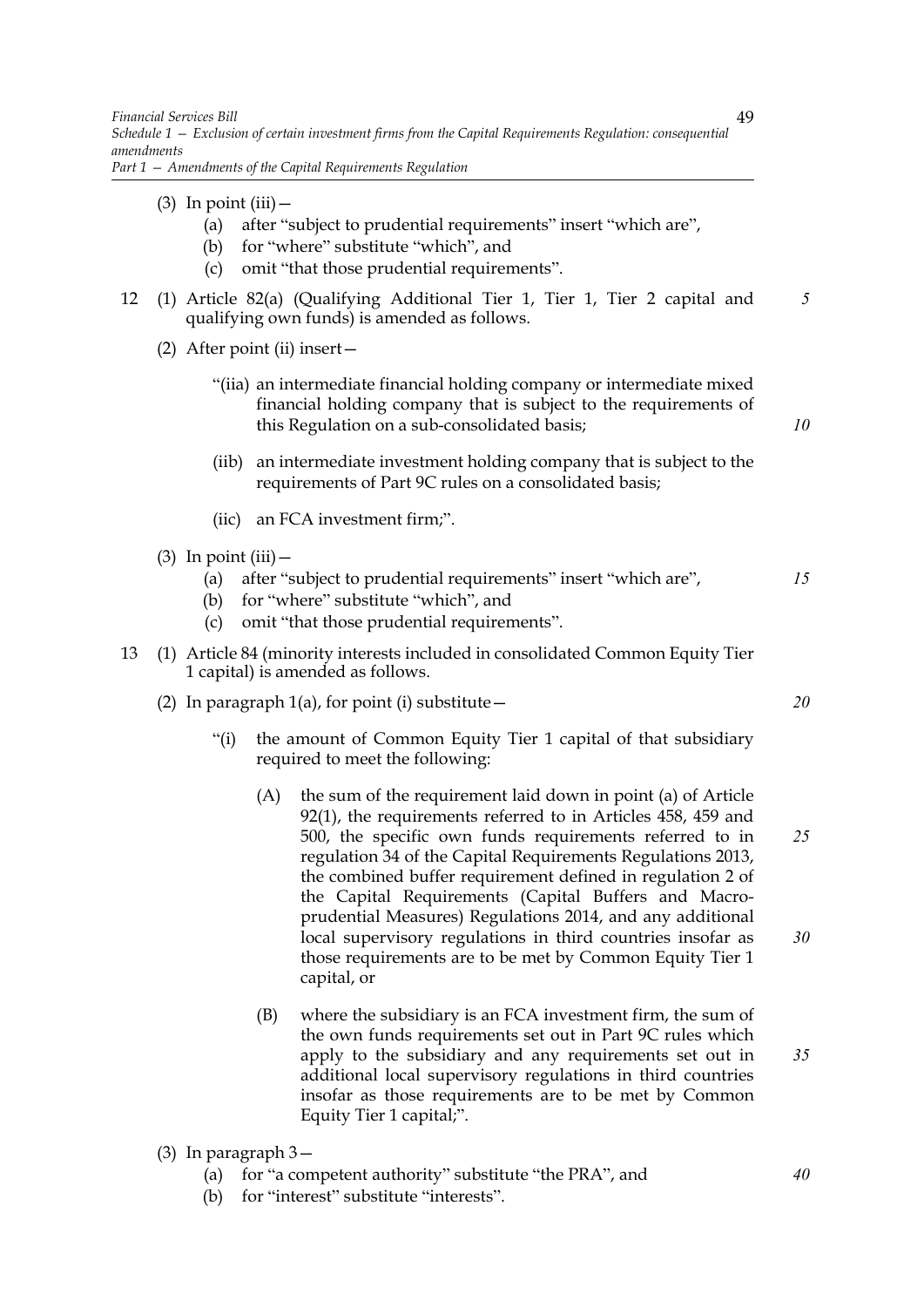(4) After paragraph 3 insert—

"3A. Where Part 9C rules provide that, in relation to any subsidiaries which are FCA investment firms, the calculation referred to in paragraph 1 is to be undertaken on a consolidated basis so as to include those subsidiaries, minority interests within those subsidiaries shall not be recognised in own funds at the sub-consolidated or consolidated level, as applicable."

- 14 (1) Article 85 (qualifying Tier 1 instruments included in consolidated Tier 1 capital) is amended as follows.
	- (2) In paragraph  $1(a)$ , for point (i) substitute  $-$ 
		- "(i) the amount of Tier 1 capital of the subsidiary required to meet the following: *10*
			- (A) the sum of the requirement laid down in point (b) of Article 92(1), the requirements referred to in Articles 458, 459 and 500, the specific own funds requirements referred to in regulation 34 of the Capital Requirements Regulations 2013, the combined buffer requirement defined in regulation 2 of the Capital Requirements (Capital Buffers and Macroprudential Measures) Regulations 2014, and any additional local supervisory regulations in third countries insofar as those requirements are to be met by Tier 1 Capital, or *15 20*
			- (B) where the subsidiary is an FCA investment firm, the sum of the own funds requirements set out in Part 9C rules which apply to the subsidiary and any requirements set out in additional local supervisory regulations in third countries insofar as those requirements are to be met by Tier 1 capital;".
	- (3) In paragraph 3, for "a competent authority" substitute "the PRA".
	- (4) After paragraph 3 insert—

"3A. Where Part 9C rules provide that, in relation to any subsidiaries which are FCA investment firms, the calculation referred to in paragraph 1 is to be undertaken on a consolidated basis so as to include those subsidiaries, Tier 1 instruments within those subsidiaries shall not be recognised in own funds at the sub-consolidated or consolidated level, as applicable."

- 15 (1) Article 87 (qualifying own funds included in consolidated own funds) is amended as follows.
	- (2) In paragraph  $1(a)$ , for point (i) substitute  $-$ 
		- "(i) the amount of own funds of the subsidiary required to meet the following—
			- (A) the sum of the requirement laid down in point (c) of Article 92(1), the requirements referred to in Articles 458, 459 and 500, the specific own funds requirements referred to in regulation 34 of the Capital Requirements Regulations 2013,

50

*5*

*25*

*30*

*35*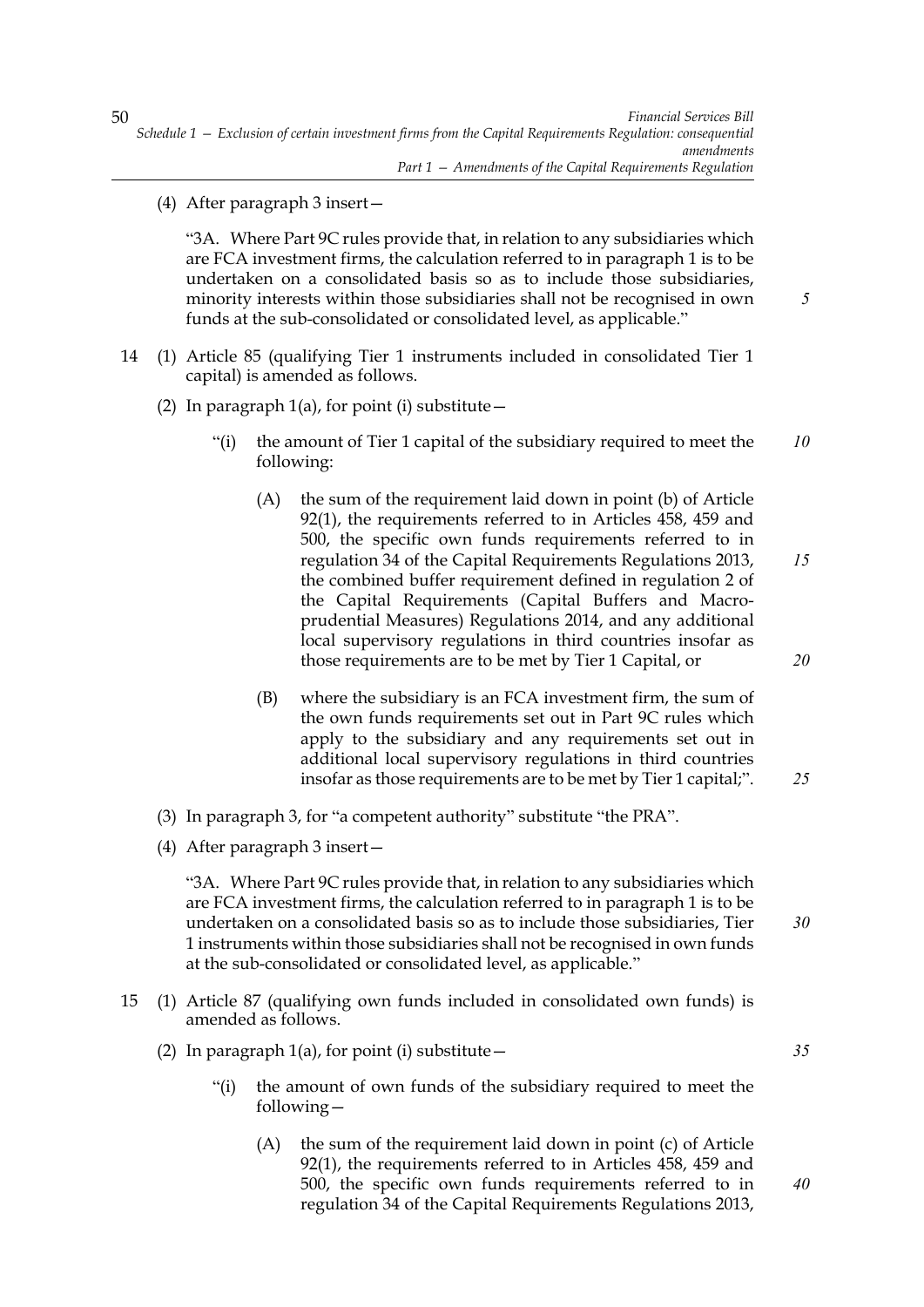the combined buffer requirement defined in regulation 2 of the Capital Requirements (Capital Buffers and Macroprudential Measures) Regulations 2014, and any additional local supervisory regulations in third countries, or (B) where the subsidiary is an FCA investment firm, the sum of the own funds requirements set out in Part 9C rules which apply to the subsidiary and any requirements set out in additional local supervisory regulations in third countries;". (3) In paragraph 3, for "a competent authority" substitute "the PRA". (4) After paragraph 3 insert— "3A. Where Part 9C rules provide that, in relation to any subsidiaries which are FCA investment firms, the calculation referred to in paragraph 1 is to be undertaken on a consolidated basis so as to include those subsidiaries, own funds instruments within those subsidiaries shall not be recognised in own funds at the sub-consolidated or consolidated level, as applicable." 16 In Article 93 (initial capital requirement on going concern)— (a) omit paragraph 3, (b) in paragraphs 4 and 5, omit "or 3", and (c) in paragraph 6, for "2 to 5" substitute "2, 4 and 5". 17 Omit Article 95 (own funds requirements for investment firms with limited authorisation to provide investment services). 18 Omit Article 96 (own funds requirements for IFPRU 730k firms). 19 Omit Article 97 (own funds based on fixed overheads). 20 Omit Article 98 (own funds for investment firms on a consolidated basis). 21 In Article 100 (additional reporting requirements), in the second subparagraph, for "The FCA or the PRA (as the case may be)" substitute "The PRA". 22 In Article 115(2) (exposures to regional governments or local authorities), in the second subparagraph, omit "and FCA". 23 In Article 119 (exposures to institutions), after paragraph 5 insert— "6. For the purposes of paragraph 5, the requirements laid down in Part 9C rules are to be treated as being comparable to those applied to institutions in terms of robustness." 24 (1) Article 136 (mapping of ECAI's credit assessments) is amended as follows. (2) In paragraph 1, for "The FCA and the PRA may each" substitute "The PRA may". (3) In paragraph 2— *5 10 15 20 25 30 35*

- (a) for "the FCA and the PRA", in each place it occurs, substitute "the PRA", and
- (b) in point (e), for "have" substitute "has".

*40*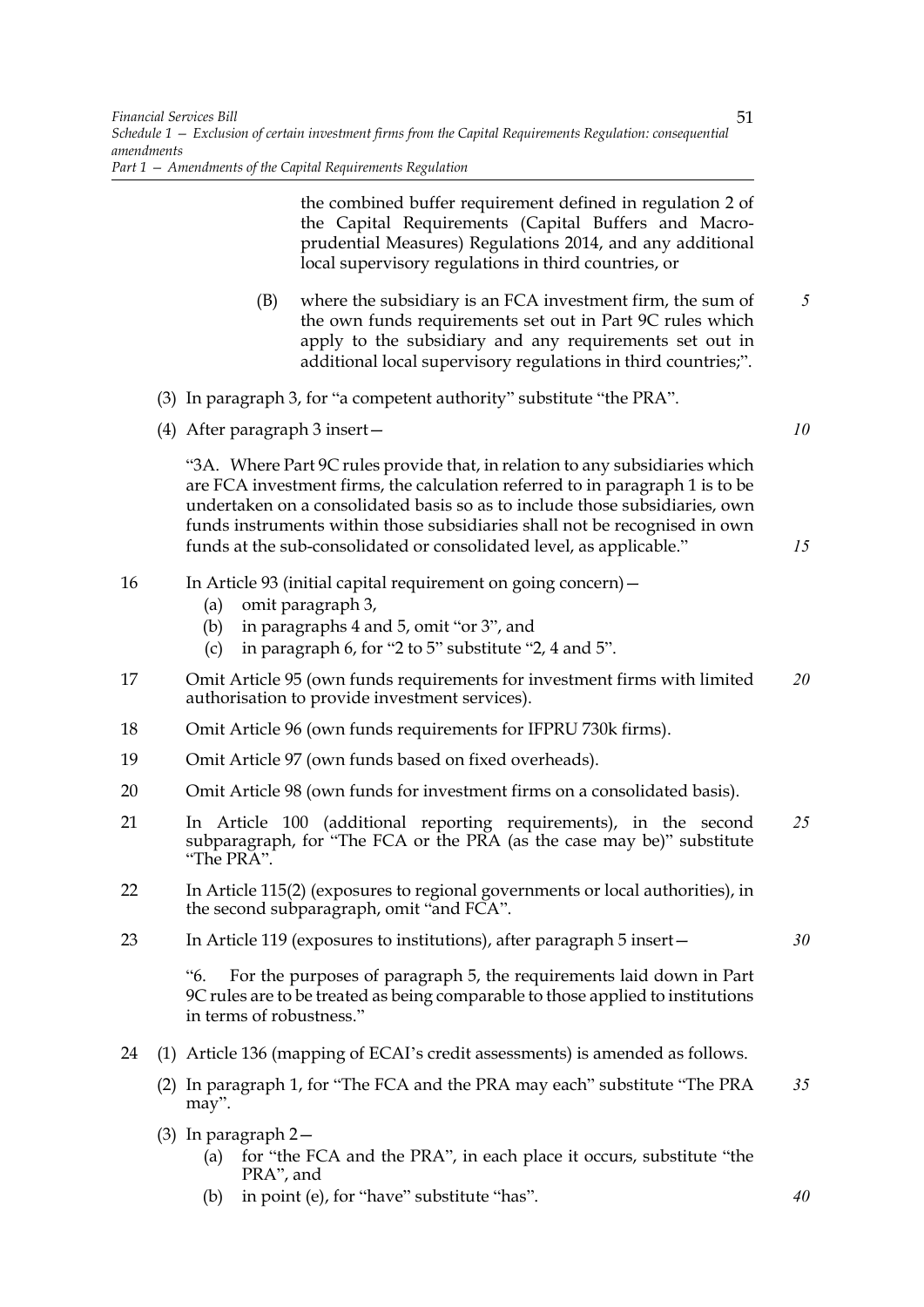- (4) In paragraph 3, for "The FCA and the PRA may each" substitute "The PRA may".
- 25 In Article 162(3) (maturity), in the second subparagraph, in point (a), after "institutions" insert "or investment firms".
- 26 (1) Article 197 (eligibility of collateral under all approaches and methods) is amended as follows. *5*
	- (2) In paragraph 1(c), after "issued by institutions" insert "or investment firms".
	- (3) In paragraph 4, after "other institutions" insert "or investment firms".
- 27 In Article 199(8) (additional eligibility for collateral under the IRB Approach), omit "and the FCA".
- 28 In Article 200 (other funded credit protection), for point (c) substitute—
	- "(c) instruments issued by a third party institution, or an investment firm, which will be repurchased by that institution, or that investment firm, on request."
- 29 In Article 202 (eligibility of protection providers under the IRB Approach which qualify for Article 153(3) treatment), after "institutions," insert "investment firms,". *15*
- 30 In Article 224(6) (supervisory volatility adjustment under Financial Collateral Comprehensive Method), after "institutions", in the first place it occurs, insert "or investment firms".
- 31 In Article 227(3) (conditions for applying 0% volatility adjustment under Financial Collateral Comprehensive Method), after point (b) insert—

"(ba) investment firms;".

- 32 In Article 243(1) (criteria for STS securitisations qualifying for differentiated capital treatment), in the second subparagraph, after "an institution," insert "an investment firm,". *25*
- 33 (1) Article 270e (securitisation mapping) is amended as follows.
	- (2) For "The FCA and the PRA may each" substitute "The PRA may".
	- (3) For the words from "For" to "shall" substitute "For the purposes of this Article, the PRA shall".
- 34 In Article 290(3) (stress testing), for the words from "the relevant regulatory rules" to the end substitute "rule 6.1 of the Internal Capital Adequacy Part of the PRA rulebook".
- 35 (1) Article 304(5) (treatment of clearing members' exposure to clients) is amended as follows.
	- (2) In the first subparagraph, for "The FCA and the PRA may each" substitute "The PRA may".
	- (3) In the second subparagraph, for "the FCA or the PRA (as the case may be)" substitute "the PRA".

52

*20*

*10*

*30*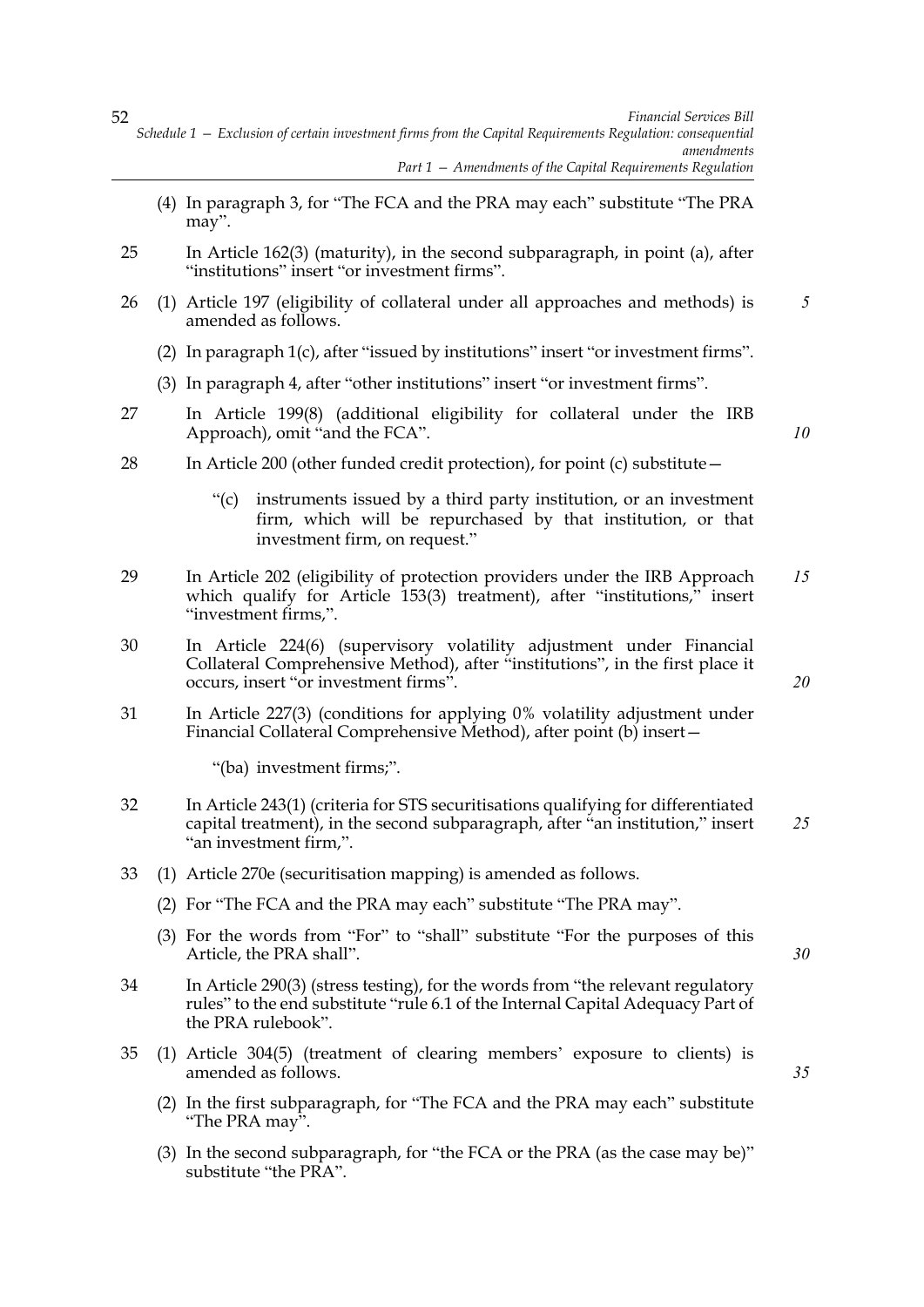*Schedule 1 — Exclusion of certain investment firms from the Capital Requirements Regulation: consequential amendments Part 1 — Amendments of the Capital Requirements Regulation*

- 36 (1) Article 325u(5) (own funds requirements for residual risks) is amended as follows. (2) In the first subparagraph, for "The FCA and PRA may each" substitute "The PRA may". (3) In the second subparagraph, for "the FCA and PRA" substitute "the PRA". 37 (1) Article 325az (alternative internal model approach and permission to use alternative internal models) is amended as follows. (2) In paragraph 8, for "The FCA and PRA may each" substitute "The PRA
	- may".
	- (3) In paragraph 9—
		- (a) for "The FCA and the PRA may each" substitute "The PRA may", and
		- (b) for "they" substitute "it".
- 38 (1) Article 325bk(3) (calculation of stress scenario risk measure) is amended as follows.
	- (2) In the first subparagraph, for "The FCA and PRA may each" substitute "The PRA may".
	- (3) In the second subparagraph, for "the FCA and PRA" substitute "the PRA".
- 39 In Article 382(4) (scope of own funds requirements for CVA risk), in point (b), for "institutions" substitute "entities".
- 40 (1) Article 441(2) (indicators of global systemic importance) is amended as follows.
	- (2) For "The FCA and the PRA may each" substitute "The PRA may".
	- (3) For "the FCA or the PRA (as the case may be)" substitute "the PRA".
- 41 In Article 450(1)(d) (remuneration policy) omit "19A.3.44R to 44DR and". *25*
- 42 In Article 456(1) (regulations modifying this Regulation) omit points (f) and (g).
- 43 (1) Article 464B (power to make technical standards) is amended as follows.
	- (2) Omit paragraph 1.
	- (3) In paragraph 2, for "the PRA and FCA may both" substitute "the PRA may". *30*
	- (4) In paragraph 3 omit "alone".
- 44 In Article 522(1)(b) (savings provisions: pre-exit decisions)—
	- (a) omit "and FCA", and
	- (b) omit the words from "in relation to" to "other person".
- 45 In Annex 1 (classification of off-balance sheet items), in point 1(d), at the end insert "or an investment firm". *35*
- 46 (1) Annex 3 (items subject to supplementary reporting of liquid assets) is amended as follows.
	- (2) In point 3(b), for "of an institution or any of its affiliated entities" substitute "of, or of an affiliated entity of, an institution or an investment firm".

*5*

*10*

*15*

*20*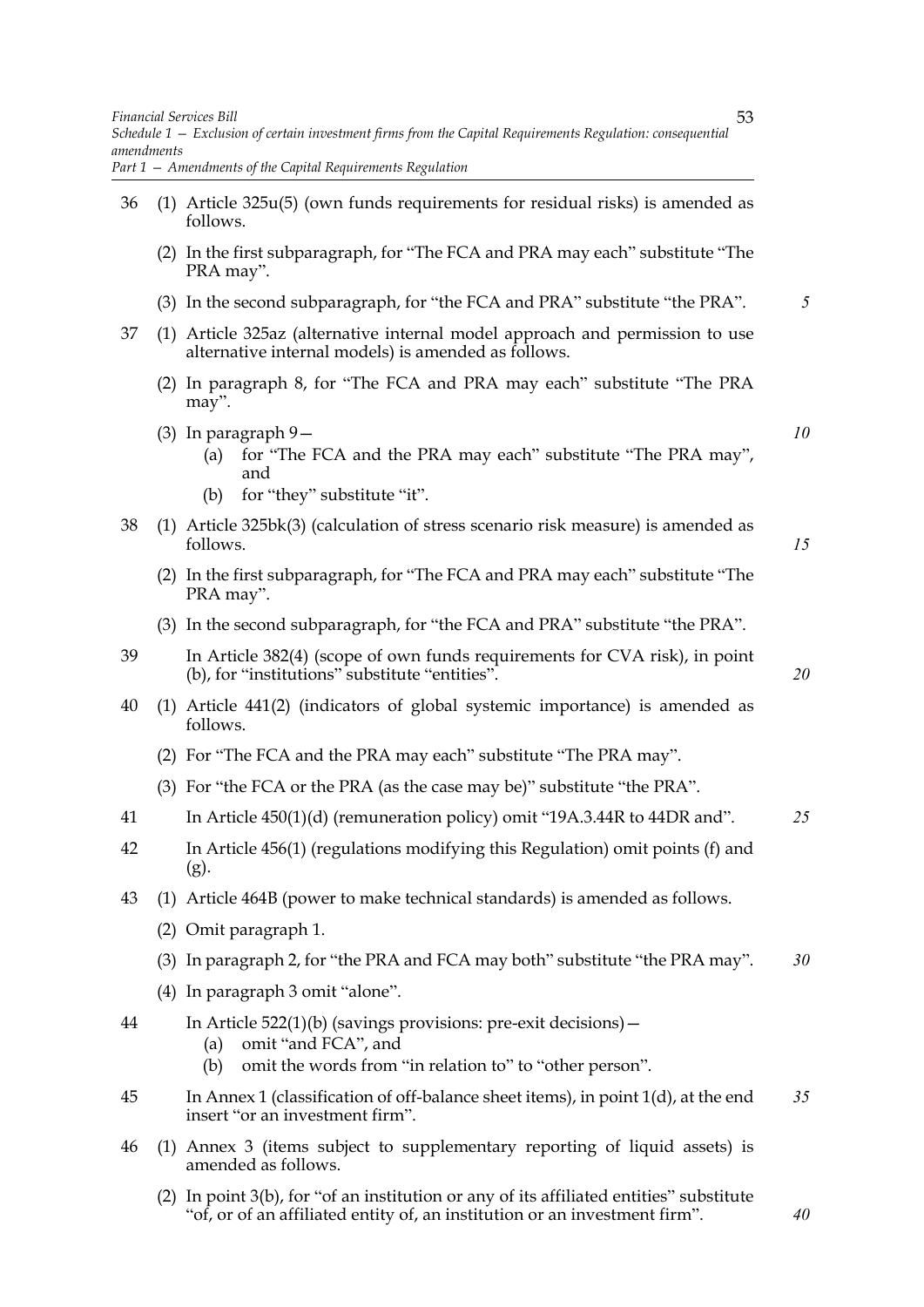- (3) In point 5(b), for "of an institution or any of its affiliated entities" substitute "of, or of an affiliated entity of, an institution or an investment firm".
- (4) In point 6(a), for "on an SSPE, an institution or any of its affiliated entities" substitute "on, or on an affiliated entity of, an SSPE, an institution or an investment firm".

*5*

*10*

*45*

- (5) In point 7, for "on an SSPE, an institution or any of its affiliated entities" substitute "on, or on an affiliated entity of, an SSPE, an institution or an investment firm".
- (6) In point 11, for "by an institution or any of its affiliates" substitute "by, or by an affiliate of, an institution or an investment firm".

47 In the following provisions, for "FCA and PRA may each" or "FCA and the PRA may each" (as appropriate) substitute "PRA may"—

> Article 4(4); Article 18(9); Article 26(4); Article 27(2); Article 28(5); Article 29(6); Article 32(2); Article 33(4); Article 36(2), (3) and (4); Article 41(2); Article 52(2); Article 73(7); Article 76(4); Article 78(5); Article 79(2); Article 83(2); Article 84(4); Article 99(5), first subparagraph; Article 99(6), second subparagraph; Article 101(4); Article 105(14); Article 110(4); Article 132a(4); Article 143(5); Article 144(2); Article 148(6); Article 150(3); Article 152(5); Article 153(9); Article 164(8); Article 173(3); Article 178(6); *15 20 25 30 35 40*

Article 180(3); Article 181(3); Article 182(4);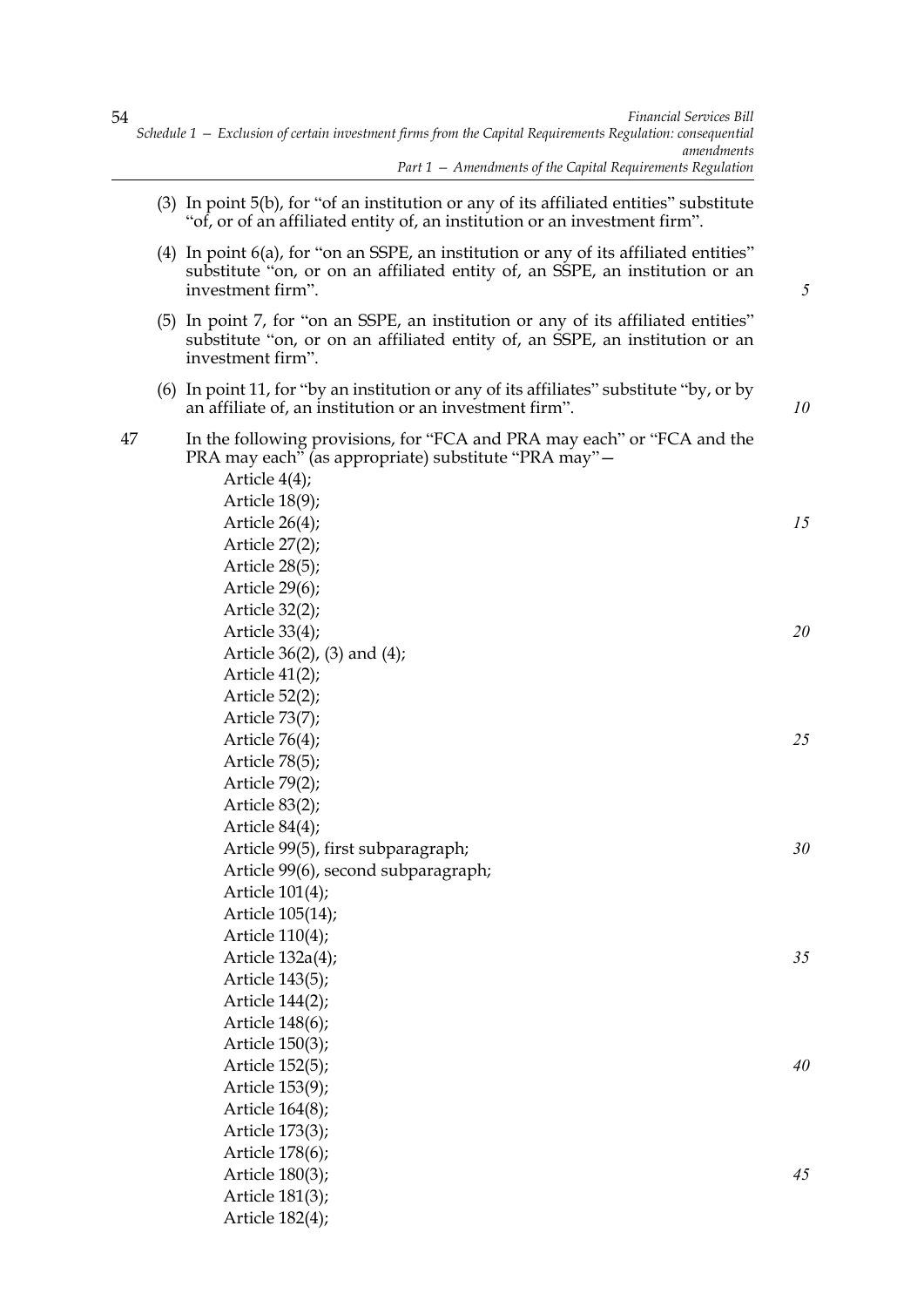| Article 183(6);                      |    |
|--------------------------------------|----|
| Article 194(10);                     |    |
| Article 197(8);                      |    |
| Article 221(9);                      |    |
| Article 248(1), second subparagraph; | 5  |
| Article 255(9);                      |    |
| Article 270a(2);                     |    |
| Article 277(5);                      |    |
| Article 279a(3);                     |    |
| Article 312(4);                      | 10 |
| Article 314(5);                      |    |
| Article 316(3);                      |    |
| Article 318(3);                      |    |
| Article 325(9);                      |    |
| Article 325w(8);                     | 15 |
| Article 325ap(3);                    |    |
| Article 325bd(7);                    |    |
| Article 325be(3);                    |    |
| Article 325bf(9);                    |    |
| Article $325bg(4)$ ;                 | 20 |
| Article 325bp(12);                   |    |
| Article 329(3);                      |    |
| Article 341(3);                      |    |
| Article 344(1);                      |    |
| Article 352(6);                      | 25 |
| Article 354(3);                      |    |
| Article 358(4), first subparagraph;  |    |
| Article 363(4);                      |    |
| Article 382(5);                      |    |
| Article 383(7);                      | 30 |
| Article 430b(6);                     |    |
| Article 434a, first subparagraph;    |    |
| Article 437(2);                      |    |
| Article 440(2);                      |    |
| Article 443;                         | 35 |
| Article 451(2);                      |    |
| Article 487(3);                      |    |
| Article 492(5).                      |    |

## PART 2

#### AMENDMENTS OF THE CAPITAL REQUIREMENTS (COUNTRY-BY-COUNTRY REPORTING) REGULATIONS 2013 *40*

- 48 The Capital Requirements (Country-by-Country Reporting) Regulations 2013 (S.I. 2013/3118) are amended as follows.
- 49 (1) Regulation 1(2) (interpretation) is amended as follows.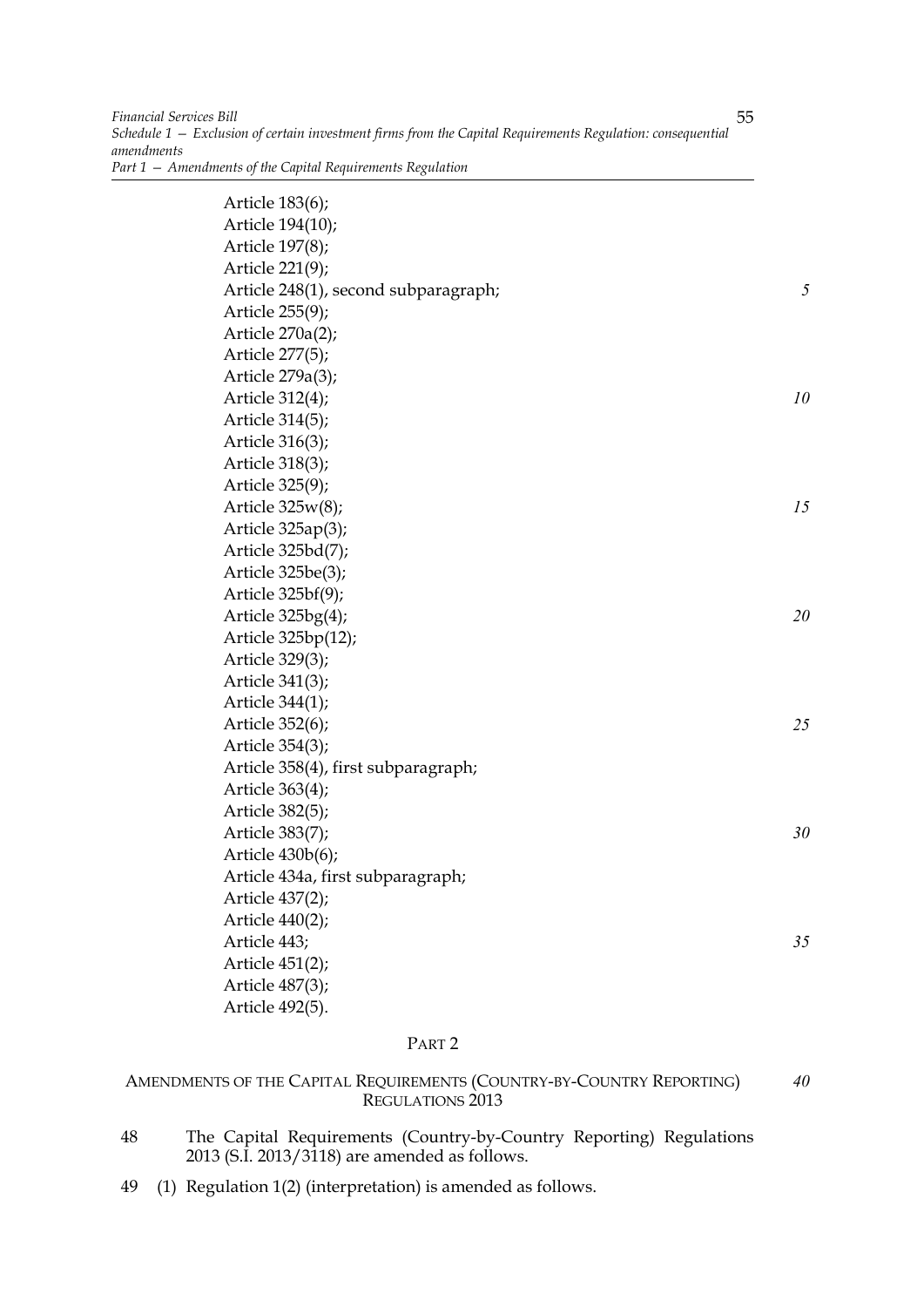## (2) For the definition of "capital requirements regulation" substitute—

""the capital requirements regulation" means Regulation (EU) No. 575/2013 of the European Parliament and of the Council of 26 June 2013 on prudential requirements for credit institutions and investment firms and amending Regulation (EU) No. 648/2012;".

(3) After that definition insert—

- ""FCA investment firm" has the same meaning as in Part 9C of the 2000 Act;
- "financial institution" has the meaning given in Article 4(1)(26) of the capital requirements regulation;". *10*
- (4) After the definition of "period of account" insert—
	- ""Regulated Activities Order" means the Financial Services and Markets Act 2000 (Regulated Activities) Order 2001 (S.I. 2001/544);
	- "relevant FCA investment firm" has the meaning given in paragraph (2A);
	- "small and non-interconnected firm" has the meaning given in rules made by the Financial Conduct Authority for the purposes of Part 9C of the 2000 Act;".

50 In regulation 1, after paragraph (2) insert—

- "(2A) For the purposes of these Regulations, an FCA investment firm is "relevant" if—
	- (a) it has a branch or subsidiary in a country or territory outside the United Kingdom that is a financial institution, and
	- (b) it is not a small and non-interconnected firm,

subject to paragraphs (2B) and (2C).

- (2B) Where an FCA investment firm which has not been a small and noninterconnected firm for a period becomes a small and noninterconnected firm, it only ceases to be a relevant FCA investment firm once—
	- (a) it has been a small and non-interconnected firm for a continuous period of six months, and
	- (b) it has notified the Financial Conduct Authority.
- (2C) Where an FCA investment firm which has been a small and noninterconnected firm for a period determines that it is no longer a small and non-interconnected firm— *35*
	- (a) it must notify the Financial Conduct Authority, and
	- (b) it does not become a relevant FCA investment firm until—
		- (i) the end of the period of 12 months beginning with the day on which it made the determination, or
		- (ii) if the notification specifies an earlier date, that date."
- 51 In regulation 1(3) (interpretation of references to EU legislation), for "any EU regulation," substitute "any EU regulation other than the capital requirements regulation or to any".
- 52 (1) Regulation 2 (ongoing reporting obligation) is amended as follows.

*25*

*5*

*15*

*20*

*30*

*40*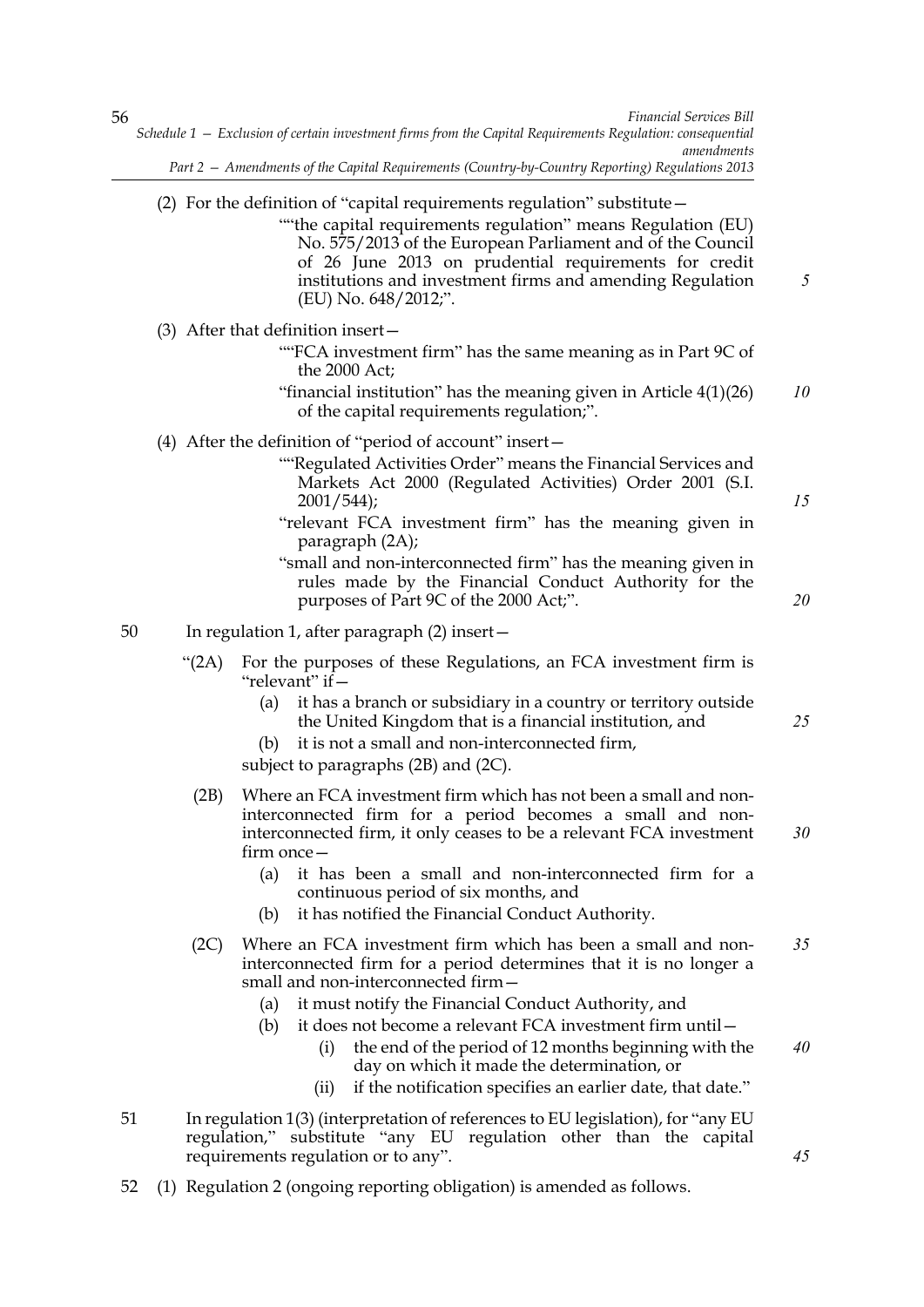*Schedule 1 — Exclusion of certain investment firms from the Capital Requirements Regulation: consequential amendments*

*Part 2 — Amendments of the Capital Requirements (Country-by-Country Reporting) Regulations 2013*

- (2) In paragraph (1), after "Institutions" insert "and relevant FCA investment firms".
- (3) In paragraph (2), after "institution" insert "or relevant FCA investment firm".
- (4) In paragraph (3), for "institution's period of account" substitute "period of account for the institution or relevant FCA investment firm". *5*
- (5) In paragraph  $(4)$  -
	- (a) in the opening words, after "institution" insert "or relevant FCA investment firm", and
	- (b) in sub-paragraph (a), after "institution" insert "or relevant FCA investment firm". *10*
- (6) In paragraph (8), after "institution" insert "or relevant FCA investment firm".
- 53 In regulation 3(1) (interim reporting obligation), after "Institutions" insert "and relevant FCA investment firms".

54 (1) Regulation 4 (group disclosure) is amended as follows.

- (2) In paragraph (1), after "institution" insert "or relevant FCA investment firm".
- (3) In paragraph (2), after "institution" insert "or relevant FCA investment firm".
- 55 (1) Regulation 5 (prior disclosure: prevention of duplication) is amended as follows.
	- (2) In paragraph  $(3)$  -
		- (a) after "an institution" insert "or relevant FCA investment firm", and
		- (b) after "the institution" (in both places) insert "or firm".
	- (3) In paragraph  $(4)$  -
		- (a) after "an institution" insert "or relevant FCA investment firm", and
		- (b) after "the institution" (in both places) insert "or firm".
- 56 In regulation 6(2) (enforcement)—
	- (a) in sub-paragraph (a) omit "which is a PRA-authorised person within the meaning of section 2B(5) of the 2000 Act", and *30*
	- (b) in sub-paragraph (b), for "any other institution" substitute "a relevant FCA investment firm".

57

*15*

*20*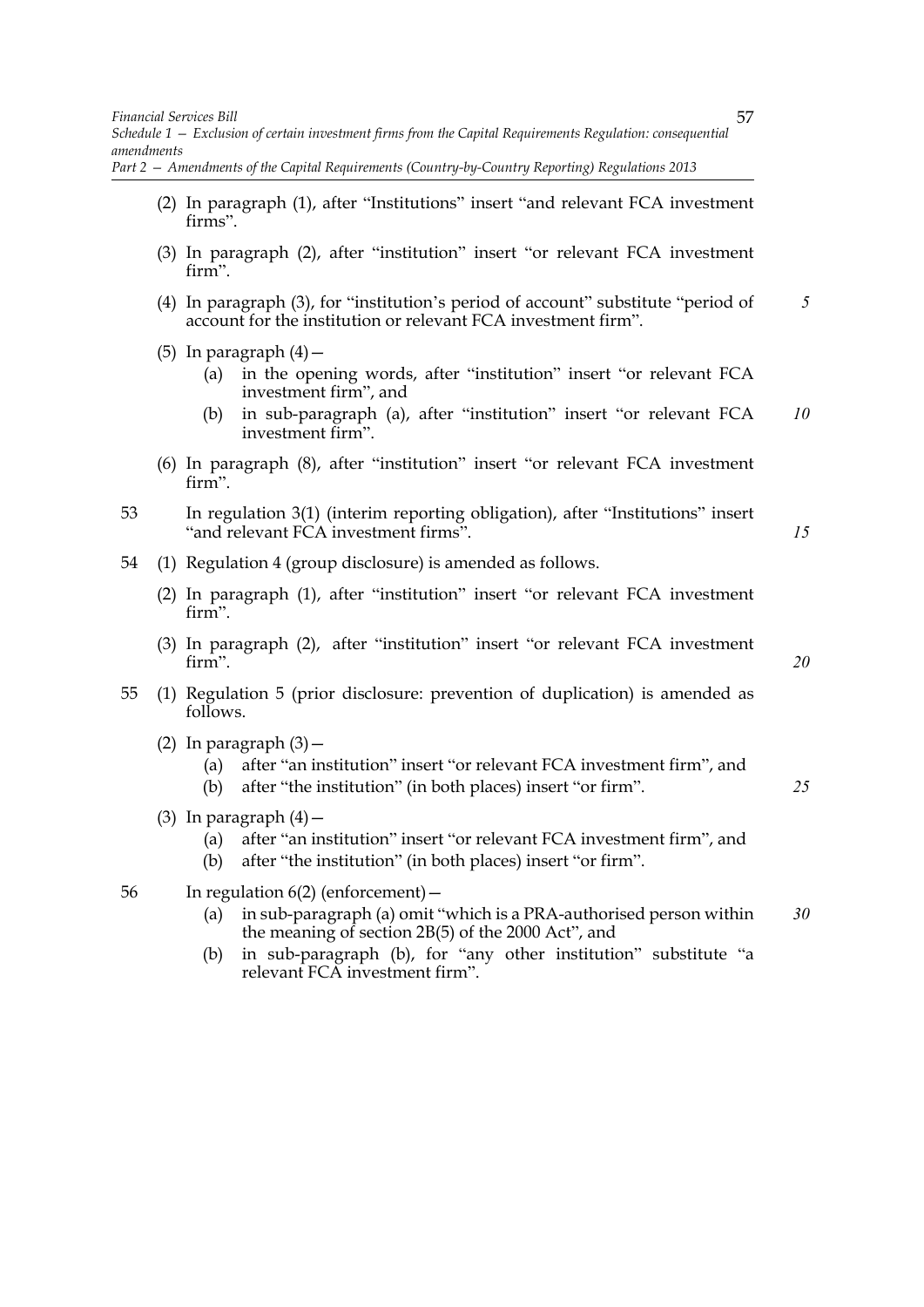### SCHEDULE 2 Section 2

#### PRUDENTIAL REGULATION OF FCA INVESTMENT FIRMS

PART 1

#### NEW PART 9C OF THE FINANCIAL SERVICES AND MARKETS ACT 2000

1 In the Financial Services and Markets Act 2000, after Part 9B insert-

"PART 9C

## PRUDENTIAL REGULATION OF FCA INVESTMENT FIRMS

#### *Interpretation*

## **143A FCA investment firms**

- (1) In this Part, "FCA investment firm" means an investment firm that— *10*
	- (a) is an authorised person within the meaning of section  $31(1)(a)$ ,
	- (b) is not for the time being designated by the PRA under article 3 of the Financial Services and Markets Act 2000 (PRAregulated Activities) Order 2013 (S.I. 2013/556), and
	- (c) has its registered office or, if it has no registered office, its head office in the United Kingdom.

#### (2) But the following are not FCA investment firms—

- (a) a person excluded from the definition of "investment firm" in Article 3(1) of the Financial Services and Markets 2000 (Regulated Activities) Order 2001 (S.I. 2001/544) by paragraph (a) or (b) of that definition; *20*
- (b) an investment firm which has a Part 4A permission to carry on regulated activities as an exempt investment firm within the meaning of regulation 8 of the Financial Services and Markets Act 2000 (Markets in Financial Instruments) Regulations 2017 (S.I. 2017/701). *25*

#### **143B Other terms used in this Part**

- (1) In this Part—
	- "authorised parent undertaking" means a parent undertaking that is an authorised person; *30*
	- "on a consolidated basis" means as if all members of an FCA investment firm's group are a single FCA investment firm;
	- "Directive 2013/36/EU UK law" means the law of the United Kingdom which was relied on immediately before IP completion day to implement the capital requirements directive and its implementing measures as it has effect—
		- (a) on IP completion day, in the case of rules made by the FCA or the PRA under this Act, and
		- (b) as amended from time to time, in all other cases;
	- "EU tertiary legislation" has the meaning given in section 20 of the European Union (Withdrawal) Act 2018;

*35*

- *15*
-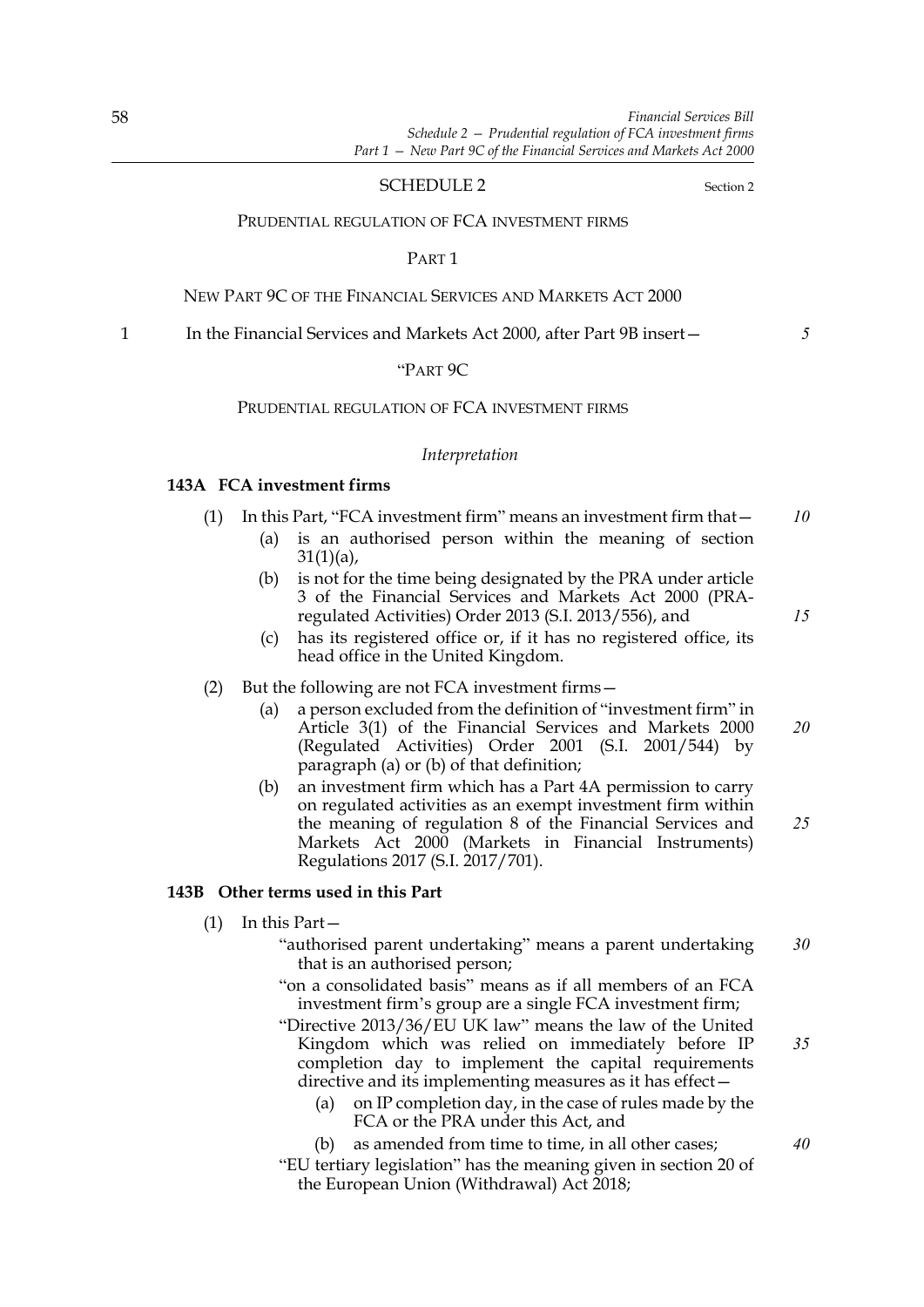*5*

*10*

*15*

"governance arrangements" includes organisational structure, lines of responsibility and internal control mechanisms;

- "integrity", in relation to the UK financial system, has the meaning given in section 1D;
- "investment firm" has the meaning given in Article 4(1)(2) of the capital requirements regulation;
- "non-authorised parent undertaking" means a parent undertaking that—
	- (a) is incorporated in the United Kingdom or has a place of business in the United Kingdom, and
	- (b) is not an authorised person.
- (2) The Treasury may by regulations make provision about the meaning of the following terms for the purposes of this Part—

"on a consolidated basis"; "group";

"parent undertaking";

"subsidiary undertaking".

- (3) Regulations under subsection (2) may, among other things, amend, repeal or otherwise modify provisions of this Act.
- (4) In this Part, references to instruments made under the capital requirements regulation include EU tertiary legislation made under that regulation which forms part of retained EU law. *20*

## *Rules*

## **143C Duty to make rules applying to FCA investment firms**

- (1) In the exercise of its power to make general rules, the FCA must make rules applying to FCA investment firms which impose the following types of prudential requirements— *25*
	- (a) requirements relating to the types and amounts of capital and liquid assets that such firms must hold in order to manage the risks specified in or under subsection (2);
	- (b) requirements relating to the management of risks arising from the strength or extent of such firms' relationships with, or direct exposure to, a single client or group of connected clients;
	- (c) reporting requirements related to requirements described in paragraph (a) or (b); *35*
	- (d) public disclosure requirements related to requirements described in paragraph (a) or (b);
	- (e) requirements in respect of governance arrangements related to the risks specified in or under subsection  $(2)$ ;
	- (f) requirements in respect of remuneration policies and practices related to the risks specified in or under subsection  $(2).$
- (2) The risks referred to in subsection  $(1)(a)$ , (e) and (f) are  $-$ 
	- (a) the risks to consumers (as defined in section 1G) arising from FCA investment firms, *45*

*40*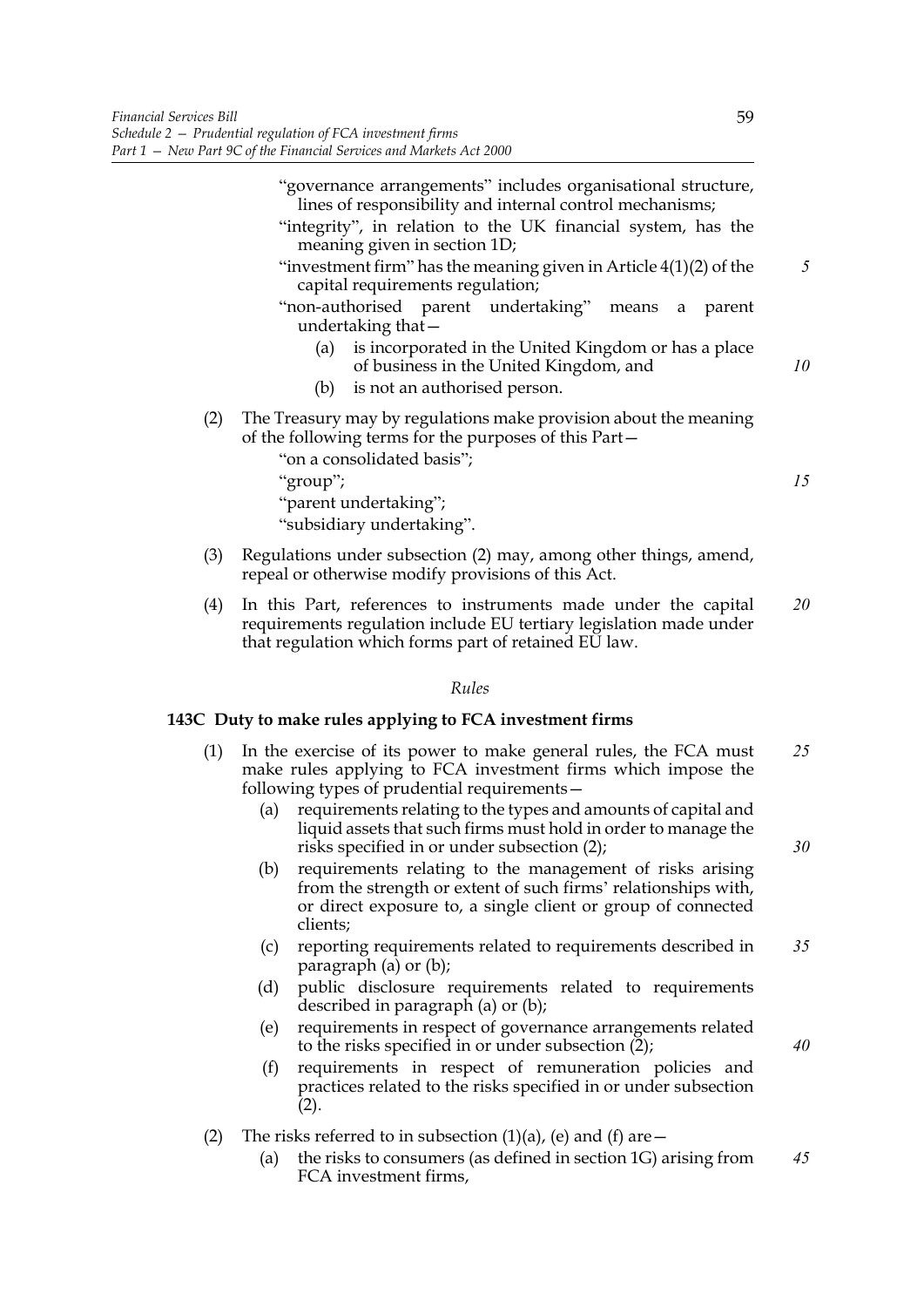- (b) the risks to the integrity of the UK financial system arising from FCA investment firms,
- (c) the risks to which FCA investment firms are exposed, and
- (d) any other risks specified by the Treasury by regulations.
- (3) General rules made for the purpose of subsection (1) may, among other things—
	- (a) impose requirements to be satisfied on an individual basis or on a consolidated basis;
	- (b) impose requirements relating to the processes for consolidation;
	- (c) make provision relating to transactions between an FCA investment firm and a member of its group, including provision requiring the disclosure of information;
	- (d) provide for exceptions from requirements;
	- (e) make provision by reference to the capital requirements regulation, to an instrument made under the capital requirements regulation or to Directive 2013/36/EU UK law, as amended from time to time. *15*
- (4) General rules made for the purpose of subsection (1) may, despite section 137A(6), include provision that modifies the capital requirements regulation or an instrument made under that regulation (but may not amend or revoke a provision of that regulation or such an instrument). *20*

## **143D Duty to make rules applying to parent undertakings**

- (1) In the exercise of its power to make general rules, the FCA must make rules applying to authorised parent undertakings of FCA investment firms which impose— *25*
	- (a) requirements relating to the types and amounts of capital and liquid assets that such undertakings must hold in order to manage the risks specified in or under subsection (2);
	- (b) requirements relating to the management of risks arising from the strength or extent of such undertakings' relationships with, or direct exposure to, a single client or group of connected clients;
	- (c) reporting requirements related to requirements described in paragraph (a) or (b); *35*
	- (d) public disclosure requirements related to requirements described in paragraph (a) or (b);
	- (e) requirements in respect of governance arrangements related to the risks specified in or under subsection (2);
	- (f) requirements in respect of remuneration policies and practices related to the risks specified in or under subsection  $(2).$
- (2) The risks referred to in subsection  $(1)(a)$ , (e) and (f) are  $-$ 
	- (a) the risks to consumers (as defined in section 1G) arising from FCA investment firms, from parent undertakings of FCA investment firms and from FCA investment firms belonging to groups, *45*

*10*

*5*

*30*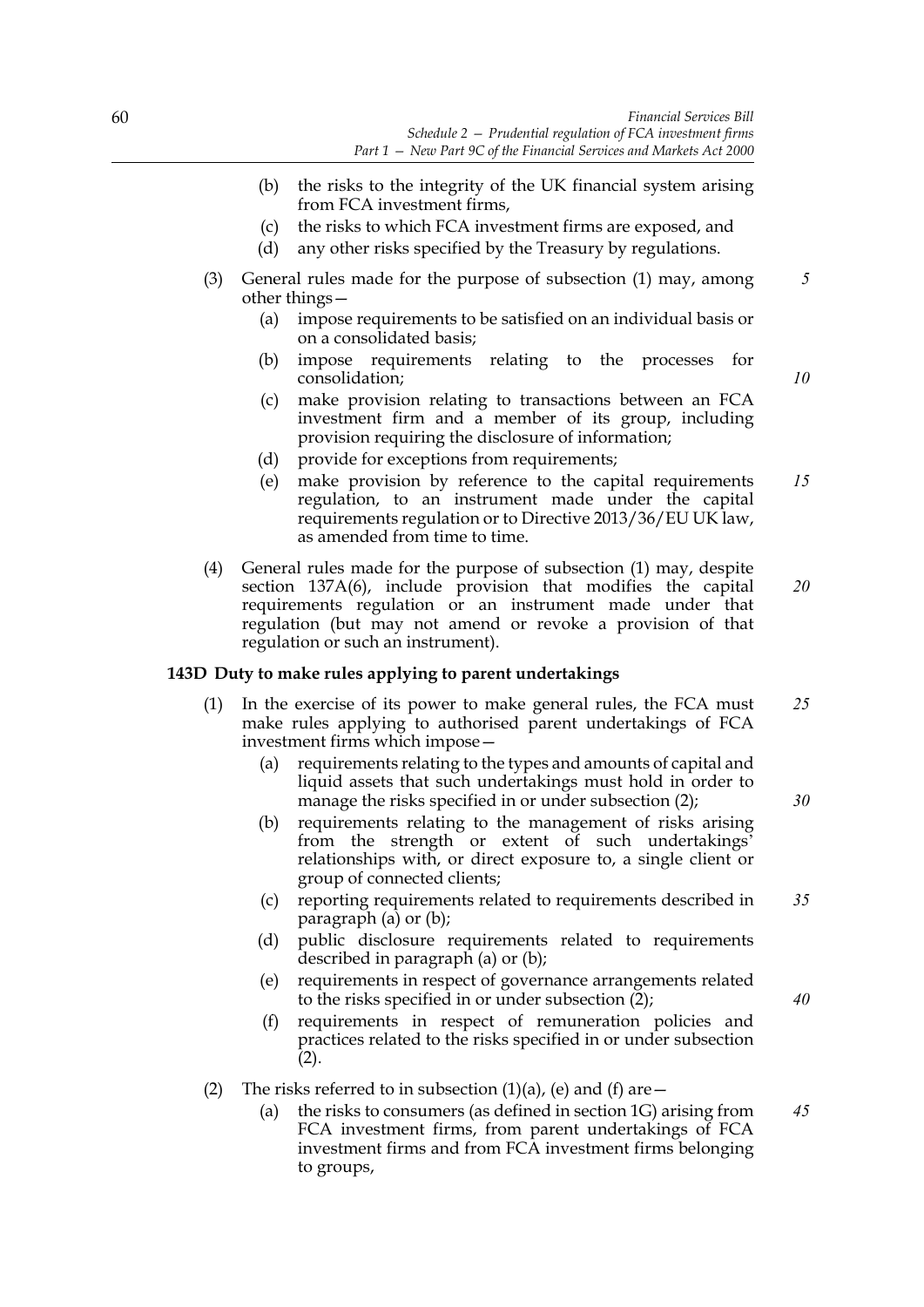- (b) the risks to the integrity of the UK financial system arising from FCA investment firms, from parent undertakings of FCA investment firms and from FCA investment firms belonging to groups,
- (c) the risks to which FCA investment firms are exposed by virtue of their relationship with their parent undertaking, and
- (d) any other risks specified by the Treasury by regulations.
- (3) The FCA must make rules applying to non-authorised parent undertakings of FCA investment firms which impose requirements described in subsection (1), where such rules appear to it to be necessary or expedient for the purpose of advancing one or more of its operational objectives. *10*
- (4) Rules made for the purpose of subsection (1) or under subsection (3) may, among other things—
	- (a) impose requirements to be satisfied on an individual basis or on a consolidated basis;
	- (b) impose requirements relating to the processes for consolidation;
	- (c) make provision relating to transactions between a parent undertaking of an FCA investment firm and a member of its group, including provision requiring the disclosure of information; *20*
	- (d) provide for exceptions from requirements;
	- (e) make provision by reference to the capital requirements regulation, to an instrument made under the capital requirements regulation or to Directive 2013/36/EU UK law, as amended from time to time. *25*
- (5) Section 137A(6) and (7) (restriction on modifying etc retained direct EU legislation) apply to rules made by the FCA under subsection (3) as they apply to general rules made by the FCA. *30*
- (6) Rules made for the purpose of subsection (1) or under subsection (3) may, despite section 137A(6), include provision that modifies the capital requirements regulation or an instrument made under that regulation (but may not amend or revoke a provision of that regulation or such an instrument).
- (7) Section 141A (power to make consequential amendments of references to rules etc) applies to the exercise by the FCA of its power to make, alter or revoke rules under subsection (3) as it applies in relation to the exercise by the FCA of its power to make, alter or revoke rules under Part 9A.
- (8) This section is subject to section 143E.

## **143E Powers to make rules applying to parent undertakings**

(1) Subsections (1) and (3) of section 143D do not require the FCA to make rules applying to parent undertakings of FCA investment firms which belong to a group which includes a relevant body, but the FCA may make rules described in those subsections applying to such parent undertakings. *45*

*15*

*35*

*40*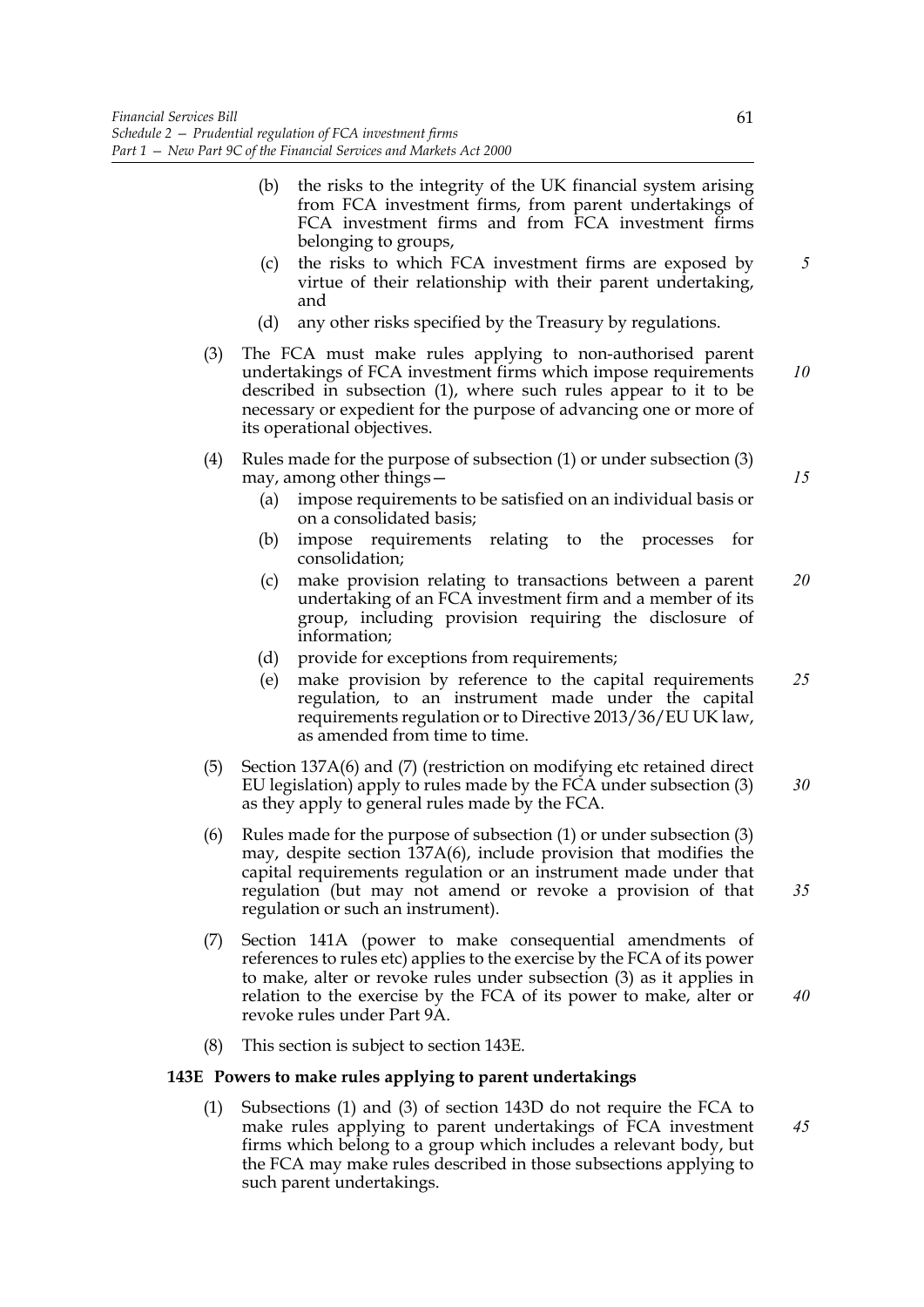- (2) In subsection (1), "relevant body" means—
	- (a) an undertaking (as defined in section 1161(1) of the Companies Act 2006) that has its head office in the United Kingdom and that has permission under Part 4A to accept deposits, other than
		- an undertaking that also has permission under Part 4A to effect or carry out contracts of insurance, or
		- (ii) a credit union within the meaning of section 1 of the Credit Unions Act 1979;
	- (b) an investment firm that is for the time being designated by the PRA under article 3 of the Financial Services and Markets Act 2000 (PRA-regulated Activities) Order 2013 (S.I. 2013/ 556). *10*
- (3) The FCA may make rules applying to parent undertakings of FCA investment firms which impose requirements for the disclosure of information about such undertakings' branches and subsidiary undertakings outside the United Kingdom. *15*
- (4) The FCA's powers to make rules under subsections (1) and (3) are powers to do so—
	- (a) in relation to authorised parent undertakings, in exercise of its power to make general rules, and *20*
	- (b) in relation to non-authorised parent undertakings, where such rules appear to it to be necessary or expedient for the purpose of advancing one or more of its operational objectives.
- (5) Section 143D(4) and (6) apply in relation to rules made by the FCA in exercise of the powers conferred by, or described in, this section as they apply in relation to rules made in the performance of the FCA's duties under that section.
- (6) Section 143D(5) and (7) apply in relation to rules made under this section applying to non-authorised parent undertakings as they apply in relation to rules made under section 143D(3). *30*

## **143F Part 9C rules**

- (1) In this Act, "Part 9C rules" means rules made, or to be made, by the FCA—
	- (a) in the performance of its duties under section 143C or 143D, or
	- (b) in exercise of the powers conferred by, or described in, section 143E.
- (2) The FCA must publish a list of all Part 9C rules in force in the way appearing to the FCA to be best calculated to bring it to the attention of people likely to be affected by the rules. *40*
- (3) The FCA's opinion as to whether a rule is a Part 9C rule is conclusive for all purposes.

## **143G Matters to consider when making Part 9C rules**

(1) When making Part 9C rules, the FCA must, among other things, have regard to*35*

*45*

*25*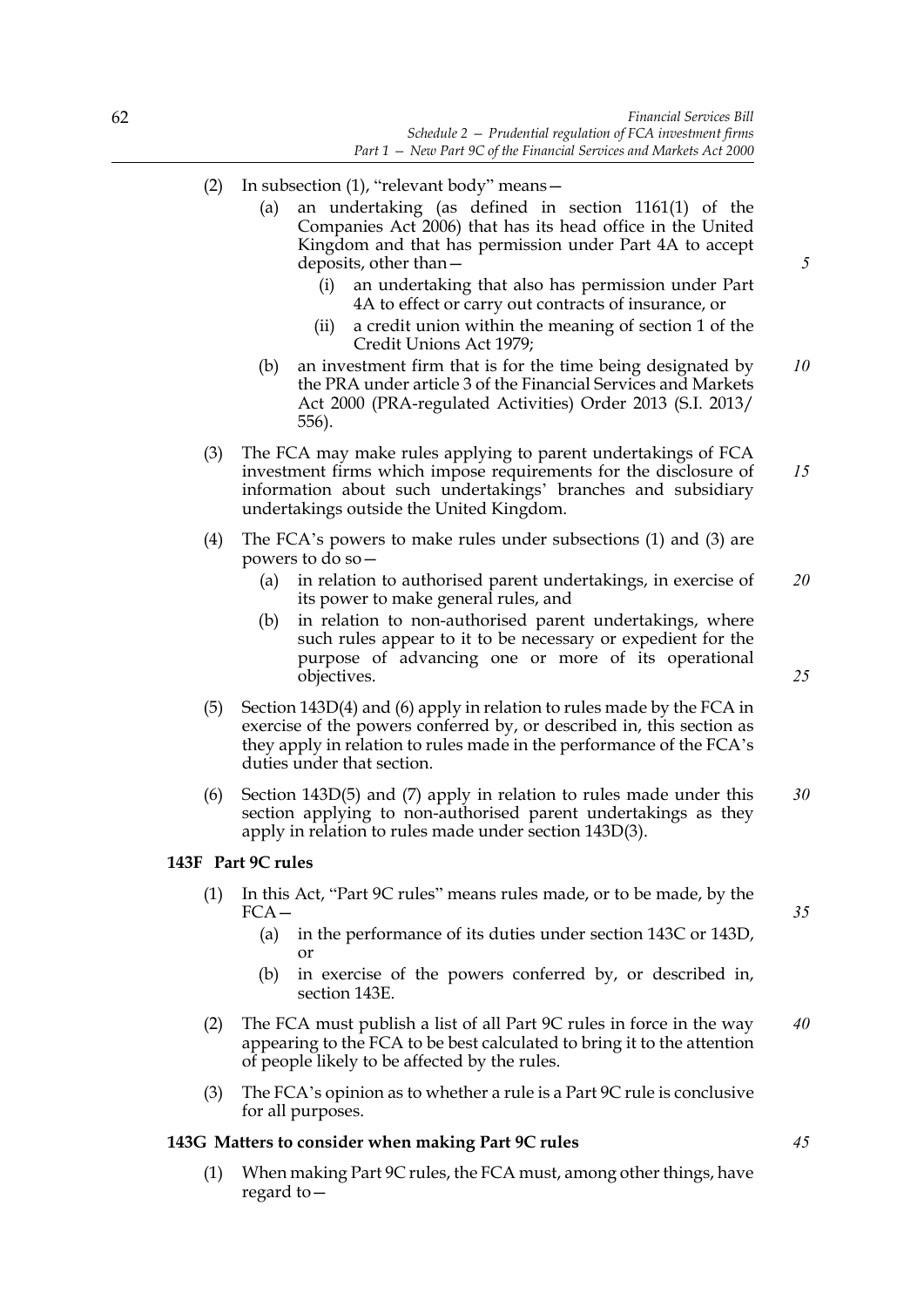- (a) any relevant standards set by an international standardsetting body,
- (b) the likely effect of the rules on the relative standing of the United Kingdom as a place for internationally active investment firms to be based or to carry on activities, and
- (c) any other matter specified by the Treasury by regulations.
- (2) For the purposes of subsection  $(1)(b)$ , the FCA must consider the United Kingdom's standing in relation to the other countries and territories in which, in its opinion, internationally active investment firms are most likely to choose to be based or carry on activities.
- (3) When making Part 9C rules, the FCA must consider, and consult the Treasury about, the likely effect of the rules on relevant equivalence decisions.
- (4) For the purpose of this section, an equivalence decision is "relevant" if the Treasury have, by notice in writing, informed the FCA that it is relevant for that purpose. *15*
- (5) In this section—
	- "equivalence decision" means a decision as to whether the law and practice of one country or territory is equivalent to the law and practice of another country or territory, either generally or as it relates to a particular matter;
	- "territory" includes the European Union and any other international organisation or authority comprising countries or territories.
- (6) This section is subject to section 143I.

## **143H Explanation to accompany consultation on rules**

- (1) A draft of proposed Part 9C rules published in accordance with section  $138I(1)(b)$  must be accompanied by  $-$ 
	- (a) an explanation of the provision that the FCA has considered it appropriate to include in the rules given the risks specified in or under section 143C(2) or 143D(2), and *30*
	- (b) an explanation of the ways in which having regard to the matters specified in or under section 143G(1) has affected the proposed rules,

(as well as being accompanied by the information listed in section  $138I(2)$ ). *35*

- (2) If the FCA makes the proposed Part 9C rules, it must publish—
	- (a) a summary of the purpose of the proposed rules, and
		- (b) explanations complying with subsection (1),

(as well as the information required by section 138I(4) and (5)).

(3) This section is subject to section 143I.

## **143I Exceptions from sections 143G and 143H**

- (1) Sections 143G and 143H do not apply where the FCA makes Part 9C rules—
	- (a) in order to comply with a direction given by the Financial Policy Committee of the Bank of England under section 9H of *45*

*5*

*10*

*25*

*40*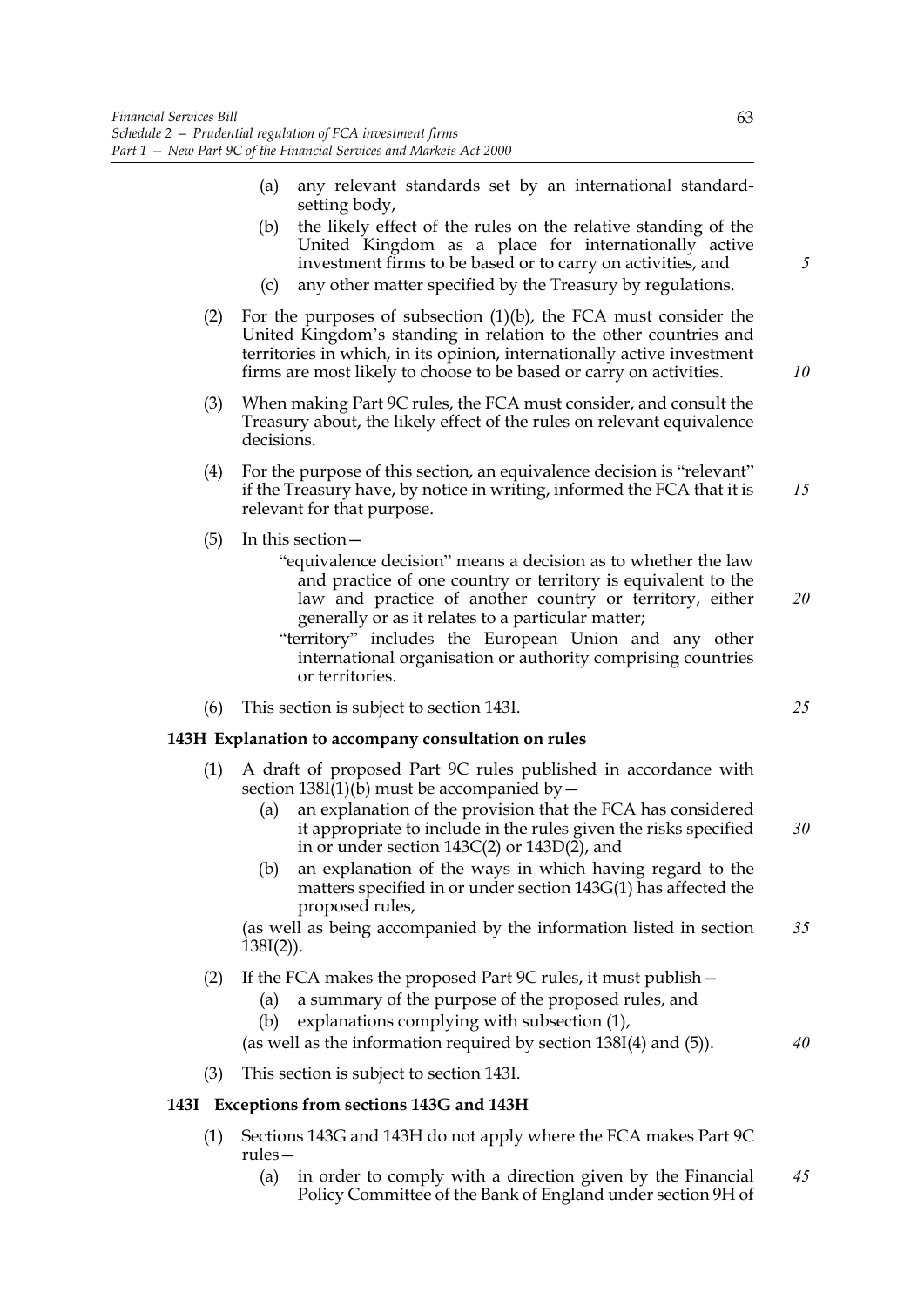the Bank of England Act 1998 (directions requiring macroprudential measures), or

- (b) in order to act in accordance with a recommendation made by that Committee under section 9Q of that Act (recommendations about the exercise of the FCA's functions).
- (2) Section 143H does not apply in relation to Part 9C rules if the FCA considers that the delay involved in complying with that section would be prejudicial to the interests of consumers (as defined in section 425A).
- (3) If the FCA proposes Part 9C rules that change existing Part 9C rules and the changes consist of or include changes which, in the FCA's opinion, are not material—
	- (a) the explanations described in section 143H(1) are not required in relation to the rules to the extent that they make those changes, but *15*
	- (b) the draft of the rules must be accompanied by a statement of the FCA's opinion.
- (4) If the FCA makes Part 9C rules that change existing Part 9C rules and the changes consist of or include changes which, in the FCA's opinion, are not material— *20*
	- (a) the summary and explanations described in section 143H(2) are not required in relation to the rules to the extent that they make those changes, but
	- (b) the FCA must publish a statement of its opinion.
- (5) For the purposes of this section, whether a change to Part 9C rules is material is to be determined by the FCA by reference to, among other things, the risks specified in or under section 143C(2) or 143D(2) and the matters specified in or under section 143G(1).

## *Requirement to have UK parent undertaking*

## **143J Requirement to have UK parent undertaking**

- (1) This section applies where—
	- (a) two or more FCA investment firms are subsidiary undertakings of the same parent undertaking,
	- (b) the parent undertaking's head office is in a country or territory outside the United Kingdom, and *35*
	- (c) in the FCA's opinion, the law and practice in the other country or territory does not impose requirements on the parent undertaking which have equivalent effect to requirements imposed by Part 9C rules.
- (2) Where this section applies, the FCA may exercise its power under section 55L(3) to impose a requirement on the FCA investment firms to secure that a parent undertaking with its head office in the United Kingdom is established.

*25*

*30*

*40*

*5*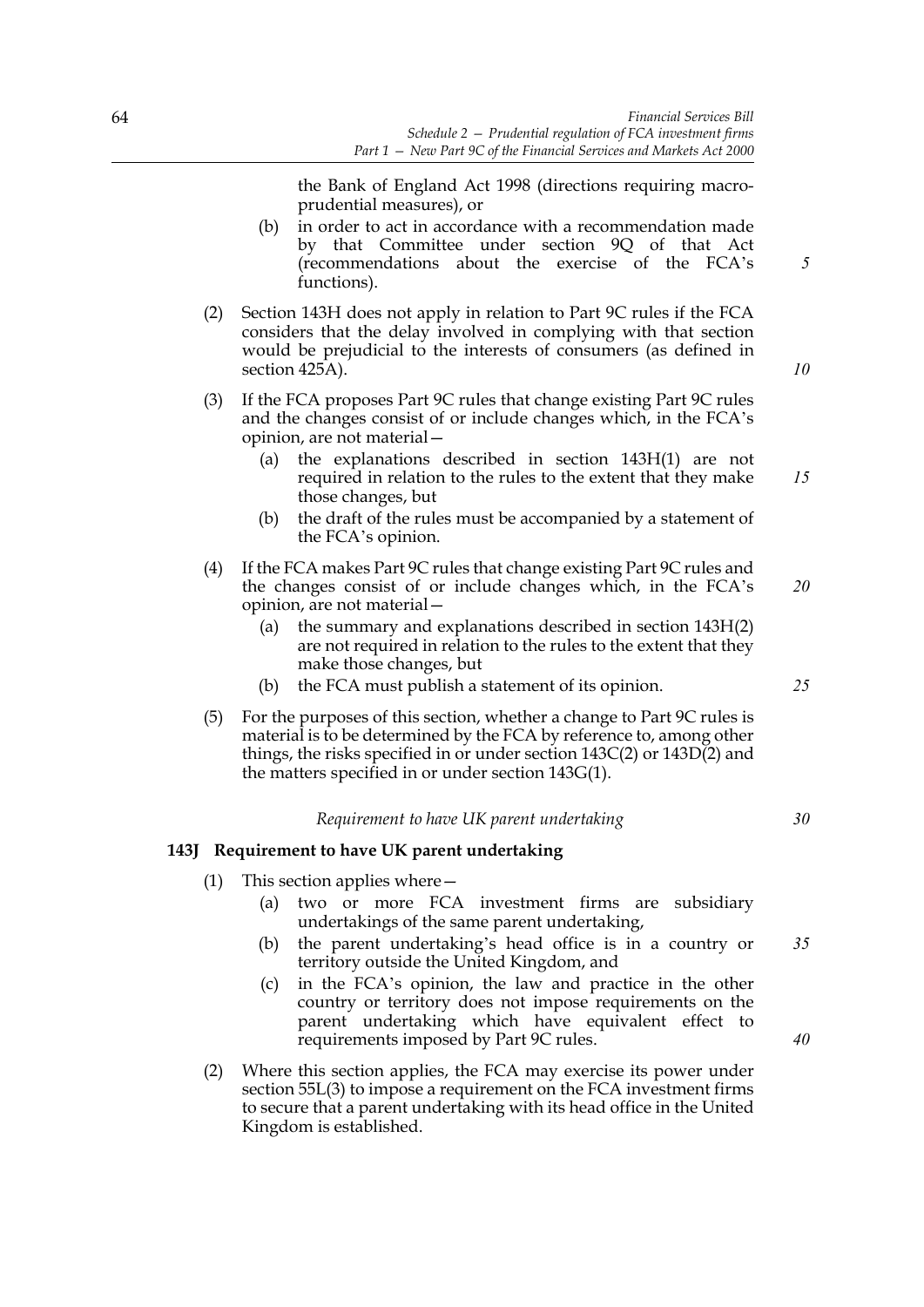*Imposition of requirements on non-authorised parent undertakings*

#### **143K Imposition of requirements on non-authorised parent undertakings**

- (1) The FCA may, on the application of a non-authorised parent undertaking of an FCA investment firm—
	- (a) impose a requirement on the parent undertaking,
	- (b) vary a requirement imposed on the parent undertaking under this section, or
	- (c) cancel such a requirement.
- (2) The FCA may exercise its power under subsection (3) in relation to a non-authorised parent undertaking of an FCA investment firm if it appears to the FCA that— *10*
	- (a) it is necessary or expedient to do so in order to manage risks specified in or under section 143D(2), and
	- (b) it is desirable to do so in order to advance one or more of its operational objectives.
- (3) The FCA's power under this subsection is a power—
	- (a) to impose a requirement,
	- (b) to vary a requirement imposed under this section, or
	- (c) to cancel such a requirement.
- (4) The FCA may refuse an application under subsection (1) if it appears to the FCA that it is desirable to do so in order to advance one or more of the FCA's operational objectives. *20*
- (5) A requirement may, in particular, be imposed under this section—
	- (a) so as to require the parent undertaking to take specified action, or
	- (b) so as to require the parent undertaking to refrain from taking specified action.
- (6) A requirement may be imposed by reference to the parent undertaking's relationship with—
	- (a) its group, or
	- (b) other members of its group.
- (7) A requirement may refer to the past conduct of the parent undertaking (for example, by requiring the parent undertaking to review or take remedial action in respect of past conduct).
- (8) A requirement may be expressed to expire at the end of a specified period, but the imposition of a requirement that expires at the end of a specified period does not affect the FCA's power to impose a new requirement. *35*
- (9) A requirement ceases to be in force if the person on whom it is imposed ceases to be a non-authorised parent undertaking of an FCA investment firm.
- (10) For the purposes of a provision of this section which refers to the FCA's operational objectives, in relation to the exercise of a power in relation to a particular parent undertaking, it does not matter whether there is a relationship between the parent undertaking and

*5*

*15*

*25*

*30*

*40*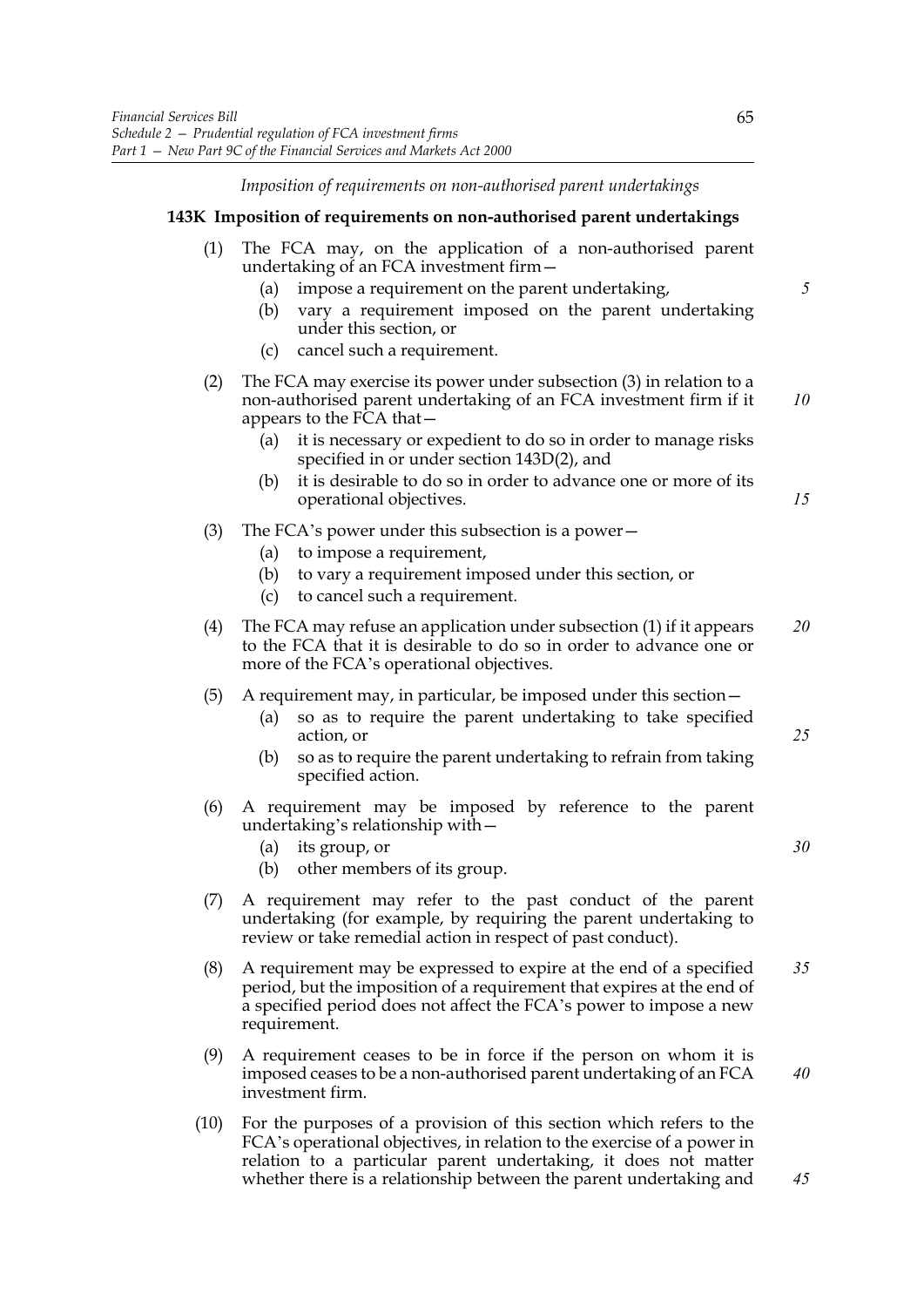the persons whose interests will be protected by the exercise of the power.

## **143L Applications under section 143K**

- (1) An application under section 143K(1) for the imposition or variation of a requirement must contain a statement of the desired requirement or variation.
- (2) An application under section  $143K(1)$  -
	- (a) must be made in such manner as the FCA may direct, and
	- (b) must contain, or be accompanied by, such other information as the FCA may reasonably require.
- (3) At any time after the application is received and before it is determined, the FCA may require the applicant to provide it with such further information as the FCA reasonably considers necessary to enable it to determine the application.
- (4) The FCA may require an applicant to provide information which the applicant is required to provide the FCA under this section in such form, or to verify it in such a way, as the FCA may direct. *15*
- (5) Different directions may be given, and different requirements imposed, in relation to different applications or categories of application.

## **143M Determination of applications under section 143K**

- (1) The FCA must determine an application under section  $143K(1)$  -
	- (a) if the application is complete, before the end of the period of six months beginning with the day on which the FCA received the application, or
	- (b) if the application is incomplete, before the end of the period of 12 months beginning with the day on which the FCA received the application.
- (2) The applicant may withdraw the application, by giving the FCA a written notice, at any time before the FCA determines it.
- (3) If the FCA grants an application under section 143K(1), it must give the applicant a written notice.
- (4) The notice must state the date from which the requirement or variation has effect.

## **143N Refusal of applications under section 143K**

- (1) If the FCA proposes to refuse an application under section 143K(1), it must give the applicant a warning notice.
- (2) If the FCA decides to refuse an application under section 143K(1), it must give the applicant a decision notice.

## **143O Exercise of own-initiative power under section 143K**

- (1) The imposition or variation of a requirement by the FCA under section 143K(2) takes effect—
	- (a) immediately, if the notice given under subsection (3) states that is the case,

*35*

*10*

*5*

*25*

*30*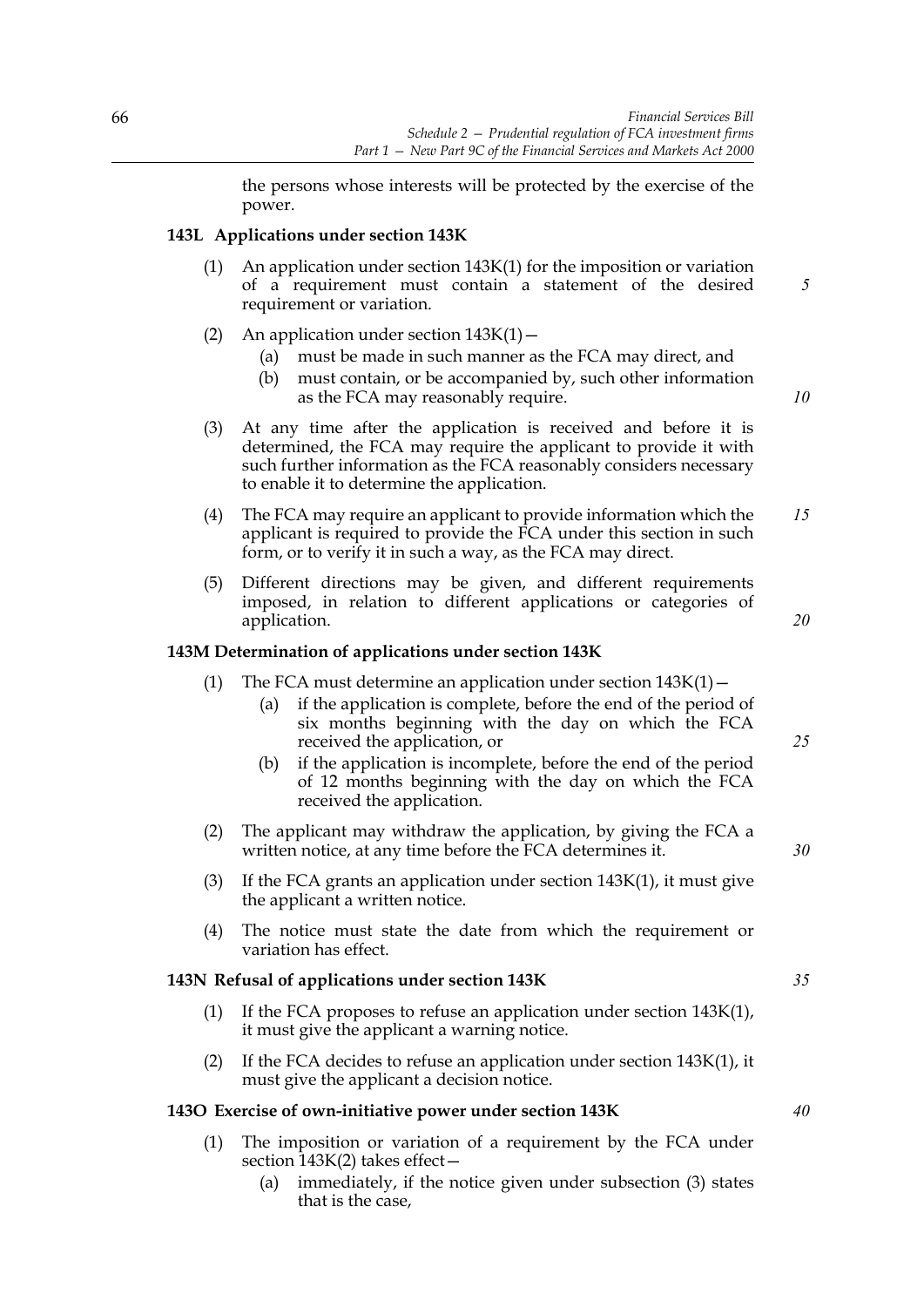- (b) on such date as may be specified in the notice, or
- (c) if no date is specified in the notice, when the matter to which the notice relates is no longer open to review.
- (2) The imposition or variation of the requirement may be expressed to take effect immediately, or on a specified date, only if the FCA reasonably considers that it is necessary for it to take effect immediately or on that date, having regard to the ground on which it is exercising its power under section 143K(2).
- $(3)$  If the FCA
	- (a) proposes to exercise its power under section 143K(2) so as to impose a requirement on a parent undertaking or to vary a requirement imposed on a parent undertaking, or *10*
	- (b) exercises that power so as to impose a requirement on a parent undertaking, or to vary a requirement imposed on a parent undertaking, with immediate effect,

it must give the parent undertaking a written notice.

- (4) The notice must—
	- (a) give details of the requirement or its variation,
	- (b) state the FCA's reasons for imposing or varying the requirement,
	- (c) inform the parent undertaking that it may make representations to the FCA within the period specified in the notice (whether or not the parent undertaking has referred the matter to the Tribunal),
	- (d) inform the parent undertaking of when the imposition or variation of the requirement takes effect, and *25*
	- (e) inform the parent undertaking of its right to refer the matter to the Tribunal.
- (5) The FCA may extend the period allowed under the notice for making representations.
- (6) If, having considered any representations made by the parent undertaking, the FCA decides—
	- (a) to impose the requirement or vary the requirement in the way proposed, or
	- (b) if the requirement has been imposed or varied, not to rescind its imposition or variation, *35*

it must give the parent undertaking a written notice.

- (7) A notice under subsection (6) must inform the parent undertaking of its right to refer the matter to the Tribunal.
- (8) If, having considered any representations made by the parent undertaking, the FCA decides— *40*
	- (a) not to impose the requirement or vary the requirement in the way proposed,
	- (b) to impose a different requirement or vary the requirement in a different way, or
	- (c) to rescind a requirement or variation which has effect,

it must give the parent undertaking a written notice.

*5*

*15*

*20*

*30*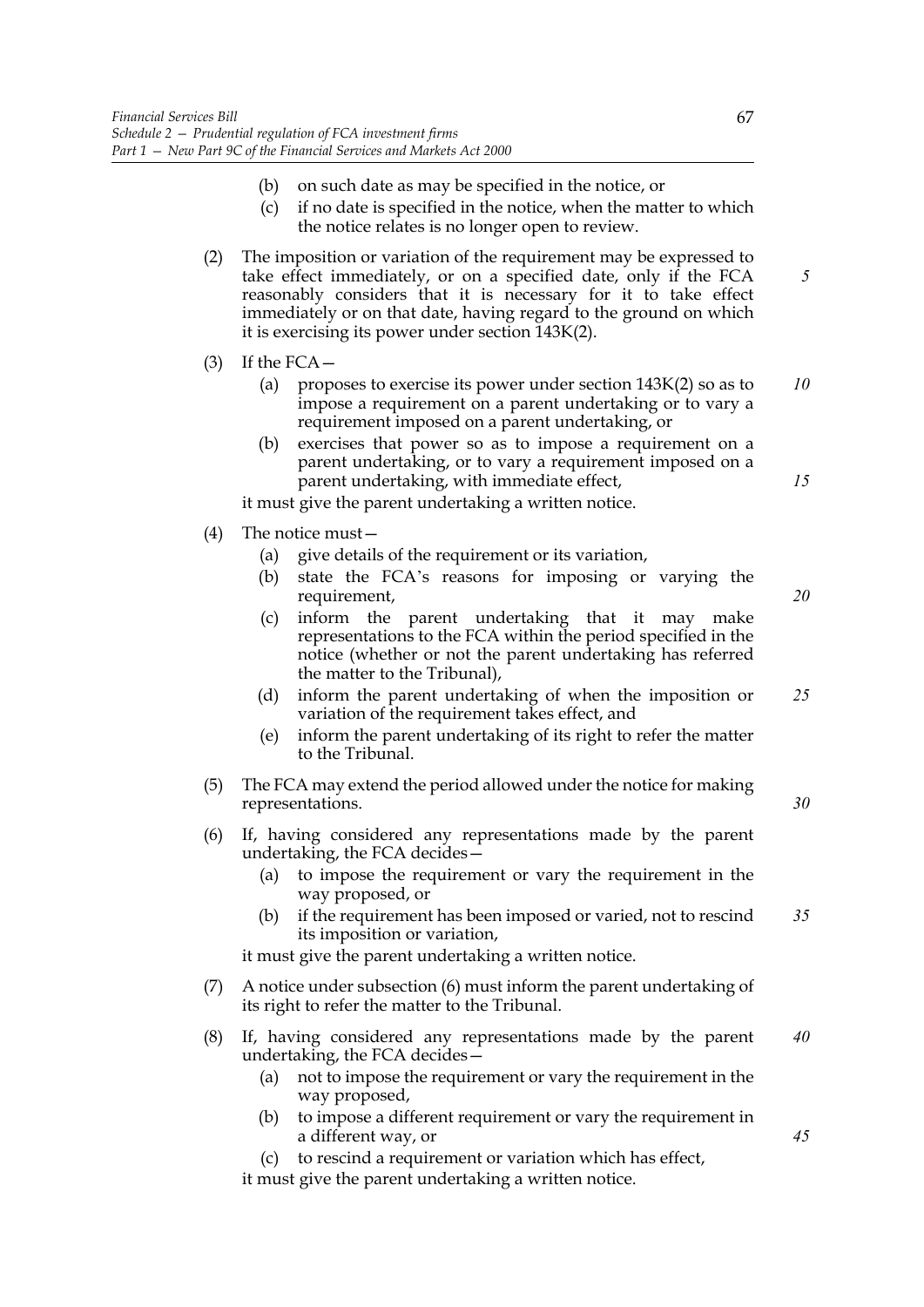- (9) A notice under subsection  $(8)(b)$  must comply with subsection  $(4)$ .
- (10) If a notice under this section informs a person of the person's right to refer a matter to the Tribunal, it must give an indication of the procedure for such a reference.
- (11) For the purposes of subsection  $(1)(c)$ , whether a matter is open to review is to be determined in accordance with section 391(8).

## **143P Right to refer matters to the Tribunal**

- (1) An applicant who is aggrieved by the determination of an application under section 143K(1) may refer the matter to the Tribunal.
- (2) A parent undertaking aggrieved by the exercise by the FCA of its power under section 143K(2) to impose a requirement on the parent undertaking, or vary a requirement imposed on the parent undertaking, may refer the matter to the Tribunal.

## **143Q Assets requirements**

- (1) This section makes provision about a requirement imposed on a nonauthorised parent undertaking of an FCA investment firm ("N") under section 143K—
	- (a) prohibiting the disposal of, or other dealing with, any of  $N$ 's assets (whether in the United Kingdom or elsewhere) or restricting such disposals or dealings, or
	- (b) requiring that some or all of N's assets, or some or all assets belonging to consumers (as defined in section 1G) but held by N or to N's order, must be transferred to and held by a trustee approved by the FCA.
- $(2)$  If the FCA  $-$ 
	- (a) imposes a requirement described in subsection  $(1)(a)$ , and
	- (b) gives notice of the requirement to an institution with whom N keeps an account,

the notice has the effects set out in subsection (3).

- (3) Those effects are that—
	- (a) the institution does not act in breach of a contract with  $N$  if, having been instructed by N (or on N's behalf) to transfer a sum or otherwise make a payment out of N's account, it refuses to do so in the reasonably held belief that complying with the instruction would be incompatible with the requirement, and
	- (b) if the institution complies with such an instruction, it is liable to pay to the FCA an amount equal to the amount transferred from, or otherwise paid out of, N's account in contravention of the requirement.
- (4) If the FCA imposes a requirement described in subsection (1)(b), no assets held by a person as trustee in accordance with the requirement may, while the requirement is in force, be released or dealt with except with the consent of the FCA.
- (5) If, while a requirement described in subsection  $(1)(b)$  is in force, N creates a charge over any assets of N held in accordance with the

*20*

*5*

*10*

*15*

*25*

*30*

*35*

*40*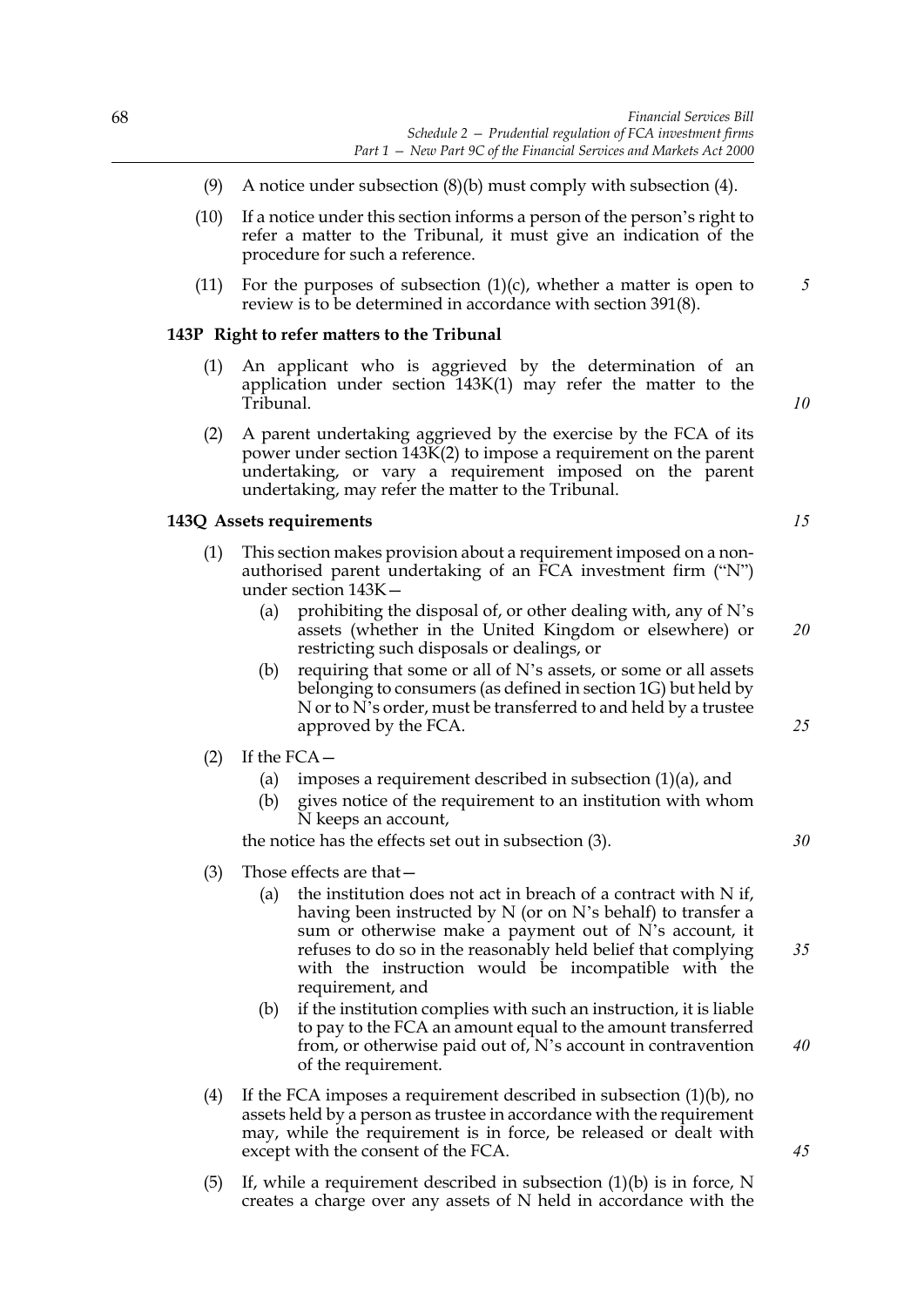requirement, the charge is (to the extent that it confers security over the assets) void against the liquidator and N's creditors.

- (6) Assets held by a person as trustee are to be taken to be held by the trustee in accordance with a requirement mentioned in subsection  $(1)(b)$  only if  $-$ 
	- (a) N has given the trustee a written notice that those assets are to be held by the trustee in accordance with the requirement, or
	- (b) they are assets into which assets to which paragraph (a) applies have been transposed by the trustee on the instruction of N. *10*
- (7) A person who contravenes subsection (4) commits an offence and is liable—
	- (a) on summary conviction in England and Wales, to a fine;
	- (b) on summary conviction in Scotland or Northern Ireland, to a fine not exceeding level 5 on the standard scale. *15*
- (8) In this section, references to imposing a requirement (however expressed) include imposing a requirement by varying an existing requirement.
- (9) In this paragraph, "charge" includes a mortgage (or, in Scotland, a security over property). *20*
- (10) Subsections (4) and (6) do not affect any equitable interest or remedy in favour of a person who is a beneficiary of a trust as a result of a requirement described in subsection (1)(b).

*Control of managers etc of non-authorised parent undertakings*

# **143R Managers of non-authorised parent undertakings**

A non-authorised parent undertaking of an FCA investment firm must take reasonable care to ensure that members of its management body—

- (a) are of sufficiently good repute, and
- (b) possess sufficient knowledge, skills and experience to perform their duties effectively.

## **143S Part 9C prohibition orders**

- (1) Subsection (2) applies where it appears to the FCA that an individual—
	- (a) is not of sufficiently good repute, or

(b) does not possess sufficient knowledge, skills and experience, to perform a function in relation to an activity carried on by a nonauthorised parent undertaking of an FCA investment firm.

- (2) The FCA may make an order ("a Part 9C prohibition order") prohibiting the individual from performing the function. *40*
- (3) A Part 9C prohibition order may relate to—
	- (a) all functions in relation to an activity carried on by a nonauthorised parent undertaking of an FCA investment firm, or

*5*

*30*

*25*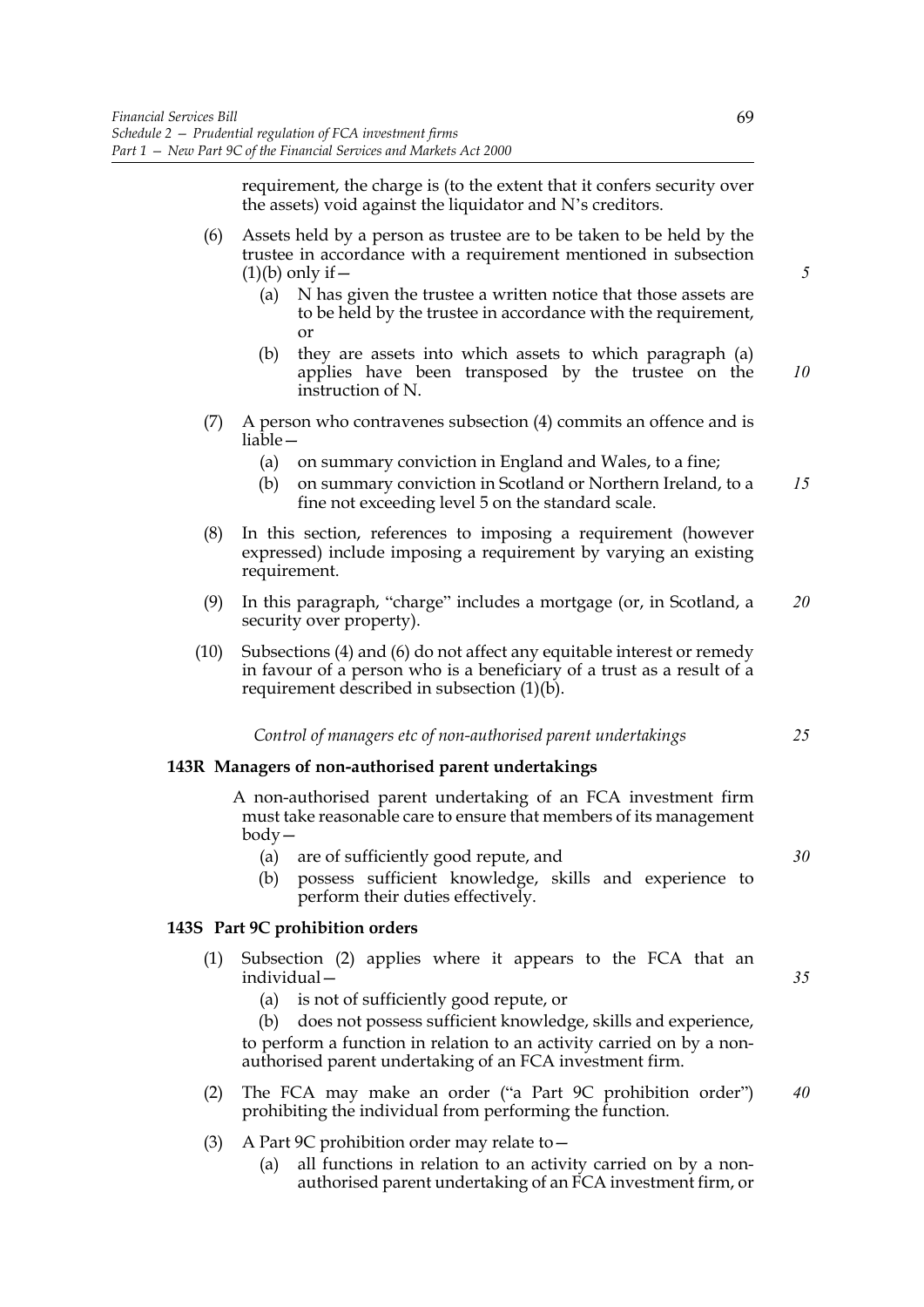- (b) a function specified in the order or of a description specified in the order.
- (4) A Part 9C prohibition order may relate to  $-$ 
	- (a) all activities of a non-authorised parent undertaking of an FCA investment firm, or
	- (b) an activity specified in the order or of a description specified in the order.
- (5) A Part 9C prohibition order may relate to—
	- (a) all non-authorised parent undertakings of FCA investment firms, or
	- (b) an undertaking specified, or within a description specified, in the order.
- (6) A non-authorised parent undertaking of an FCA investment firm must take reasonable care to ensure that none of its functions is performed by a person who is prohibited from performing that function by a Part 9C prohibition order. *15*

### **143T Procedure for making a Part 9C prohibition order**

- (1) If the FCA proposes to make a Part 9C prohibition order it must give the individual to whom the order would apply a warning notice.
- (2) The warning notice must set out the terms of the prohibition.
- (3) If the FCA decides to make a Part 9C prohibition order it must give the individual to whom the order applies a decision notice.
- (4) The decision notice must—
	- (a) name the individual to whom the Part 9C prohibition order applies, and
	- (b) set out the terms of the order.
- (5) If the FCA decides to make a Part 9C prohibition order, the individual to whom the order applies may refer the matter to the Tribunal.

## **143U Varying and withdrawing a Part 9C prohibition order**

- (1) The FCA may vary or revoke a Part 9C prohibition order on the application of the individual named in the order.
- (2) On an application for the variation or revocation of a Part 9C prohibition order—
	- (a) if the FCA decides to grant the application, it must give the applicant written notice of its decision, *35*
	- (b) if the FCA proposes to refuse the application, it must give the applicant a warning notice, and
	- (c) if the FCA decides to refuse the application, it must give the applicant a decision notice.
- (3) If the FCA gives the applicant a decision notice under subsection (2)(c), the applicant may refer the matter to the Tribunal.

*25*

*20*

*5*

*10*

# *30*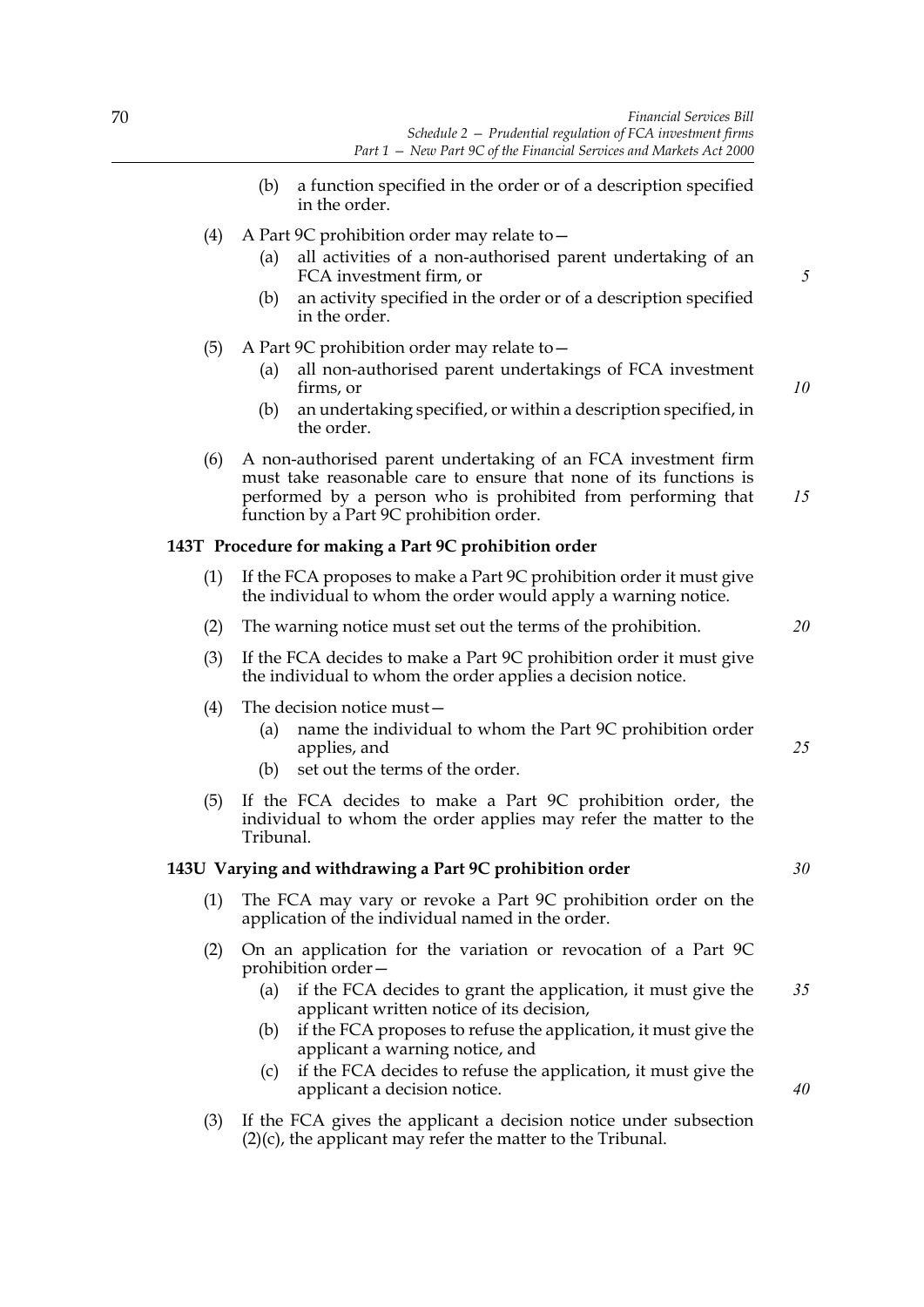# **143V Offence of breaching a Part 9C prohibition order**

- (1) An individual who performs a function, or agrees to perform a function, in breach of a Part 9C prohibition order commits an offence.
- (2) An individual who commits an offence under this section is liable—
	- (a) on summary conviction in England and Wales, to a fine, and (b) on summary conviction in Scotland or Northern Ireland, to a fine not exceeding level 5 on the standard scale. *5*
- (3) In proceedings for an offence under this section, it is a defence for the individual to show that they took all reasonable precautions and exercised all due diligence to avoid committing the offence.

*10*

*15*

*20*

*30*

## *Disciplinary measures for non-authorised parent undertakings*

### **143W Disciplinary measures**

- (1) This section applies if the FCA is satisfied that a non-authorised parent undertaking of an FCA investment firm has contravened -
	- (a) a provision of Part 9C rules,
	- (b) a requirement imposed under section 143K,
	- (c) section 143R, or
	- (d) section 143S(6).
- (2) The FCA may impose a penalty of such amount as it considers appropriate on any of the following—
	- (a) the non-authorised parent undertaking;
	- (b) a person who was knowingly concerned in the contravention.
- (3) The FCA may (instead of or in addition to imposing a penalty under subsection (2)) publish a statement to the effect that the person has contravened, or been knowingly concerned in a contravention of, a provision of Part 9C rules. *25*
- (4) Subsection (5) applies to—
	- (a) a member of the management body of the non-authorised parent undertaking, or
	- (b) a person not falling within paragraph (a) who is an employee of the non-authorised parent undertaking,

who was, at any time, knowingly concerned in the contravention.

- (5) The FCA may impose, for such period as it considers appropriate, restrictions (including a ban) on the exercise by the person of functions of an FCA investment firm or a parent undertaking of an FCA investment firm. *35*
- (6) The FCA may  $-$ 
	- (a) vary a restriction imposed under subsection (5) so as to reduce the period for which it has effect or otherwise to limit its effect, or *40*
	- (b) cancel the restriction.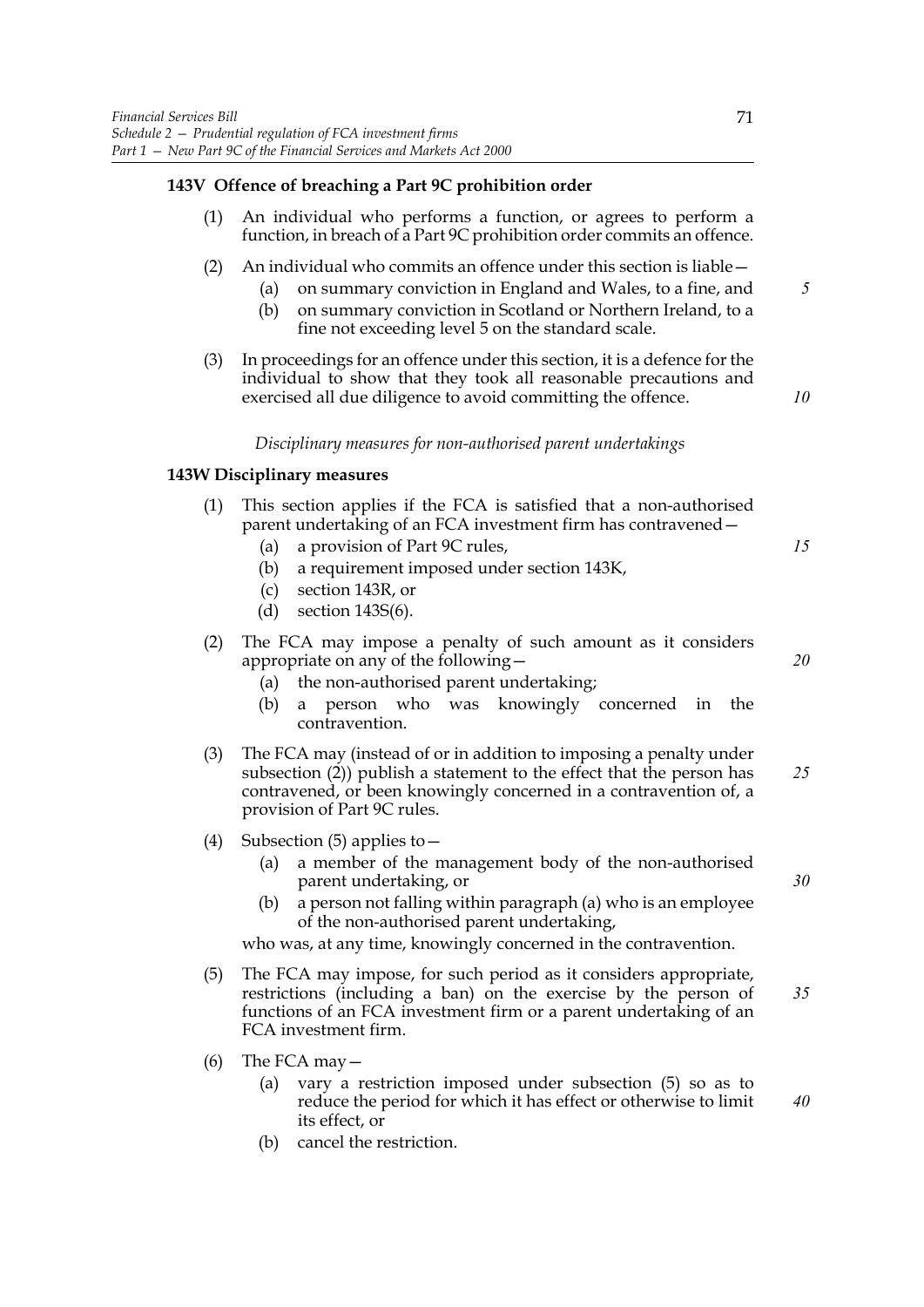- (7) The FCA may not take action against a person under this section after the end of the limitation period unless, before the end of that period, it has given a warning notice to the person under section 143X.
- (8) In subsection (7), "the limitation period" means the period of six years beginning with the first day on which the FCA knew of the contravention.
- (9) For the purpose of subsection (8), the FCA is to be treated as knowing of a contravention if it has information from which the contravention can reasonably be inferred.
- (10) In this section, "management body" means the board of directors or, if there is no such board, the equivalent body responsible for the management of the undertaking concerned. *10*
- (11) The reference in subsection (4) to an employee of a person ("P") includes a person who—
	- (a) personally provides, or is under an obligation personally to provide, services to P under an arrangement made between P and the person providing the services or another person, and *15*
	- (b) is subject to (or to the right of) supervision, direction or control by P as to the manner in which those services are provided. *20*

# **143X Procedure for disciplinary measures**

- (1) If the FCA proposes to take action against a person under section 143W(2), (3) or  $\overline{5}$ ) it must give the person a warning notice.
- (2) A warning notice about a proposal to impose a penalty must state the amount of the penalty. *25*
- (3) A warning notice about a proposal to publish a statement must set out the terms of the statement.
- (4) A warning notice about a proposal to impose a restriction under section  $14\overline{3}W(5)$  must state  $\overline{-}$ 
	- (a) the terms of the restriction, and
	- (b) the period for which the restriction is to have effect.
- (5) If the FCA decides to take action against a person under section 143W(2), (3) or (5) it must give the person a decision notice.
- (6) A decision notice about the imposition of a penalty must state the amount of the penalty. *35*
- (7) A decision notice about the publication of a statement must state the terms of the statement.
- (8) After the statement is published, the FCA must send a copy of the statement to—
	- (a) the person in respect of whom it is made, and
	- (b) any person to whom a copy of the decision notice was given under section 393(4).
- (9) A decision notice about the imposition of a restriction under section  $143W(5)$  must state  $-$

*45*

*40*

*30*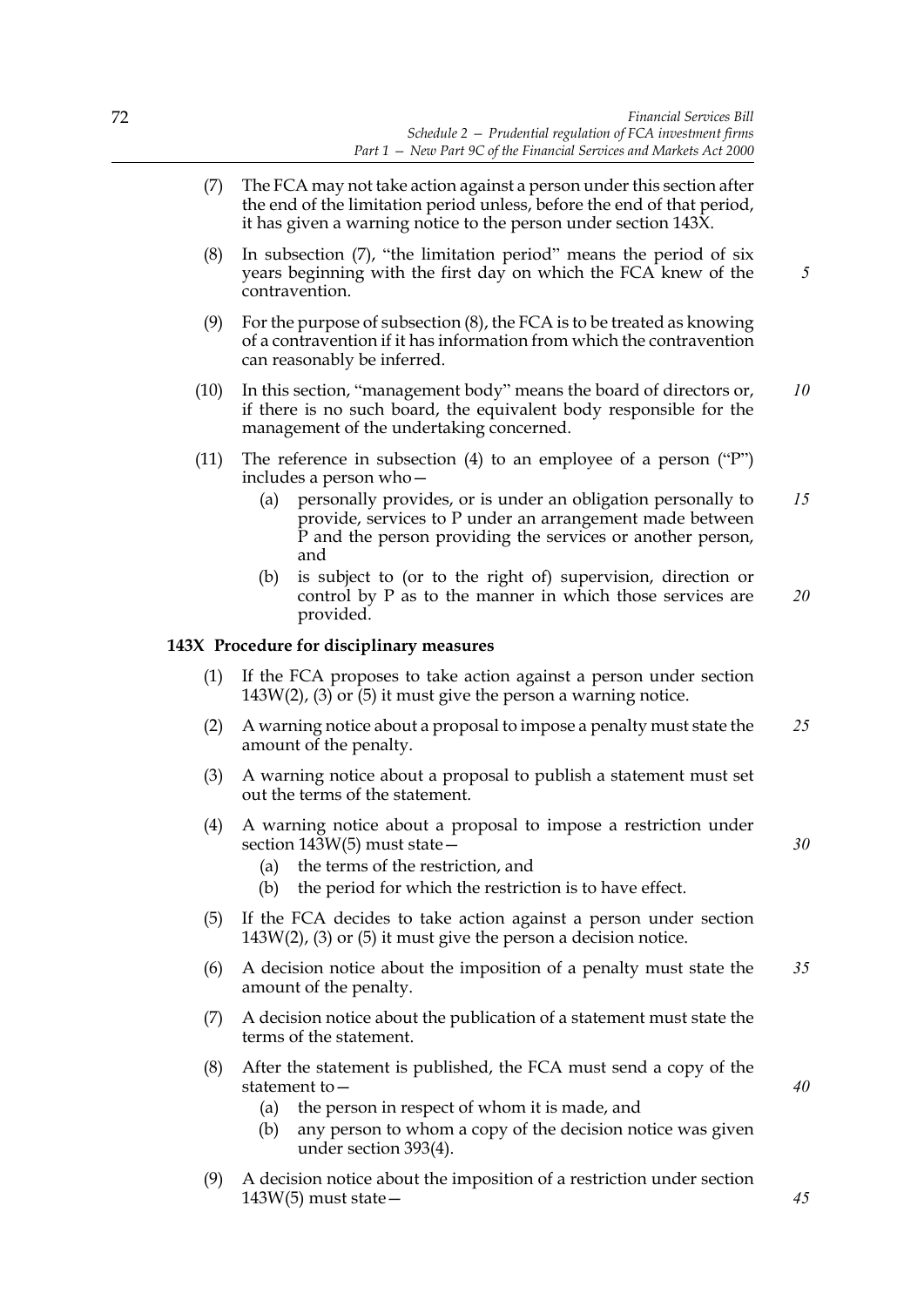- (a) the terms of the restriction, and
- (b) the period for which the restriction is to have effect.
- (10) If the FCA decides to take action against a person under section 143W(2), (3) or (5), the person may refer the matter to the Tribunal.
- (11) If the FCA decides to vary or cancel a restriction under section 143W(6), it must give written notice of its decision to the applicant. *5*

### **143Y Statement of policy for penalties under section 143W**

- (1) The FCA must prepare and issue a statement of policy with respect  $to-$ 
	- (a) the imposition of penalties under section 143W, and
	- (b) the amount of penalties under that section.
- (2) The FCA's policy in determining what the amount of a penalty should be must include having regard to—
	- (a) the seriousness of the contravention,
	- (b) the extent to which the contravention was deliberate or reckless, and *15*
	- (c) whether the person on whom the penalty is to be imposed is an individual.
- (3) The FCA may at any time alter or replace a statement issued under this section.
- (4) If a statement issued under this section is altered or replaced, the FCA must issue the altered or replacement statement.
- (5) In exercising, or deciding whether to exercise, a power under section 143W(2) in the case of any particular contravention, the FCA must have regard to any statement of policy published under this section and in force at a time when the contravention occurred. *25*
- (6) A statement under this section must be published by the FCA in the way appearing to the FCA to be best calculated to bring it to the attention of the public.
- (7) The FCA must, without delay, give the Treasury a copy of any statement which it publishes under this section. *30*
- (8) The FCA may charge a reasonable fee for providing a person with a copy of a statement published under this section.

## **143Z Procedure for statement of policy**

- (1) Before issuing a statement of policy under section 143Y, the FCA must publish a draft of the proposed statement in the way appearing to the FCA to be best calculated to bring it to the attention of the public. *35*
- (2) The draft must be accompanied by notice that representations about the proposal may be made to the FCA within a specified time.
- (3) Before issuing the proposed statement, the FCA must have regard to any representations made to it in accordance with subsection (2).

*10*

*20*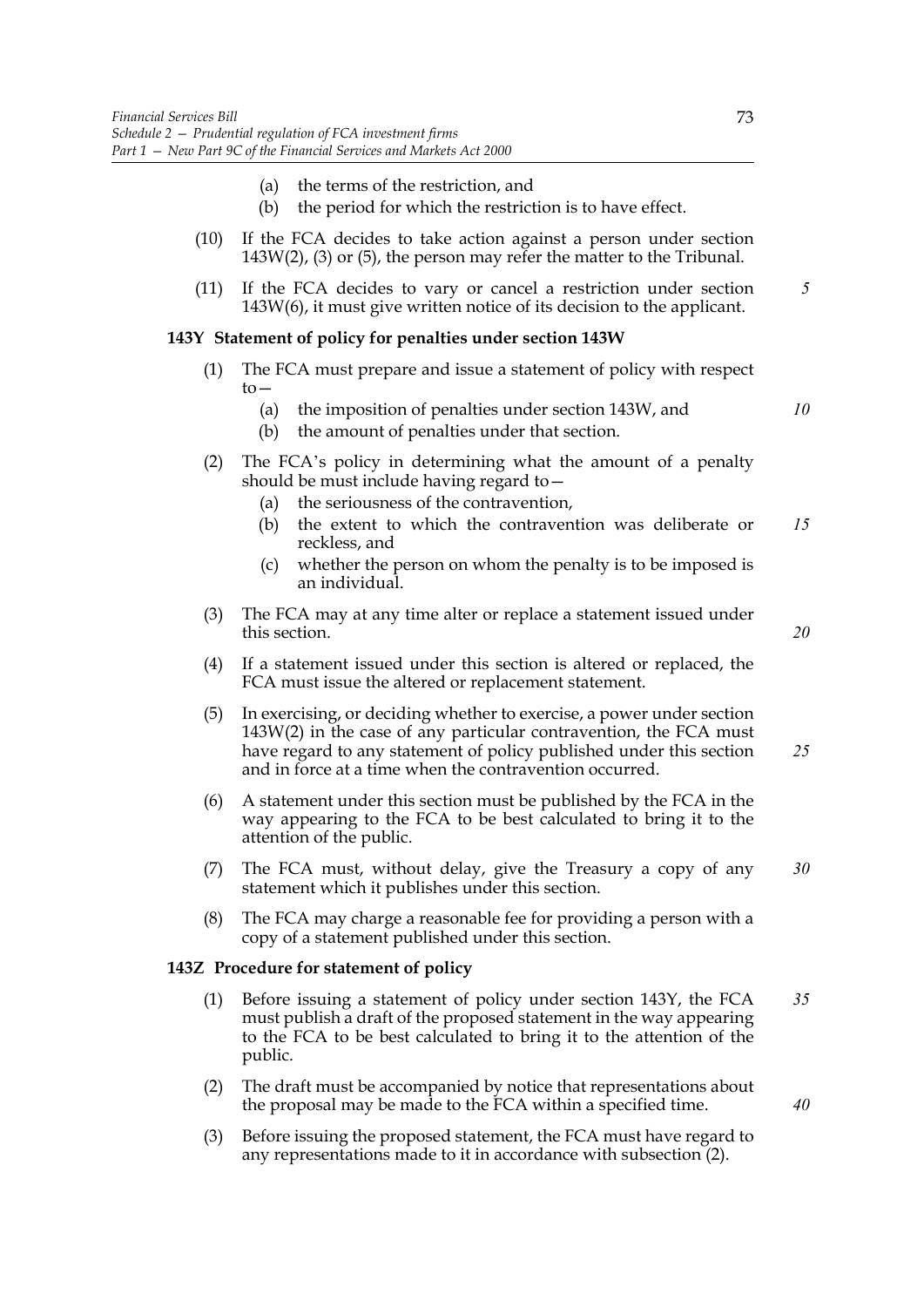- (4) If the FCA issues the proposed statement, it must publish an account in general terms of—
	- (a) the representations made to it in accordance with subsection (2), and
	- (b) its response to them.
- (5) If the statement differs from the draft published under subsection (1) in a way which is, in the FCA's opinion, significant, the FCA must publish details of the difference (in addition to complying with subsection (4)).
- (6) The FCA may charge a reasonable fee for providing a person with a copy of a draft published under subsection (1). *10*
- (7) This section also applies to a proposal to alter or replace a statement."

## PART 2

## MINOR AND CONSEQUENTIAL AMENDMENTS

- 2 The Financial Services and Markets Act 2000 is amended as follows.
- 3 In section 133(7A) (proceedings before the Tribunal: meaning of "disciplinary reference"), after paragraph (ia) insert— "(ib) a decision to take action under section 143W;".
	-
- 4 In section 137A (the FCA's general rules), at the end insert—
	- "(7) Subsection (6) is subject to sections  $143C(4)$  and  $143D(6)$ ."
- 5 In section 165(7) (regulators' power to require information), after paragraph (d) insert—
	- "(da) by the FCA, to impose requirements on a person who provides, or has provided, a service to an FCA investment firm or to a relevant parent undertaking of such a firm;".
- 6 (1) Section 166 (regulators' power to require reports by skilled persons) is amended as follows.
	- (2) In subsection (10), after "subsection (11)" insert "or (12)".
	- (3) After subsection (11) insert—
		- "(12) This subsection applies to a person who provides, or has provided, a service to an FCA investment firm or to a relevant parent undertaking of such a firm." *30*
- 7 (1) Section 167 (regulators' power to appoint investigators) is amended as follows.
	- (2) In subsection  $(1)$  -
		- (a) in paragraph (a), for "a recognised investment exchange or an authorised person or of" substitute "a person to whom subsection (1A) applies or", and
		- (b) in paragraph (c), for "a recognised investment exchange or an authorised person" substitute "a person to whom subsection (1A) applies". *40*

*20*

*15*

*5*

*25*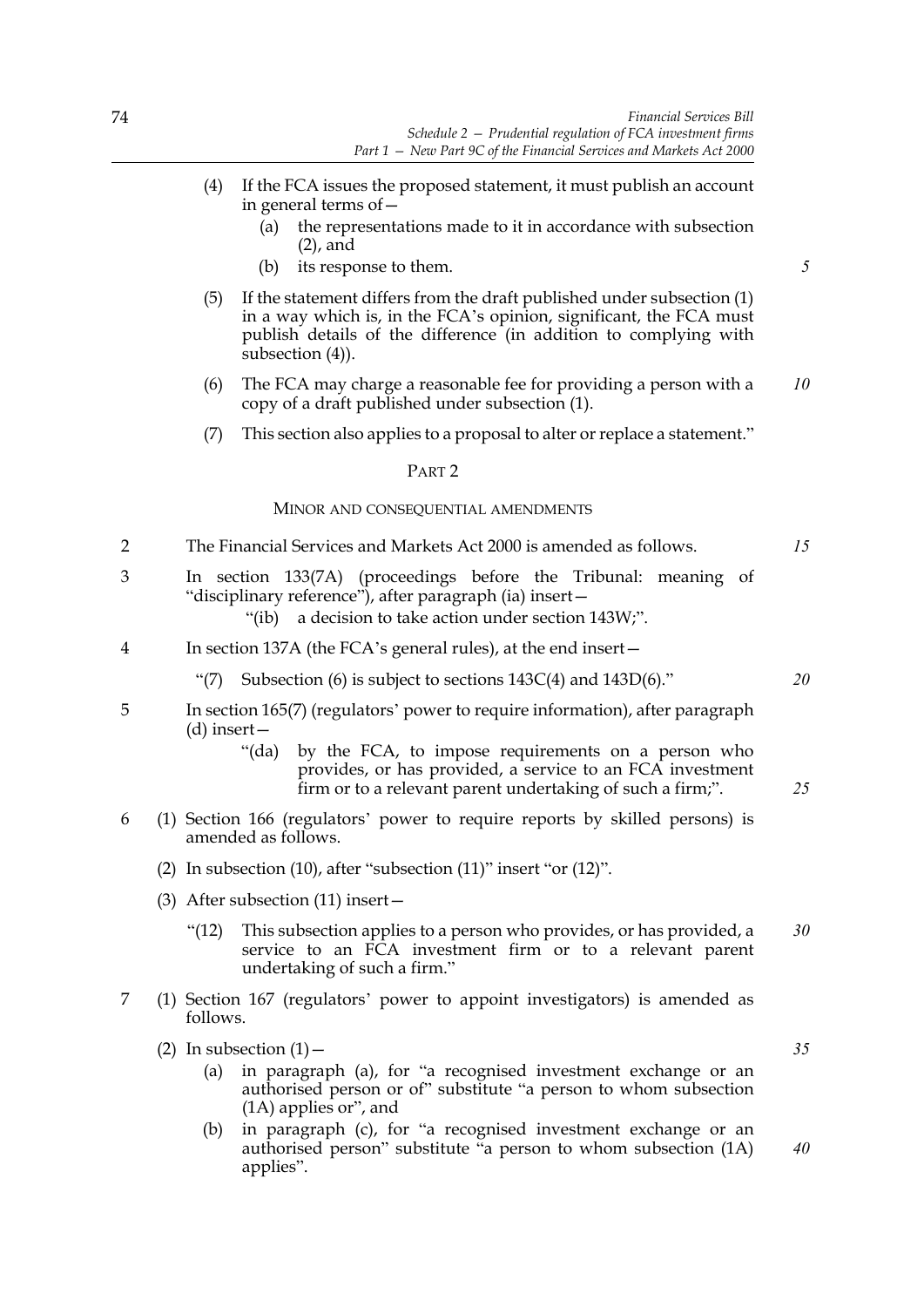(3) After subsection (1) insert—

### "(1A) This subsection applies to the following persons—

- (a) a recognised investment exchange;
- (b) an authorised person;
- (c) a relevant parent undertaking of an FCA investment firm;
- (d) a person who provides a service to an FCA investment firm or to a relevant parent undertaking of such a firm."
- (4) For subsection (4) substitute  $-$ 
	- "(4A) The power conferred by this section may be exercised in relation to a person who has at any time been an authorised person or a person described in subsection  $(1A)(c)$  or  $(d)$  but only in relation to – *10*
		- (a) business carried on at any time when the person was an authorised person or a person described in subsection (1A)(c) or (d), or
		- (b) the ownership or control of the person at such a time.
	- (4B) The power conferred by this section may be exercised in relation to a person who has at any time been an appointed representative but only in relation to business carried on at any time when the person was an appointed representative."
- (5) In subsection (5A), at the end insert—
	- "(d) in relation to a person who is, or has at any time been, a person described in subsection  $(1A)(c)$  or  $(d)$  who is not an authorised person, the FCA."

# 8 (1) In section 168(4), after paragraph (i) insert—

- "(ia) a person may have failed to comply with section 143R;
- (ib) an individual may have performed or agreed to perform a function in breach of a Part 9C prohibition order;
- (ic) a person may have failed to comply with section 143S(6);".
- (2) Section 171 (powers of person appointed under section 167) is amended as follows.
- (3) In subsection (1), for the words before paragraph (a) substitute "An investigator may require a person to whom subsection (1A) applies—".
- (4) After subsection (1) insert—
	- "(1A) This subsection applies to the following persons—
		- (a) the person who is the subject of the investigation ("the person under investigation"); *35*
		- (b) any person connected with the person under investigation;
		- (c) where the person under investigation is an FCA investment firm, a person who provides, or has provided, a service to the firm or to a relevant parent undertaking of the firm;
		- (d) where the person under investigation is a relevant parent undertaking of an FCA investment firm, a person who provides, or has provided, a service to the parent undertaking or to the firm."
- 9 (1) Section 176 (entry of premises under warrant) is amended as follows.

*5*

*15*

*20*

*25*

*30*

*40*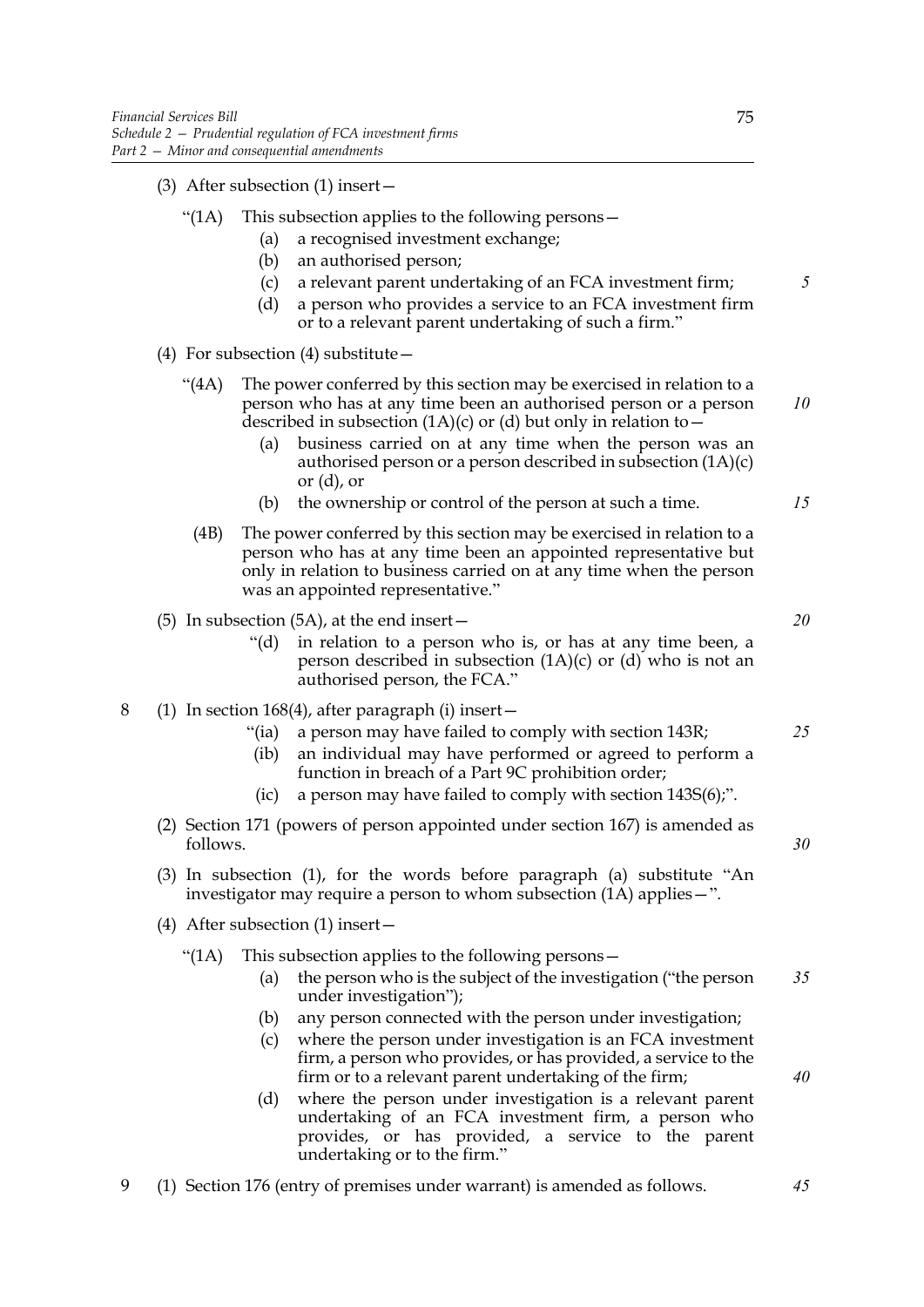- (2) In subsection  $(3)(a)$ , for "an authorised person or an appointed representative" substitute "a person to whom subsection (3A) applies".
- (3) After subsection (3) insert—

# "(3A) This subsection applies to the following persons—

- (a) an authorised person;
- (b) an appointed representative;
- (c) a relevant parent undertaking of an FCA investment firm;
- (d) a person who provides a service to an FCA investment firm or to a relevant parent undertaking of such a firm."

10 After section 177 insert—

*10*

*30*

*35*

*5*

### *"Interpretation*

## **177A Interpretation of Part 11**

In this Part—

- "FCA investment firm" has the meaning given in section 143A; "relevant parent undertaking", in relation to an FCA investment firm, means an authorised parent undertaking or a nonauthorised parent undertaking (as defined in section 143B)." *15*
- 11 In section 347(1)(g) (record of authorised persons etc), after "order" insert "or Part 9C prohibition order".
- 12 In section 391(1ZB) (publication of warning notices), after paragraph (ia) insert— *20*
	- "(ib) section 143T;
	- $(ic)$  section  $143X;$ ".
- 13 In section 392 (application of third party rights to notices)—
	- (a) in paragraph (a), after "142T(1)," insert "143N(1), 143T(1), 143U(2),  $143X(1)$ , and *25*
	- (b) in paragraph (b), after "142T(4)," insert "143N(2), 143T(3), 143U(2),  $143X(5)$ ,".
- 14 In section 395(13) (meaning of supervisory notice), after paragraph (bba) insert—

"(bbb) section  $143O(4)$ , (6) or  $(8)$ ;".

- 15 (1) Section 417(1) (definitions) is amended as follows.
	- (2) At the appropriate place, insert—
		- ""Part 9C prohibition order" has the meaning given in section 143S; "Part 9C rules" has the meaning given in section 143F;".
	- (3) In the definition of "prohibition order" after "order"" insert "(except in the expression "Part 9C prohibition order")".
- 16 In section 424A(1) (investment firm), after "this Act" insert "(except as otherwise provided)".
- 17 (1) Section 429 (parliamentary control of statutory instruments) is amended as follows. *40*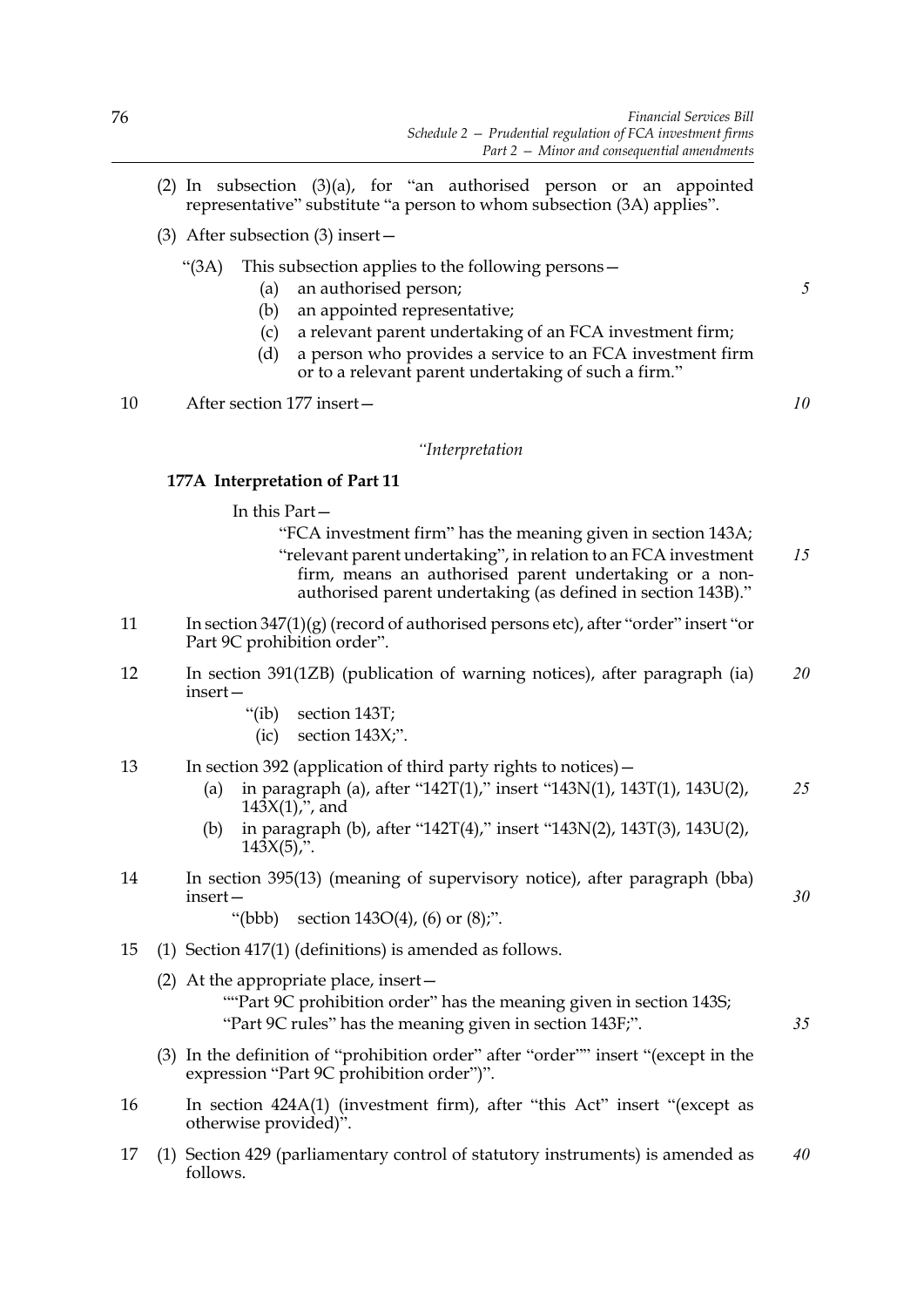- (2) In subsection (2), after "142W," insert "143C(2), 143D(2), 143G(1),".
- (3) In subsection (2B), after paragraph (b) insert—
	- "(ba) provision made under section 143B(2) which amends this Act;".
- 18 In paragraph 20(4) of Schedule 1ZA (enforcement costs), after paragraph (b) insert— *5*
	- "(ba) its powers under section 143S (Part 9C prohibition orders),".

## PART 3

#### TRANSITIONAL PROVISION

*10*

# *Rules made before Part 1 of this Schedule comes into force*

- 19 (1) The Financial Conduct Authority may identify general rules made under section 137A of the Financial Services and Markets Act 2000 before Part 1 of this Schedule comes into force and without complying with sections 143G and 143H of that Act ("pre-commencement rules") that are to be Part 9C rules. *15*
	- (2) Where the Financial Conduct Authority identifies such rules, it must, as soon as reasonably practicable after Part 1 of this Schedule comes into force, publish—
		- (a) a list of the pre-commencement rules that are to be Part 9C rules, and *20*
		- (b) a statement confirming that, in deciding that those precommencement rules should be Part 9C rules, the Financial Conduct Authority has—
			- (i) considered the risks specified in or under section 143C(2) or 143D(2) and the matters specified in or under section 143G(1), and *25*
			- (ii) considered, and consulted the Treasury about, the likely effect of the rules on relevant equivalence decisions (as defined in section 143G).
	- (3) Rules included in the list published in accordance with sub-paragraph (2)(a) are to be treated for all purposes as Part 9C rules. *30*

## *Pre-commencement consultation etc*

- 20 (1) In relation to Part 9C rules, the requirements of the provisions listed in subparagraph (2) may be satisfied by things done before Part 1 of this Schedule comes into force (as well as by things done after that time).
	- (2) Those provisions are—
		- (a) section 138I of the Financial Services and Markets Act 2000 (consultation);
		- (b) sections 143G to 143I of that Act (inserted by Part 1 of this Schedule).

# *Relevant equivalence decisions*

21 For the purposes of section 143G of the Financial Services and Markets Act 2000 (inserted by Part 1 of this Schedule), an equivalence decision may be a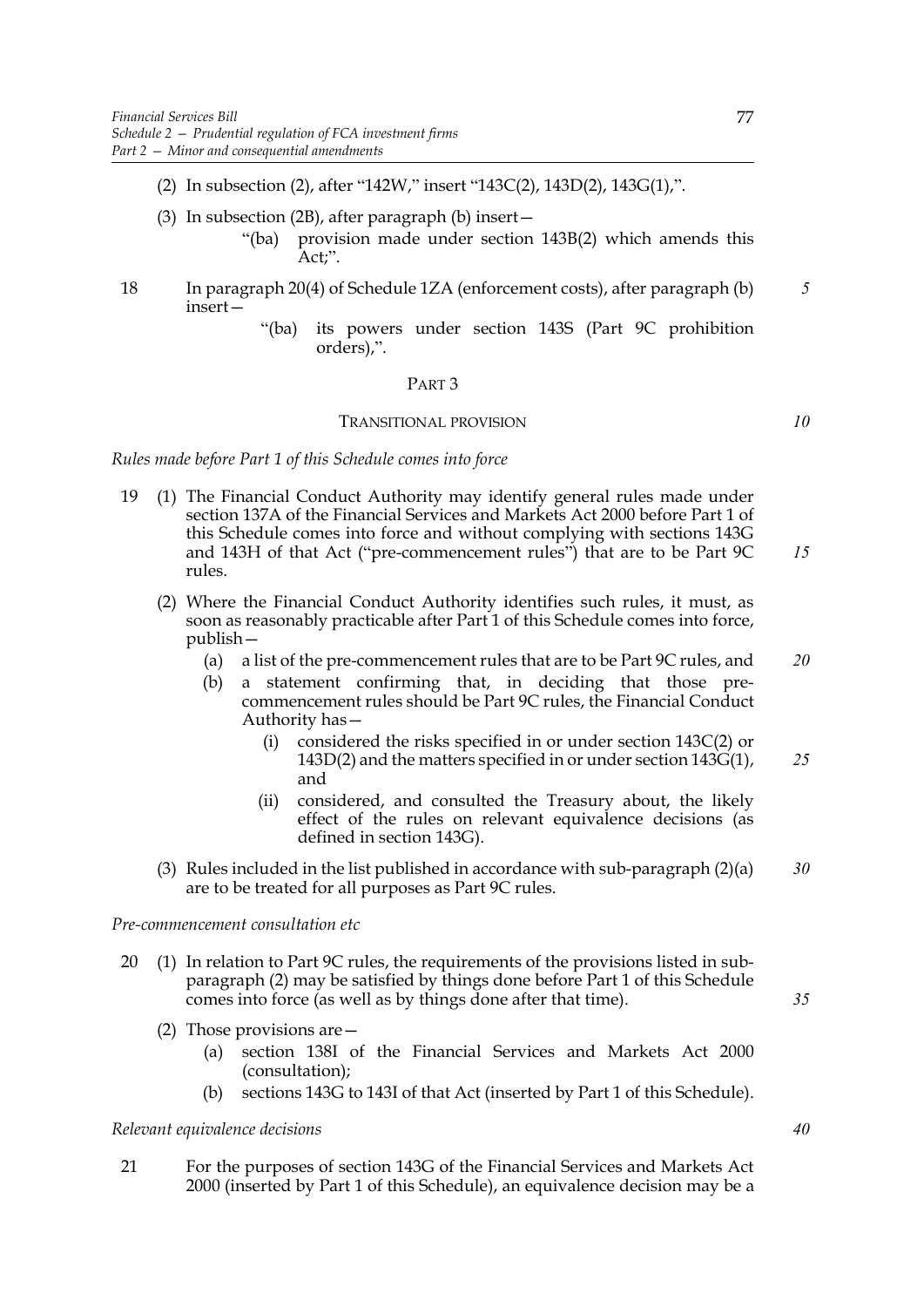relevant equivalence decision by virtue of a notice in writing given by the Treasury before Part 1 of this Schedule comes into force (as well as by a notice given after that time).

# *Interpretation*

22 In this Part of this Schedule, "Part 9C rules" has the same meaning as in the Financial Services and Markets Act 2000 (see section 143F of that Act, inserted by Part 1 of this Schedule). *5*

# SCHEDULE 3 Section 5

### PRUDENTIAL REGULATION OF CREDIT INSTITUTIONS ETC

#### PART 1

NEW PART 9D OF THE FINANCIAL SERVICES AND MARKETS ACT 2000

1 In the Financial Services and Markets Act 2000, after Part 9C (inserted by Schedule 2 to this Act) insert—

### "PART 9D

#### PRUDENTIAL REGULATION OF CREDIT INSTITUTIONS ETC

#### *Interpretation*

## **144A CRR rules**

| (1) In this Act, "CRR rules" means rules of a type described in subsection |
|----------------------------------------------------------------------------|
| (2) to the extent that they make provision about a matter described in     |
| subsection $(3)$ .                                                         |

- (2) The types of rules are—
	- (a) general rules made, or to be made, by the PRA applying to CRR firms or a description of CRR firm;
	- (b) rules made, or to be made, under section 192XA.
- (3) The matters are any matter that is the subject of  $-$ 
	- (a) a relevant provision of the capital requirements regulation, or
	- (b) a CRR Basel standard.
- (4) For the purposes of subsection  $(3)(a)$ , a provision is "relevant" if  $-$ 
	- (a) it has been or may be revoked by regulations made under section 3(1) of the Financial Services Act 2020, or
	- (b) it has been revoked by regulations made under section 3(3) or (5) of that Act.
- (5) In subsection  $(3)$ 
	- (a) the reference to a matter that is the subject of a provision of the capital requirements regulation includes a matter that is the subject of an instrument made under the provision, and

*10*

*15*

*20*

*25*

*30*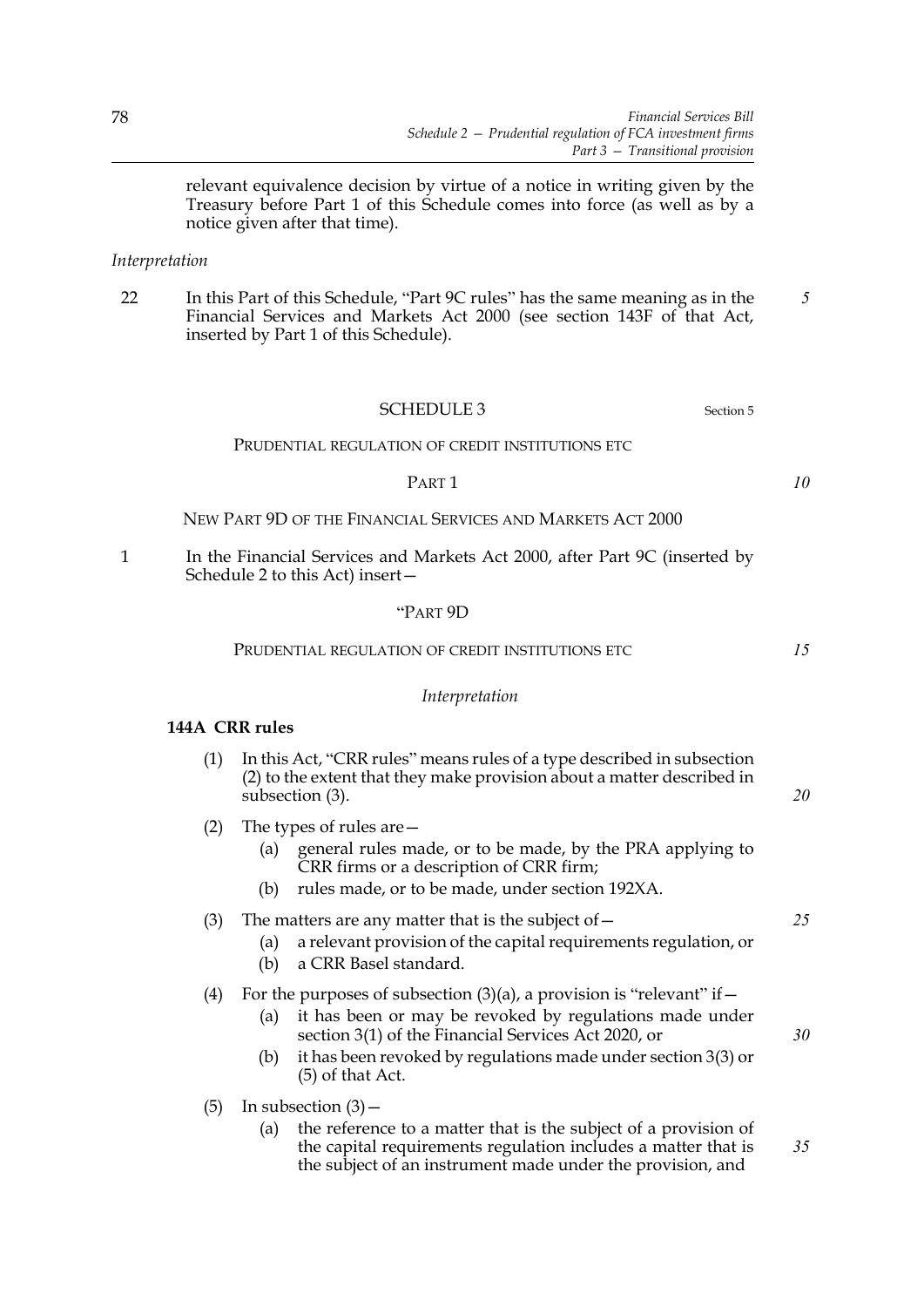(b) the reference to a matter that is the subject of a CRR Basel standard includes such a matter as it relates to any CRR firm (even where the standard in question does not apply to all CRR firms).

# **144B Terms used in this Part**

- (1) In this Part—
	- "CRR Basel standard" has the meaning given in section 4 of the Financial Services Act 2020;
	- "CRR firm" has the same meaning as in the capital requirements regulation;
	- "EU tertiary legislation" has the meaning given in section 20 of the European Union (Withdrawal) Act 2018.
- (2) In this Part, references to instruments made under the capital requirements regulation include EU tertiary legislation made under that regulation which forms part of retained EU law.

### *Making CRR rules*

## **144C Matters to consider when making CRR rules**

- (1) When making CRR rules, the PRA must, among other things, have regard to—
	- (a) relevant standards recommended by the Basel Committee on Banking Supervision from time to time, *20*
	- (b) the likely effect of the rules on the relative standing of the United Kingdom as a place for internationally active credit institutions and investment firms to be based or to carry on activities,
	- (c) the likely effect of the rules on the ability of CRR firms to continue to provide finance to businesses and consumers in the United Kingdom on a sustainable basis in the medium and long term, and
	- (d) any other matter specified by the Treasury by regulations.
- (2) For the purposes of subsection (1)(b), the PRA must consider the United Kingdom's standing in relation to the other countries and territories in which, in its opinion, internationally active credit institutions and investment firms are most likely to choose to be based or carry on activities.
- (3) When making CRR rules, the PRA must consider, and consult the Treasury about, the likely effect of the rules on relevant equivalence decisions.
- (4) For the purpose of this section, an equivalence decision is "relevant" if the Treasury have, by notice in writing, informed the PRA that it is relevant for that purpose.
- (5) In this section—
	- "consumer" means an individual who is acting for purposes outside those of any trade, business or profession carried on by the individual;

79

*10*

*5*

*15*

*25*

*30*

*35*

*40*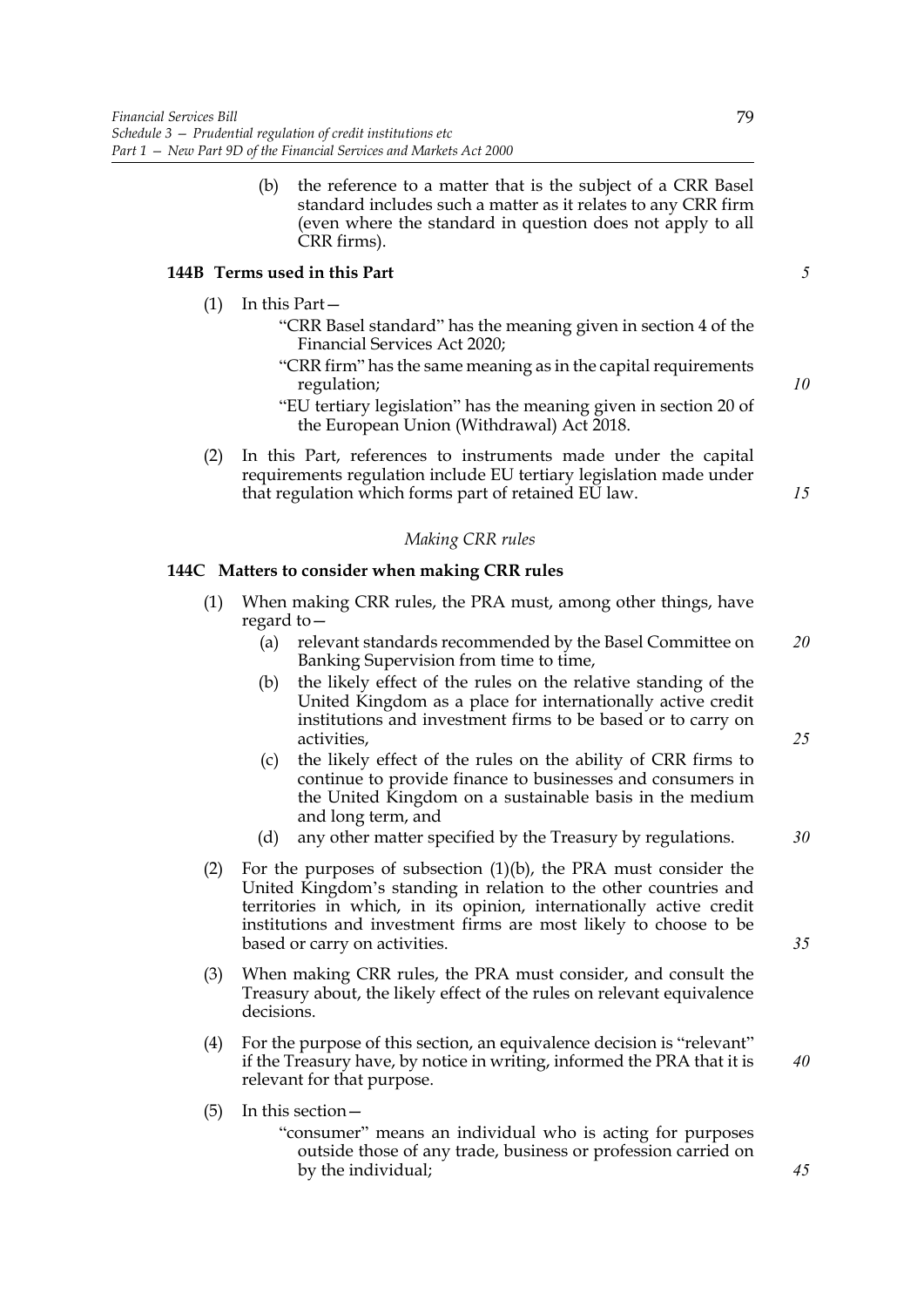- "equivalence decision" means a decision as to whether the law and practice of one country or territory is equivalent to the law and practice of another country or territory, either generally or as it relates to a particular matter;
- "territory" includes the European Union and any other international organisation or authority comprising countries or territories.
- (6) This section is subject to section 144E.

## **144D Explanation to accompany consultation on CRR rules**

- (1) A draft of proposed CRR rules published in accordance with section 138J(1)(b) must be accompanied by an explanation of the ways in which having regard to the matters specified in or under section 144C(1) has affected the proposed rules (as well as being accompanied by the information listed in section 138J(2)). *10*
- (2) If the PRA makes the proposed CRR rules, it must publish—
	- (a) a summary of the purpose of the proposed rules, and
	- (b) an explanation complying with subsection (1),
	- (as well as the information required by section 138J(4) and (5)).
- (3) This section is subject to section 144E.

## **144E Exceptions from sections 144C and 144D etc**

- (1) Sections 144C and 144D do not apply where the PRA makes CRR rules—
	- (a) in order to comply with a direction given by the Financial Policy Committee of the Bank of England under section 9H of the Bank of England Act 1998 (directions requiring macroprudential measures), or
	- (b) in order to act in accordance with a recommendation made by that Committee under section 9Q of that Act (recommendations about the exercise of the PRA's functions).
- (2) Section 144C does not apply where the PRA makes CRR rules to the extent that they make provision ("CRR restatement provision") reproducing without any changes which, in the PRA's opinion, are material—
	- (a) a provision of the capital requirements regulation as it had effect immediately before it was revoked by regulations made under section 3 of the Financial Services Act 2020, or *35*
	- (b) a provision of an instrument made under the capital requirements regulation as it had effect immediately before it was revoked by such regulations.
- (3) The following do not apply in relation to CRR rules to the extent that they make CRR restatement provision—
	- (a) section 138J, other than subsection  $(1)(a)$ ,
	- (b) section 138K, and
	- (c) section 144D,

but, if it makes rules making such provision, the PRA must publish a statement of which provisions of the capital requirements *30*

*25*

*45*

*40*

*20*

*15*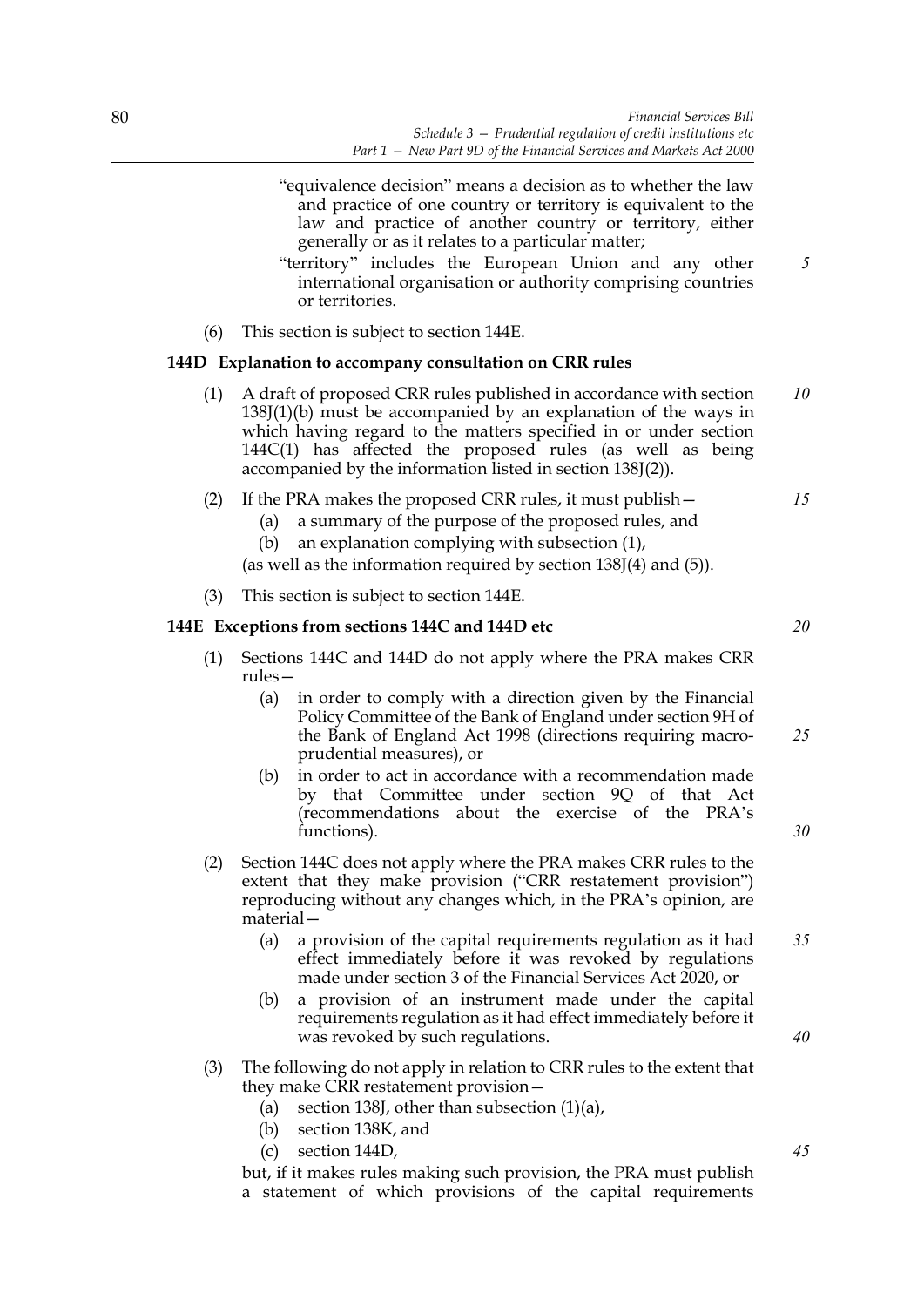regulation, or of the instrument made under that regulation, are reproduced and what changes (if any) are made.

(4) Section 144D does not apply in relation to CRR rules if the PRA considers that the delay involved in complying with that section would be prejudicial to the safety and soundness of PRA-authorised persons. (5) If the PRA proposes CRR rules that change existing CRR rules and the changes consist of or include changes which, in the PRA's opinion, are not material— (a) the explanation described in section 144D(1) is not required in relation to the rules to the extent that they make those changes, but (b) the draft of the rules must be accompanied by a statement of the PRA's opinion. (6) If the PRA makes CRR rules that change existing CRR rules and the changes consist of or include changes which, in the PRA's opinion, are not material— (a) the summary and explanations described in section 144D(2) are not required in relation to the rules to the extent that they make those changes, but (b) the PRA must publish a statement of its opinion. (7) For the purposes of this section, whether a change is material is to be determined by the PRA by reference to, among other things, the matters specified in or under section 144C(1). **144F Power to consequentially amend enactments** (1) The Treasury may by regulations make provision amending an enactment that is consequential on CRR rules. (2) In this section— "enactment" includes— (a) retained direct EU legislation, (b) an enactment comprised in subordinate legislation, (c) an enactment comprised in, or in an instrument made under, a Measure or Act of Senedd Cymru, (d) an enactment comprised in, or in an instrument made under, an Act of the Scottish Parliament, and (e) an enactment comprised in, or in an instrument made under, Northern Ireland legislation; "subordinate legislation" has the same meaning as in the Interpretation Act 1978 (see section 21 of that Act). *5 10 15 20 25 30 35*

## *Content of CRR rules*

# **144G Disapplication or modification of CRR rules in individual cases**

(1) This section applies to a CRR rule if, or to the extent that, CRR rules provide for it to apply to the rule.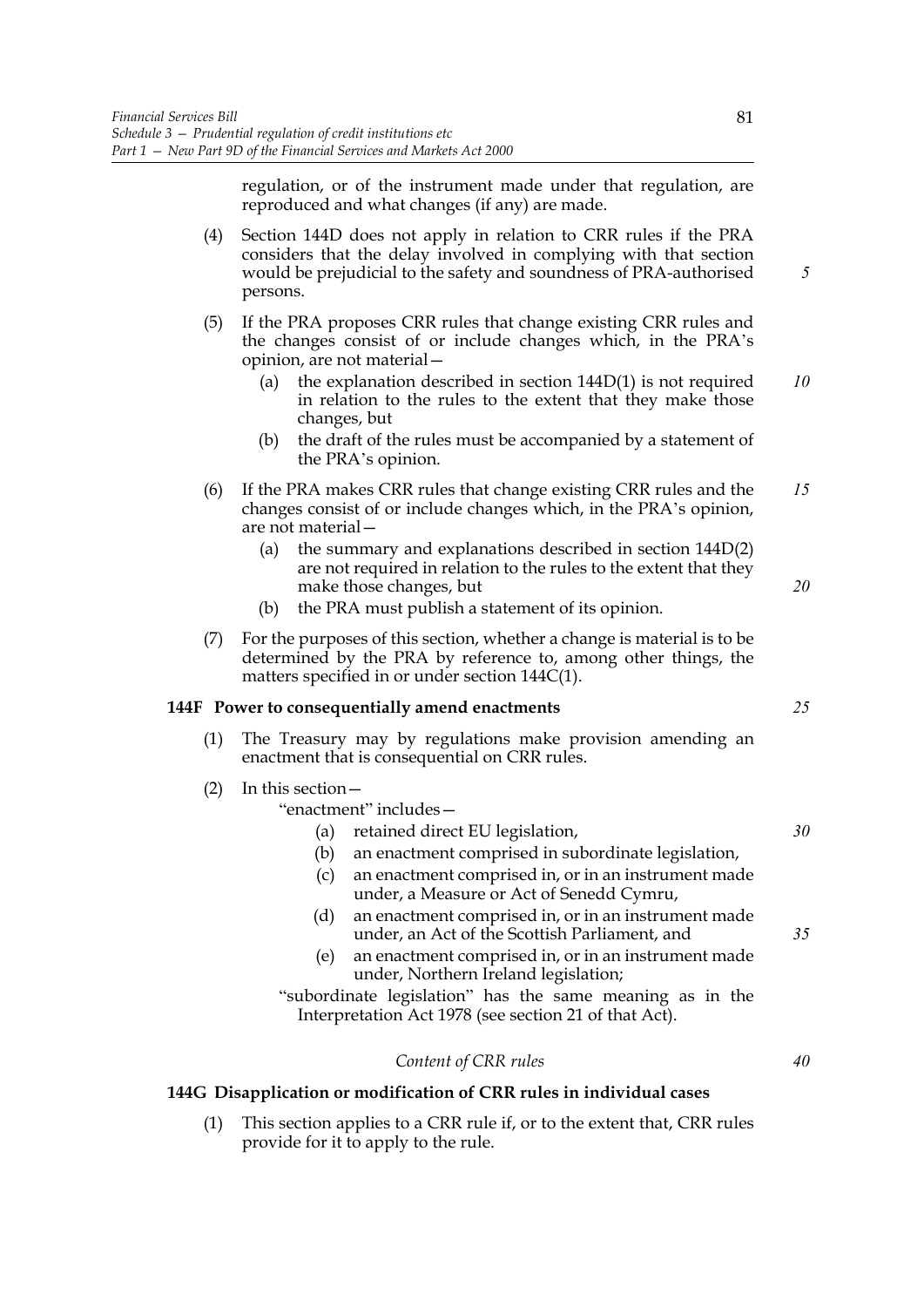- (2) The PRA may, on the application of or with the consent of a person who is subject to CRR rules, give the person a permission that enables the person—
	- (a) not to apply the CRR rule, or
	- (b) to apply the CRR rule with the modifications specified in the permission.
- (3) The PRA may—
	- (a) give permission under this section subject to conditions, and
	- (b) revoke or vary permission under this section.

# **144H Relationship with the capital requirements regulation**

- (1) CRR rules may make provision by reference to the capital requirements regulation, to an instrument made under the capital requirements regulation or to Directive 2013/36/EU UK law, as amended from time to time.
- (2) CRR rules may, despite section 137G(6), include provision that modifies the capital requirements regulation or an instrument made under that regulation (but may not amend or revoke a provision of that regulation or such an instrument). *15*
- (3) In this section, "Directive 2013/36/EU UK law" means the law of the United Kingdom which was relied on immediately before IP completion day to implement the capital requirements directive and its implementing measures as it has effect— *20*
	- (a) on IP completion day, in the case of rules made by the PRA or the FCA under this Act, and
	- (b) as amended from time to time, in all other cases."

# PART 2

# PRA'S POWER TO MAKE RULES IN RELATION TO CERTAIN HOLDING COMPANIES

- 2 Part 12B of the Financial Services and Markets Act 2000 (approval of certain holding companies by the PRA) is amended as follows.
- 3 Before section 192O insert—

# *"Interpretation".*

- 4 (1) Section 192O(1) (interpretation) is amended as follows.
	- (2) Omit the definition of "section 192V rules".
	- (3) After that definition insert—

""section 192XA rules" means rules made under section 192XA;". *35*

5 Before section 192P insert—

*"Approval".*

6 Omit section 192V.

*10*

*5*

*25*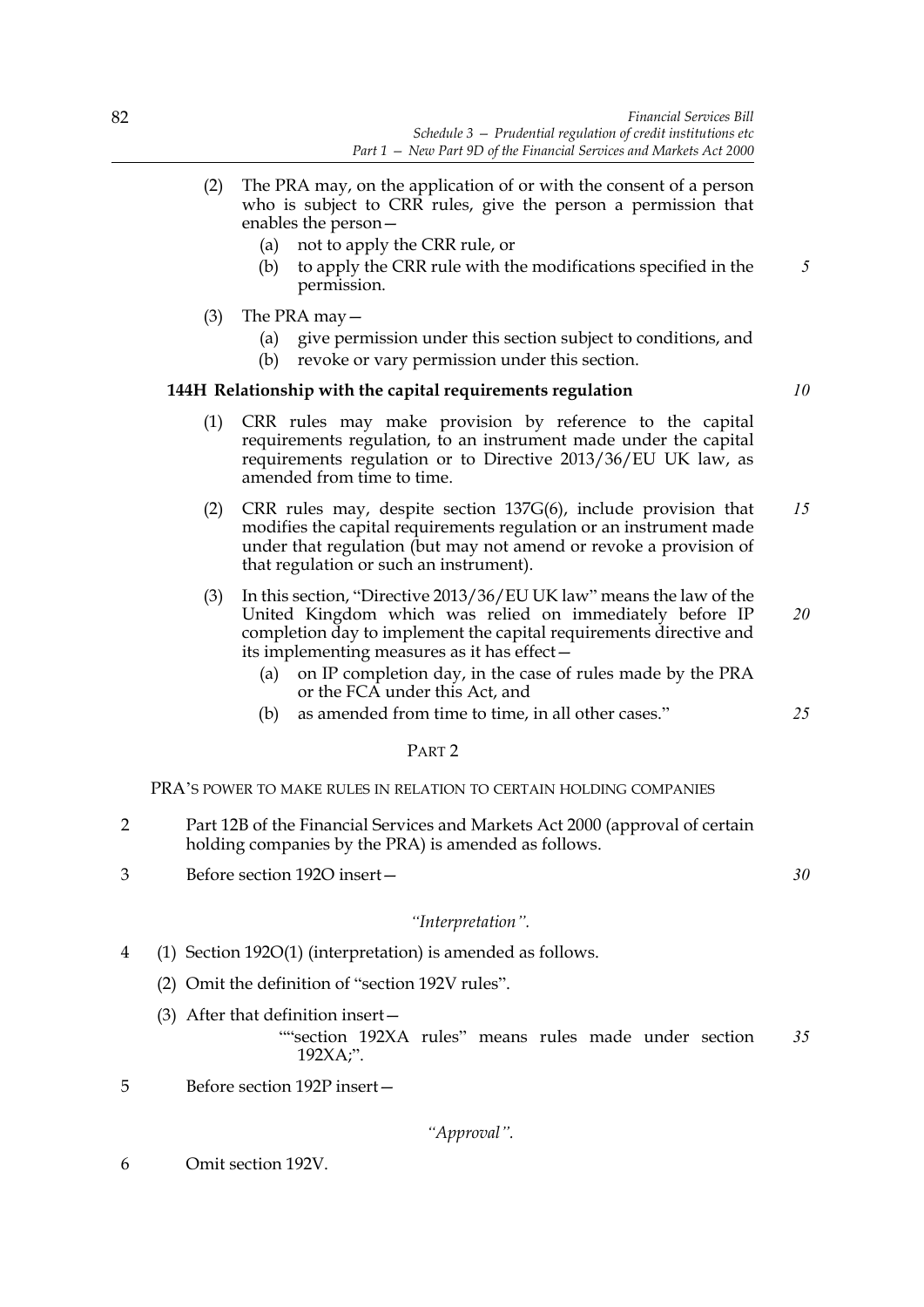# 7 After section 192X insert—

#### *"Rules*

## **192XA Rules applying to holding companies**

- (1) The PRA may make rules described in subsection (2) applying to financial holding companies and mixed financial holding companies that are—
	- (a) approved under section 192R, or
	- (b) designated under section  $192T(2)(c)$ ,

where it appears to the PRA to be necessary or expedient to make the rules for the purpose of advancing any of its objectives.

- (2) Those rules are—
	- (a) rules imposing requirements to be complied with by holding companies on a consolidated or sub-consolidated basis;
	- (b) rules imposing requirements which, in the PRA's opinion, are likely to mitigate group risk;
	- (c) rules imposing reporting requirements related to requirements described in paragraph (a) or (b);
	- (d) rules imposing public disclosure requirements related to requirements described in paragraph (a) or (b);
	- (e) rules imposing requirements in respect of governance arrangements; *20*
	- (f) rules imposing requirements in respect of remuneration policies and practices.
- (3) Subject to subsection (4), rules made under this section may not modify, amend or revoke any retained direct EU legislation, except retained direct EU legislation which takes the form of PRA rules. *25*
- (4) Rules made under this section may include provision that modifies the capital requirements regulation or an instrument made under that regulation (but may not amend or revoke provisions of that regulation or such an instrument).
- (5) Rules made under this section may make provision by reference to the capital requirements regulation, to instruments made under that regulation or to Directive 2013/36/EU UK law, as amended from time to time.
- (6) Section 141A (power to make consequential amendments of references to rules etc) applies to the exercise by the PRA of its power to make, alter or revoke rules under this section as it applies in relation to the exercise by the PRA of its power to make, alter or revoke rules under Part 9A. *35*
- (7) In this section, references to an instrument made under the capital requirements regulation include EU tertiary legislation made under that regulation which forms part of retained EU law. *40*
- (8) In this section—
	- "EU tertiary legislation" has the meaning given in section 20 of the European Union (Withdrawal) Act 2018;

*5*

*10*

*15*

*30*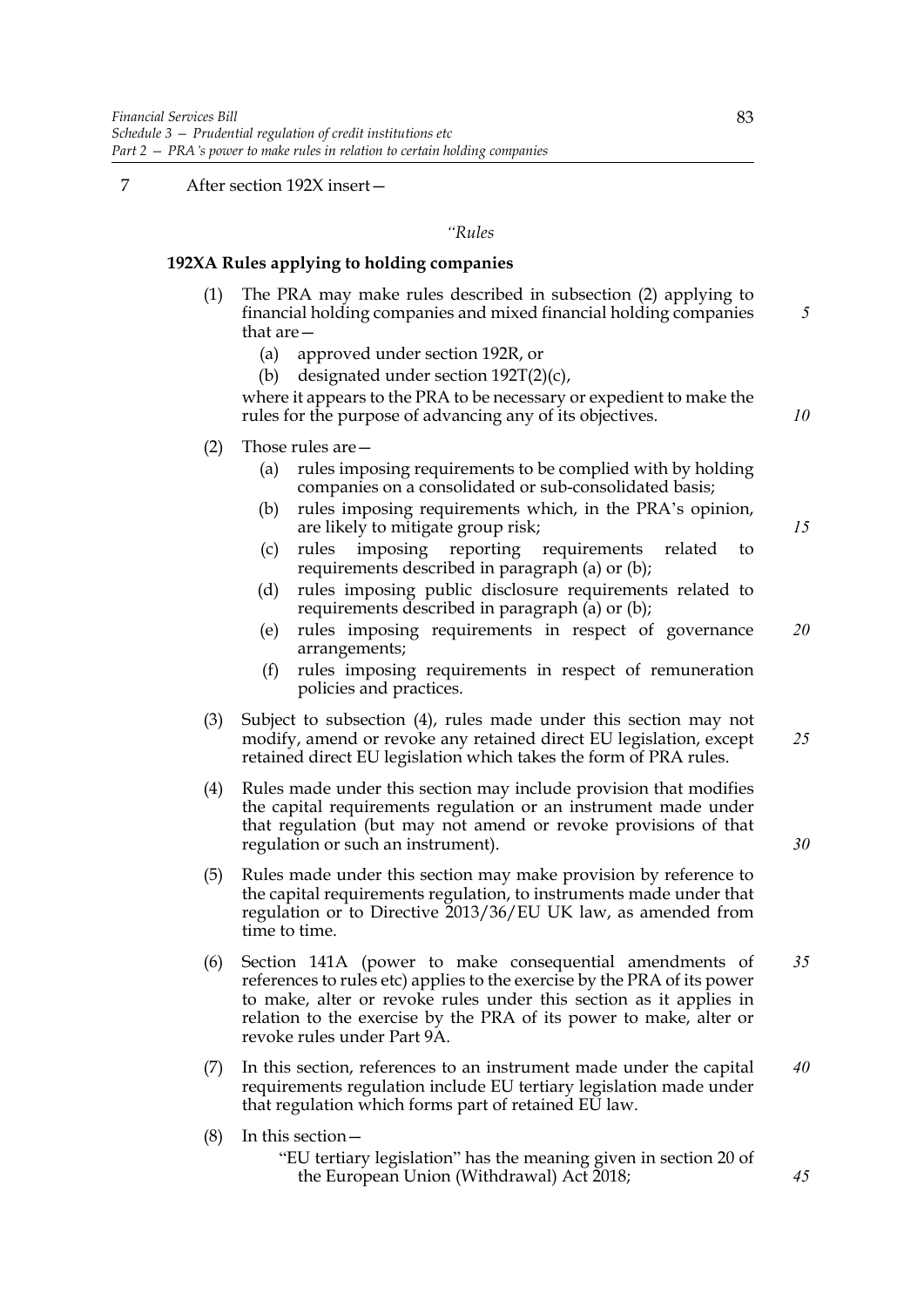- "governance arrangements" includes organisational structure, lines of responsibility and internal control mechanisms;
- "group risk" means the risk that the financial position of a financial holding company or mixed financial holding company or of a member of its group may be adversely affected—
	- (a) by its relationships, whether financial or nonfinancial, with other members of the group, or
	- (b) by matters which affect the financial position of the group, or of a group which forms part of that group, taken as a whole (including, for example, reputational contagion). *10*

### **192XB Procedural provision**

(1) For provision about the making of section 192XA rules that are CRR rules, see Part 9D.

*15*

*20*

*5*

# (2) The following provisions of Part 9D apply in relation to section 192XA rules that are not CRR rules as if they were CRR rules—

- (a) section 144C (matters to consider when making rules);
- (b) sections 144D and 144E(1) and (4) to (7) (explanation to accompany consultation on rules).

## **192XC Disapplication or modification of rules in individual cases**

- (1) This section applies to a section 192XA rule if, or to the extent that, section 192XA rules provide for it to apply to the rule.
- (2) The PRA may, on the application of or with the consent of a person who is subject to section 192XA rules, give the person a permission that enables the person— *25*
	- (a) not to apply the section 192XA rule, or
	- (b) to apply the section 192XA rule with the modifications specified in the permission.
- (3) The PRA may—
	- (a) give permission under this section subject to conditions, and
	- (b) revoke or vary permission under this section.

*Disciplinary measures"*

#### PART 3

#### MINOR AND CONSEQUENTIAL AMENDMENTS

*Bank of England Act 1998 (c. 11)*

- 8 (1) Section 9H of the Bank of England Act 1998 (directions to FCA or PRA requiring macro-prudential measures) is amended as follows.
	- (2) In subsection (2) (definition of "regulated person"), for paragraph (b) substitute—
		- "(b) in relation to the PRA—

*30*

*35*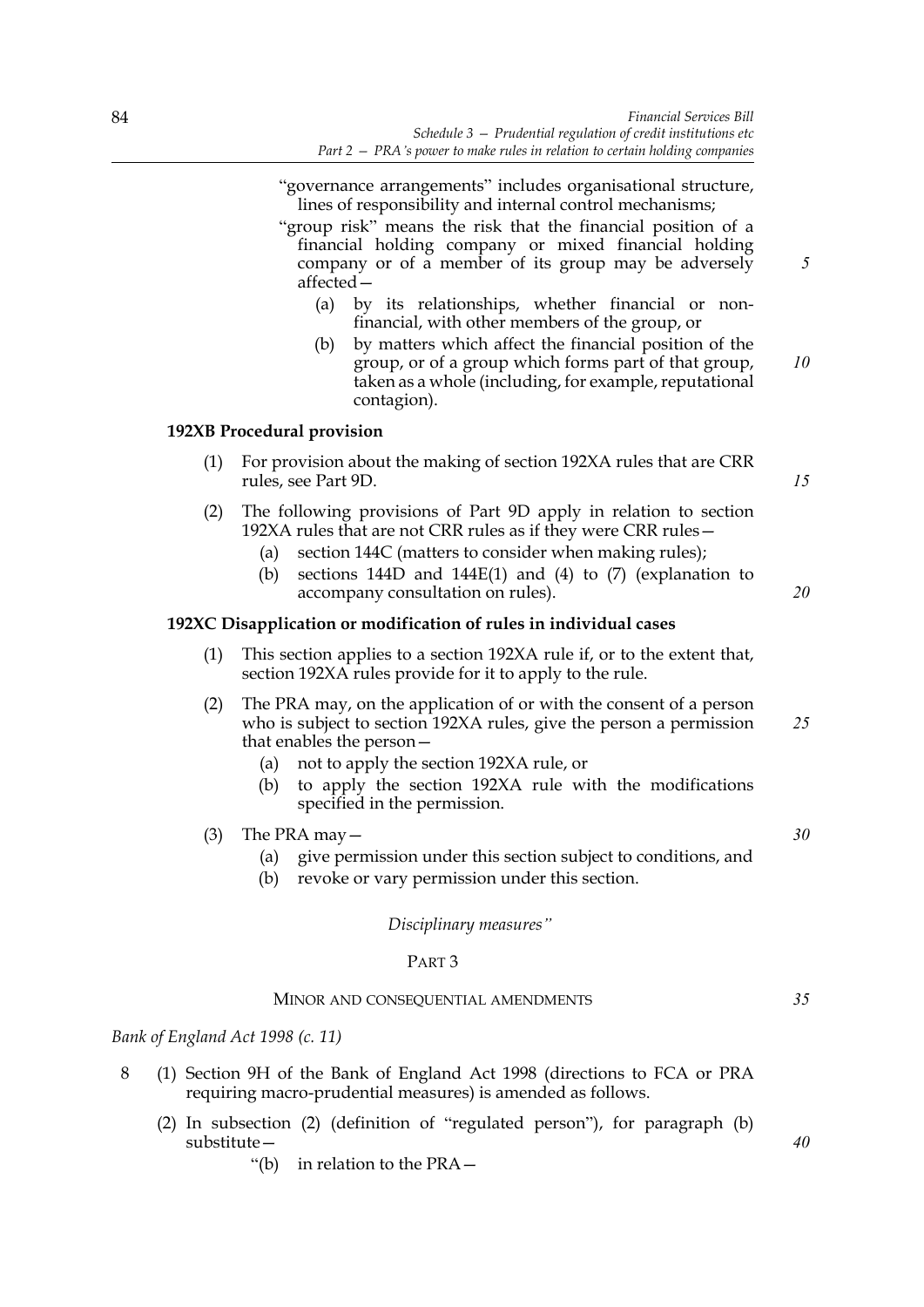- (i) a PRA-authorised person within the meaning of that Act, or
- (ii) a financial holding company or mixed financial holding company that is approved under section 192R of that Act or designated under section  $192T(2)(c)$  of that Act."
- (3) At the end insert—
	- "(12) In this section—
		- "the Capital Requirements Regulation" means Regulation (EU) No. 575/2013 of the European Parliament and of the Council of 26 June 2013 on prudential requirements for credit institutions and investment firms; *10*
		- "financial holding company" has the meaning given in Article 4(1)(20) of the Capital Requirements Regulation;
		- "mixed financial holding company" has the meaning given in Article 4(1)(21) of the Capital Requirements Regulation." *15*

|    | Financial Services and Markets Act 2000 (c. 8)                                                                                                                                                                                                                                     |    |  |  |  |
|----|------------------------------------------------------------------------------------------------------------------------------------------------------------------------------------------------------------------------------------------------------------------------------------|----|--|--|--|
|    |                                                                                                                                                                                                                                                                                    |    |  |  |  |
| 9  | The Financial Services and Markets Act 2000 is amended as follows.                                                                                                                                                                                                                 |    |  |  |  |
| 10 | In section 137G (the PRA's general rules), at the end insert –                                                                                                                                                                                                                     |    |  |  |  |
|    | Subsection (6) is subject to section 144H(2)."<br>$\lq(7)$                                                                                                                                                                                                                         | 20 |  |  |  |
| 11 | In section 138J(10) (consultation by the PRA), for "section 138L" substitute<br>"sections $138L$ and $144E(3)$ ."                                                                                                                                                                  |    |  |  |  |
| 12 | In section 138K (consultation: mutual societies), at the end insert—                                                                                                                                                                                                               |    |  |  |  |
|    | This section is subject to section $144E(3)$ ."<br>$\lq(7)$                                                                                                                                                                                                                        |    |  |  |  |
| 13 | In section 1920(1) (interpretation of Part 12B), in the definition of "Directive"<br>2013/36/EU UK law", omit the words following paragraph (b).                                                                                                                                   | 25 |  |  |  |
| 14 | In section $192R(3)$ (grant of approval) –<br>in paragraph (a) omit ", section 192V rules" and the "and" at the end,<br>(a)<br>and                                                                                                                                                 |    |  |  |  |
|    | after that paragraph insert -<br>(b)<br>adequate for the purpose of complying with section<br>"(aa)<br>192XA rules, and".                                                                                                                                                          | 30 |  |  |  |
| 15 | (1) Section 192T (measures) is amended as follows.                                                                                                                                                                                                                                 |    |  |  |  |
|    | (2) In subsection $(1)$ –<br>omit the "and" at the end of paragraph (a),<br>(a)<br>in paragraph (b) omit ", section 192V rules", and<br>(b)<br>at the end of paragraph (b) insert ", and<br>(c)<br>to ensure that the relevant group complies with<br>(c)<br>section 192XA rules." | 35 |  |  |  |
|    | (3) In subsection $(2)(c)$ –                                                                                                                                                                                                                                                       | 40 |  |  |  |

- (a) omit ", section 192V rules", and
- (b) at the end insert "and with section 192XA rules".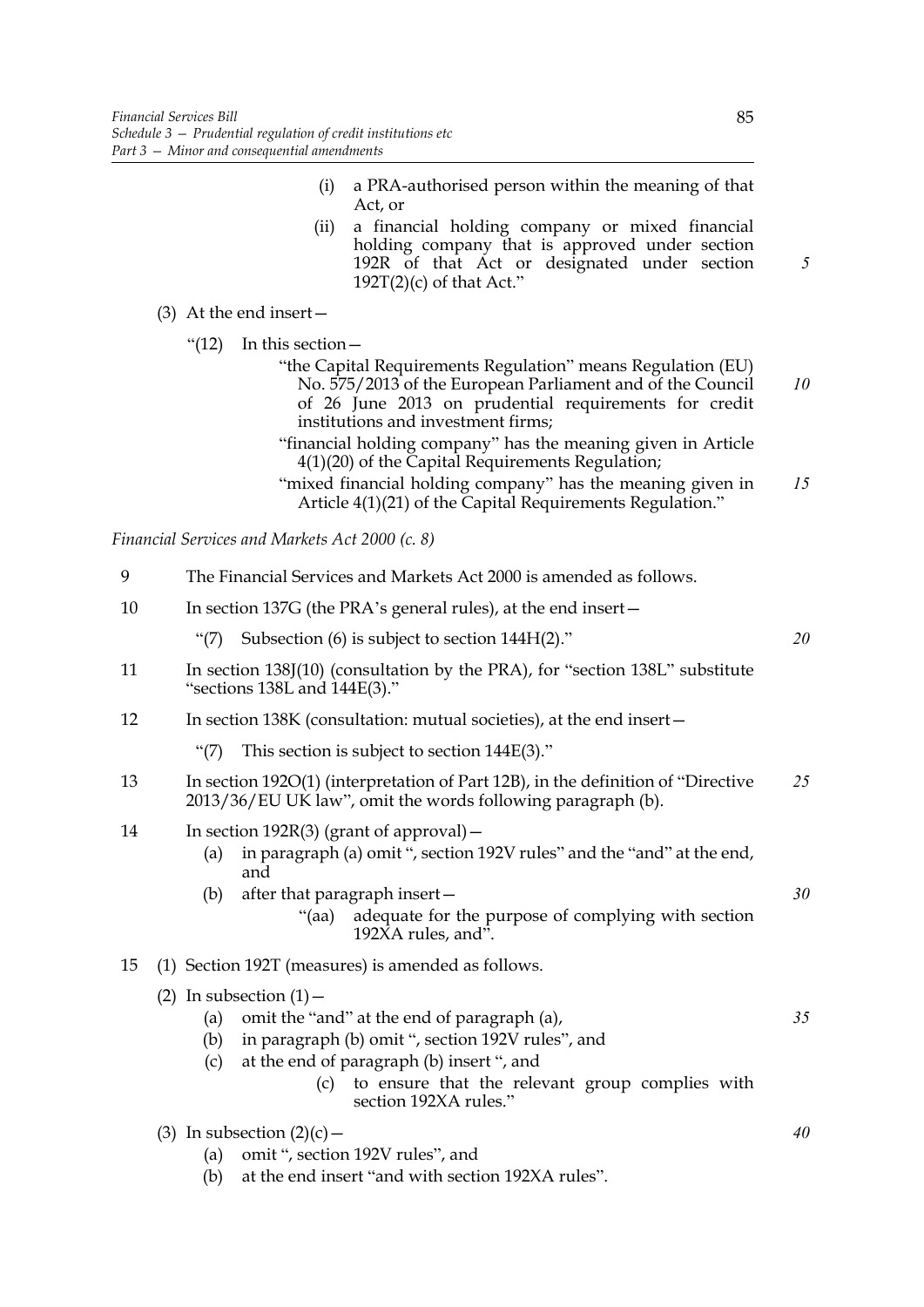| 16 |                                                                                                                                      | In section $192Y(1)$ –                                                                                                      |                                                                                                                                                                                       |    |  |  |  |
|----|--------------------------------------------------------------------------------------------------------------------------------------|-----------------------------------------------------------------------------------------------------------------------------|---------------------------------------------------------------------------------------------------------------------------------------------------------------------------------------|----|--|--|--|
|    |                                                                                                                                      | (a)                                                                                                                         | omit paragraph (c) (including the "or" at the end), and                                                                                                                               |    |  |  |  |
|    |                                                                                                                                      | (b)                                                                                                                         | after that paragraph insert-<br>"(ca) section 192XA rules; or".                                                                                                                       |    |  |  |  |
|    |                                                                                                                                      |                                                                                                                             |                                                                                                                                                                                       | 5  |  |  |  |
| 17 |                                                                                                                                      | In section 417(1) (definitions), at the appropriate place, insert-<br>""CRR rules" has the meaning given in section 144A;". |                                                                                                                                                                                       |    |  |  |  |
| 18 | In section 429(2) (parliamentary control of statutory instruments: affirmative<br>procedure), before "214A" insert "144C(1), 144F,". |                                                                                                                             |                                                                                                                                                                                       |    |  |  |  |
|    |                                                                                                                                      |                                                                                                                             | Capital Requirements Regulations 2013 (S.I. 2013/3115)                                                                                                                                |    |  |  |  |
| 19 | The Capital Requirements Regulations 2013 (meaning of "permission" etc) is<br>amended as follows.                                    |                                                                                                                             |                                                                                                                                                                                       |    |  |  |  |
| 20 |                                                                                                                                      | In regulation 2(1), in the definition of "appropriate regulator", at the end<br>insert ", subject to regulation 39(2)".     |                                                                                                                                                                                       |    |  |  |  |
| 21 |                                                                                                                                      |                                                                                                                             | (1) Regulation 39 (meaning of "permission" etc) is amended as follows.                                                                                                                |    |  |  |  |
|    |                                                                                                                                      |                                                                                                                             | (2) The existing text becomes paragraph (1).                                                                                                                                          | 15 |  |  |  |
|    | (3) In that paragraph, in the definition of "permission", after paragraph (a)<br>insert-                                             |                                                                                                                             |                                                                                                                                                                                       |    |  |  |  |
|    |                                                                                                                                      | " $(aa)$                                                                                                                    | section 144G of FSMA and CRR rules (as defined in Part 9D<br>of FSMA);                                                                                                                |    |  |  |  |
|    |                                                                                                                                      | (ab)                                                                                                                        | section 192XC of FSMA and section 192XA rules (as defined<br>in Part 12B of FSMA);".                                                                                                  | 20 |  |  |  |
|    |                                                                                                                                      |                                                                                                                             | $(4)$ After that paragraph insert $-$                                                                                                                                                 |    |  |  |  |
|    |                                                                                                                                      | $\binom{11}{2}$                                                                                                             | In this Part, in relation to $-$                                                                                                                                                      |    |  |  |  |
|    |                                                                                                                                      | (a)                                                                                                                         | a decision made under a power conferred by section 144G of<br>FSMA and CRR rules (as defined in Part 9D of FSMA) that are<br>section 192XA rules (as defined in Part 12B of FSMA), or | 25 |  |  |  |
|    |                                                                                                                                      | (b)                                                                                                                         | a decision made under a power conferred by section 192XC<br>of FSMA and section 192XA rules (as defined in Part 12B of<br>FSMA),                                                      |    |  |  |  |
|    |                                                                                                                                      |                                                                                                                             | "appropriate regulator" means the PRA."                                                                                                                                               | 30 |  |  |  |
|    |                                                                                                                                      |                                                                                                                             | PART <sub>4</sub>                                                                                                                                                                     |    |  |  |  |
|    |                                                                                                                                      |                                                                                                                             | <b>TRANSITIONAL PROVISION</b>                                                                                                                                                         |    |  |  |  |
|    |                                                                                                                                      | Pre-commencement consultation etc                                                                                           |                                                                                                                                                                                       |    |  |  |  |
| 22 |                                                                                                                                      |                                                                                                                             | (1) In relation to general rules that are CRR rules, the requirements of the<br>provisions listed in sub-paragraph (3) may be satisfied by things done before                         | 35 |  |  |  |

(2) In relation to section 192XA rules, the requirements of the provisions listed in sub-paragraph (3) may be satisfied by things done before Part 2 of this Schedule comes into force (as well as by things done after that time).

*40*

Part 1 of this Schedule comes into force (as well as by things done after that

(3) Those provisions are—

time).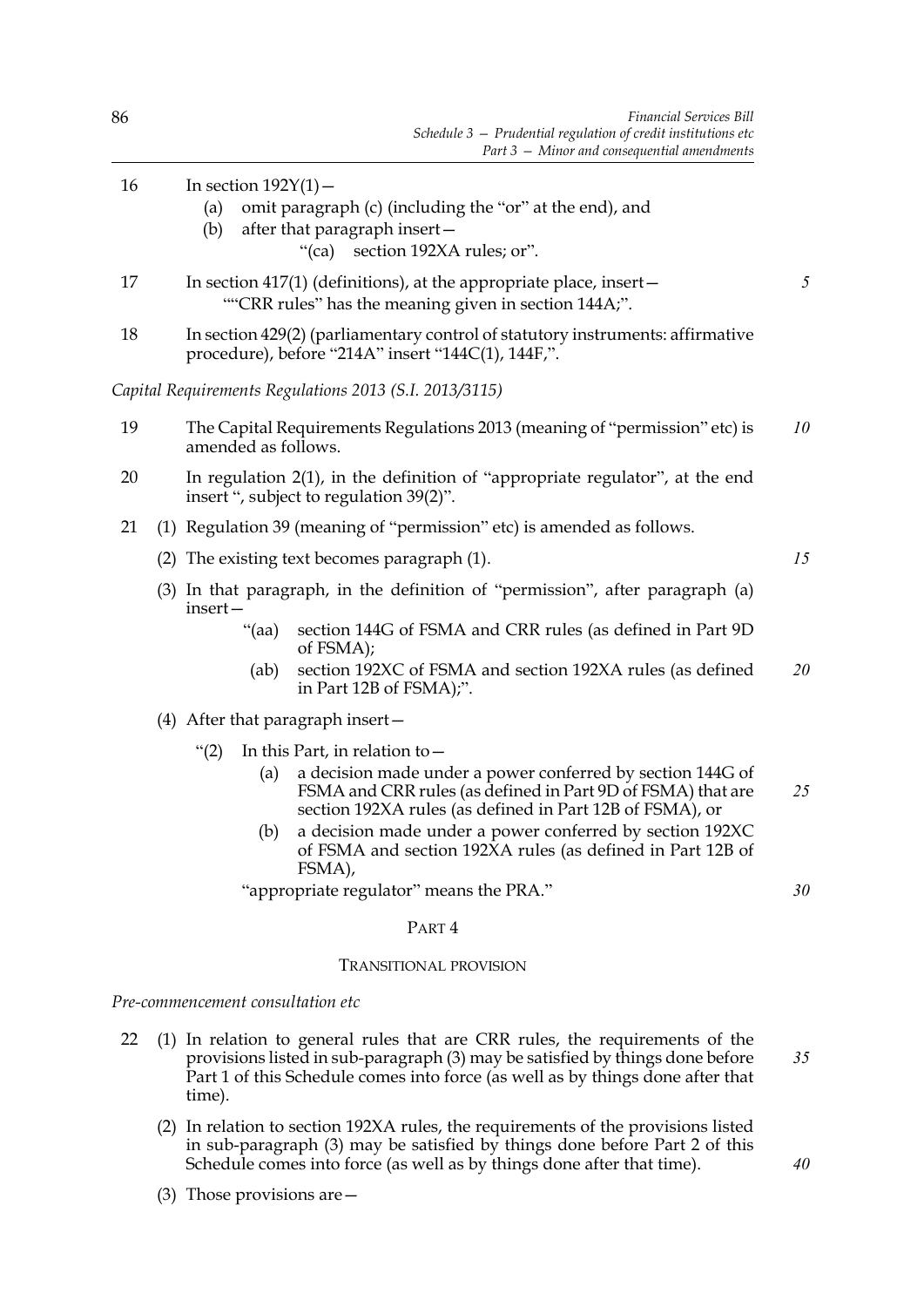- (a) sections 138J and 138K of the Financial Services and Markets Act 2000 (consultation);
- (b) sections 144C to 144E of that Act (inserted by Part 1 of this Schedule).

# *Relevant equivalence decisions*

23 For the purposes of section 144C of the Financial Services and Markets Act 2000 (inserted by Part 1 of this Schedule), an equivalence decision may be a relevant equivalence decision by virtue of a notice in writing given by the Treasury before Part 1 of this Schedule comes into force (as well as by a notice given after that time). *5*

## *Section 192V rules*

- 24 (1) Rules made by the Prudential Regulation Authority under section 192V of the Financial Services and Markets Act 2000 and in force immediately before the day on which the repeal of that section by Part 2 of this Schedule comes into force ("the repeal day") are to be treated, on and after that day—
	- (a) as validly made section 192XA rules, and
	- (b) to the extent that they make provision about a matter described in section 144A(3) of the Financial Services and Markets Act 2000 (inserted by Part 1 of this Schedule), as validly made CRR rules.
	- (2) Sections 192Y, 192Z and 192Z1 of the Financial Services and Markets Act 2000 (disciplinary measures) continue to have effect in relation to a contravention, before the repeal day, of a rule made under section 192V of that Act, despite the repeal of section  $192Y(1)(c)$  of that Act.

## *Interpretation*

- 25 In this Part of this Schedule—
	- "CRR rules" has the same meaning as in the Financial Services and Markets Act 2000 (see section 144A of that Act, inserted by Part 1 of this Schedule); *25*
		- "general rules" has the meaning given in section 137G(2) of that Act; "section 192XA rules" has the same meaning as in Part 12B of that Act (see section 192O of that Act, as amended by Part 3 of this Schedule).

# SCHEDULE 4 Section 7

# AMENDMENTS OF THE CAPITAL REQUIREMENTS REGULATION

- 1 The Capital Requirements Regulation is amended as follows.
- 2 In Article 4A(1)(a) (definitions: references to PRA rulebook), for "as the rulebook has effect on IP completion day" substitute "as amended from time to time".
- 3 In Article 92(3) (own funds requirements), for points (b) and (c) substitute—
	- "(b) the own funds requirements for the trading-book business of an institution for the following—

*10*

*20*

*15*

*30*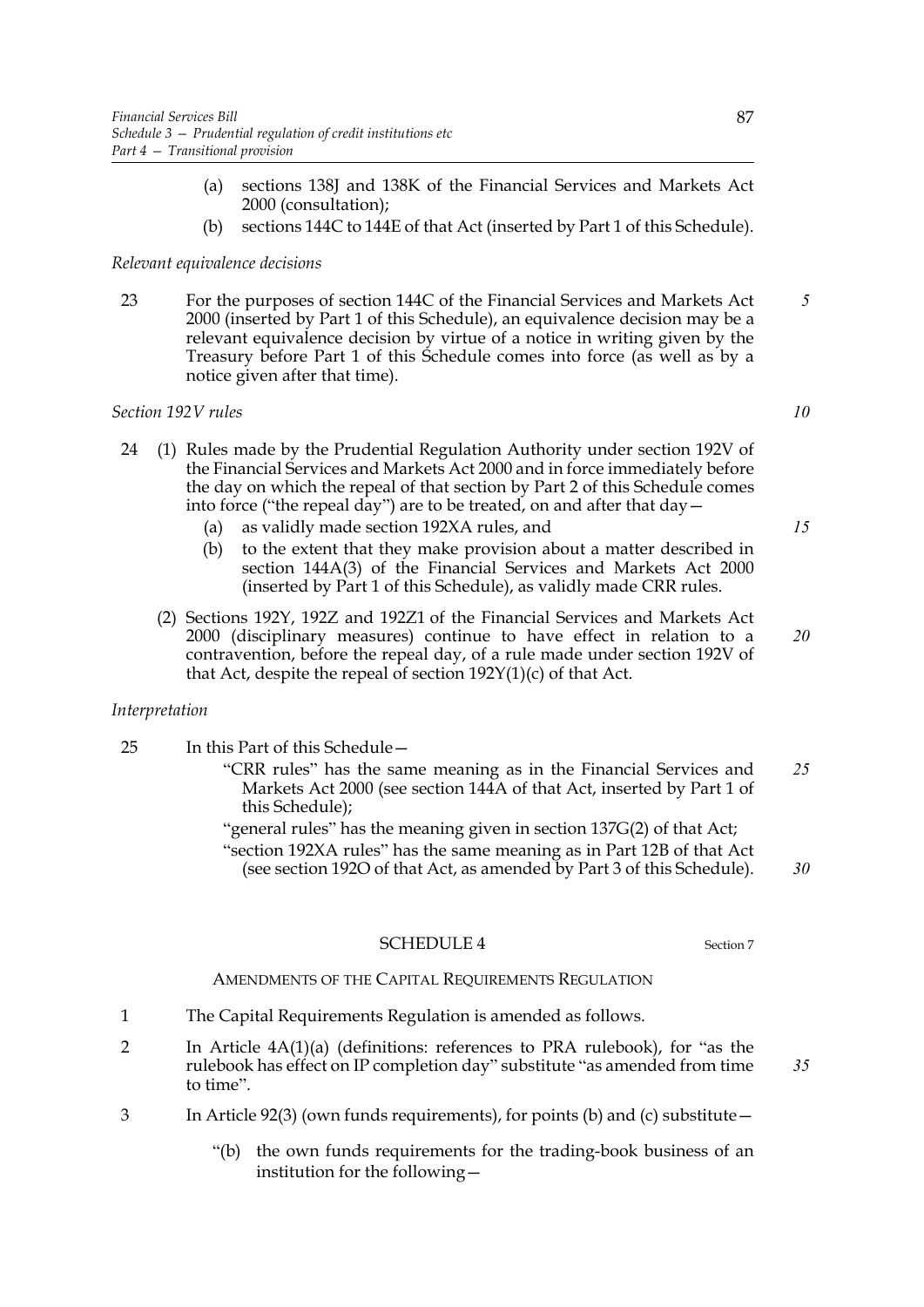- (i) market risk as determined in accordance with Title IV of this Part, excluding the approaches set out in Chapters 1a and 1b of that Title;
- (ii) large exposures exceeding the limits specified in Articles 395 to 401, to the extent that an institution is permitted to exceed those limits, as determined in accordance with Part Four;
- (c) the own funds requirements for market risk as determined in accordance with Title IV of this Part, excluding the approaches set out in Chapters 1a and 1b of that Title, for all business activities that are subject to foreign exchange risk or commodity risk;
- (ca) the own funds requirements for settlement risk calculated in accordance with Title V of this Part, with the exception of Article 379;".
- 4 In Article 107(3) (approaches to credit risk), for "third-country investment firms and exposures to third country credit institutions and exposures to third country clearing houses and exchanges" substitute "a third-country investment firm, a third-country credit institution and a third-country exchange". *15*
- 5 In Article 144(1)(g) (competent authorities' assessment of an application to use an IRB Approach), for "Article 99" substitute "Article 430".
- 6 In Article 201(1) (eligibility of protection providers under all approaches), for point (h) substitute—
	- "(h) qualifying central counterparties."
- 7 (1) Article 223 (Financial Collateral Comprehensive Method) is amended as follows.
	- (2) In paragraph 3, in the second subparagraph, for "institutions" substitute ", institutions using the method laid down in Section 6 of Chapter 6".
	- (3) After paragraph 5 insert—

"5A. For the purposes of the calculation under paragraph 5, in the case of OTC derivative transactions, institutions using the methods laid down in Sections 3, 4 and 5 of Chapter 6 shall take into account the risk-mitigating effects of collateral in accordance with the provisions laid down in Sections 3, 4 and 5 of Chapter 6, as applicable."

- 8 In Article 283 (permission to use the Internal Model Method), for paragraph 4 substitute—
	- "4. For all OTC derivative transactions, and for long settlement transactions for which an institution has not received permission under paragraph 1 to use the IMM, the institution shall use the methods set out in Section 3. Those methods may be used in combination on a permanent basis within a group."

*35*

*40*

*5*

*10*

*20*

*25*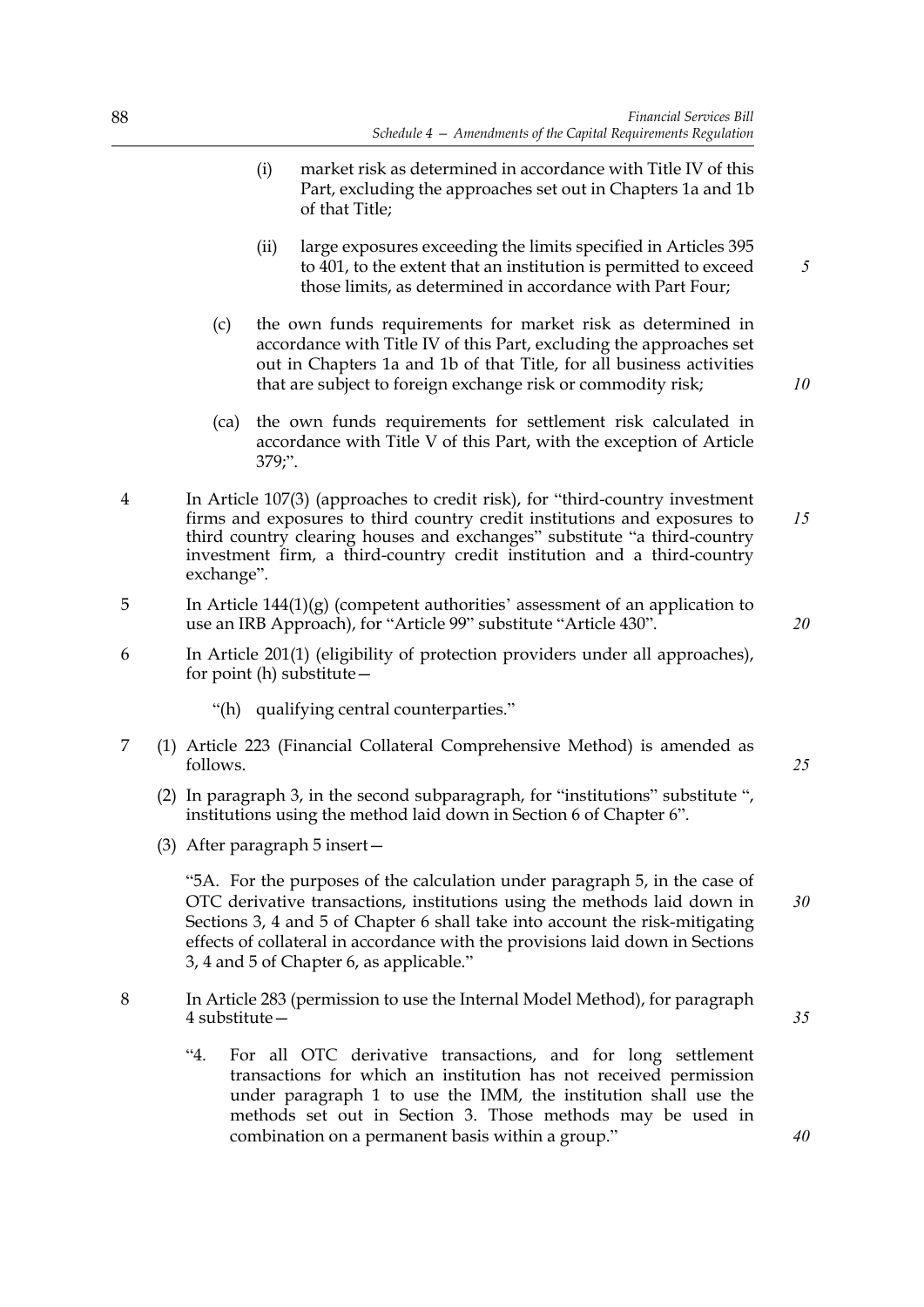9 For Article 298 substitute—

## *"Article 298*

## **Effects of recognition of netting as risk-reducing**

Netting for the purposes of Sections 3 to 6 shall be recognised as set out in those Sections."

- 10 In Article 299(2) (items in the trading book), omit point (a).
- 11 In Article 384(1) (standardised method), in the definition of "EADi<sup>total</sup>" $-$ 
	- (a) for "Title II, Chapter 6" (in the first place those words occur) substitute "Chapter 6 of Title II", and
	- (b) omit the words from "An institution using" to the end of the definition. *10*
- 12 (1) Annex 2 (types of derivatives) is amended as follows.
	- (2) In point 1, for point (e) substitute  $-$ 
		- "(e) interest-rate options;".

# (3) In point 2, for point (d) substitute  $-$

"(d) currency options;".

- (4) For point 3 substitute—
	- "3. Contracts of a nature similar to those in points  $1(a)$  to  $(e)$  and  $2(a)$  to  $(d)$ of this Annex concerning other reference items or indices. This includes as a minimum all instruments specified in paragraphs 4 to 7, 9, 10 and 11 of Part 1 of Schedule 2 to the Regulated Activities Order not otherwise included in point 1 or 2 of this Annex." *20*
		- SCHEDULE 5 Section 21

### BENCHMARKS: MINOR AND CONSEQUENTIAL AMENDMENTS

- 1 The Benchmarks Regulation is amended as follows.
- 2 (1) Article 3(1) (definitions) is amended as follows.
	- (2) In point (6) (administrator)  $-$ 
		- (a) after "means" insert—
			- "(a) ", and
		- (b) at the end insert ", or
			- (b) in the case of an Article 23A benchmark, a natural or legal person that would have control over the provision of the benchmark but for Article 23D;".

*25*

*30*

*15*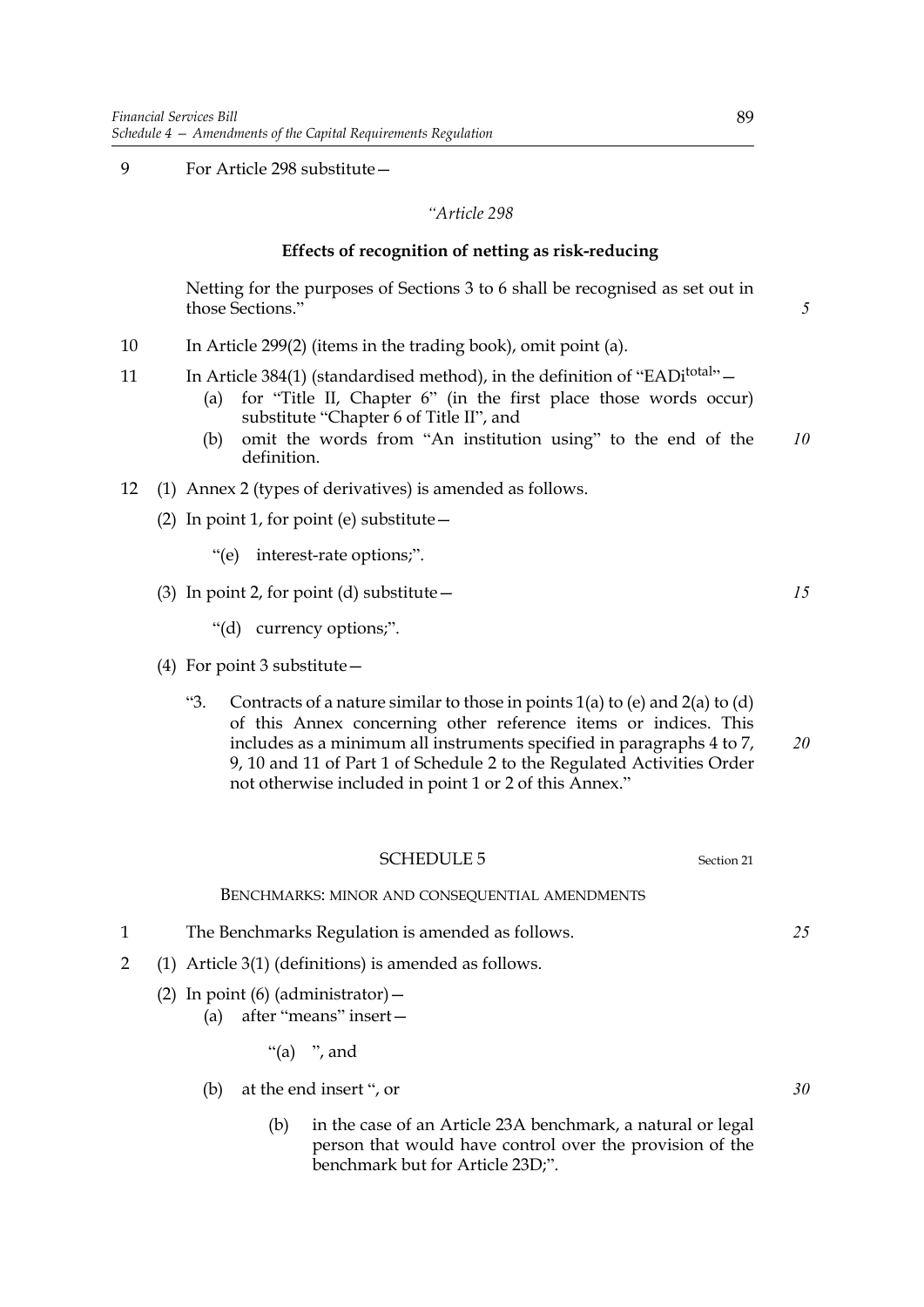- (3) After point (25) insert—
	- "(25A) '*Article 23A benchmark*' has the meaning given in Article  $23A(14)$ ;".
- (4) After point (36) insert—
	- "(37) '*working day*' means a day other than—
		- (a) Saturday or Sunday,
		- (b) Christmas Day or Good Friday, or
		- (c) a day which is a bank holiday under the Banking and Financial Dealings Act 1971 in England and Wales."
- 3 In Article 3, after paragraph 1 insert—

"1A. References in this Regulation to the capability of a benchmark to measure the underlying market or economic reality are references to both its current capability to do so and its capability to do so in the future."

4 In Article 11 (input data), after paragraph 4 insert—

"4A. In the case of a critical benchmark, paragraph 4 does not require the administrator to cease providing the benchmark before the end of a period during which the administrator is required to continue publishing the benchmark by Article 21(1) or (2) or by a decision of the FCA under Article 21(3). *15*

4B. In the case of a critical benchmark in respect of which measures adopted under Article 23(6) have effect— *20*

- (a) paragraph 4 does not require the administrator to cease providing the benchmark while those measures have effect, and
- (b) the administrator's duty under paragraph 4 to make changes is a duty to make changes so far as compatible with those measures."
- 5 In Article A20(5)(b) (review of critical benchmarks), for "determines" substitute "determine".
- 6 (1) Article 20 (critical benchmarks: conditions and other matters) is amended as follows.
	- (2) In paragraph 5(b), for "determines" substitute "determine".
	- (3) In paragraph  $5A(a)$  -
		- (a) for "the values in points (a) and  $(c)(i)$  of paragraph 1 (the "thresholds")" substitute "the value in point (a) of paragraph 1 ("the paragraph  $1(a)$  value")", and
		- (b) for "to the thresholds" substitute "to the paragraph 1(a) value".
	- (4) In paragraph 5A(b), for "the thresholds" substitute "the paragraph 1(a) value".

*10*

*5*

*35*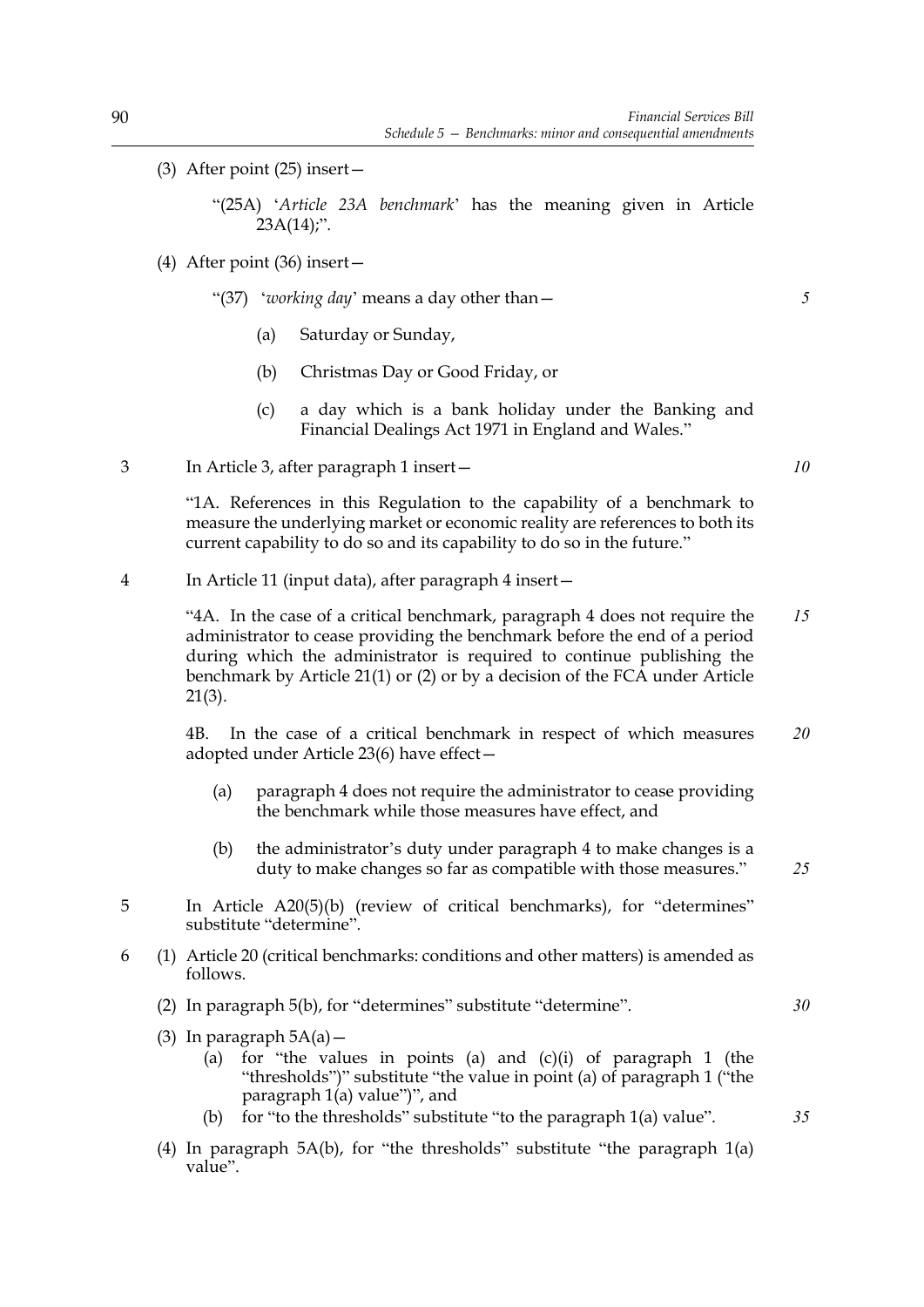- (5) In paragraph 6(a), for "thresholds" substitute "values".
- (6) In paragraph  $6(b)$ , for "the thresholds in points (a) and (c)(i)" substitute "the value in point (a)".
- 7 In Article 21(3) (mandatory administration of a critical benchmark), in the first subparagraph, in point (b), at the end insert "(whether by the exercise of the FCA's powers under Article 23D or otherwise)".
- 8 After Article 26 insert—

### "CHAPTER 7 COMPLIANCE WITH REQUIREMENTS

#### *Article 26A*

### **Compliance with requirements**

Supervised entities and supervised third country entities must comply with prohibitions and other requirements imposed on them by the FCA under this Regulation."

9 In Article 29 (use of a benchmark), after paragraph 1 insert—

"1A. Paragraph 1 does not enable a supervised entity to use a benchmark in the United Kingdom in breach of a prohibition under Article 21A or 23B. *15*

1B. The use of a benchmark by a supervised entity for a financial contract, financial instrument or investment fund in breach of a prohibition under Article 21A or 23B does not affect the validity or enforceability of a contract or other arrangement."

- 10 In Article 36(1) (register of administrators and benchmarks), after point (d) insert—
	- "(e) any prohibitions under Article 21A or 23B on the use of benchmarks by supervised entities that are in force;
	- (f) any benchmarks that are Article 23A benchmarks."
- 11 After Article 48 insert—

## "TITLE 6A

## **PROVISION OF INFORMATION AND PERIODS OF TIME**

#### *Article 48A*

## **Provision of information and documents**

*30*

1. The Treasury may by regulations make provision about the procedure to be followed, or rules to be applied, when a provision of or made under this Regulation—

(a) requires information or a document of any kind to be given, or

*5*

*10*

*20*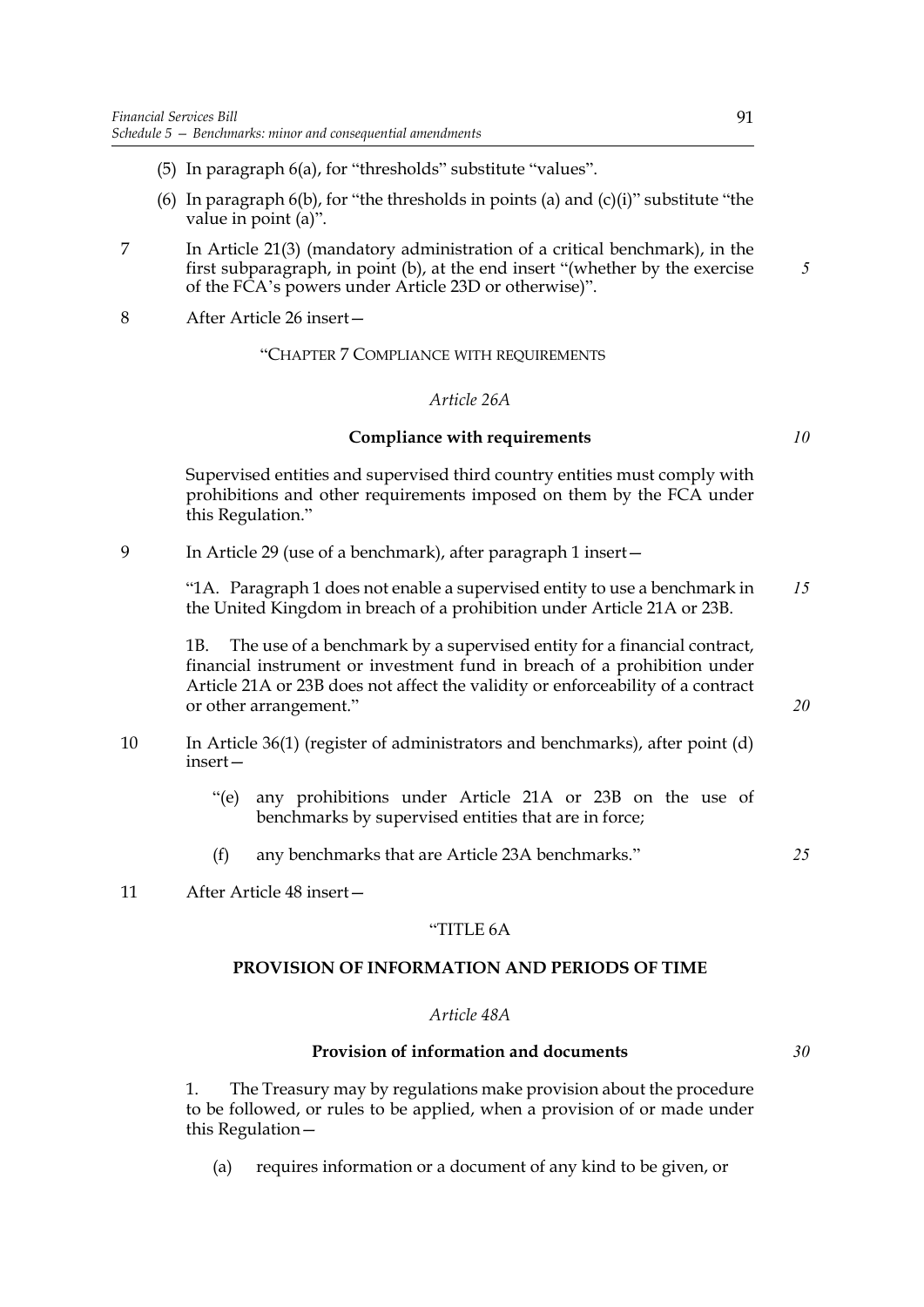- (b) authorises the imposition of a requirement.
- 2. The regulations may, among other things, make provision—
	- (a) requiring information to be given in writing;
	- (b) requiring, or allowing, information or a document to be sent electronically;

*5*

- (c) requiring, or allowing, information or a document to be given in another manner;
- (d) as to the address to which information or a document must or may be sent;
- (e) requiring a person to provide an address to which information or a document must or may be sent; *10*
- $(f)$  for treating information or a document as having been given, or as having been received, on a date or at a time determined in accordance with the regulations;
- (g) as to what must, or may, be done if the person to whom information or a document is required to be given is not an individual; *15*
- (h) as to what must, or may, be done if the intended recipient of information or a document is outside the United Kingdom.

3. Paragraph 1 applies however the obligation to give information or a document is expressed (and so, among other things, includes a provision which requires a person to be notified of something and a provision which requires a document to be submitted). *20*

4. Section 7 of the Interpretation Act 1978 (service of notice by post) has effect in relation to provisions made by or under this Regulation subject to any provision made by regulations under this Article. *25*

# *Article 48B*

## **Periods of time**

The following provisions of Regulation (EEC, Euratom) No. 1182/71 of the Council of 3 June 1971 determining the rules applicable to periods, dates and time limits do not apply to a reference in this Regulation to a period of time— *30*

- (a) Article  $3(2)(c)$  (periods expressed in weeks, months or years);
- (b) Article 3(4) (periods ending with a weekend or public holiday)."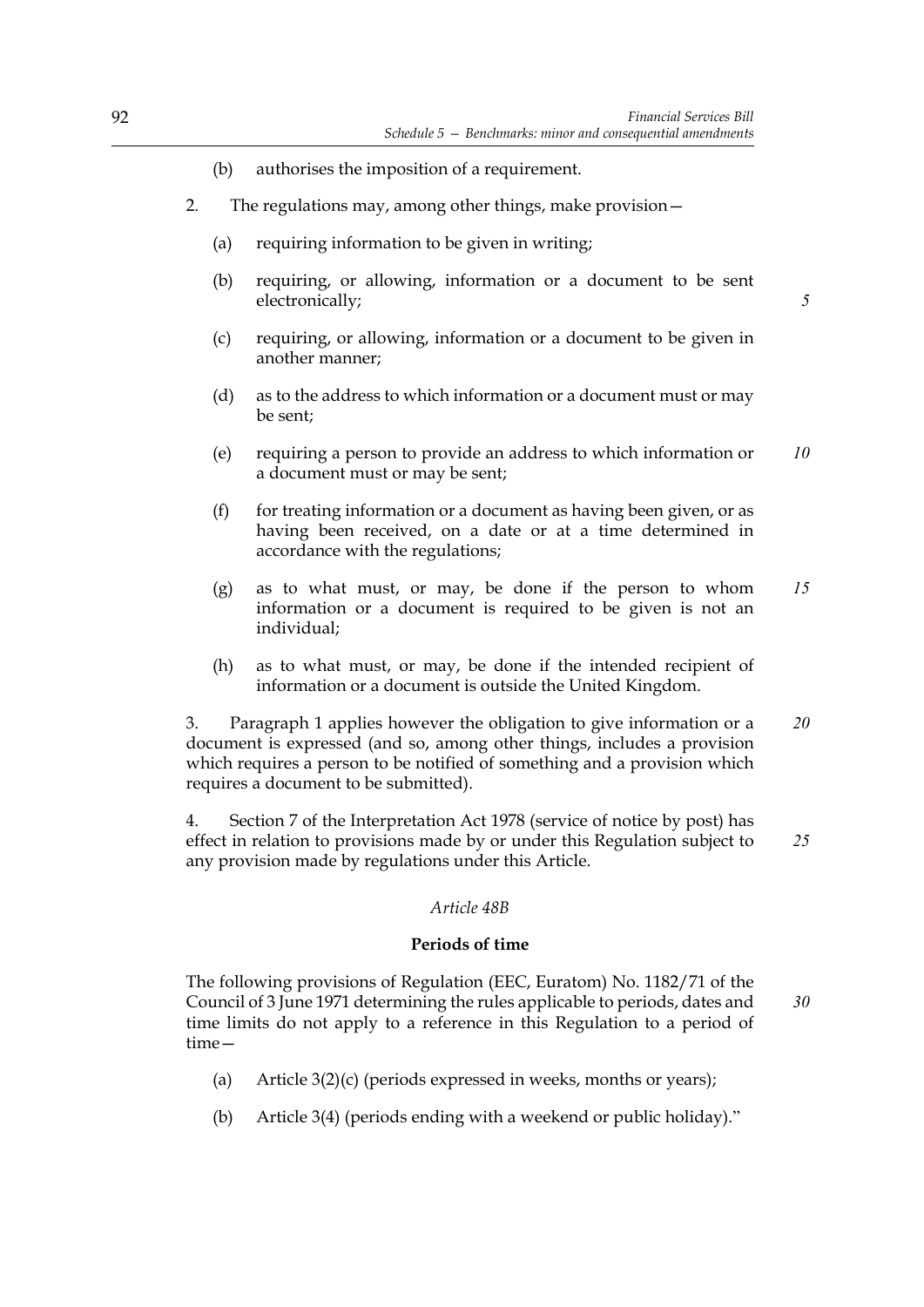### SCHEDULE 6 Section 22

GIBRALTAR-BASED PERSONS CARRYING ON ACTIVITIES IN THE UK

After Schedule 2 to the Financial Services and Markets Act 2000 insert—

### "SCHEDULE 2A Section 31

GIBRALTAR-BASED PERSONS CARRYING ON ACTIVITIES IN THE UK

## PART 1

## INTERPRETATION ETC

*Gibraltar-based person*

- 1 (1) In this Act, "Gibraltar-based person" means a person listed in subparagraph (2) which has its head office and, if it has one, its registered office in Gibraltar (and see also Part 14 of this Schedule). *10*
	- (2) Those persons are—
		- (a) an individual,
		- (b) a body corporate,
		- (c) a partnership, or
		- (d) an unincorporated association.

## *Regulators*

- 2 (1) In this Schedule—
	- "the Gibraltar regulator" means the Gibraltar Financial Services Commission;
	- "UK regulator" means the FCA or the PRA.
	- (2) The Treasury may by regulations amend the definition of "the Gibraltar regulator" if they consider it appropriate to do so in consequence of a change in the law of Gibraltar.

### *Activities and branches*

- 3 (1) In this Schedule, "approved activity" means a regulated activity for the time being approved by regulations under paragraph 5.
	- (2) For the purposes of this Schedule—
		- (a) "corresponding activity" means an activity corresponding to an approved activity, and
		- (b) references (however expressed) to an activity corresponding to an approved activity, or an approved activity corresponding to another activity, are to be interpreted in accordance with regulations under paragraph 6.
	- (3) In this Schedule, "branch" means—
		- (a) a place where a person carries on an activity for an indefinite period and which does not have legal personality, or

*5*

*15*

*30*

*35*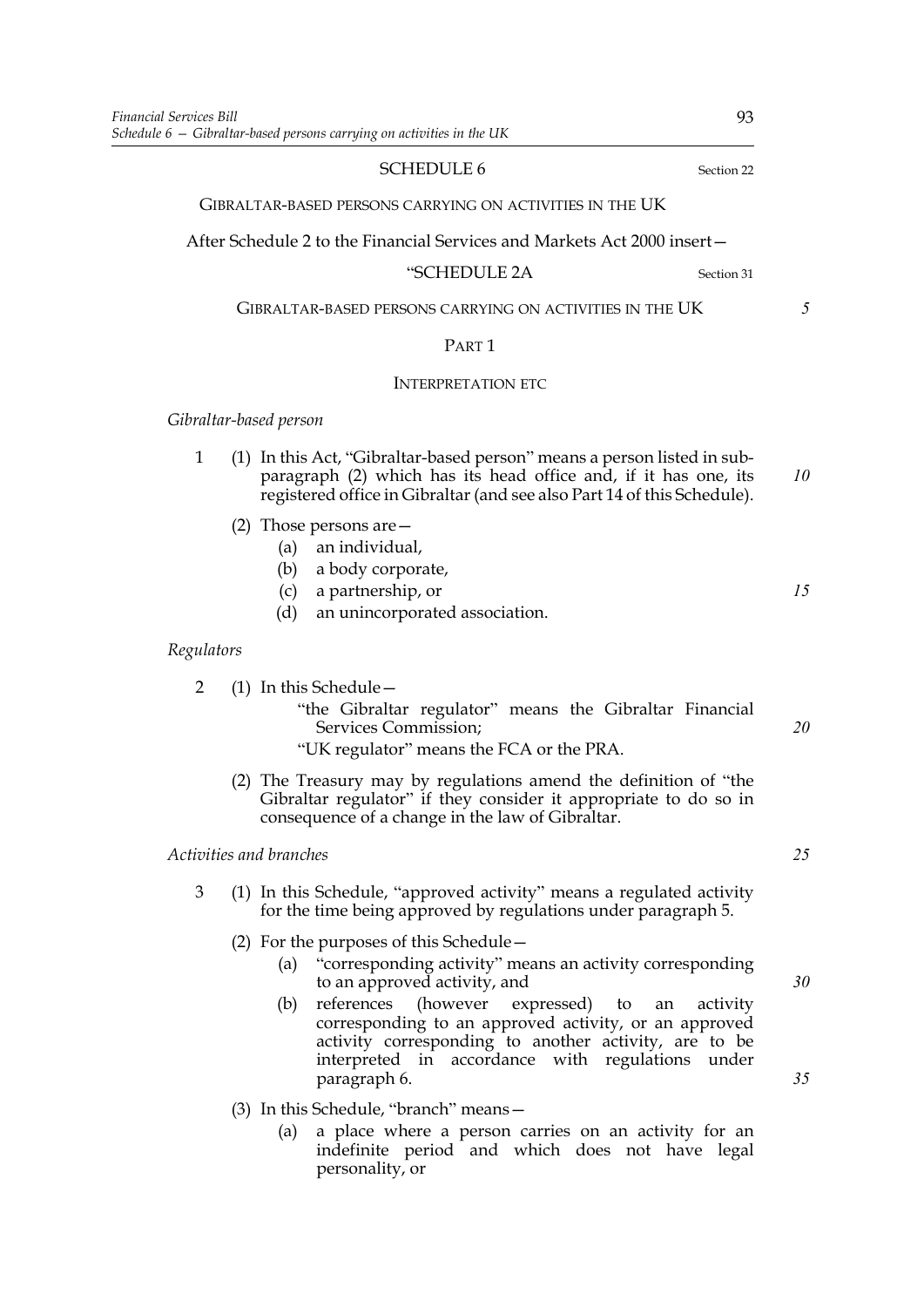(b) any other description of place specified in regulations made by the Treasury.

## *UK regulators' objectives*

4 For the purposes of any provision of this Schedule which refers to the FCA's operational objectives or the PRA's objectives, in relation to the exercise of a power in relation to a particular person, it does not matter whether there is a relationship between that person and the persons whose interests will be protected by the exercise of the power.

# PART 2

### APPROVED ACTIVITIES

*Approval of regulated activities*

- 5 (1) The Treasury may by regulations approve a regulated activity for the purposes of this Schedule.
	- (2) The power under this paragraph includes power to approve a regulated activity— *15*
		- (a) only so far as it is carried on by a person of a description specified in the regulations,
		- (b) only so far as it is carried on through a branch in the United Kingdom,
		- (c) only so far as it is carried on in other circumstances specified in the regulations, or
		- (d) subject to other limitations.
	- (3) In making regulations under this paragraph, the Treasury may have regard to any matter that they consider relevant (and see the restrictions in paragraphs 7, 8 and 9 and the requirement in paragraph 10). *25*

### *Corresponding activities regulated in Gibraltar*

- 6 (1) The Treasury must by regulations make provision about how each approved activity corresponds to activities which the Gibraltar regulator has authorised, or may authorise, a person to carry on in Gibraltar. *30*
	- (2) The power under this paragraph includes power to make provision about an activity—
		- (a) only so far as it is carried on by a person of a description specified in the regulations, *35*
		- (b) only so far as it is carried on in other circumstances specified in the regulations, or
		- (c) subject to other limitations.
	- (3) In making regulations under this paragraph, the Treasury may have regard to any matter that they consider relevant (and see the restrictions in paragraphs 7 and 8 and the requirement in paragraph 10). *40*

*10*

*5*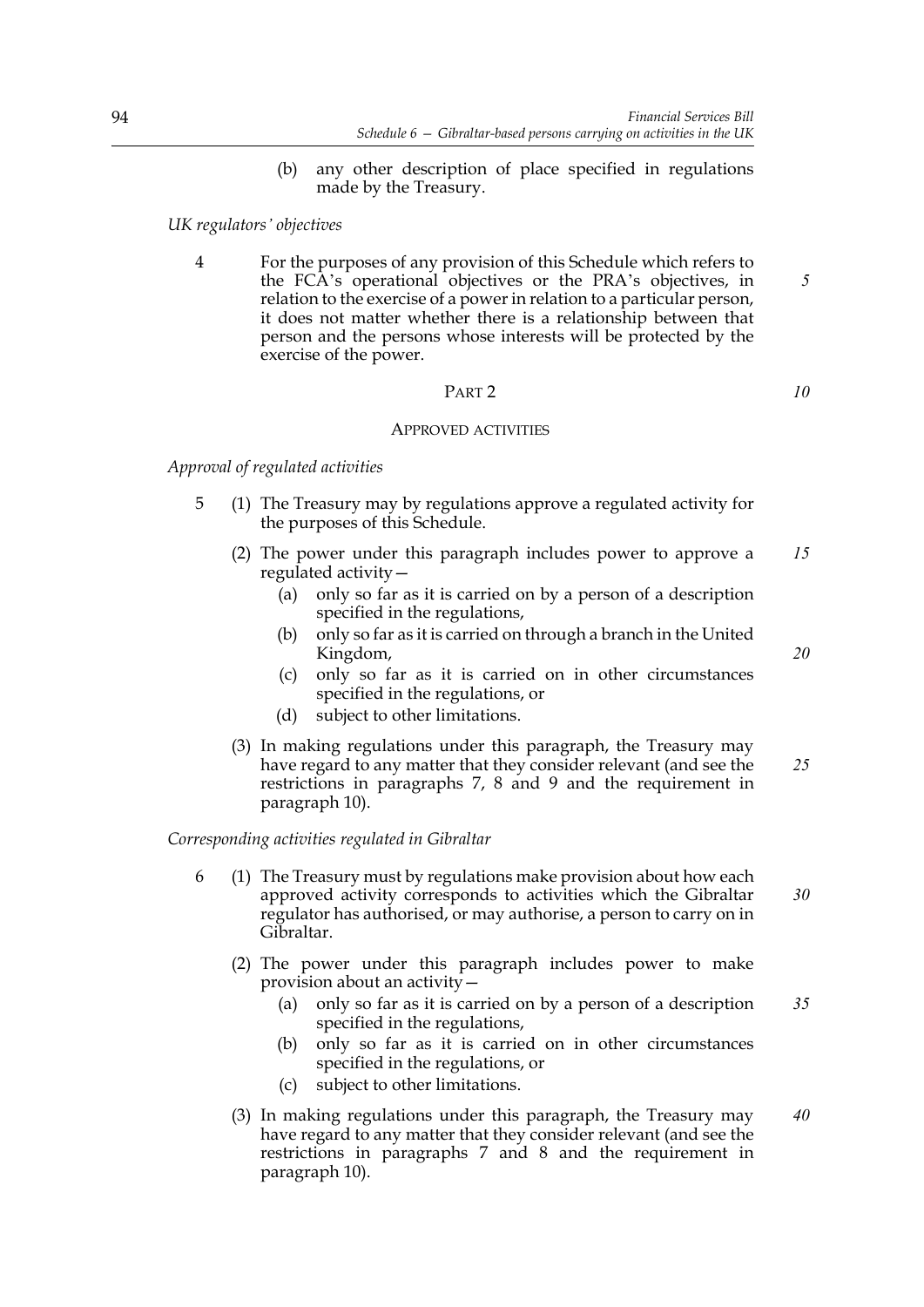*Objectives*

- 7 (1) The Treasury may not make regulations under paragraph 5 or 6 unless they are satisfied that doing so is compatible with each of the following objectives—
	- (a) to protect and enhance the soundness, stability and resilience of the UK financial system;
	- (b) to protect and enhance public confidence in the UK financial system;
	- (c) to prevent the use of the UK financial system for a purpose connected with financial crime;
	- (d) to ensure that the relevant markets in the United Kingdom function well;
	- (e) to protect consumers;
	- (f) to protect the operation of the compensation scheme;
	- (g) to protect public funds;
	- (h) to maintain and improve relations between the United Kingdom and other countries and territories with significant financial markets or significant markets for financial services.
	- (2) In this paragraph—
		- "consumers" has the meaning given in section 1G;
		- "financial crime" has the meaning given in section 1H;
		- "public funds" means the Consolidated Fund and any other account or source of money which cannot be drawn or spent other than by, or with the authority of, the Treasury;
		- "the relevant markets" means the markets for services provided by persons carrying on the regulated activity or approved activity (as appropriate) to which the regulations relate.

*Alignment of law and practice*

- 8 (1) The Treasury may not approve a regulated activity under paragraph 5, or identify an activity as corresponding to an approved activity under paragraph 6, unless they are satisfied that, having regard to the objectives in paragraph 7(1), the relevant law and practice of the United Kingdom and Gibraltar are sufficiently aligned.
	- (2) In this paragraph, "the relevant law and practice" means—
		- (a) in relation to the United Kingdom, law and practice under which the carrying on of what is or would be the approved activity is authorised and supervised and other law and practice relevant to the carrying on of that activity,
		- (b) in relation to Gibraltar, law and practice under which the carrying on of what would be the corresponding activity is authorised and supervised and other law and practice relevant to the carrying on of that activity, and
		- (c) in relation to both the United Kingdom and Gibraltar, law and practice relevant to the objectives in paragraph 7(1).

*5*

*10*

*15*

*20*

*25*

*30*

*35*

*40*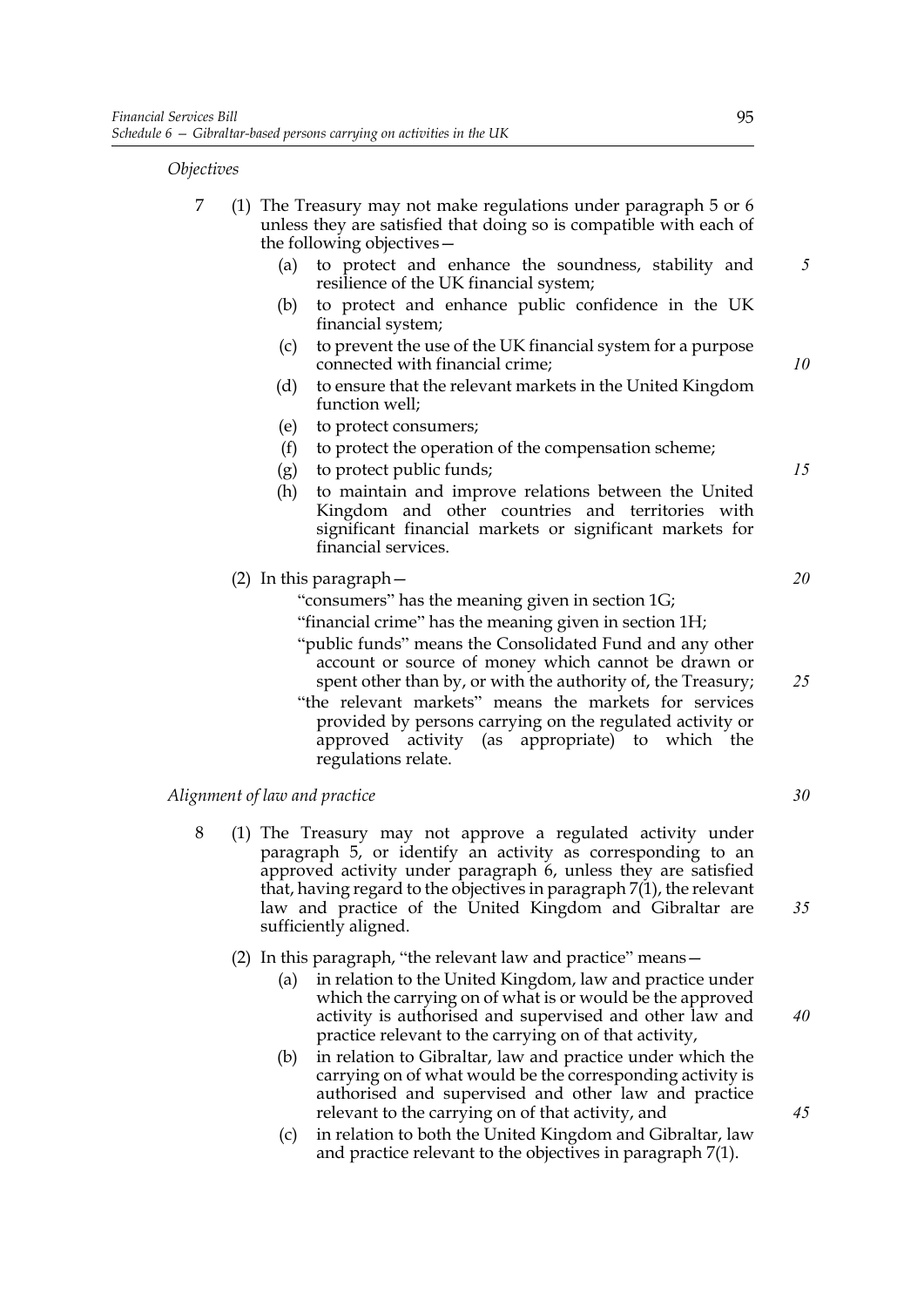(3) The reference to alignment between the law and practice of the United Kingdom and Gibraltar in sub-paragraph (1) includes both alignment as regards the effect of the law and practice and alignment of the text of the law and of any guidance or other documents relating to practice.

### *Co-operation*

- 9 (1) The Treasury may not approve a regulated activity under paragraph 5 unless they are satisfied that, having regard to the objectives in paragraph 7(1), there is, or will be, adequate cooperation between—
	- (a) the UK entities listed in sub-paragraph (2), and
	- (b) the Gibraltar entities listed in sub-paragraph (3).
	- (2) The UK entities are—
		- (a) the Treasury,
		- (b) the FCA,
		- (c) the PRA, and
		- (d) the scheme manager.
	- (3) The Gibraltar entities are—
		- (a) the government of Gibraltar, and
		- (b) the Gibraltar regulator.
	- (4) In determining whether the test in sub-paragraph (1) is satisfied, the Treasury must have regard to—
		- (a) memoranda describing how the UK entities and the Gibraltar entities intend to co-operate,
		- (b) arrangements for the UK entities to obtain information and documents from the Gibraltar entities, *25*
		- (c) arrangements for the verification of such information and documents (whether by, or by a person appointed by, a UK entity or a Gibraltar entity),
		- (d) arrangements for the Gibraltar entities to obtain information and documents from the UK entities, and *30*
		- (e) anything else that the Treasury consider relevant.

### *Consultation*

- 10 Before making regulations under paragraph 5 or 6, the Treasury must consult—
	- (a) the government of Gibraltar,
	- (b) the FCA, and
	- (c) if the regulations relate to activities which consist of or include PRA-regulated activities, the PRA.

## *Withdrawal of approval*

- 11 (1) The restrictions in paragraphs 7, 8 and 9 do not apply in relation to regulations under paragraph 5 to the extent that the regulations—
	- (a) revoke other regulations under paragraph 5, or

*10*

*5*

*15*

*20*

*35*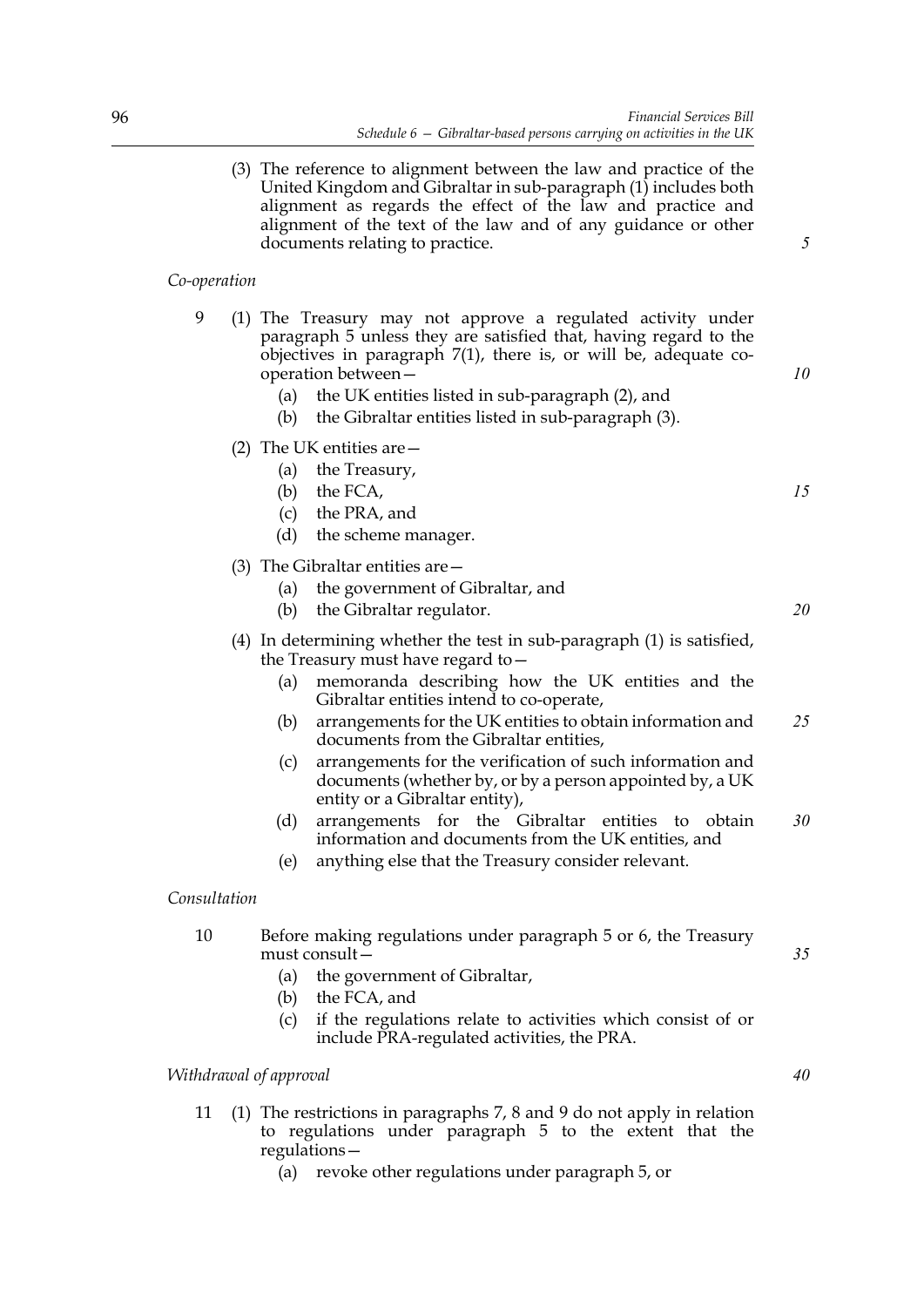- (b) otherwise amend other regulations under paragraph 5 in order to withdraw the Treasury's approval of an activity.
- (2) The restrictions in paragraphs 7 and 8 do not apply in relation to regulations under paragraph 6 to the extent that the regulations—
	- (a) revoke other regulations under paragraph 6, or
	- (b) otherwise amend other regulations under paragraph 6 in order to provide that an activity which the Gibraltar regulator has authorised, or may authorise, a person to carry on in Gibraltar does not correspond to an approved activity.

## PART 3

#### PERMISSION TO CARRY ON AN APPROVED ACTIVITY

*Obtaining permission to carry on an approved activity*

- 12 (1) If the appropriate UK regulator receives a notification from the Gibraltar regulator that a Gibraltar-based person wants to be able to carry on an approved activity in the United Kingdom (see paragraph 15), the person obtains permission to do so at the end of the period for considering the notification, as it relates to the activity (see paragraph 16). *15*
	- (2) The person does not obtain permission to carry on an activity under sub-paragraph (1) if, during the period for considering the notification— *20*
		- (a) the appropriate UK regulator rejects the notification, as it relates to the activity (see paragraph 17), or
		- (b) the Gibraltar regulator withdraws the notification, as it relates to the activity. *25*
	- (3) References in this Part of this Schedule to a notification are references to a notification for the purposes of this paragraph.
	- (4) A permission obtained under this paragraph is referred to in this Act as "a Schedule 2A permission".

*Schedule 2A permission*

- 13 (1) A Schedule 2A permission for a person to carry on an activity is a permission to do so only if and to the extent that—
	- (a) the person is a Gibraltar-based person,
	- (b) the activity is an approved activity, and
	- (c) the person has permission from the Gibraltar regulator to carry on the corresponding activity in Gibraltar,

subject to the transitional arrangements in Parts 9 and 10 of this Schedule.

- (2) A Gibraltar-based person's Schedule 2A permission to carry on an activity is a permission to do so—
	- (a) on terms equivalent to the terms of the person's permission from the Gibraltar regulator to carry on the corresponding activity in Gibraltar, and

*5*

*10*

*35*

*40*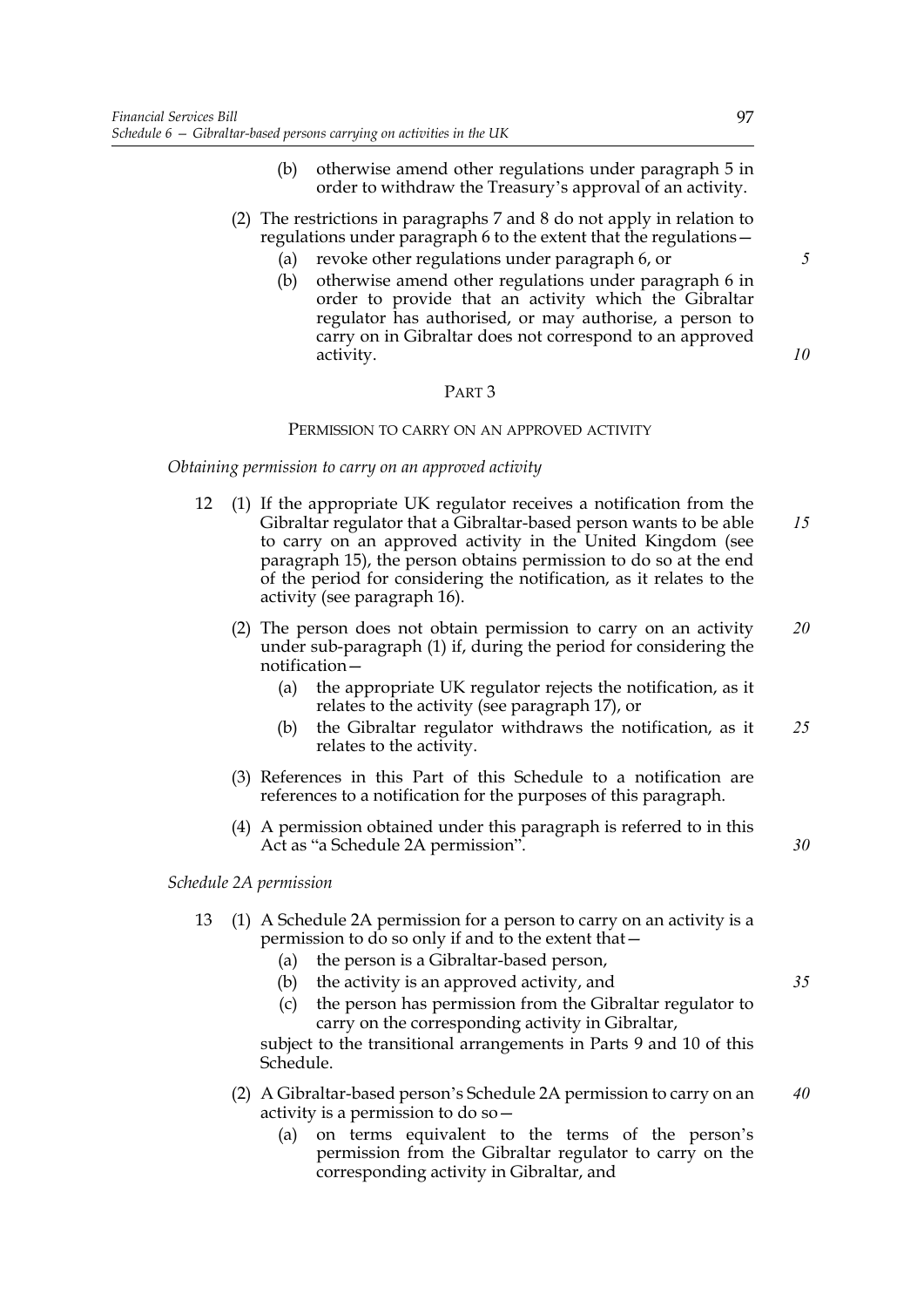- (b) subject to any limitations specified in the notification (for example, as to the circumstances in which the activity is to be carried on in the United Kingdom) (and see also paragraph 21(3)).
- (3) The reference in sub-paragraph (2)(a) to the terms of the person's permission from the Gibraltar regulator to carry on the corresponding activity in Gibraltar includes—
	- (a) any restrictions included in the permission, and
	- (b) any other restrictions imposed by the Gibraltar regulator on the carrying on by the person of the activity in Gibraltar. *10*

*The appropriate UK regulator*

- 14 In relation to a notification, "the appropriate UK regulator" means—
	- (a) the PRA, in a case where the approved activities to which the notification relates consist of or include PRA-regulated activities, and *15*
	- (b) the FCA, in any other case.

*Notifying the appropriate UK regulator*

- 15 (1) A notification must—
	- (a) name the Gibraltar-based person,

*20*

*5*

- (b) state the address of the person's head office in Gibraltar,
- (c) specify the approved activity which the person wants to be able to carry on in the United Kingdom, including any limitations,
- (d) specify the corresponding activity, including any restrictions, *25*
- (e) state that the person has permission from the Gibraltar regulator to carry on the corresponding activity in Gibraltar,
- (f) state that the Gibraltar regulator consents to the person carrying on the approved activity in the United Kingdom, *30*
- (g) identify each person who is responsible for managing an aspect of the Gibraltar-based person's affairs relating to the approved activity and describe that person's responsibilities as regards those affairs,
- (h) state whether the Gibraltar-based person wants to carry on the activity through a branch in the United Kingdom and, if so—
	- (i) identify each person who is or will be responsible for managing an aspect of the affairs of the branch, and *40*
	- (ii) describe that person's responsibilities as regards those affairs, and
- (i) contain, or be accompanied by, any further information specified in a direction given by the appropriate UK regulator under paragraph 57 and in force when the notification is given.

*45*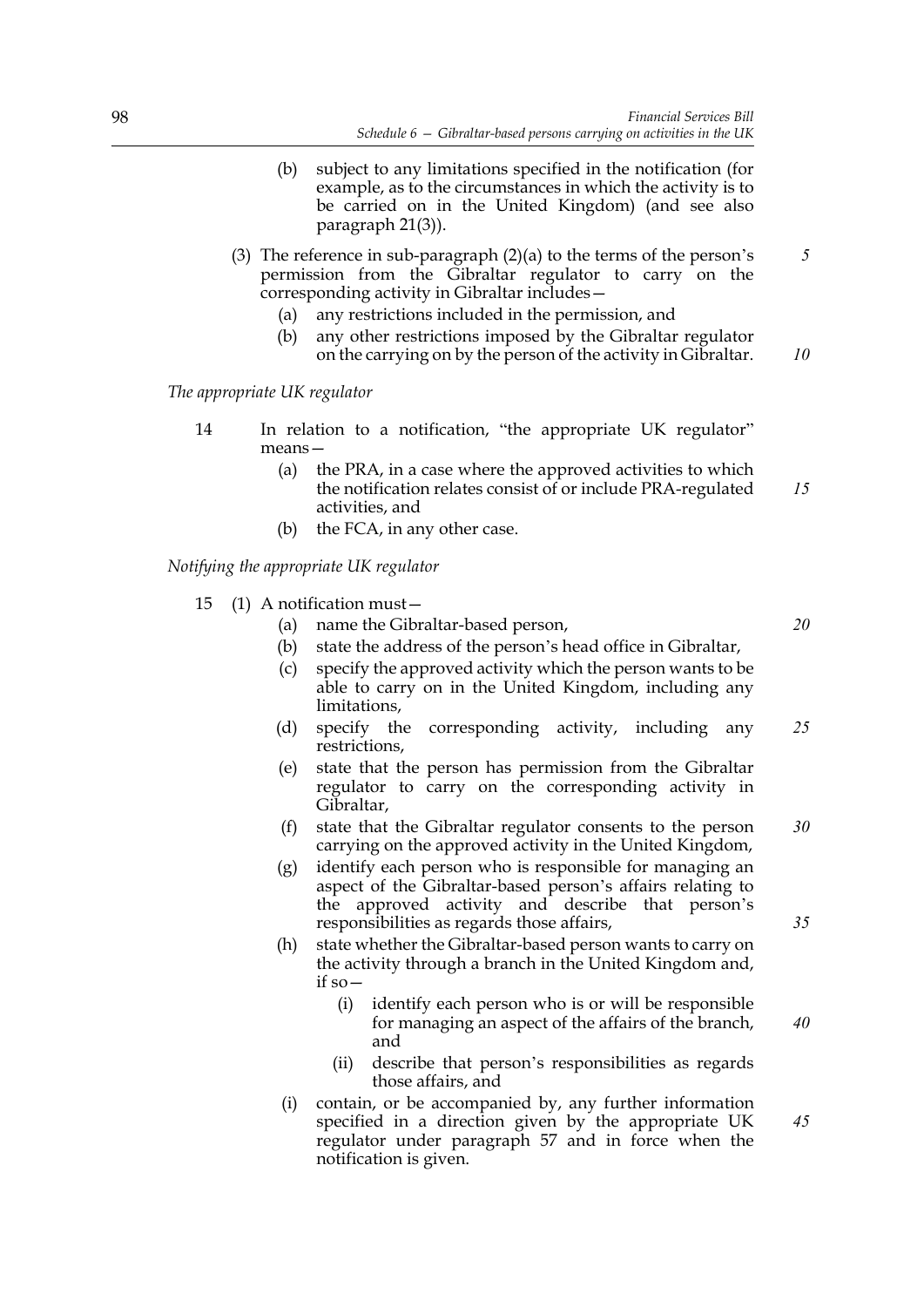- (2) A notification may relate to more than one approved activity.
- (3) The Treasury may by regulations change the information that a notification must contain.
- (4) Regulations under sub-paragraph (3) may amend this paragraph, but may not amend or repeal sub-paragraph (1)(i).
- (5) Before making regulations under sub-paragraph (3), the Treasury must consult—
	- (a) the government of Gibraltar, and
	- (b) the UK regulators.
- (6) In sub-paragraph (1), the references to managing an aspect of a person's affairs or a branch's affairs includes a reference to taking decisions, or participating in the taking of decisions, about how that aspect of the affairs should be carried on. *10*

## *Considering a notification*

- 16 (1) Where the appropriate UK regulator receives a notification, it must acknowledge receipt in writing without delay. *15*
	- (2) The period for considering a notification is—
		- (a) so far as it relates to an activity that is to be carried on through a branch in the United Kingdom, the period of two months beginning with the day on which the appropriate UK regulator receives the notification, and
		- (b) so far as it relates to any other activity, the period of one month beginning with that day.
	- (3) If, before the end of the period described in sub-paragraph (2), the appropriate UK regulator gives the Gibraltar-based person a confirmation notice in respect of an approved activity specified in the notification, then the period for considering the notification as it relates to the activity ends when the notice is given. *25*
	- (4) A "confirmation notice" is a written notice confirming that the person has a Schedule 2A permission in relation to the approved activity. *30*
	- (5) A confirmation notice may relate to more than one activity.

### *Rejecting a notification*

- 17 (1) The appropriate UK regulator may not reject a notification unless—
	- (a) it is required to do so under paragraph 18, or
	- (b) it has power to do under paragraph 19 or 20.
	- (2) A notification is rejected when the appropriate UK regulator gives a written notice of the rejection to the Gibraltar regulator.
	- (3) The rejection of a notification does not prevent the Gibraltar regulator from giving a further notification relating to the same person and the same activity. *40*

*5*

*20*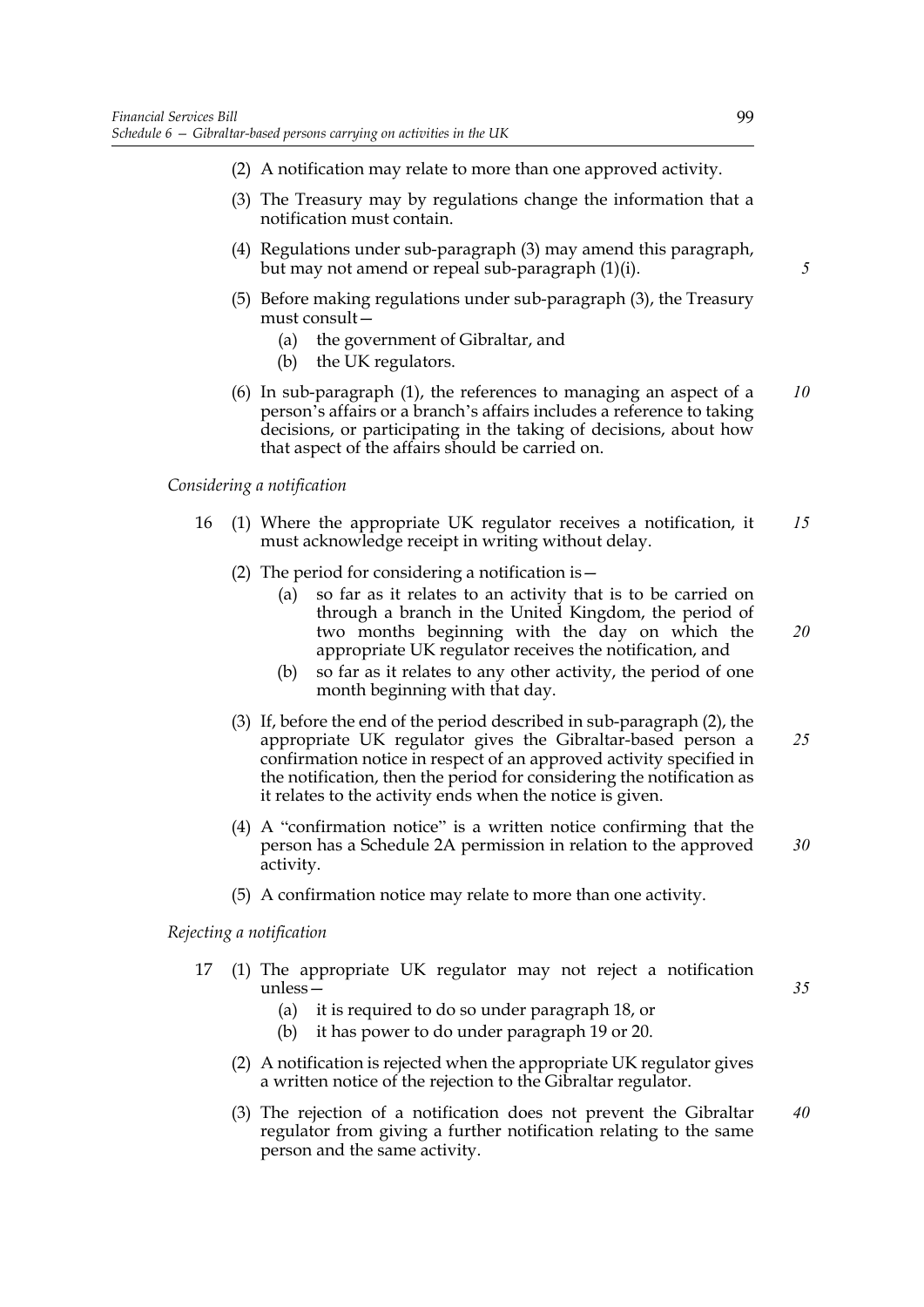*Duties to reject*

- 18 (1) The appropriate UK regulator must reject a notification if satisfied that the notification does not satisfy one or more of the requirements in paragraph 15(1).
	- (2) The appropriate UK regulator must reject a notification, so far as it relates to an activity, if the activity ceases to be an approved activity.
	- (3) The appropriate UK regulator must reject a notification, so far as it relates to an approved activity, if satisfied that the Gibraltarbased person does not have permission from the Gibraltar regulator to carry on the corresponding activity in Gibraltar.

*Power to reject: prohibition order in respect of senior manager*

- 19 (1) The appropriate UK regulator may reject a notification, so far as it relates to an approved activity, if satisfied that a person with responsibility for managing an aspect of the Gibraltar-based person's affairs—
	- (a) is prohibited from performing a function by a prohibition order, and
	- (b) performs a senior management function in relation to the carrying on of the approved activity by the Gibraltar-based person in the United Kingdom, Gibraltar or elsewhere or is expected to do so if the person obtains a Schedule 2A permission to carry on the approved activity in the United Kingdom. *20*

(2) In sub-paragraph  $(1)$  -

- (a) the reference to managing an aspect of a person's affairs includes a reference to taking decisions, or participating in the taking of decisions, about how that aspect of those affairs should be carried on,
- (b) "prohibition order" means—
	- (i) an order under section 56, or
	- (ii) an order under the law of Gibraltar which the appropriate UK regulator considers to be equivalent to an order under section 56, and
- (c) "senior management function", in relation to the carrying on of an activity by the Gibraltar-based person, means a function which requires a person to manage an aspect of the Gibraltar-based person's affairs which involves, or might involve, a risk of serious consequences— *35*
	- (i) for the Gibraltar-based person, or
	- (ii) for business or other interests in the United Kingdom, Gibraltar or elsewhere.

*Power to reject: loss of access right and serious threat to the UK*

- 20 (1) The appropriate UK regulator may reject a notification if satisfied that the Gibraltar-based person—
	- (a) lost a relevant access right at any time, and

*25*

*5*

*10*

*15*

*30*

*40*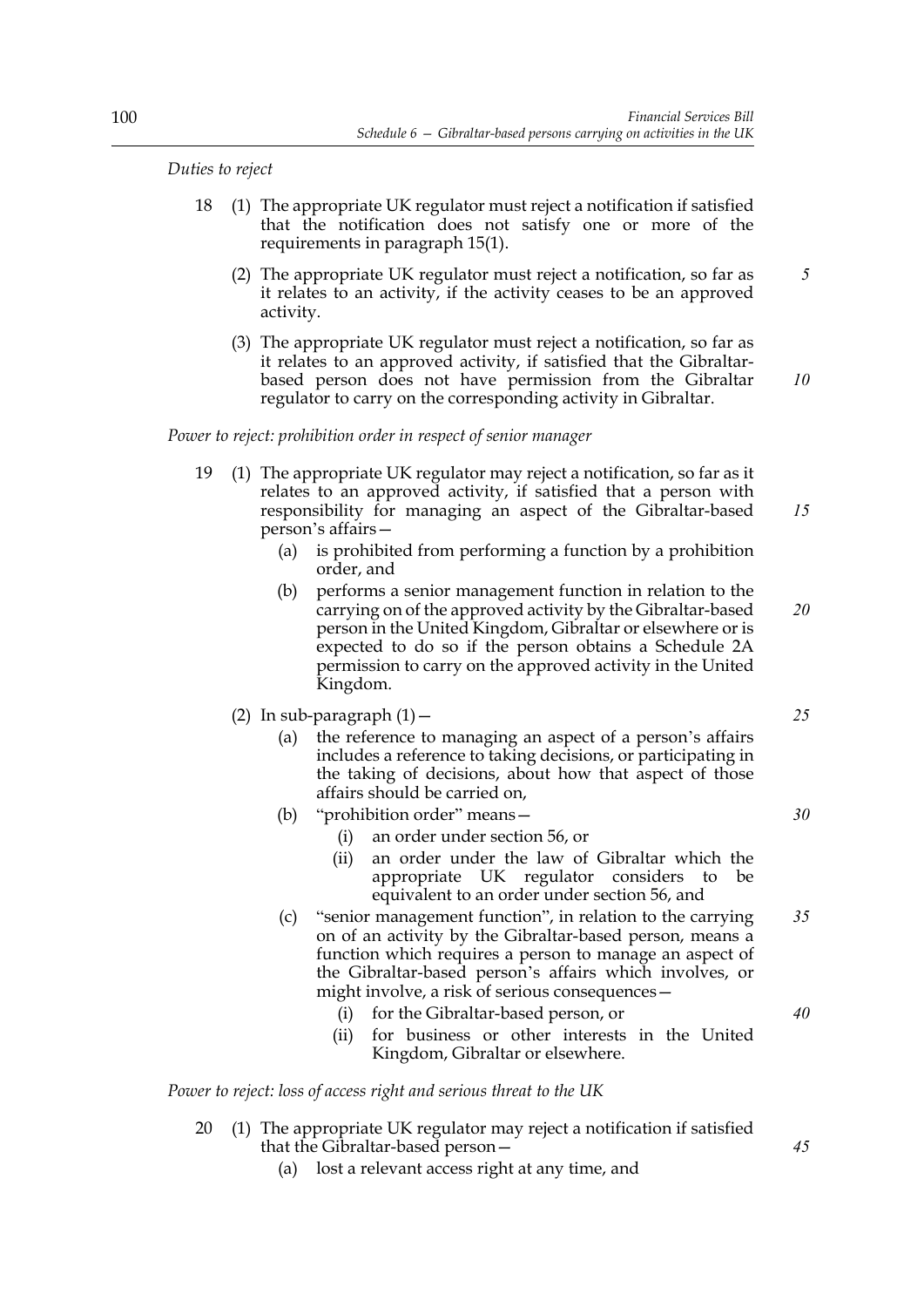- (b) poses, or is likely to pose, a serious threat to  $-$ 
	- (i) the interests of consumers (as defined in section 1G), or
	- (ii) the soundness, stability and resilience of the UK financial system or a part of that system.
- (2) The appropriate UK regulator may reject a notification if satisfied that—
	- (a) the Gibraltar-based person—
		- (i) is a member of the same group as a person that lost a relevant access right at any time, or
		- (ii) has close links with such a person (as defined in paragraph  $2C(2)$  of Schedule 6), and
	- (b) given the nature of the relationship between that person and the Gibraltar-based person, the Gibraltar-based person poses, or is likely to pose, a serious threat to—
		- (i) the interests of consumers (as defined in section 1G), or
		- (ii) the soundness, stability and resilience of the UK financial system or a part of that system.
- (3) For the purposes of this paragraph, a person lost a relevant access right if— *20*
	- (a) its Part 4A permission was cancelled,
	- (b) its Schedule 2A permission was cancelled, or
	- (c) it ceased to qualify for authorisation under Schedule 3 (other than by virtue of the repeal of that Schedule).
- (4) When deciding whether to reject a notification under this paragraph, the appropriate UK regulator must have regard, among other things, to the reasons why the person lost the relevant access right.

### PART 4

#### VARIATION OF PERMISSION

*Variation of permission*

- 21 (1) A Schedule 2A permission may be varied in accordance with this Part of this Schedule—
	- (a) on the initiative of the Gibraltar regulator (see paragraphs 22 to 26), or *35*
	- (b) on the initiative of a UK regulator (see paragraphs 27 to 30).
	- (2) References in this Part of this Schedule to the variation of a Schedule 2A permission (however expressed) are to its variation  $bv -$ *40*
		- (a) adding an approved activity to those to which the permission relates,
		- (b) removing an approved activity from those to which the permission relates, or

*10*

*15*

*25*

*30*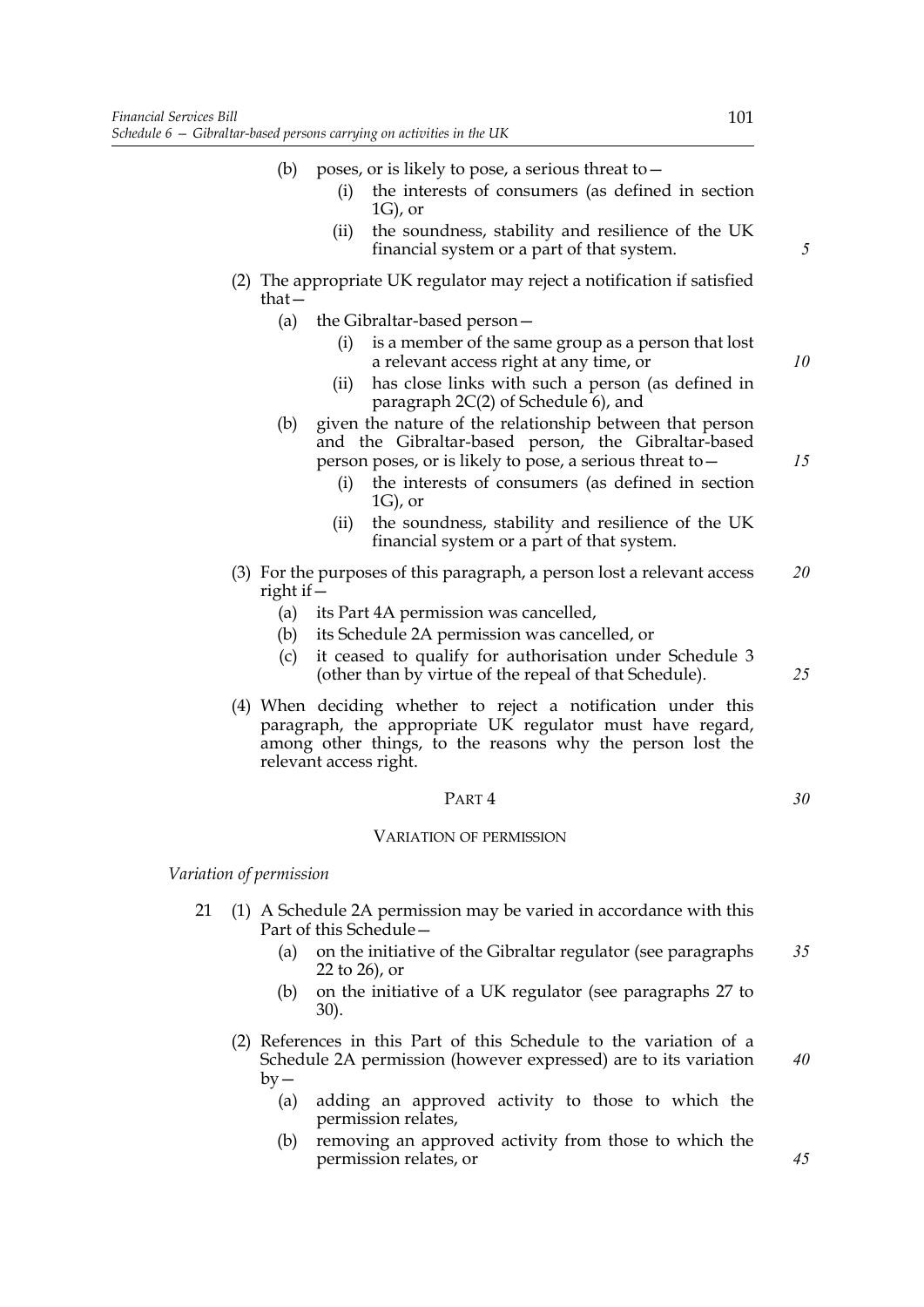- (c) varying the description of an activity to which the permission relates (including by adding, removing or varying a limitation).
- (3) Where a limitation is added, removed or varied under this Part, paragraph 13(2)(b) has effect as if it referred to the limitations (if any) that have effect after that change.

*Gibraltar regulator's initiative: notification*

- 22 (1) If the appropriate UK regulator receives a notification from the Gibraltar regulator requesting the variation of a Gibraltar-based person's Schedule 2A permission (see paragraph 24), the permission is varied—
	- (a) if the notification specifies a time for the variation to take effect which falls after the end of the period for considering the notification as it relates to the variation (see paragraph 25), at that time, or
	- (b) otherwise, at the end of the period for considering the notification, as it relates to the variation.
	- (2) A variation requested in a notification does not take effect under sub-paragraph (1) if, during the period for considering the notification—
		- (a) the appropriate UK regulator rejects the notification, as it relates to the variation (see paragraph 26), or
		- (b) the Gibraltar regulator withdraws the notification, as it relates to the variation.
	- (3) References in this Part of this Schedule to a notification are references to a notification for the purposes of this paragraph. *25*

*Gibraltar regulator's initiative: the appropriate UK regulator*

- 23 In relation to a notification, "the appropriate UK regulator" means—
	- (a) the PRA, in a case where the approved activities to which the notification relates consist of or include PRA-regulated activities, and *30*
	- (b) the FCA, in any other case.

*Gibraltar regulator's initiative: notifying the UK regulator*

- 24 (1) A notification must—
	- (a) state the desired variation,
	- (b) specify the approved activity or approved activities which the Gibraltar-based person wants to carry on following the variation, including any limitations,
	- (c) specify the corresponding activity, including any restrictions, *40*
	- (d) state that the person has permission from the Gibraltar regulator to carry on the corresponding activity in Gibraltar,

*15*

*20*

*35*

*10*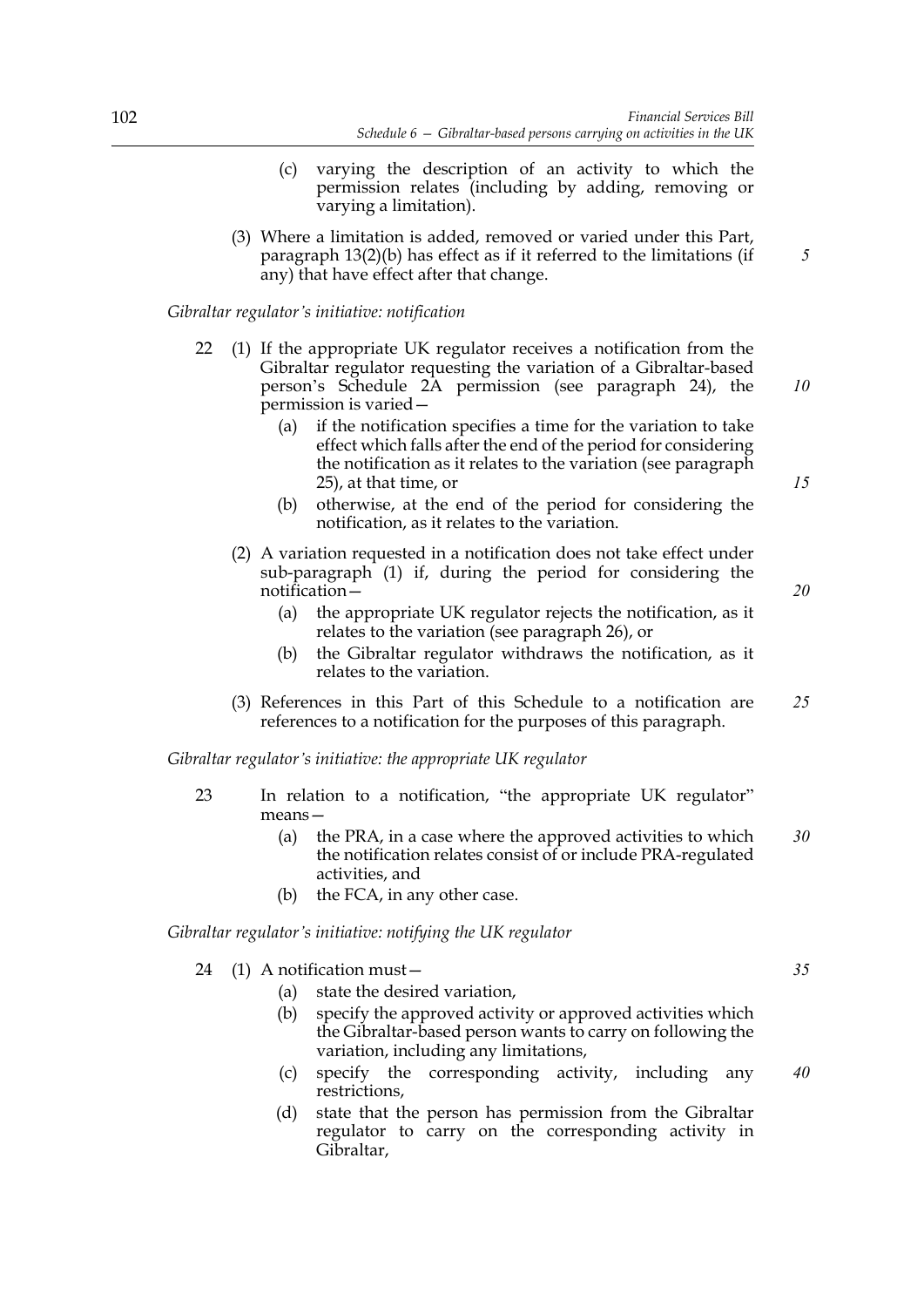- (e) state that the Gibraltar regulator consents to the variation, and
- (f) contain, or be accompanied by, any further information specified in a direction given by the appropriate UK regulator under paragraph 57 and in force when the notification is given.
- (2) A notification may state when the desired variation is to have effect.
- (3) A notification may relate to more than one variation.

*Gibraltar regulator's initiative: considering a notification*

- 25 (1) Where the appropriate UK regulator receives a notification, it must acknowledge receipt in writing without delay.
	- (2) The period for considering a notification is—
		- (a) so far as it relates to a variation in respect of an activity carried on through a branch in the United Kingdom, the period of two months beginning with the day on which the appropriate UK regulator receives the notification, and *15*
		- (b) so far as it relates to any other variation, the period of one month beginning with that day.
	- (3) If, before the end of the period described in sub-paragraph (2), the appropriate UK regulator gives the Gibraltar-based person a confirmation notice in respect of a variation specified in the notification, then the period for considering the notification as it relates to the variation ends when the notice is given. *20*
	- (4) A "confirmation notice" is a written notice confirming that the variation has effect as specified in the notification. *25*
	- (5) A confirmation notice may relate to more than one variation.

*Gibraltar regulator's initiative: rejecting a notification*

- 26 (1) The appropriate UK regulator may not reject a notification unless—
	- (a) it is required to do so under sub-paragraph (3) or (4), or
	- (b) it has power to do under sub-paragraph (5).
	- (2) A notification is rejected when the appropriate UK regulator gives a written notice of the rejection to the Gibraltar regulator.
	- (3) The appropriate UK regulator must reject a notification if satisfied that the notification does not satisfy one or more of the requirements in paragraph 24(1). *35*
	- (4) The appropriate UK regulator must reject a notification if it would be required to do so by paragraph  $18(2)$  or (3) if the notification were a notification under Part 3 of this Schedule relating to -
		- (a) the Gibraltar-based person, and
		- (b) the activities that the person would have a Schedule 2A permission to carry on if the permission were varied as specified in the notification.

*5*

*10*

*30*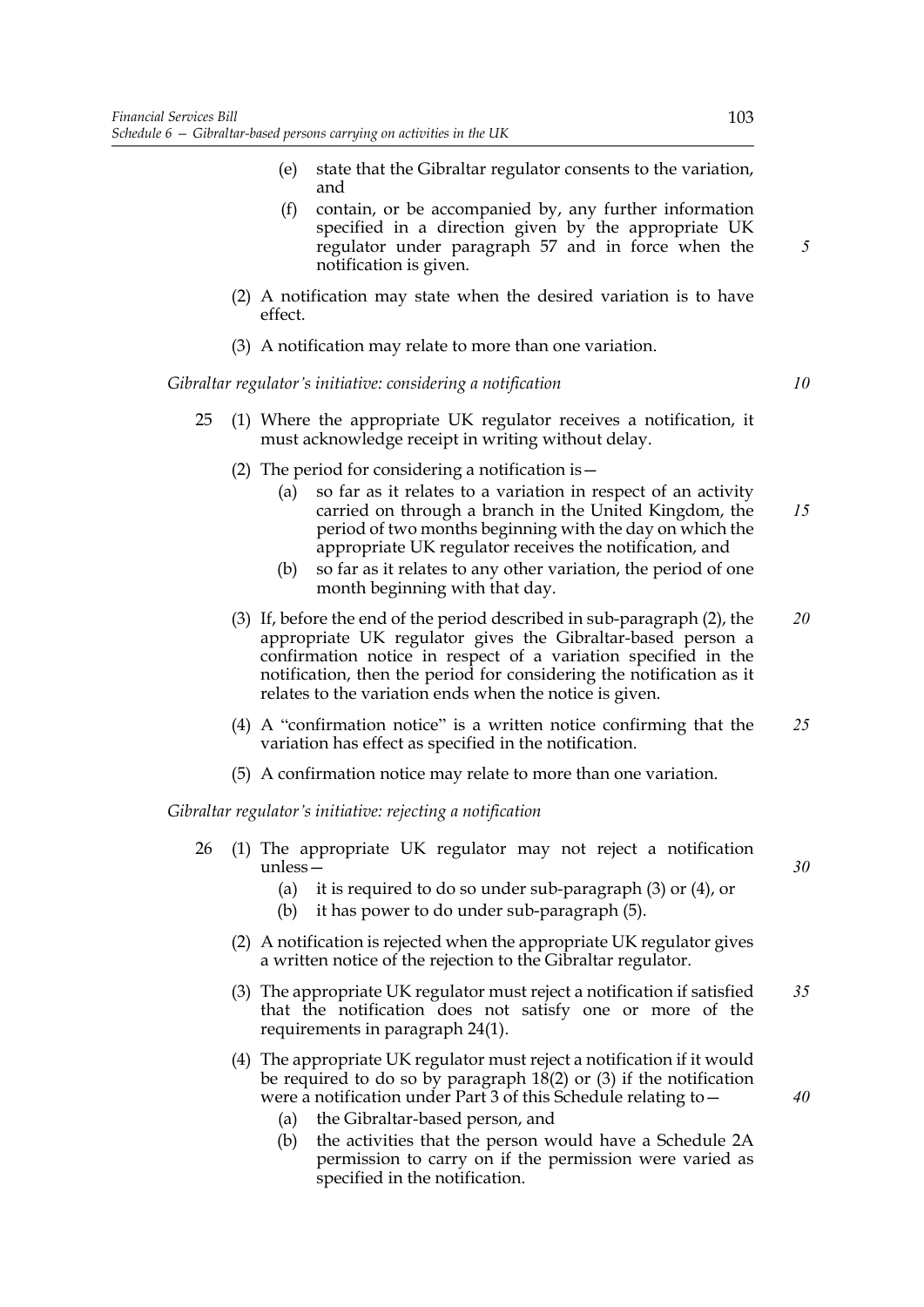- (5) The appropriate UK regulator may reject a notification if it would have power to do so under paragraph 19 or 20 if the notification were a notification under Part 3 of this Schedule relating to—
	- (a) the Gibraltar-based person, and
	- (b) the activities that the person would have a Schedule 2A permission to carry on if the permission were varied as specified in the notification.
- (6) The rejection of a notification does not prevent the Gibraltar regulator from giving a further notification.

### *UK regulator's initiative*

- 27 (1) A UK regulator may exercise a power under this paragraph in relation to a Gibraltar-based person with a Schedule 2A permission where one of the own-initiative conditions is satisfied (see paragraph 28).
	- (2) The FCA may vary a Schedule 2A permission.
	- (3) The PRA may vary a PRA-authorised person's Schedule 2A permission.
	- (4) In the case of a person who is not a PRA-authorised person, the PRA may vary the person's Schedule 2A permission by adding an approved activity that is a PRA-regulated activity to those to which the permission relates.
	- (5) Where it adds an approved activity under sub-paragraph (4), the PRA may vary the person's Schedule 2A permission in any of the other ways described in paragraph 21(2).

*Own-initiative conditions*

- 28 (1) For the purposes of this Schedule, "the own-initiative conditions" are—
	- (a) in relation to the exercise of a power by the FCA, conditions A to C, and
	- (b) in relation to the exercise of a power by the PRA, conditions A to D. *30*

### (2) Condition A is that the UK regulator in question considers that—

- (a) it is desirable to exercise the power in order to advance one or more of its objectives, and
- (b) the Gibraltar regulator—
	- (i) is aware, or ought reasonably to be aware, of the reasons why the UK regulator considers that to be the case, and
	- (ii) has had time to take steps, or indicate what steps (if any) it is likely to take, in response.

# (3) Condition B is that the UK regulator in question considers that—

- (a) it is desirable to exercise the power in order to advance one or more of its objectives, and
- (b) a delay in exercising the power would be materially detrimental to—

*10*

*5*

*20*

*15*

*25*

*35*

*40*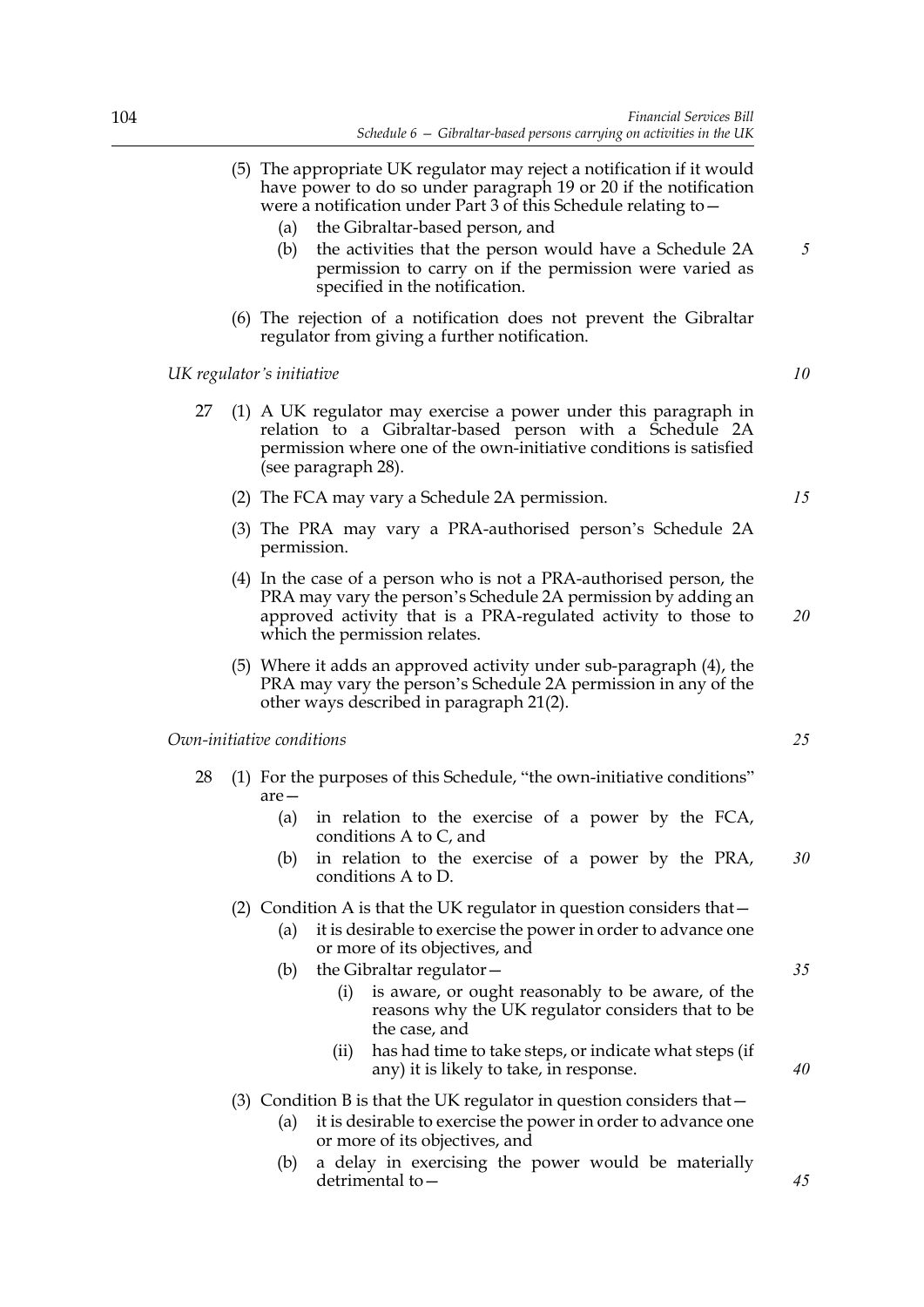- (i) the interests of consumers (as defined in section 1G), or
- (ii) the soundness, stability and resilience of the UK financial system or a part of that system.
- (4) Condition C is that the UK regulator in question considers that—
	- (a) the Gibraltar-based person is contravening, or has contravened, a rule made by the UK regulator or a requirement imposed on it by the UK regulator under Part 6 of this Schedule, and
	- (b) the contravention is not minor, having regard to the nature of the contravention or its consequences (or both). *10*

## (5) Condition D is that the PRA considers that—

- (a) it is desirable to exercise the power in order to advance one or more of the PRA's objectives, and
- (b) the Gibraltar-based person poses, or may pose, a risk to the soundness, stability and resilience of the UK financial system, or a part of that system, of a type specified for the purposes of this condition in the policy statement produced by the PRA under paragraph 71. *15*
- (6) In the case of the FCA, references in this paragraph to its objectives are references only to its operational objectives. *20*

*UK regulator's initiative: procedure*

- 29 (1) The variation of a Schedule 2A permission under paragraph 27 takes effect—
	- (a) immediately, if the notice given under sub-paragraph (3) states that is the case, *25*
	- (b) on such date as may be specified in the notice, or
	- (c) if no date is specified in the notice, when the matter to which the notice relates is no longer open to review.
	- (2) The variation of a Schedule 2A permission under paragraph 27 may be expressed to take effect immediately, or on a specified date, only if the UK regulator reasonably considers that it is necessary for the variation to take effect immediately or on that date, having regard to the own-initiative condition on which it is relying for the purposes of paragraph 27(1). *30 35*
	- (3) If a UK regulator  $-$ 
		- (a) proposes to vary a Schedule 2A permission under paragraph 27, or
		- (b) varies a Schedule 2A permission under that paragraph with immediate effect,

it must give the Gibraltar-based person a written notice.

- (4) The notice must—
	- (a) give details of the variation,
	- (b) state the UK regulator's reasons for varying the permission,
	- (c) inform the Gibraltar-based person that the person may make representations to the UK regulator within the

*5*

*40*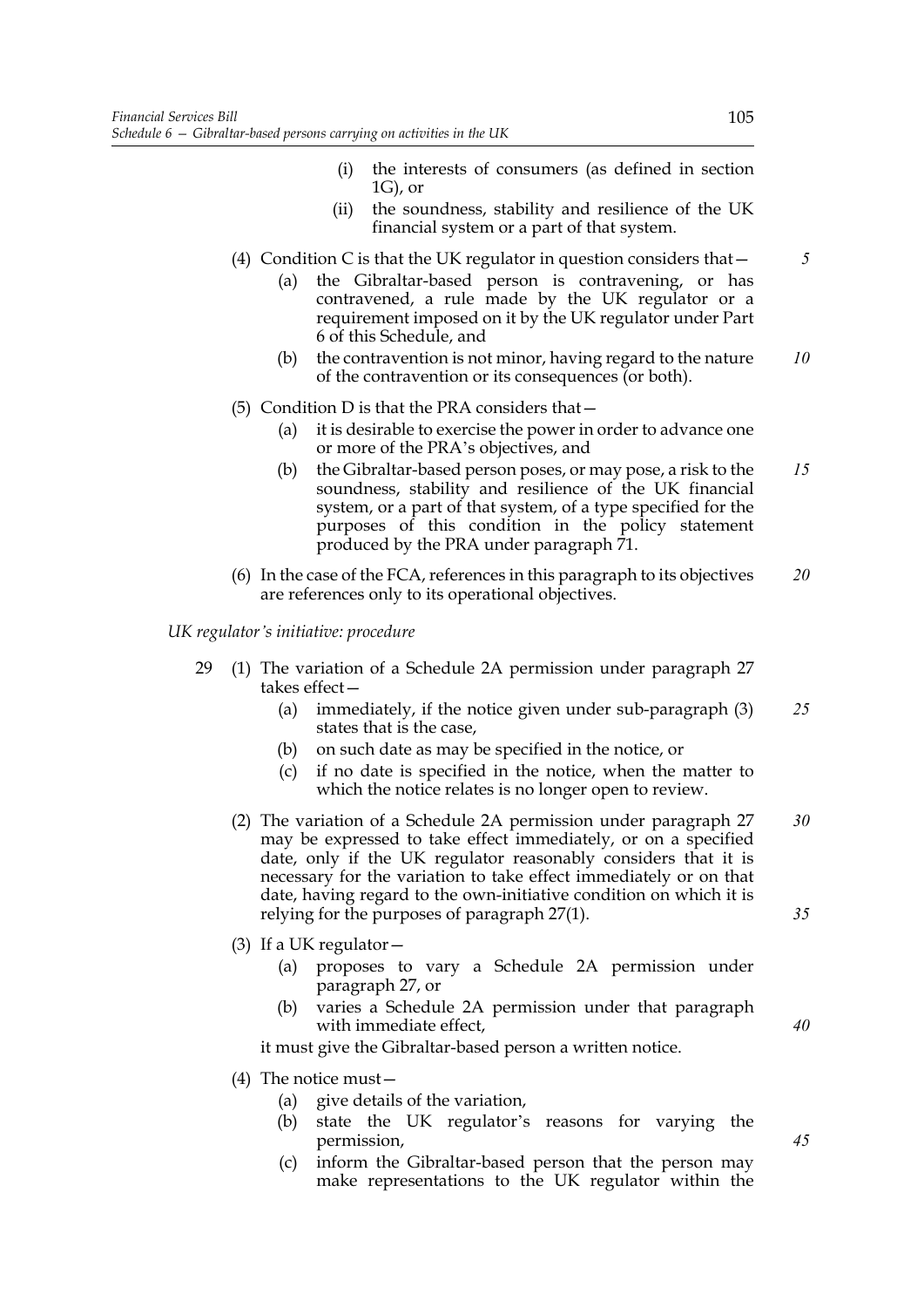period specified in the notice (whether or not the Gibraltarbased person has referred the matter to the Tribunal),

- (d) inform the Gibraltar-based person of when the variation of the permission takes effect, and
- (e) inform the Gibraltar-based person of the person's right to refer the matter to the Tribunal.
- (5) The UK regulator may extend the period allowed under the notice for making representations.
- (6) If, having considered any representations made by the Gibraltarbased person, the UK regulator decides—
	- (a) to vary the permission in the way proposed, or
	- (b) if the permission has been varied, not to rescind its variation,

it must give the Gibraltar-based person a written notice.

- (7) A notice under sub-paragraph (6) must inform the Gibraltar-based person of the person's right to refer the matter to the Tribunal. *15*
- (8) If, having considered any representations made by the Gibraltarbased person, the UK regulator decides—
	- (a) not to vary the permission in the way proposed,
	- (b) to vary the permission in a different way, or *20*
	- (c) to rescind the variation,

it must give the Gibraltar-based person a written notice.

- (9) A notice under sub-paragraph (8)(b) must comply with subparagraph (4).
- (10) If a notice under this paragraph informs a person of the person's right to refer a matter to the Tribunal, it must give an indication of the procedure for such a reference. *25*
- (11) For the purposes of sub-paragraph  $(1)(c)$ , whether a matter is open to review is to be determined in accordance with section 391(8).

# *Right to refer matters to the Tribunal*

30 A Gibraltar-based person who is aggrieved by the exercise by a UK regulator of a power under paragraph 27 in relation to the person may refer the matter to the Tribunal.

### PART 5

#### CANCELLATION OF PERMISSION

*Cancellation of permission*

- 31 A Schedule 2A permission may be cancelled in accordance with this Part of this Schedule—
	- (a) on the initiative of the Gibraltar regulator (see paragraphs 32 to 36), or
	- (b) on the initiative of a UK regulator (see paragraphs 37 to 39).

*40*

*35*

*30*

*5*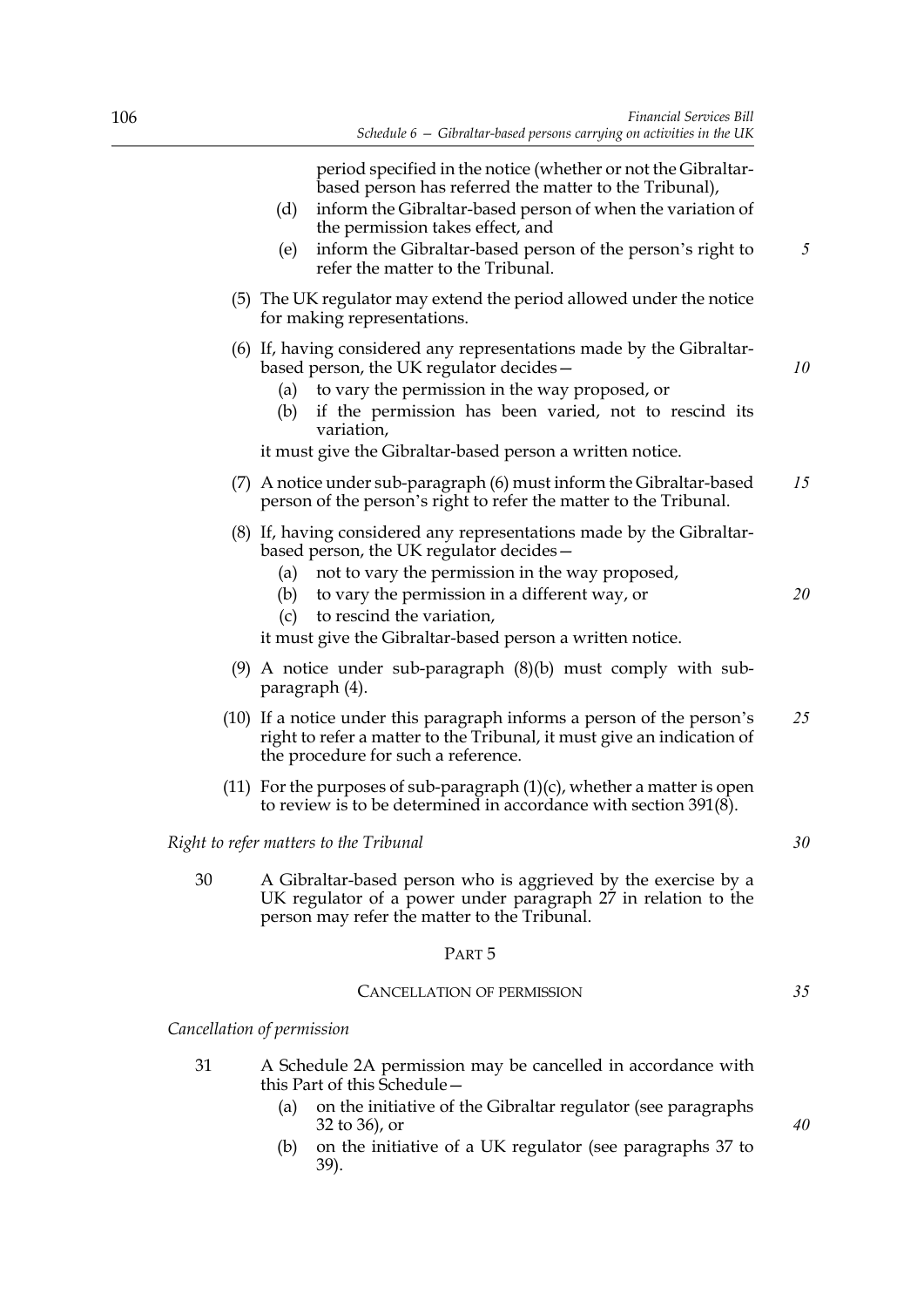*Gibraltar regulator's initiative: notification*

- 32 (1) If the appropriate UK regulator receives a notification from the Gibraltar regulator requesting the cancellation of a Gibraltarbased person's Schedule 2A permission (see paragraph 34), the permission is cancelled when the period for considering the notification ends (see paragraph 35).
	- (2) A Schedule 2A permission is not cancelled under sub-paragraph (1) if, during the period for considering the notification—
		- (a) the appropriate UK regulator rejects the notification (see paragraph 36), or
		- (b) the Gibraltar regulator withdraws the notification.
	- (3) References in this Part of this Schedule to a notification are references to a notification for the purposes of this paragraph.

*Gibraltar regulator's initiative: the appropriate UK regulator*

- 33 In relation to a notification, "the appropriate UK regulator" means— *15*
	- (a) the PRA, in a case where the Gibraltar-based person is a PRA-authorised person, and
	- (b) the FCA, in any other case.

*Gibraltar regulator's initiative: notifying the UK regulator*

- 34 A notification must—
	- (a) state the reason for requesting the cancellation of the permission,
	- (b) state that the Gibraltar regulator consents to the cancellation, and
	- (c) contain, or be accompanied by, any further information specified in a direction given by the appropriate UK regulator under paragraph 57 and in force when the notification is given.

*Gibraltar regulator's initiative: considering a notification*

- 35 (1) Where the appropriate UK regulator receives a notification, it must acknowledge receipt in writing without delay.
	- (2) The period for considering a notification is—
		- (a) where the Schedule 2A permission relates to one or more activities carried on through a branch in the United Kingdom, the period of two months beginning with the day on which the appropriate UK regulator receives the notification, and *35*
		- (b) otherwise, the period of one month beginning with that day.
	- (3) If, before the end of the period described in sub-paragraph (2), the appropriate UK regulator gives the Gibraltar-based person a confirmation notice in respect of the notification, then the period for considering the notification ends when the notice is given.

*5*

*10*

*30*

*25*

*20*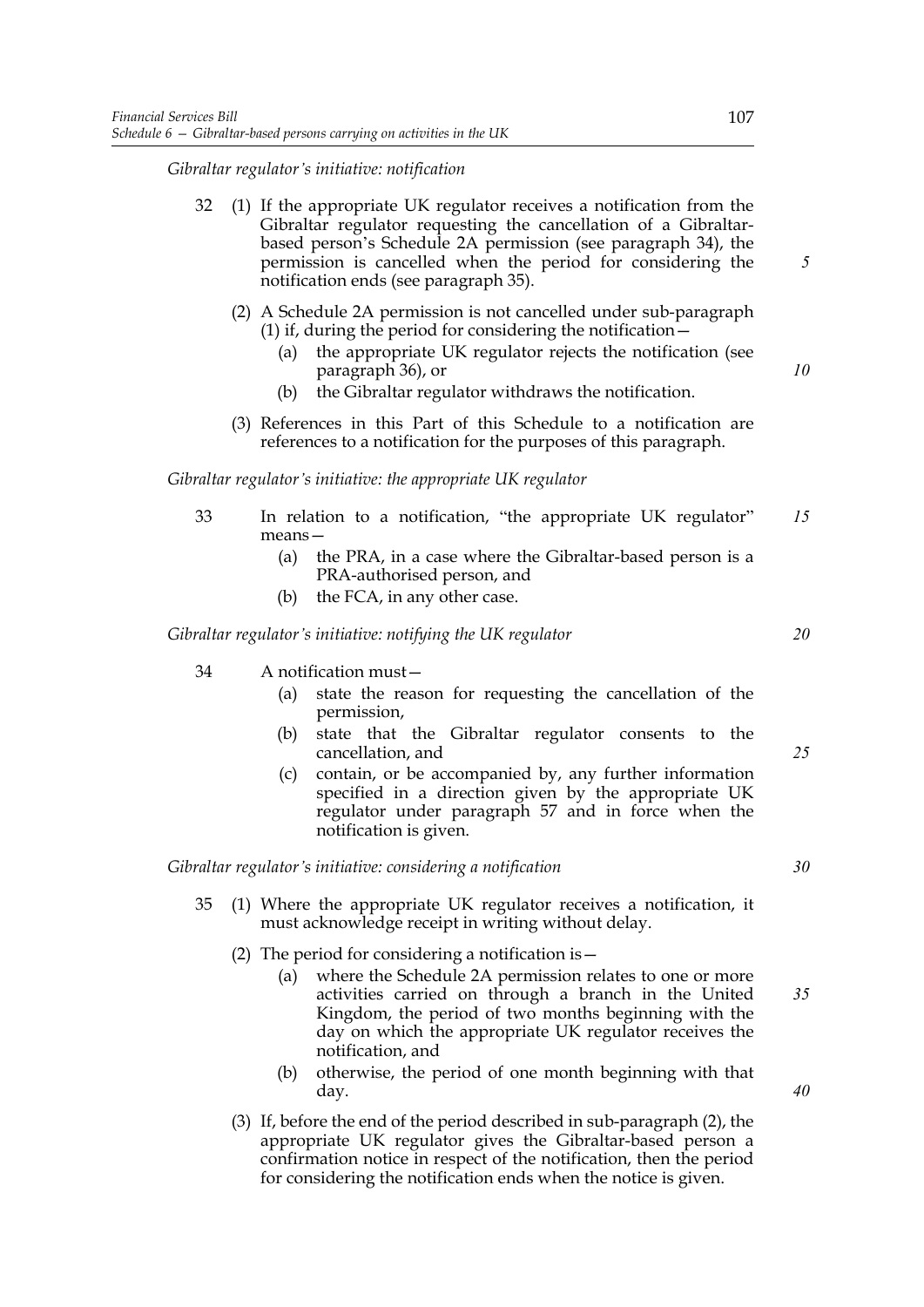(4) A "confirmation notice" is a written notice confirming that the Schedule 2A permission is cancelled.

*Gibraltar regulator's initiative: rejecting a notification*

- 36 (1) The appropriate UK regulator may not reject a notification unless—
	- (a) it is required to do so under sub-paragraph (3), or
	- (b) it has power to do under sub-paragraph (4) or (5).
	- (2) A notification is rejected when the appropriate UK regulator gives a written notice of the rejection to the Gibraltar regulator.
	- (3) The appropriate UK regulator must reject a notification if satisfied that the notification does not satisfy a requirement in paragraph 34. *10*
	- (4) The FCA may reject a notification if it appears to the FCA that it is desirable to do so in order to advance one or more of its operational objectives.
	- (5) The PRA may reject a notification if it appears to the PRA that it is desirable to do so in order to advance one or more of its objectives.
	- (6) The rejection of a notification does not prevent the Gibraltar regulator from giving a further notification.

*UK regulator's initiative*

- 37 (1) The FCA may cancel a Schedule 2A permission where one of the own-initiative conditions is satisfied (see paragraph 28).
	- (2) The PRA may cancel a PRA-authorised person's Schedule 2A permission where one of the own-initiative conditions is satisfied (see paragraph 28).
	- (3) The appropriate UK regulator must cancel a Schedule 2A permission where—
		- (a) the permission no longer enables the person to carry on an approved activity (whether by virtue of paragraph 13 or otherwise), and
		- (b) the UK regulator is satisfied that it is no longer necessary to keep the permission in force.
	- (4) In this paragraph, "the appropriate UK regulator" means—
		- (a) the PRA, in a case where the Gibraltar-based person is a PRA-authorised person, and
		- (b) the FCA, in any other case.

*UK regulator's initiative: procedure*

38 (1) If a UK regulator proposes to cancel a Gibraltar-based person's Schedule 2A permission under paragraph 37, it must give the person a warning notice.

*20*

*15*

*5*

*25*

*30*

*35*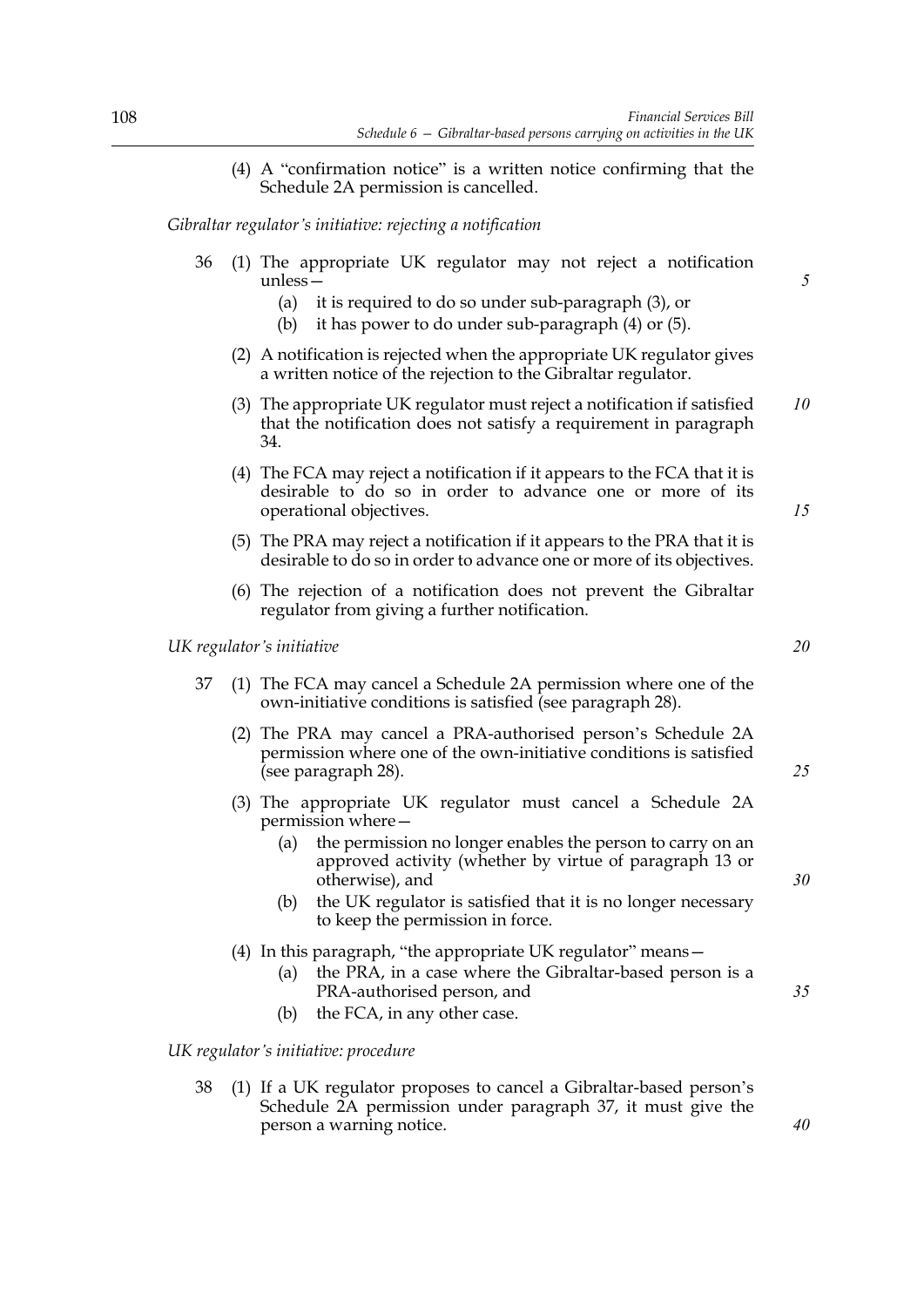(2) If a UK regulator decides to cancel a Gibraltar-based person's Schedule 2A permission under paragraph 37, it must give the person a decision notice.

### *Right to refer matters to the Tribunal*

39 If a UK regulator gives a Gibraltar-based person a decision notice under paragraph 38, the person may refer the matter to the Tribunal.

# PART 6

#### **REQUIREMENTS**

#### *Requirements*

- 40 (1) A requirement may be imposed on a Gibraltar-based person in accordance with this Part of this Schedule—
	- (a) by a UK regulator as part of the process of considering a notification under Part 3 or 4 of this Schedule (see paragraphs 41 to 43),
	- (b) on the initiative of the Gibraltar regulator (see paragraphs 44 to 48), or
	- (c) on the UK regulator's initiative (see paragraphs 49 to 52).
	- (2) Requirements imposed on a Gibraltar-based person in accordance with this Part of this Schedule may be varied or cancelled in accordance with this Part of this Schedule—
		- (a) on the initiative of the Gibraltar regulator (see paragraphs 44 to 48), or
		- (b) on the UK regulator's initiative (see paragraphs 49 to 52).

*Imposing requirements in connection with Part 3 or 4 notification*

- 41 (1) This paragraph applies where a UK regulator has received—
	- (a) a notification for the purposes of paragraph 12 in respect of the carrying on of an activity by a Gibraltar-based person, or
	- (b) a notification for the purposes of paragraph 22 in respect of the variation of a Gibraltar-based person's Schedule 2A permission. *30*
	- (2) A UK regulator may exercise the powers under this paragraph where it considers that it is desirable to do so in order to advance one or more of its objectives.
	- (3) The FCA may impose requirements on the Gibraltar-based person.
	- (4) The PRA may impose requirements on the Gibraltar-based person  $if -$ 
		- (a) the notification mentioned in sub-paragraph (1) relates to activities which consist of or include PRA-regulated activities, or *40*
		- (b) the Gibraltar-based person is a PRA-authorised person.

*5*

*10*

*15*

*20*

*25*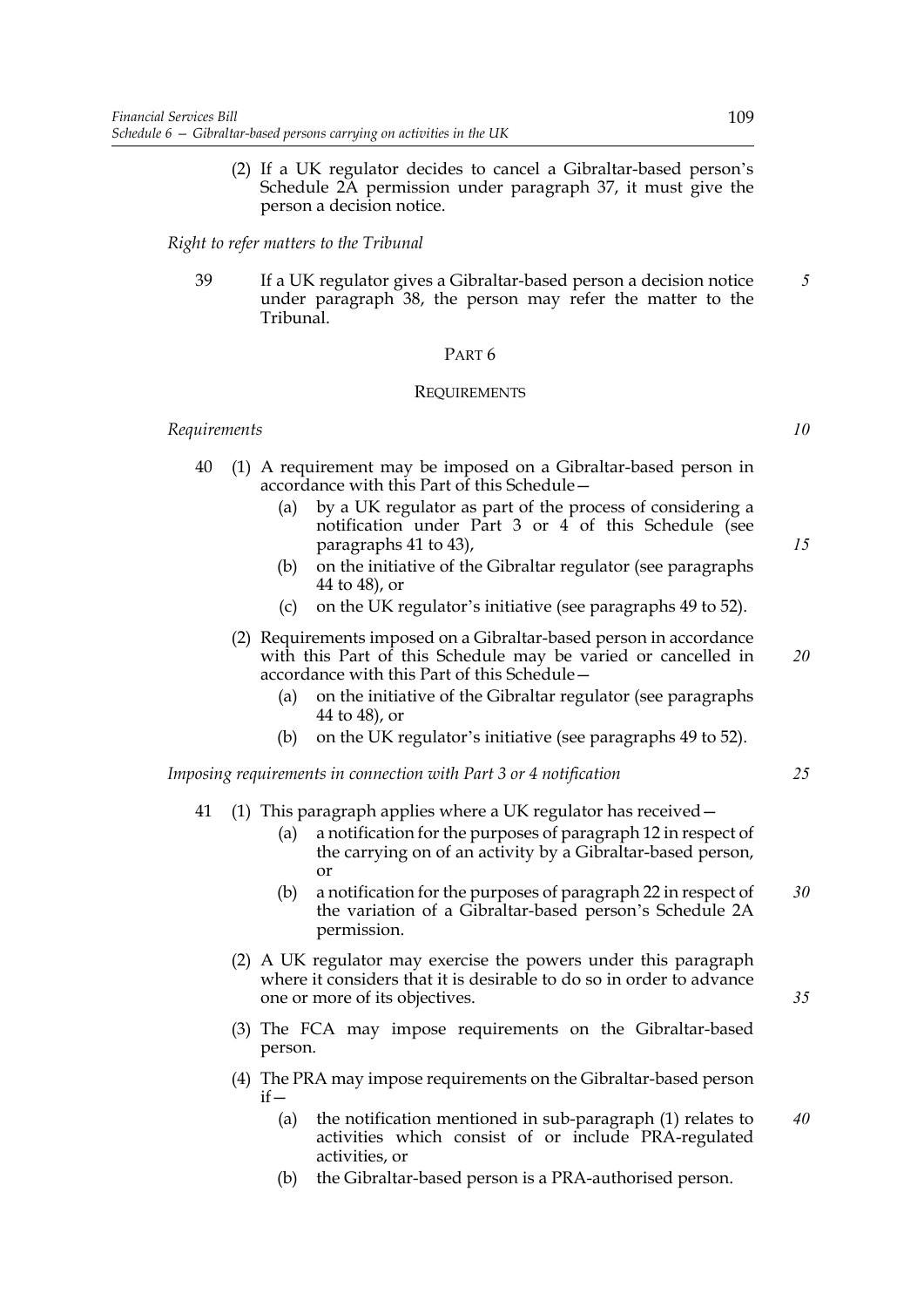- (5) A requirement may not be imposed under this paragraph—
	- (a) after the end of the period for considering the notification mentioned in sub-paragraph (1), or
	- (b) so as to take effect before the end of that period.
- (6) In the case of the FCA, the reference in this paragraph to its objectives is a reference only to its operational objectives.

*Imposing requirements in connection with Part 3 or 4 notification: procedure*

- 42 (1) If a UK regulator proposes to impose a requirement on a Gibraltarbased person under paragraph 41, it must—
	- (a) give the person a warning notice,
	- (b) give the Gibraltar regulator a written notice of the proposed requirement, stating the UK regulator's reasons for imposing the requirement, and
	- (c) consider any representations made by the Gibraltar regulator within the period specified in the notice.
	- (2) If a UK regulator decides to impose a requirement on a Gibraltarbased person under paragraph 41, it must give the person a decision notice.

*Right to refer matters to the Tribunal*

43 If a UK regulator gives a Gibraltar-based person a decision notice under paragraph 42, the person may refer the matter to the Tribunal. *20*

*Gibraltar regulator's initiative: notification*

- 44 (1) If the appropriate UK regulator receives a notification from the Gibraltar regulator (see paragraph 46) —
	- (a) asking for a requirement to be imposed on a Gibraltarbased person with a Schedule 2A permission, or
	- (b) asking for a requirement imposed on a Gibraltar-based person with a Schedule 2A permission to be varied or cancelled,

the requirement is imposed, varied or cancelled as specified in the notification at the end of the period for considering the notification, as it relates to the requirement (see paragraph 47).

- (2) The requirement is not imposed, varied or cancelled under subparagraph (1) if, during the period for considering the notification—
	- (a) the appropriate UK regulator rejects the notification, as it relates to the requirement (see paragraph 48), or
	- (b) the Gibraltar regulator withdraws the notification, as it relates to the requirement.
- (3) References in this Part of this Schedule to a notification are references to a notification for the purposes of this paragraph, except where otherwise stated.

*15*

*10*

*5*

*35*

*30*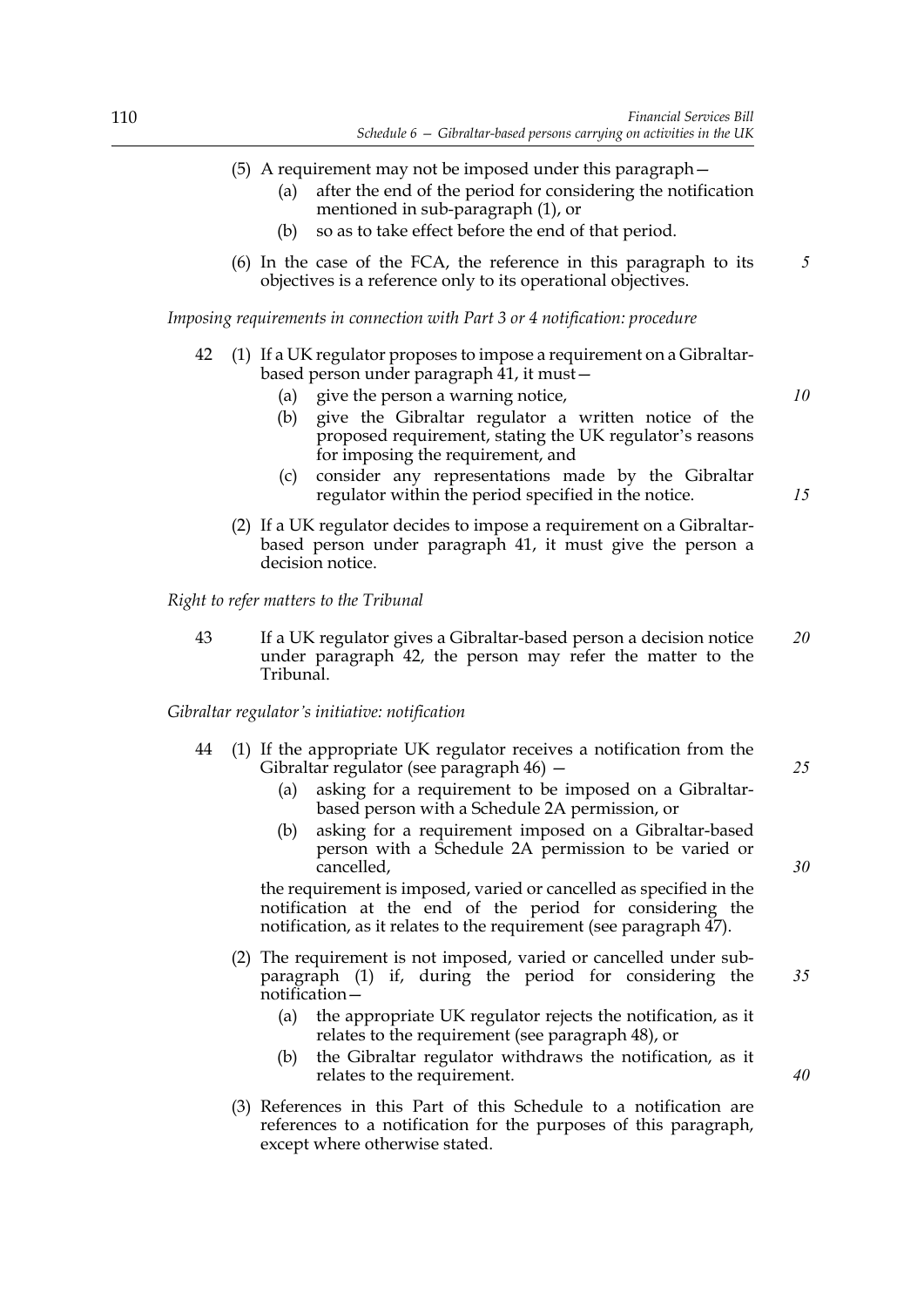*Gibraltar regulator's initiative: the appropriate UK regulator*

- 45 In relation to a notification, "the appropriate UK regulator" means—
	- (a) the PRA, in a case where the approved activities to which the notification relates consist of or include PRA-regulated activities, and
	- (b) the FCA, in any other case.

*Gibraltar regulator's initiative: notifying the UK regulator*

# 46 A notification must—

- (a) state the requirement to be imposed or the desired variation or cancellation (as appropriate), *10*
- (b) state the reason for asking for the requirement to be imposed, varied or cancelled,
- (c) state that the Gibraltar regulator consents to the requirement being imposed, varied or cancelled, and
- (d) contain, or be accompanied by, any further information specified in a direction given by the appropriate UK regulator under paragraph 57 and in force when the notification is given.

*Gibraltar regulator's initiative: considering a notification*

- 47 (1) Where the appropriate UK regulator receives a notification, it must acknowledge receipt in writing without delay.
	- (2) The period for considering a notification is—
		- (a) so far as it relates to a requirement to be imposed on a Gibraltar-based person with a branch in the United Kingdom, the period of two months beginning with the day on which the appropriate UK regulator receives the notification, and *25*
		- (b) so far as it relates to any other requirement, the period of one month beginning with that day.
	- (3) If, before the end of the period described in sub-paragraph (2), the appropriate UK regulator gives the Gibraltar-based person a confirmation notice in respect of a requirement specified in the notification, then the period for considering the notification as it relates to the requirement ends when the notice is given.
	- (4) A "confirmation notice" is a written notice confirming that the requirement is imposed, varied or cancelled as requested in the notification.

*Gibraltar regulator's initiative: rejecting a notification*

- 48 (1) The appropriate UK regulator may not reject a notification so far as it relates to a requirement unless— *40*
	- (a) it is required to do so under sub-paragraph (3), or
	- (b) it has power to do under sub-paragraph (4) or (5).

*20*

*15*

*5*

*30*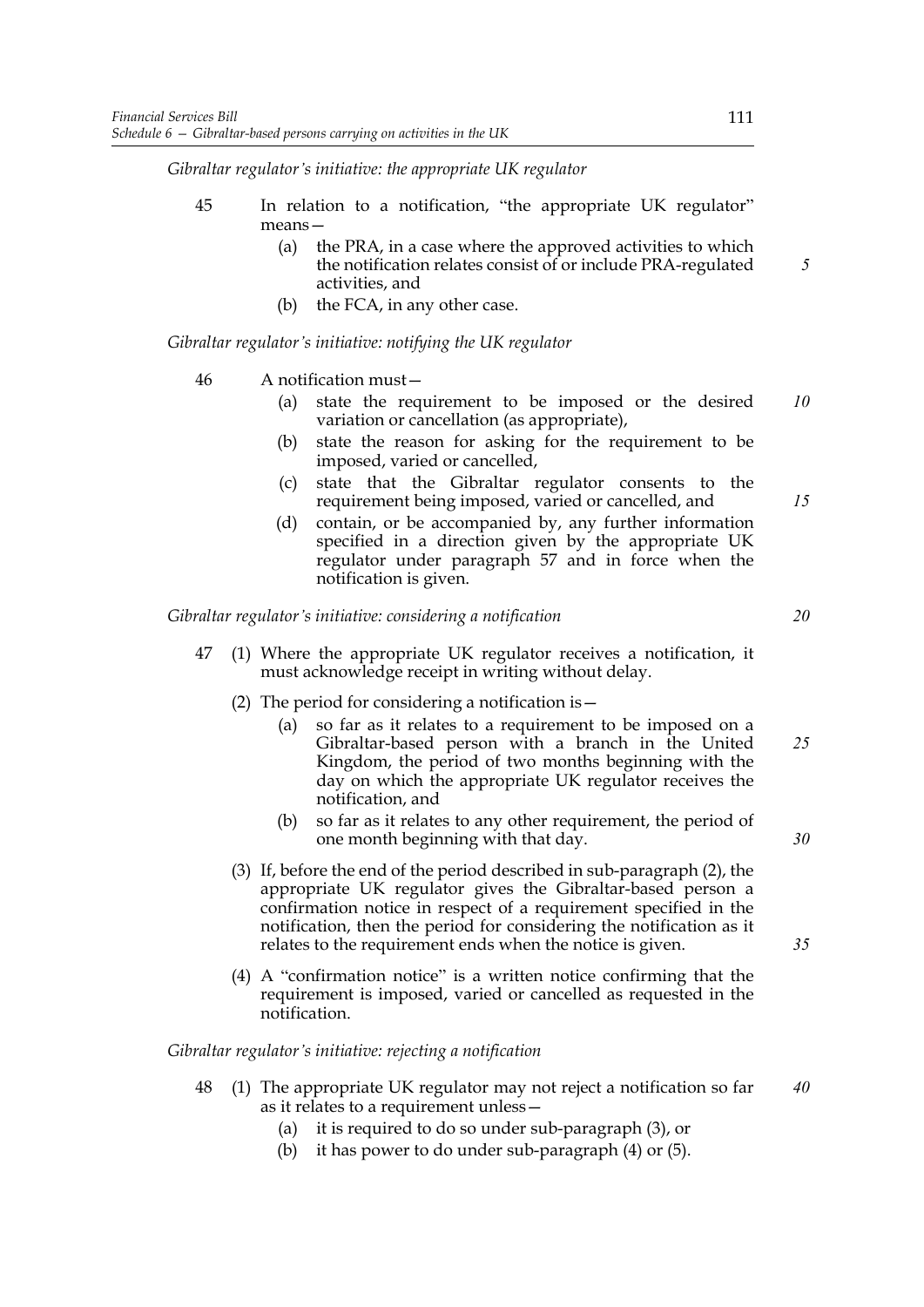- (2) A notification is rejected when the appropriate UK regulator gives a written notice of the rejection to the Gibraltar regulator.
- (3) The appropriate UK regulator must reject a notification if satisfied that the notification does not satisfy one or more of the requirements in paragraph 46.
- (4) The FCA may reject a notification, so far as it relates to a requirement, if it appears to the FCA that it is desirable to do so in order to advance one or more of its operational objectives.
- (5) The PRA may reject a notification, so far as it relates to a requirement, if it appears to the PRA that it is desirable to do so in order to advance one or more of its objectives. *10*
- (6) The rejection of a notification does not prevent the Gibraltar regulator from giving a further notification in respect of the same requirement.

*UK regulator's initiative: imposing, varying and cancelling requirements*

- 49 (1) A UK regulator may exercise the powers under this paragraph in relation to a Gibraltar-based person only where one of the owninitiative conditions is satisfied (see paragraph 28).
	- (2) The FCA may  $-$ 
		- (a) impose a requirement on a Gibraltar-based person with a Schedule 2A permission, *20*
		- (b) vary a requirement imposed by the FCA under this Part of this Schedule, or
		- (c) cancel such a requirement.
	- (3) The PRA may—
		- (a) impose a requirement on a Gibraltar-based person with a Schedule 2A permission where the person is a PRAauthorised person,
		- (b) vary a requirement imposed by the PRA under this Part of this Schedule, or
		- (c) cancel such a requirement.

# *UK regulator's initiative: procedure for imposing or varying requirements*

- 50 (1) The imposition or variation of a requirement under paragraph 49 takes effect—
	- (a) immediately, if the notice given under sub-paragraph (3) states that is the case, *35*
	- (b) on such date as may be specified in the notice, or
	- (c) if no date is specified in the notice, when the matter to which the notice relates is no longer open to review.
	- (2) The imposition or variation of a requirement under paragraph 49 may be expressed to take effect immediately, or on a specified date, only if the UK regulator reasonably considers that it is necessary for the imposition or variation of the requirement to take effect immediately or on that date, having regard to the own-*40*

*5*

*15*

*25*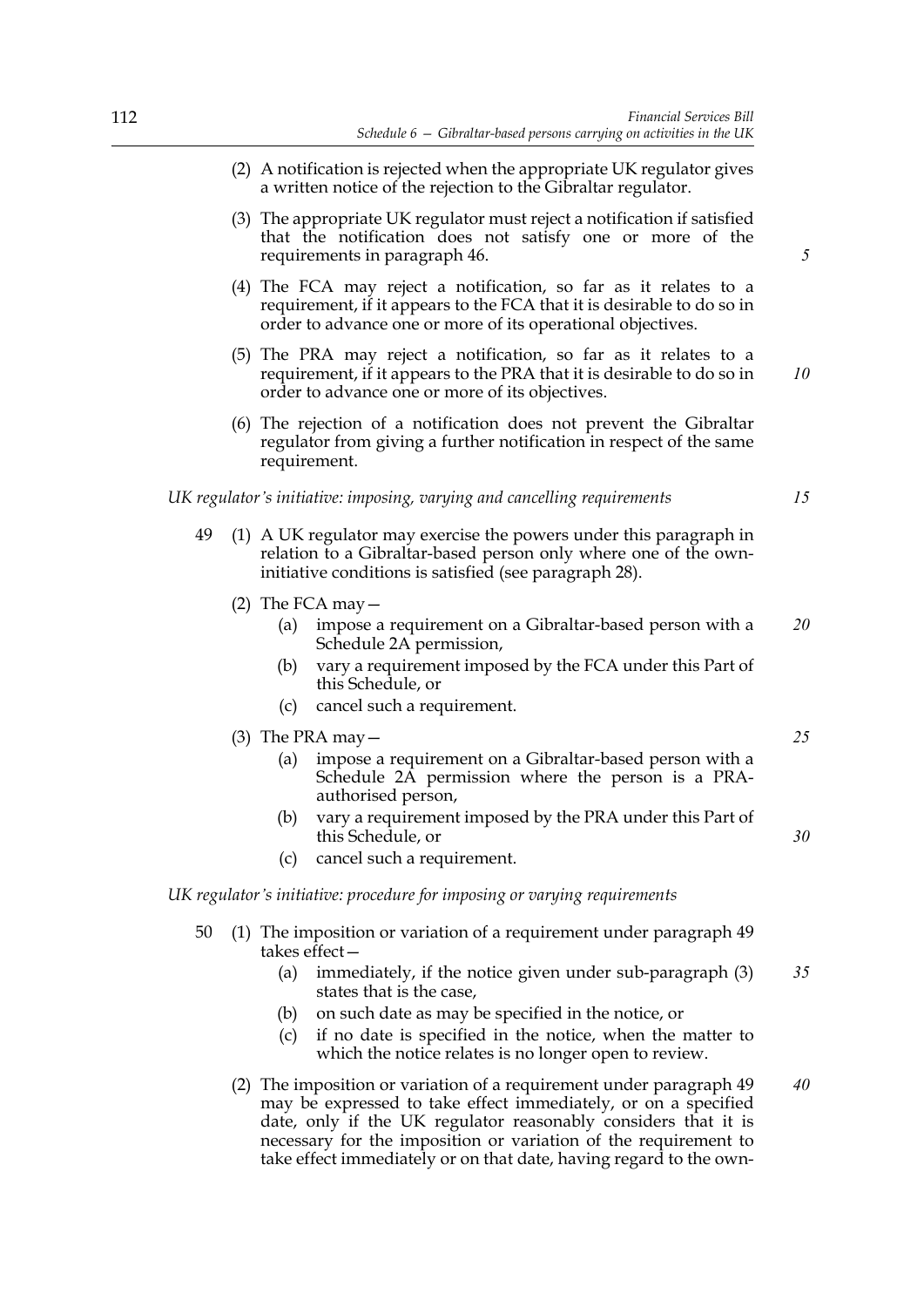initiative condition on which it is relying for the purposes of paragraph 49(1).

- (3) If a UK regulator  $-$ 
	- (a) proposes to exercise the power under paragraph 49 to impose a requirement on a Gibraltar-based person, or vary a requirement imposed on a Gibraltar-based person, or
	- (b) exercises that power so as to impose a requirement on a Gibraltar-based person, or vary a requirement imposed on a Gibraltar-based person, with immediate effect,

it must give the person a written notice.

# (4) The notice must—

- (a) give details of the requirement or its variation,
- (b) state the UK regulator's reasons for imposing or varying the requirement,
- (c) inform the Gibraltar-based person that the person may make representations to the UK regulator within the period specified in the notice (whether or not the Gibraltarbased person has referred the matter to the Tribunal), *15*
- (d) inform the Gibraltar-based person of when the imposition or variation of the requirement takes effect, and
- (e) inform the Gibraltar-based person of the person's right to refer the matter to the Tribunal.
- (5) The UK regulator may extend the period allowed under the notice for making representations.
- (6) If, having considered any representations made by the Gibraltarbased person, the UK regulator decides— *25*
	- (a) to impose the requirement or vary the requirement in the way proposed, or
	- (b) if the requirement has been imposed or varied, not to rescind its imposition or variation,

it must give the Gibraltar-based person a written notice.

- (7) A notice under sub-paragraph (6) must inform the Gibraltar-based person of the person's right to refer the matter to the Tribunal.
- (8) If, having considered any representations made by the Gibraltarbased person, the UK regulator decides—
	- (a) not to impose the requirement or vary the requirement in the way proposed,
	- (b) to impose a different requirement or vary the requirement in a different way, or
	- (c) to rescind a requirement or variation which has effect, it must give the Gibraltar-based person a written notice. *40*
- (9) A notice under sub-paragraph (8)(b) must comply with subparagraph (4).
- (10) If a notice under this paragraph informs a person of the person's right to refer a matter to the Tribunal, it must give an indication of the procedure for such a reference. *45*

*5*

*10*

*20*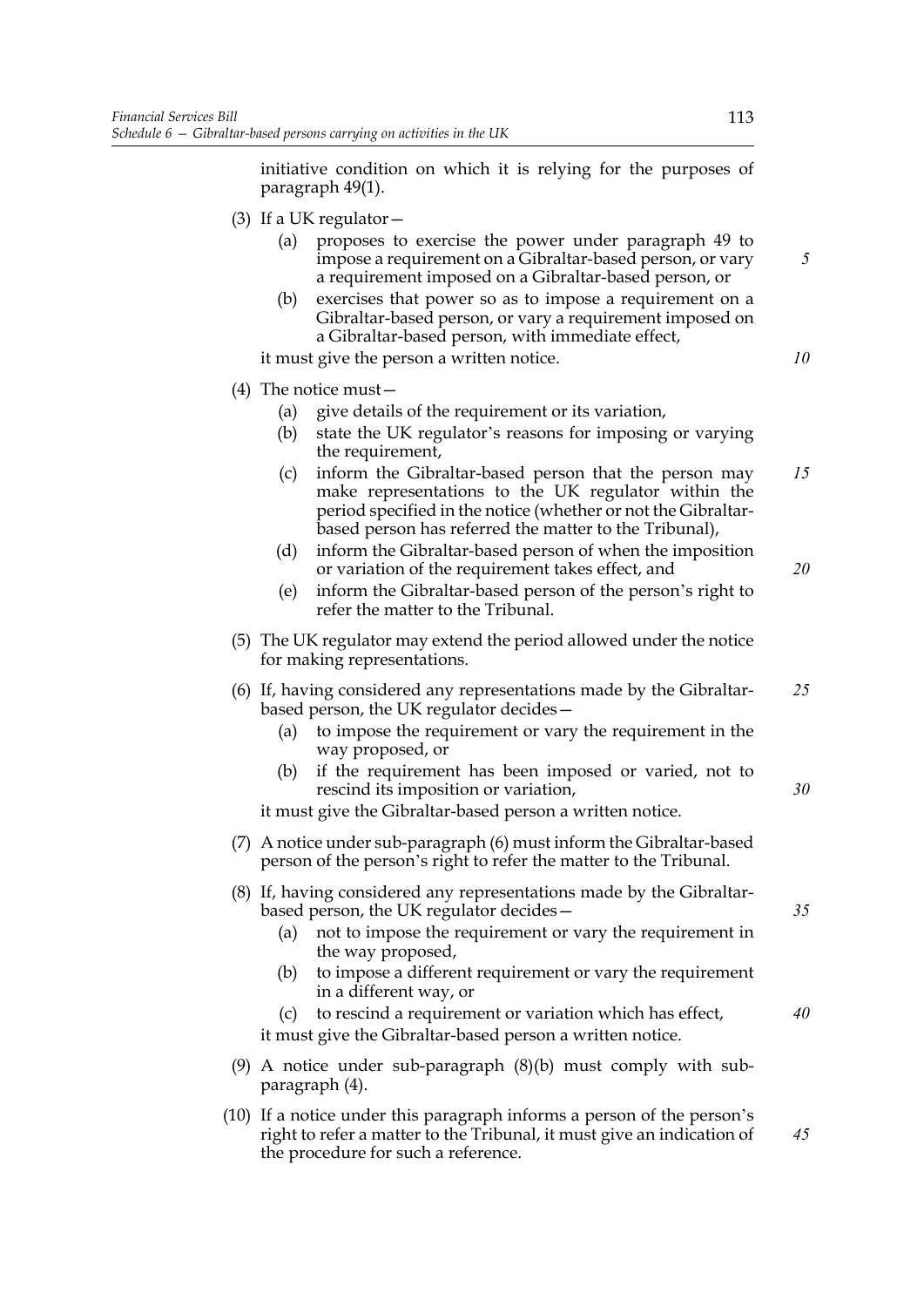(11) For the purposes of sub-paragraph  $(1)(c)$ , whether a matter is open to review is to be determined in accordance with section 391(8).

*UK regulator's initiative: procedure for cancellation*

- 51 (1) If a UK regulator proposes to exercise a power under paragraph 49 to cancel a requirement imposed on a Gibraltar-based person, it must give the person a written notice.
	- (2) The notice must specify the date on which the cancellation takes effect.

*Right to refer matters to the Tribunal*

52 A Gibraltar-based person who is aggrieved by the exercise by a UK regulator of a power under paragraph 49 to impose a requirement on the person, or vary a requirement imposed on the person, may refer the matter to the Tribunal. *10*

### *Assets requirements*

- 53 (1) This paragraph makes provision about a requirement imposed on a Gibraltar-based person ("G") by a UK regulator under this Part of this Schedule— *15*
	- (a) prohibiting the disposal of, or other dealing with, any of G's assets (whether in the United Kingdom, Gibraltar or elsewhere) or restricting such disposals or dealings, or
	- (b) requiring that some or all of G's assets, or some or all assets belonging to consumers (as defined in section 1G) but held by G or to G's order, must be transferred to and held by a trustee approved by the UK regulator.
	- (2) If a UK regulator  $-$ 
		- (a) imposes a requirement described in sub-paragraph (1)(a), and
		- (b) gives notice of the requirement to an institution with whom G keeps an account,

the notice has the effects set out in sub-paragraph (3).

- (3) Those effects are that—
	- (a) the institution does not act in breach of a contract with G if, having been instructed by G (or on G's behalf) to transfer a sum or otherwise make a payment out of G's account, it refuses to do so in the reasonably held belief that complying with the instruction would be incompatible with the requirement, and
	- (b) if the institution complies with such an instruction, it is liable to pay to the UK regulator an amount equal to the amount transferred from, or otherwise paid out of, G's account in contravention of the requirement.
- (4) If a UK regulator imposes a requirement described in subparagraph  $(1)(b)$ , no assets held by a person as trustee in accordance with the requirement may, while the requirement is in

*25*

*20*

*5*

*35*

*40*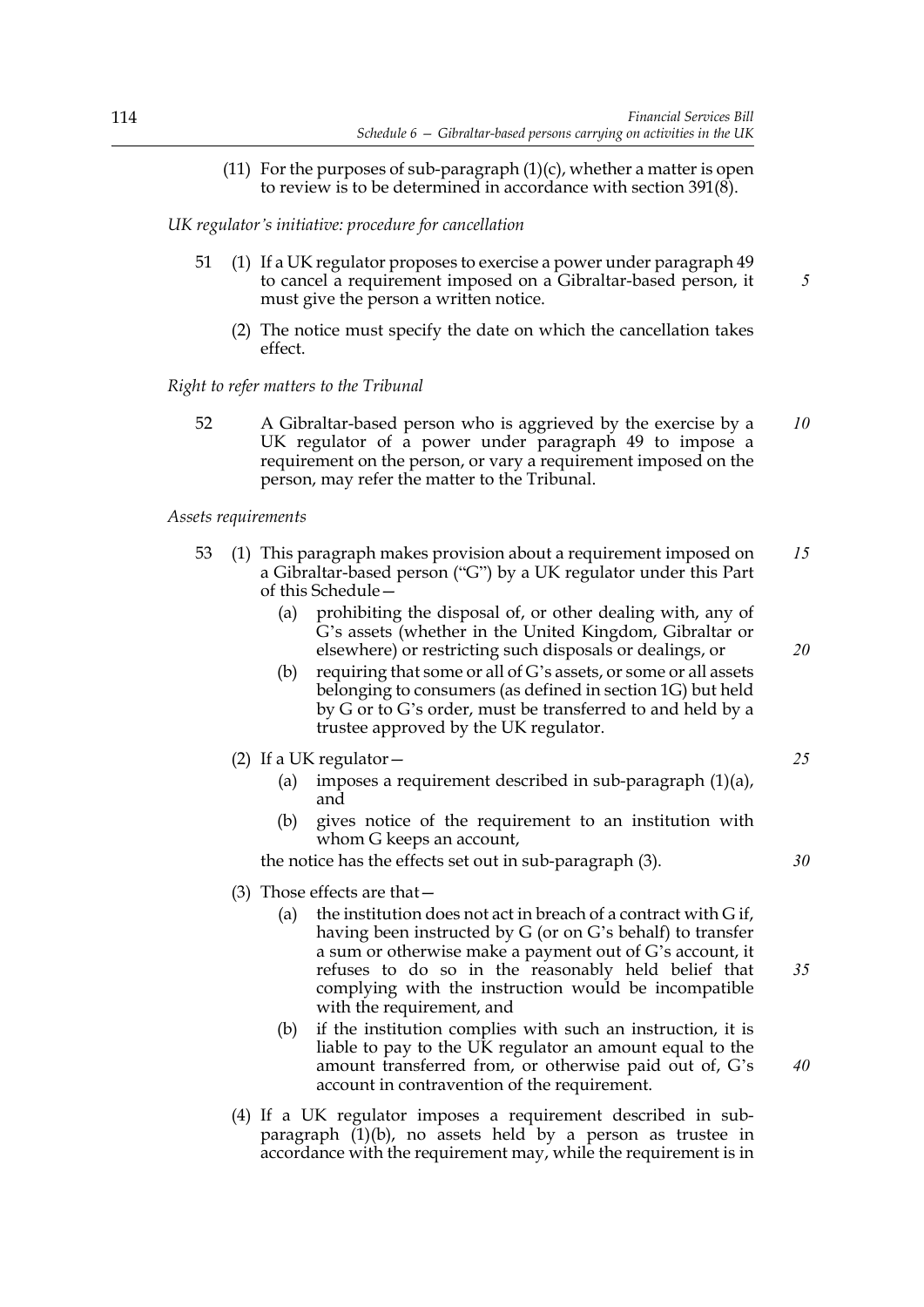force, be released or dealt with except with the consent of the UK regulator.

- (5) If, while a requirement described in sub-paragraph (1)(b) is in force, G creates a charge over any assets of G held in accordance with the requirement, the charge is (to the extent that it confers security over the assets) void against the liquidator and G's creditors.
- (6) Assets held by a person as trustee are to be taken to be held by the trustee in accordance with a requirement mentioned in subparagraph  $(1)(b)$  only if  $-$ 
	- (a) G has given the trustee a written notice that those assets are to be held by the trustee in accordance with the requirement, or
	- (b) they are assets into which assets to which paragraph (a) applies have been transposed by the trustee on the instruction of G. *15*
- (7) A person who contravenes sub-paragraph (4) commits an offence and is liable—
	- (a) on summary conviction in England and Wales, to a fine;
	- (b) on summary conviction in Scotland or Northern Ireland, to a fine not exceeding level 5 on the standard scale. *20*
- (8) In this paragraph, references to imposing a requirement (however expressed) include imposing a requirement by varying an existing requirement.
- (9) In this paragraph, "charge" includes a mortgage (or, in Scotland, a security over property). *25*
- (10) Sub-paragraphs (4) and (6) do not affect any equitable interest or remedy in favour of a person who is a beneficiary of a trust as a result of a requirement described in sub-paragraph (1)(b).

*Further provision about requirements*

- 54 (1) A requirement imposed on a Gibraltar-based person under this Part of this Schedule may, among other things, be imposed so as to require the person—
	- (a) to take specified action, or
	- (b) to refrain from taking specified action.
	- (2) A requirement imposed under this Part of this Schedule may extend to activities which are not approved activities.
	- (3) A requirement imposed on a Gibraltar-based person under this Part of this Schedule may be imposed by reference to the person's relationship with—
		- (a) the person's group, or
		- (b) other members of the person's group.
	- (4) A requirement imposed under this Part of this Schedule may be expressed to expire at the end of a specified period (but the imposition of such a requirement does not affect the UK regulator's powers to impose a new requirement).

115

*10*

*5*

*30*

*35*

*40*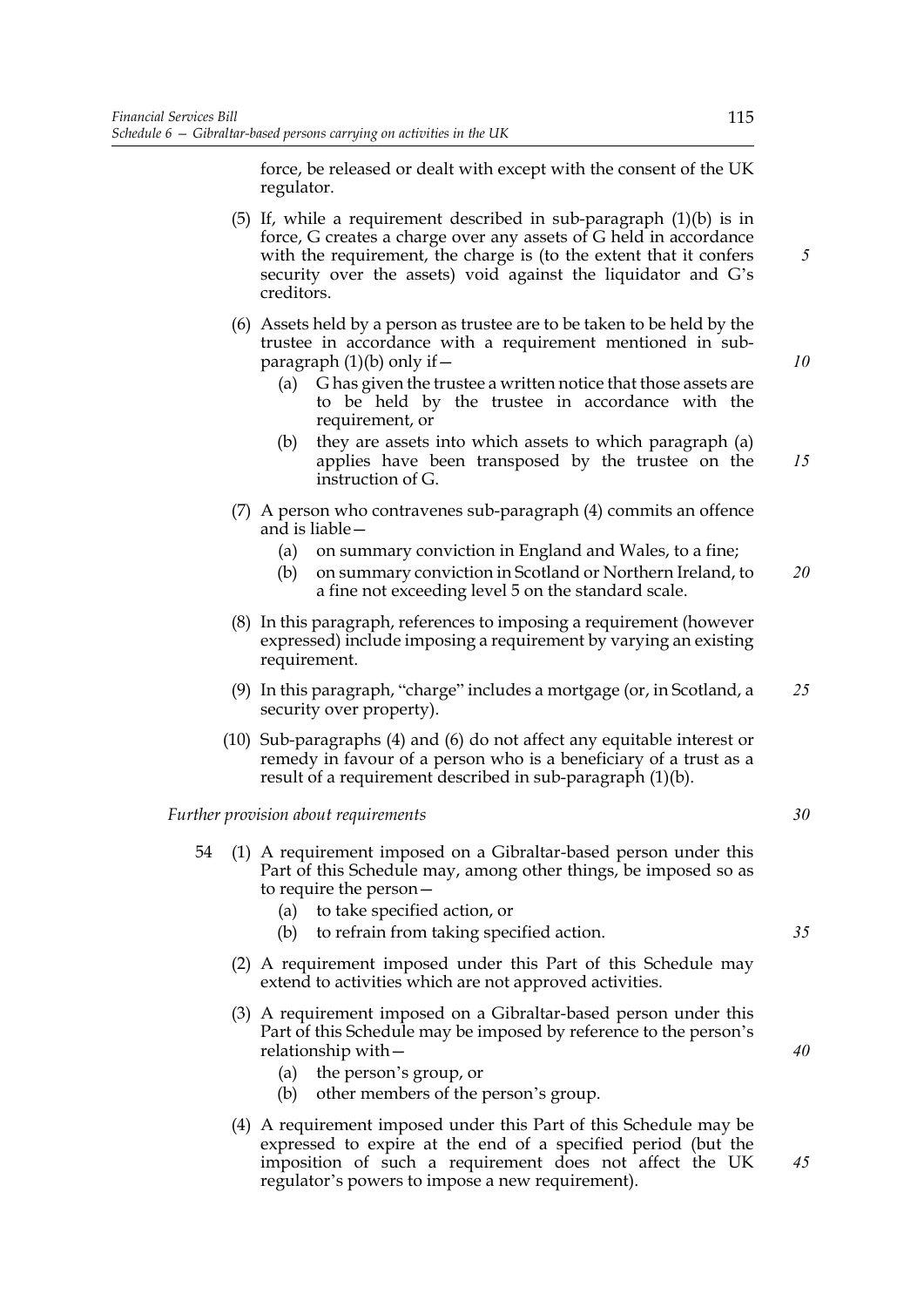(5) A requirement imposed on a Gibraltar-based person under this Part of this Schedule may refer to the past conduct of the person (for example, by requiring the person concerned to review or take remedial action in respect of past conduct).

# *Contravention of requirement imposed under this Part*

- 55 (1) Contravention of a requirement imposed under this Part of this Schedule does not—
	- (a) make a person guilty of an offence,
	- (b) make a transaction void or unenforceable, or
	- (c) give rise to a right of action for breach of statutory duty, subject to sub-paragraph (2). *10*
	- (2) A contravention of a requirement imposed under this Part of this Schedule is actionable at the suit of a person who suffers loss as a result of the contravention where—
		- (a) the action would be brought at the suit of a private person, or *15*
		- (b) the conditions in sub-paragraph (3) are met,

subject to the defences and other incidents applying to actions for breach of statutory duty.

# (3) The conditions mentioned in sub-paragraph  $(2)(b)$  are that  $-$

- (a) the action would be brought by a person acting in a fiduciary or representative capacity on behalf of a private person, and
- (b) any remedy would be exclusively for the benefit of that private person and could not be obtained through an action brought otherwise than at the suit of the person acting in a fiduciary or representative capacity.
- (4) Sub-paragraph (2) does not apply where the requirement contravened is a requirement to have or maintain financial resources.
- (5) In this paragraph, "private person" has such meaning as may be prescribed.

#### PART 7

#### **CHANGES**

*Duty to notify UK regulators of changes*

- 56 (1) A UK regulator may direct that a change relating to a Gibraltarbased person with a Schedule 2A permission is subject to the requirements in this paragraph.
	- (2) A direction under sub-paragraph (1) may only be given in relation to a change relating to a matter about which information must be provided in a notification given to the UK regulator for the purposes of paragraph 12 or 22 (see paragraphs 15 and 24).
	- (3) Where, by virtue of a direction under sub-paragraph (1), a change is subject to the requirements in this paragraph, a Gibraltar-based

*25*

*20*

*5*

*30*

*35*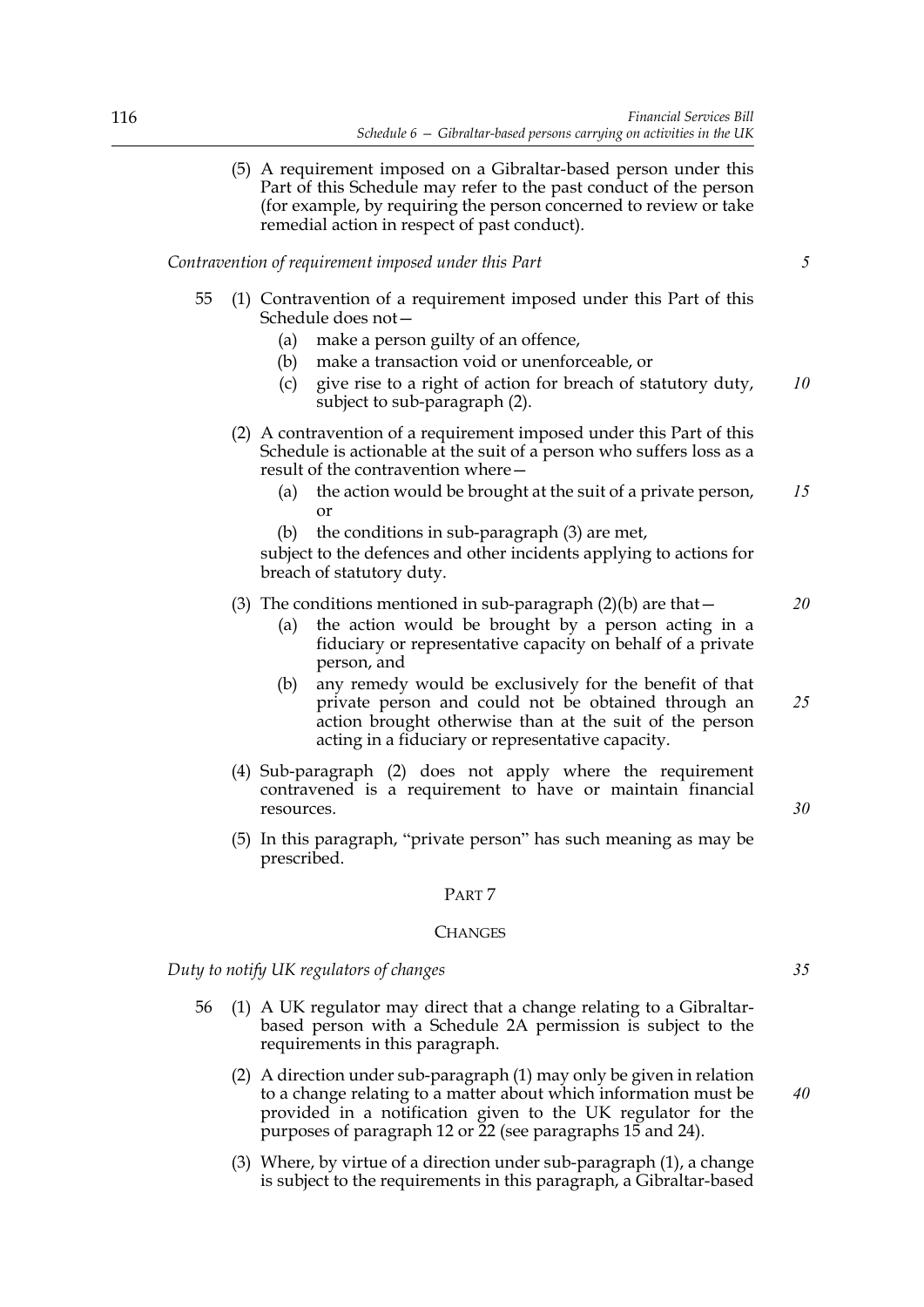person with a Schedule 2A permission must notify the following of the change—

- (a) the Gibraltar regulator;
- (b) the UK regulator that gave the direction.
- (4) A direction under sub-paragraph (1) in respect of a change may specify when the action described in sub-paragraph (3) must be taken in connection with the change. *5*
- (5) If a direction in respect of a change does not specify when the action described in sub-paragraph (3) must be taken in connection with the change, the action must be taken—
	- (a) before the change is made, where that is reasonably practicable, or
	- (b) otherwise, as soon as reasonably practicable after the change is made.
- (6) A direction under this paragraph—
	- (a) may make different provision for different purposes, but
	- (b) may not make provision in relation to a specific Gibraltarbased person.
- (7) A UK regulator that gives a direction under this paragraph may, by a further direction, vary or revoke the direction.
- (8) The FCA must consult the Treasury before giving a direction under this paragraph.
- (9) The PRA must consult the Treasury and the FCA before giving a direction under this paragraph.
- (10) After giving a direction under this paragraph, a UK regulator must— *25*
	- (a) publish the direction in the way appearing to the UK regulator to be best calculated to bring it to the attention of persons likely to be affected by it, and
	- (b) give a copy of the direction to the Treasury and the other UK regulator without delay. *30*

# PART 8

# UK REGULATORS' DIRECTIONS ABOUT INFORMATION

*Directions about information to be included in notifications*

- 57 (1) A UK regulator may direct that a notification for the purposes of paragraph 12, 22, 32 or 44 in relation to which it is the appropriate UK regulator must include information specified in the direction. *35*
	- (2) In a direction, a UK regulator may only specify information which it reasonably considers necessary to enable it to discharge functions conferred on it by or under this Act in relation to persons with a Schedule 2A permission.
	- (3) A UK regulator that gives a direction under this paragraph may, by a further direction, vary or revoke the direction.

*20*

*40*

*15*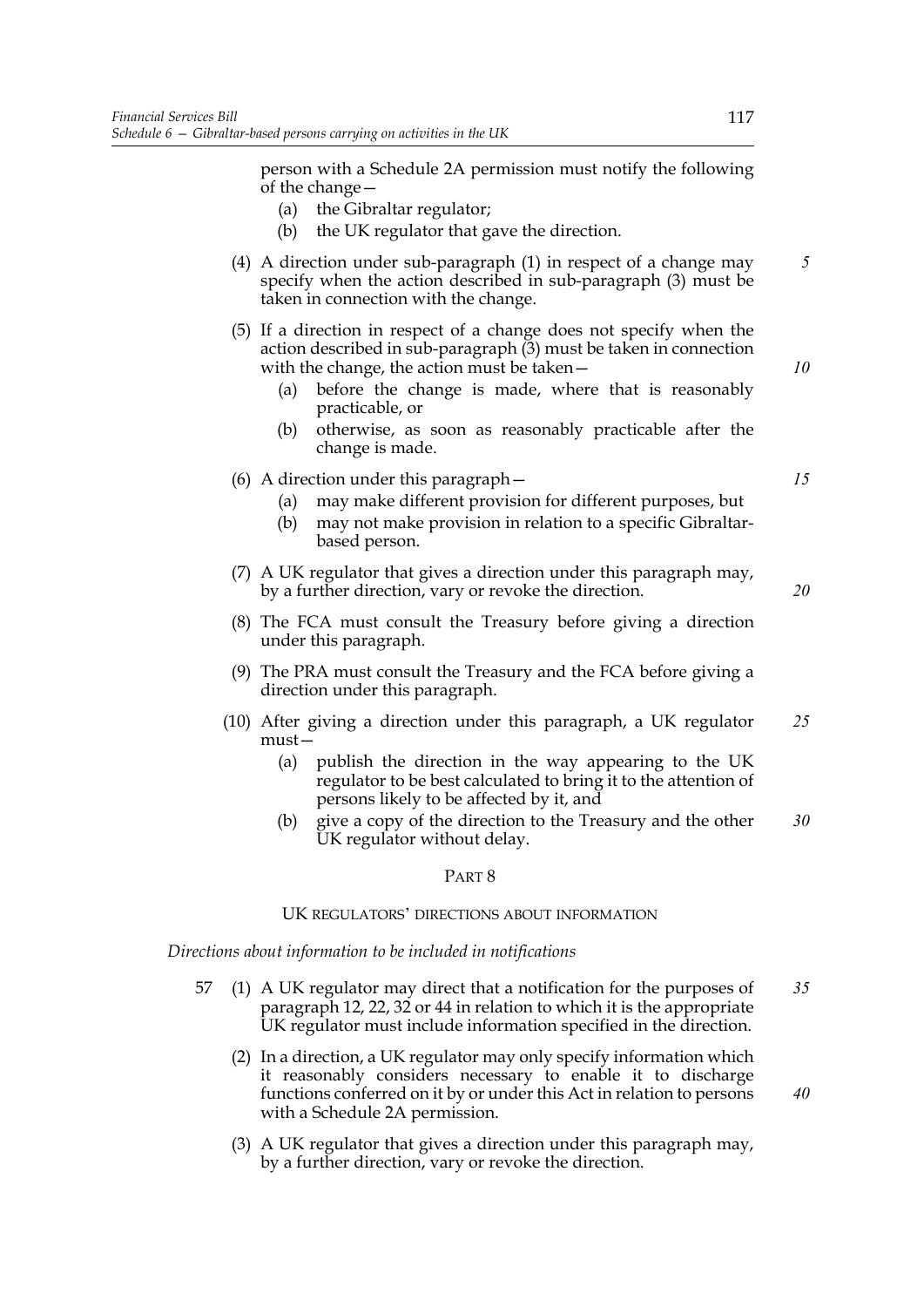- (4) A direction under this paragraph—
	- (a) may make different provision for different purposes, but
	- (b) may not make provision in relation to a specific person.
- (5) The FCA must consult the Treasury before giving a direction under this paragraph.
- (6) The PRA must consult the Treasury and the FCA before giving a direction under this paragraph.
- (7) After giving a direction under this paragraph, a UK regulator must—
	- (a) publish the direction in the way appearing to the UK regulator to be best calculated to bring it to the attention of persons likely to be affected by it, and *10*
	- (b) give a copy of the direction to the Treasury and the other UK regulator without delay.

#### PART 9

TRANSITION ON WITHDRAWAL OF APPROVAL OF REGULATED ACTIVITY ETC

*Transition on withdrawal of approval of regulated activity*

58 (1) Sub-paragraph (2) applies where—

| (a) | the Treasury withdraw their approval of a regulated        |    |
|-----|------------------------------------------------------------|----|
|     | activity for the purposes of this Schedule (by revoking or | 20 |
|     | amending regulations under paragraph 5), and               |    |

- (b) immediately before approval is withdrawn, a person had a Schedule 2A permission to carry on the activity.
- (2) The regulated activity is to be treated as approved under this Schedule but—
	- (a) only so far as carried on by the person,
	- (b) subject to the time limit in sub-paragraph (3), and
	- (c) subject to any restriction under paragraph 60.
- (3) The regulated activity ceases to be treated as approved under this Schedule by virtue of sub-paragraph  $(2)$  –
	- (a) at the end of the period specified by the Treasury by regulations, or
	- (b) if earlier, when an event listed in sub-paragraph (4) first occurs.
- (4) Those events are—
	- (a) the person ceases to carry on the regulated activity in the United Kingdom;
	- (b) the person ceases to have permission from the Gibraltar regulator to carry on the corresponding activity in Gibraltar;
	- (c) the person ceases to have a Schedule 2A permission in respect of the activity;
	- (d) the person is given permission under Part 4A of this Act in respect of the activity;

*5*

*15*

*25*

*35*

*40*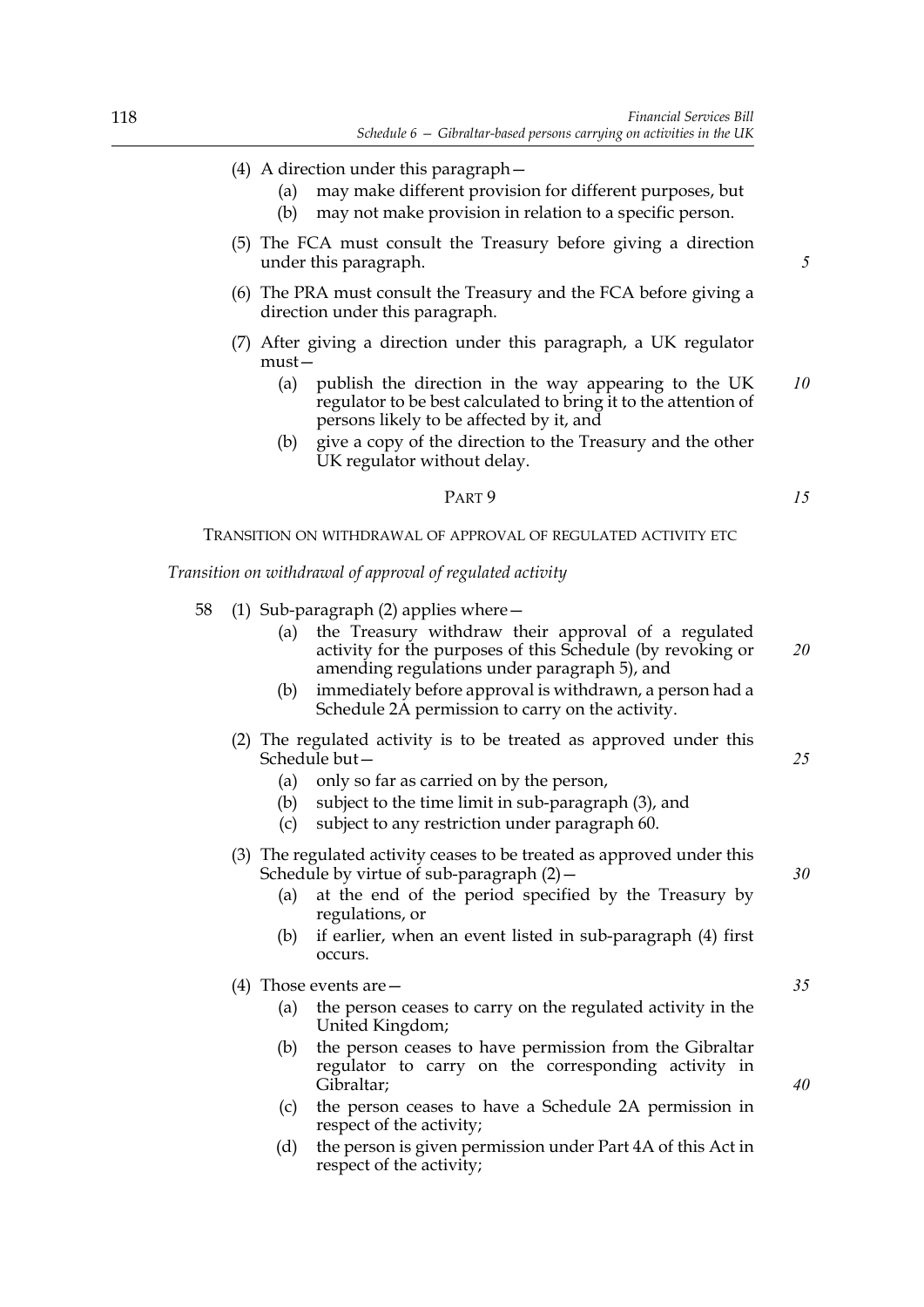- (e) the Treasury approve the activity for the purposes of this Schedule (by making regulations under paragraph 5).
- (5) Where the approval of the regulated activity referred to in subparagraph (1)(a) is subject to limitations, references in this Part of this Schedule to that activity are to that activity subject to those limitations.
- (6) Where the withdrawal of the approval of the regulated activity referred to in sub-paragraph  $(1)(a)$  is subject to limitations, references in this Part of this Schedule to that activity are to that activity subject to those limitations.
- (7) For the purposes of sub-paragraph (4)(b) and (c), a person does not cease to have permission in respect of an activity while it has permission to carry on the activity by virtue of, and subject to the restrictions in, Part 10 of this Schedule.

## *Transition on Gibraltar activity ceasing to be corresponding activity*

- 59 (1) Sub-paragraph (2) applies where—
	- (a) the Treasury provide that an activity which the Gibraltar regulator has authorised, or may authorise, a person to carry on in Gibraltar (a "Gibraltar activity") does not correspond to an approved activity (by revoking or amending regulations under paragraph 6), and
	- (b) immediately before they do so, a person had a Schedule 2A permission to carry on the approved activity by virtue of having permission from the Gibraltar regulator to carry the Gibraltar activity.
	- (2) For the purposes of this Schedule, the Gibraltar activity is to be treated as corresponding to the approved activity but—
		- (a) only so far as the approved activity is carried on by the person in the United Kingdom,
		- (b) subject to the time limit in sub-paragraph (3), and
		- (c) subject to any restriction under paragraph 60.
	- (3) The Gibraltar activity ceases to be treated as corresponding to the approved activity by virtue of sub-paragraph (2)—
		- (a) at the end of the period specified by the Treasury by regulations, or
		- (b) if earlier, when an event listed in sub-paragraph (4) first occurs.
	- (4) Those events are—
		- (a) the person ceases to carry on the approved activity in the United Kingdom;
		- (b) the person ceases to have permission from the Gibraltar regulator to carry on the Gibraltar activity;
		- (c) the person ceases to have a Schedule 2A permission in respect of the approved activity;
		- (d) the person is given permission under Part 4A of this Act in respect of the approved activity; *45*

*5*

*10*

*15*

*20*

*25*

*30*

*40*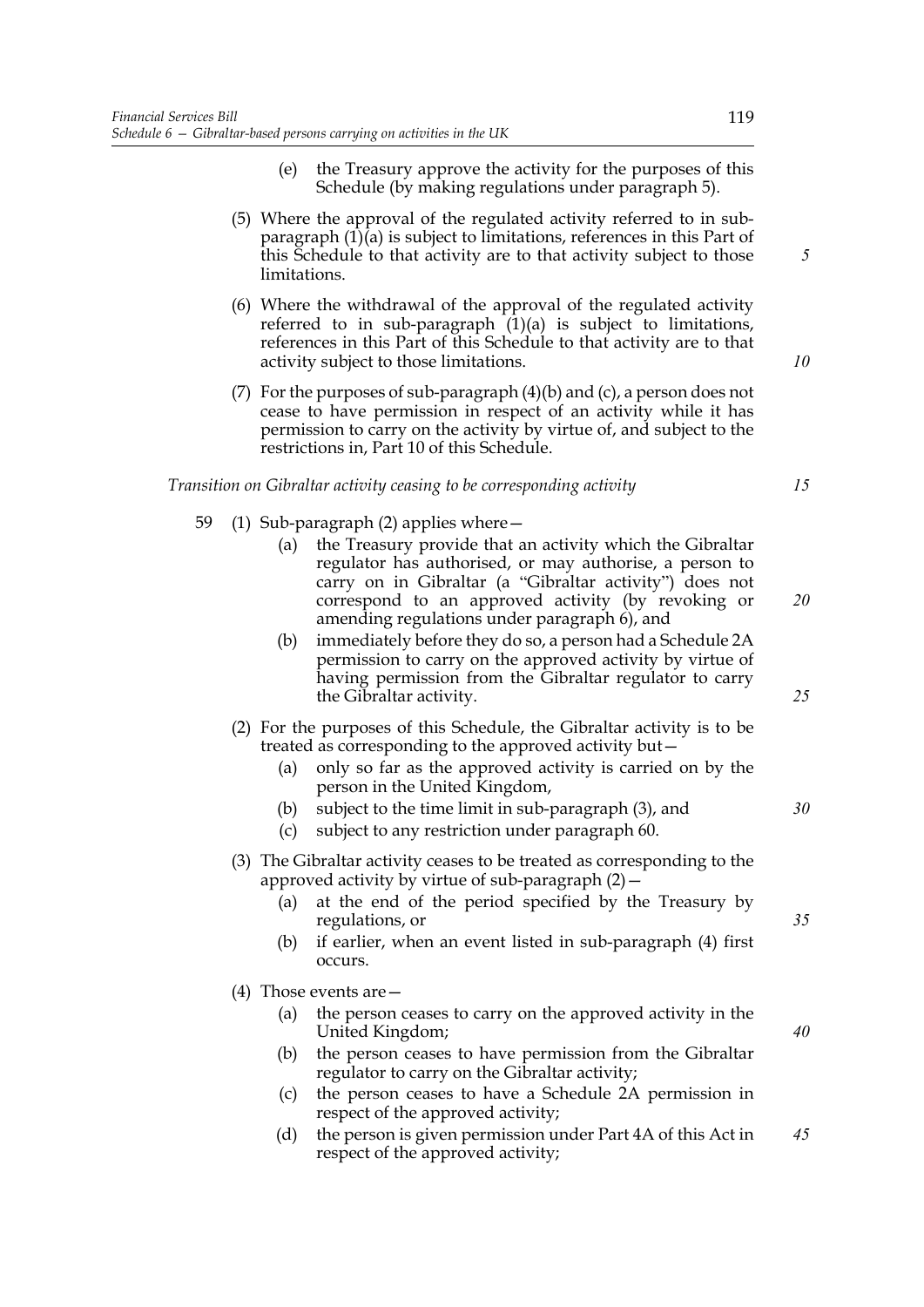- (e) the Treasury provide that the Gibraltar activity corresponds to the approved activity (by making regulations under paragraph 6).
- (5) Where the provision made about the Gibraltar activity in regulations under paragraph 6 immediately before the Treasury make the provision described in sub-paragraph (1)(a) is subject to limitations, references in this Part of this Schedule to the Gibraltar activity are to that activity subject to those limitations.
- (6) Where the provision made about the Gibraltar activity in the regulations under paragraph 6 referred to in sub-paragraph (1)(a) is subject to limitations, references in this Part of this Schedule to the Gibraltar activity are to that activity subject to those limitations. *10*
- (7) For the purposes of sub-paragraph (4)(b) and (c), a person does not cease to have permission in respect of an activity while it has permission to carry on the activity by virtue of, and subject to the restrictions in, Part 10 of this Schedule. *15*

# *Restricting transitional permission*

- 60 (1) Sub-paragraph (2) applies where—
	- (a) by virtue of paragraph 58(1), a regulated activity is treated as approved under this Schedule so far as carried on by a person, or *20*
	- (b) by virtue of paragraph 59(1), an activity which the Gibraltar regulator has authorised, or may authorise, a person to carry on in Gibraltar is treated as corresponding to an approved activity so far as the approved activity is carried on by a person. *25*
	- (2) The appropriate UK regulator may decide that the person may only carry on the regulated activity or approved activity (as appropriate) in the United Kingdom so far as is necessary for one or more of the following purposes—
		- (a) for the performance of a protected contract;
		- (b) in order to reduce the financial risk of a party to a protected contract or a third party affected by the performance of a protected contract;
		- (c) in order to transfer the property, rights or liabilities under a protected contract to a person authorised to carry on a regulated activity by virtue of section 31(1)(a);
		- (d) in order to comply with a requirement imposed by or under an enactment.
	- (3) If it proposes to make a decision under sub-paragraph (2), the appropriate UK regulator must give the person a written notice.
	- (4) The notice must—
		- (a) give details of the proposed decision, and
		- (b) inform the person that the person may make representations to the appropriate UK regulator within the period specified in the notice.

*5*

*30*

*40*

*35*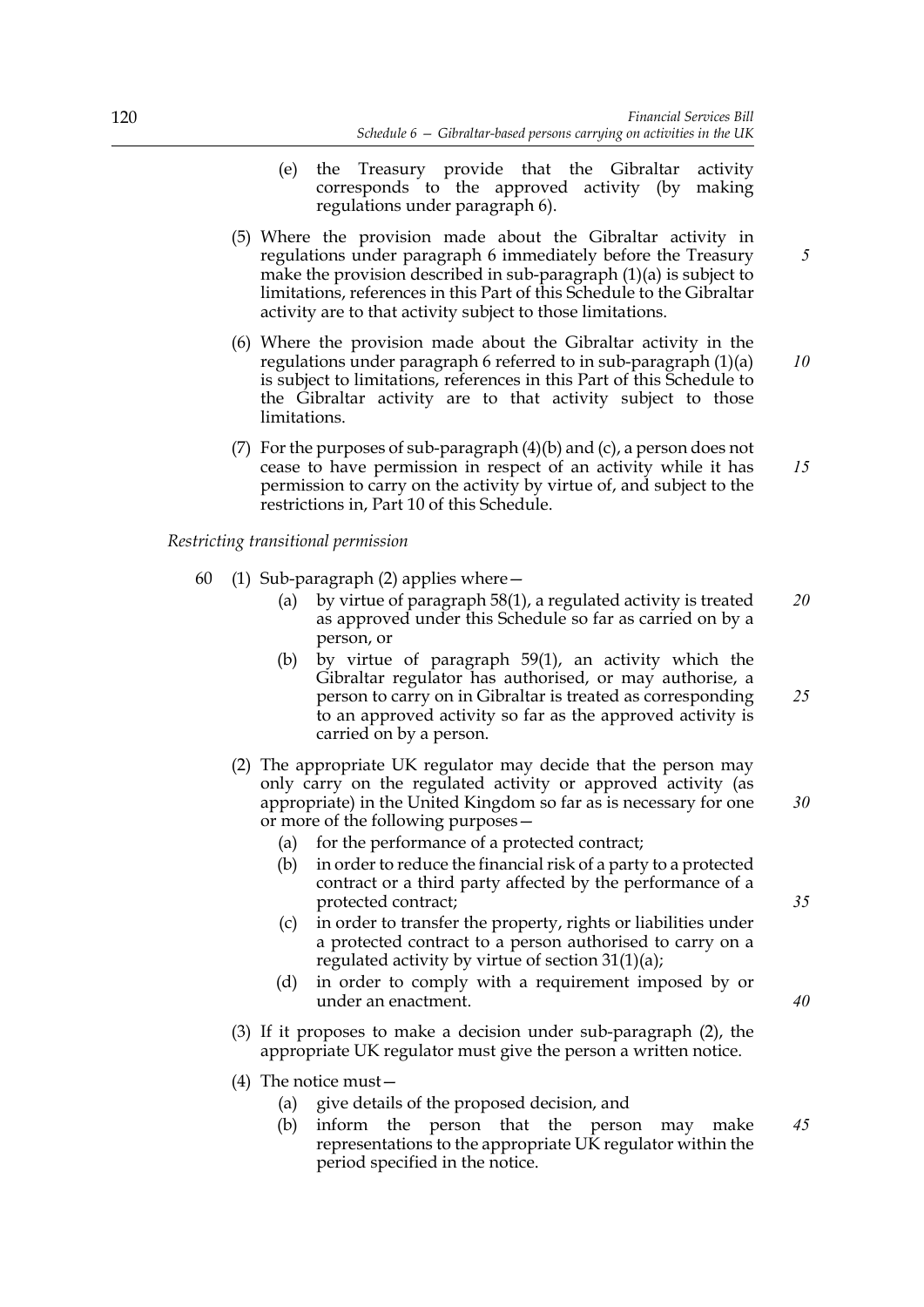|    | (5) The appropriate UK regulator may extend the period allowed<br>under the notice for making representations.                                                                                                                                                                                                                            |    |
|----|-------------------------------------------------------------------------------------------------------------------------------------------------------------------------------------------------------------------------------------------------------------------------------------------------------------------------------------------|----|
|    | (6) If, having considered any representations made by the person, the<br>appropriate UK regulator decides to restrict the person's activities<br>as described in sub-paragraph (2), it must –<br>give the person a written notice ("a restriction notice"), and<br>(a)<br>inform the Gibraltar regulator in writing without delay.<br>(b) | 5  |
|    | $(7)$ A restriction notice must -                                                                                                                                                                                                                                                                                                         |    |
|    | specify the date on which it takes effect,<br>(a)<br>inform the person of the person's right to refer the matter<br>(b)<br>to the Tribunal (see paragraph 62), and<br>indicate the procedure on a reference to the Tribunal.<br>(c)                                                                                                       | 10 |
|    | (8) The Treasury may by regulations provide that a restriction notice<br>may not specify a date falling before the end of a period specified<br>or described in the regulations.                                                                                                                                                          | 15 |
|    | $(9)$ In this paragraph $-$<br>"the appropriate UK regulator" means-<br>in the case of a PRA-authorised person, the PRA, and<br>(a)<br>in any other case, the FCA;<br>(b)                                                                                                                                                                 |    |
|    | "enactment" includes-<br>retained direct EU legislation,<br>(a)<br>an enactment comprised in subordinate legislation,<br>(b)<br>an enactment comprised in, or in an instrument made<br>(c)<br>under, a Measure or Act of Senedd Cymru,                                                                                                    | 20 |
|    | an enactment comprised in, or in an instrument made<br>(d)<br>under, an Act of the Scottish Parliament, and<br>an enactment comprised in, or in an instrument made<br>(e)<br>under, Northern Ireland legislation;                                                                                                                         | 25 |
|    | "protected contract" means a contract specified or described<br>in a direction by the appropriate UK regulator under<br>paragraph 61;<br>"subordinate legislation" has the same meaning as in the<br>Interpretation Act 1978 (see section 21 of that Act).                                                                                | 30 |
|    | (10) In this paragraph, references to the performance of a protected<br>contract include the performance of an obligation under the<br>contract which is contingent or conditional.                                                                                                                                                       | 35 |
|    | Directions about protected contracts                                                                                                                                                                                                                                                                                                      |    |
| 61 | (1) A UK regulator may direct that a contract specified or described in<br>the direction is a protected contract for the purposes of this Part of<br>this Schedule.                                                                                                                                                                       | 40 |
|    | (2) A UK regulator that gives a direction under this paragraph may,<br>by a further direction, vary or revoke the direction.                                                                                                                                                                                                              |    |

- (3) A direction under this paragraph may make different provision for different purposes, including different provision in connection with —
	- (a) different activities,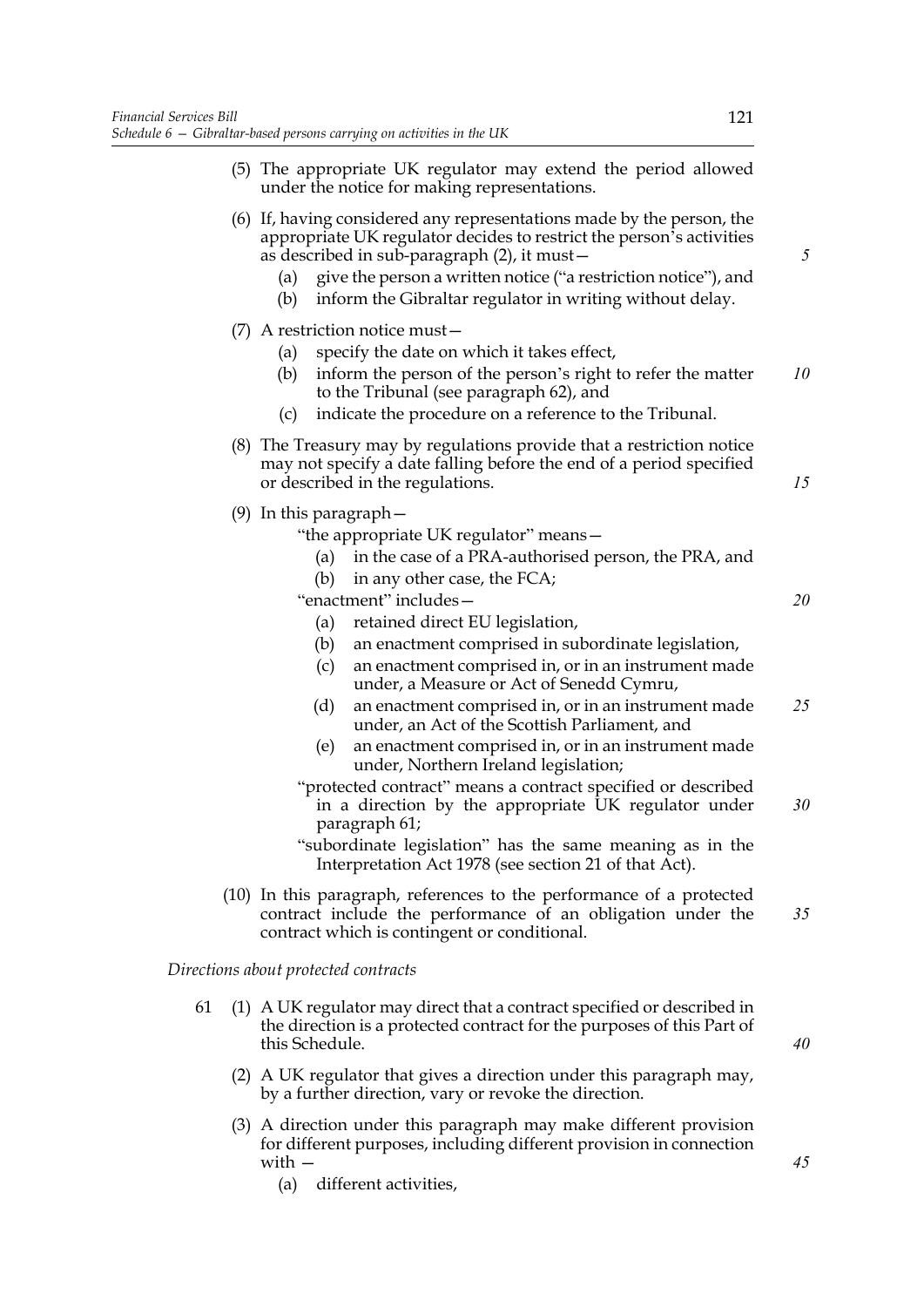- (b) different contracts or descriptions of contract, or
- (c) different Gibraltar-based persons or descriptions of Gibraltar-based person.
- (4) After giving a direction under this paragraph, a UK regulator must—
	- (a) publish the direction in the way appearing to the UK regulator to be best calculated to bring it to the attention of persons likely to be affected by it, and
	- (b) give a copy of the direction to the Treasury and the other UK regulator without delay.

*Right to refer matters to the Tribunal*

62 Where a person in respect of whom a decision under paragraph 60(2) is made is aggrieved by the decision, the person may refer the matter to the Tribunal.

#### *Further powers*

*15*

*5*

*10*

- 63 (1) The Treasury may by regulations extend the period under section  $55V(1)$  or (2) for determining an application which  $-$ 
	- (a) is for a Part 4A permission or a variation of a Part 4A permission, and
	- (b) relates only to the carrying on of an activity which the applicant is carrying on in the United Kingdom by virtue of this Part of this Schedule. *20*
	- (2) The power under sub-paragraph (1) includes power to amend section 55V.
	- (3) The Treasury may by regulations extend the period for consideration of an application which— *25*
		- (a) is for approval under section 59 or variation of approval under section 59, and
		- (b) relates only to performance of a function in relation to the carrying on of an activity which the applicant is carrying on in the United Kingdom by virtue of this Part of this Schedule.
	- (4) The power under sub-paragraph (3) includes power to amend sections 61 and 63ZA

#### PART 10

TRANSITION ON CANCELLATION OF UK OR GIBRALTAR PERMISSION

*Transition on cancellation of Schedule 2A permission*

- 64 (1) Sub-paragraphs  $(2)$ ,  $(4)$  and  $(5)$  apply where  $-$ 
	- (a) a person's Schedule 2A permission is cancelled under Part 5 of this Schedule, or
	- (b) a person's Schedule 2A permission is varied under Part 4 of this Schedule so as to remove permission to carry on an activity (including by adding or varying a limitation).

*35*

*40*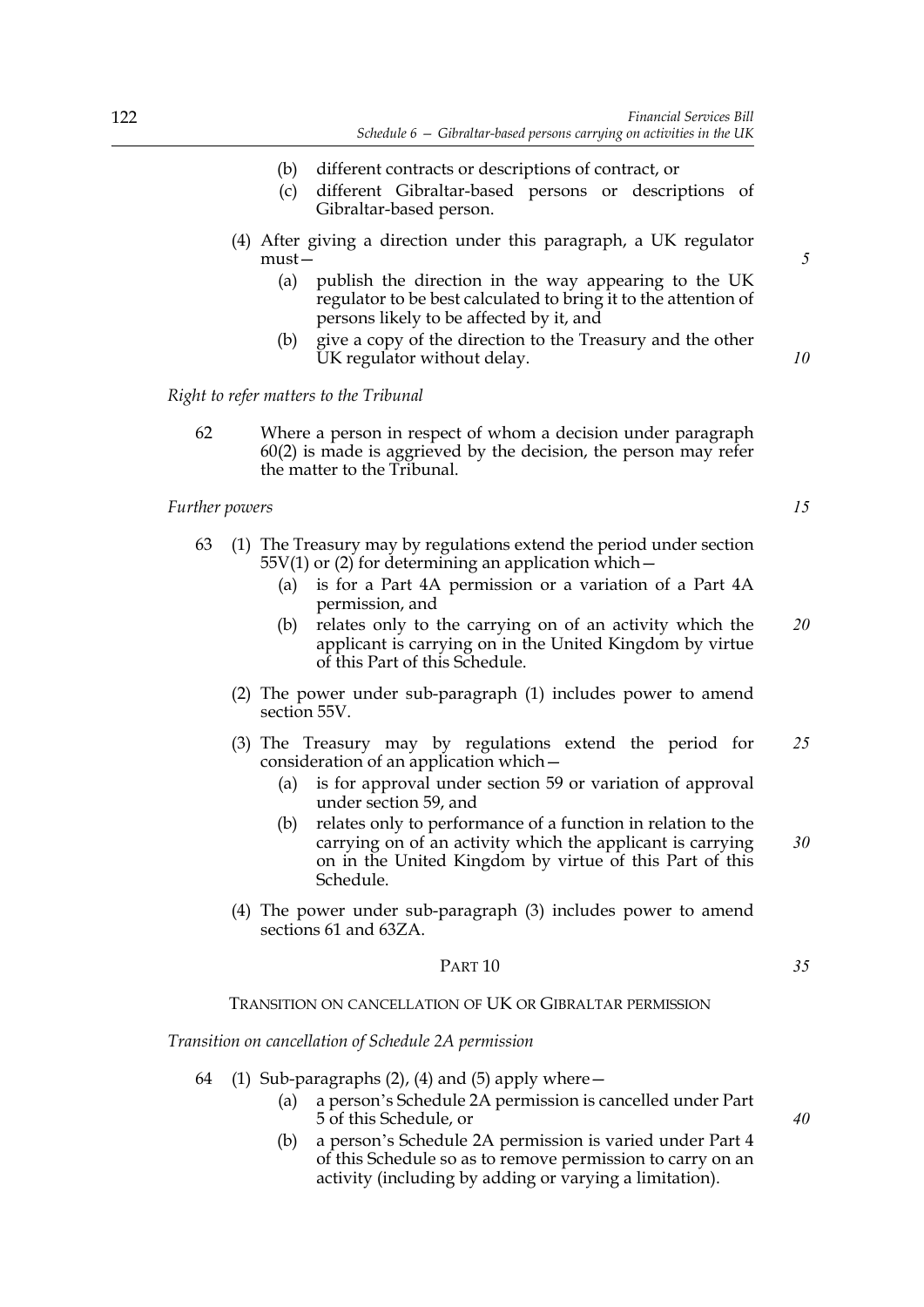- (2) The person is to be treated as continuing to have the Schedule 2A permission, or the permission to carry on the activity, but— (a) only so far as is necessary for one or more of the purposes described in sub-paragraph (3), and (b) subject to the time limit in paragraph 68. (3) The purposes are— (a) for the performance of a protected contract; (b) to reduce the financial risk of a party to a protected contract or a third party affected by the performance of a protected contract; (c) to transfer the property, rights or liabilities under a protected contract to a person authorised to carry on a regulated activity by virtue of section 31(1)(a); (d) to comply with a requirement imposed by or under an enactment. (4) A UK regulator may exercise the powers under paragraph 49(1) (UK regulator's initiative: imposing, varying and cancelling requirements) in relation to the person if it appears to the UK regulator that it is desirable to do so in order to advance— (a) in the case of the FCA, one or more of its operational objectives, or (b) in the case of the PRA, one of its objectives. (5) For the purposes of section 33 (withdrawal of authorisation) a person's Schedule 2A permission is to be treated as being cancelled when the person ceases to be treated as having a Schedule 2A permission by virtue of this paragraph. (6) In this paragraph— "enactment" has the same meaning as in paragraph 60; "protected contract" means— (a) an existing contract, or (b) a contract specified or described in a direction by the appropriate UK regulator under paragraph 67. (7) In sub-paragraph (6), "existing contract", in relation to a person referred to in sub-paragraph (1), means a contract entered into before the person's permission is cancelled or varied as described in that sub-paragraph, but— (a) does not include a contract specified or described in a direction under paragraph 67, and (b) except as otherwise provided in such a direction, does not include— (i) a variation of a contract agreed on or after that day, or (ii) a contract renewed on or after that day. *5 10 15 20 25 30 35 40*
- (8) In this paragraph, references to the performance of a protected contract include the performance of an obligation under the contract which is contingent or conditional. *45*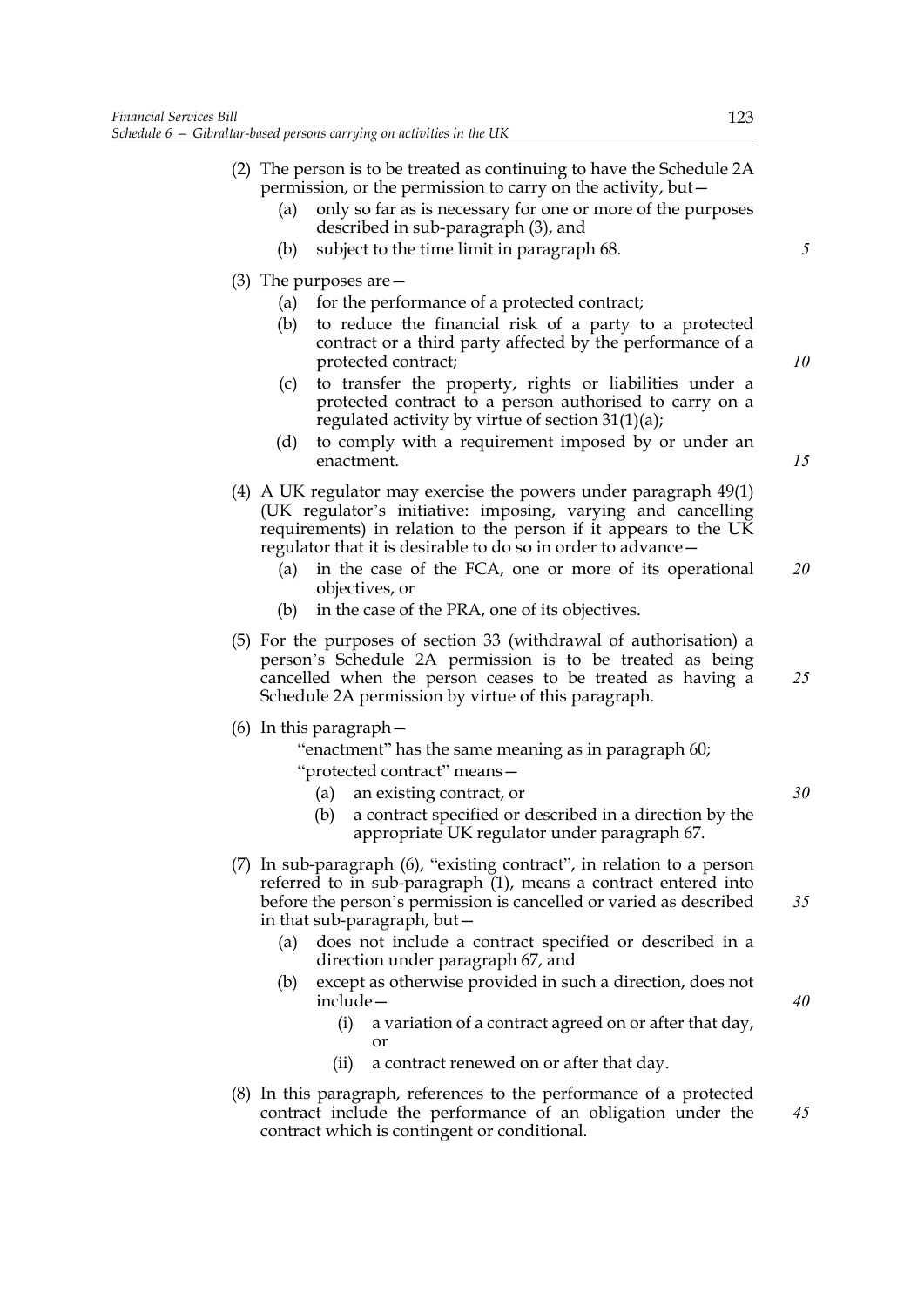*Transition on cancellation of Gibraltar permission*

| 65 (1) Sub-paragraphs (2) and (4) apply where the Gibraltar regulator – |
|-------------------------------------------------------------------------|
|-------------------------------------------------------------------------|

- (a) cancels a Gibraltar-based person's permission to carry on in Gibraltar an activity in relation to which the person has a Schedule 2A permission, or
- (b) varies such a permission so as to remove permission to carry on such an activity (including by adding or varying a restriction).
- (2) For the purposes of this Schedule, the person is to be treated as continuing to have the permission from the Gibraltar regulator but— *10*
	- (a) only so far as is necessary for one or more of the purposes described in sub-paragraph (3), and
	- (b) subject to the time limit in paragraph 68.
- (3) The purposes are—
	- (a) for the performance of a protected contract;
	- (b) to reduce the financial risk of a party to a protected contract or a third party affected by the performance of a protected contract;
	- (c) to transfer the property, rights or liabilities under a protected contract to a person authorised to carry on a regulated activity by virtue of section 31(1)(a); *20*
	- (d) to comply with a requirement imposed by or under an enactment.
- (4) A UK regulator may exercise the powers under paragraph 49(1) (UK regulator's initiative: imposing, varying and cancelling requirements) in relation to the person if it appears to the UK regulator that it is desirable to do so in order to advance— *25*
	- in the case of the FCA, one or more of its operational objectives, or
	- (b) in the case of the PRA, one of its objectives.
- (5) In this paragraph—

"enactment" has the same meaning as in paragraph 60;

- "protected contract" means— (a) an existing contract, or
	- (b) a contract specified or described in a direction by the appropriate UK regulator under paragraph 67.
- (6) In sub-paragraph (5), "existing contract", in relation to a person referred to in sub-paragraph (1), means a contract entered into before the person's permission is cancelled or varied as described in that sub-paragraph, but—
	- (a) does not include a contract specified or described in a direction under paragraph 67, and
	- (b) except as otherwise provided in such a direction, does not include—
		- (i) a variation of a contract agreed on or after that day, or
		- (ii) a contract renewed on or after that day.

*15*

*5*

*30*

*35*

*40*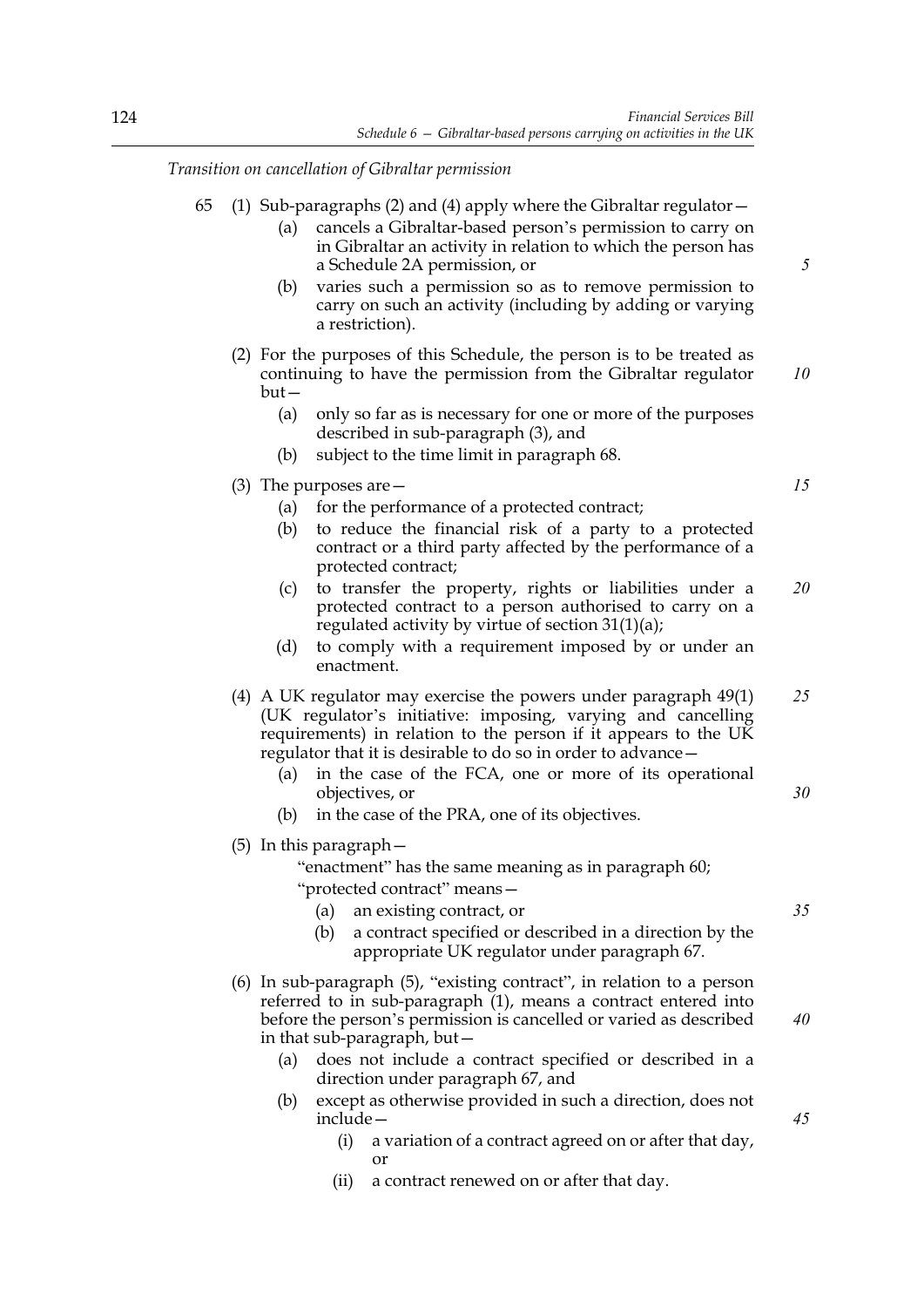(7) In this paragraph, references to the performance of a protected contract include the performance of an obligation under the contract which is contingent or conditional.

*The appropriate UK regulator*

- 66 (1) In this Part of this Schedule, "the appropriate UK regulator" means—
	- (a) the PRA, in a case in which the Gibraltar-based person is a PRA-authorised person but not a paragraph 37(1) person, or
	- (b) the FCA, in any other case.
	- (2) In this paragraph, "a paragraph 37(1) person" means a person who is treated as having a Schedule 2A permission by virtue of paragraph 64 following the cancellation of that permission by the FCA under paragraph 37(1).

*Directions about protected contracts*

- 67 (1) A UK regulator may direct that a contract specified or described in the direction is a protected contract for the purposes of this Part of this Schedule.
	- (2) The power under sub-paragraph (1) includes power to modify the definition of "existing contract" for the purposes of paragraph 64 or 65 (or both) in the ways provided for in the definitions of that term in those paragraphs. *20*
	- (3) A UK regulator that gives a direction under this paragraph may, by a further direction, vary or revoke the direction.
	- (4) A UK regulator may give different directions under this paragraph in connection with — *25*
		- (a) different activities,
		- (b) different contracts or descriptions of contract, or
		- (c) different Gibraltar-based persons or descriptions of Gibraltar-based person.
	- (5) After giving a direction under this paragraph, a UK regulator must—
		- (a) publish the direction in the way appearing to the UK regulator to be best calculated to bring it to the attention of persons likely to be affected by it, and
		- (b) give a copy of the direction to the Treasury and the other UK regulator without delay.

*End of transition*

- 68 (1) A Gibraltar-based person ceases to be treated as having a permission by virtue of paragraph 64 or 65—
	- (a) when an event listed in sub-paragraph (2) first occurs, or
	- (b) if the appropriate UK regulator specifies an earlier date, on that date.
	- (2) Those events are—

*35*

*30*

*40*

*15*

*5*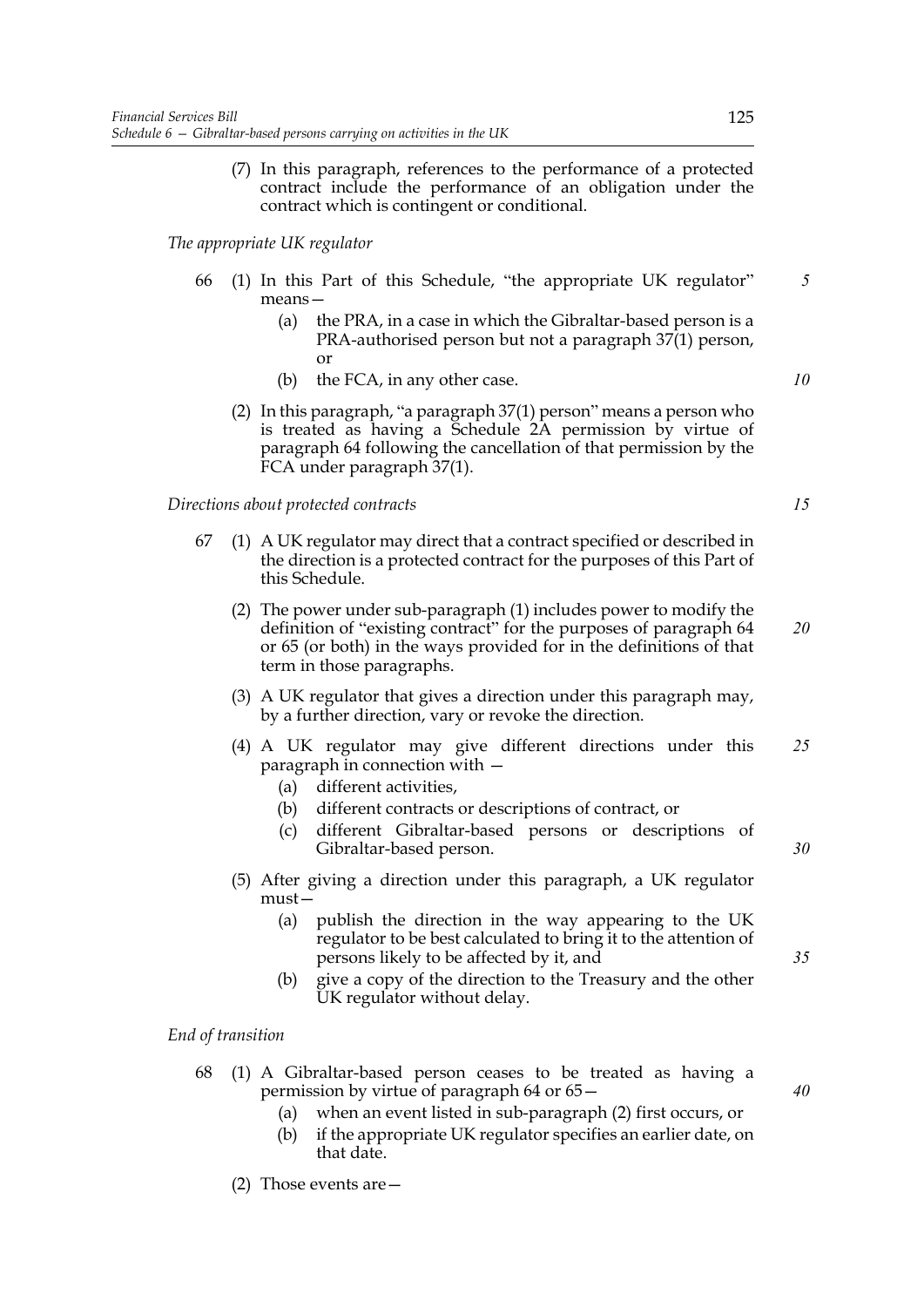- (a) the person ceases to carry on the regulated activity in the United Kingdom;
- (b) the person is given permission under Part 4A of this Act in respect of the regulated activity;
- (c) the regulated activity ceases to be an approved activity;
- (d) the person obtains (as appropriate)—
	- (i) a new Schedule 2A permission to carry on the activity referred to in paragraph 64(1), or
	- (ii) a new permission from the Gibraltar regulator to carry on the activity referred to in paragraph 65(1). *10*
- (3) If the appropriate UK regulator specifies a date for the purposes of sub-paragraph  $(1)(b)$ , it may vary the date but only by specifying a later date.
- (4) In sub-paragraph (2), references to "the regulated activity" are references (as appropriate) to—
	- (a) the regulated activity in respect of which the Gibraltarbased person is treated as having a Schedule 2A permission by virtue of paragraph 64, or
	- (b) the regulated activity corresponding to the activity in respect of which the Gibraltar-based person is treated as having permission from the Gibraltar regulator by virtue of paragraph 65.
- (5) For the purposes of sub-paragraph  $(2)(c)$ , a regulated activity does not cease to be an approved activity while it is treated as approved in relation to the Gibraltar-based person under Part 9 of this Schedule (with or without the restrictions under that Part).

## *End of transition: procedure*

- 69 (1) If a UK regulator proposes to specify or vary a date in relation to a person under paragraph 68(1)(b) or (3), it must give the person a warning notice.
	- (2) If a UK regulator decides to specify or vary a date in relation to a person under paragraph  $68(1)(b)$  or (3), it must give the person a decision notice.

*Right to refer matters to the Tribunal*

70 If a UK regulator gives a Gibraltar-based person a decision notice under paragraph 69, the person may refer the matter to the Tribunal. *35*

## PART 11

# POLICY STATEMENTS

## *Policy statements*

71 (1) Each UK regulator must prepare and issue a statement of its policy with respect to*15*

*5*

*20*

*25*

*30*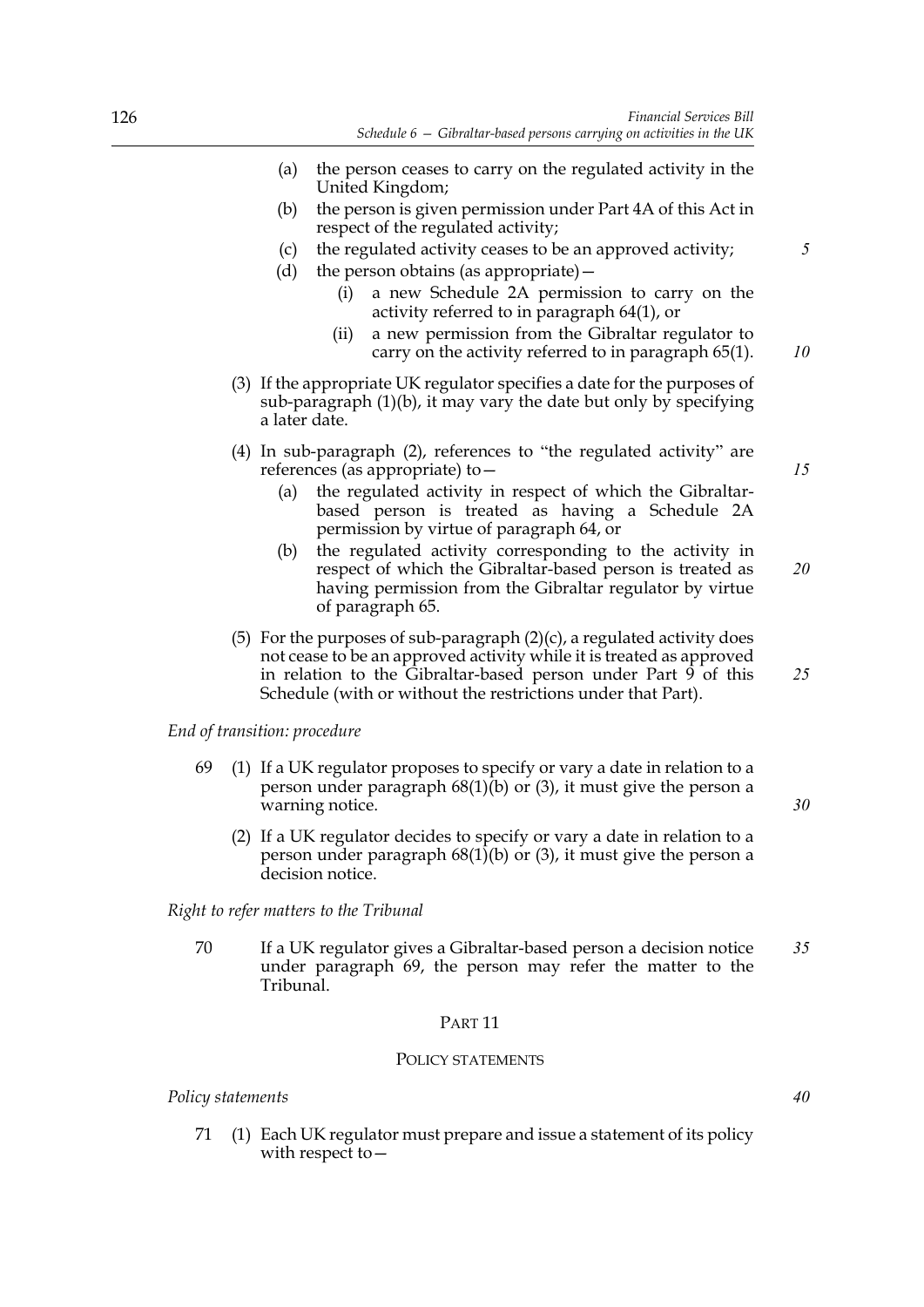- (a) its powers to vary or cancel a Schedule 2A permission under Part 4 or 5 of this Schedule other than on a notification by the Gibraltar regulator,
- (b) its powers to impose, vary or cancel requirements under Part 6 of this Schedule, other than on a notification by the Gibraltar regulator, and
- (c) its power to give directions under Part 7 of this Schedule.
- (2) Where a UK regulator has issued a statement under subparagraph (1), it may prepare and issue a revised statement.
- (3) In exercising a power described in sub-paragraph (1), a UK regulator must have regard to any relevant statement of policy issued under this paragraph and in force at the time. *10*

*Policy statements: procedure*

- 72 (1) Before issuing a statement under paragraph 71(1) or (2), a UK regulator must—
	- (a) publish a draft of the proposed statement in the way appearing to it to be best calculated to bring it to the attention of the public,
	- (b) publish a notice stating that representations may be made to the UK regulator within the period specified in the notice, and
	- (c) have regard to any representations made to it in accordance with the notice.
	- (2) If the UK regulator issues the proposed statement, it must publish—
		- (a) the statement, and
		- (b) an account in general terms of  $-$ 
			- (i) the representations made to it in accordance with the notice, and
			- (ii) its response to them.
	- (3) If the statement issued differs from the draft published under subparagraph (1) in a way which, in the opinion of the UK regulator, is significant, the UK regulator must publish details of the differences (as well as complying with sub-paragraph (2)).
	- (4) A UK regulator—
		- (a) must give a copy of a statement issued under paragraph 71(1) or (2) to the Treasury before publishing it, and
		- (b) may charge a reasonable fee for providing a person with a copy of such a statement or a draft statement published under this paragraph.
	- (5) Anything published by a UK regulator under this paragraph must be published in the way appearing to the UK regulator to be best calculated to bring it to the attention of the public.

*5*

*25*

*15*

*20*

*30*

*40*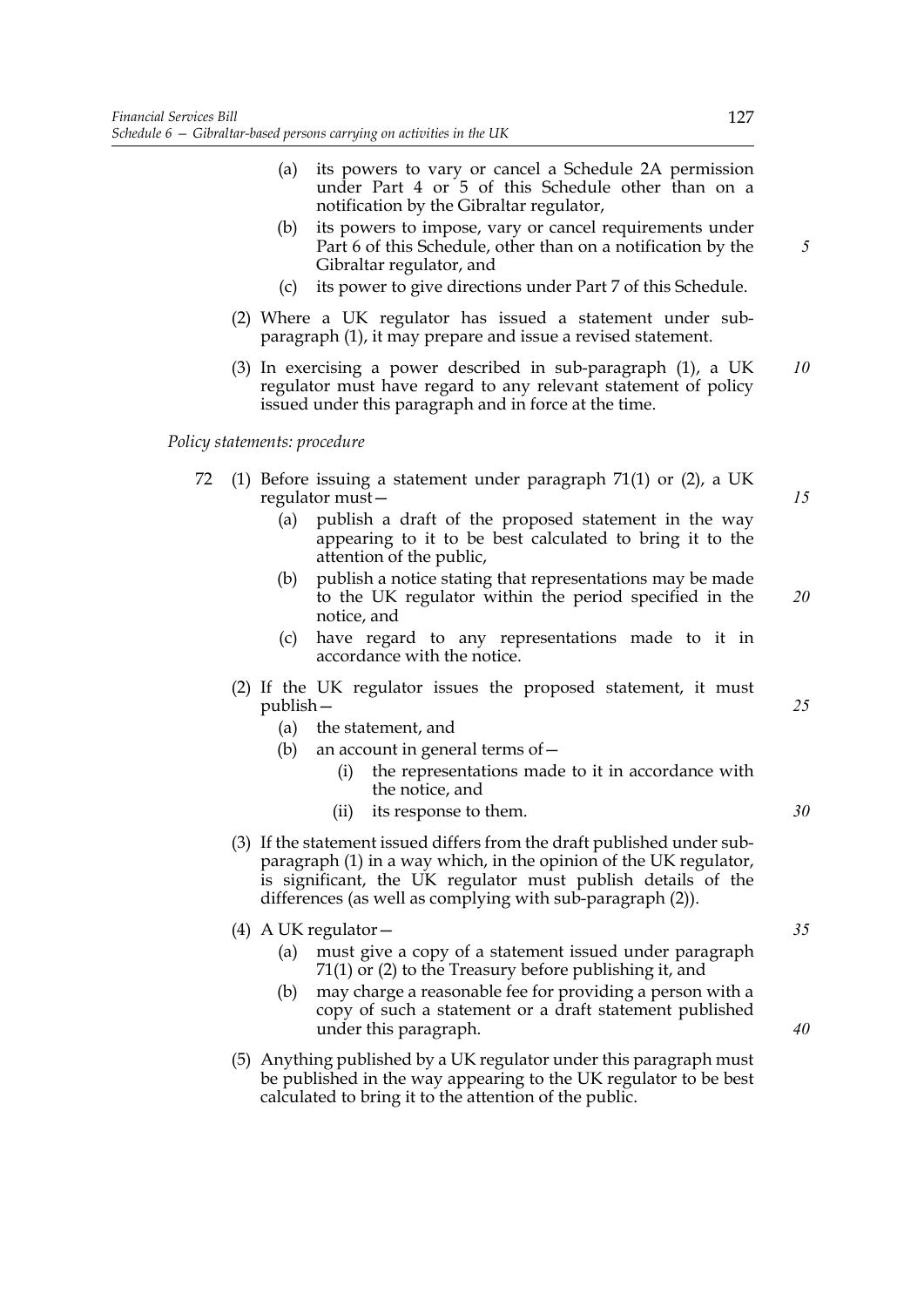# PART 12

# CONSULTATION ETC BY UK REGULATORS

# *FCA's duties to consult the PRA*

- 73 (1) The FCA must consult the PRA before—
	- (a) rejecting a notification under paragraph 19 in a case in which the person with responsibility for managing an aspect of the Gibraltar-based person's affairs is prohibited by an order under section 56 from performing a function in relation to an activity carried on by a PRA-authorised person, or *5 10*
	- (b) rejecting a notification under paragraph 20 in a case in which a relevant access right that was lost related to a PRA-regulated activity.
	- (2) The FCA must consult the PRA before doing any of the following in a case in which the Gibraltar-based person is a PRA-authorised person or a member of a group that includes a PRA-authorised person— *15*
		- (a) rejecting a notification under paragraph 26(5);
		- (b) varying a Schedule 2A permission under paragraph 27;
		- (c) rejecting a notification under paragraph 36(4);
		- (d) cancelling a Schedule 2A permission under paragraph  $37(1)$ ;
		- (e) imposing a requirement under paragraph 41(3);
		- (f) rejecting a notification under paragraph 48(4);
		- (g) imposing, varying or cancelling a requirement under paragraph 49(2). *25*

*FCA's duties to obtain consent from the PRA*

- 74 (1) The FCA must obtain the PRA's consent before exercising its power under paragraph 27 in relation to a PRA-authorised person so as to—
	- (a) add an activity to those to which the person's Schedule 2A permission relates, or
	- (b) widen the description of an activity to which the person's Schedule 2A permission relates.
	- (2) Sub-paragraph (1) does not apply in relation to the regulated activity specified in article 63S of the Financial Services and Markets 2000 (Regulated Activities) Order 2001 (S.I. 2001/544) (administering a benchmark). *35*
	- (3) Consent given by the PRA for the purposes of this paragraph may be conditional on the way in which the FCA exercises its power.

*40*

*FCA's duties to inform the PRA*

- 75 (1) The FCA must inform the PRA in writing without delay after rejecting a notification under—
	- (a) paragraph 18(2) or (3), 19 or 20;

*20*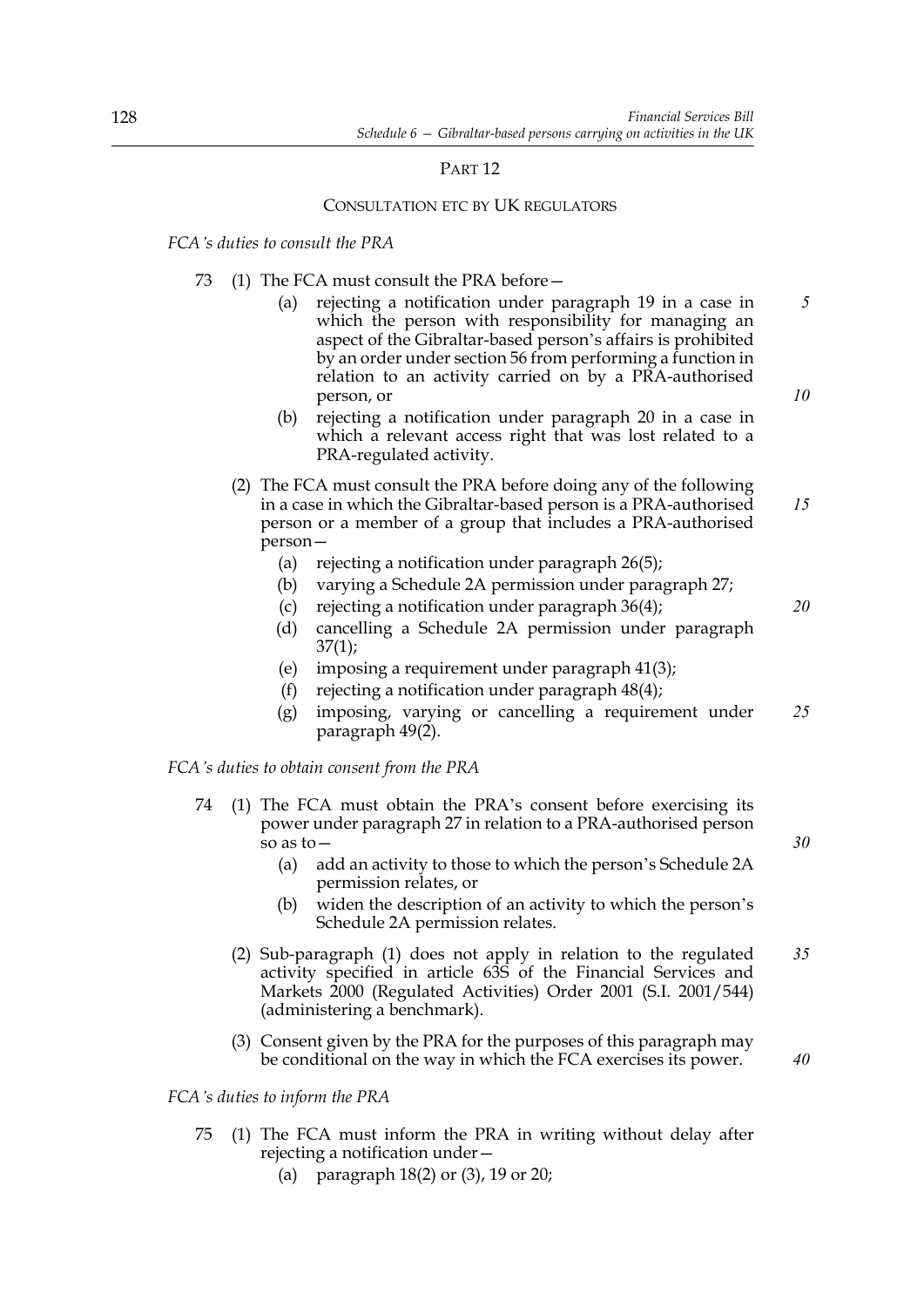- (b) paragraph  $26(4)$  or  $(5)$ ;
- (c) paragraph 36(4);
- (d) paragraph 48(4).
- (2) The FCA must inform the PRA in writing without delay after imposing, varying or cancelling a requirement under paragraph  $41(3)$  or  $49(2)$ .

*PRA's duties to consult the FCA*

|  |  |  |  | 76 (1) The PRA must consult the FCA before - |  |
|--|--|--|--|----------------------------------------------|--|
|  |  |  |  |                                              |  |

- (a) giving a confirmation notice under paragraph 16;
- (b) rejecting a notification under paragraph 19 or 20;
- (c) giving a confirmation notice under paragraph 25;
- (d) rejecting a notification under paragraph 26(5);
- (e) varying a Schedule 2A permission under paragraph 27;
- (f) giving a confirmation notice under paragraph 35;
- (g) rejecting a notification under paragraph 36(5); *15*
- (h) cancelling a Schedule 2A permission under paragraph 37(2);
- (i) imposing a requirement under paragraph 41(4);
- (j) giving a confirmation notice under paragraph 47;
- (k) rejecting a notification under paragraph 48(5);
- (l) imposing, varying or cancelling a requirement under paragraph 49(3);
- (m) giving a notice under paragraph 60;
- (n) giving a direction under paragraph 61;
- (o) giving a direction under paragraph 67.
- (2) The PRA must—
	- (a) consult the FCA before publishing a draft statement under paragraph 72, and
	- (b) if the final version of the statement is to differ from the draft in a way which, in the opinion of the PRA, is significant, consult the FCA again before issuing it. *30*

# *PRA's duty to obtain consent from the FCA*

- 77 (1) The PRA must obtain the FCA's consent before exercising its power under paragraph 27 so as to—
	- (a) add an activity to those to which a Schedule 2A permission relates, or *35*
	- (b) widen the description of an activity to which a Schedule 2A permission relates.
	- (2) Consent given by the FCA for the purposes of this paragraph may be conditional on the way in which the PRA exercises its power.

# *PRA's duties to inform the FCA*

78 (1) When the PRA receives a notification for the purposes of a provision listed in the first column of the following table, it must give a copy to the FCA without delay, except where it rejects the *5*

*10*

*20*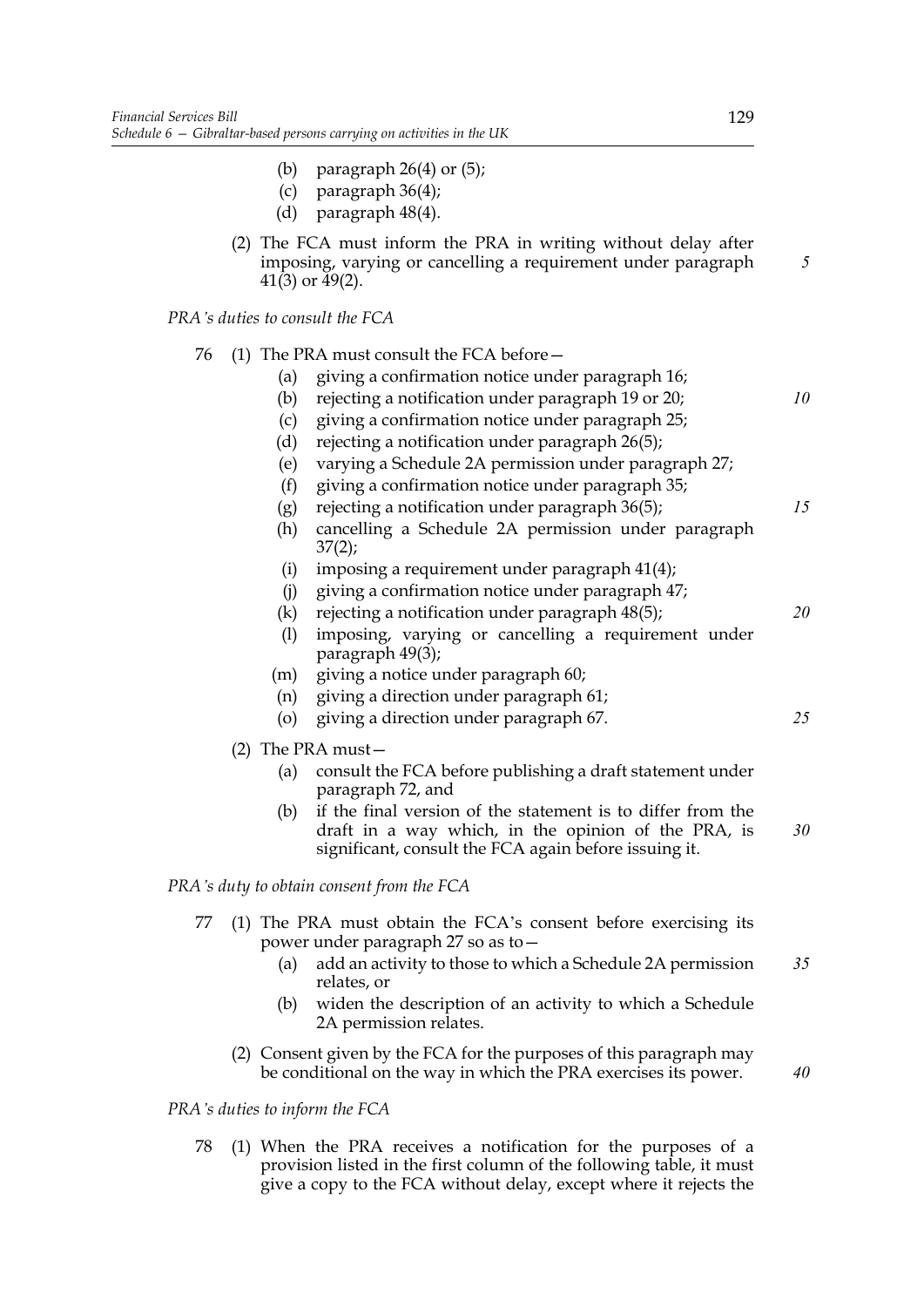notification under the provision listed in the second column (notification incomplete)—

| Notification for the purposes of | Rejection under  |  |
|----------------------------------|------------------|--|
| paragraph 12                     | paragraph 18(1)  |  |
| paragraph 22                     | paragraph 26(3)  |  |
| paragraph 32                     | paragraph 36(3)  |  |
| paragraph 44                     | paragraph 48(3). |  |

- (2) The PRA must inform the FCA in writing without delay after rejecting a notification under—
	- (a) paragraph 18(2) or (3), 19 or 20;
	- (b) paragraph  $26(4)$  or  $(5)$ ;
	- (c) paragraph 36(5);
	- (d) paragraph 48(5).
- (3) The PRA must inform the FCA in writing without delay after imposing, varying or cancelling a requirement under paragraph  $41(4)$  or  $49(3)$ . *15*

# *UK regulators' duties to inform the Gibraltar regulator*

| 79 (1) A UK regulator must inform the Gibraltar regulator in writing |
|----------------------------------------------------------------------|
| before giving a confirmation notice under-                           |

- (a) paragraph 16,
- (b) paragraph 25,
- (c) paragraph 35, or
- (d) paragraph 47.
- (2) A UK regulator must inform the Gibraltar regulator in writing without delay after -
	- (a) varying a Schedule 2A permission under paragraph 27,
	- (b) cancelling a Schedule 2A permission under paragraph 37,
	- (c) imposing a requirement under paragraph 41, or
	- (d) imposing, varying or cancelling a requirement under paragraph 49.

# PART 13

# CO-OPERATION AND ASSISTANCE

*Duties to co-operate*

- 80 (1) Each of the FCA, the PRA and the scheme manager must take such steps as they consider appropriate, for the purposes in subparagraph  $(2)$ , to co-operate –
	- (a) with each other and the Treasury ("the UK entities"), and

*10*

*25*

*30*

*35*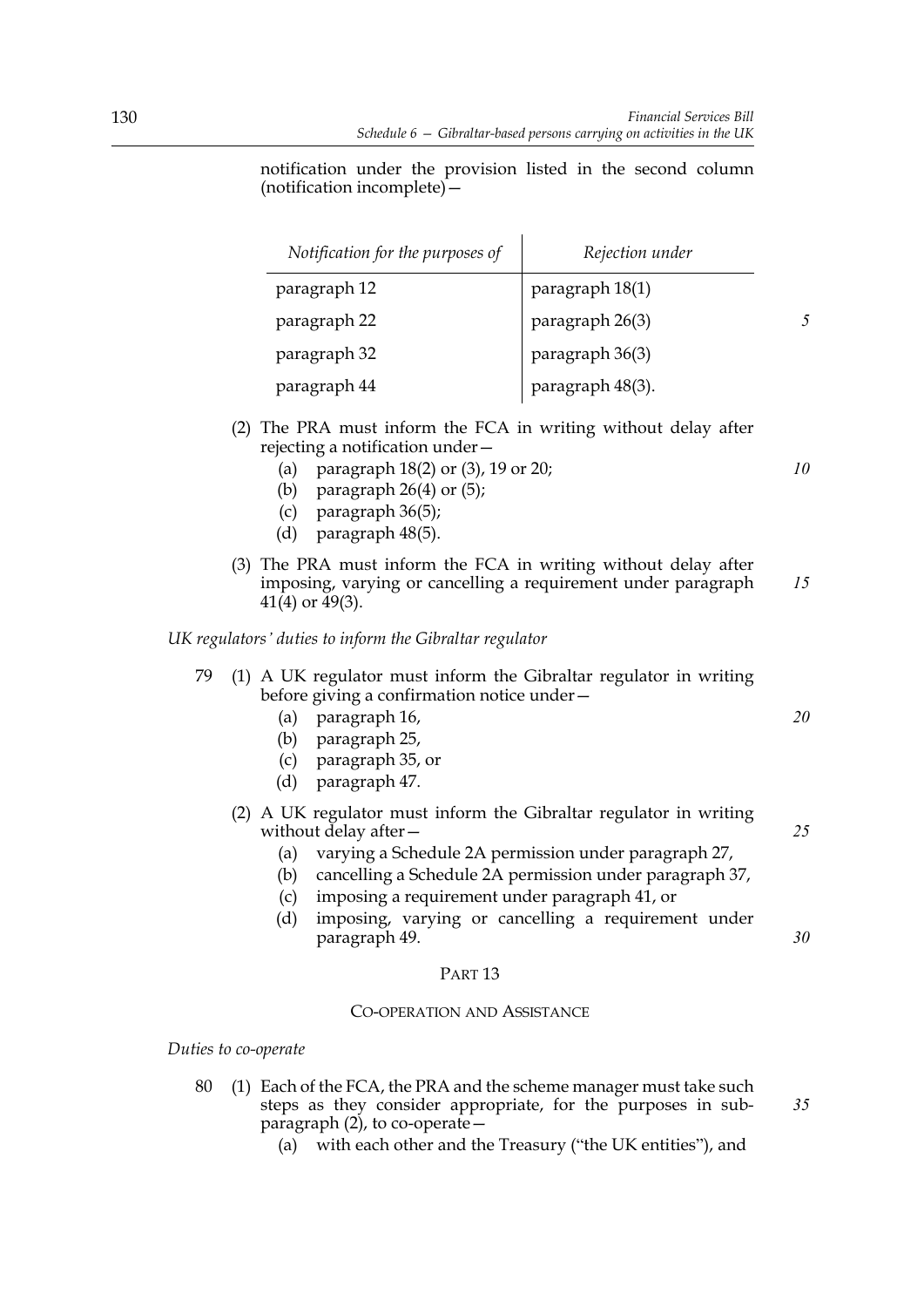- (b) with the government of Gibraltar and the Gibraltar regulator ("the Gibraltar entities").
- (2) Those purposes are—
	- (a) to secure that they, and the Treasury, are able to perform their functions under this Schedule and section 32A, and
	- (b) to secure that, so far as is reasonably possible, there is cooperation between the UK entities and the Gibraltar entities which the Treasury, having regard to the objectives in paragraph 7(1), consider adequate.
- (3) For the purposes of sub-paragraph (2), the FCA, the PRA and the scheme manager must, among other things, have regard to— *10*
	- (a) the memoranda and arrangements described in paragraph  $9(4)(a)$  to  $(d)$ ,
	- (b) reports laid before Parliament by the Treasury under section 32A, and
	- (c) any guidance published by the Treasury.
- (4) Each of the FCA, the PRA and the scheme manager must ensure that one or more memoranda describing how it intends to comply with sub-paragraph (1) are prepared and maintained.
- (5) The steps taken for the purposes of sub-paragraph (1) may include arrangements for the sharing of information which the FCA, the PRA or the scheme manager is not prevented from disclosing. *20*
- (6) When carrying out functions under this Schedule, the FCA and the PRA must, among other things, have regard to any relevant arrangements in force at the time for co-operation between the UK entities or for co-operation between those entities and the Gibraltar entities. *25*

#### *Publication and review of arrangements for co-operation*

- 81 (1) Each of the FCA, the PRA and the scheme manager must—
	- (a) ensure that a copy of each memorandum describing how it intends to comply with paragraph 80(1), and of any other document recording arrangements that it enters into for the purpose of complying with paragraph 80(1), is given to the Treasury (unless the Treasury also entered into the arrangement), *30 35*
	- (b) ensure that each memorandum is published in the way appearing to it to be best calculated to bring it to the attention of the public, and
	- (c) review the memoranda that it has in place for the purpose of complying with paragraph 80(1) at least once in each of the reporting periods described in section 32A.
	- (2) Where the Treasury enter into arrangements with the FCA, the PRA, the scheme manager, the government of Gibraltar or the Gibraltar regulator for a purpose described in paragraph 80(2), they must—
		- (a) ensure that any memorandum recording the arrangements is published in the way appearing to the Treasury to be best calculated to bring it to the attention of the public, and

*45*

*40*

*15*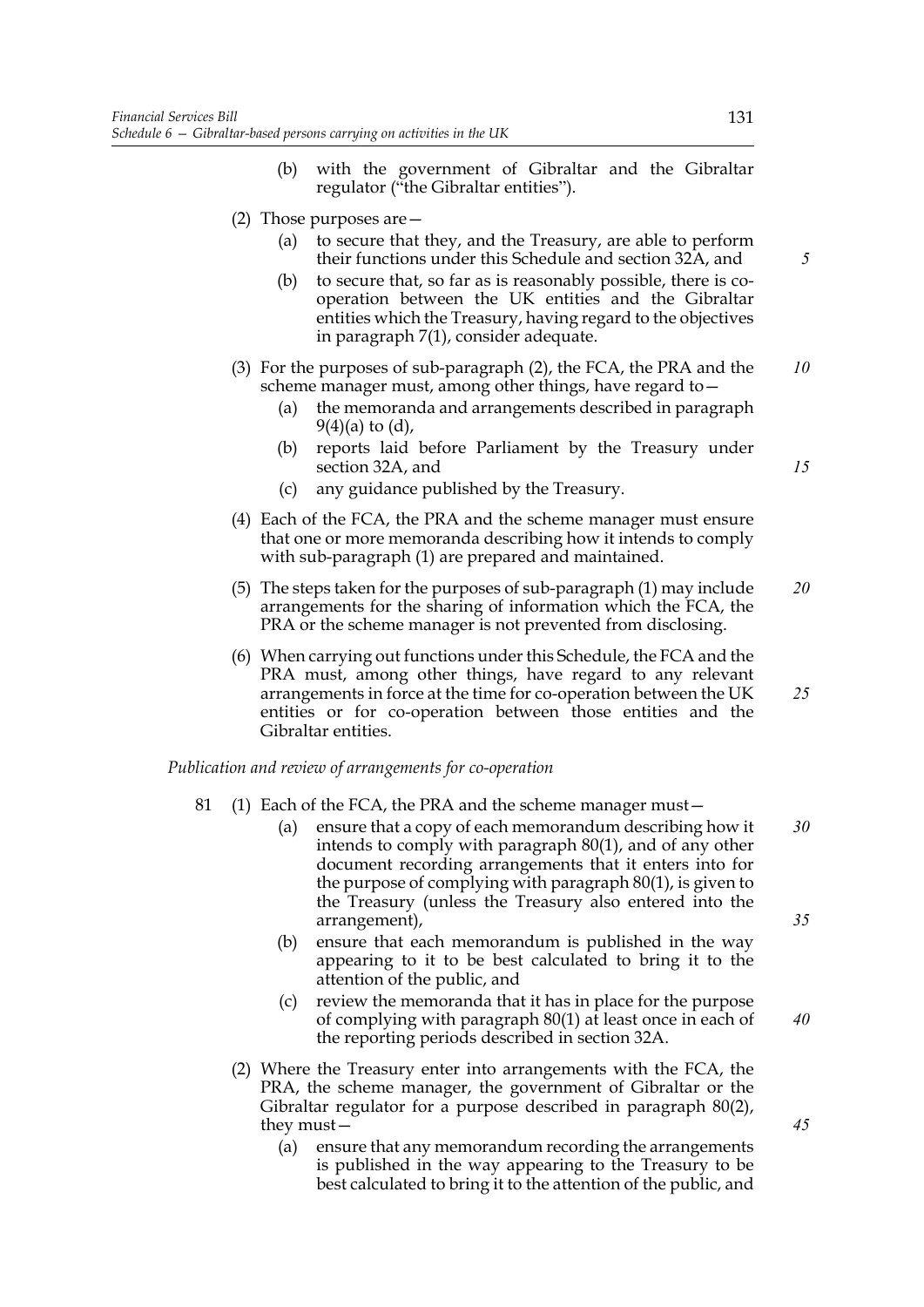- (b) review the memoranda that it has in place for a purpose described in paragraph 80(2) at least once in each of the reporting periods described in section 32A.
- (3) The Treasury must lay before Parliament a copy of any memorandum—
	- (a) given to them under sub-paragraph (1), or
	- (b) published in accordance with sub-paragraph (2)(a).

*Provision of reports to assist the Treasury*

- 82 (1) A UK regulator or the scheme manager must, on a request from the Treasury, prepare and send to the Treasury a report on a matter specified in the request.
	- (2) The Treasury may only make a request under this paragraph for a report that they reasonably require in connection with the exercise of their functions under—
		- (a) this Schedule, or
		- (b) section 32A.
	- (3) A request for a report under this paragraph—
		- (a) must be made in writing, and
		- (b) may require the UK regulator or scheme manager to send the report to the Treasury before a date specified in the request. *20*

# PART 14

#### SPECIAL CASES

# *Gibraltar-based individuals carrying on insurance distribution activities*

- 83 (1) For the purposes of paragraph 1, an individual without a head office in Gibraltar is to be treated as having a head office there if the individual— *25*
	- (a) is normally resident in Gibraltar, and
	- (b) has permission from the Gibraltar regulator to carry on an insurance distribution activity in Gibraltar.
	- (2) A notification for the purposes of paragraph 12 in respect of an individual who is a Gibraltar-based person by virtue of this paragraph satisfies paragraph  $15(1)(b)$  if it states the main address where the individual carries on an insurance distribution activity in Gibraltar.
	- (3) The Treasury may by regulations replace the requirement in subparagraph (1)(a) with a different requirement relating to residence in Gibraltar.
	- (4) In this paragraph, "insurance distribution activity" has the meaning given in paragraph 2B(5) and (6) of Schedule 6."

*5*

*10*

*15*

*30*

*35*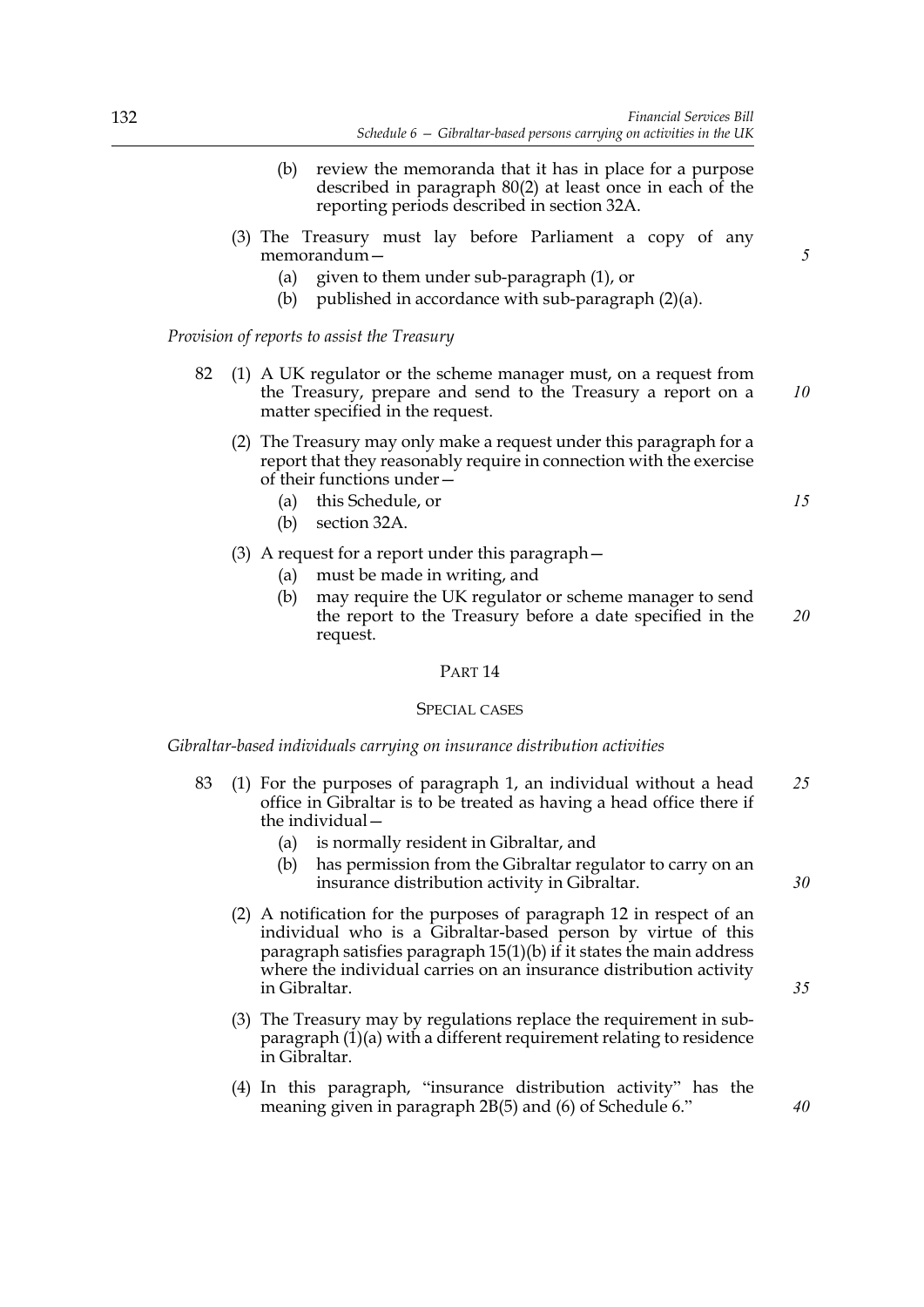## SCHEDULE 7 Section 22

UK-BASED PERSONS CARRYING ON ACTIVITIES IN GIBRALTAR

After Schedule 2A to the Financial Services and Markets Act 2000 (inserted by Schedule 6 to this Act) insert—

#### "SCHEDULE 2B Section 36A

# UK-BASED PERSONS CARRYING ON ACTIVITIES IN GIBRALTAR

# PART 1

# INTERPRETATION ETC

#### *UK-based person*

- 1 (1) In this Schedule, "UK-based person" means a person listed in subparagraph (2) whose head office or registered office is in the United Kingdom (and see also Part 6 of this Schedule). *10*
	- (2) Those persons are—
		- (a) an individual,
		- (b) a body corporate, *15*
		- (c) a partnership, or
		- (d) an unincorporated association.

### *Regulators*

2 (1) In this Schedule— "the Gibraltar regulator" has the same meaning as in Schedule 2A (see paragraph 2 of that Schedule); "UK regulator" means the FCA or the PRA. *20*

# (2) In this Schedule, "the appropriate UK regulator" means—

- (a) the PRA, in a case where the UK-based person is a PRAauthorised person, and *25*
- (b) the FCA, in any other case.

# *Restricted activity*

- 3 (1) In this Schedule, "restricted activity" means—
	- (a) an activity which, when carried on in the United Kingdom, is a regulated activity,
	- (b) marketing a UCITS, or
	- (c) marketing an AIF.
	- (2) For the purposes of this Schedule, "marketing", in relation to a UCITS, means, in the course of business, communicating an invitation or inducement to a person to participate in the UCITS (and related expressions are to be interpreted accordingly).
	- (3) In sub-paragraph (2), "communicating" includes causing a communication to be made.

*5*

*30*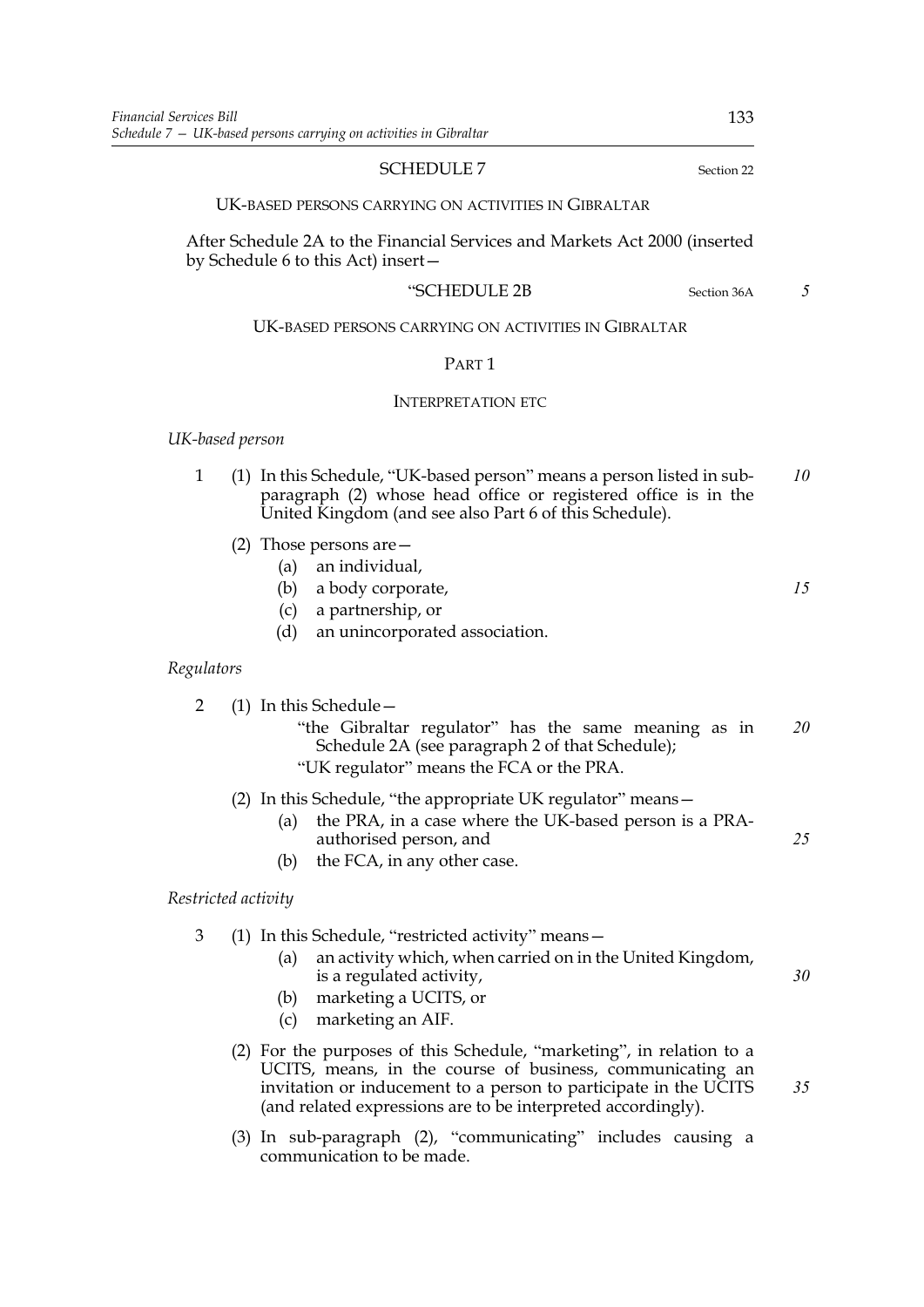- (4) Regulations under section 21(4) (circumstances in which a person is to be regarded as carrying on a business) apply for the purposes of sub-paragraph (2) as they apply for the purposes of section  $21(1)$ .
- (5) For the purposes of this Schedule—
	- (a) an AIFM markets an AIF when the AIFM makes a direct or indirect offering or placement of units or shares of an AIF managed by it to or with an investor or when another person makes such an offering or placement at the initiative of, or on behalf of, the AIFM, and
	- (b) an investment firm markets an AIF when it makes a direct or indirect offering or placement of units or shares of the AIF to or with an investor at the initiative of, or on behalf of, the AIFM of the AIF.
- (6) For the purposes of this Schedule, a person markets a UCITS or an AIF in Gibraltar only if the marketing is capable of having an effect in Gibraltar. *15*

## *Other definitions*

4 In this Schedule—

- "AIFM" has the meaning given in regulation 4 of the Alternative Investment Fund Managers Regulations 2013 (S.I. 2013/1773); *20*
- "branch" has the same meaning as in Schedule 2A (see paragraph 3 of that Schedule);
- "consent notice" has the meaning given in paragraph 7;
- "consent to variation notice" has the meaning given in paragraph 13;

"Gibraltar notice" has the meaning given in paragraph 7; "variation notice" has the meaning given in paragraph 13.

# *UK regulators' objectives*

5 For the purposes of any provision of this Schedule which refers to the FCA's operational objectives or the PRA's objectives, in relation to the exercise of a power in relation to a particular person, it does not matter whether there is a relationship between that person and the persons whose interests will be protected by the exercise of the power.

# PART 2

## PERMISSION REQUIRED TO CARRY ON ACTIVITIES IN GIBRALTAR

## *Prohibition*

- 6 (1) A UK-based person may not carry on a restricted activity in Gibraltar unless it has permission to do so under this Schedule. *40*
	- (2) A UK-based person who is not an authorised person and who contravenes the prohibition in sub-paragraph (1) commits an offence and is liable—

*10*

*5*

- *25*
- *30*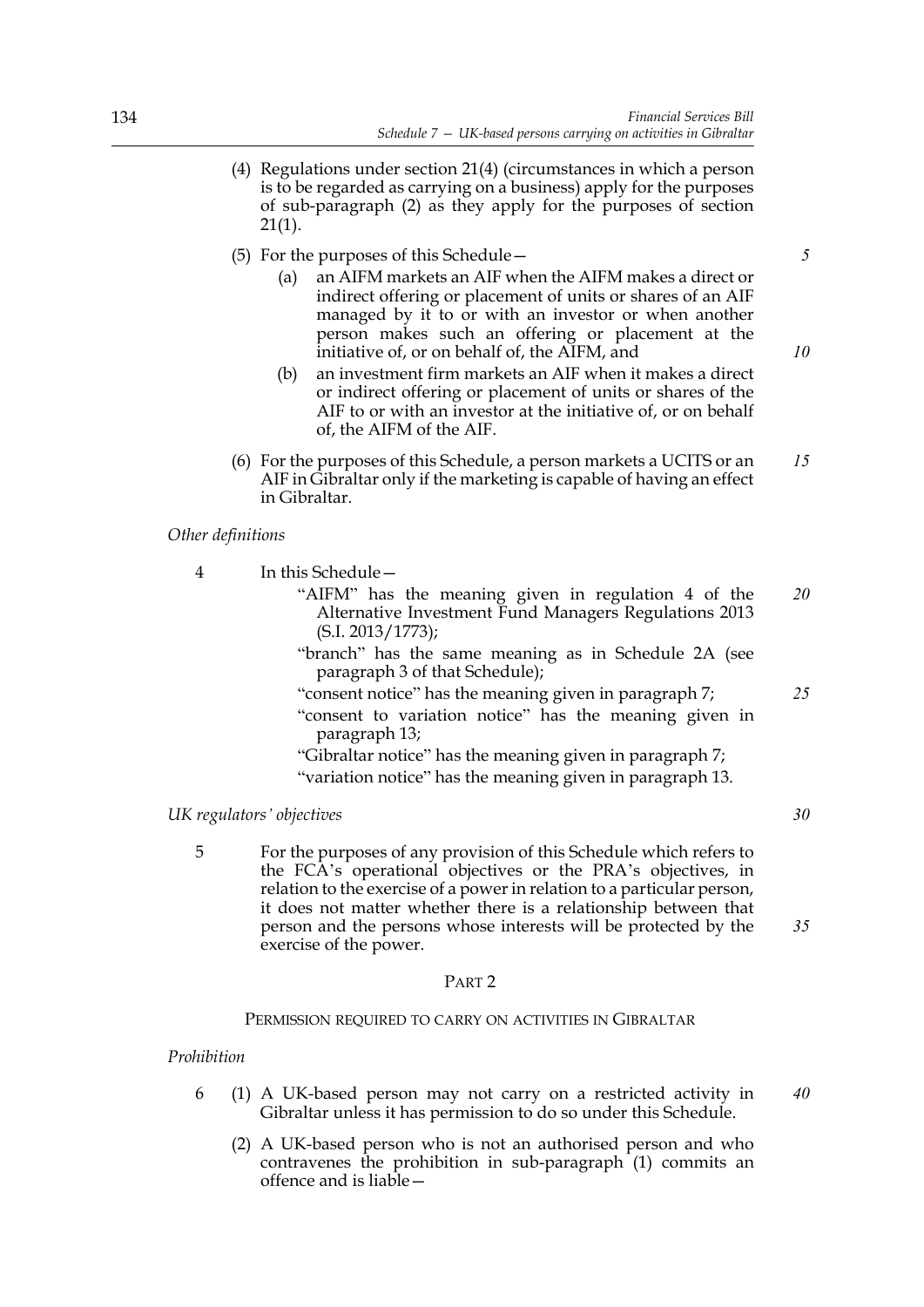- (a) on summary conviction in England and Wales, to a fine;
- (b) on summary conviction in Scotland or Northern Ireland, to a fine not exceeding the statutory maximum;
- (c) on conviction on indictment, to a fine.

*Obtaining permission to carry on a restricted activity in Gibraltar*

- 7 (1) A UK-based person obtains permission to carry on a restricted activity in Gibraltar when the following three conditions are satisfied.
	- (2) The first condition is that the UK-based person has given the appropriate UK regulator notice that it wants to carry on the restricted activity in Gibraltar (a "Gibraltar notice") (see paragraph 9). *10*
	- (3) The second condition is that the appropriate UK regulator has given notice to the Gibraltar regulator consenting to the UK-based person carrying on the restricted activity in Gibraltar (a "consent notice") (see paragraph 10). *15*
	- (4) The third condition is that the waiting period has ended.
	- (5) In sub-paragraph  $(4)$ , "the waiting period" means  $-$ 
		- (a) in relation to an activity that is to be carried on through a branch in Gibraltar, the period of two months beginning with the day on which the appropriate UK regulator gave the Gibraltar regulator the consent notice, and *20*
		- (b) in relation to any other activity, the period of one month beginning with that day,

unless the appropriate UK regulator specifies a shorter waiting period in the consent notice. *25*

(6) A permission under this paragraph is referred to in this Act as "a Schedule 2B permission".

*Schedule 2B permission*

- 8 (1) A Schedule 2B permission for a person to carry on a restricted activity is a permission to do so only while the person has a relevant Part 4A permission. *30*
	- (2) In this paragraph, "relevant Part 4A permission" means—
		- (a) if the restricted activity is an activity which, when carried on in the United Kingdom, is a regulated activity, a Part 4A permission in respect of that regulated activity, and *35*
		- (b) if the restricted activity is marketing a UCITS or an AIF, a Part 4A permission in respect of any regulated activity.

*Gibraltar notice*

- 9 (1) A Gibraltar notice must—
	- (a) name the UK-based person giving the notice,
	- (b) state the address of the person's head office or registered office in the United Kingdom,

*40*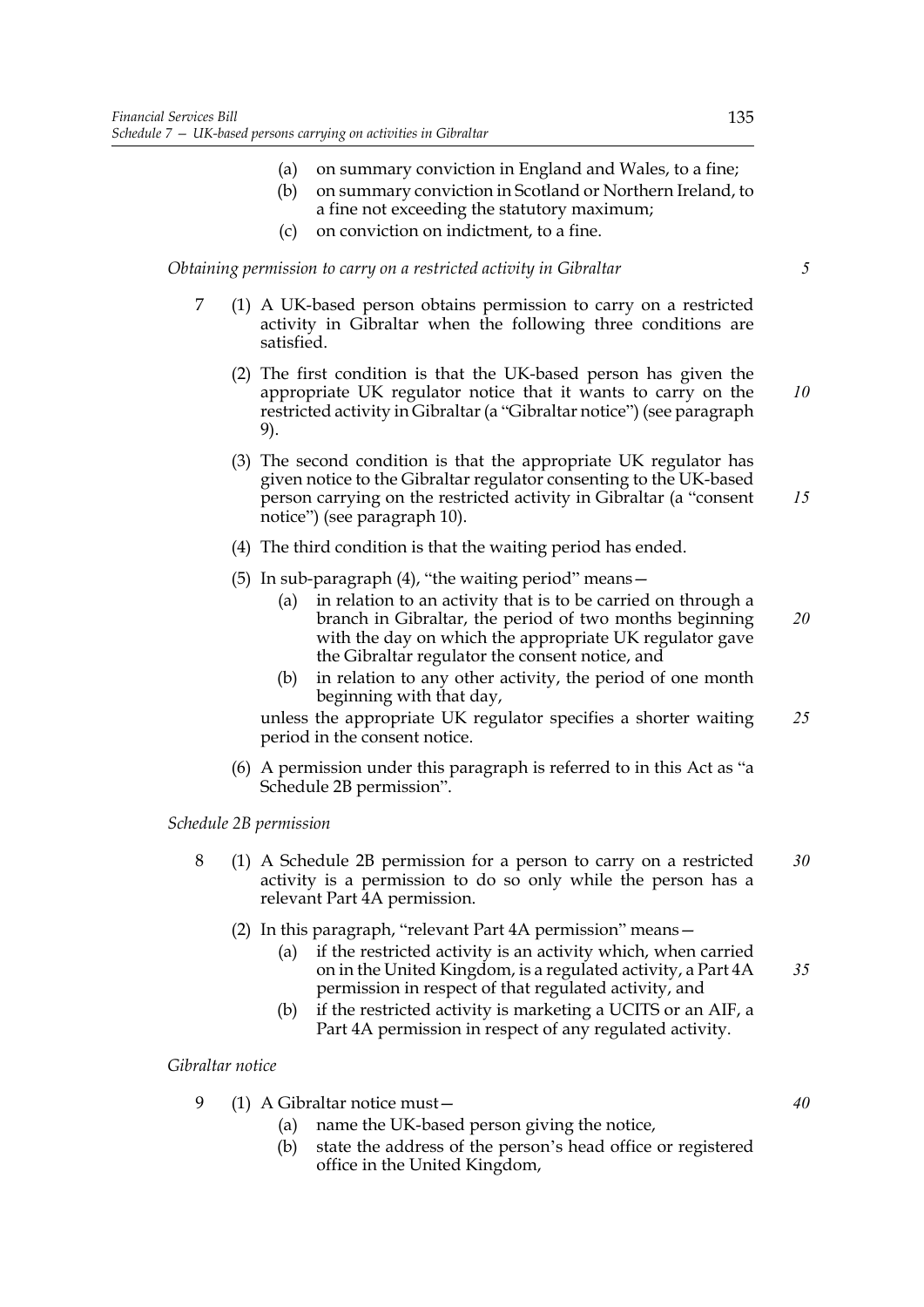- (c) identify the activity that the UK-based person wants to carry on,
- (d) state whether the UK-based person wants to carry on the activity through a branch in Gibraltar,
- (e) contain, or be accompanied by, such other information as the appropriate UK regulator may direct, and
- (f) be given in such form and manner as the appropriate UK regulator may direct.
- (2) A Gibraltar notice may relate to more than one activity.
- (3) A Gibraltar notice may ask the appropriate UK regulator to specify a shorter waiting period for the purpose of paragraph 7(4). *10*
- (4) A UK regulator that gives a direction under sub-paragraph (1)(e) or (f) may, by a further direction, vary or revoke the direction.
- (5) A direction under this paragraph may make different provision for different purposes, including different provision in relation to different persons. *15*
- (6) After giving a direction under this paragraph, a UK regulator must—
	- (a) publish the direction in the way appearing to the UK regulator to be best calculated to bring it to the attention of persons likely to be affected by it, and *20*
	- (b) give a copy of the direction to the Treasury and the other UK regulator without delay.

## *Consent and confirmation*

- 10 (1) After receiving a Gibraltar notice, the appropriate UK regulator must without delay— *25*
	- (a) give a consent notice, and
	- (b) give a written notice to the UK-based person confirming that it has given the consent notice,

unless it intends to refuse to give a consent notice in accordance with paragraph 11. *30*

- (2) A consent notice—
	- (a) may specify a shorter waiting period for the purpose of paragraph 7(4), and
	- (b) must contain, or be accompanied by, the Gibraltar notice. *35*
- (3) A notice under sub-paragraph  $(1)(b)$  must  $-$ 
	- (a) state the date on which the consent notice was given to the Gibraltar regulator, and
	- (b) if the consent notice specified a shorter waiting period for the purposes of paragraph 7(4), specify that period.
- (4) Where a Gibraltar notice relates to more than one activity, the appropriate UK regulator may give a consent notice in relation to one activity and refuse to do so in relation to another.

*40*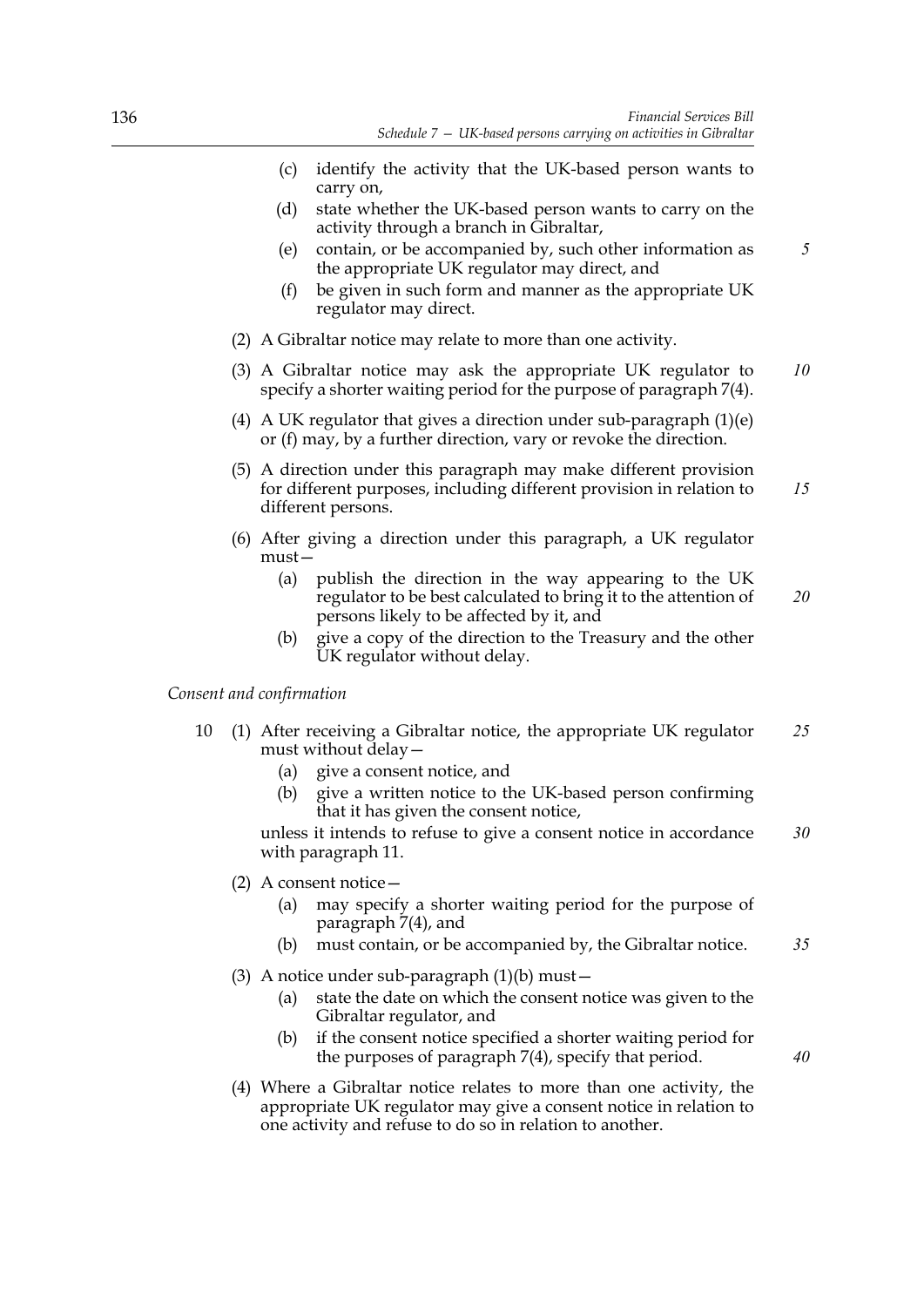*Refusing consent*

- 11 (1) The appropriate UK regulator may refuse to give a consent notice in relation to a regulated activity only if—
	- (a) it is satisfied that the Gibraltar notice does not satisfy one or more of the requirements in paragraph 9, or
	- (b) it appears to the regulator that it is desirable to refuse to do so in order to advance one or more of its objectives.
	- (2) In the case of the FCA, the reference in sub-paragraph (1)(b) to its objectives is a reference only to its operational objectives.
	- (3) If the appropriate UK regulator proposes to refuse to give a consent notice, it must give the UK-based person a warning notice. *10*
	- (4) If the appropriate UK regulator decides to refuse to give a consent notice, it must give the UK-based person a decision notice.
	- (5) If the appropriate UK regulator gives the UK-based person a decision notice under sub-paragraph (4), the UK-based person may refer the matter to the Tribunal. *15*

#### PART 3

#### VARIATION OF PERMISSION

*Variation of permission*

- 12 (1) A UK-based person's Schedule 2B permission may be varied in accordance with this Part of this Schedule— *20*
	- (a) on the initiative of the UK-based person (see paragraphs 13 to 16), or
	- (b) on the initiative of a UK regulator (see paragraphs 17 to 19).
	- (2) In this Part of this Schedule, references to the variation of a Schedule 2B permission (however expressed) are to its variation  $by -$ 
		- (a) adding an activity,
		- (b) removing an activity, or
		- (c) varying the description of an activity.

### *UK-based person's initiative*

- 13 (1) A Schedule 2B permission is varied in accordance with this paragraph when the following four conditions are satisfied in connection with the variation.
	- (2) The first condition is that the UK-based person has given the appropriate UK regulator notice of the proposed variation (a "variation notice") (see paragraph 14).
	- (3) The second condition is that the appropriate UK regulator has given notice to the Gibraltar regulator consenting to the variation  $(a$  "consent to variation notice") (see paragraph 15).
	- (4) The third condition is that the waiting period has ended.

*5*

*35*

*25*

*30*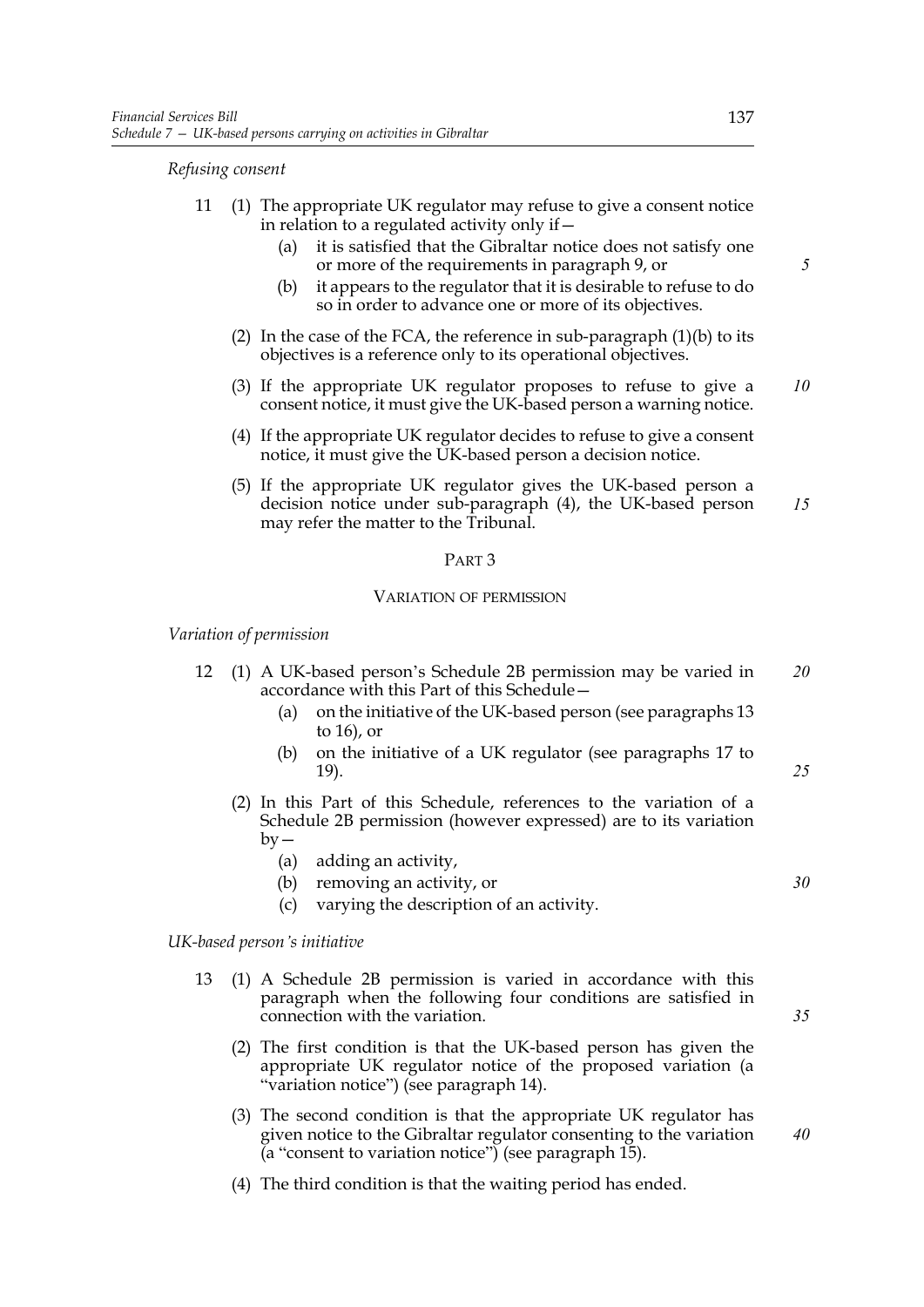- (5) In sub-paragraph  $(4)$ , "the waiting period" means  $-$ 
	- (a) in relation to a variation in respect of an activity carried on through a branch in the Gibraltar, the period of two months beginning with the day on which the appropriate UK regulator gave the Gibraltar regulator the consent to variation notice, and
	- (b) in relation to any other variation, the period of one month beginning with that day,

unless the appropriate UK regulator specifies a shorter waiting period in the consent to variation notice.

(6) The fourth condition is that the appropriate UK regulator has not cancelled the permission (see Part 4 of this Schedule).

*UK-based person's initiative: variation notice*

- 14 (1) A variation notice must—
	- (a) name the UK-based person giving the notice,
	- (b) state the address of the person's head office or registered office in the United Kingdom,
	- (c) specify the proposed variation,
	- (d) where relevant, state whether the UK-based person wants to carry on an activity through a branch in Gibraltar,
	- (e) contain, or be accompanied by, such other information as the appropriate UK regulator may direct, and
	- (f) be given in such form and manner as the appropriate UK regulator may direct.
	- (2) A variation notice may ask the appropriate UK regulator to specify a shorter waiting period for the purpose of paragraph 13(4). *25*
	- (3) A UK regulator that gives a direction under sub-paragraph (1)(e) or (f) may, by a further direction, vary or revoke the direction.
	- (4) A direction under this paragraph may make different provision for different purposes, including different provision in relation to different persons. *30*
	- (5) After giving a direction under this paragraph, a UK regulator  $must -$ 
		- (a) publish the direction in the way appearing to the UK regulator to be best calculated to bring it to the attention of persons likely to be affected by it, and *35*
		- (b) give a copy of the direction to the Treasury and the other UK regulator without delay.

*UK-based person's initiative: consent and confirmation*

- 15 (1) After receiving a variation notice, the appropriate UK regulator must without delay—
	- (a) give a consent to variation notice, and
	- (b) give a written notice to the UK-based person confirming that it has given the consent to variation notice,

*5*

*10*

*15*

*20*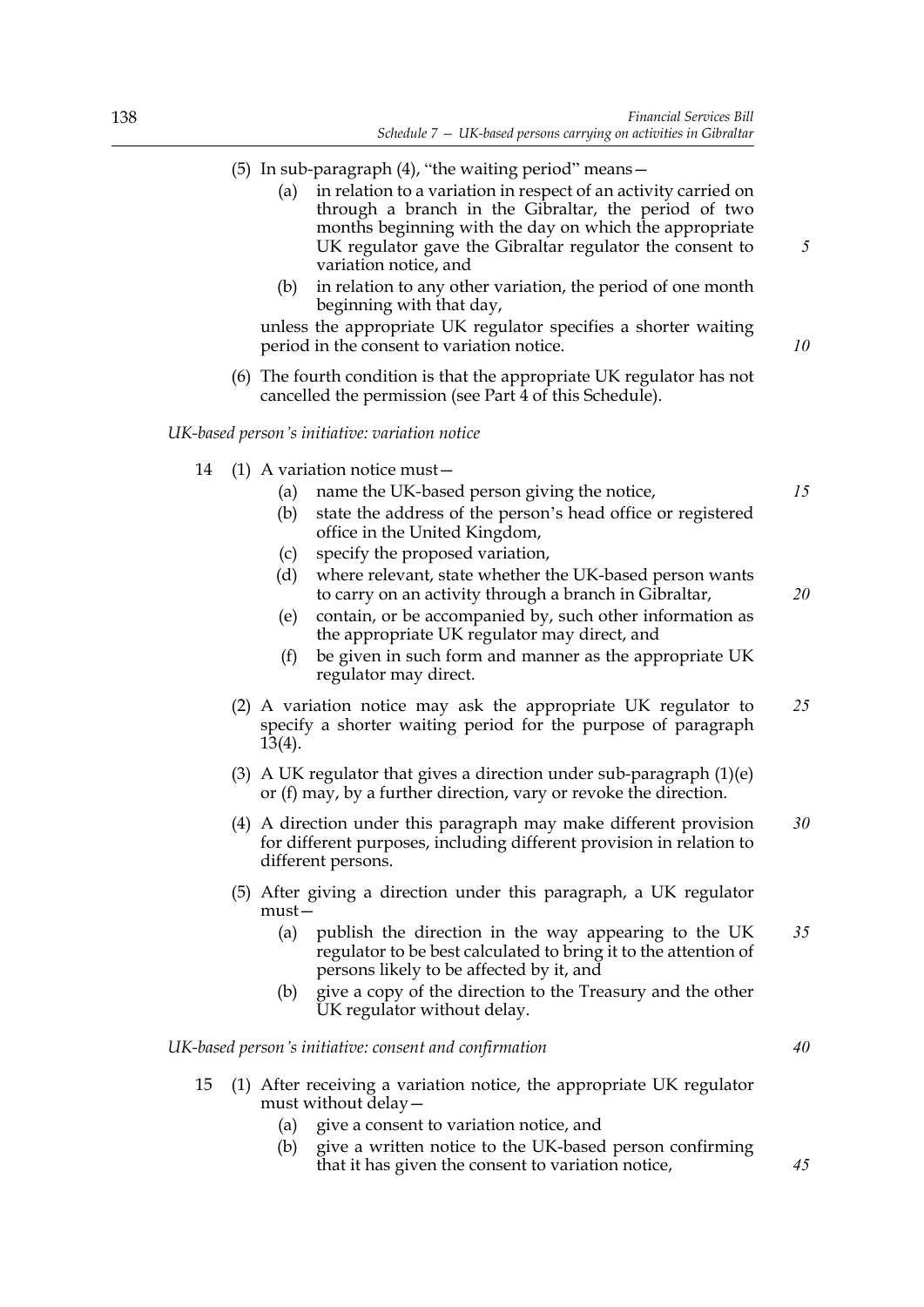unless it intends to refuse to give a consent to variation notice in accordance with paragraph 16.

- (2) A consent to variation notice  $-$ 
	- (a) may specify a shorter waiting period for the purposes of paragraph 13(4), and
	- (b) must contain, or be accompanied by, the variation notice.
- (3) A notice under sub-paragraph  $(1)(b)$  must  $-$ 
	- (a) state the date on which the consent to variation notice was given to the Gibraltar regulator, and
	- (b) if the consent notice specified a shorter waiting period for the purposes of paragraph 13(4), specify that period. *10*
- (4) Where a variation notice relates to more than one variation, the appropriate UK regulator may give a consent notice in relation to one variation and refuse to do so in relation to another.

*UK-based person's initiative: refusing consent to variation*

*15*

*40*

*5*

- 16 (1) The appropriate UK regulator may refuse to give a consent to variation notice in relation to a proposed variation only if—
	- (a) it is satisfied that the variation notice does not satisfy one or more of the requirements in paragraph 14, or
	- (b) it appears to the regulator that it is desirable to refuse to do so in order to advance one or more of its objectives. *20*
	- (2) In the case of the FCA, the reference in sub-paragraph  $(1)(b)$  to its objectives is a reference only to its operational objectives.
	- (3) If the appropriate UK regulator proposes to refuse to give a consent to variation notice, it must give the UK-based person a warning notice. *25*
	- (4) If the appropriate UK regulator decides to refuse to give a consent to variation notice, it must give the UK-based person a decision notice.
	- (5) If the appropriate UK regulator gives the UK-based person a decision notice under sub-paragraph (4), the UK-based person may refer the matter to the Tribunal. *30*

*UK regulator's initiative*

- 17 (1) The FCA may exercise a power under sub-paragraph (2) in relation to a Schedule 2B permission if it appears to the FCA that it is desirable to do so in order to advance one or more of its operational objectives. *35*
	- (2) The FCA may vary a Schedule 2B permission by  $-$ 
		- (a) adding to the activities to which the permission relates a restricted activity which, when carried on in the United Kingdom, is not a PRA-regulated activity,
		- (b) removing a restricted activity from those to which the permission relates,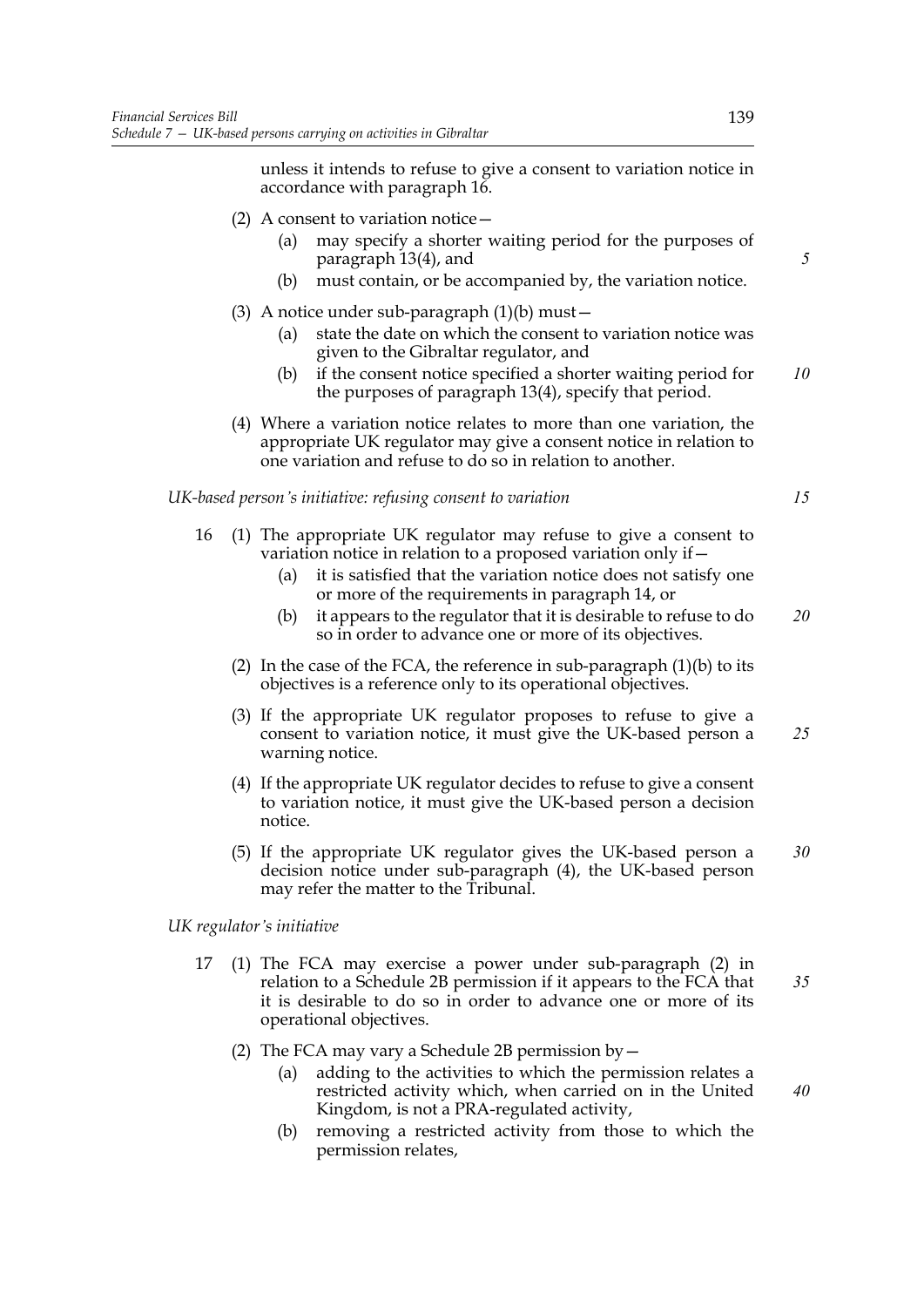- (c) varying the description of a restricted activity which, when carried on in the United Kingdom, is not a PRA-regulated activity, or
- (d) varying the description of a restricted activity which, when carried on in the United Kingdom, is a PRA-regulated activity in a way which does not, in the opinion of the FCA, widen the description.
- (3) The PRA may exercise a power under sub-paragraph (4), (5) or (6) in relation to a Schedule 2B permission if it appears to the PRA that it is desirable to do so in order to advance one or more of its objectives. *10*
- (4) In the case of a PRA-authorised person, the PRA may vary the person's Schedule 2B permission.
- (5) In the case of a person who is not a PRA-authorised person, the PRA may vary the person's Schedule 2B permission by adding to the activities to which the permission relates a restricted activity which, when carried on in the United Kingdom, is a PRAregulated activity. *15*
- (6) Where it adds an activity under sub-paragraph (5), the PRA may vary the person's Schedule 2B permission in any of the other ways described in paragraph 12(2). *20*

*UK regulator's initiative: procedure*

- 18 (1) The variation of a Schedule 2B permission under paragraph 17 takes effect—
	- (a) immediately, if the notice given under sub-paragraph (3) states that is the case, *25*
	- (b) on such date as may be specified in the notice, or
	- (c) if no date is specified in the notice, when the matter to which the notice relates is no longer open to review.
	- (2) The variation of a Schedule 2B permission under paragraph 17 may be expressed to take effect immediately, or on a specified date, only if the UK regulator reasonably considers that it is necessary for the variation to take effect immediately or on that date, having regard to the ground on which the UK regulator is exercising its power to vary. *30 35*
	- (3) If a UK regulator  $-$ 
		- (a) proposes to vary a Schedule 2B permission under paragraph 17, or
		- (b) varies a Schedule 2B permission under that paragraph with immediate effect,

it must give the UK-based person a written notice.

- (4) The notice must—
	- (a) give details of the variation,
	- (b) state the UK regulator's reasons for varying the permission,
	- (c) inform the UK-based person that the person may make representations to the UK regulator within the period

*40*

*45*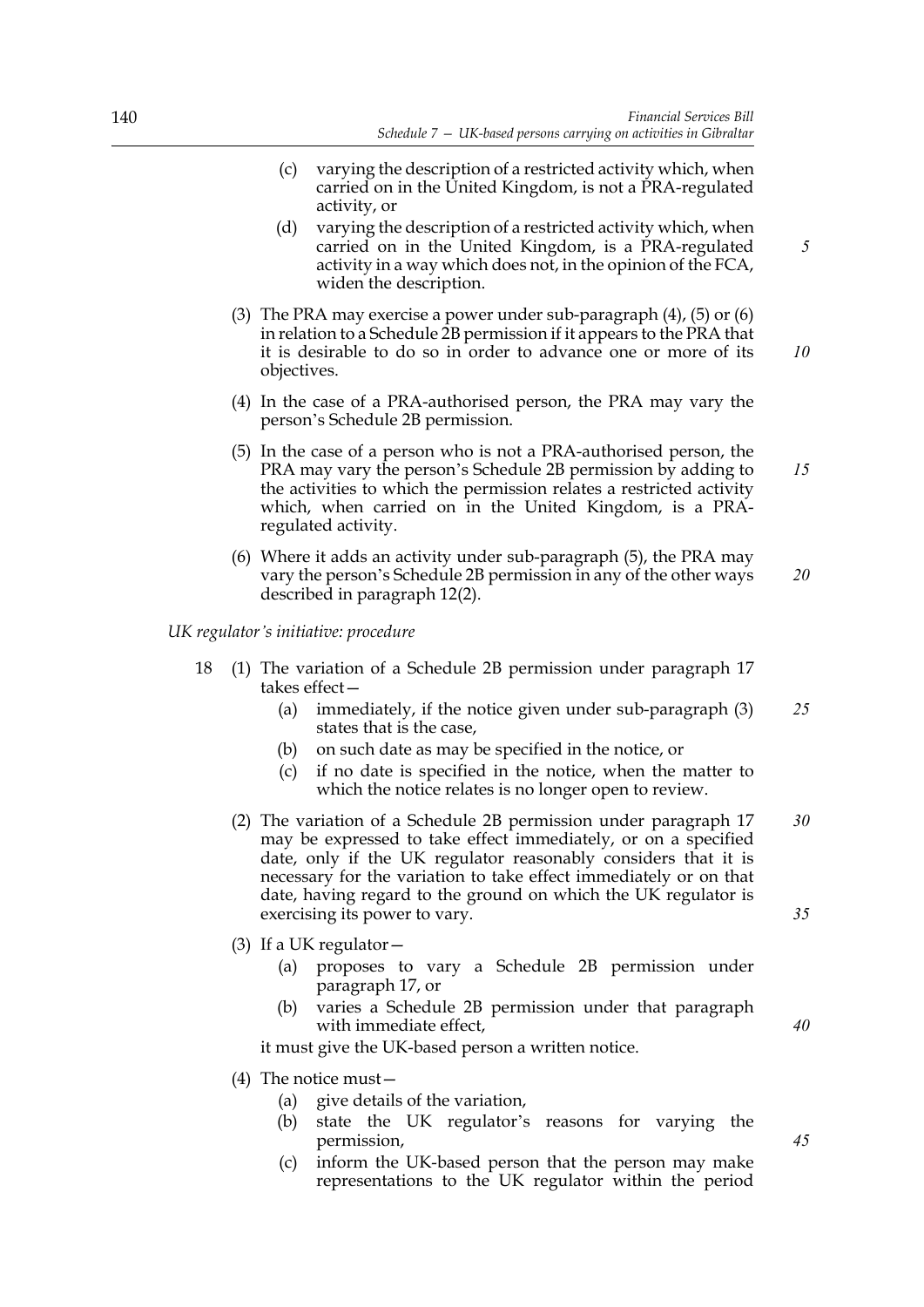specified in the notice (whether or not the UK-based person has referred the matter to the Tribunal),

- (d) inform the UK-based person of when the variation of the permission takes effect, and
- (e) inform the UK-based person of the person's right to refer the matter to the Tribunal.
- (5) The UK regulator may extend the period allowed under the notice for making representations.
- (6) If, having considered any representations made by the UK-based person, the UK regulator decides—
	- (a) to vary the permission in the way proposed, or
	- (b) if the permission has been varied, not to rescind its variation,

it must give the UK-based person a written notice.

- (7) A notice under sub-paragraph (6) must inform the UK-based person of the person's right to refer the matter to the Tribunal. *15*
- (8) If, having considered any representations made by the UK-based person, the UK regulator decides—
	- (a) not to vary the permission in the way proposed,
	- (b) to vary the permission in a different way, or
	- (c) to rescind the variation,

it must give the UK-based person a written notice.

- (9) A notice under sub-paragraph (8)(b) must comply with subparagraph (4).
- (10) If a notice under this paragraph informs a person of the person's right to refer a matter to the Tribunal, it must give an indication of the procedure for such a reference. *25*
- (11) For the purposes of sub-paragraph  $(1)(c)$ , whether a matter is open to review is to be determined in accordance with section 391(8).

### *Right to refer matters to the Tribunal*

19 A UK-based person who is aggrieved by the exercise by a UK regulator of a power under paragraph 17 in relation to the person may refer the matter to the Tribunal.

#### PART 4

### CANCELLATION OF PERMISSION

*Cancellation of permission*

- 20 (1) The FCA may cancel a Schedule 2B permission if—
	- (a) it receives a written request from the UK-based person to do so, or
	- (b) it appears to the FCA that it is desirable to do so in order to advance one or more of its operational objectives. *40*

*5*

*10*

*20*

*30*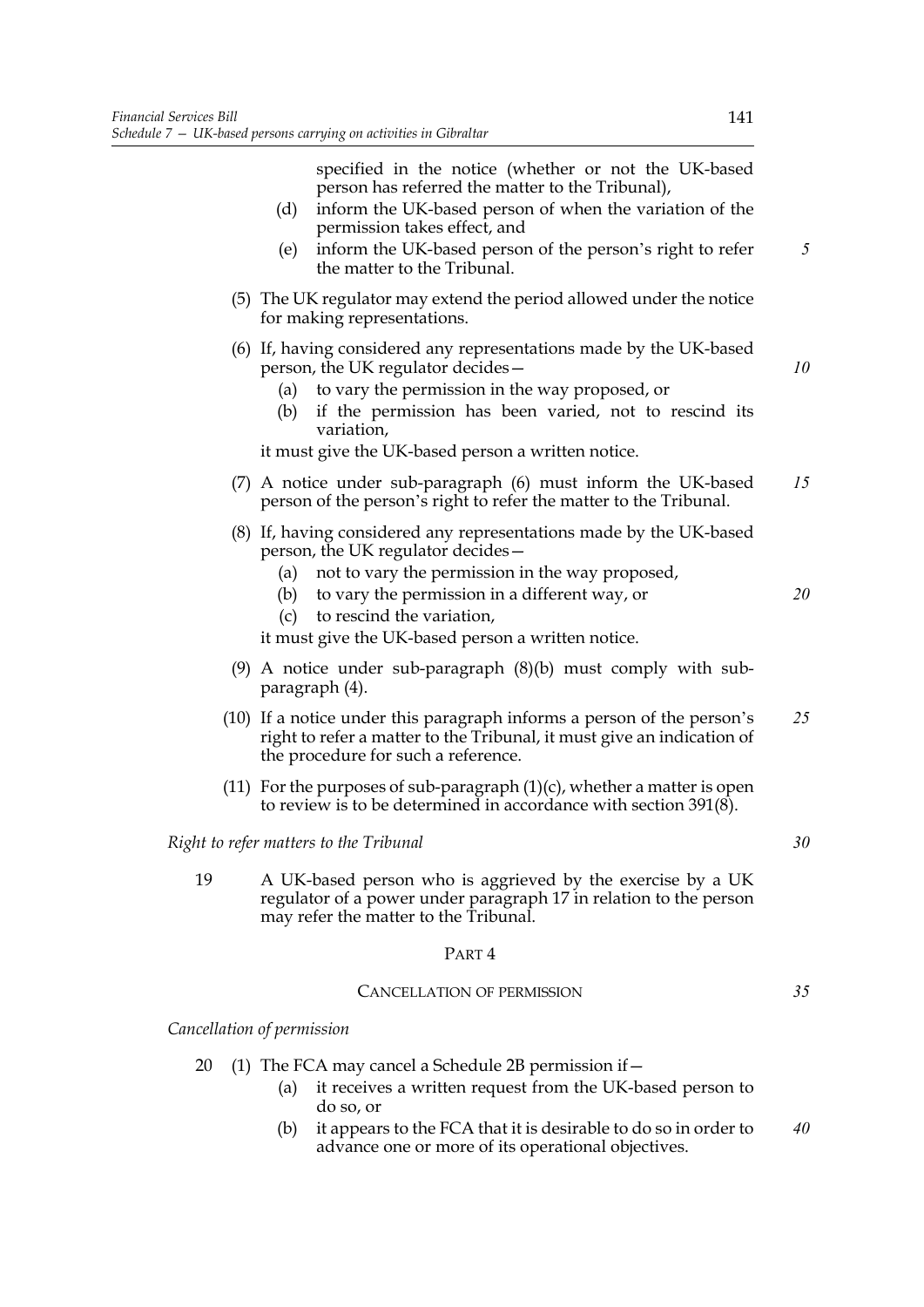- (2) The PRA may cancel a PRA-authorised person's Schedule 2B permission if—
	- (a) it receives a written request from the UK-based person to do so, or
	- (b) it appears to the PRA that it is desirable to do so in order to advance one or more of its objectives.
- (3) If a UK regulator proposes to cancel a UK-based person's Schedule 2B permission under sub-paragraph (1)(b) or (2)(b), it must give the UK-based person a warning notice.
- (4) If a UK regulator decides to cancel a UK-based person's Schedule 2B permission under sub-paragraph  $(1)(b)$  or  $(2)(b)$ , it must give the UK-based person a decision notice. *10*
- (5) If a UK regulator gives the UK-based person a decision notice under sub-paragraph (4), the UK-based person may refer the matter to the Tribunal.
- (6) If a UK regulator cancels a Schedule 2B permission under this paragraph, it must notify the Gibraltar regulator in writing without delay.

#### PART 5

### PUBLIC RECORD, CONSULTATION AND CONSENT

*Information to be included in public record*

21 The FCA must include in the record that it maintains under section 347 in relation to a UK-based person information about the restricted activities that the person has a Schedule 2B permission to carry on in Gibraltar, including whether the person has a branch in Gibraltar. *25*

*FCA's duties to consult or obtain consent from the PRA*

- 22 (1) The FCA must consult the PRA—
	- (a) before deciding to refuse to give a consent notice in relation to a UK-based person who is a PRA-authorised person or whose immediate group includes a PRAauthorised person; *30*
	- (b) before deciding to refuse to give a consent to variation notice in relation to a UK-based person who is a PRAauthorised person or whose immediate group includes a PRA-authorised person;
	- (c) before varying a permission under paragraph 17 in the case of a UK-based person who is a PRA-authorised person or whose immediate group includes a PRAauthorised person;
	- (d) before cancelling a permission under paragraph 20(1)(b) in the case of a UK-based person who is a PRA-authorised person or whose immediate group includes a PRAauthorised person.

*15*

*20*

*35*

*40*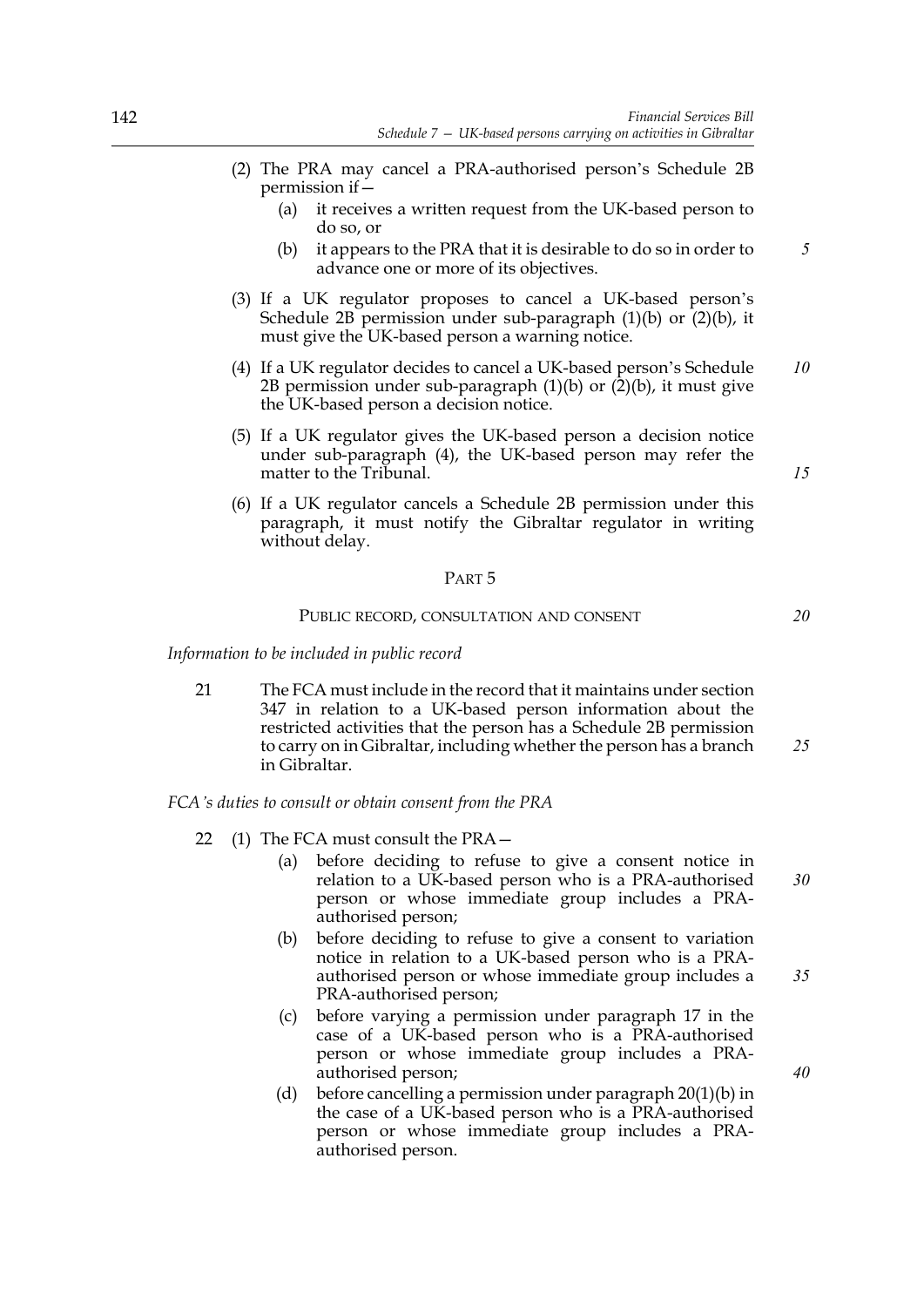- (2) The FCA must obtain the PRA's consent before exercising its power under paragraph 17 in relation to a PRA-authorised person so as to—
	- (a) add an activity to those to which the person's Schedule 2B permission relates, or
	- (b) widen the description of an activity to which the person's Schedule 2B permission relates.
- (3) Sub-paragraph (2) does not apply in relation to an activity which, when carried on in the United Kingdom, is the regulated activity specified in article 63S of the Financial Services and Markets 2000 (Regulated Activities) Order 2001 (S.I. 2001/544) (administering a benchmark). *10*
- (4) Consent given by the PRA for the purposes of sub-paragraph (2) may be conditional on the way in which the FCA exercises its power.

### *PRA's duties to consult or obtain consent from the FCA*

- 23 (1) The PRA must consult the FCA—
	- (a) before giving a direction under paragraph 9;
	- (b) before deciding to refuse to give a consent notice;
	- (c) before giving a direction under paragraph 14;
	- (d) before deciding to refuse to give a consent to variation notice;
	- (e) before varying a permission under paragraph 17;
	- (f) before cancelling a permission under paragraph 20(2)(b).
	- (2) The PRA must obtain the FCA's consent before exercising its power under paragraph 17 so as to— *25*
		- (a) add an activity to those to which the Schedule 2B permission relates, or
		- (b) widen the description of an activity to which the Schedule 2B permission relates.
	- (3) Consent given by the FCA for the purposes of sub-paragraph (2) may be conditional on the way in which the PRA exercises its power.

#### PART 6

## SPECIAL CASES

*UK-based individuals carrying on insurance distribution activities*

- 24 (1) For the purposes of paragraph 1, an individual without a head office in the United Kingdom is to be treated as having a head office there if the individual has a Part 4A permission to carry on an insurance distribution activity in the United Kingdom.
	- (2) A Gibraltar notice in respect of an individual who is a UK-based person by virtue of this paragraph satisfies paragraph 9(1)(b) if it states the main address where the individual carries on an insurance distribution activity in the United Kingdom.

*5*

*15*

*20*

*40*

*35*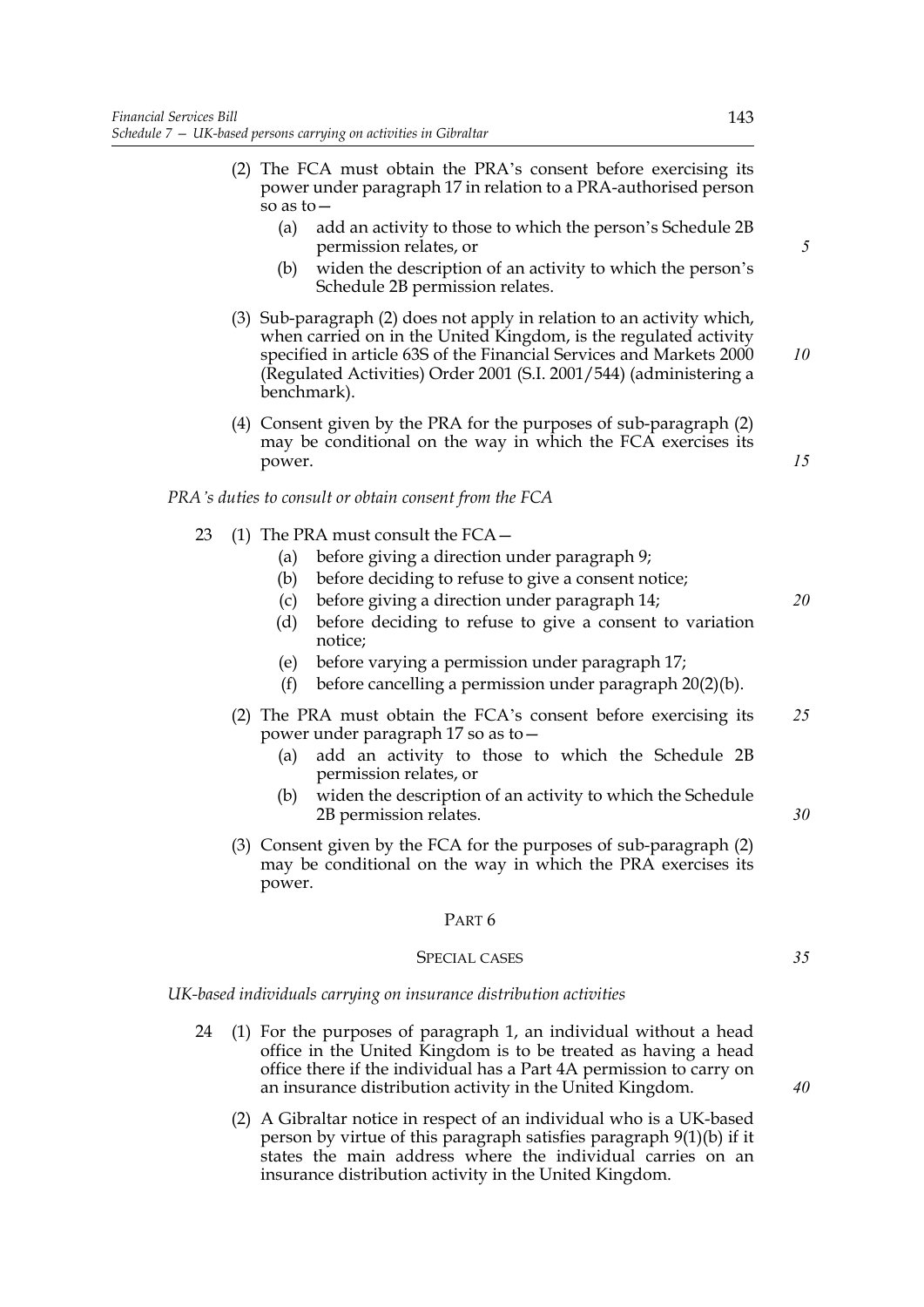|                |     | (3) A variation notice in respect of an individual who is a UK-based<br>person by virtue of this paragraph satisfies paragraph $14(1)(b)$ if it<br>states the main address where the person carries on business in the<br>United Kingdom. |    |
|----------------|-----|-------------------------------------------------------------------------------------------------------------------------------------------------------------------------------------------------------------------------------------------|----|
|                |     | (4) In this paragraph, "insurance distribution activity" has the<br>meaning given in paragraph 2B(5) and (6) of Schedule 6."                                                                                                              | 5  |
|                |     | <b>SCHEDULE 8</b><br>Section 22                                                                                                                                                                                                           |    |
|                |     | GIBRALTAR: MINOR AND CONSEQUENTIAL AMENDMENTS                                                                                                                                                                                             |    |
|                |     | Financial Services and Markets Act 2000 (c. 8)                                                                                                                                                                                            |    |
| $\mathbf{1}$   |     | The Financial Services and Markets Act 2000 is amended as follows.                                                                                                                                                                        | 10 |
| $\overline{2}$ |     | In section $3A(3)(a)$ (expressions in which general definition of "regulator"<br>does not apply), at the end insert –<br>""Gibraltar regulator";".                                                                                        |    |
| 3              |     | In section $33(1)(a)$ (withdrawal of authorisation), after "permission" insert<br>"or Schedule 2A permission".                                                                                                                            | 15 |
| 4              |     | In Part 5 (performance of regulated activities), after section 71I insert-                                                                                                                                                                |    |
|                |     | "Application of this Part to Gibraltar-based persons                                                                                                                                                                                      |    |
|                | 71J | Application of this Part to Gibraltar-based persons                                                                                                                                                                                       |    |
|                | (1) | This section applies to an authorised person that -<br>has a Schedule 2A permission, but<br>(a)<br>does not have a Part 4A permission.<br>(b)                                                                                             | 20 |
|                | (2) | The person is only required to comply with the provisions listed in<br>subsection (3) if the person has a branch in the United Kingdom.                                                                                                   |    |
|                | (3) | Those provisions are $-$<br>section 59(1) or (2) (approval for particular arrangements), or<br>(a)<br>section 63E(1) (certification of employees).<br>(b)                                                                                 | 25 |
|                | (4) | In this section, "branch" has the same meaning as in paragraph 3 of<br>Schedule 2A."                                                                                                                                                      |    |
| 5              |     | After section 137A insert-                                                                                                                                                                                                                |    |
|                |     | "137AA The FCA's general rules: Gibraltar                                                                                                                                                                                                 | 30 |
|                | (1) | The FCA's general rules may not make provision prohibiting a<br>Gibraltar-based person from carrying on, or holding itself out as<br>carrying on, an activity which it has a Schedule 2A permission to<br>carry on in the United Kingdom. |    |

(2) Subsection (1) does not apply to rules described in section 137C, 137D or 137FD. *35*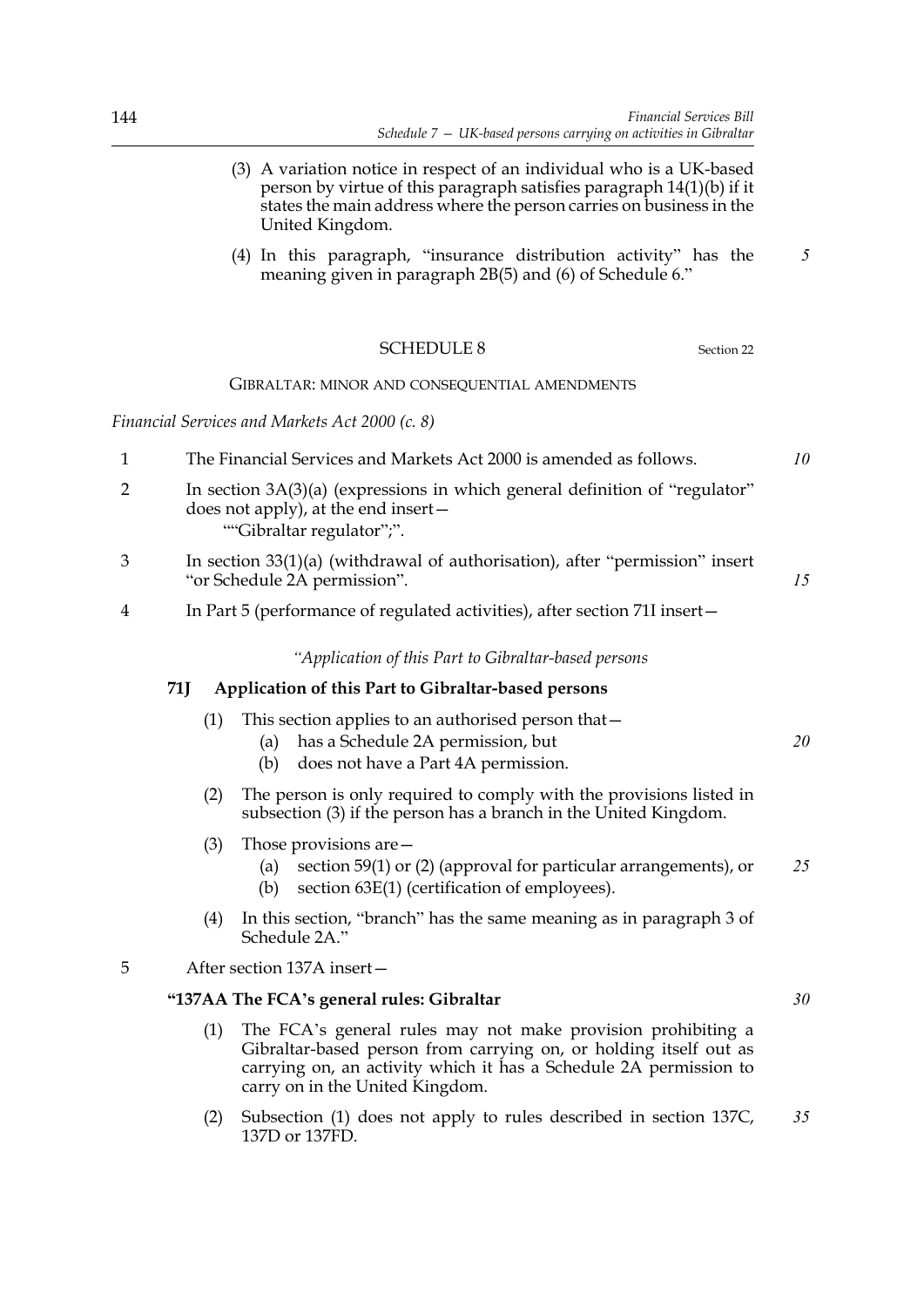- (3) The Treasury may by regulations impose other limitations on what provision applying to Gibraltar-based persons with a Schedule 2A permission to carry on a regulated activity may be made in the FCA's general rules, but may not impose limitations relating to rules described in section 137C, 137D or 137FD.
- (4) Before making regulations under subsection (3), the Treasury must consult the FCA."

6 After section 137G insert—

## **"137GA The PRA's general rules: Gibraltar**

- (1) The PRA's general rules may not make provision prohibiting a Gibraltar-based person from carrying on, or holding itself out as carrying on, an activity which it has a Schedule 2A permission to carry on in the United Kingdom. *10*
- (2) The Treasury may by regulations impose other limitations on what provision applying to Gibraltar-based persons with a Schedule 2A permission to carry on a regulated activity may be made in the PRA's general rules. *15*
- (3) Before making regulations under subsection (2), the Treasury must consult the PRA."

# 7 In section 213 (the compensation scheme), after subsection (9) insert—

- "(10A) But a person is not to be regarded as a relevant person in relation to a regulated activity if, at that time, the person—
	- (a) was a Gibraltar-based person with a Schedule 2A permission to carry on the activity, and
	- (b) fell within a prescribed category, either generally or in relation to the activity. *25*
- (10B) Regulations prescribing a category of person for the purposes of subsection (10A) may, among other things, make provision by reference to—
	- (a) whether the activity is carried on through a branch in the United Kingdom; *30*
	- (b) the level of protection provided by the compensation scheme and by any comparable scheme operating in Gibraltar."
- 8 In section 214 (provisions of the compensation scheme: general), before subsection (6) insert—
	- "(5A) The scheme may make different provision according to whether or not a relevant person is a member of both the compensation scheme and another comparable scheme."
- 9 In section 224 (scheme manager's power to inspect documents held by Official Receiver etc), before subsection (4A) insert—
	- "(4ZA) But a person is not to be regarded as a relevant person in relation to a regulated activity if, at that time, the person—
		- (a) was a Gibraltar-based person with a Schedule 2A permission to carry on the activity, and

145

*5*

*35*

*20*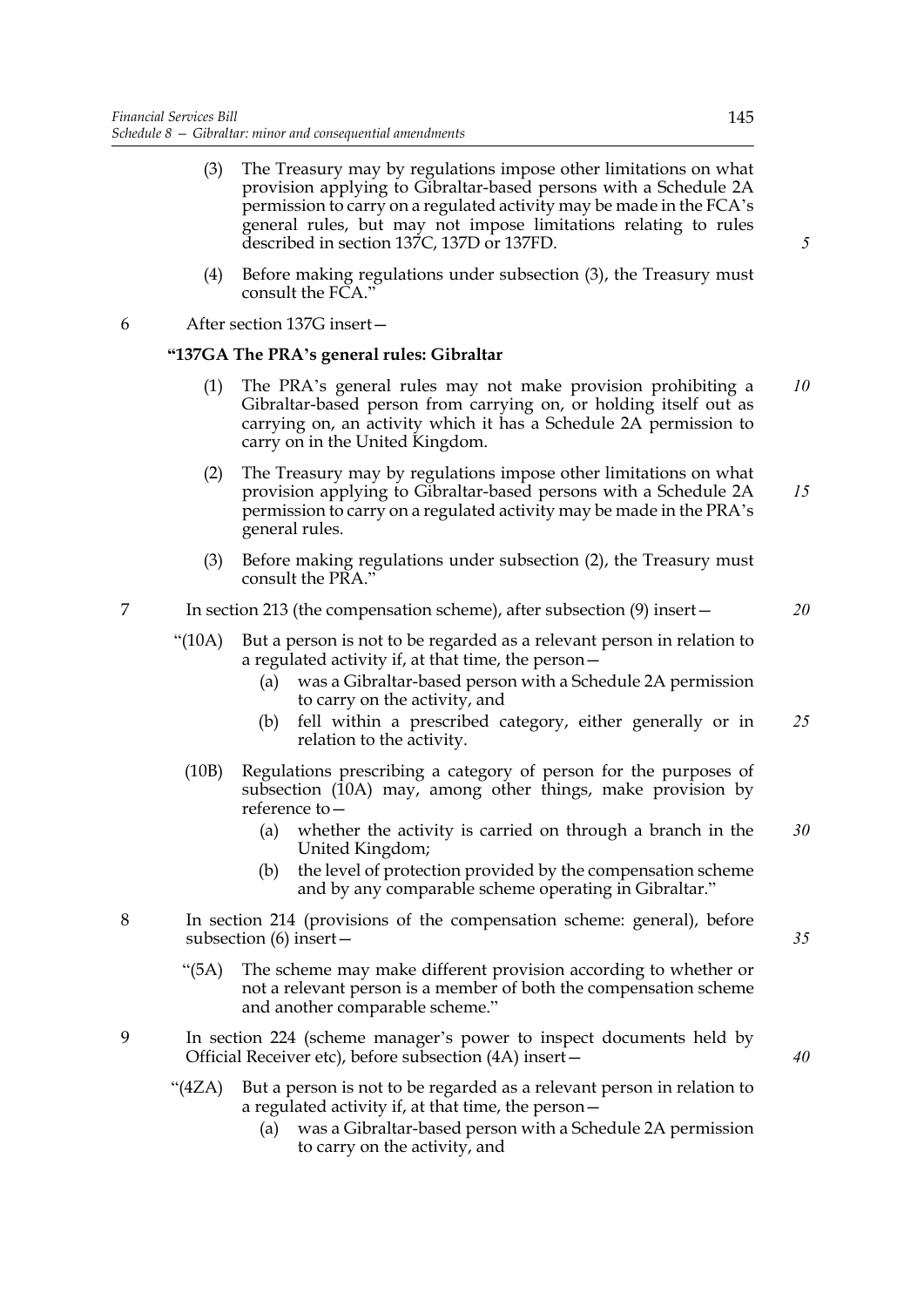- (b) fell within a prescribed category, either generally or in relation to the activity.
- (4ZB) Regulations prescribing a category of person for the purposes of subsection (4ZA) may, among other things, make provision by reference to—
	- (a) whether the activity is carried on through a branch in the United Kingdom;
	- (b) the level of protection provided by the compensation scheme and by any comparable scheme operating in Gibraltar."

## 10 After section 367 insert—

### **"367A Winding-up petitions: Gibraltar-based persons**

- (1) A regulator may not present a petition to the court under section 367 for the winding up of a Gibraltar-based person who has a Schedule 2A permission unless either regulator has been asked to do so by the Gibraltar regulator.
- (2) If a regulator receives a request from the Gibraltar regulator to present a petition to the court under section 367 for the winding up of a Gibraltar-based person who has a Schedule 2A permission, it must—
	- (a) notify the other regulator of the request, and
	- (b) provide the other regulator with such information relating to the request as it thinks fit.
- (3) In this section, "the Gibraltar regulator" has the meaning given in Schedule 2A (see paragraph 2 of that Schedule)."
- 11 (1) Section 392 (application of sections 393 and 394: warning notices and decision notices) is amended as follows. *25*
	- (2) In paragraph (a), after "412B(4) or  $(8)$ " insert "or paragraph 38, 42 or 69 of Schedule 2A or paragraph 11, 16 or 20 of Schedule 2B".
	- (3) In paragraph (b), after "412B(5) or (9)" insert "or paragraph 38, 42 or 69 of Schedule 2A or paragraph 11, 16 or 20 of Schedule 2B".
- 12 (1) Section 395 (the FCA's and PRA's procedures) is amended as follows.
	- (2) In subsection (13) (meaning of "supervisory notice")  $-$ 
		- (a) for "section" (in the first place it occurs) substitute "any of the following",
		- (b) at the beginning of each of paragraphs (za) to (g), other than paragraphs (bzb), (bzc), (bbzb) and (bba), paragraph (bbb) (inserted by Schedule 2 to this Act) and paragraph (ea) (inserted by Schedule 9 to this Act), insert "section", and *35*
		- (c) at the end insert—
			- "(h) a provision of Schedule 2A listed in subsection (14); *40*
				- (i) paragraph  $18(3)$ , (6) or  $(8)(b)$  of Schedule 2B."
	- (3) After subsection (13) insert—
		- "(14) The provisions of Schedule 2A mentioned in subsection  $(13)(h)$  are  $-$ 
			- (a) paragraph  $29(3)$ , (6) or  $(8)(b)$ ;
			- (b) paragraph 50(3), (6) or (8)(b);

*5*

*10*

*15*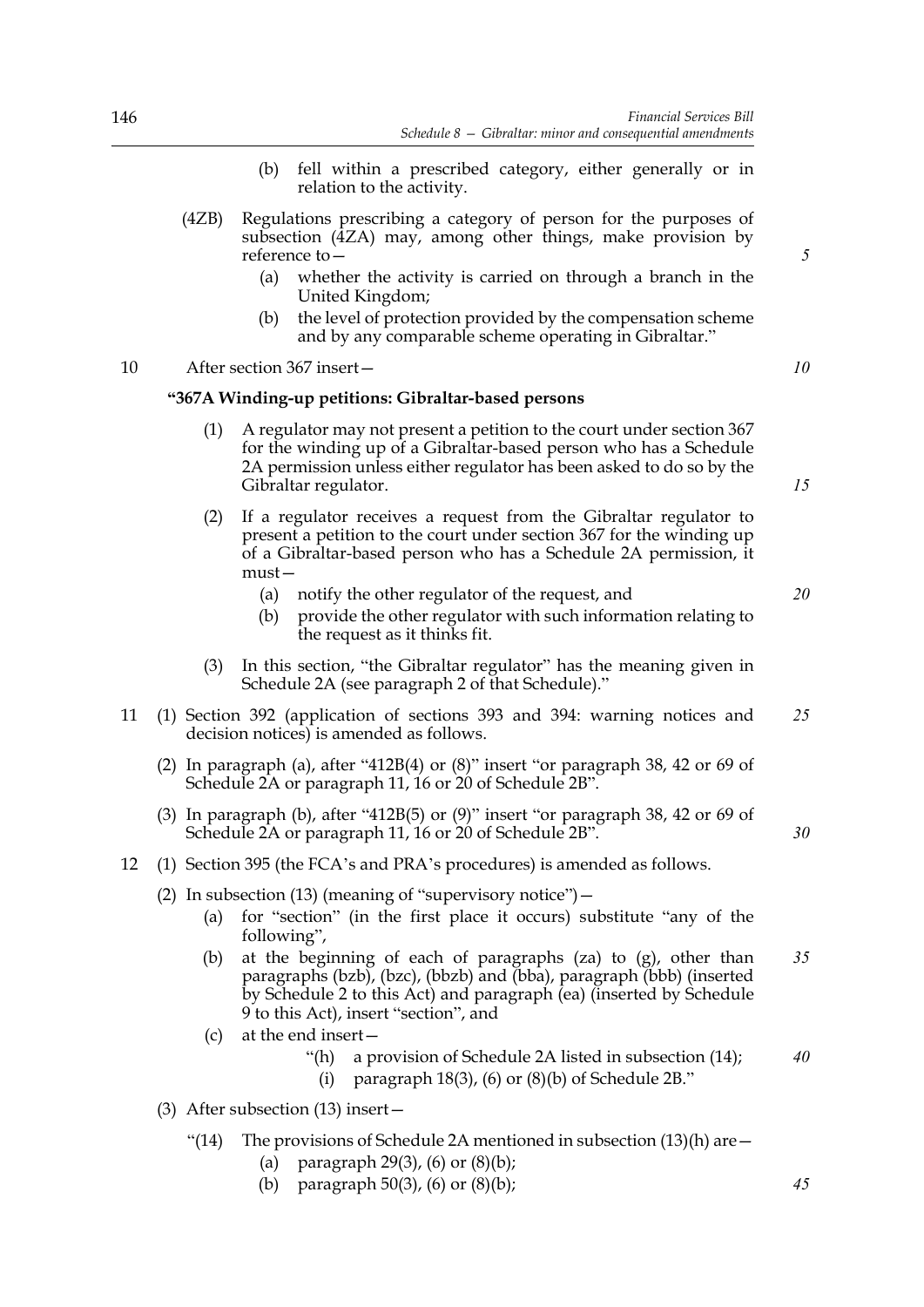- (c) paragraph  $60(3)$  or  $(6)$ ."
- 13 Omit section 409 (Gibraltar).
- 14 In section 417(1) (definitions), at the appropriate places insert—
	- ""Gibraltar-based person" has the meaning given in paragraph 1 of Schedule 2A (read with Part 14 of that Schedule);",
	- ""Schedule 2A permission" has the meaning given in paragraph 12(4) of Schedule 2A;", and
	- ""Schedule 2B permission" has the meaning given in paragraph 7(6) of Schedule 2B;".
- 15 (1) In section 418 (carrying on regulated activities in the United Kingdom), after subsection (5B) insert— *10*
	- "(5C) The eighth case is where—
		- (a) the person's head office or registered office is in the United Kingdom, and
		- (b) the person is carrying on a restricted activity (as defined in paragraph 3 of Schedule 2B) in Gibraltar." *15*
- 16 (1) Section 429 (parliamentary control of statutory instruments) is amended as follows.
	- (2) In subsection (2) (affirmative procedure)  $-$ 
		- (a) after "90B" insert ", 137AA(3), 137GA(2)", and
		- (b) after "333T" insert "or paragraph 5, 6, 58(3)(a), 59(3)(a) or 60(8) of Schedule 2A".
	- (3) At the end insert—
		- "(9) Any provision that may be made in a statutory instrument under this Act subject to annulment in pursuance of a resolution of either House of Parliament may be made in a statutory instrument which includes regulations under Schedule 2A a draft of which has been laid before Parliament and approved by a resolution of each House." *25*
- 17 In paragraph 24 of Schedule 1ZA (services for which the FCA may not charge fees), after paragraph (b) insert ", or
	- (c) a fee to be charged in respect of the discharge of the FCA's functions under paragraph 16 of Schedule 2A or paragraph 10 or 11 of Schedule 2B."
- 18 In paragraph 32 of Schedule 1ZB (services for which the PRA may not charge fees), after paragraph (b) insert ", or
	- (c) a fee to be charged in respect of the discharge of any of the PRA's functions under paragraph 16 of Schedule 2A or paragraph 10 or 11 of Schedule 2B."

*Financial Services and Markets Act 2000 (Gibraltar) Order 2001 (S.I. 2001/3084)*

19 The Financial Services and Markets Act 2000 (Gibraltar) Order 2001 is revoked. *40*

*5*

*20*

*30*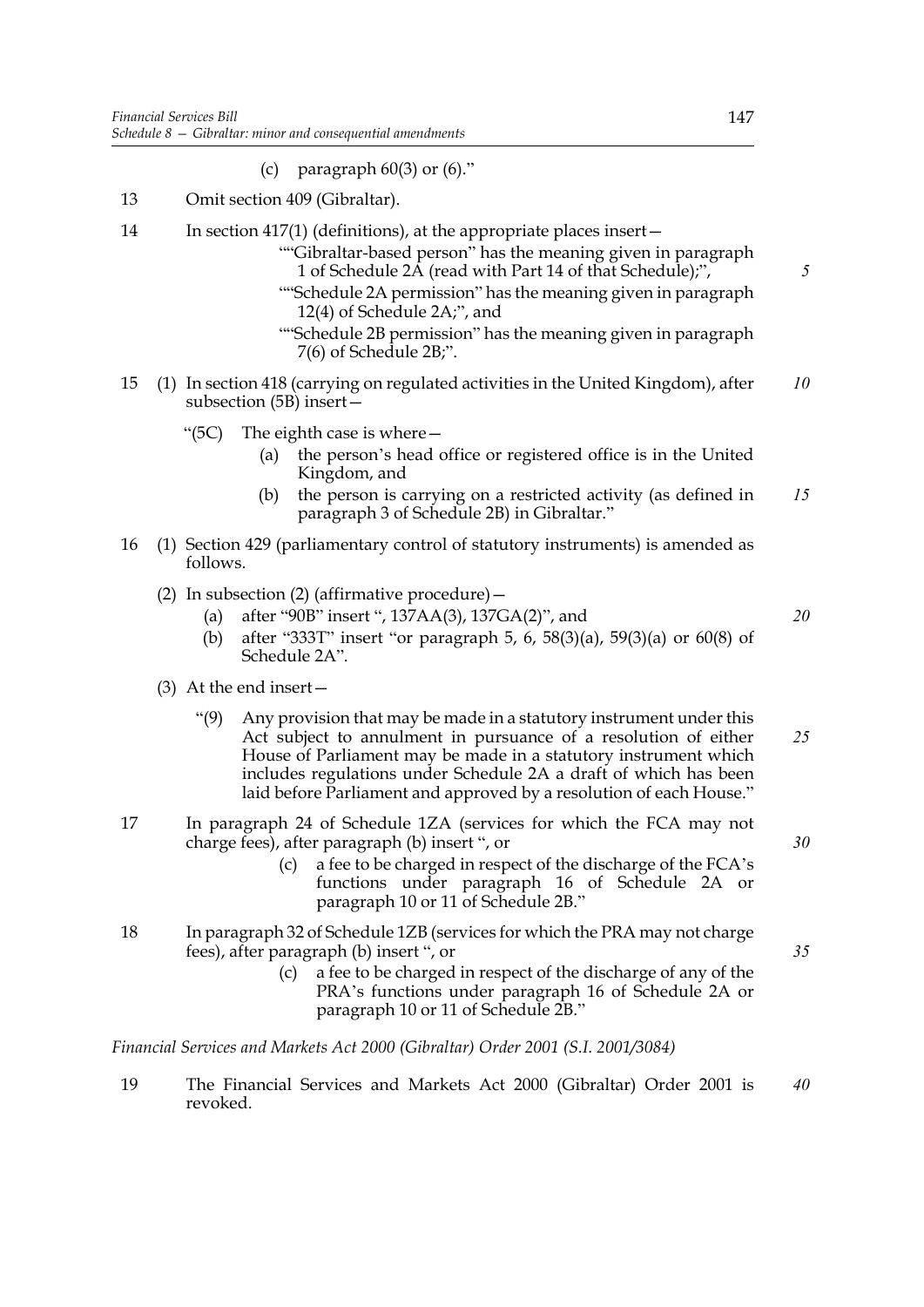### SCHEDULE 9 Section 24

### COLLECTIVE INVESTMENT SCHEMES AUTHORISED IN APPROVED COUNTRIES

#### PART 1

## PROVISIONS TO BE INSERTED IN CHAPTER 5 OF PART 17 OF THE FINANCIAL SERVICES AND MARKETS ACT 2000

1 In Chapter 5 of Part 17 of the Financial Services and Markets Act 2000 (recognised overseas schemes), before section 272 (and the italic heading before that section) insert—

#### *"Schemes authorised in approved countries*

# **271A Schemes authorised in approved countries**

- (1) A collective investment scheme which is authorised under the law of a country or territory outside the United Kingdom is a recognised scheme if—
	- (a) regulations made by the Treasury approving the country or territory for the purposes of this section are in force,
	- (b) the scheme is of a description specified in the regulations in relation to which the country or territory is approved,
	- (c) the operator of the scheme has applied to the FCA for recognition of the scheme,
	- (d) the FCA has made (and has not revoked) an order granting the application, and *20*
	- (e) no direction under section 271L (suspension of recognition) has effect in relation to the scheme.
- (2) In making regulations under this section, the Treasury may have regard to any matter that they consider relevant (and see the restrictions in sections 271B and 271C). *25*

### **271B Approval of country: equivalent protection afforded to participants**

- (1) The Treasury may not make regulations under section 271A approving a country or territory and specifying a description of collective investment scheme unless satisfied that the equivalent protection test is met. *30*
- (2) The equivalent protection test is met if the protection afforded to participants or potential participants in the schemes by the law and practice of the country or territory is at least equivalent to that afforded to participants or potential participants in comparable authorised schemes by the law and practice of the United Kingdom under which such schemes are authorised and supervised.
- (3) In this section—

"comparable authorised schemes" means whichever of the following the Treasury consider to be the most appropriate—

- (a) authorised unit trust schemes;
- (b) authorised contractual schemes which are coownership schemes;

*10*

*5*

*15*

*35*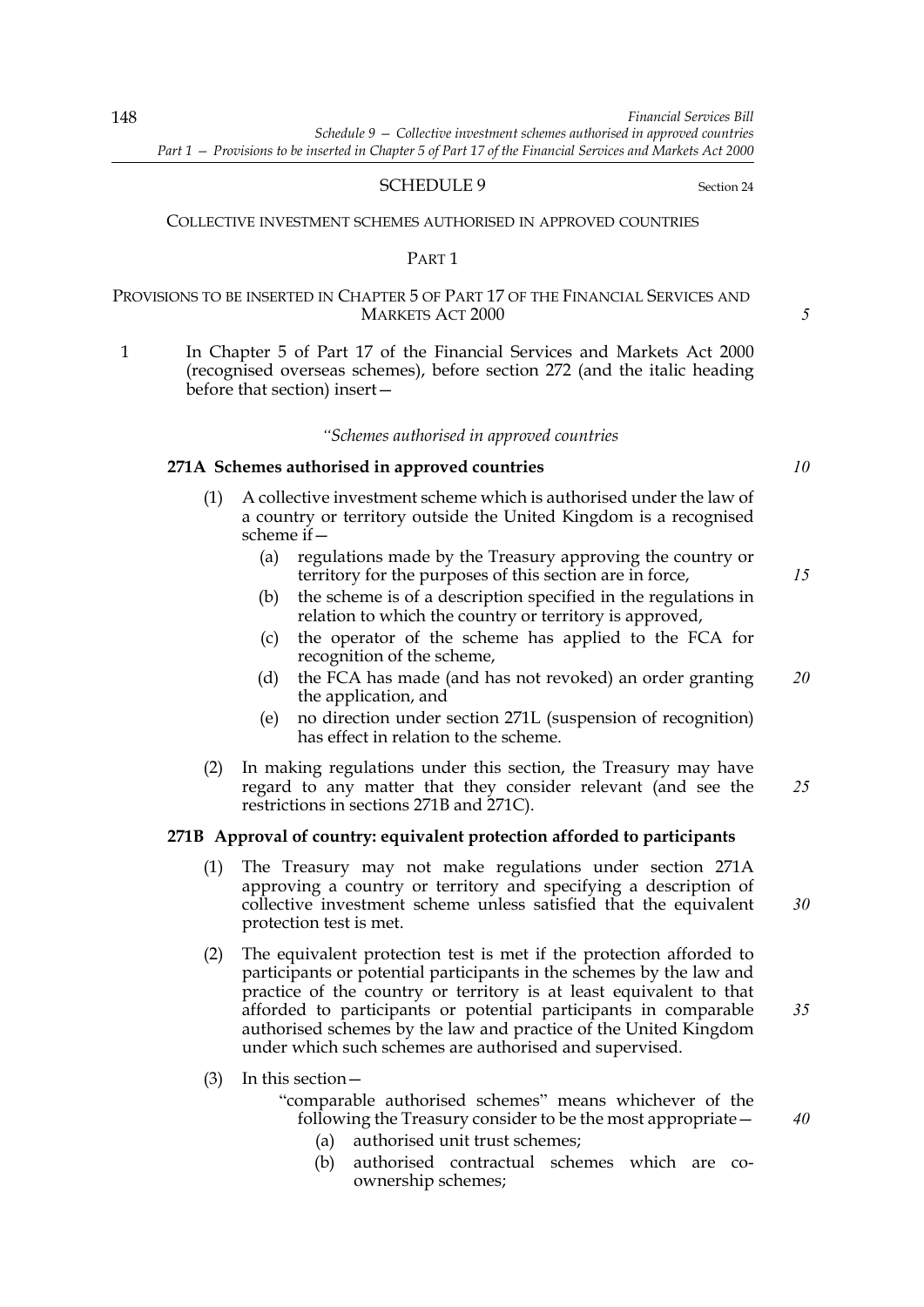- (c) authorised contractual schemes which are partnership schemes;
- (d) authorised open-ended investment companies;
- (e) any two or more of the kinds of collective investment scheme mentioned in paragraphs (a) to (d);

"participants" means participants in the United Kingdom.

## **271C Approval of country: regulatory co-operation**

- (1) The Treasury may not make regulations under section 271A approving a country or territory and specifying a description of collective investment scheme unless satisfied that adequate arrangements exist, or will exist, for co-operation between the FCA and the overseas regulator.
- (2) In this section, "the overseas regulator" means the authority responsible for the authorisation and supervision of schemes of that description in the country or territory.

## **271D Report by the FCA in relation to approval**

- (1) When considering whether to make, vary or revoke regulations under section 271A approving a country or territory and specifying a description of collective investment scheme, the Treasury may ask the FCA to prepare a report on—
	- (a) the law and practice of the country or territory under which such schemes are authorised and supervised, or particular aspects of such law and practice, and
	- (b) any existing or proposed arrangements for co-operation between the FCA and the overseas regulator.
- (2) A request for a report under subsection (1) must be made in writing.
- (3) If the Treasury ask for a report under subsection (1), the FCA must provide the Treasury with the report.
- (4) In this section, "the overseas regulator" has the same meaning as in section 271C.

## **271E Power to impose requirements on schemes**

- (1) The Treasury may by regulations—
	- (a) provide that a section 271A scheme of a description specified in the regulations must comply with requirements specified in the regulations, and
	- (b) impose requirements on the operator of such a scheme.
- (2) In making regulations under this section in relation to a description of section 271A scheme, the Treasury must have regard to any requirements imposed in relation to comparable authorised schemes by or under this Act.
- (3) Regulations under this section may describe requirements by reference to —
	- (a) rules made or to be made by the FCA, or
	- (b) other enactments.

149

*10*

*15*

*25*

*35*

*30*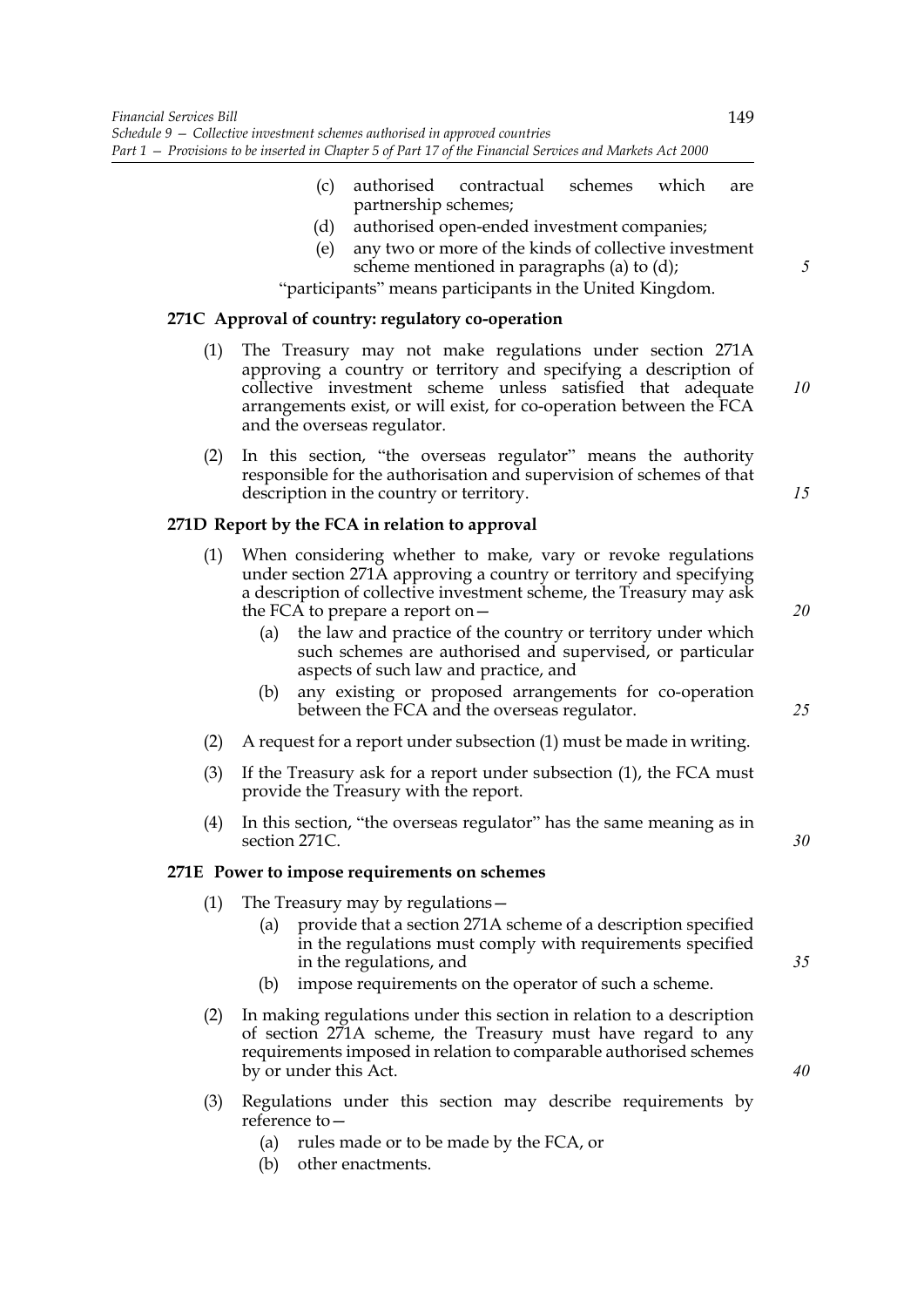- (4) The power under subsection (3) includes power to make provision by reference to rules or other enactments as amended from time to time.
- (5) The FCA may make, amend or revoke a rule if it considers it necessary or appropriate to do so for the purposes of a requirement imposed (or varied or withdrawn) by regulations under this section which is described by reference to a rule made or to be made by the FCA.
- (6) If, for the purposes of a requirement imposed (or varied or withdrawn) by regulations under this section which is described by reference to a rule made or to be made by the FCA, the Treasury consider that it is necessary or appropriate for the FCA to make, amend or revoke a rule, they may direct the FCA to do so.
- (7) If the Treasury give a direction under subsection (6), the FCA must comply with the direction within such time as the Treasury may specify in the direction.
- (8) The references in paragraphs (5) and (6) to the amendment or revocation of rules are to the amendment or revocation of rules made by the FCA.
- (9) Section 141A (power to make consequential amendments of references to rules) applies in relation to the FCA's power to make, amend or revoke rules under this section as it applies in relation to its power to make, amend or revoke rules under Part 9A. *20*

## (10) In this section—

"comparable authorised schemes" has the same meaning as in section 271B; *25*

"enactment" includes—

- (a) retained direct EU legislation,
- (b) an enactment comprised in subordinate legislation,
- (c) an enactment comprised in, or in an instrument made under, a Measure or Act of Senedd Cymru, *30*
- (d) an enactment comprised in, or in an instrument made under, an Act of the Scottish Parliament, and
- (e) an enactment comprised in, or in an instrument made under, Northern Ireland legislation;

"subordinate legislation" has the same meaning as in the Interpretation Act 1978 (see section 21 of that Act).

# **271F Application for recognition to the FCA**

- (1) An application for recognition of a collective investment scheme under section 271A—
	- (a) must be made in such manner as the FCA may direct,
	- (b) must contain the address of a place in the United Kingdom for service of notices, or other documents, required or authorised to be served on the operator under this Act, and
	- (c) must contain or be accompanied by such information as the FCA may reasonably require for the purpose of determining the application.

*35*

*40*

*45*

*5*

*10*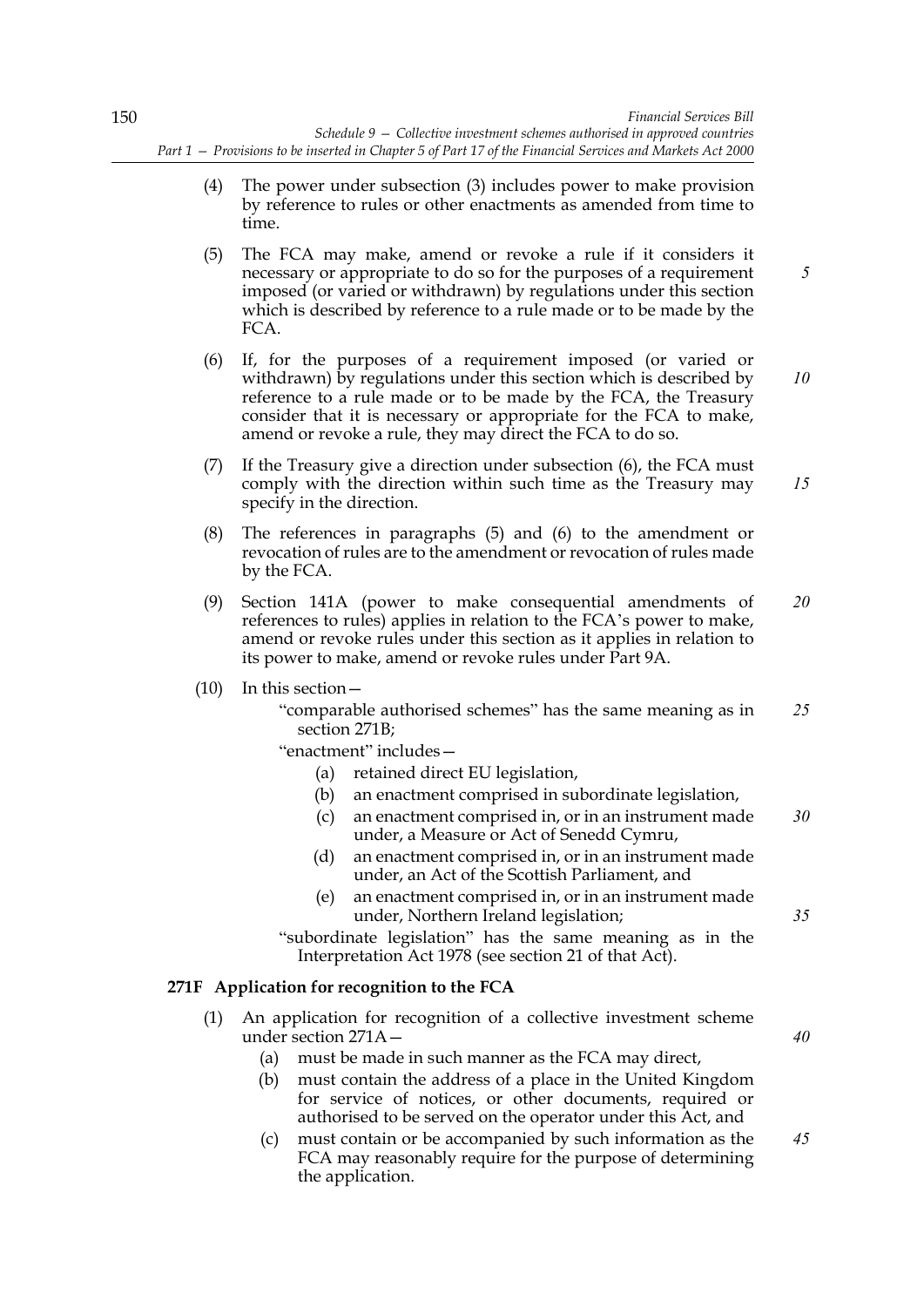- (3) At any time after the application is received and before it is determined, the FCA may require the applicant to provide it with such further information as it reasonably considers necessary to enable it to determine the application.
- (4) The FCA may require the applicant to present information provided under this section in such form, or to verify the information in such a way, as the FCA may direct. *10*
- (5) Different directions may be given, and different requirements imposed, in relation to different applications.

# **271G Determination of applications**

- $(1)$  The FCA
	- (a) may only make an order granting an application under section 271A if it is satisfied that the conditions in subsection (2) are met, and
	- (b) if it is so satisfied, must make such an order unless it is permitted to refuse the application under subsection (3) or required to do so under subsection (4).
- (2) Those conditions are—
	- (a) that the scheme is authorised in a country or territory which is approved by the Treasury in regulations under section 271A,
	- (b) that the scheme is of a description of scheme specified in the regulations,
	- (c) that adequate arrangements exist for co-operation between the FCA and the overseas regulator, and
	- (d) that, where requirements imposed by regulations under section 271E would apply to the scheme or its operator if the application were granted, each such requirement would be satisfied. *30*
- (3) The FCA may refuse an application under section 271A if it appears to the FCA that the operator of the scheme—
	- (a) has contravened a requirement imposed on them by or under this Act, or would contravene such a requirement if the application were granted, or
	- (b) has, in purported compliance with such a requirement, knowingly or recklessly given the FCA information which is false or misleading in a material particular.
- (4) The FCA must refuse an application under section 271A if it considers it desirable to do so in order to protect the interests of participants or potential participants in the scheme in the United Kingdom.
- (5) Where the FCA receives an application under section 271A which is complete, it must give the applicant a notice under section 271H(1)

*5*

*15*

*20*

*25*

*35*

*40*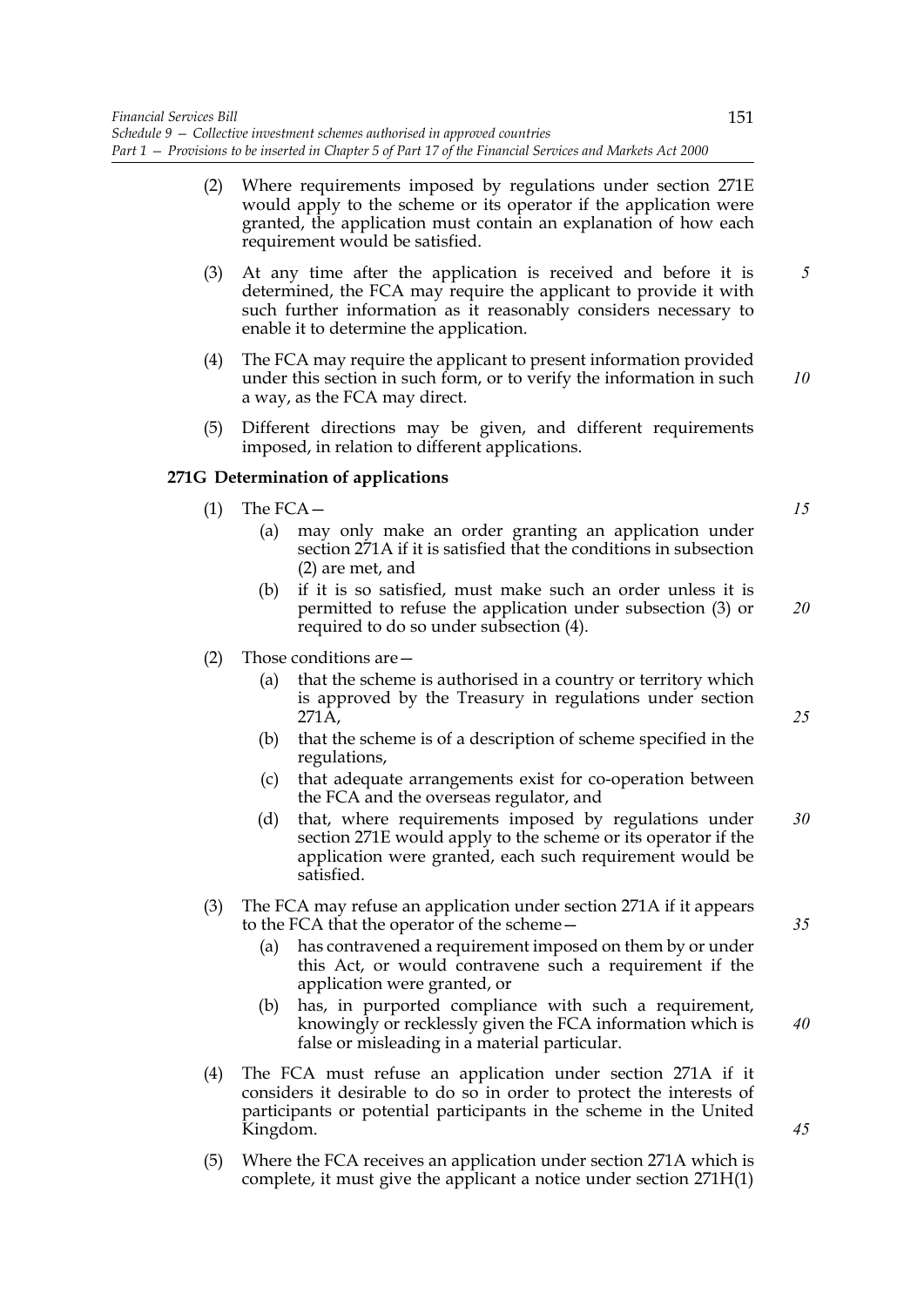or (2) before the end of the period of two months beginning with the day on which the FCA receives the application.

- (6) An application under section 271A is complete if the FCA considers that the application satisfies section  $271F(1)$  and (2).
- (7) Where the FCA receives an application under section 271A which is not complete, it must— *5*
	- (a) notify the operator of the scheme that it does not consider that the application satisfies section  $271F(1)$  or (2) (as applicable), and
	- (b) identify the information needed to complete the application. *10*
- (8) In this section, "the overseas regulator" has the same meaning as in section 271C.

## **271H Procedure when determining an application**

- (1) If the FCA decides to make an order under section 271A granting an application under that section, it must give written notice of its decision to the applicant. *15*
- (2) If the FCA proposes to refuse an application under section 271A, it must give the applicant a warning notice.
- (3) If the FCA decides to refuse the application, it must give the applicant a decision notice.
- (4) If the FCA gives the applicant a decision notice under subsection (3), the applicant may refer the matter to the Tribunal, except where the FCA refuses the application on the ground that it is not satisfied that a condition in section  $271G(2)(a)$  or  $(c)$  is met.

## **271I Obligations on operator of a section 271A scheme**

- (1) The operator of a section 271A scheme must notify the FCA if the operator becomes aware that it has contravened, or expects to contravene, a requirement imposed on it by or under this Act.
- (2) The operator of a section 271A scheme must notify the FCA of any change to—
	- (a) the name or address of the operator of the scheme,
	- (b) the name or address of any trustee or depositary of the scheme,
	- (c) the name or address of any representative of the operator in the United Kingdom, and
	- (d) the address of the place in the United Kingdom for service of notices, or other documents, required or authorised to be served on the operator under this Act.
- (3) A notification under subsection (1) or (2) must be made in writing as soon as reasonably practicable.

## **271J Provision of information to the FCA**

- (1) The operator of a section 271A scheme must provide to the FCA such information as the FCA may direct, at such times as the FCA may direct, for the purpose of determining whether—
	- (a) the conditions set out in section  $271G(2)(a)$  to (c) are met, and *45*

*20*

*25*

*35*

*30*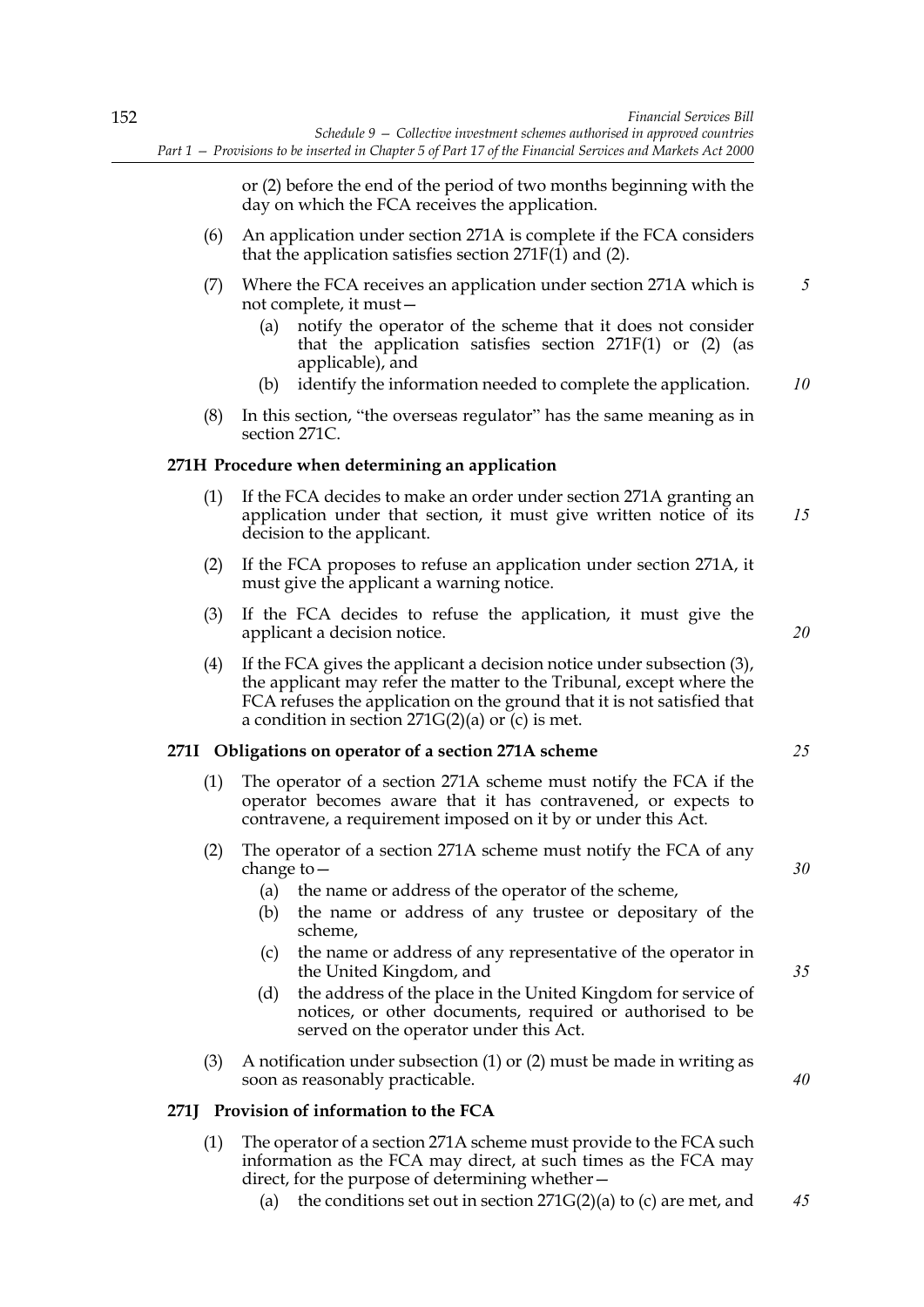- (b) any requirements relating to the scheme or its operator imposed by or under this Act are satisfied.
- (2) The FCA may require the operator to present information provided under this section in such form, or to verify the information in such a way, as the FCA may direct.
- (3) Different directions may be given in relation to different schemes or different descriptions of scheme.

## **271K Rules as to scheme particulars**

- (1) The FCA may make rules in relation to section 271A schemes for purposes corresponding to those for which rules may be made under section 248 in relation to authorised unit trust schemes.
- (2) For the purposes of subsection (1), a reference in section 248 to the manager of an authorised unit trust scheme is to be read as a reference to the operator of a section 271A scheme.
- (3) Rules made under this section do not affect any liability which a person may incur apart from the rules. *15*

## **271L Suspension of recognition**

- (1) The FCA may direct that a section 271A scheme is not to be a recognised scheme—
	- (a) for a specified period,
	- (b) until the occurrence of a specified event, or
	- (c) until specified conditions are complied with.

### (2) The FCA may give a direction under subsection  $(1)$  only if  $-$

- (a) the FCA is no longer satisfied that the conditions set out in section  $271G(2)(a)$  to (c) are met,
- (b) it appears to the FCA that a requirement relating to the scheme or its operator imposed by or under this Act has not been satisfied, or is likely not to be satisfied,
- (c) it appears to the FCA that the operator of the scheme has, in purported compliance with any such requirement, knowingly or recklessly given the FCA information which is false or misleading in a material particular, or *30*
- (d) although none of paragraphs (a) to (c) applies, the FCA considers it desirable to do so in order to protect the interests of participants or potential participants in the United Kingdom. *35*

## **271M Procedure when suspending recognition**

- (1) A direction under section 271L takes effect—
	- (a) immediately, if the notice given under subsection (3) states that to be the case,
	- (b) on a day specified in the notice, or
	- (c) if no day is specified in the notice, when the matter to which it relates is no longer open to review.
- (2) A direction under section 271L may be expressed to take effect immediately or on a specified day only if the FCA, having regard to *45*

*5*

*10*

*20*

*25*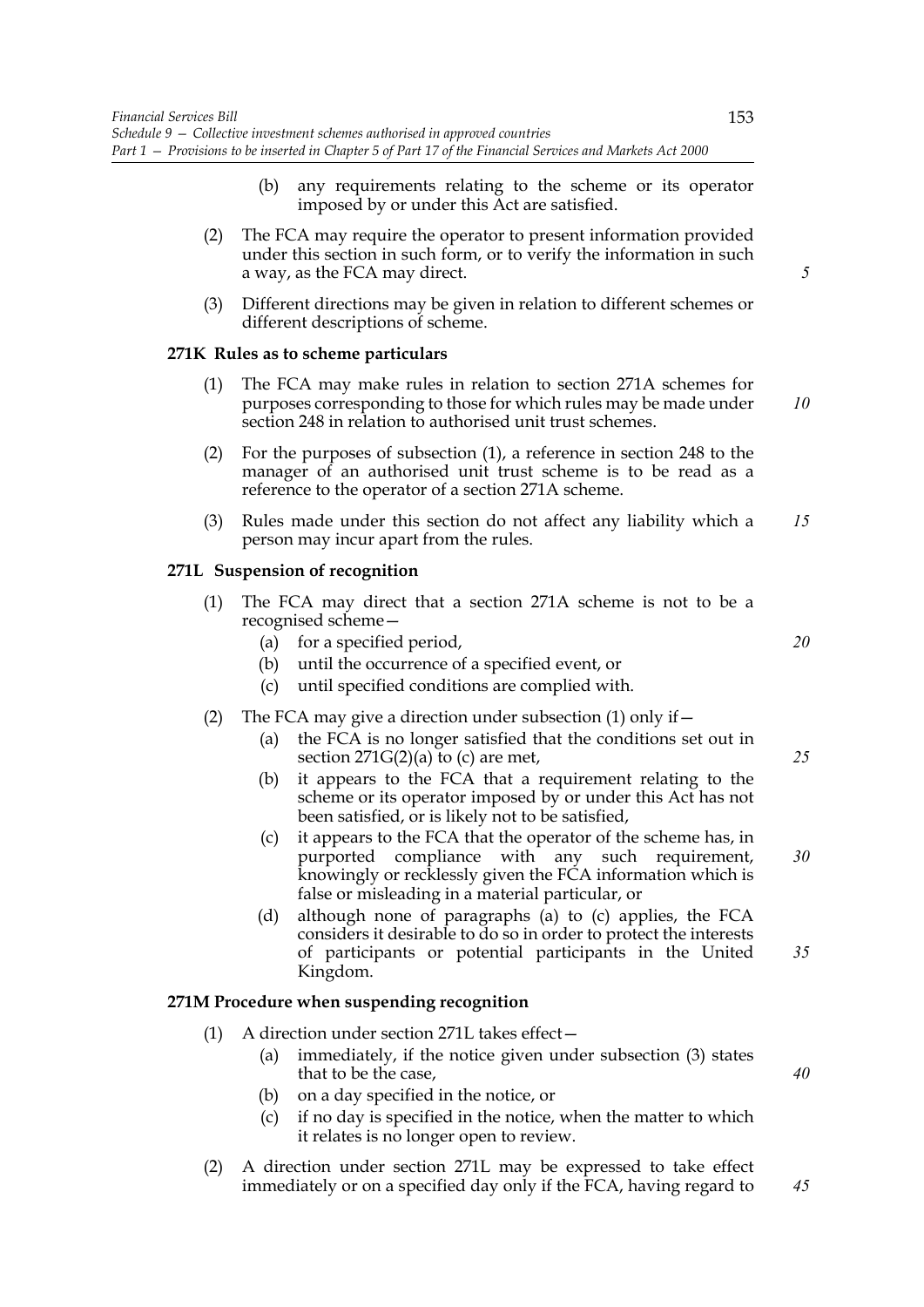its reason for giving the direction, reasonably considers that it is necessary for the direction to take effect immediately or on that day (as appropriate).

- (3) If the FCA proposes to give a direction under section 271L, or gives such a direction with immediate effect, it must give written notice  $to-$ 
	- (a) the operator of the scheme, and
	- (b) the trustee or depositary of the scheme (if any).

## (4) The notice must—

(a) set out details of the direction, *10*

*5*

*20*

*25*

- (b) set out when the direction takes effect,
- (c) state the FCA's reasons for giving the direction and for its determination as to when the direction takes effect,
- (d) state that the recipient of the notice may make representations to the FCA within such period as may be specified in the notice (whether or not the matter has been referred to the Tribunal), and *15*
- (e) set out the recipient's right to refer the matter to the Tribunal.
- (5) The FCA may extend the period allowed under the notice for making representations.
- (6) The FCA must give written notice to the operator and (if any) the trustee or depositary of the scheme concerned if, having considered any representations made, the FCA decides—
	- (a) to give the direction in the way proposed, or
	- (b) if it has been given, not to revoke the direction.
- (7) The FCA must give written notice to the operator and (if any) the trustee or depositary of the scheme concerned if, having considered any representations made, the FCA decides—
	- (a) not to give the direction in the way proposed,
	- (b) to give the direction in a way other than that proposed, or *30*
	- (c) where the direction has been given, to revoke it.
- (8) A notice under subsection (6) must set out the recipient's right to refer the matter to the Tribunal.
- (9) A notice under subsection  $(7)(b)$  must comply with subsection (4).
- (10) Where a notice sets out the right of the recipient to refer a matter to the Tribunal, it must give an indication of the procedure on such a reference. *35*
- (11) This section applies to the variation of a direction as it applies to the giving of a direction.
- (12) For the purposes of subsection  $(1)(c)$ , whether a matter is open to review is to be determined in accordance with section 391(8). *40*

## **271N Revocation of recognition on the FCA's initiative**

(1) The FCA may revoke an order made under section 271G in relation to a collective investment scheme if—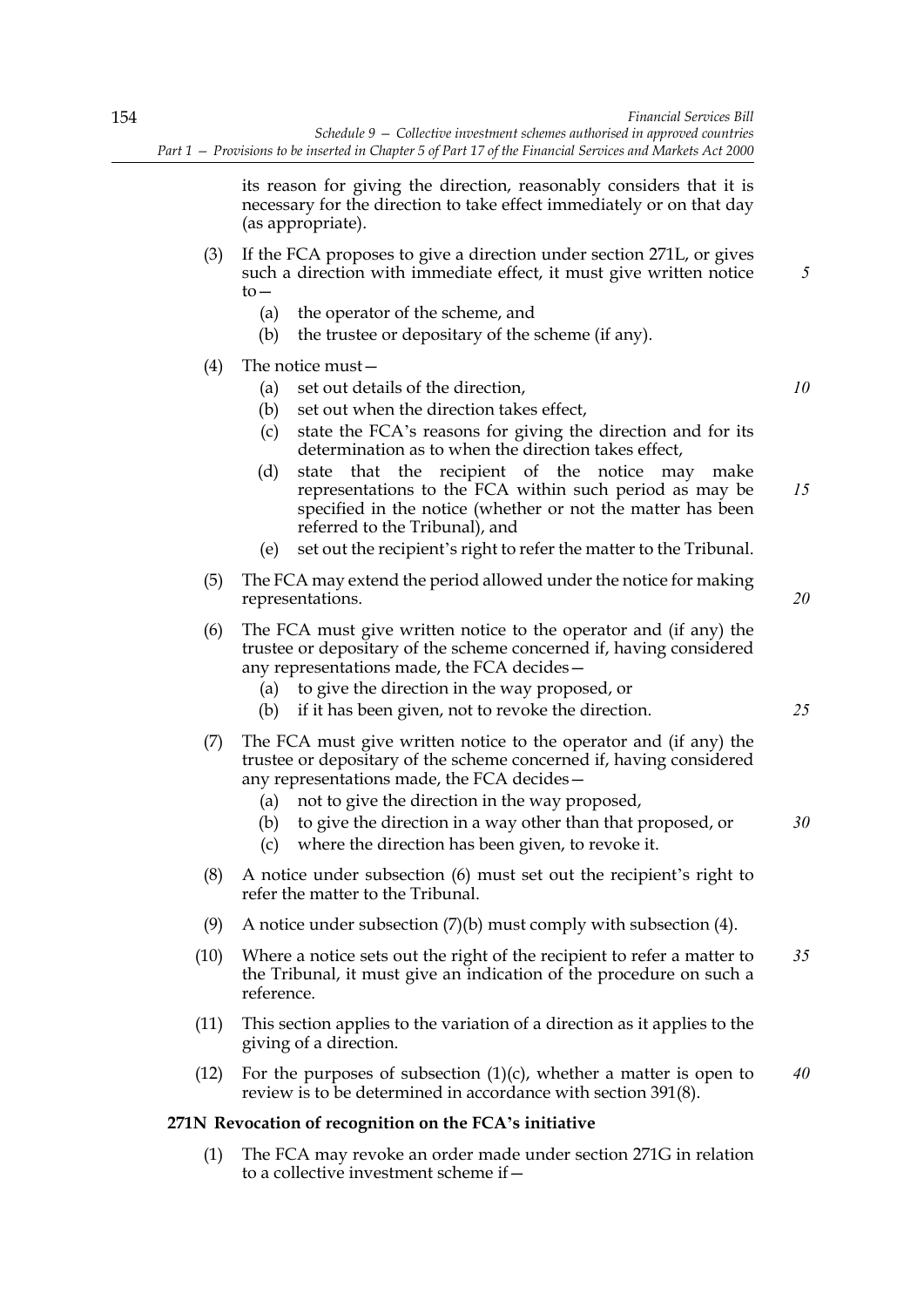- (a) the FCA is no longer satisfied that the conditions set out in section  $271G(2)(a)$  to (c) are met,
- (b) it appears to the FCA that a requirement relating to the scheme or its operator imposed by or under this Act has not been satisfied,
- (c) it appears to the FCA that the operator of the scheme has, in purported compliance with any such requirement, knowingly or recklessly given the FCA information which is false or misleading in a material particular, or
- (d) although none of paragraphs (a) to (c) applies, the FCA considers it desirable to revoke the order to protect the interests of participants or potential participants in the United Kingdom. *10*
- (2) If the FCA proposes to revoke an order made under section 271G, it must give a warning notice to—
	- (a) the operator of the scheme, and
	- (b) the trustee or depositary of the scheme (if any).
- (3) If the FCA decides to revoke the order—
	- (a) it must without delay give a decision notice to the operator and (if any) the trustee or depositary of the scheme, and
	- (b) the operator, trustee or depository may refer the matter to the Tribunal.

# **271O Requests for revocation of recognition**

- (1) The FCA may revoke an order made under section 271G in relation to a collective investment scheme at the request of the scheme's operator. *25*
- (2) If the FCA decides to do so, it must give written notice to the operator and (if any) the trustee or depositary of the scheme.
- (3) The FCA may refuse a request under this section if it considers that—
	- (a) the public interest requires that any matter concerning the scheme should be investigated before a decision is taken as to whether the order should be revoked, or *30*
	- (b) revocation would not be in the interests of participants in the scheme.
- (4) If the FCA proposes to refuse a request under this section, it must give a warning notice to the operator and (if any) the trustee or depositary of the scheme. *35*
- (5) If the FCA decides to refuse the request—
	- (a) it must without delay give a decision notice to the operator and (if any) the trustee or depositary of the scheme, and
	- (b) the operator, trustee or depositary may refer the matter to the Tribunal.

# **271P Obligations on operator where recognition is revoked or suspended**

(1) This section applies where—

*5*

*15*

*20*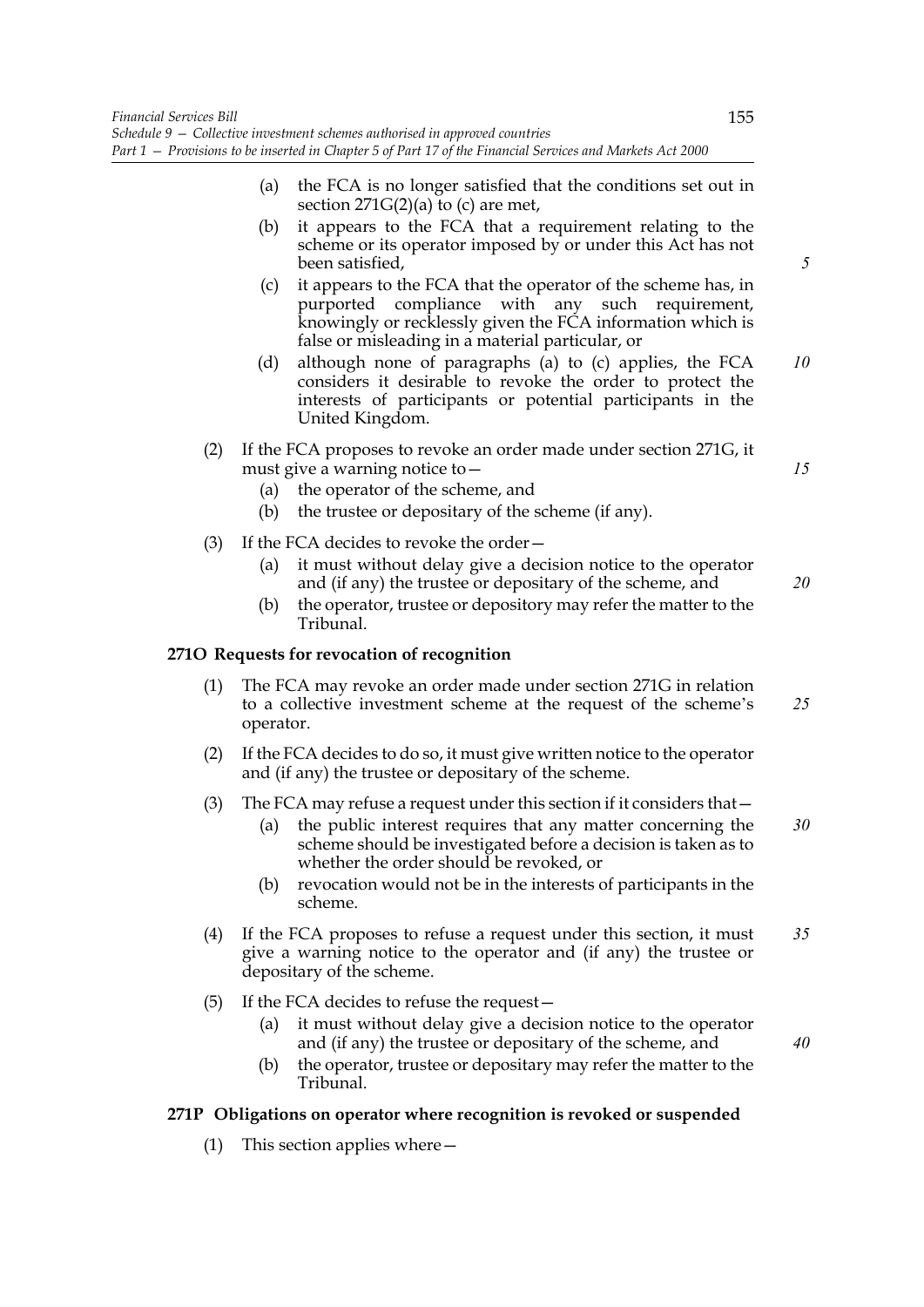- (a) the FCA gives a decision notice under section  $271N(3)$ , or a written notice under section 271O(2), in relation to a section 271A scheme, or
- (b) a direction given by the FCA under section 271L(1) in relation to a section 271A scheme takes effect.
- (2) The operator of the scheme must notify such persons as the FCA may direct that the FCA has revoked an order under section 271G for recognition of the scheme or given a direction under section 271L in relation to the scheme (as applicable).
- (3) A notification under subsection (2) that relates to a direction under section 271L must set out the terms of the direction. *10*
- (4) A notification under subsection (2) must—
	- (a) contain such information as the FCA may direct, and
	- (b) be made in such form and manner as the FCA may direct.
- (5) Different directions may be given under subsection (2) or (4) in relation to— *15*
	- (a) different schemes or different descriptions of scheme;
	- (b) different persons or descriptions of persons to whom a notification under subsection (2) must be given.

### **271Q Effect of variation or revocation of Treasury regulations**

- (1) This section applies, in relation to a section 271A scheme, where the Treasury vary or revoke regulations under section 271A and, as a result, the scheme ceases to be a recognised scheme because—
	- (a) the country or territory in which the scheme is authorised is no longer approved for the purposes of that section, or
	- (b) the scheme is no longer of a description of scheme specified in regulations under that section.
- (2) Where this section applies, the order given by the FCA under section 271G in relation to the scheme is revoked.
- (3) The Treasury may by regulations make provision, in relation to a scheme which has ceased to be recognised under section 271A by virtue of this section— *30*
	- (a) requiring an application under section 272 by such a scheme to be made during a period specified in the regulations or in a direction given by the FCA, and
	- (b) modifying or disapplying section 275(1) and (2) (time limits for determining applications under section 272) for the purposes of an application under section 272 relating to such a scheme.

## **271R Public censure**

- (1) This section applies where the FCA considers that—
	- (a) a requirement imposed by regulations under section 271E has been contravened,
	- (b) rules made under section 271K have been contravened,
	- (c) the operator of a section 271A scheme has contravened section 271I, 271J or 271P, or *45*

*20*

*5*

*25*

*35*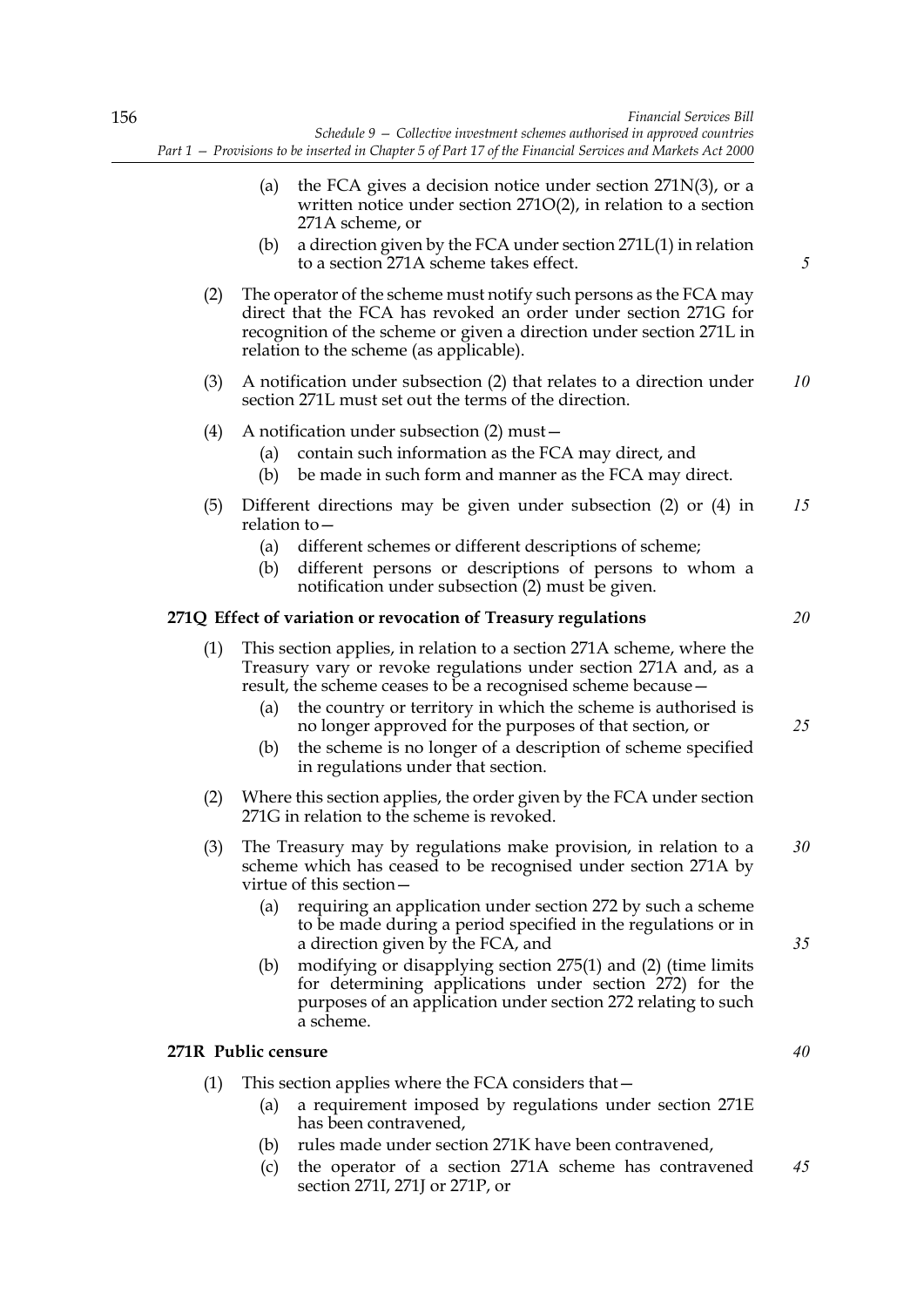- (d) the operator of a section 271A scheme has contravened a rule made, or a requirement imposed, under section 283.
- (2) The FCA may publish a statement to that effect.
- (3) Where the FCA proposes to publish a statement under subsection (2) relating to a scheme or the operator of a scheme, it must give the operator a warning notice setting out the terms of the statement.
- (4) If the FCA decides to publish the statement—
	- (a) it must give the operator, without delay, a decision notice setting out the terms of the statement, and
	- (b) the operator may refer the matter to the Tribunal.
- (5) After a statement under subsection (2) is published, the FCA must send a copy of it to the operator and to any person on whom a copy of the decision notice was given under section 393(4).

### **271S Recognition of parts of schemes under section 271A**

- (1) Section 271A(1) applies in relation to a part of a collective investment scheme as it applies in relation to such a scheme. *15*
- (2) Accordingly, the following include a part of a scheme recognised under section 271A—
	- (a) the reference to a scheme recognised under section 271A in the definition of "section 271A scheme" in section 237(3), and *20*
	- (b) other references to such a scheme (however expressed) in or in provision made under this Part of this Act (unless the contrary intention appears).
- (3) Provisions of or made under this Part of this Act have effect in relation to parts of schemes recognised, or seeking recognition, under section 271A with appropriate modifications. *25*
- (4) The Treasury may by regulations—
	- (a) make provision about what are, or are not, appropriate modifications for the purposes of subsection (3);
	- (b) make provision so that a relevant enactment has effect in relation to parts of schemes recognised, or seeking recognition, under section 271A with such modifications as the Treasury consider appropriate; *30*
	- (c) make provision so that a relevant enactment does not have effect in relation to such parts of schemes.
- (5) Regulations under subsection (4)(b) or (c) may amend, repeal or revoke an enactment.
- (6) In this section—

"enactment" has the same meaning as in section 271E;

"relevant enactment" means an enactment passed or made before the day on which subsection (1) comes into force that makes provision in relation to collective investment schemes recognised, or seeking recognition, under section 271A." *40*

*5*

*10*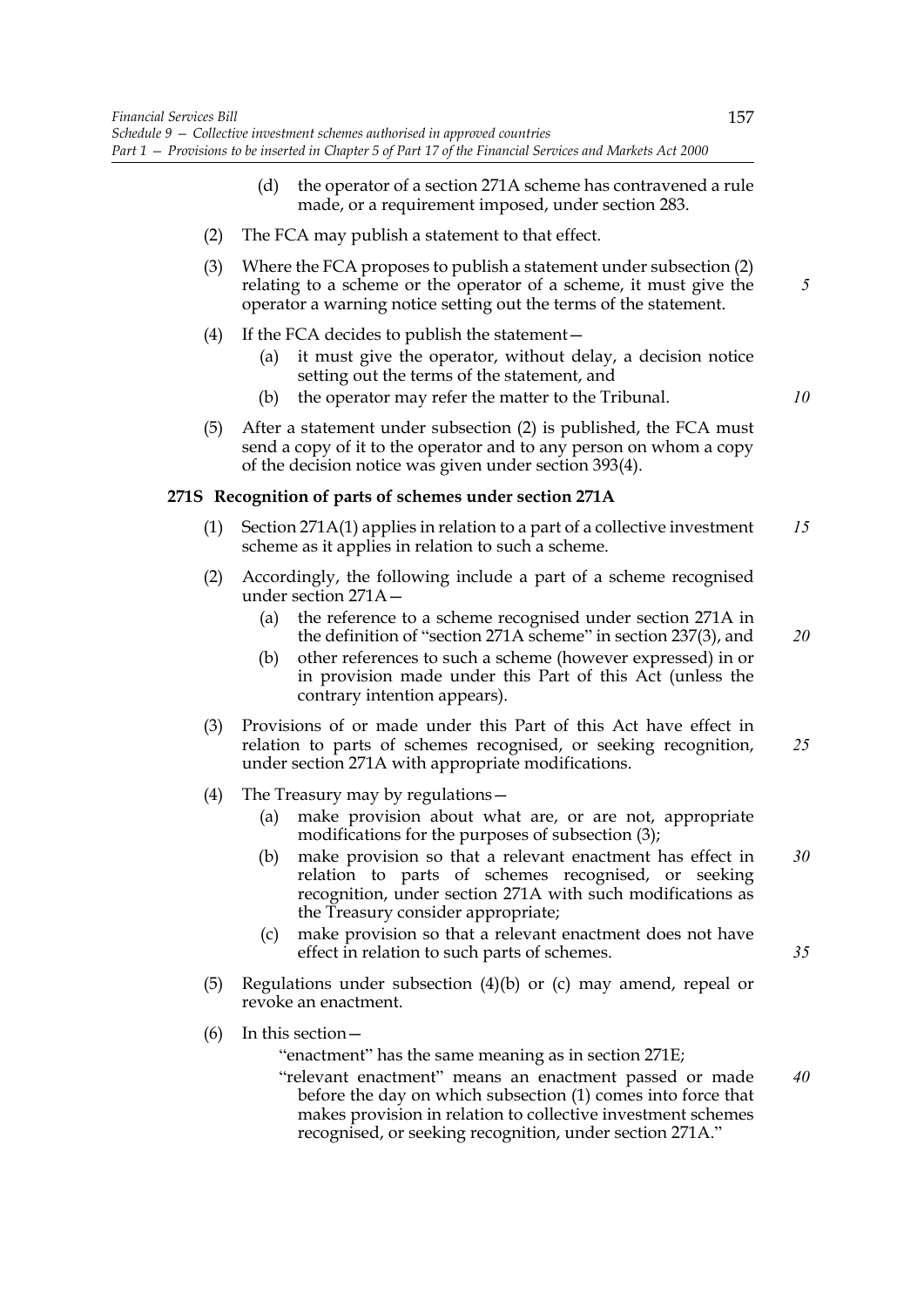# PART 2

## MINOR AND CONSEQUENTIAL AMENDMENTS

# *Financial Services and Markets Act 2000 (c. 8)*

| $\overline{2}$ | The Financial Services and Markets Act 2000 is amended as follows.                                                                                                       |                                                                                                                                                                                                                                                                                                                                        |    |
|----------------|--------------------------------------------------------------------------------------------------------------------------------------------------------------------------|----------------------------------------------------------------------------------------------------------------------------------------------------------------------------------------------------------------------------------------------------------------------------------------------------------------------------------------|----|
| 3              |                                                                                                                                                                          | In section 138I (consultation by the FCA), after subsection $(9)$ insert –                                                                                                                                                                                                                                                             | 5  |
|                | (9A)                                                                                                                                                                     | This section does not apply to rules made by the FCA under section<br>271E."                                                                                                                                                                                                                                                           |    |
| $\overline{4}$ | follows.                                                                                                                                                                 | (1) Section 165 (regulators' powers to require information) is amended as                                                                                                                                                                                                                                                              |    |
|                |                                                                                                                                                                          | (2) In subsection $(7)(b)$ , after "section" insert "271A or".                                                                                                                                                                                                                                                                         | 10 |
|                |                                                                                                                                                                          | $(3)$ At the end insert –                                                                                                                                                                                                                                                                                                              |    |
|                | " $(12)$                                                                                                                                                                 | In subsection $(7)(b)$ , the reference to a scheme that is recognised<br>includes a scheme a part of which is recognised."                                                                                                                                                                                                             |    |
| 5              | (a)<br>(b)                                                                                                                                                               | In section 237(2) (Part 17 definitions), in the definition of "the operator" $-$<br>in paragraph (ab) omit "and", and<br>after paragraph (b) insert ", and<br>in relation to a recognised scheme, means the legal<br>(ba)<br>entity with overall responsibility for the management<br>and performance of the functions of the scheme." | 15 |
| 6              | (a)<br>(b)                                                                                                                                                               | In section 392 (application of third party rights to notices) –<br>in paragraph (a), before "280(1)" insert "271N(2), 271R(3),", and<br>in paragraph (b), before "280(2)" insert "271N(3), 271R(4),".                                                                                                                                  | 20 |
| 7              | insert-                                                                                                                                                                  | In section 395(13) (meaning of supervisory notice), before paragraph (f)                                                                                                                                                                                                                                                               |    |
|                |                                                                                                                                                                          | "(ea) section $271M(3)$ , (6) or $(7)(b)$ ;".                                                                                                                                                                                                                                                                                          | 25 |
| 8              | In section 429(2) (regulations subject to affirmative procedure), after "262,"<br>insert "271S,".                                                                        |                                                                                                                                                                                                                                                                                                                                        |    |
|                |                                                                                                                                                                          | The Alternative Investment Fund Managers Regulations 2013 (S.I. 2013/1773)                                                                                                                                                                                                                                                             |    |
| 9              | Part 6 of the Alternative Investment Fund Managers Regulations 2013<br>(marketing of alternative investment funds) is amended in accordance with<br>paragraphs 10 to 12. |                                                                                                                                                                                                                                                                                                                                        | 30 |
| 10             |                                                                                                                                                                          | In regulation 57 (marketing of third country AIFs by full-scope UK AIFMs),<br>after paragraph 1 insert-                                                                                                                                                                                                                                |    |
|                |                                                                                                                                                                          | "(1A) An AIF does not fall within paragraph (1) if it is recognised under<br>section 271A of the Act."                                                                                                                                                                                                                                 | 35 |
| 11             |                                                                                                                                                                          | In regulation 58(1) (marketing of AIFs managed by small third country<br>AIFMs), at the end insert ", except where the AIF is recognised under section<br>271A of the Act".                                                                                                                                                            |    |
|                |                                                                                                                                                                          |                                                                                                                                                                                                                                                                                                                                        |    |

12 In regulation 59 (marketing of AIFs managed by other third country  $AIFMs$ ) –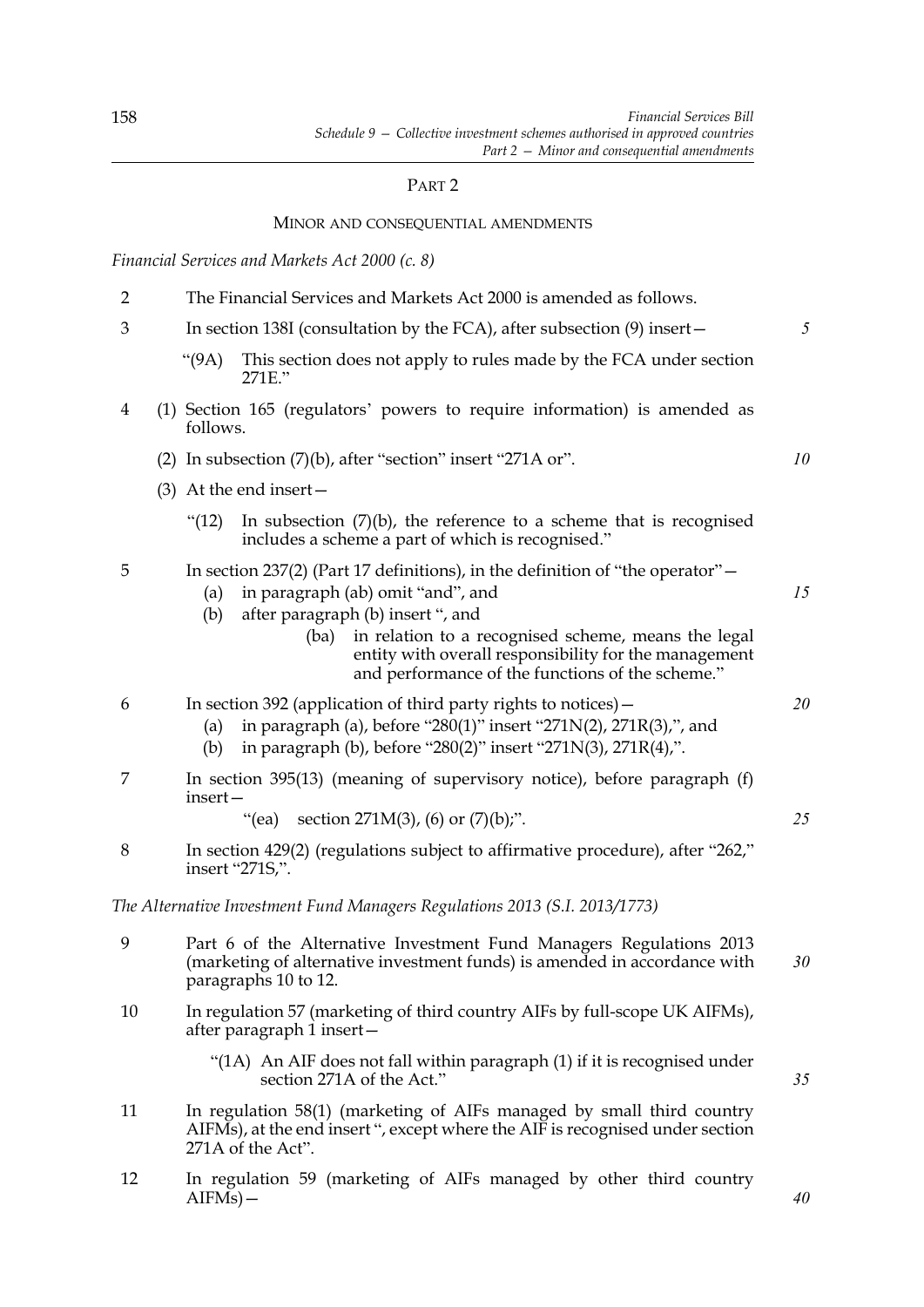- (a) in paragraph (1), at the end insert ", except where the AIF is recognised under section 271A of the Act", and
- (b) in paragraph (4A), for "collective investment scheme" substitute " $AIF$ ".

*The Collective Investment Schemes (Amendment etc.) (EU Exit) Regulations 2019 (S.I. 2019/ 325)*

- 13 Part 6 of the Collective Investment Schemes (Amendment etc.) (EU Exit) Regulations 2019 (temporary recognition of collective investment schemes) is amended in accordance with paragraphs 14 to 16. 14 In regulation 62(3) (end of temporary recognition)— (a) in sub-paragraph  $(a)(i)$  – (i) before "275(3)" insert "271 $H(1)$  or", and (ii) for "section 272 of that Act" substitute "section 271A or 272 of that Act (as applicable)", (b) in sub-paragraph  $(a)(ii)$  — (i) before "276(2)(a)" insert "271H(3) or", and (ii) for "section 272 of that Act" substitute "section 271A or 272 of that Act (as applicable)", (c) in sub-paragraph (b)(ii), after "section" insert "271A or", (d) in sub-paragraph (c)(i), after "section" insert "271A or", (e) in sub-paragraph  $(c)(ii)$ , for "that section" substitute "either of those sections", and (f) in sub-paragraph (d), for "3" substitute "5". 15 In regulation 67 (power to extend the period for temporary recognition), omit paragraph (2). 16 After regulation 67 insert— *"Applications under section 271A of the 2000 Act* 67A.(1) In relation to  $-$ (a) an application under section 271A of the 2000 Act relating to a stand-alone scheme that is a recognised scheme by virtue of regulation 62, or (b) an application under that section relating to the umbrella scheme of one or more sub-funds that are recognised schemes by virtue of that regulation, whether or not *10 15 20 25 30*
	- *35*

sections 271F and 271G of the 2000 Act are subject to paragraphs (2) and (3).

(2) The FCA may direct that the application must be made during a period specified in the direction.

relating to those sub-funds,

(3) Section 271G(5) of the 2000 Act does not apply in relation to the application, but the application must be determined by the FCA before the end of the period for the time being specified in regulation  $62(3)(d)$ ." *40*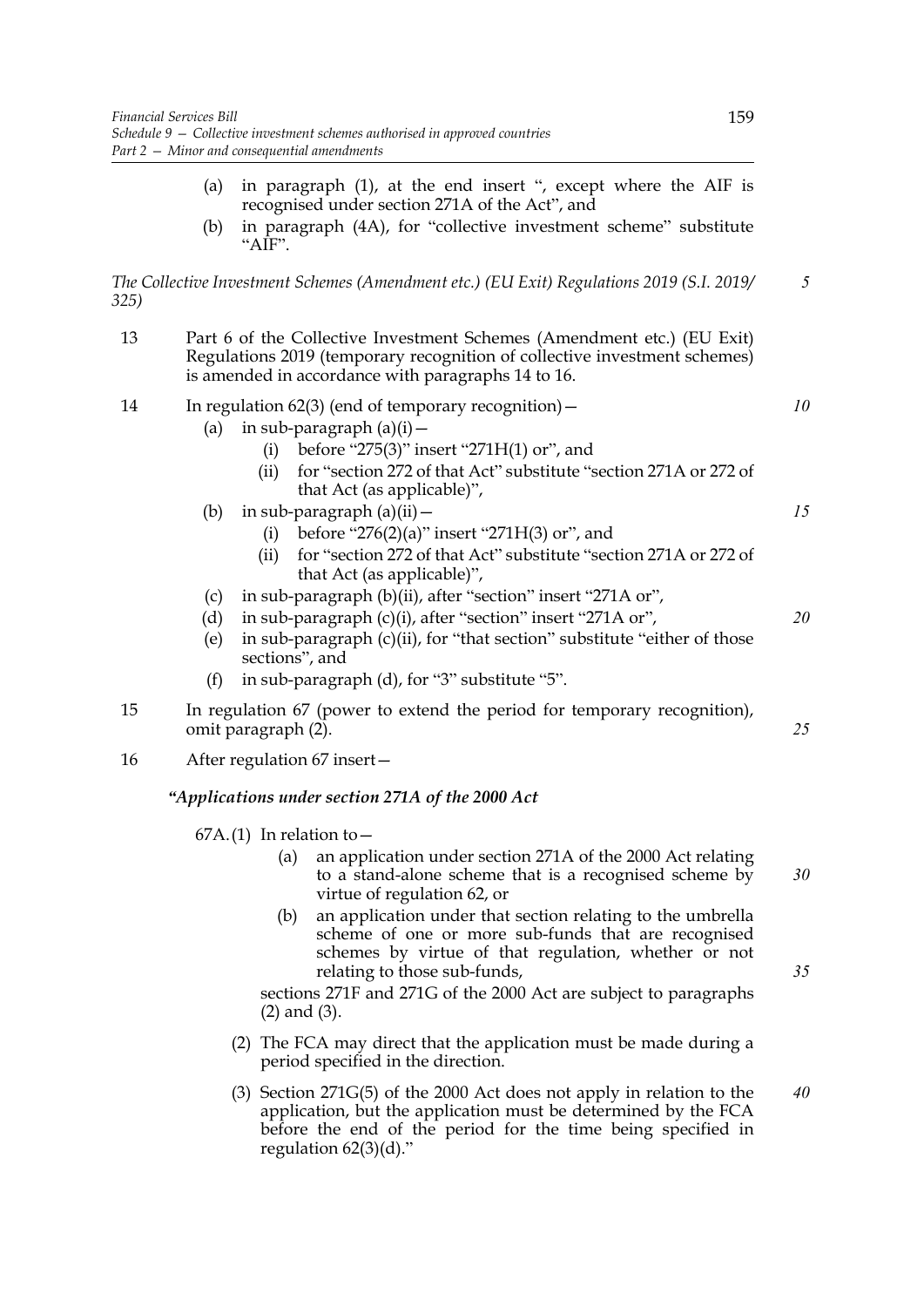# SCHEDULE 10 Section 27

# AMENDMENTS OF THE MARKETS IN FINANCIAL INSTRUMENTS REGULATION

## *Introduction*

| The Markets in Financial Instruments Regulation is amended as follows. |  |
|------------------------------------------------------------------------|--|
|------------------------------------------------------------------------|--|

*Scope*

2 In Article 1 (subject matter and scope), after paragraph 4 insert—

"4A. Chapter 1 of Title 7 of this Regulation also applies to third-country firms providing investment services or performing investment activities in the United Kingdom."

# *Definitions*

- 3 In Article 2(1) (definitions), after point (61) insert—
	- "(61A) "*Directive 2013/36/EU*" means Directive 2013/36/EU of the European Parliament and of the Council of 26 June 2013 on access to the activity of credit institutions and the prudential supervision of credit institutions and investment firms;".

*Provision of services by third-country firms following equivalence determination*

- 4 In the heading of Title 8, for "DECISION" substitute "DETERMINATION".
- 5 (1) Article 46 (general provision about provision of services etc by third-country firms following an equivalence decision) is amended as follows.
	- (2) In paragraph 1, for "Article 47" substitute "Article 48".
	- (3) In paragraph 2—
		- (a) for point (a) substitute  $-$ 
			- "(a) the Treasury has made a determination under Article  $47(1)$ in respect of the third country;
			- (aa) the firm, and the services or activities, fall within the scope of the determination;", and *25*
		- (b) after point (c) insert—
			- "(d) the firm has established the necessary arrangements and procedures to provide the information required by rules made under paragraph 6B of this Article;
			- (e) the firm has established the necessary arrangements and procedures to comply with requirements imposed under Article 48A."
	- (4) Omit paragraph 2A.
	- (5) In paragraph 4—

*5*

*15*

*20*

*10*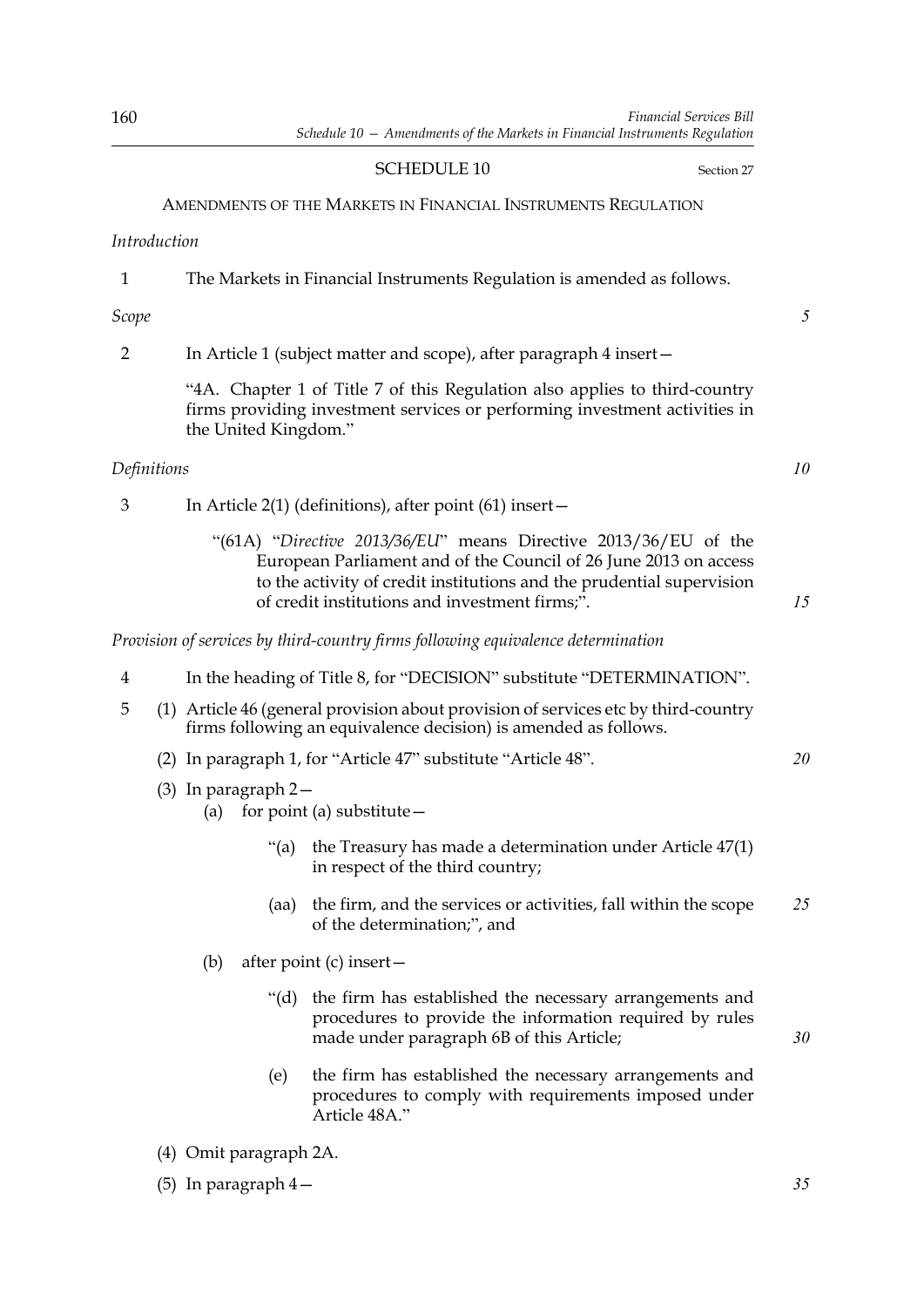- (a) in the first subparagraph, for the words from "adoption" to the end substitute "making of a determination by the Treasury under Article 47(1) that the legal and supervisory arrangements of the third country in which the third-country firm is authorised satisfy the requirements described in Article 47(1).",
- (b) after the first subparagraph insert—

"An application for registration must—

- (a) be made in such form and manner as the FCA may direct, and
- (b) contain, or be accompanied by, such information as the FCA may direct.", and *10*
- (c) in the following subparagraph, after "all" insert "further".
- (6) In paragraph 5, in the second subparagraph, for "in writing and in a prominent way" substitute "in writing, in a prominent way and in such form as the FCA may direct".
- (7) After paragraph 5 insert—

"5A. For the purposes of paragraph 5, where a third-country firm or a person acting on behalf of a third-country firm solicits a person, the provision of an investment service or activity by the third-country firm to the person is not initiated at the person's own exclusive initiative."

(8) After paragraph 6 insert—

"6A. Third-country firms providing services or performing activities in accordance with this Article must—

- (a) keep the data relating to all orders and transactions in the United Kingdom in financial instruments which they have carried out, whether on own account or on behalf of a client, for a period of five years, and *25*
- (b) make that data available to the FCA on request.

6B. The FCA may make rules requiring third-country firms providing services or performing activities in accordance with this Article to provide information specified in the rules to the FCA at intervals specified in the rules." *30*

(9) Omit paragraph 7.

## *Equivalence determination*

- 6 (1) Article 47 (equivalence determination) is amended as follows.
	- (2) For paragraph 1 substitute—

"1. The Treasury may by regulations determine that the legal and supervisory arrangements of a third country ensure all of the following*5*

*15*

*20*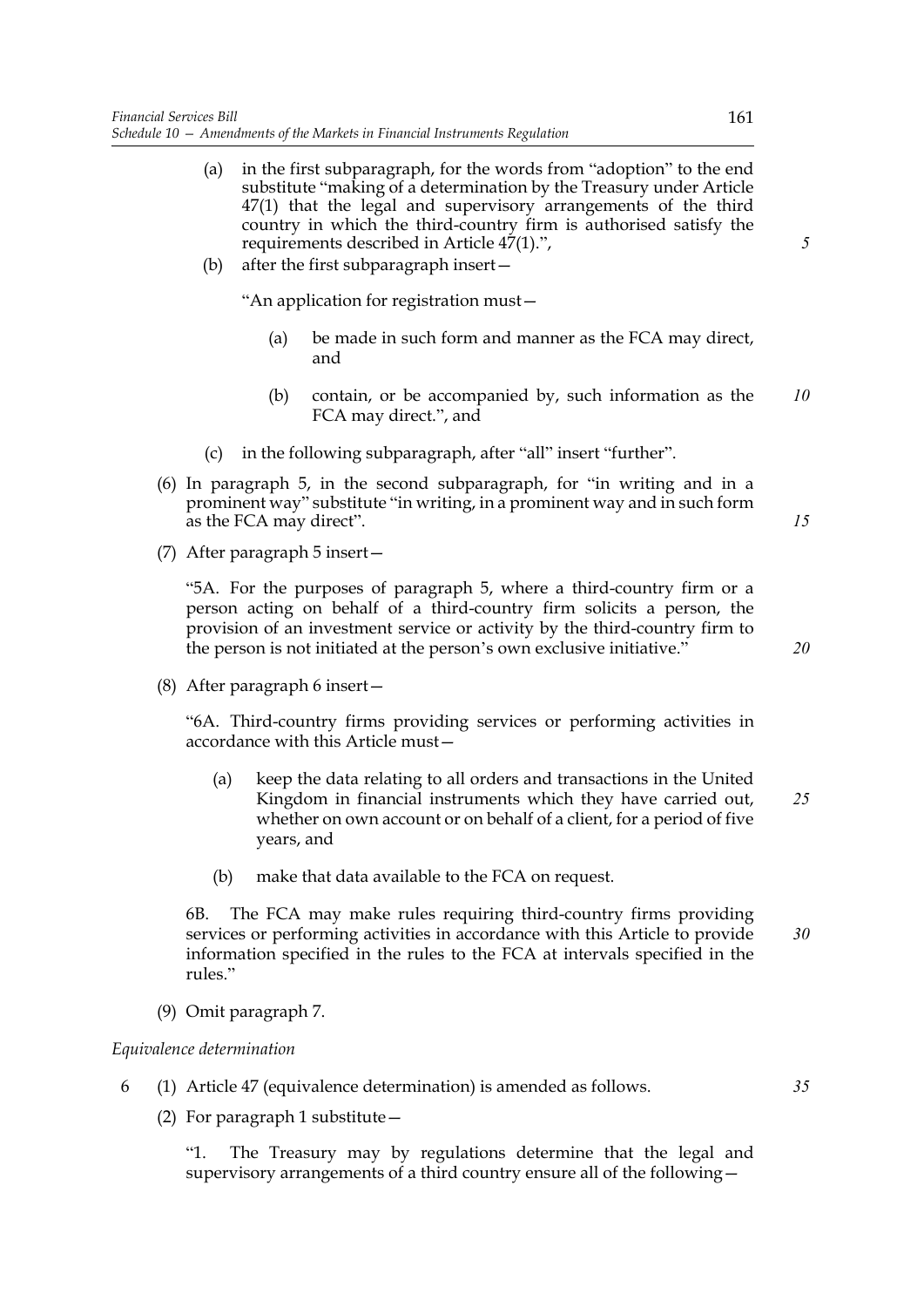- (a) that firms authorised in that third country to provide investment services or perform investment activities comply with legally binding prudential, organisational and business conduct requirements which have equivalent effect to the relevant UK requirements,
- (b) that such firms are subject to effective supervision and enforcement ensuring compliance with the applicable legally binding prudential, organisational and business conduct requirements, and
- (c) that the legal framework of that third country provides for an effective equivalent system for the recognition of investment firms authorised under third country legal regimes. *10*

1A. For the purposes of paragraph 1(a), the relevant UK requirements are the following, as they apply on the day on which the Treasury makes the regulations—

- (a) the requirements set out in this Regulation;
- (b) the requirements set out in Regulation (EU) No. 575/2013 of the European Parliament and of the Council of 26 June 2013 on prudential requirements for credit institutions and investment firms;
- (c) the requirements set out in CRR rules (as defined in section 144A of FSMA);
- (d) the requirements set out in Part 9C rules (as defined in section 143E of FSMA);
- (e) the requirements set out in Directive 2013/36/EU UK law and Directive 2014/65/EU UK law. *25*

1B. The prudential, organisational and business conduct framework of a third country may be considered to have equivalent effect where that framework fulfils all of the following conditions—

- (a) firms providing investment services or performing investment activities in that third country are subject to authorisation and to effective supervision and enforcement on an on-going basis; *30*
- (b) such firms are subject to sufficient capital requirements and, in particular, where they provide services or carry out the activities referred to in paragraph 3 or 6 of Part 3 of Schedule 2 to the Regulated Activities Order they are subject to comparable capital requirements to those that would apply if they were established in the United Kingdom; *35*
- (c) such firms are subject to appropriate requirements applicable to shareholders and members of their management body;

*5*

*20*

*40*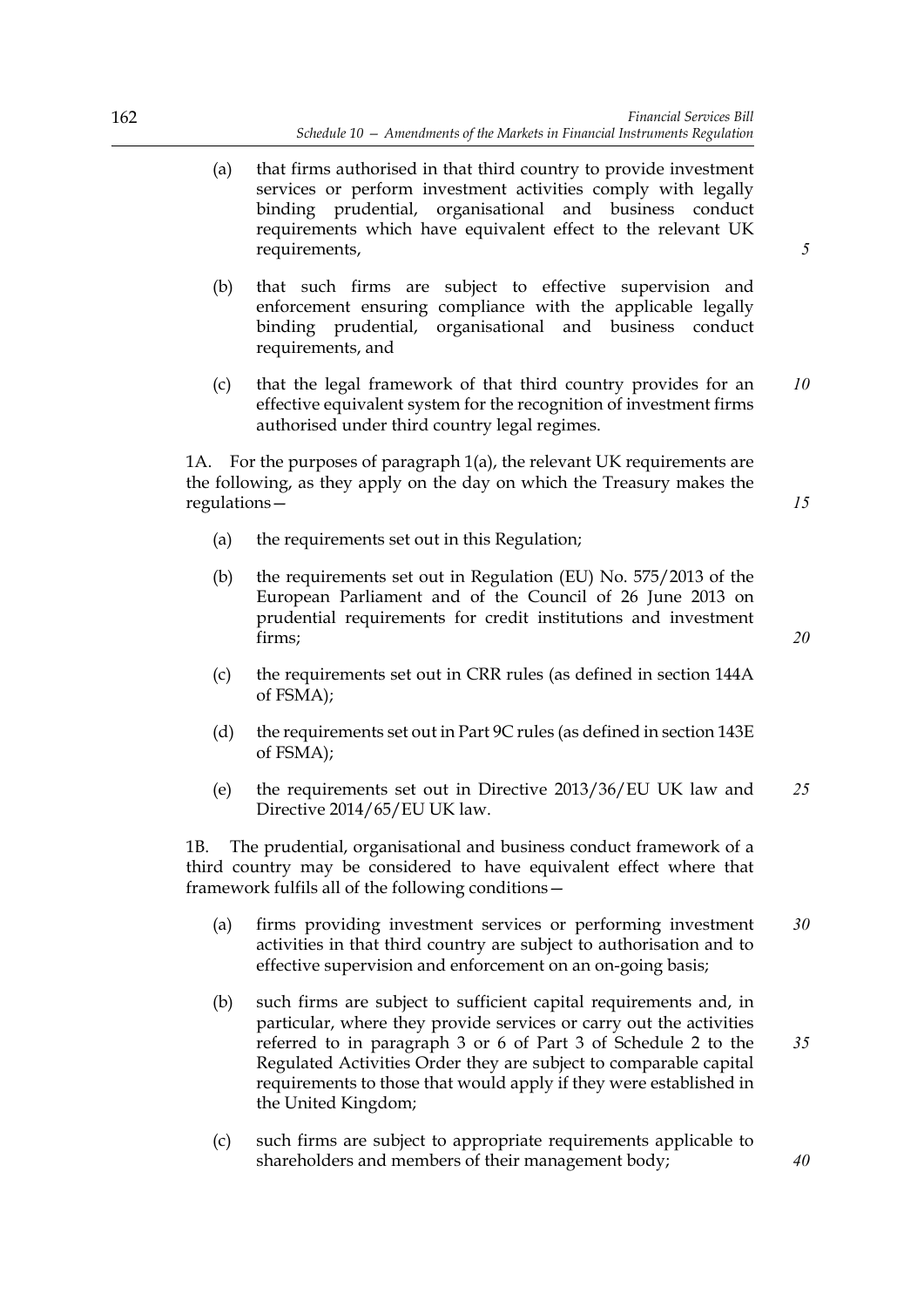- (d) such firms are subject to adequate business conduct and organisational requirements;
- (e) market transparency and integrity is ensured by preventing market abuse in the form of insider dealing and market manipulation.

1C. When making regulations under paragraph 1, the Treasury must take into account whether the third country is a high-risk third country within the meaning of regulation 33 of the Money Laundering, Terrorist Financing and Transfer of Funds (Information on the Payer) Regulations 2017 (S.I. 2017/692)."

- 
- (3) In paragraph 2—
	- (a) omit point (c), and
	- (b) at the end insert—
		- "(d) the procedures concerning the coordination of investigations and on-site inspections that the FCA considers necessary for the purposes of carrying out its functions under this Regulation, which must include a requirement for the FCA to give prior notice to the competent authority of the third country; *15*
		- (e) the procedures concerning the coordination of other supervisory activities; *20*
		- (f) the procedures concerning a request for data by the FCA under Article 46(6A)(b);
		- (g) the mechanism for the FCA to obtain from a third-country firm providing services or performing activities in accordance with Article 46 further information in respect of the firm's operations by making a request to the competent authority of the third country concerned." *25*
- (4) At the end insert—
	- "5. The FCA must—
		- (a) monitor the regulatory and supervisory developments, the enforcement practices and other relevant market developments in third countries for which determinations made by the Treasury in accordance with paragraph 1 are in force in order to verify that the conditions on the basis of which those determinations were made are still fulfilled, and
		- (b) provide a report of its findings to the Treasury on request.

6. In this Article, "Directive 2013/36/EU UK law" and "Directive 2014/ 65/EU UK law" mean the law of the United Kingdom which was relied on by the United Kingdom before IP completion day to implement Directive 2013/36/EU or Directive 2014/65/EU (as appropriate), as amended from

*35*

*5*

*10*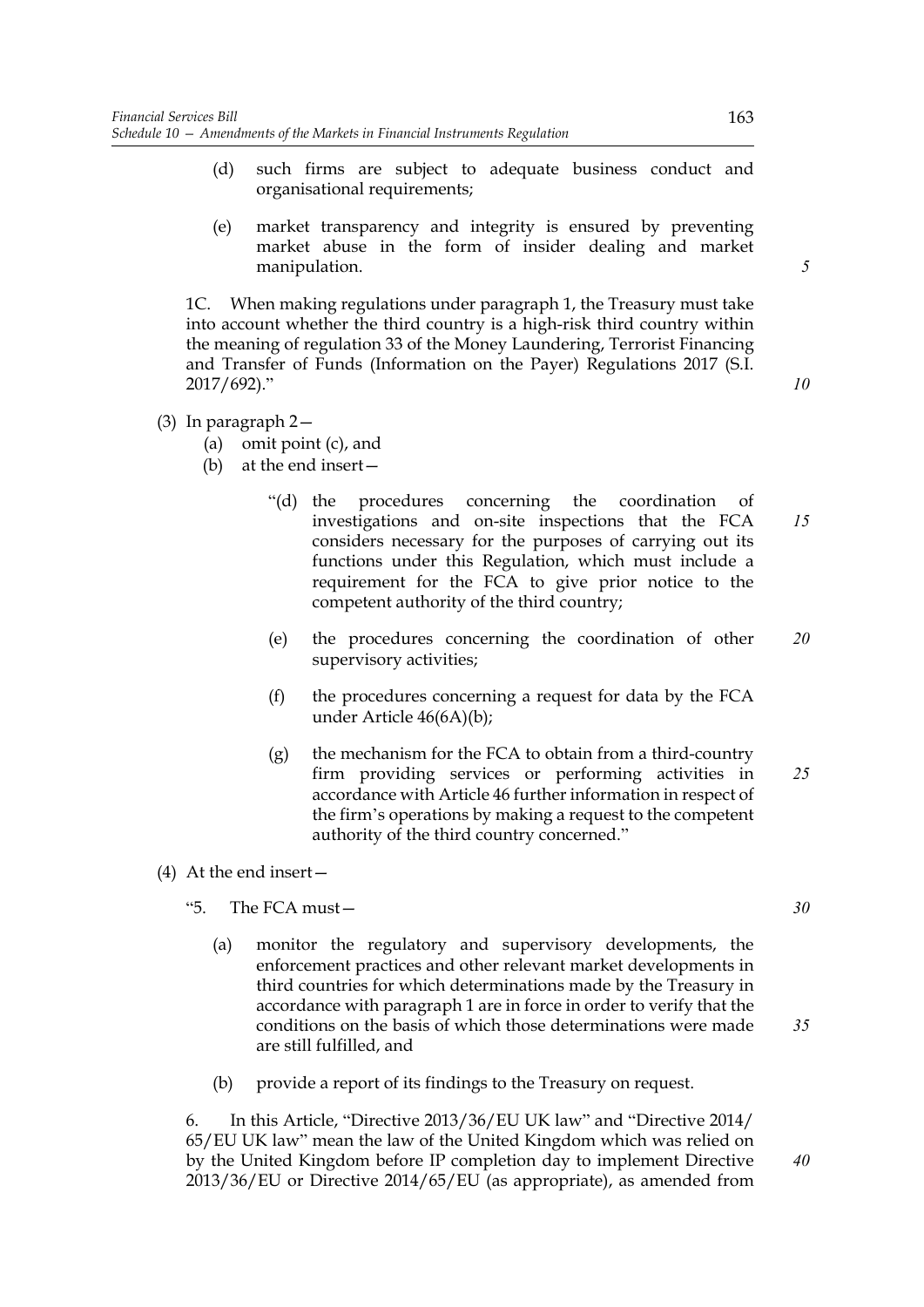time to time."

## *Requirements*

7 After Article 48 insert—

# *"Article 48A*

## **Requirements**

1. The Treasury may by regulations impose requirements on thirdcountry firms providing services in accordance with Article 46 or on a description of such firms specified in the regulations.

2. In making regulations under this Article, the Treasury must have regard to the requirements imposed on UK firms by or under this Regulation.

3. Regulations under this Article may describe requirements by reference to—

- (a) rules made or to be made by the FCA, or
- (b) other enactments.

4. The power under paragraph 3 includes power to make provision by reference to rules or other enactments as amended from time to time.

5. The FCA may make, amend or revoke a rule if it considers it necessary or appropriate to do so for the purposes of a requirement imposed (or varied or withdrawn) by regulations under this Article which is described by reference to a rule made or to be made by the FCA. *20*

6. If, for the purposes of a requirement imposed (or varied or withdrawn) by regulations under this Article which is described by reference to a rule made or to be made by the FCA, the Treasury consider that it is necessary or appropriate for the FCA to make, amend or revoke a rule, they may direct the FCA to do so.

7. If the Treasury give a direction under paragraph 6, the FCA must comply with the direction within such time as the Treasury may specify in the direction.

8. The references in paragraphs 5 and 6 to the amendment or revocation of rules are to the amendment or revocation of rules made by the FCA. *30*

9. In this Article—

"enactment" includes—

- (a) retained direct EU legislation,
- (b) an enactment comprised in subordinate legislation,

*10*

*5*

*15*

*25*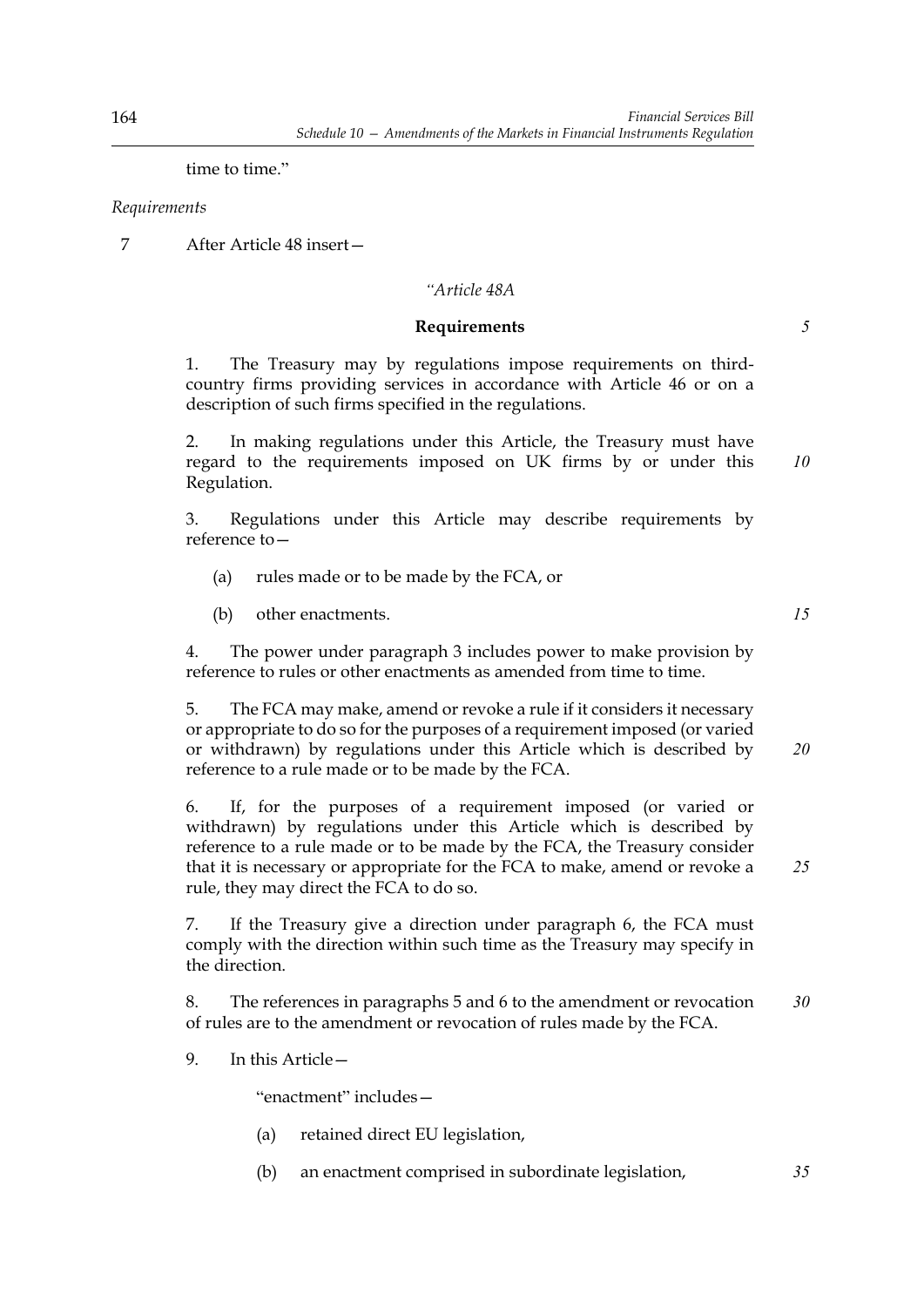- (c) an enactment comprised in, or in an instrument made under, a Measure or Act of Senedd Cymru,
- (d) an enactment comprised in, or in an instrument made under, an Act of the Scottish Parliament, and
- (e) an enactment comprised in, or in an instrument made under, Northern Ireland legislation;

"subordinate legislation" has the same meaning as in the Interpretation Act 1978 (see section 21 of that Act);

"UK firm" means—

- (a) a credit institution providing investment services or performing investment activities, or *10*
- (b) an investment firm,

whose registered office or (if it has no registered office) head office is located in the United Kingdom."

*Temporary prohibitions and restrictions and withdrawal of registration*

*15*

*5*

- 8 (1) Article 49 (withdrawal of registration) is amended as follows.
	- (2) For the heading substitute—

## **"Temporary prohibitions and restrictions and withdrawal of registration"**.

(3) Before paragraph 1 insert—

"A1. The FCA may temporarily prohibit a third-country firm from providing investment services, or performing investment activities, in the United Kingdom, or place temporary restrictions on a third-country firm's provision of such services or performance of such activities in the United Kingdom, where the third-country firm— *20*

- (a) has failed to comply with a prohibition or restriction imposed on it by the FCA under Article 42, *25*
- (b) has failed to comply with a request for data made by the FCA under Article 46(6A)(b) in accordance with the cooperation arrangements established under Article 47(2),
- (c) has failed to provide information in accordance with rules made under Article 46(6B), *30*
- (d) has failed to provide information requested by the FCA in accordance with the cooperation arrangements established under Article 47(2),
- (e) has failed to cooperate with an investigation or on-site inspection carried out in accordance with the cooperation arrangements *35*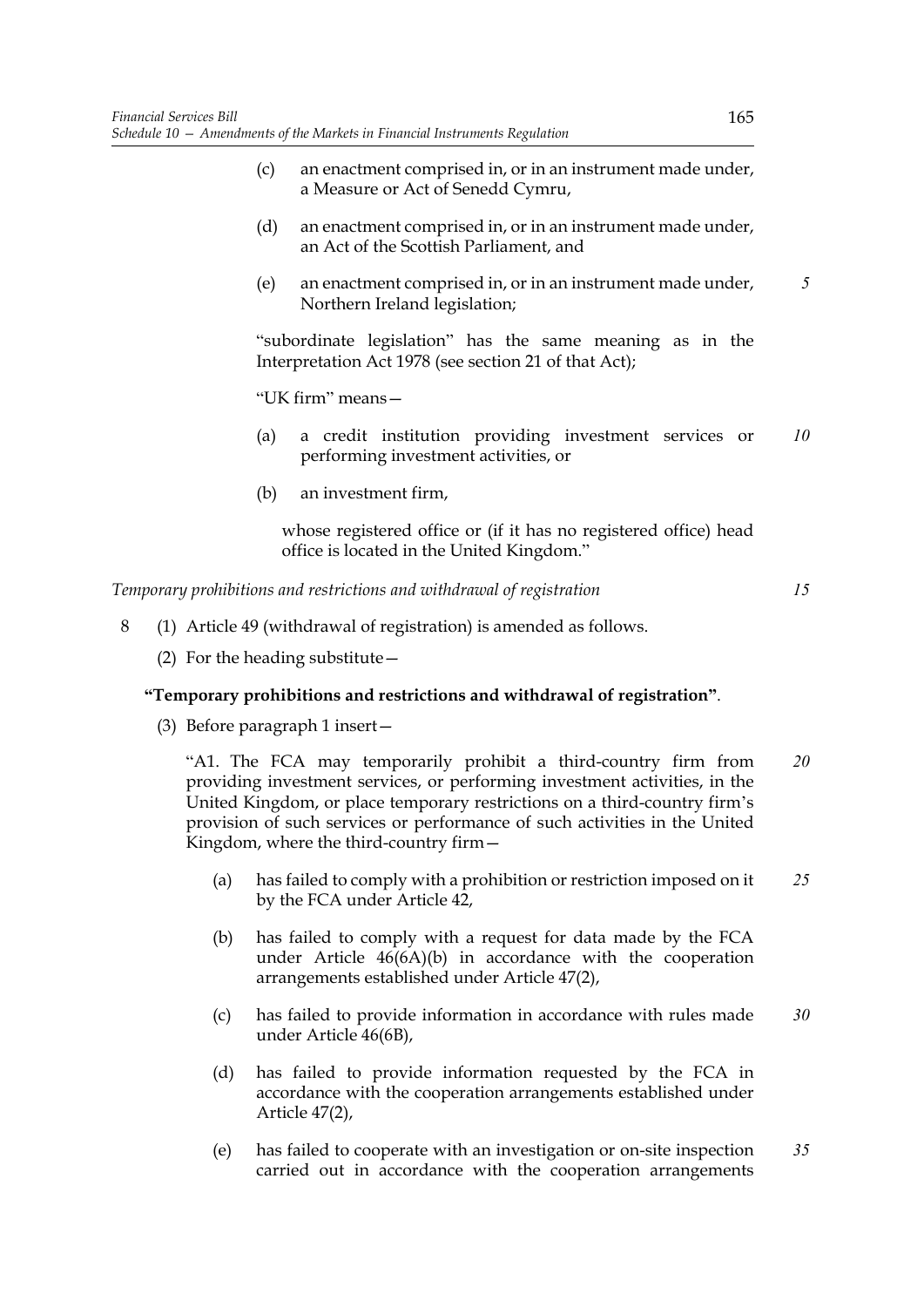established under Article 47(2), or

(f) has failed to comply with a requirement imposed by regulations under Article 48A.

A2. The FCA may impose more than one temporary prohibition or restriction under paragraph A1 in respect of the same failure."

- (4) In paragraph 1—
	- (a) in the opening words, for "shall" substitute "may",
	- (b) for points (a) and (b) substitute—
		- "(a) the FCA has well-founded reasons based on documented evidence to believe that—
			- (i) in the provision of investment services and the performance of investment activities in the United Kingdom, the third-country firm is acting in a manner which is clearly prejudicial to the interests of investors or the orderly functioning of markets,
			- (ii) in the provision of such services and activities in the United Kingdom, the third-country firm has seriously infringed a provision applicable to it in the third country and on the basis of which the Treasury made regulations under Article 47(1),
			- (iii) in the provision of such services and activities in the United Kingdom, the third-country firm has seriously infringed a requirement imposed under Article 48A, or
			- (iv) the third-country firm is not maintaining the necessary arrangements and procedures to provide the information required by rules made under Article 46(6B) or to comply with requirements under Article 48A, and", and *25*
	- (c) omit point (d) (and the "and" before it).
- (5) After paragraph 1 insert—

"1A. In deciding the appropriate action to take under this Article, the FCA must, among other things, take into account the nature and seriousness of the risk posed to the interests of investors and the orderly functioning of markets in the United Kingdom, having regard to—

- (a) the duration and frequency of the risk arising,
- (b) whether the risk has revealed serious or systemic weaknesses in the third-country firm's procedures,
- (c) whether financial crime has been occasioned or facilitated by, or is

*10*

*15*

*20*

*30*

*35*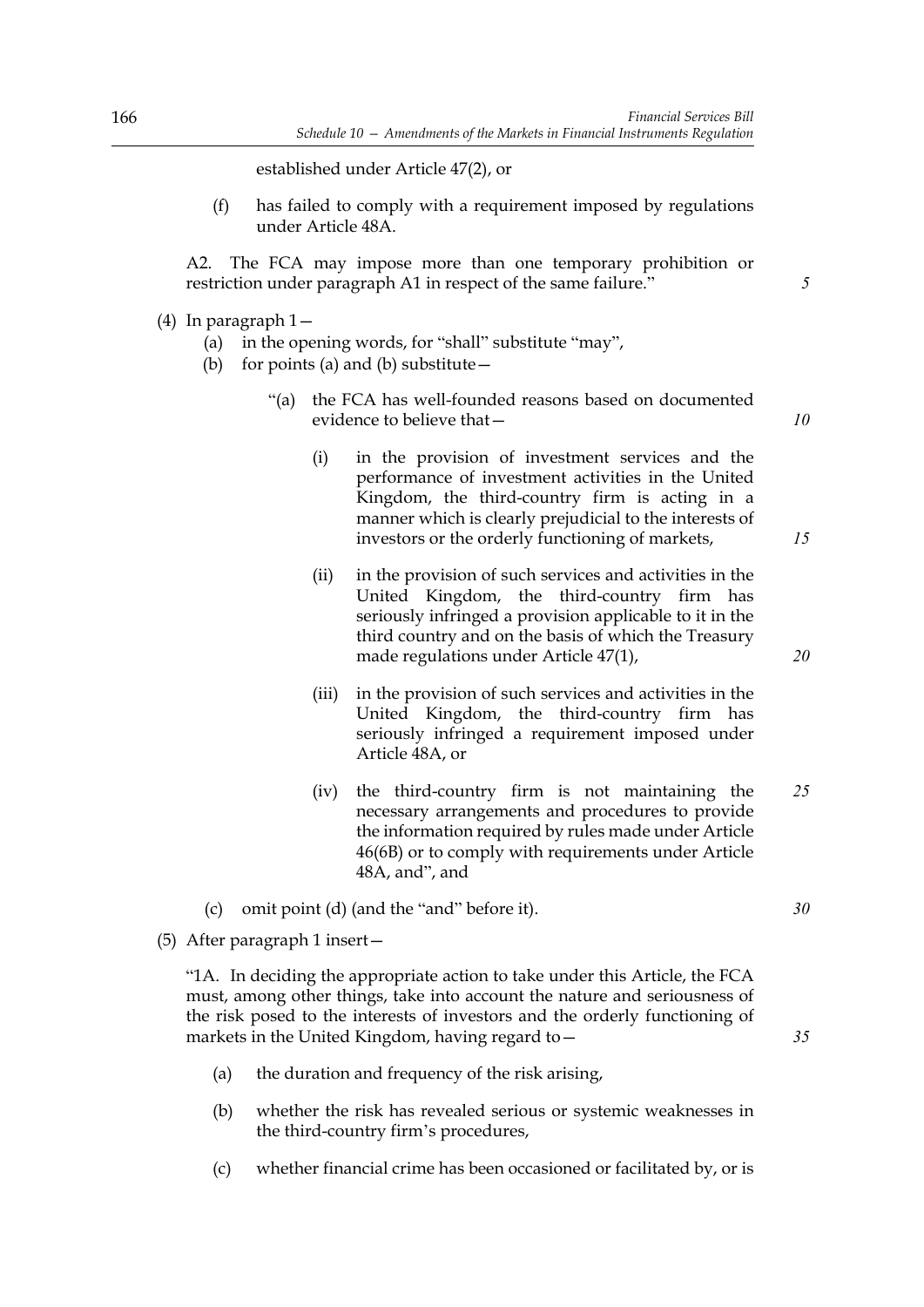otherwise attributable to, the risk, and

(d) whether the risk has arisen intentionally or negligently.

1B. The FCA must inform the competent authority of the third country in due course of its intention to take action in accordance with paragraph A1 or 1."

(6) At the end insert—

"4. In this Article, "documented evidence" includes, but is not limited to, information provided in accordance with rules made under Article 46(6B)."

*Temporary prohibitions and restrictions and withdrawal of registration: procedure*

9 After Article 49 insert—

# *"Article 49A*

## **Temporary prohibitions and restrictions: procedure**

1. A temporary prohibition or restriction under Article 49(A1) takes effect—

- (a) immediately, if the notice given under paragraph 3 states that that is the case, *15*
- (b) on such date as may be specified in the notice, or
- (c) if no date is specified in the notice, when the matter to which it relates is no longer open to review.

2. A temporary prohibition or restriction under Article 49(A1) may be expressed to take effect immediately, or on a specified date, only if the FCA, having regard to the ground on which it is taking that action, reasonably considers that it is necessary for it to take effect immediately or (as appropriate) on that date. *20*

- 3. The FCA must give written notice to a third-country firm if—
	- (a) it proposes to take action in relation to the firm under Article 49(A1), or
	- (b) it takes action in relation to the firm under Article 49(A1) with immediate effect.

4. The notice must—

- (a) give details of the temporary prohibition or restriction,
- (b) inform the firm when the prohibition or restriction takes effect,
- (c) state the FCA's reasons for taking the action and for its determination of when the prohibition or restriction takes effect,

*5*

*10*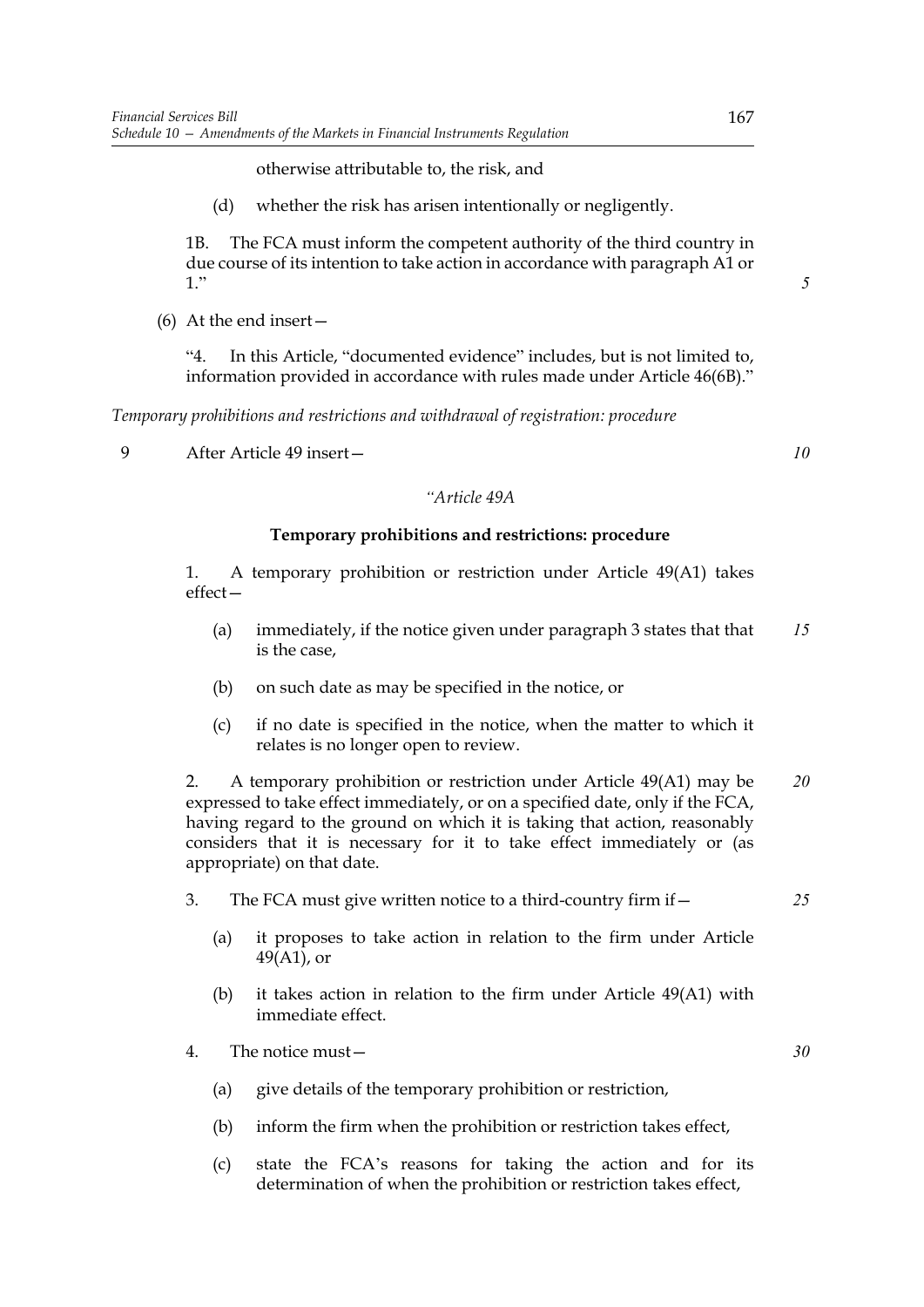*5*

*10*

*15*

*30*

*35*

- (d) inform the firm that it may make representations to the FCA within such period as may be specified in the notice (whether or not the firm has referred the matter to the Upper Tribunal), and
- (e) inform the firm of its right to refer the matter to the Upper Tribunal.

5. The FCA may extend the period allowed under the notice for making representations.

6. The FCA must give the third-country firm written notice if, having considered any representations made by the firm, the FCA decides—

- (a) to impose the proposed prohibition or restriction, or
- (b) if the prohibition or restriction has been imposed, not to rescind it.

7. The FCA must give the third-country firm written notice if, having considered any representations made by the firm, the FCA decides—

- (a) not to impose the proposed prohibition or restriction,
- (b) to impose a different prohibition or restriction, or
- (c) to rescind a prohibition or restriction that has been imposed.

8. A notice given under paragraph 6 must inform the third-country firm of its right to refer the matter to the Upper Tribunal.

9. A notice under paragraph 7(b) must comply with paragraph 4.

10. If a notice informs a third-country firm of its right to refer a matter to the Upper Tribunal, it must give an indication of the procedure on such a reference. *20*

11. A third-country firm that is aggrieved by action taken by the FCA under Article 49(A1) may refer the matter to the Upper Tribunal.

12. Part 9 of FSMA (hearings and appeals) applies in relation to references to the Upper Tribunal made under this Article as it applies in relation to references made to that Tribunal under that Act. *25*

13. For the purposes of paragraph 1(c), section 391(8) of FSMA (matters open to review) applies as if the notice under paragraph 3 were a supervisory notice (as defined in section 395 of that Act).

### *Article 49B*

### **Withdrawal of registration: procedure**

1. If the FCA proposes to withdraw the registration of a third-country firm in the register established in accordance with Article 48, it must give the firm a warning notice.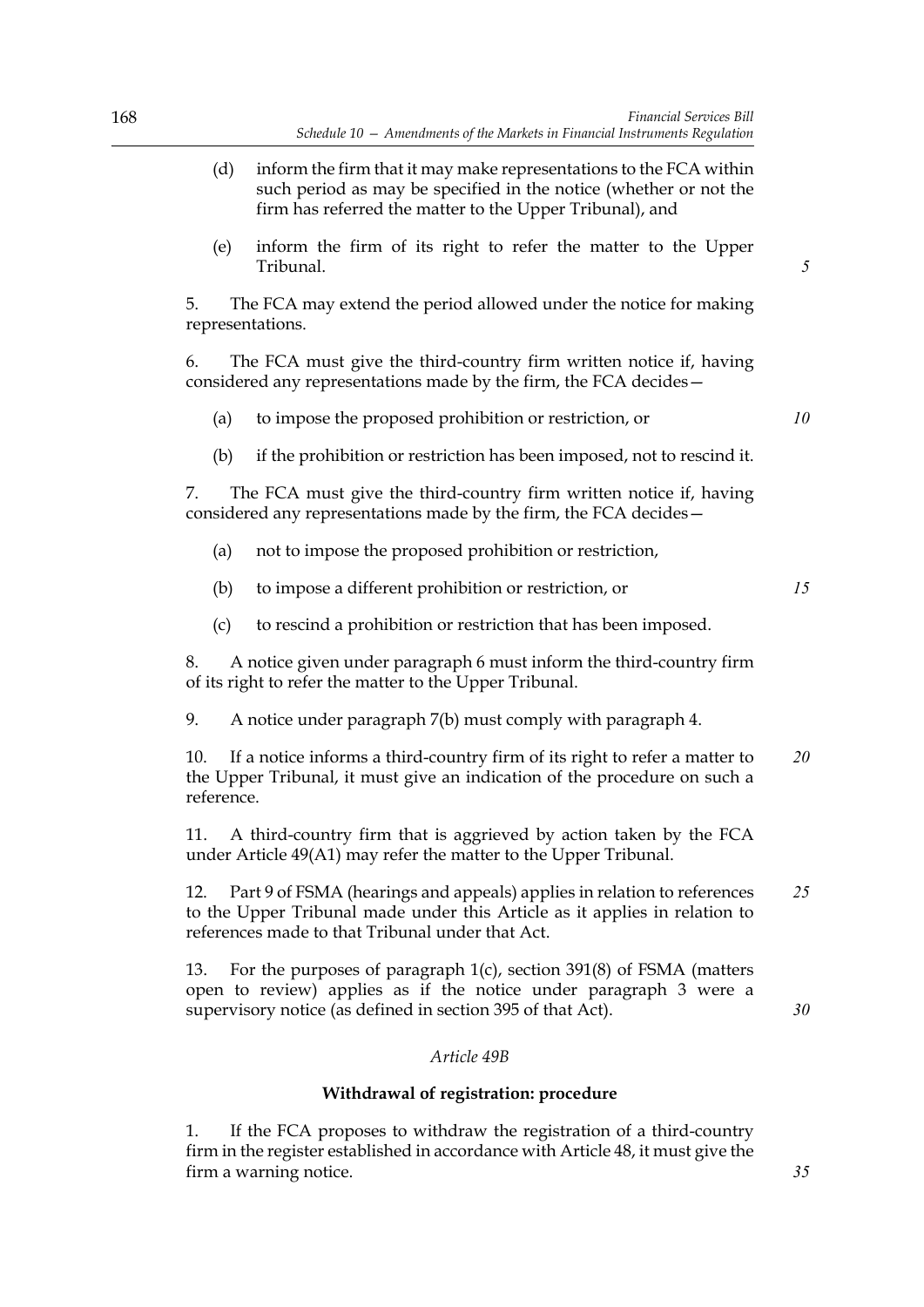2. If the FCA decides to withdraw the registration of a third-country firm in that register, it must give the firm a decision notice.

3. If the FCA gives a third-country firm a decision notice under paragraph 2, the firm may refer the matter to the Upper Tribunal.

4. Part 9 of FSMA (hearings and appeals) applies in relation to references to the Upper Tribunal made under this Article as it applies in relation to references made to that Tribunal under that Act.

5. Section 387 of FSMA (warning notices) applies in relation to a warning notice given under this Article as it applies to a warning notice given by the FCA under that Act.

6. Section 388 of FSMA (decision notices) applies in relation to a decision notice given under this Article as it applies to a decision notice given by the FCA under that Act, but as if—

- (a) in subsection  $(1)(e)(i)$ , for "this Act" there were substituted "Article" 49B of the markets in financial instruments regulation", and
- (b) subsection (2) were omitted.

7. Section 389 of FSMA (notices of discontinuance) applies in relation to a warning notice or decision notice given under this Article as it applies in relation to a warning notice or decision notice given by the FCA under that Act, but as if subsection (2) were omitted.

8. Section 390 of FSMA (final notices) applies in relation to a decision notice given under this Article as it applies in relation to a decision notice given by the FCA under that Act.

9. Sections 393 and 394 of FSMA (third party rights and access to FCA material) apply in relation to a warning notice or decision notice given under this Article as they apply in relation to a warning notice or decision notice given by the FCA under a provision listed in section 392 of that Act. *25*

## *Article 49C*

## **Notices under Articles 49A and 49B**

1. The Treasury may by regulations make provision about the procedure to be followed, or rules to be applied, in connection with the giving of notices by the FCA under Article 49A or 49B. *30*

- 2. The regulations may, among other things, make provision—
	- (a) requiring, or allowing, a notice to be sent electronically;
	- (b) requiring, or allowing, a notice to be given in another manner;
	- (c) as to the address to which a notice must or may be sent;

*15*

*5*

*10*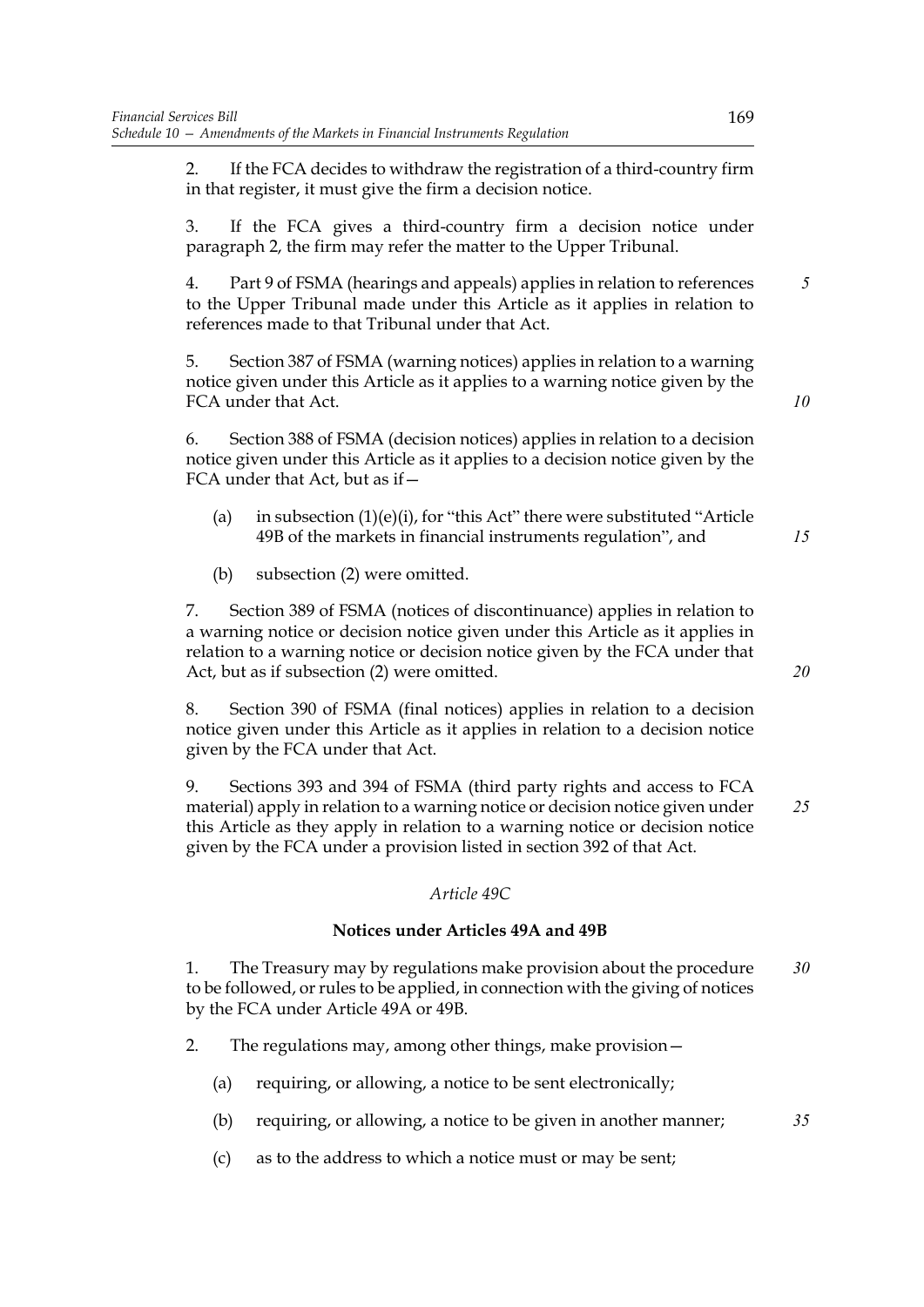- (d) requiring a person to provide an address to which a notice must or may be sent;
- (e) for treating a notice as having been given, or as having been received, on a date or at a time determined in accordance with the regulations;
- (f) as to what must, or may, be done if the person to whom a notice is required to be given is not an individual;
- (g) as to what must, or may, be done if the intended recipient of a notice is outside the United Kingdom.

3. Section 7 of the Interpretation Act 1978 (service of notice by post) has effect in relation to notices under Article 49A or 49B subject to any provision made by regulations under this Article." *10*

*FCA directions and rules*

- 10 In the heading of Title 9, after "DIRECTIONS" insert ", RULES".
- 11 In the heading of Article 50B (FCA Directions), at the end insert "identifying relevant area of the UK". *15*
- 12 After that Article insert—

## *"Article 50C*

## **Other FCA directions**

1. A direction by the FCA under Article 46(4) may make different provision in relation to different applications or categories of application. *20*

2. A direction by the FCA under Article 46(5) may make different provision for different cases or categories of case.

3. A direction by the FCA under Article 46 may be varied or revoked by a further direction under that provision.

- 4. A direction by the FCA under Article 46 must—
	- (a) be in writing, and
	- (b) be published by the FCA in a manner suitable to bring it to the attention of persons likely to be affected by it.

### *Article 50D*

## **FCA rules**

1. The provisions of Part 9A of FSMA (rules and guidance) listed in paragraph 2 apply in relation to rules made by the FCA under Article 46(6B) or 48A as they apply in relation to rules made by the FCA under that Part of that Act, subject to the modification in paragraph 3.

*5*

*30*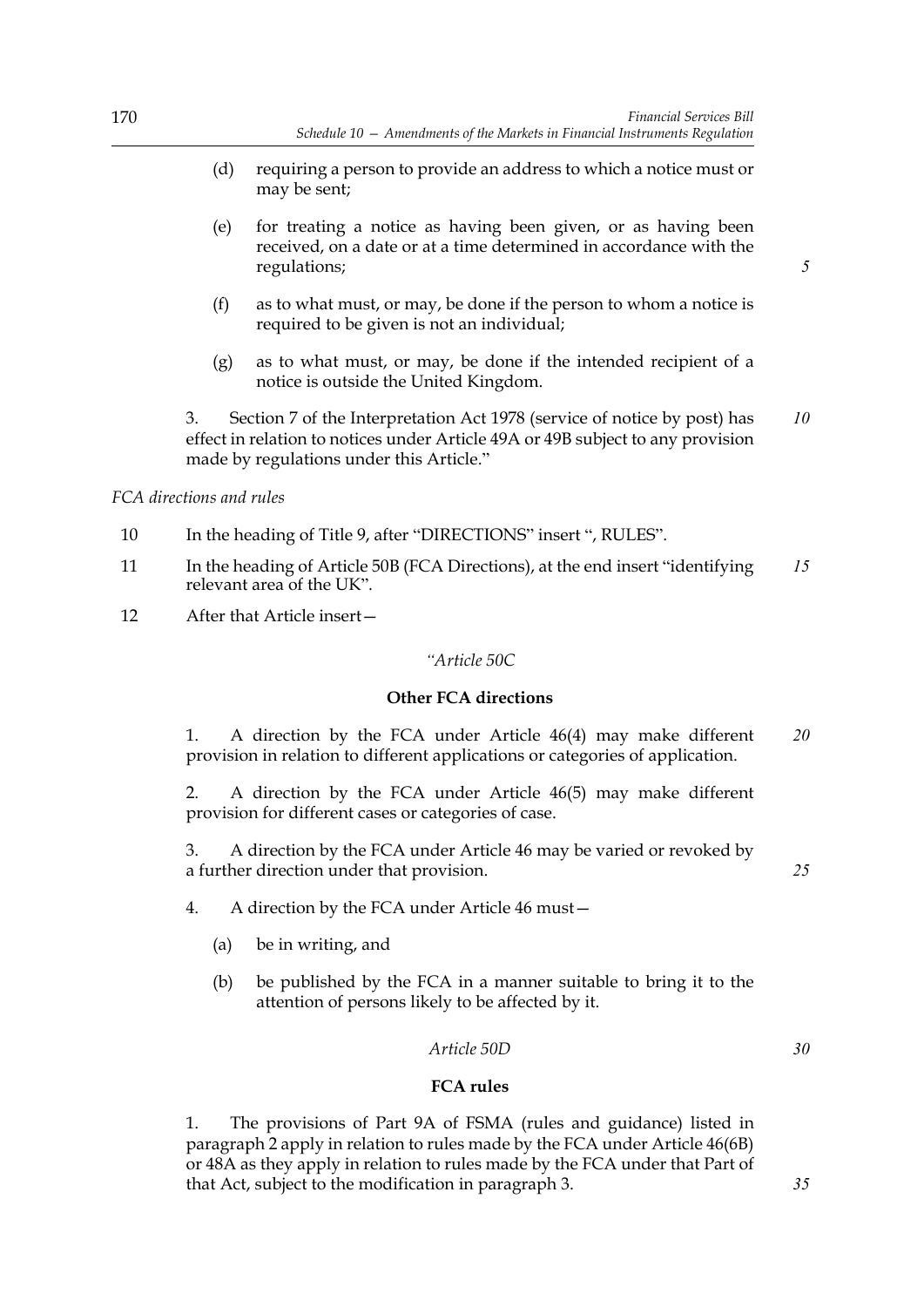- 2. The provisions are—
	- (a) section 137T (general supplementary powers);
	- (b) Chapter 2 (modification, waiver, contravention and procedural provisions), with the exception of section 138D (actions for damages);
	- (c) section 141A (power to make consequential amendments of references to rules etc).

3. Section 137T applies as if the reference to authorised persons were a reference to third-country firms providing services or performing activities in accordance with Article 46."

13 The requirements of section 138I of the Financial Services and Markets Act 2000, in so far as they apply in connection with rules made under Article 46(6B) or 48A of the Markets in Financial Instruments Regulation, may be satisfied by things done before paragraph 12 of this Schedule comes into force (as well as by things done after that time).

## *Transitional provisions*

14 Omit Article 54 (transitional provisions).

|                                                                       | <b>SCHEDULE 11</b><br>Section 28                                                                                                                                                                                              |    |  |
|-----------------------------------------------------------------------|-------------------------------------------------------------------------------------------------------------------------------------------------------------------------------------------------------------------------------|----|--|
|                                                                       | VARIATION OR CANCELLATION OF PART 4A PERMISSION ON INITIATIVE OF FCA:<br><b>ADDITIONAL POWER</b>                                                                                                                              | 20 |  |
|                                                                       | The Financial Services and Markets Act 2000 is amended as follows.                                                                                                                                                            |    |  |
| 2                                                                     | After section 55J insert –                                                                                                                                                                                                    |    |  |
| "55JAVariation or cancellation on initiative of FCA: additional power |                                                                                                                                                                                                                               |    |  |
|                                                                       | Schedule 6A confers an additional power on the FCA to vary or<br>(1)<br>cancel an FCA-authorised person's Part 4A permission.                                                                                                 | 25 |  |
|                                                                       | In this section and that Schedule "FCA-authorised person" means an<br>(2)<br>authorised person who is not a PRA-authorised person."                                                                                           |    |  |
| З                                                                     | After Schedule 6 insert-                                                                                                                                                                                                      |    |  |
|                                                                       | "SCHEDULE 6A<br>Section 55JA                                                                                                                                                                                                  |    |  |
|                                                                       | VARIATION OR CANCELLATION OF PART 4A PERMISSION ON INITIATIVE OF FCA:<br><b>ADDITIONAL POWER</b>                                                                                                                              | 30 |  |
|                                                                       | Additional power                                                                                                                                                                                                              |    |  |
|                                                                       | (1) If it appears to the FCA that an FCA-authorised person with a Part<br>1<br>4A permission is carrying on no regulated activity to which the<br>permission relates, the FCA may exercise its power under this<br>paragraph. | 35 |  |

*10*

*15*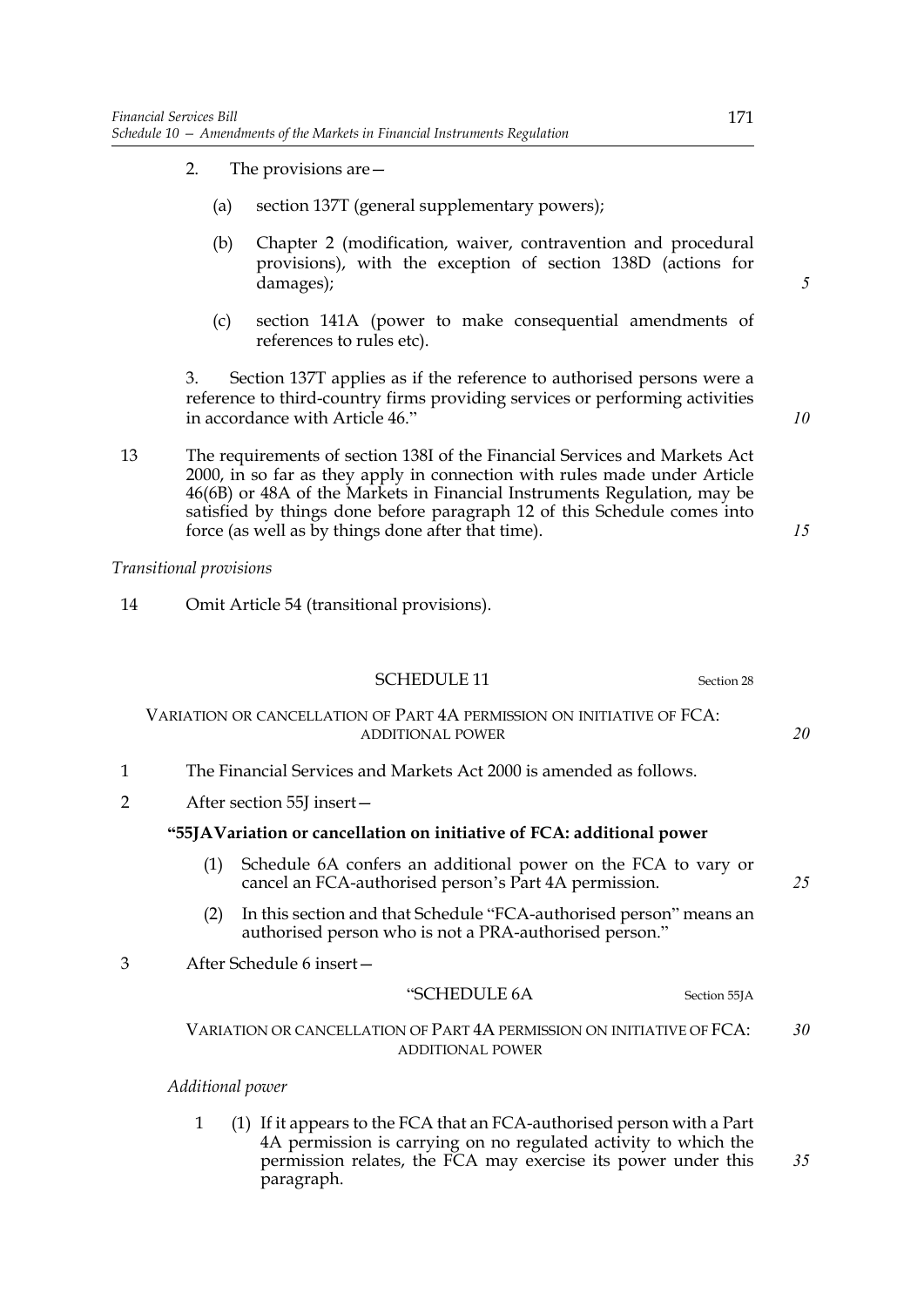- (2) The FCA's power under this paragraph is the power—
	- (a) to vary the Part  $4A$  permission by  $-$ 
		- (i) removing a regulated activity from those to which the permission relates, or
		- (ii) varying the description of a regulated activity to which the permission relates, or
	- (b) to cancel the Part 4A permission.
- (3) The circumstances in which the FCA may form the view that an authorised person is carrying on no regulated activity include (but are not limited to) circumstances where the person fails—
	- (a) to pay any periodic fee or levy as is required by the FCA Handbook, or
	- (b) to provide such information to the FCA as is required by the FCA Handbook.
- (4) "The FCA Handbook" means the Handbook made by the FCA under this Act (as that Handbook is amended from time to time). *15*
- (5) If, as a result of a variation of a permission under this paragraph, there are no longer any regulated activities for which the person has permission, the FCA must, once it is satisfied that it is no longer necessary to keep the permission in force, cancel it.
- (6) The power to vary a permission under this paragraph extends to including in the permission as varied any provision that could be included if a fresh permission were being given in response to an application to the FCA under section 55A.
- (7) The FCA's power under this paragraph must be exercised in accordance with paragraph 2. *25*

### *Procedure etc*

- 2 (1) The FCA may exercise its power under paragraph 1 in relation to an authorised person with a Part 4A permission only if the following conditions are met.
	- (2) The first condition is that the FCA has given a notice in writing to the person—
		- (a) stating that it appears to the FCA that the person is carrying on no regulated activity to which the permission relates,
		- (b) inviting the person to respond in a specified manner, and
		- (c) warning of the potential consequences that may arise under this Schedule of a failure to do so.
	- (3) The second condition is that—
		- (a) at least 14 days beginning with the date on which the notice was given have elapsed, and *40*
		- (b) the person has failed to respond in the specified manner.
	- (4) The third condition is that the FCA has given a further notice in writing to the person setting out—
		- (a) in a case where the FCA proposes to vary the permission— *45*
			- (i) the proposed variation,

*10*

*20*

*5*

*30*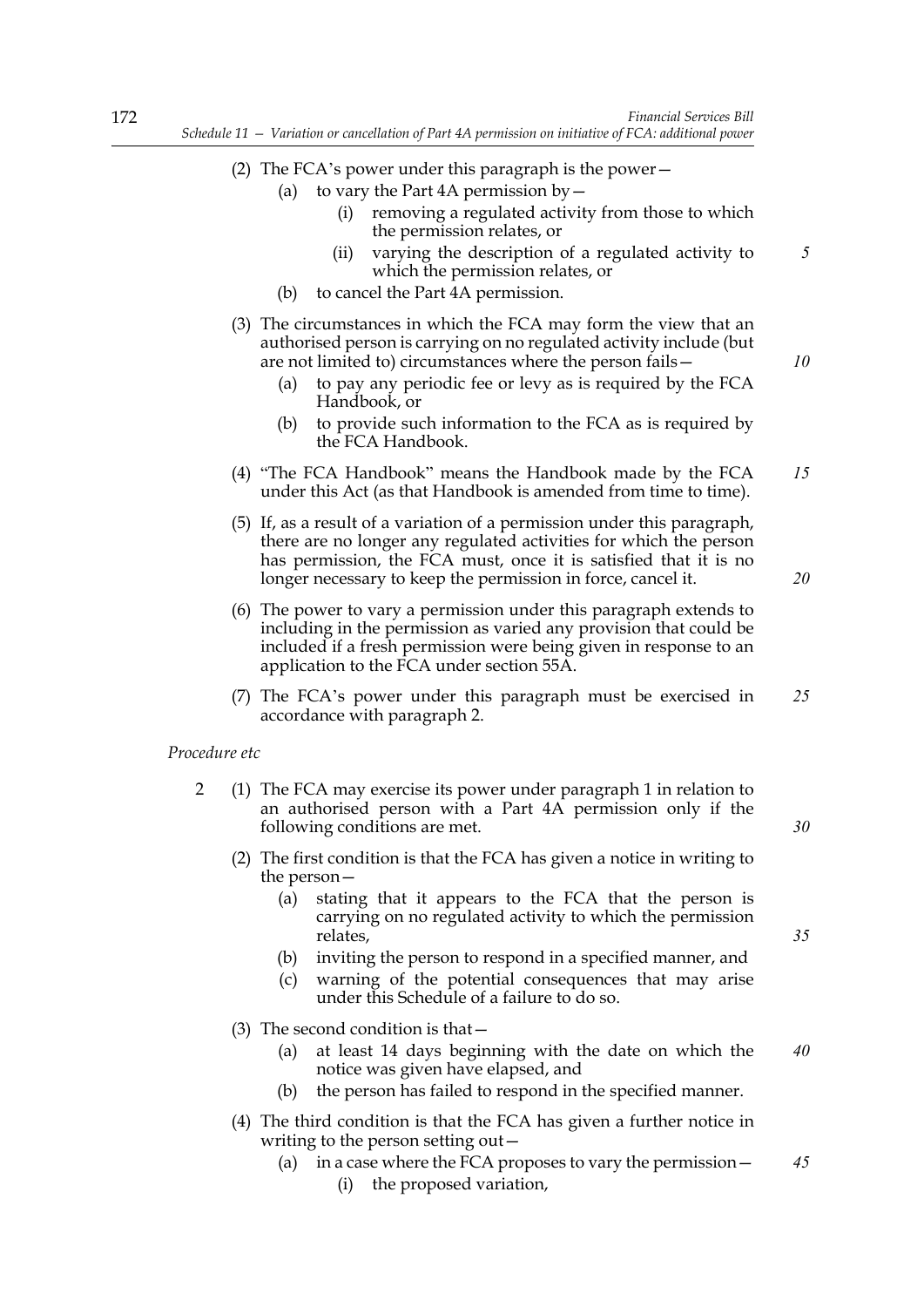- (ii) the date on which the FCA proposes to vary the permission (and, if different, the date on which the variation is to take effect), and
- (iii) any specified steps the person may take that would (if taken) result in the FCA deciding not to vary the permission as proposed;
- (b) in a case where the FCA proposes to cancel the permission—
	- (i) the date on which the FCA proposes to cancel the permission (and, if different, the date on which the cancellation is to take effect), and *10*
	- (ii) any specified steps the person may take that would (if taken) result in the FCA deciding not to cancel the permission.
- (5) The fourth condition is that the date specified in the notice under sub-paragraph (4) is not earlier than the end of the period of 14 days beginning with the date on which the notice is given. *15*
- (6) Where the FCA decides to publicise a notice given under this paragraph (or any details relating to it), it may do so in such manner as it considers appropriate.

*Notice of decision*

- 3 (1) Where the FCA decides to vary or cancel an authorised person's Part 4A permission under paragraph 1, the FCA must give the person a notice in writing setting out—
	- (a) in a case where the FCA varies the permission, the variation, *25*
	- (b) the date on which the variation or cancellation takes effect, and
	- (c) the person's power to make an application under paragraph 4.
	- (2) Where the FCA—
		- (a) has given the person a notice under paragraph 2(4), but
		- (b) decides not to vary or cancel the permission (whether or not because the specified steps referred to in that notice have been taken),

the FCA must give the person a notice in writing of that decision.

- (3) A notice given under this paragraph may include such other information as the FCA considers appropriate.
- (4) Where the FCA decides to publicise a notice given under this paragraph (or any details relating to it), it may do so in such manner as it considers appropriate.

*Application for decision to be annulled*

4 (1) This paragraph applies where the FCA decides to vary or cancel an authorised person's Part 4A permission under paragraph 1.

*5*

*20*

*35*

*40*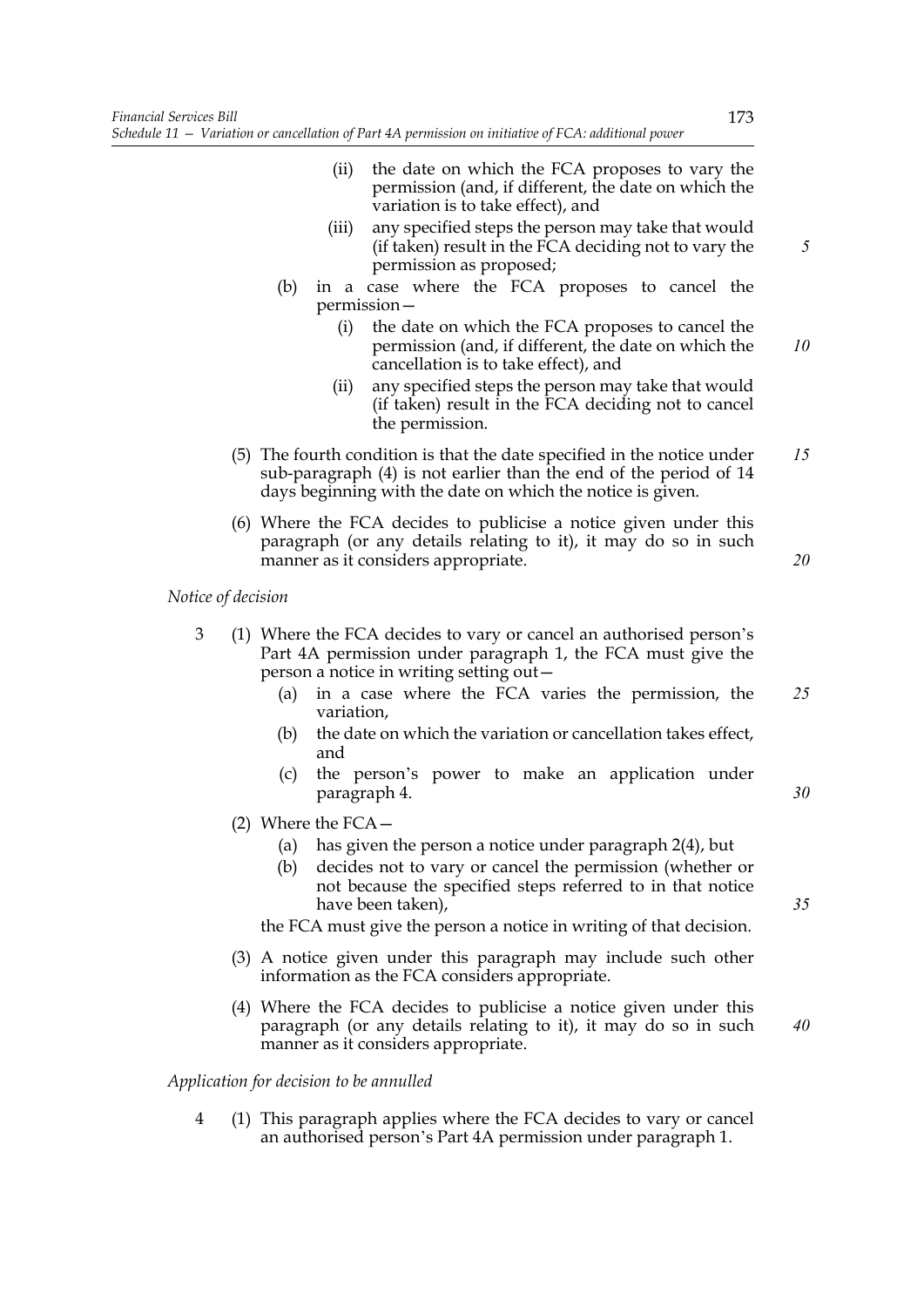(2) If the person is aggrieved by the FCA's decision, the person may

174

|               | apply to the FCA to have the decision annulled.                                                                                                                                                                                                                                                                                                                                                                                                                                      |          |
|---------------|--------------------------------------------------------------------------------------------------------------------------------------------------------------------------------------------------------------------------------------------------------------------------------------------------------------------------------------------------------------------------------------------------------------------------------------------------------------------------------------|----------|
|               | (3) An application under this paragraph must be made before the end<br>of the period of 12 months beginning with the day on which the<br>variation or cancellation took effect.                                                                                                                                                                                                                                                                                                      | 5        |
|               | (4) An application under this paragraph must be determined before<br>the end of the period of 6 months beginning with the date on<br>which the FCA received the completed application.                                                                                                                                                                                                                                                                                               |          |
|               | (5) The applicant may withdraw the application, by giving the FCA<br>written notice, at any time before the FCA determines it.                                                                                                                                                                                                                                                                                                                                                       | 10       |
|               | (6) The FCA may direct that an application under this paragraph<br>$must -$<br>contain specified information, or<br>(a)<br>(b) take a specified form.                                                                                                                                                                                                                                                                                                                                |          |
| Annulment etc |                                                                                                                                                                                                                                                                                                                                                                                                                                                                                      | 15       |
| 5             | (1) This paragraph applies where the FCA receives an application<br>under paragraph 4 in relation to a decision to vary or cancel an<br>authorised person's Part 4A permission under paragraph 1.                                                                                                                                                                                                                                                                                    |          |
|               | (2) The FCA may $-$<br>annul the decision unconditionally,<br>(a)<br>annul the decision subject to such conditions as it<br>(b)<br>considers appropriate, or<br>refuse to annul the decision.<br>(c)                                                                                                                                                                                                                                                                                 | 20       |
|               | (3) The FCA may annul the decision (unconditionally or subject to<br>conditions) only if satisfied that, in all the circumstances, it is just<br>and reasonable to do so.                                                                                                                                                                                                                                                                                                            | 25       |
|               | (4) The FCA's power under sub-paragraph $(2)(b)$ includes the<br>power-<br>to remove or describe differently a regulated activity<br>(a)<br>specified in the permission, and<br>(b) to withdraw or vary an approval given under section 59<br>that has effect in relation to the carrying on of a regulated<br>activity specified in the permission,<br>provided that the activity in question was one to which the<br>permission related immediately before the decision was taken. | 30<br>35 |
|               | (5) Where the FCA annuls the decision it must give the person a<br>notice in writing setting out -<br>where the annulment is subject to conditions, the<br>(a)<br>conditions, and<br>the date on which the annulment takes effect.<br>(b)                                                                                                                                                                                                                                            | 40       |
|               | (6) If the FCA proposes to refuse to annul the decision it must give the<br>person a warning notice.                                                                                                                                                                                                                                                                                                                                                                                 |          |

(7) If the FCA decides to refuse to annul the decision it must give the person a decision notice.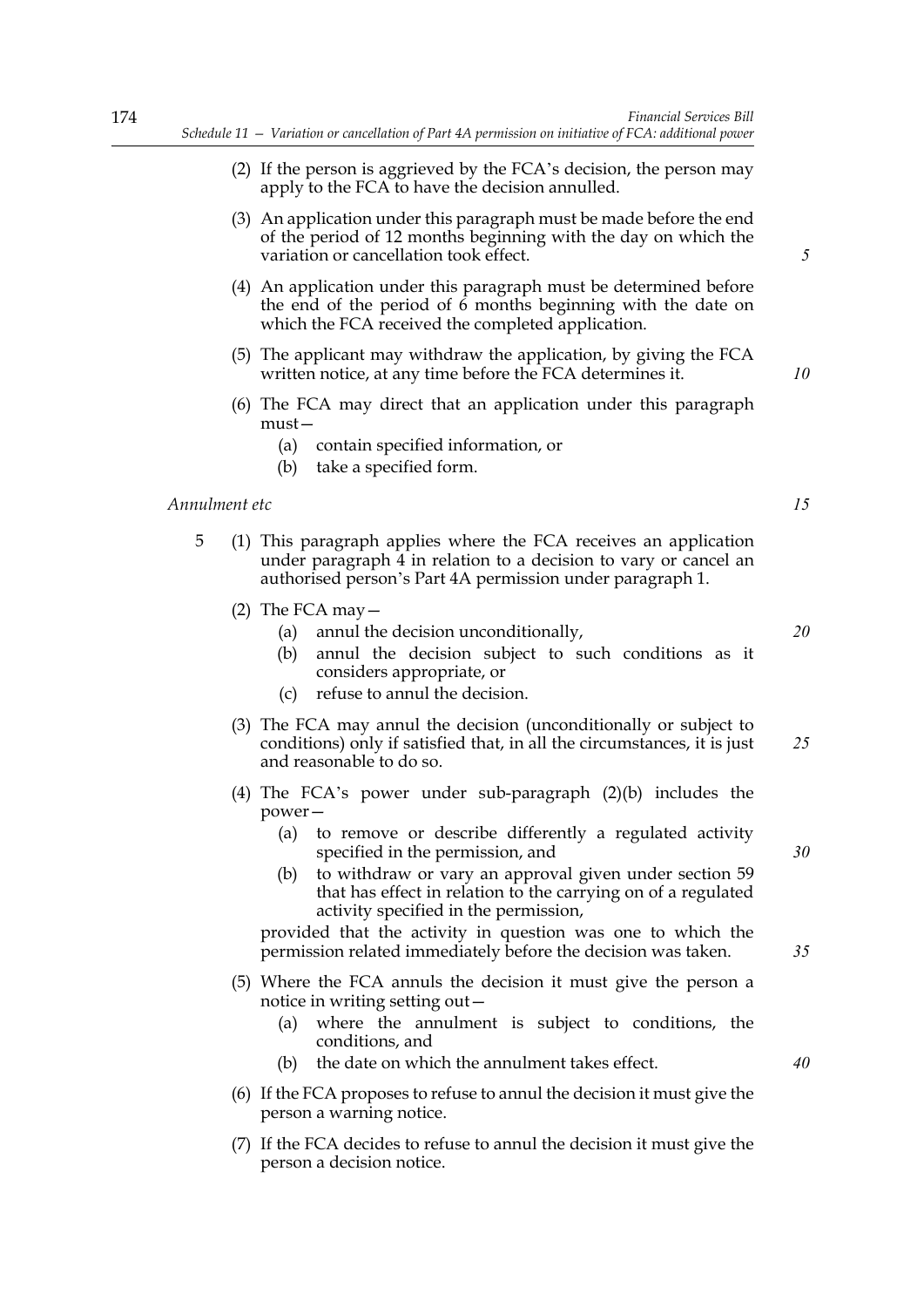*Effect*

| 6 | (1) Where the $FCA -$<br>varies or cancels an authorised person's Part 4A<br>(a)<br>permission under paragraph 1, but<br>that decision is subsequently annulled under paragraph 5,<br>(b)<br>the variation or cancellation is treated as if it had not taken place,<br>subject as follows.                                                        | 5  |
|---|---------------------------------------------------------------------------------------------------------------------------------------------------------------------------------------------------------------------------------------------------------------------------------------------------------------------------------------------------|----|
|   | (2) The FCA does not become subject to any statutory obligation by<br>virtue of sub-paragraph (1).                                                                                                                                                                                                                                                |    |
|   | (3) Where, by virtue of sub-paragraph $(1)$ –<br>a person becomes subject to a statutory obligation, and<br>(a)<br>the FCA has functions in relation to the obligation,<br>(b)<br>the FCA may, in exercising those functions, treat the person as if<br>the person had not become subject to the obligation.                                      | 10 |
|   | (4) If the FCA treats a person as not having become subject to an<br>obligation, it must notify the person of that fact in such manner as<br>it considers appropriate.                                                                                                                                                                            | 15 |
|   | (5) In a case where paragraph $5(4)(a)$ applies -<br>the permission is treated as if it had been varied in<br>(a)<br>accordance with the FCA's own-initiative variation power,<br>and<br>that variation is treated as if it took effect on the date on<br>(b)<br>which the annulment took effect.                                                 | 20 |
|   | (6) In a case where paragraph $5(4)(b)$ applies –<br>the approval is treated as if it had been withdrawn in<br>(a)<br>accordance with section 63 or varied in accordance with<br>section 63ZB (as the case may be), and<br>that withdrawal or variation is treated as if it took effect on<br>(b)<br>the date on which the annulment took effect. | 25 |
|   | (7) In this paragraph "statutory obligation" means any obligation<br>arising under or by virtue of this Act or any other enactment.                                                                                                                                                                                                               | 30 |
|   | (8) In sub-paragraph (7) "enactment" includes -<br>the enactments listed in section 3T, and<br>(a)<br>(b)<br>any retained direct EU legislation.                                                                                                                                                                                                  |    |
|   | Right to refer matter to Tribunal                                                                                                                                                                                                                                                                                                                 | 35 |
| 7 | (1) This paragraph applies where the $FCA -$<br>decides to vary or cancel an authorised person's Part 4A<br>(a)<br>permission under paragraph 1,                                                                                                                                                                                                  |    |
|   | receives an application from the person under paragraph 4<br>(b)<br>in respect of that decision, and                                                                                                                                                                                                                                              | 40 |
|   | has disposed of that application under paragraph 5(2).<br>(c)                                                                                                                                                                                                                                                                                     |    |
|   |                                                                                                                                                                                                                                                                                                                                                   |    |

- (2) Either party may refer the matter to the Tribunal.
- (3) In determining a reference made under this paragraph, the Tribunal may give such directions, and may make such provision,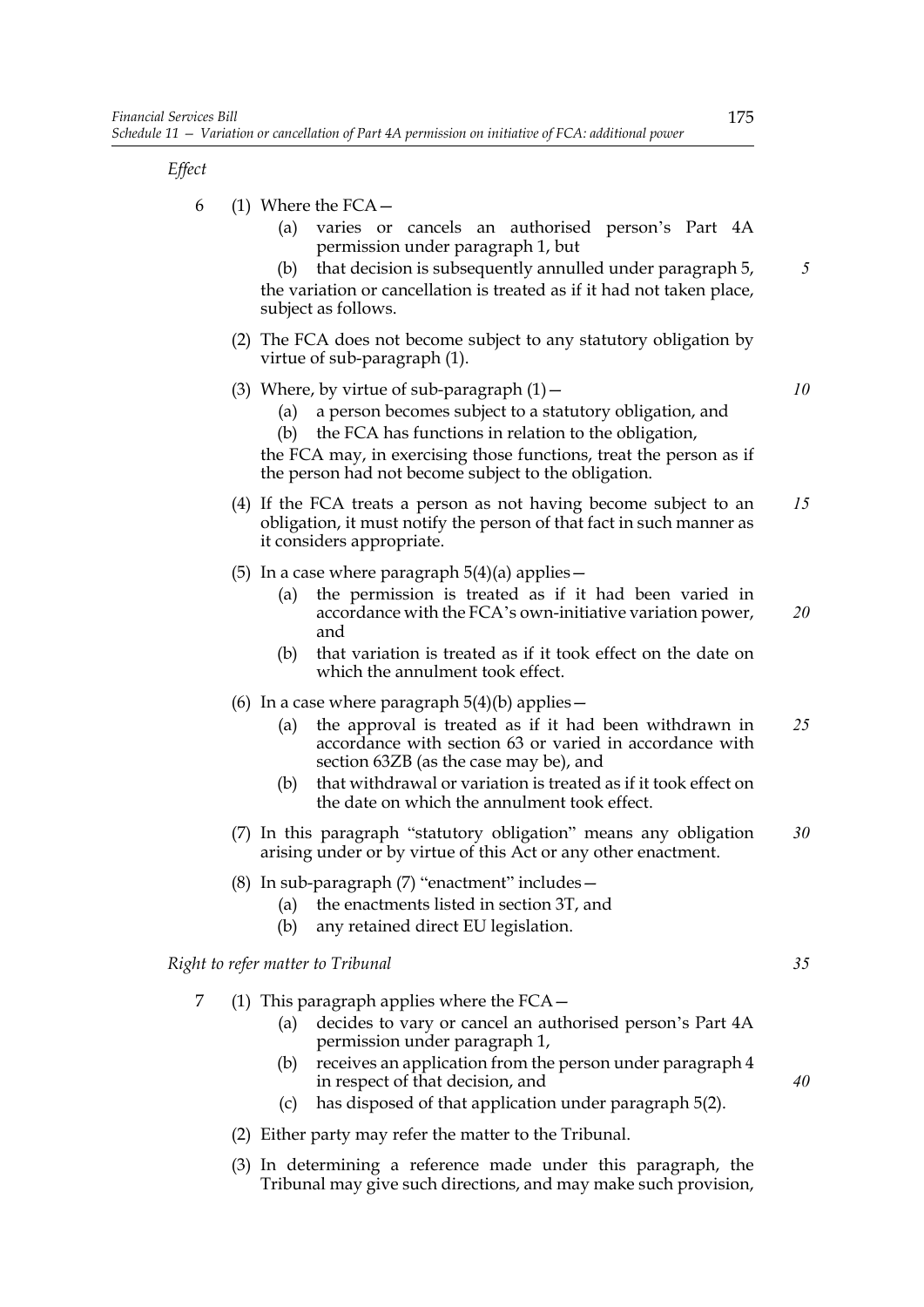as it considers reasonable for placing the person and other persons in the same position (as nearly as may be) as if the permission had not been varied or cancelled.

## *Supplementary*

- 8 (1) Nothing in this Schedule affects the generality of any other provision made under or by virtue of this Act that confers power on the FCA to vary or cancel an authorised person's Part 4A permission. *5*
	- (2) Nothing in paragraph 6(5) and (6) gives rise to a right to make a reference to the Tribunal.
	- (3) Sections 55U to 55X (applications made under Part 4A: procedure) do not apply in relation to an application made under paragraph 4.
	- (4) Section 55Z (cancellation of Part 4A permission: procedure) does not apply in relation to a proposal, or decision, to cancel an authorised person's Part 4A permission under paragraph 1. *15*
	- (5) Section 55Z3(1) (right to refer matters to the Tribunal) does not apply in relation to the determination of an application under paragraph 4.
	- (6) In this Schedule "specified" means specified in a direction given by the FCA under this Schedule. *20*
	- (7) A direction made by the FCA under this Schedule may make different provision for different cases.
	- (8) The FCA may revoke or amend a direction it makes under this Schedule."
- 4 In section 133 (proceedings before Tribunal: general provision), after subsection (5) insert—
	- "(5A) In the case of a reference under paragraph 7 of Schedule 6A, the Tribunal—
		- (a) must determine what (if any) is the appropriate action that must be taken in relation to the matter, and *30*
		- (b) on determining the reference, must give such directions (if anv) to such persons as the Tribunal considers appropriate for giving effect to its determination."

5 In section 392 (application of sections 393 and 394)— *35*

- (a) in paragraph (a), at the end insert "or paragraph 5(6) of Schedule  $6A^{\overline{i}}$ , and
- (b) in paragraph (b), at the end insert "or paragraph 5(7) of Schedule  $6A$ ".

*25*